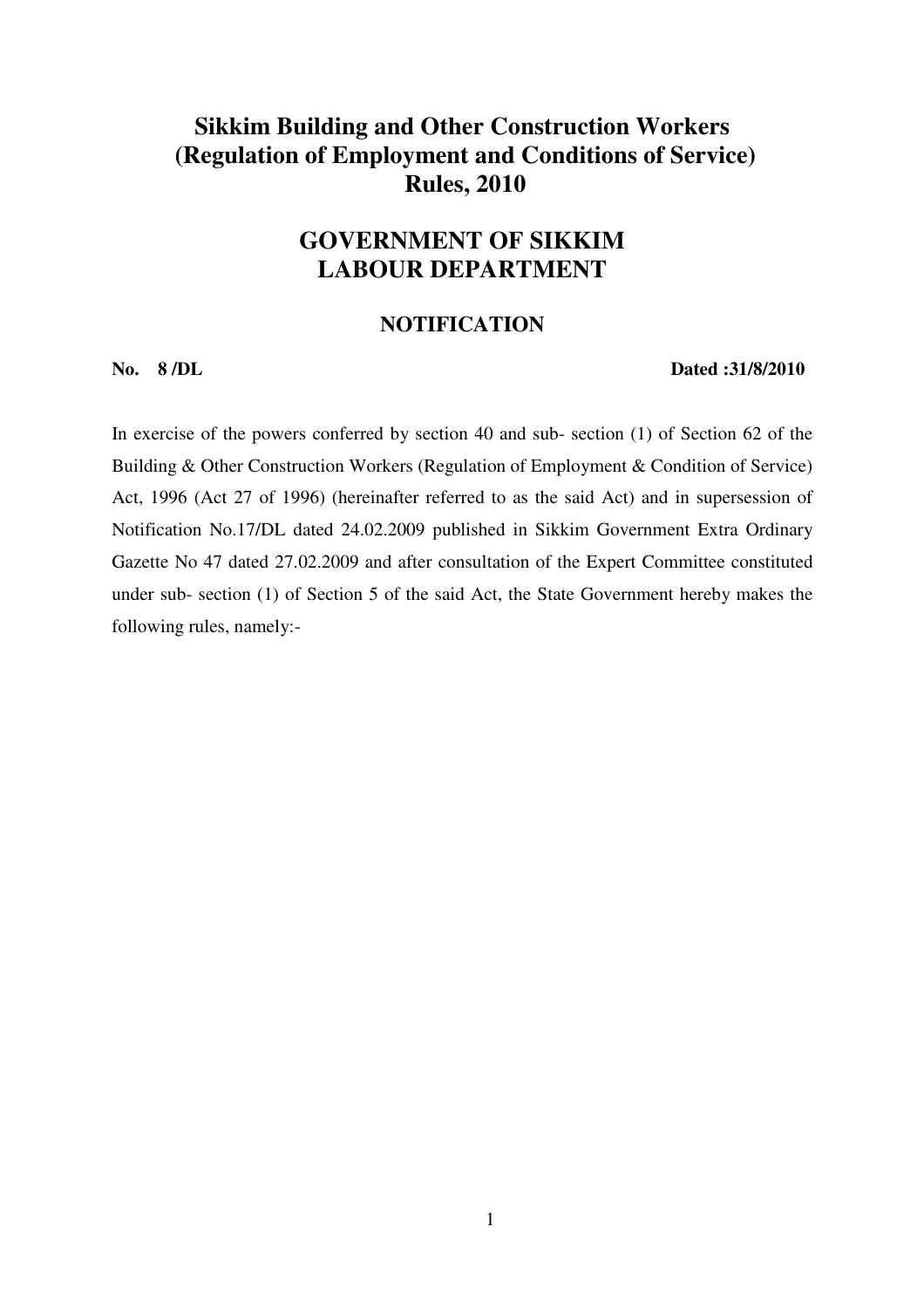# **PART I PRELIMINARY CHAPTER 1**

#### **1**. **Short title, application and commencement:-**

- (1) These rules may be called the Sikkim Building and Other Construction Workers (Regulation of Employment and Conditions of Service) Rules, 2010.
- (2) They shall be deemed to have come into force w.e.f.  $27<sup>th</sup>$ . February, 2009.

#### **2**. **Definitions:-**

In these rules, unless the context otherwise requires,-

- (a) "Act" means the Building and Other Construction Workers' (Regulation of Employment and Conditions of Service) Act, 1996 (27 of 1996);
- (b) "access" or "egress" means passageways, corridors, stairs, platforms, ladders and any other means to be used by a building worker for normally entering or leaving the work place or for escaping in case of danger;
- (c) "approved" means approved in writing by the Chief Inspector or the State Government as the case may be;
- (d) "base plate" means a plate for distributing the load from a standard in the case of metal scaffolds;
- (e) "bay" in relation to scaffolds means that portion of the scaffold between horizontal or vertical supports whether standards or supports from which the portion is suspended, which are adjacent longitudinally;
- (f) "brace" means a member incorporated diagonally in a scaffold for stability;
- (g) "bulkhead" means an airtight structure separating the working chamber from free air or from another chamber under a lower pressure than the working pressure;
- (h) "caisson" means an air and watertight chamber in which it is possible for men to work under air pressure greater than atmospheric pressure at sea level to excavate material below water level;
- (i) "cofferdam" means a structure constructed entirely or in part below water level or below the level of the water table in the ground and intended to provide a place for work that is free level ;
- (j) "competent person" means a person so approved by the State Government who belongs to a testing establishment in India, possessing adequate qualification, experience and skill for the purposes of testing, examination or annealing and certification of lifting appliances, lifting gears, wire ropes or pressure plant or equipment;
- (k) "compressed air" means air mechanically raised to a pressure higher than atmospheric pressure at sea level;
- (l) "construction site" means any site at which any of the processes or operations, related to building or other construction work, are carried on;
- (m) "conveyor" means a mechanical device used in building or other construction work for transport of building material, articles, or packages or solid bulk from one point to another point;
- (n) "danger" means danger of accident or of injury or to health;
- (o) "decanting" means the rapid decompression of persons in a man-lock to atmospheric pressure at sea level followed promptly by their recompression in a decant lock, where they are then decompressed according to the appropriate decompression procedures;
- (p) "demolition work" means the work incidental to or connected with the total or partial dismantling or razing of a building or a structure other than a building and includes the removing or dismantling or machines or other equipment: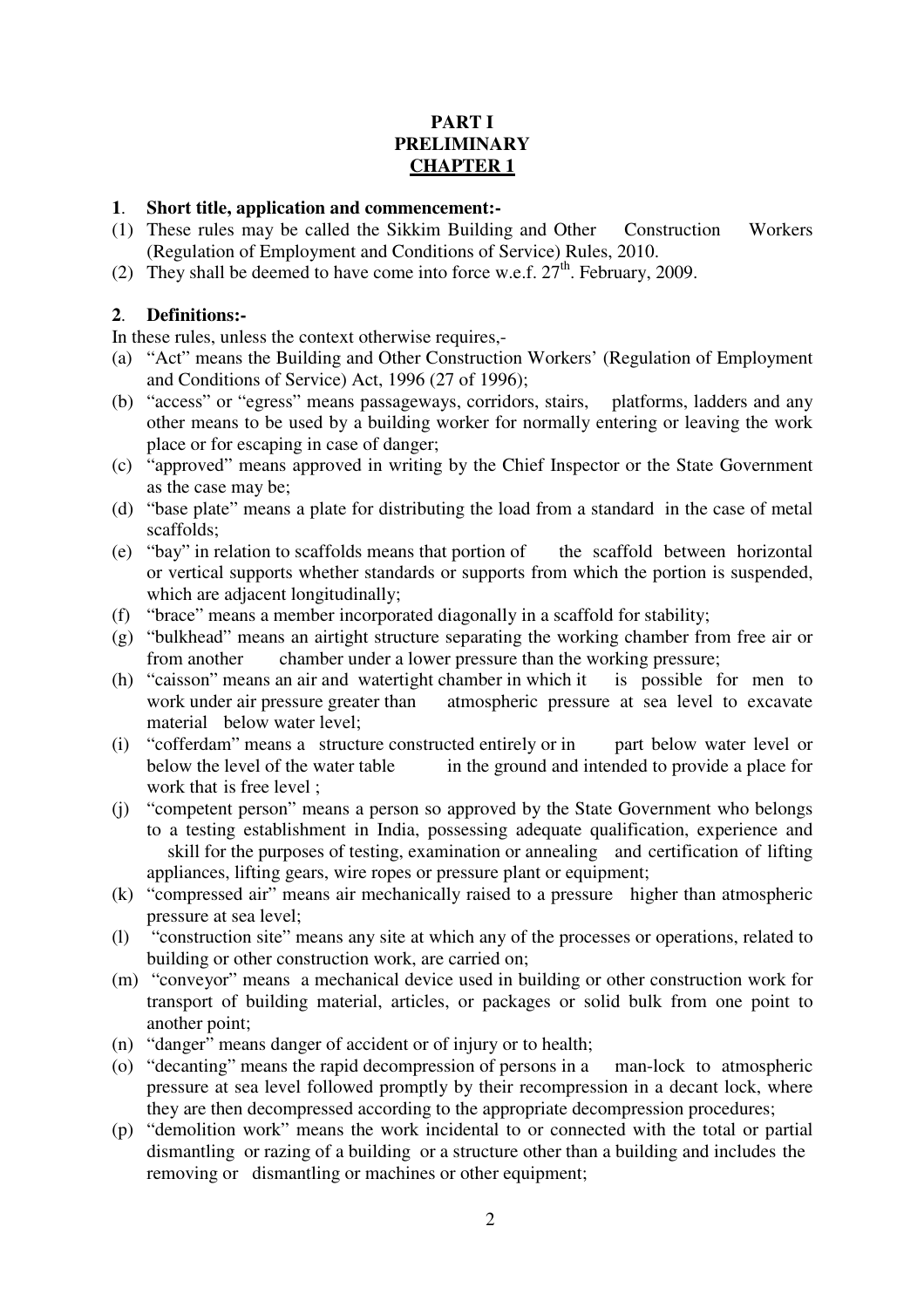- (q) "excavation" means the removal of earth, rock or other material in connection with construction or demolition work;
- (r) "false works" means the structural supports and bracing for formworks of forms.
- (s) "flashpoint" means the minimum liquid temperature at which a spark or flame causes an instantaneous flash in the vapour space above the liquid;
- (t) " frame or modular scaffold" means a scaffold manufactured in such a way that the geometry of the scaffold is predetermined and the relative spacing of the principal members are fixed;
- (u) "guardrail" means a horizontal rail secured to upright and erected along the exposed sides of scaffolds, floor openings, runways and gangways to prevent persons from falling;
- (v) "hazard" means danger or potential danger;
- (w) "hazardous substance" means any substance which due to its explosiveness, inflammability, radioactivity, toxic or corrosive properties, or other similar characteristics, may;-
- (i) cause injury; or
- (ii) affect adversely the human system; or
- (iii) cause loss of the life or damage to property on work-environment, while handling, transporting or storing and classified as such under the national standards or in case such national standards do not exist to the generally accepted international standards;
- (x) "High pressure air" means air used to supply power to pneumatic tools and devices;
- (y) "independent tied scaffold; means a scaffold, the working platform of which is supported from the best by two or more rows of standards and which apart from more rows of standards and which apart from the necessary ties stands completely free of the building;
- (z) "ledger" means a member spanning horizontally and tying scaffolding longitudinally and which acts as a support for putlogs or transforms;
- (za) "lifting appliance" means crane, hoist, derrick, winch, gin pole, sheer legs, jack, pulley block or other equipment used for lifting materials, objects or, building worker;<br>"lifting gear" means ropes, chains, hooks, slings and other accessories of a "lifting"
- $(zb)$  "lifting gear" means ropes, chains, hooks, slings and other appliance":
- (zc) "lock attendant" means the person in charge of a man-lock or medical lock and who is immediately responsible for controlling the compression, recompression or decompression of persons in such locks;
- (zd) "low pressure air" means air supplied to pressurize working chambers and man-locks and medical locks;
- (ze) "magazine" means a place in which explosives are stored or kept, whether above or below ground;
- (zf) "man- lock " means any locks, other than a medical lock , used for the compression or decompression of persons entering or leaving a working chamber;
- (zg) "material hoist" means a power or manually operated and suspended platform or bucket operating in guide rails and used for raising or lowering material exclusively used for raising or lowering material exclusively and operated and controlled from a point outside the conveyance;
- (zh) "materials lock" means a chamber through which materials and equipments pass from one air pressure environment into another;
- (zi) "medical lock" mans a double compartment lock used for the therapeutic recompression and decompression of persons suffering from the ill-effects of decompression;
- (zj) "national standards" means standards as approved by Bureau of Indian Standards and in the absence of such standards of Bureau of Indian Standards, the standards approved by the State Government for a specific purpose;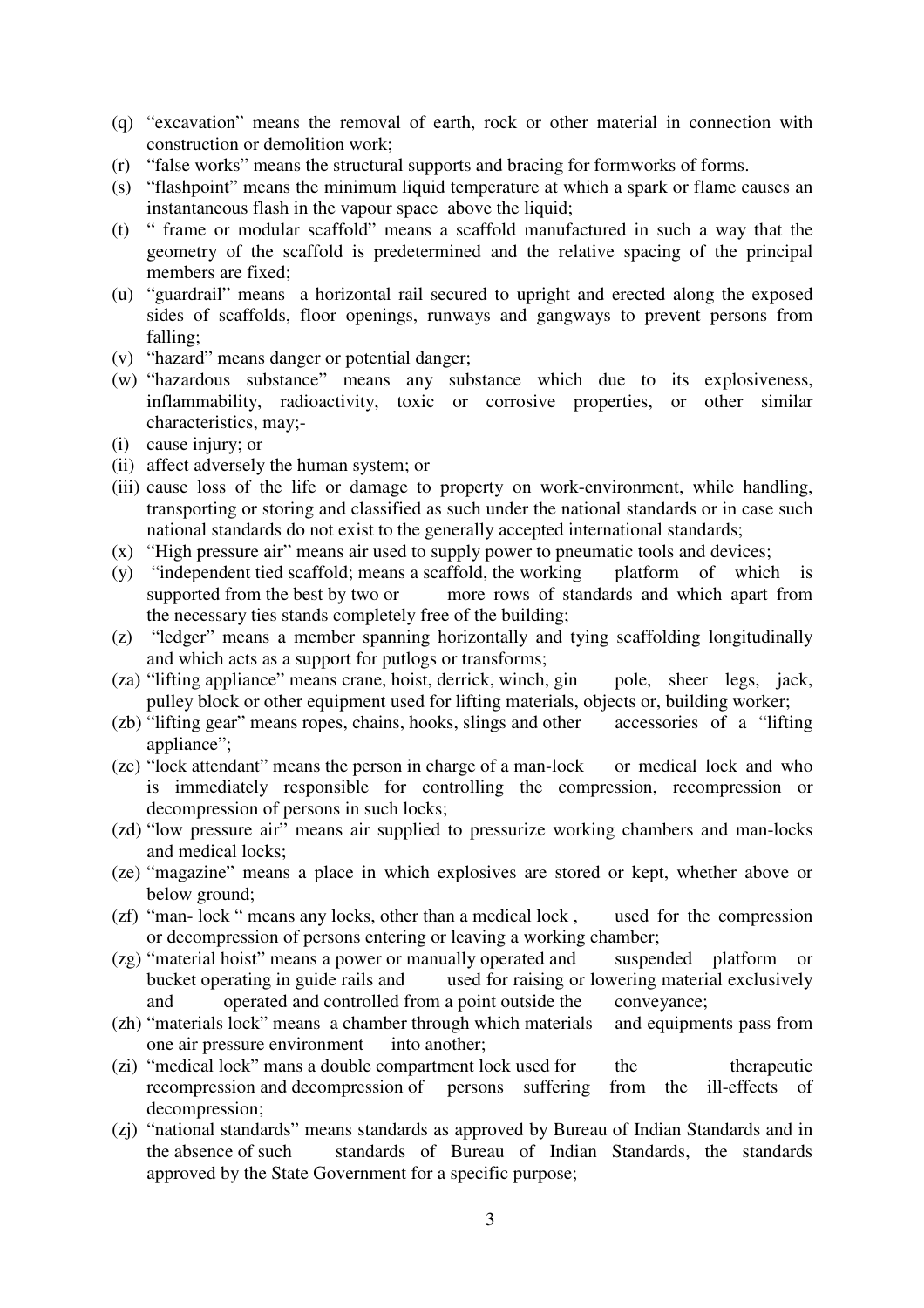- (zk) "outrigger" means a structure projecting beyond the façade of a building with the inner end being anchored and includes a cantilever or other support;
- (zl) "plant or equipment" includes any plant, equipment, gear, machinery, apparatus or appliance, or any part thereof;
- (zm) "pressure" means air pressure in bars above atmospheric pressure;
- (zn) "pressure plant" means the pressure vessel along with its piping and other fittings operated at a pressure greater than the atmospheric pressure;
- (zo) "putlog" means a horizontal member on which the board, plank or decking of a working platform are laid;
- (zp) "responsible person" means a person appointed by the employer to be responsible for the performance of specific duty or duties and who has sufficient knowledge and experience and the requisite authority for the proper performance of such duty or duties;
- (zq) "reveal tie" mean the assembly of a tie tube and a fittings used for tightening a tube between two opposite surfaces;
- (zr) "right angle coupler" means a coupler, other than a swivel or putlog coupler, used for connecting tubes at right angles;
- (zs) "rock bolt" means a mechanical expansion bolt or a bolt used with competitious or resin anchoring system which is set in drilled hole in the arch or wall of tunnel to improve rock competency;
- (zt) "roofing bracket" means a bracket used in sloped roof construction and having sharp points or other means for fastening to prevent slipping;
- (zu) "safety screen" means an air and water tight diaphragm placed across the upper part of a compressed air tunnel between the face and bulkhead in order to prevent flooding the crown of the tunnel between the safety screen and the bulkhead to provide a safe means of refuge and exit from a flooding or flooded tunnel;
- (zv) "safe working load", in relation to an article of lifting gear or lifting appliance, means the load which is the maximum load that may be imposed on such article or appliance with safety in the normal working conditions as assessed and certified by a competent person;
- (zw) "scaffold" means any temporarily provided structure on or from which building workers perform work in connection with building or other construction work to which these rules apply and any temporarily provided structure which enables building workers to obtain access to or which enables materials to be taken to any place at which such work is performed and includes any working platform, gangway, run, ladder or step-ladder (other than a ladder or step –ladder which does not form part of such structure) together with any guardrail, toe board or other safeguards and all fixings but does not include lifting appliance or a lifting machine or a structure used merely to support such an appliance or such a machine or to support other plant or equipment;
- (zx) "Schedule" means a Schedule appended to these rules;
- (zy) "segment" includes a cast iron or precast concrete segmented structure formed to the curvature of the tunnel cross- section and used to support the ground surrounding the tunnel;
- (zz) "service shaft" means a shaft for the passage of building workers or materials to or from a tunnel under construction;
- (zza) "shaft" means an excavation having a longitudinal axis at an angle greater than fortyfive degree from the construction;-
- (i) for the passage of building workers or materials to or from a tunnel; or
- (ii) leading to an existing tunnel;
- (zzb) "shield" means a moveable frame which supports the working face for a tunnel and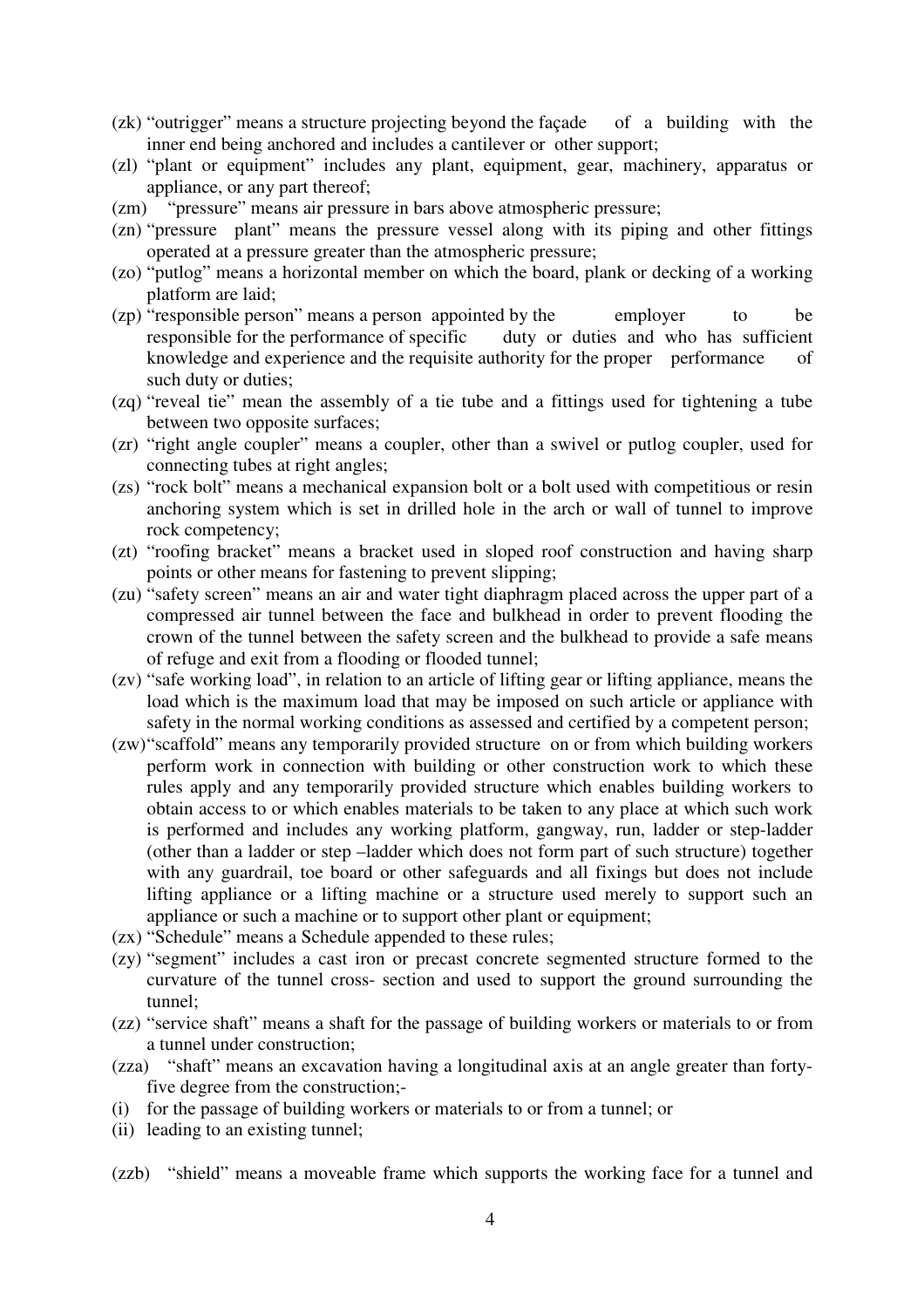the ground immediately behind it and includes equipment designed to excavate and support the excavated areas in a tunnel;

- (zzc) "sole plate' means a member used to distribute the load from the base plate or the standard of wooden scaffolds to the supporting surface;
- (zzd) "sound or good construction' means construction conforming to the relevant national standards or in case such national standards do not exist, to other generally accepted international engineering standards or code of practices;
- (zze) "sound or good material" means materials of a quality conforming to the relevant national standards or in case such national standards do not exist, to other generally accepted international engineering standards or code of practices;
- (zzf) "standard" means a member used as vertical support or column in the construction of scaffolds which transmits a load to the ground or to the solid construction;
- (zzg) "standards safe operating practices" means the practice followed in building and other construction activities for the safety and health of workers and safe operation of machineries and equipment used in such activities and such practices conforms to all or any of the following, namely:-
- (i) relevant standards approved by Bureau of Indian Standards;
- (ii) national building code;
- (iii) manufacturer's instructions on safe use of equipment and machinery;
- (iv) code of practice on safety and health in construction industry published by International Labour Organisation and amended from time to time;
- (zzh) "steel rib" includes all steam beams and other structural members shaped to conform to the requirements of a particular tunnel cross section, used for the purpose of supporting and stabilising the excavated areas;
- (zzi) "suspended scaffold" means a scaffolds suspended by means of ropes or chains and capable of being raised or lowered but does not include a boat swain's chair or similar appliance:
- (zzj) "testing establishment" means an establishment with testing, examination, annealing or similar other test or certification of lifting appliances or lifting gear or wire rope as required under these rules;
- (zzk) "tie" means and assembly used to connect a scaffold to a rigid anchorage;
- (zzl) "toe board" means a member fastened above a working platform, access landing, access way, wheel borrow run, ramp or other platform to prevent building workers and materials falling therefrom;
- (zzm) "transom" means a member placed horizontally and used to tie transversely one ledger to another, or one standard to another in an independent tie scaffold;
- (zzn) "trestle scaffold" includes a scaffold in which the supports for the platform are any of the following which are self supporting, namely:-
- (i) split heads;
- (ii) folding;
- (iii) step-leader;
- (iv) tripods; or
- (v) moveable contrivances similar to any of the foregoing;
- (zzo) "tubular scaffold" means a scaffold constructed from tubes and couplers;
- (zzp) "tunnel" means a subterranean passage made by excavating beneath the overburden into which a building worker enters or is required to enter to work;
- (zzq) "underground" means any space within the confines of a shaft, tunnel, caisson or cofferdam;
- (zzr) "vehicle" means a vehicle propelled or driven by mechanical or electrical power and includes a trailer, traction engine tractor, road-building machine and transport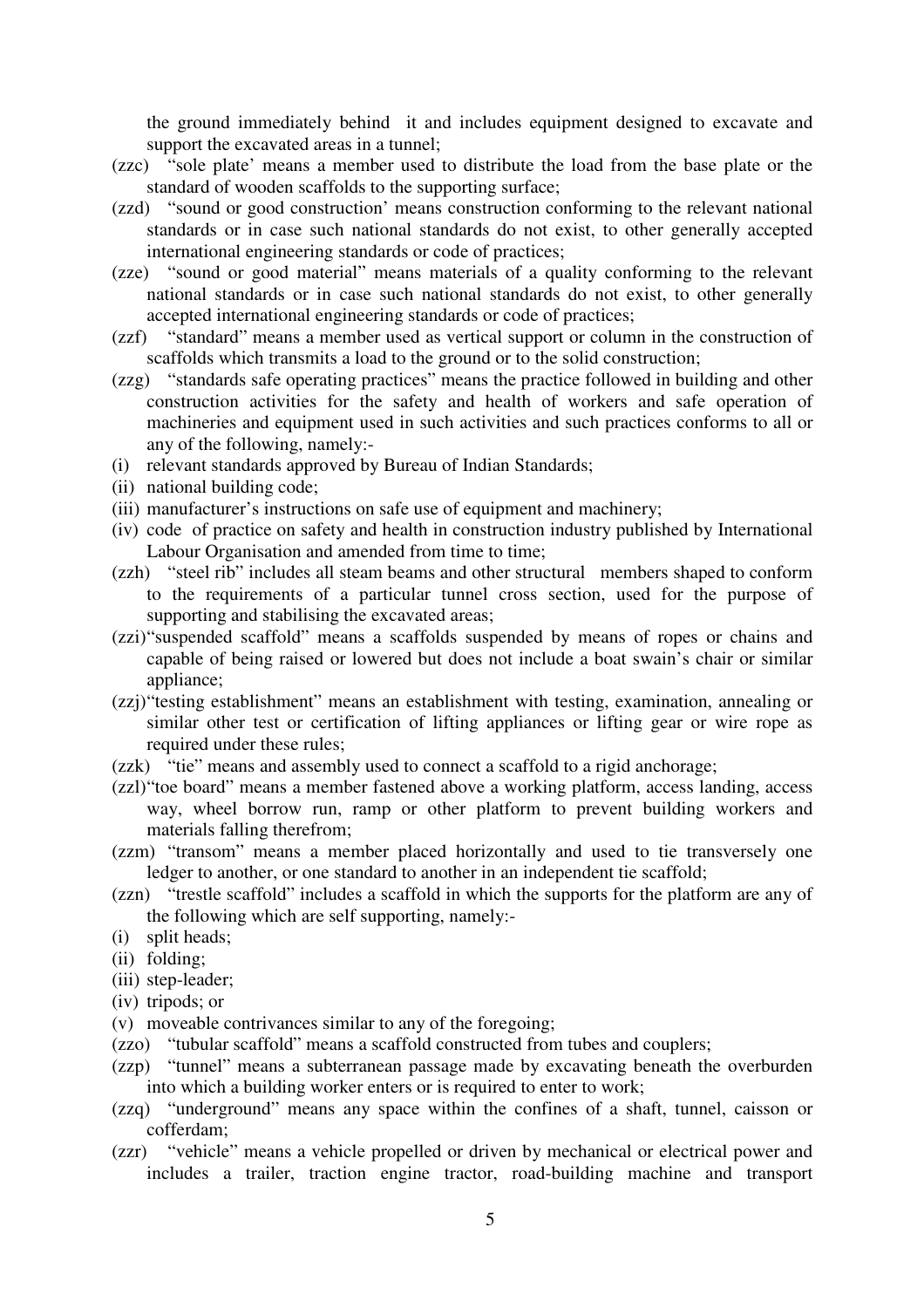equipment;

- (zzs) "working chamber" means the part of the construction site where work in a compressed air environment is carried out, but does not include a man-lock or medical lock;
- (zzt) "working platform" means a platform which is used to support building workers or materials and includes a working stage;
- (zzu) "working pressure" means pressure, in a working chamber, to which building worker is exposed;
- (zzv) "workplace" means all places where building workers are required to be present or to go for work and which are under the control of an employer.

#### **3. Interpretation of words not defined:-**

Words and expressions not defined in these rules but defined or used in the Act shall have the same meaning as assigned to them in the Act.

### **4. Savings:-**

The provisions of these rules shall be in addition to and not in substitution for or in diminution of the requirements imposed by the Act.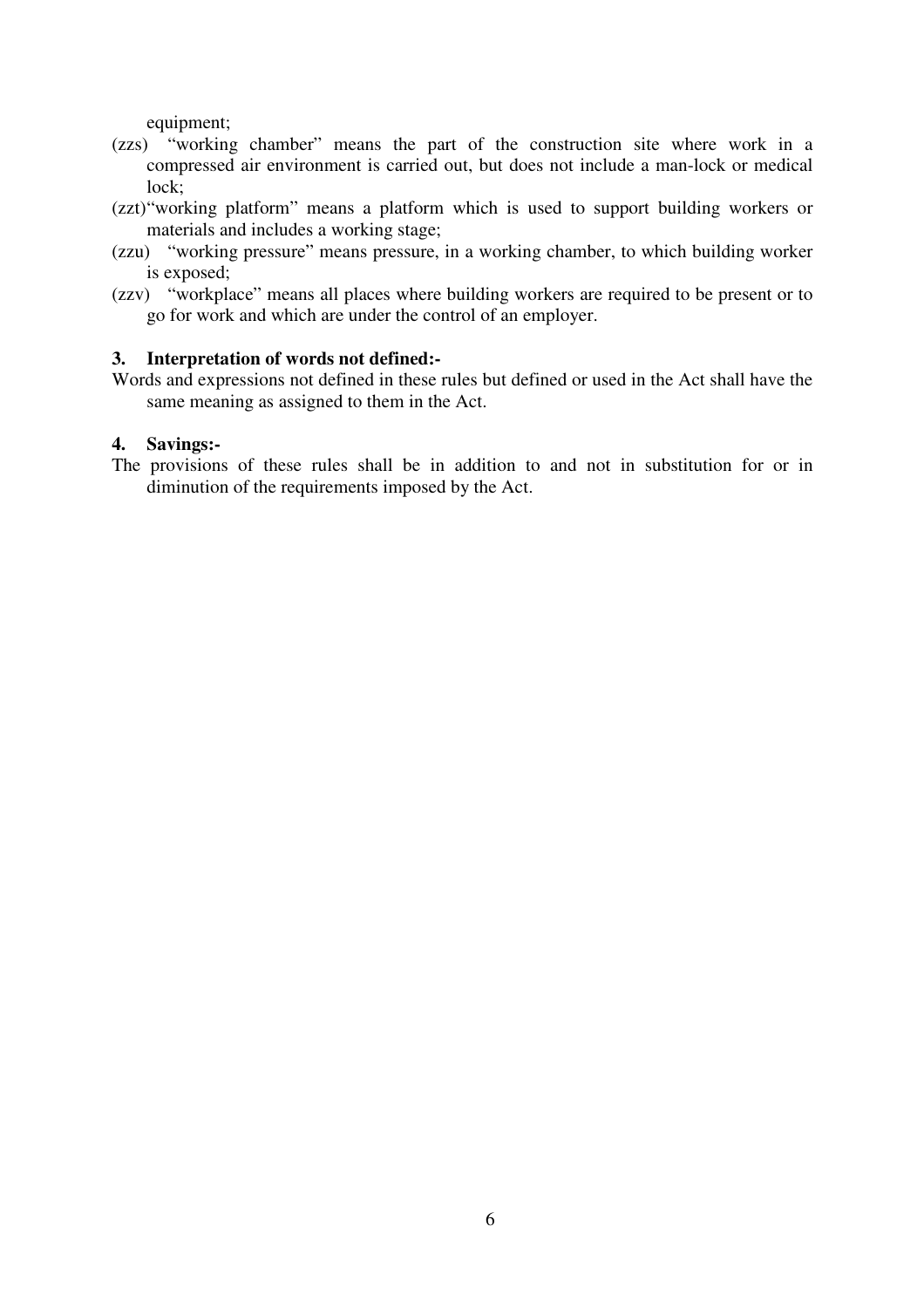# **CHAPTER II**

# **RESPONSIBILITIES AND DUTIES OF EMPLOYERS, ARCHITECTS, PROJECT ENGINEERS AND DESIGNERS, BUILDING WORKERS, ETC.**

#### **5**. **Duties and responsibilities of employers, employees and others:-**

- (1) It shall be the duty of every employers who is undertaking any of the operations or works related to or incidental to building or other construction work to which these rules  $apply, \text{-}$
- (a) to comply with such of the requirements of these rules as are related to him: Provided that the requirements of this clause shall not affect any building worker if and so long as his presence in any place of work is not in the course of performing any work on behalf of his employer and he is not expressly or impliedly authorized or permitted by his employer to do the work; and
- (b) to comply with such of the requirements of these rules as are related to him in relation to any work, act or operation performed or about to be performed by him.
- (2) It shall be the duty of every employer who erects or alters any scaffold to comply with such of the requirements of the provisions of these rules as relate to the erection or alteration of scaffolds having regard to the purpose or purposes for which the scaffold is designed at the time of erection or alteration; and such employer, who erects, installs, works or uses any plant or equipment to which any of the provisions of these rules apply, shall erect, install, work or use such plant or equipment to which any of the provisions of these rules apply, shall erect, install, work or use such plant or equipment in a manner which complies with those provisions.
- (3) Where a contractor, who is undertaking any of the operations or work to which these rules apply, appoints any artisan, tradesman or other person to perform any work or services under a contract for services, it shall be the duty of the contractor to comply with such of the requirements of these rules as affect that artisan, tradesman or other person and person for this purpose any reference in these rules to an employee shall include a reference to such artisan, tradesman or other person and the contractor shall be deemed to be his employer.
- (4) It shall be the duty of every employee to comply with the requirements of such of these rules as are related to the performance of or the refraining from an act by him and to cooperate in carrying out these rules.
- (5) It shall be the duty of every employer not to permit an employee to do anything not in accordance with the generally accepted principles of standard safe operating practices connected with building and other construction work as specified by the State Government.
- (6) No employee shall do anything which is not in accordance with the generally accepted principles of standard safe operating practices connected with building and other construction work as specified by the State Government.
- (7) No person related with any building and other construction work shall willfully do any act which may cause injury to himself or to others.
- (8) It shall be the duty of every employer not to allow lifting appliance, lifting gear, lifting device, transport equipment, vehicles or any other device or equipment to be used by the building workers which does not comply with the provisions given in these rules.
- (9) It shall be the duty of the employer to maintain the latrines, urinals, washing facilities and canteen in a clean and hygienic condition. The canteen shall be located in a place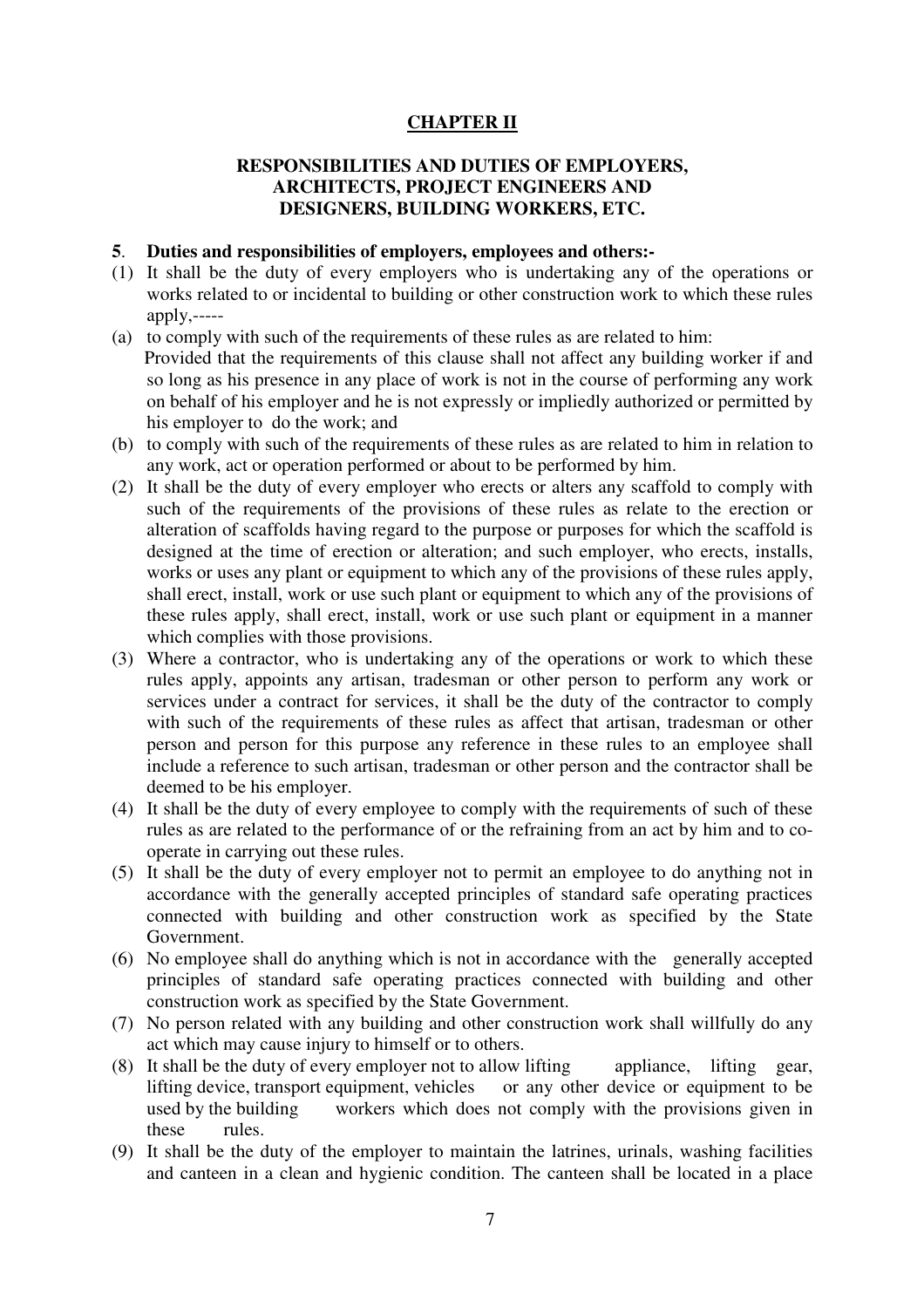away from the latrines and urinals and polluted atmosphere and at the same time be easily accessible to the building workers.

- (10) It shall be the duty of the employer to abide by the dates fixed and notified by him for payment of wages for a period in accordance with these rules and no change in such dates and such periods shall be effected without notice to the building workers and the inspector. The employer shall ensure timely payment of wages as specified under these rules and at the place and time notified by him. Where the employer is a contractor, he shall ensure that the employer of establishment or owner of premises from whom he has taken the work on contract and obtain signatures of such representative having witnessed the payment of wages.
- (11) It shall be the duty of the employer to ensure that the lifting appliance, lifting gear, earth moving equipment, transport equipment, transport equipment or vehicles used in the building or other construction work undertaken by him conforms to the requirements relating to testing, examination and inspection of such equipment as provided under these rules. It shall be the duty of every person in the service of the government or any local or other public authority to comply with the requirements relating to him as given in these rules.

# **6. Responsibilities of architects, project engineers and designers:-**

- (1) It shall be the duty of the architect, project engineer or designer responsible for the design of any project or part thereof or any building or other construction work to ensure that, at the planning stage, due consideration is given to the safety and health aspects of the building workers who are employed in the erection, operation and execution of such projects and structures as the case may be.
- (2) Adequate care shall be taken by the architect, project engineer and other professionals involved in the project, not to include anything in the design which would involve the use of dangerous structures or other processes or materials, hazardous to health or safety of building workers during the course of erection, operation and execution as the case may be.
- (3) It shall also be the duty of the professionals, involved in designing the buildings, structures or other construction projects, to take into account the safety aspects associated with the maintenance and upkeep of the structures and buildings where maintenance and upkeep may involve special hazards.

# **7. Responsibilities of the persons in the service of the State Government and the Board**

 It shall be the duty of every person in the service of the Government of any State or a Board to comply with the directions given by the State Government from time to time to carrying into execution in that State the provisions of the Act and these rules.

#### **8. Duties and responsibilities of workers:-**

- (1) It shall be the duty of every building worker to comply withrequirements of such of these rules as relate to him and act and co-operate in carrying out the requirements of these rules and if he discovers any defects in the lifting appliance, lifting gear, lifting device, concerning any transport equipment or other equipment to report such defects without unreasonable delay to his employer or foreman or other person in authority.
- (2) No building worker, shall unless duly authorized or except in case of necessity, remove or interfere with any fencing, gangway, gear, ladder, hatch covering, life**-**saving appliances, lighting or other things whatsoever required by the Act and these rules to be provided. If any of the aforesaid things is removed, such thing shall be restored at the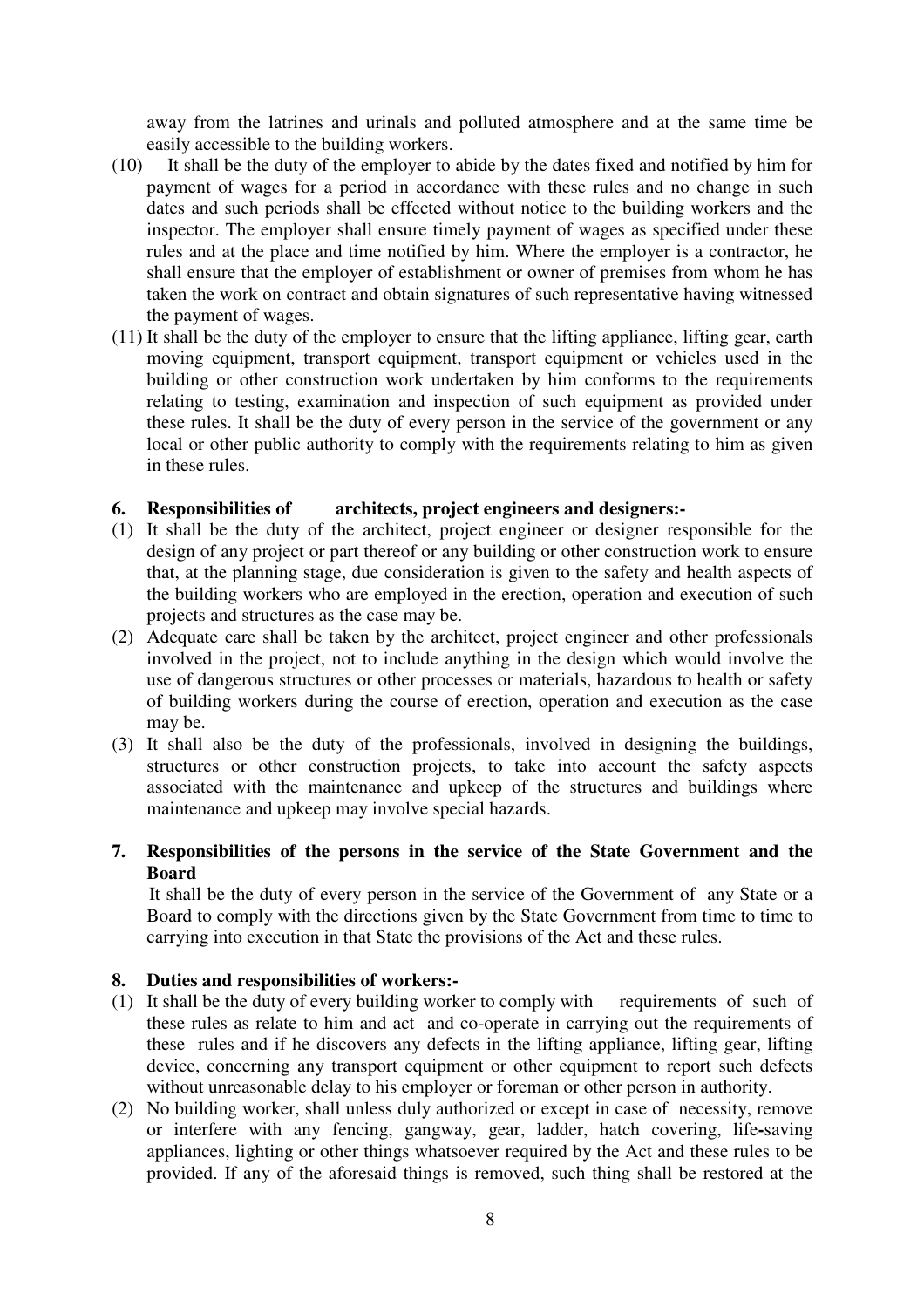end of the period during which its removal was necessary, by the persons engaged in that work..

- (3) Every building worker shall use only means of access provided in accordance with these rules and no person shall authorize or order another to use means of access other than such means of access.
- (4) It shall be the duty of a building worker to keep the latrines, urinals, washing points, canteen and other facilities provided by the employer for securing his welfare in a clean and hygienic condition.

# **9. Exemption:-**

 The State Government may, by order in writing and subject to such conditions and for such period, as may be specified therein, exempt from all or any of the requirements of these rules to any building or other construction work, if such Government is satisfied that such building work is confined to such appliance, gear, equipment vehicle or other device is not necessary for use or equally effective measures are taken in lieu thereof:

 Provided that such Government shall not grant exemption under this rule unless it is satisfied that such exemption would not adversely affect the safety, health and welfare of the building workers.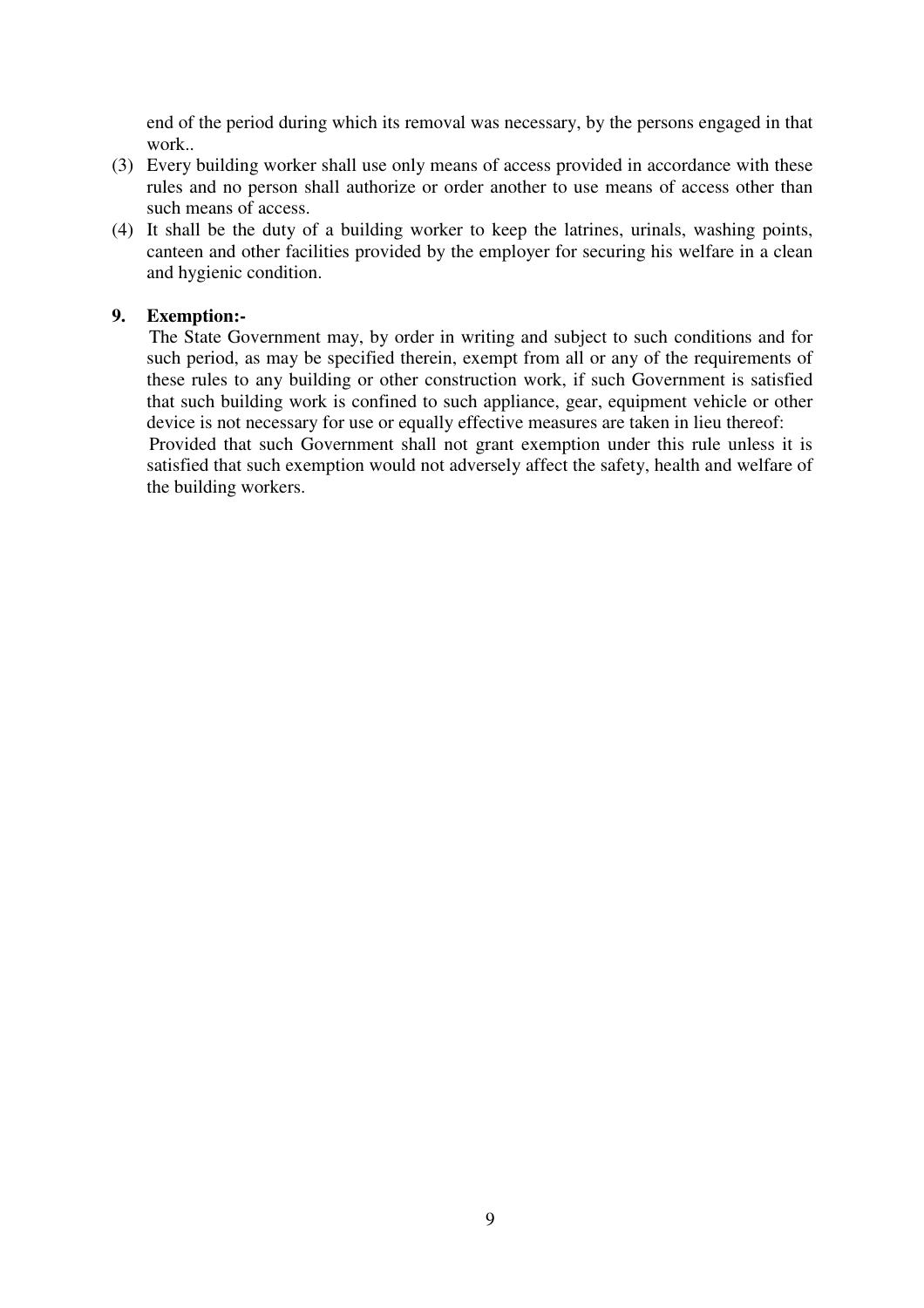# **PART II**

#### **STATE ADVISORY COMMITTEE, REGISTRATION OF ESTABLISHMENTS**

# **CHAPTER III**

#### **STATE ADVISORY COMMITTEE**

#### **10. Constitution of State Advisory Committee:-**

- The State Building and Other Construction Workers' Advisory Committee (hereinafter referred to as the State Advisory) shall consist of,-
- (a) a Chairperson to be appointed by the State Government;
- (b) two sitting Legislative Assembly of State Members;
- (c) Secretary, Labour Member, ex officio;
- (d) four persons out of whom at least one shall be a woman to be nominated by the State Government representing the building workers-Members;
- (e) four persons to be nominated by the State Government for representing the employers connected with the building and other construction work – Members;
- (f) two persons to be nominated by the State Government representing one from the national level association of architects or engineers and one from an accident insurance institution.

#### **11. Terms of Office**

- **(**1) The Chairperson of the State Advisory Committee shall hold office for a period of three years from the date on which his appointment is notified in the Official Gazette.
- (2) Each member referred to in clause(b)of rule 10 shall hold the office for three years or till he remains a member of the Legislative Assembly of States, whichever is earlier.
- (3) The member referred to in clause (c), (d), (e) and (f) of rule 10, shall hold office as such during the period as the State Government may specify in this behalf not exceeding 3 (three) years.
- (4) If a member is unable to attend a meeting of the Committee, the State Government may after notice in writing to such member and the Chairperson of the State Advisory Committee, nominate a substitute of such member to attend the meeting and such a substitute member shall have all the rights and privileges of such member in respect of that meeting.
- (5) The State Advisory Committee shall be reconstituted after every three years.

#### **12. Resignation.**

- (1) A member of the State Advisory Committee, not being an ex- officio member, may resign office by a letter in writing addressed to the State Government through its Secretary in the Labour Department with prior information to the Chairperson of such Committee.
- (2) The seat of such a member shall fall vacant from the date on which his resignation is accepted by the State Government or on the expiry of thirty days from the date of receipt of the letter of resignation by that Government whichever is earlier.

#### **13. Cessation of membership:-**

 If any member of the State Advisory Committee, not being an ex-officio member, fails to attend three consecutive meetings of such Committee, without obtaining the leave of the Chairperson of such Committee for such absence, he shall cease to be a member of such Committee: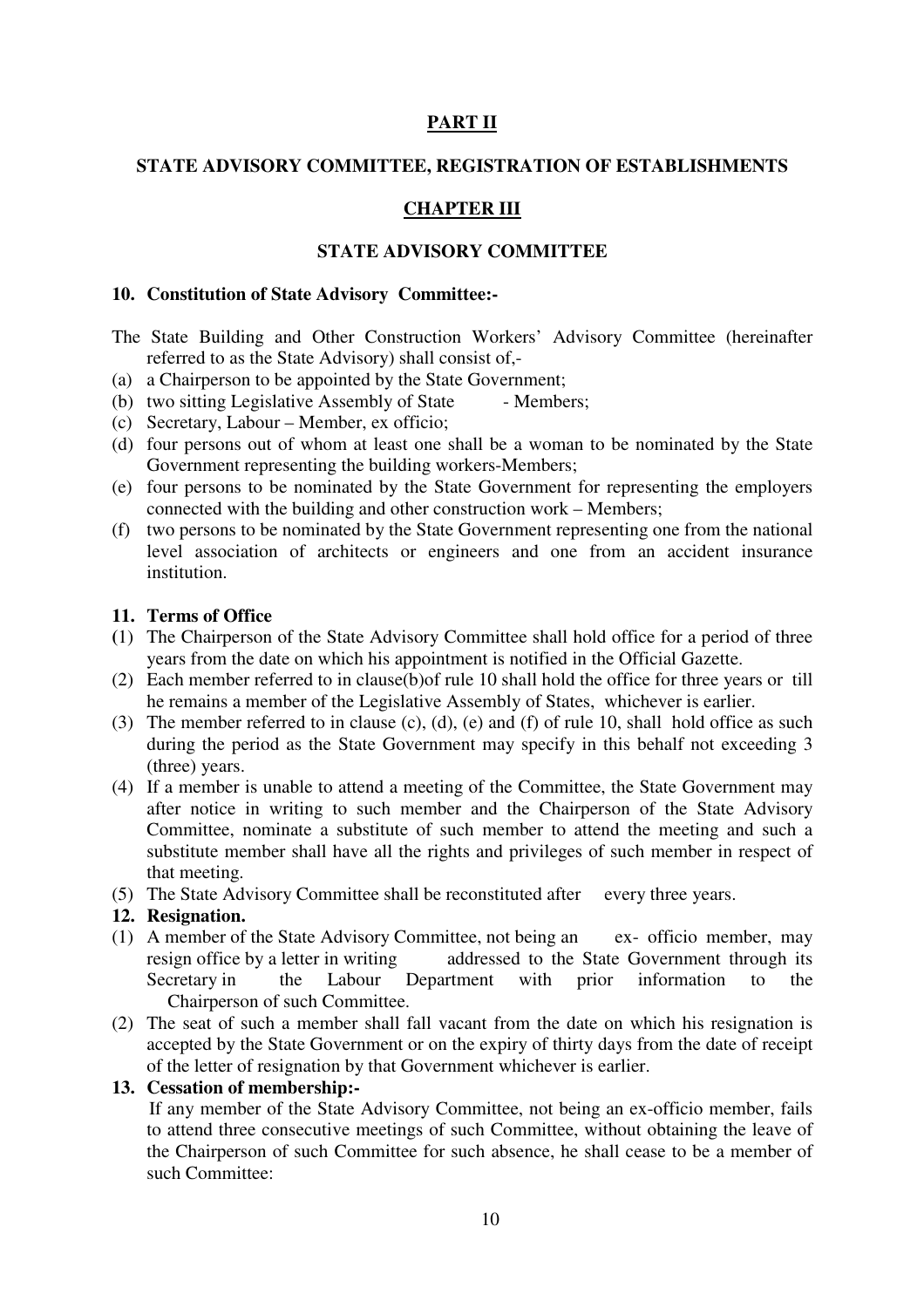Provided that the State Government may, if it is satisfied that such member was prevented by sufficient cause from attending three consecutive meetings, direct that such cessation shall not take place and on such direction being made, such member shall continue to be a member of such Committee.

# **14**. **Disqualification for membership**-

- (1) A person shall be disqualified for being a member of the State Advisory Committee,-
- (i) if he is of unsound mind and stands so declared by a competent court;
- (ii) if he is an un-discharged insolvent ;or
- (iii) if he has been convicted of an offence which, in the opinion of the State Government, involves moral turpitude;
- (2) Where a question arises as to whether a disqualification has been incurred under sub-rule (1), the State Government shall decide such question.

# **15. Removal from Membership:-**

The State Government may remove from office any member of

 State Advisory Committee, if in its opinion such member has ceased to represent the interest which he purports to represent on such Committee:

Provided that no such member shall be removed unless a reasonable opportunity is given to him of making a representation against the proposed action under this rule**.** 

# **16. Manner of filling vacancies:-**

When a vacancy occurs or is likely to occur in the membership of the State Advisory Committee, the Chairperson of such Committee shall submit a report to the State Government and on receipt of such report, the State Government shall take steps to fill the vacancy by making an appointment from amongst the category of persons to which the person vacating membership belonged and person so appointed shall hold office for the remainder of the term of office of the member in whose place he is appointed.

# **17. Staff of State Advisory Committee:-**

- (1) The State Government may appoint one of its Officers not
- below the rank of Deputy Secretary to the Government as Secretary to the State Advisory Committee and appoint such other staff being in the service of that Government, as it may think necessary, to enable such Committee to carry out its functions.
- (2) The remuneration payable to such staff shall be such as may be decided by the State Government from time to time.
- (3) The Secretary of the State Advisory Committee---
- (a) shall assist the Chairperson of such Committee in convening meetings of the Committee;
- (b) may attend the meetings of such Committee but shall not be entitled to vote at such meetings;
- (c) shall keep a record of the minutes of the meetings of such Committee; and
- (d) shall take necessary measure to carry out the decisions taken at the meetings of such Committee.

# **18. Allowances of members**:-

- (1)The traveling allowance of an official member of the State Advisory Committee shall be governed by the rules applicable to him for journey performed by him on official duties and shall be paid by the authority paying his salary.
- ( 2) The non-official members of State Advisory Committee shall be paid traveling allowance for attending the meeting of such Committee at such rates as are admissible to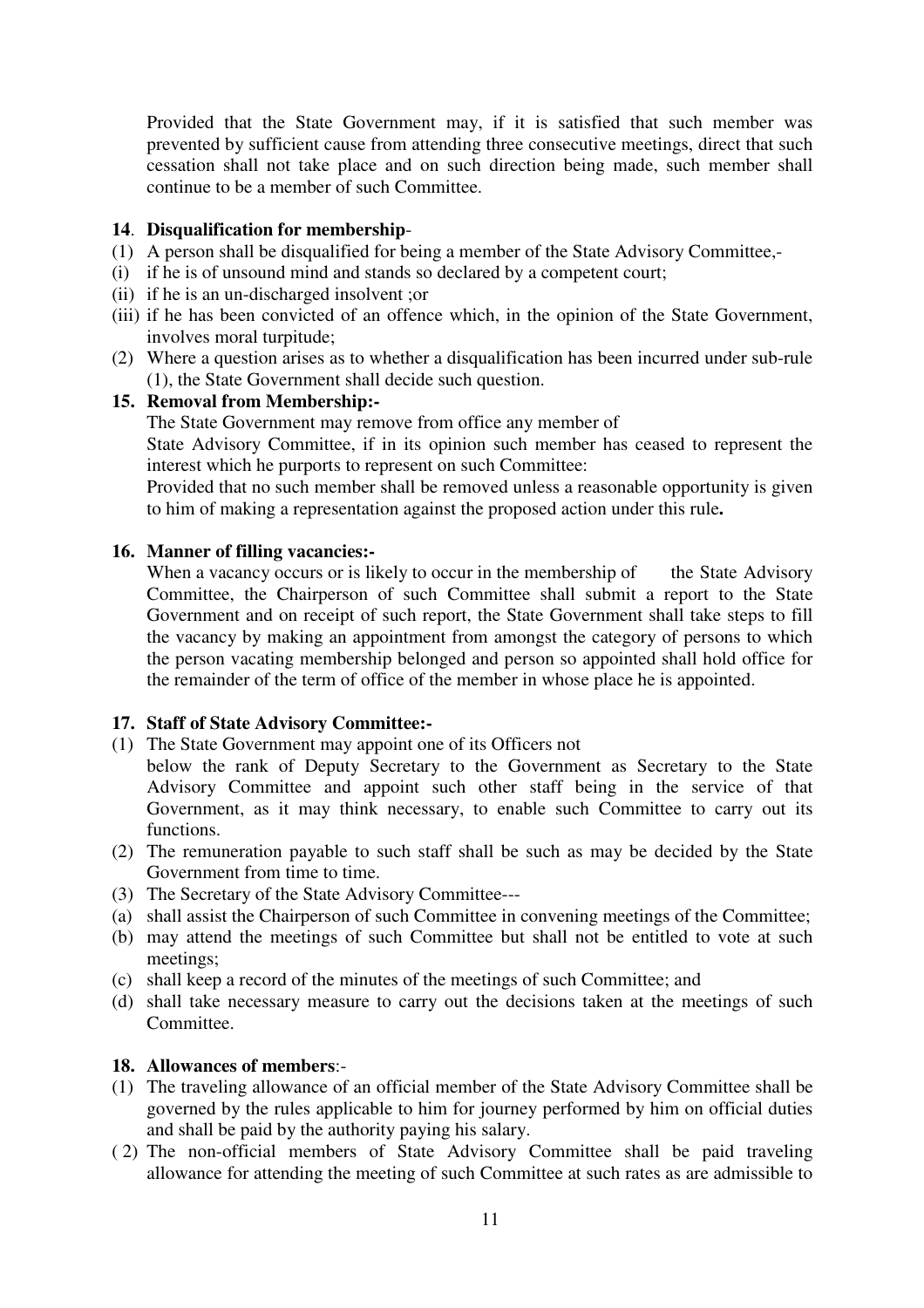an officer of the rank of Director of the State Government and daily allowances shall be calculated at the maximum rate admissible to such Director.

# **19**. **Disposal of business:-**

(1) Every matter which the State Advisory committee is required to take into consideration shall be considered at a meeting of that Committee, or if the Chairperson of such Committee so directs, by sending the necessary papers to every member for opinion, and the matter be disposed of in accordance with the decision of the majority:

Provided that where there is on opinion of majority on a matter and the members of such Committee are equally divided the Chairperson of such Committee shall have a second or a casting vote.

Explanation- The expression "Chairperson of the State Advisory Committee" for the purpose of this rule shall include the Chairperson of such Committee nominated or chosen under sub-rule (2) of rule 20 to preside over a meeting.

(2) No act or proceeding of the State Advisory Committee shall be invalid merely for reasons of any vacancy in or any defect on constitution of the Committee.

#### **20**. **Meetings:-**

- (1) The State Advisory Committee shall meet at such places and at such times as may be decided by the Chairperson of such Committee and it shall meet at least once in one year.
- (2) The Chairperson of such Committee shall preside over every meeting of the Committee in which he is present and in his absence he may nominate a member of the Committee to preside over such a meeting in his place and in the absence of such nomination by the Chairperson, the members of such committee present in such meeting may choose from amongst themselves a member to preside over such a meeting.

#### **21**. **Notice of meetings and list of business:-**

(1) Ordinarily, two weeks notice shall be given to the members of the State Advisory Committee of a proposed meeting:

Provided that the Chairperson of such Committee, if he is satisfied that it is expedient to do so, may give notice of longer period for such meeting which shall not exceed one month.

(2) No business except which is included in the list of business for a meeting of such Committee shall be considered at such meeting without the permission of the Chairperson of the Committee.

#### **22. Quorum:-**

No business shall be transacted at any meeting of the State Advisory Committee unless at least six members of such Committee are present in that meeting which shall include at least one member of Assembly:

Provided that if in any meeting of such Committee, less than six members are present, the Chairperson of such Committee may adjourn the meeting to another date informing members present and giving notice to the other members that he proposes to dispose of the business at the adjourned meeting whether there is prescribed quorum or not, and it shall thereupon be lawful for him to dispose of the business at the adjourned meeting irrespective of the number of members attending.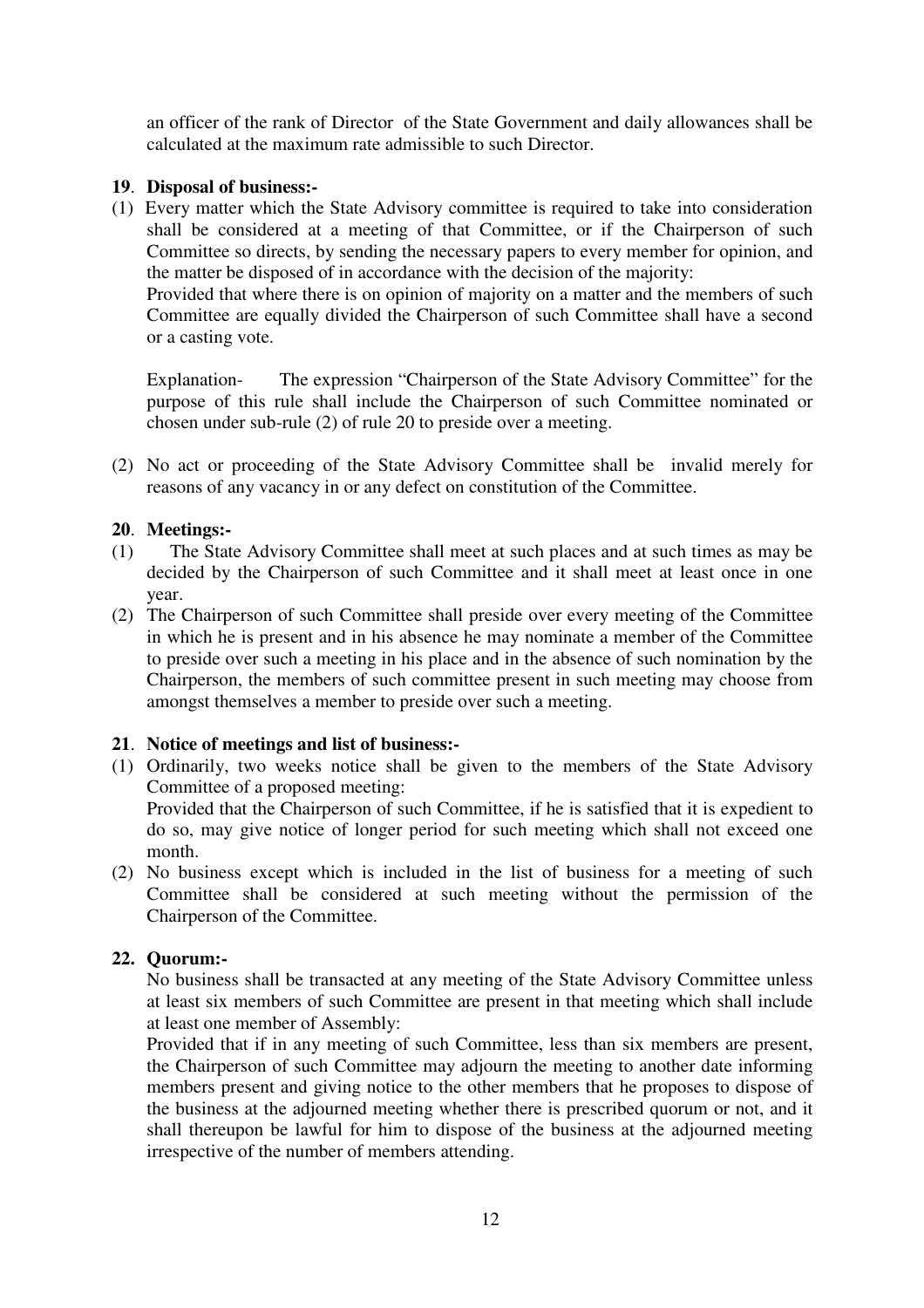# **CHAPTER –IV**

# **REGISTRATION OF ESTABLISHMENT**

#### **23**. **Manner of making application for registration of establishments:-**

- (1) The application referred to in sub-section (1) of section 7 of the Act shall be made in triplicate, in Form I annexed to these rules to a Registering Officer of the area appointed under section 6 of the Act in which the building or construction work is to be carried on by the establishment.
- (2) Every application referred to in sub-rule (1), shall be accompanied by a demand draft showing payment of the fees or the registration of the establishment.
- (3) Every application referred to in sub-rule (I) shall be either personally delivered to the Registering Officer or sent to him by registered post.
- (4) On receipt of the application referred to in sub-rule (1), the Registering Officer shall, after noting thereon the date of receipt by him of the application, grant an acknowledgment to the applicant.

# **24**. **Grant of certificate of registration:-**

- (1) The Registering Officer, after receiving application under sub-rule (1) of rule 23 shall register the establishment and issue a certificate of registration to the applicant within fifteen days of receipt of application if such applicant has complied with all the requirement as laid down in these rules and has made the application within such period as specified under clause (a) and clause (b) of sub-section (1) of section 7 of the Act. The certificate of registration to be granted by the Registering Officer shall be in Form II annexed to these rules.
- (2) The Registering Officer shall maintain a register in Form III annexed to these rules showing the particulars of establishments in relation to which certificates of registration have been issued by him.
- (3) If, in relation to an establishment, any change occurs in the ownership or management or other particulars specified in the certificate of registration, the employer of the establishment shall intimate the Registration Officer, within thirty days from the date when such change takes place, the date and particulars of such change, and the reasons thereof.

#### **25. Payment of additional fees and amendment of register etc**.,:-

- (1) Where on receipt of the intimation under sub-rule (3) of rule 24, the Registering Officer is satisfied that an amount higher than the amount, which has been paid by the employer as fees for the registration of the establishment is payable, he shall require such employer to pay additional sums which together with the amount already paid by such employer, would be equal to such higher amount of fees payable for the registration on the establishment.
- (2) Where, on receipt of the intimation referred to in sub-rule (3) of rule 24, the Registering Officer is satisfied that there has occurred a change in the particulars of the establishment, as entered in the register in Form-III annexed to these rules, he shall amend the said register and record therein the change which has occurred:

Provided that the Registering Officer shall not carry out by amendment in the register in Form III annexed to these rules unless the appropriate fees have been deposited by the employer.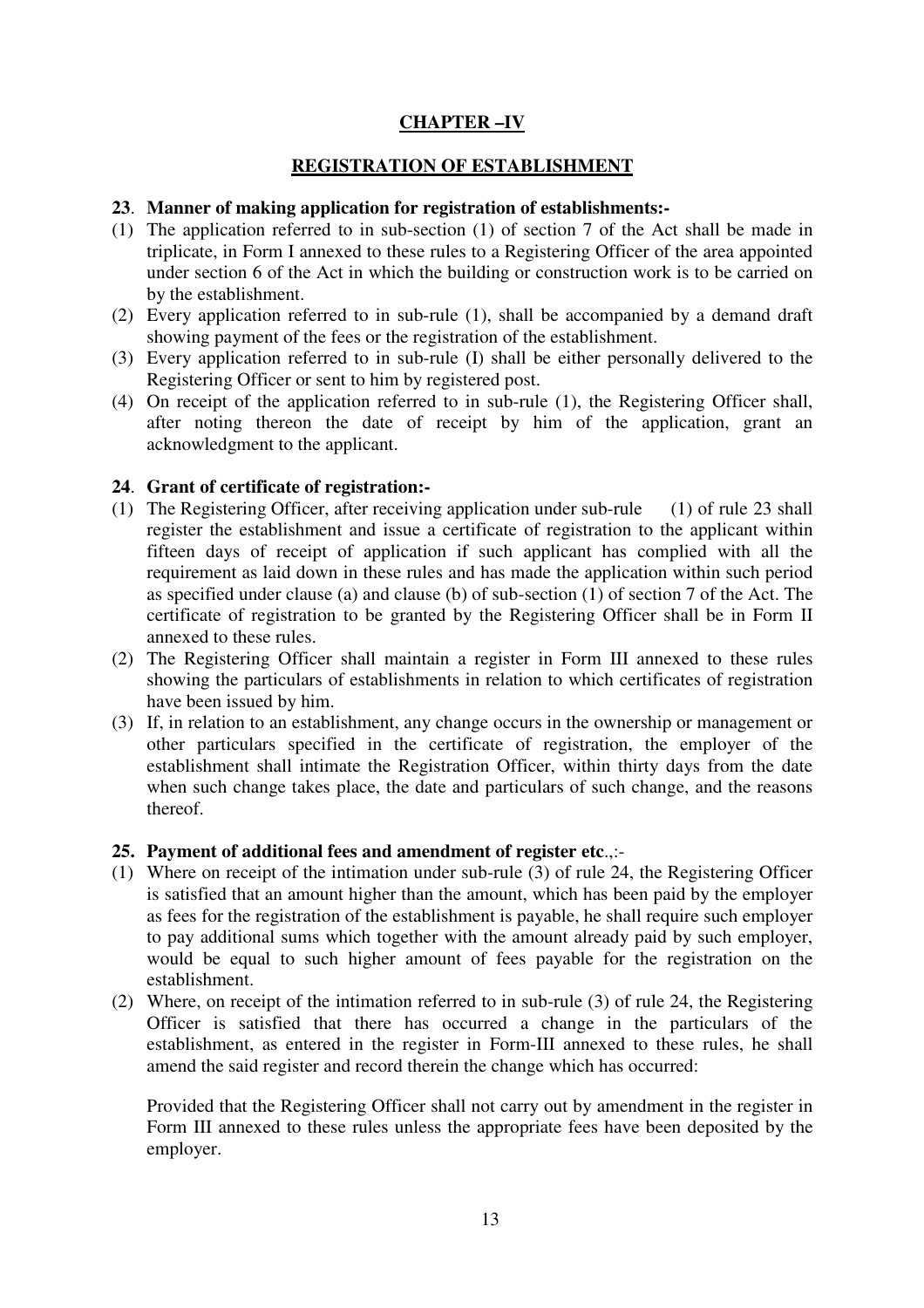#### **26. Conditions of registration**:-

- (1) Every certificate of registration issued under rule 24 shall be subject to the following conditions, namely;
- (a) the certificate of registration shall be non-transferable;
- (b) the number of workmen employed as building workers in an establishment shall not, on any day, exceed the maximum number specified in the certificate of registration; and
- (c) save as provided in these rules, the fees paid for the grant of registration certificate shall be non-refundable.
- (2) The employer shall intimate the change, if any, in the number of workmen or the conditions of work to the Registering Officer within fifteen days.
- (3) The employer shall, before thirty days of the commencement and completion of any building or other construction work, submit a written notice to the Inspector, having jurisdiction in the area where the proposed building or other construction work is to be executed, intimating the actual date of the commencement or, as the case may be, completion of such building or other construction work in Form IV annexed to these rules.
- (4) The certificate of registration of an establishment shall be valid only for such building and other construction work carried out by such establishment for which intimation required under sub- rule (3) has been given.
- (5) A copy of the certificate of registration shall be displayed at the conspicuous place at the premises where the building and other construction work is being carried on.

#### **27. Fees:-**

 The fees to be paid for the grant of a certificate of registration under rule 24 shall be as specified below, namely:-

If the number of workers proposed to be employed as building workers, for a building or other construction work on one day;----

| (a) is up to $100$<br>(b) exceeds 100 but does not<br>exceed 500 | ₹<br>₹ | 100.00<br>500.00 |
|------------------------------------------------------------------|--------|------------------|
| $(c)$ exceeds 500                                                | ₹      | 1000.00          |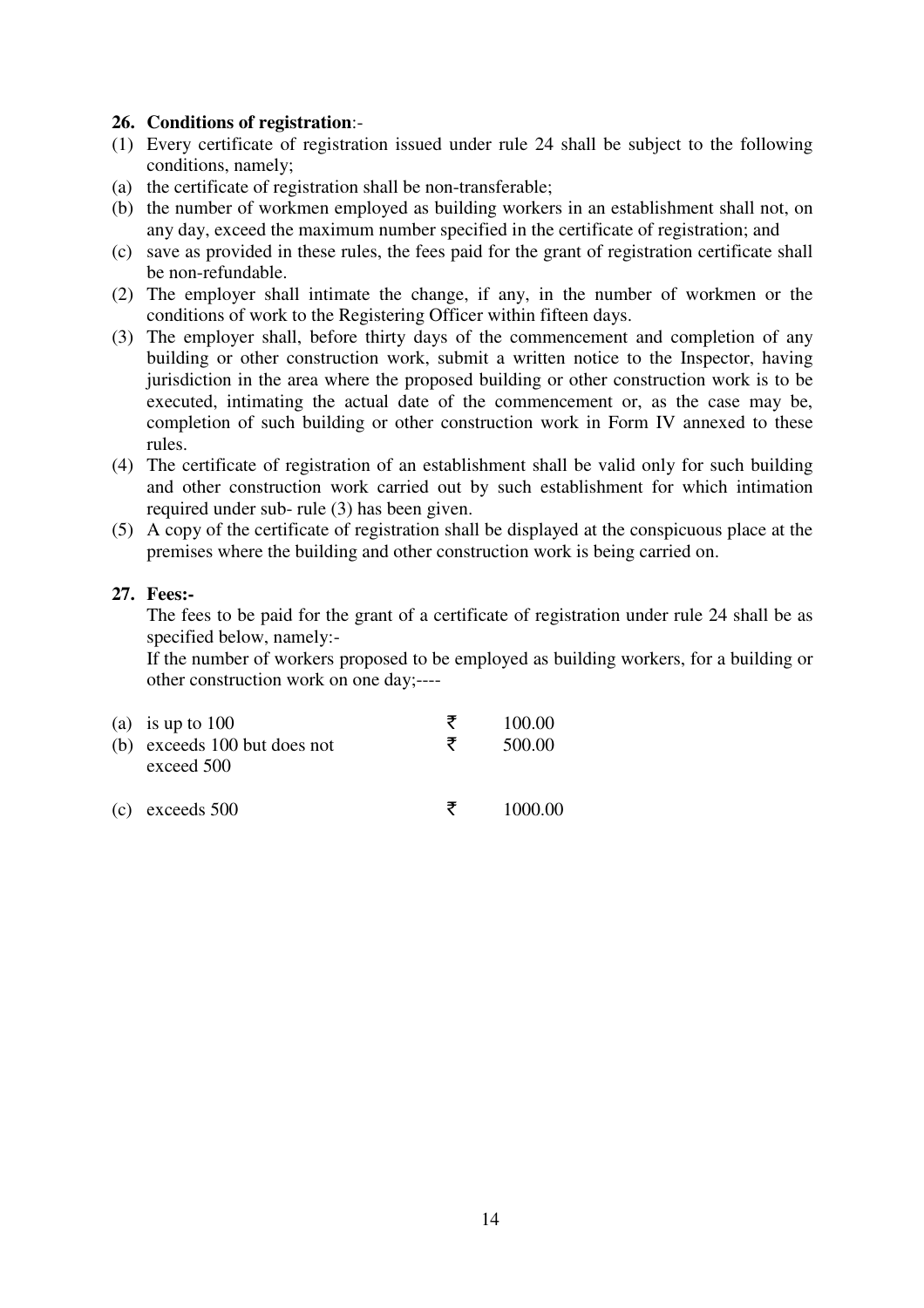# **CHAPTER V**

# **APPEALS, COPIES OF ORDERS, PAYMENT OF FEES, ETC.**

#### **28. Filing of appeal before the appellate officer:-**

- (1) Every appeal under sub-section (1) of section 9 of the Act shall be preferred in the form of memorandum signed by the aggrieved person or his authorized advocate and presented to the appellate officer in person or sent to him by registered post.
- (2) The memorandum shall be accompanied by a certified copy of the order appealed against and a demand draft for rupees one hundred.
- (3) The memorandum shall set forth concisely and under distinct heads the grounds of appeal.
- (4) Where the memorandum of appeal does not comply with the provisions of sub-rule (2) and sub-rule (3), it may be returned to the appellant for the purpose of being amended within a time to be fixed by the appellate officer which shall not exceed thirty days from the date on which the order appealed against has been communicated to the appellant.
- (5) Where the memorandum of appeal is in order, the appellate officer shall admit the appeal, endorse thereon the date of hearing of such appeal, and shall register the appeal in a book to be kept for the purpose called the register of appeals.
- (6) When the appeal has been admitted, under sub-rule (5) the appellate officer shall send the notice of the appeal to the registering officer against whose order the appeal has been preferred and the registering officer shall thereupon sent the record of the case to the appellate officer.
- (7) On receipt of the record, the appellate officer shall send a notice to the appellant to appear before him at such date and time as may be specified in the notice for the hearing of the appeal.

#### **29. Failure to appear on the date of hearing:-**

If on the date fixed for hearing, the appellant does not appear**,**the appellate officer may dismiss the appeal for default of

appearance of the appellant.

#### **30. Restoration of appeals:-**

Where an appeal has been dismissed under rule 29, the appellantmay apply to the appellate officer for the restoration of the appeal and if the appellate officer is satisfied that the appellant was prevented by sufficient cause from appearing, the appellate officer shall restore the appeal on its original number:

Provided that an application for restoration under this rule shall not be entertained by the appellate officer after thirty days from the date of such dismissal.

# **31. Hearing of appeal:-**

(1) If the appellant is present when the appeal is called on for

 the hearing, the appellate officer shall proceed to hear the appellant or his authorized advocate and pass an order of the appeal, either confirming, reversing or varying the order appealed against.

- (2) The order of appellate officer shall state the points for determination, the decisions thereon and reasons for such decisions.
- (3) The order shall be communicated to the appellant and copy thereof shall be sent to the registering officer against whose order the appeal has been preferred.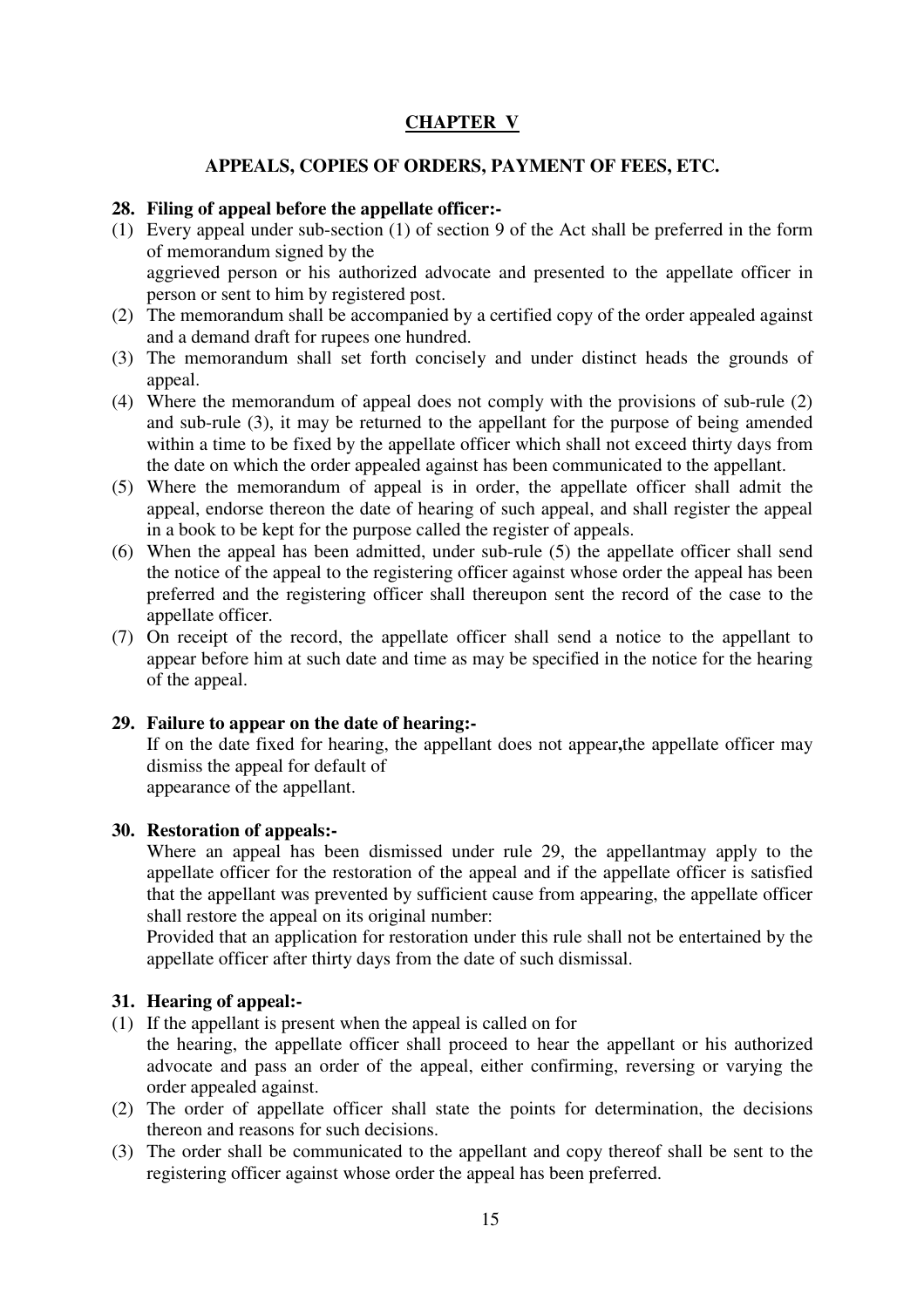# **32. Copy of order of registration or of order in appea**l:-

Copy of the order of the Registering Officer or of the appellate officer may be obtained by the person concerned or a person authorized by him on payment of fees of rupees fifty for each order on making application to the registering officer or the appellate officer, as the case may be, specifying the date and other particulars of the order made by the officer concerned. A copy of the certificate, of registration on loss or mutilation of such certificate may at so be obtained in the like manner and on payment of like fees.

# **33. Payment of fees:-**

- (1) All amounts of money payable on account of registration, appeal, supply of copies or duplicate copies of certificate of registration shall be paid through a crossed demand draft in favour of the registering officer and appellate officer, as the case may be, and made payable at the branch of the Bank specified by the State Government from time to time at the headquarters of the concerned registering officer or appellate officer.
- (2) The registering officer or the appellate officer, as the case may be, on receipt of the demand draft under sub-rule (1) shall arrange to deposit the amount in the appropriate account in the Bank specified by the State Government under the head of account 0230- Labour & Employment.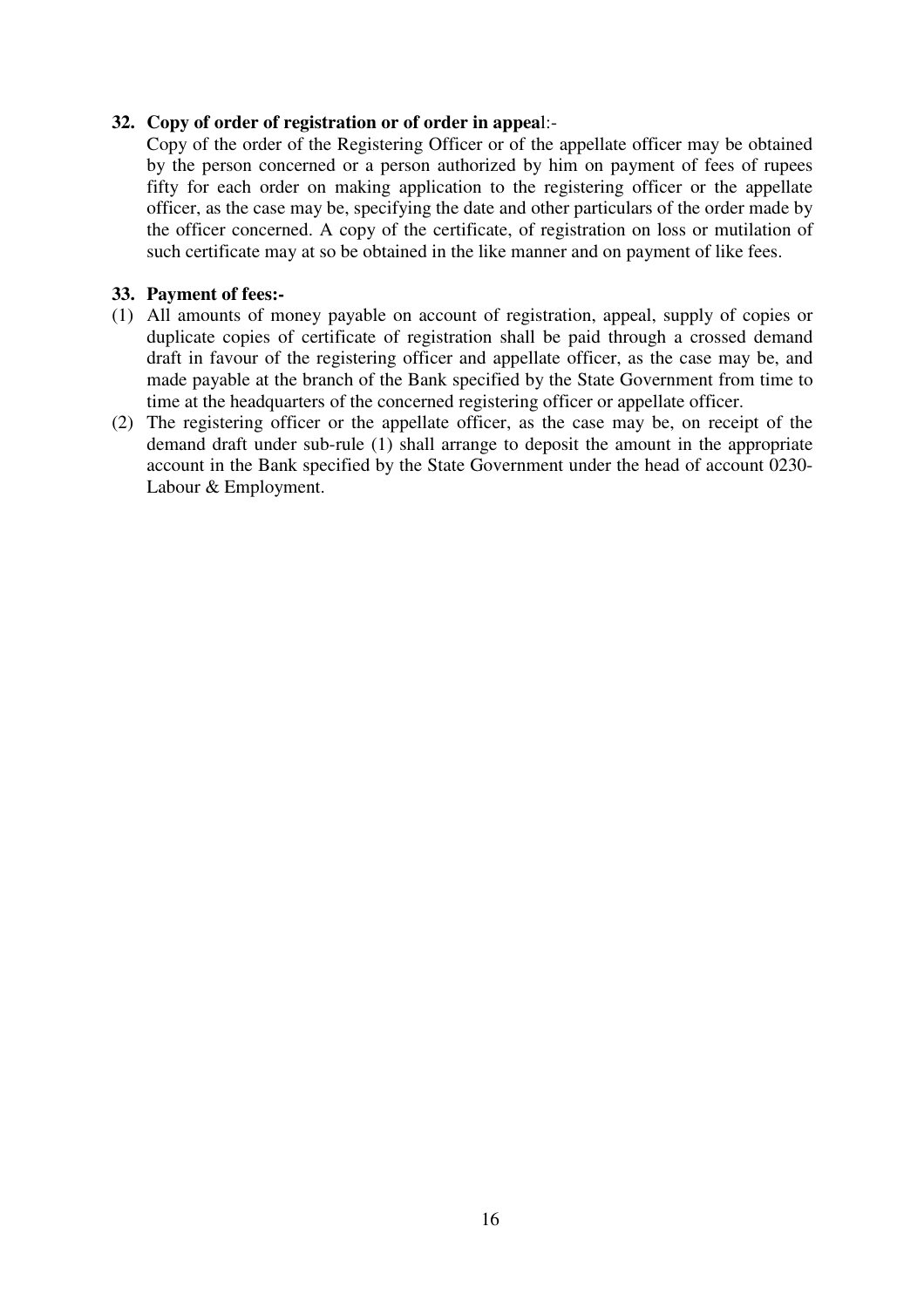# **PART III**

#### **CHAPTER VI**

#### **SAFETY AND HEALTH GENERAL PROVISIONS**

#### **34. Excessive noise, vibration etc**.,:-

An employer shall ensure at a construction site of a building or other construction work that adequate measures are taken to protect building workers against the harmful effects of excessive noise or vibration at such construction site and the noise level in no case exceeds the limits laid down in SCHEDULE- VI annexed to these rules.

#### **35. Fire protection:-**

An employer shall ensure at a construction site of a building or other construction work that, -

- (a) such construction site is provided with,-----
- (i) fire extinguishing equipment sufficient to extinguish any probable fire at such construction site;
- (ii) an adequate water supply at ample pressure as per national standards;
- (iii) number of trained persons required to operate the fire extinguishing equipment provided under sub-clause (i);
- (b) fire extinguishing equipment provided under sub-clause (i) of clause (a) is properly maintained and inspected at regular intervals of not less than once in a year by a responsible person and a record of such inspections is maintained;
- (c ) in case of every launch or boat or other craft used for transport of building workers and the cabin of every lifting appliance including mobile crane, adequate number of portable fire extinguishing equipment of suitable type shall be provided at each of such launch or boat or craft or lifting appliance.

### **36. Emergency action plans:-**

An employer shall ensure at a construction site of a building or other construction work that in case more than five hundred building workers are employed at such construction site emergency action plan to handle the emergencies like,---

- (a) fire and explosion,
- (b) collapse of lifting appliances and transport equipment,
- (c) collapse of building, sheds or structures etc.,
- (d) gas leakage or spillage of dangerous goods or chemicals,
- (e) drowning of building workers, sinking of vessels, and
- (f) land slides getting building worker buried, floods, storms and other natural calamities, is prepared and submitted for the approval of the Chief Inspector.

#### **37. Fencing of motors, etc.,:-**

An employer shall ensure at a construction site of a building or other construction work that,----

- (a) all motors, cogwheels, chains and friction gearing, flywheels, shafting, dangerous and moving parts of machinery (whether or not driven by mechanical power) and steam pipes are securely fenced or lagged;
- (b) the fencing of dangerous parts of machinery is not removed while such machinery is in motion or in use;
- (c) no part of any machinery which is in motion and which is not securely fenced is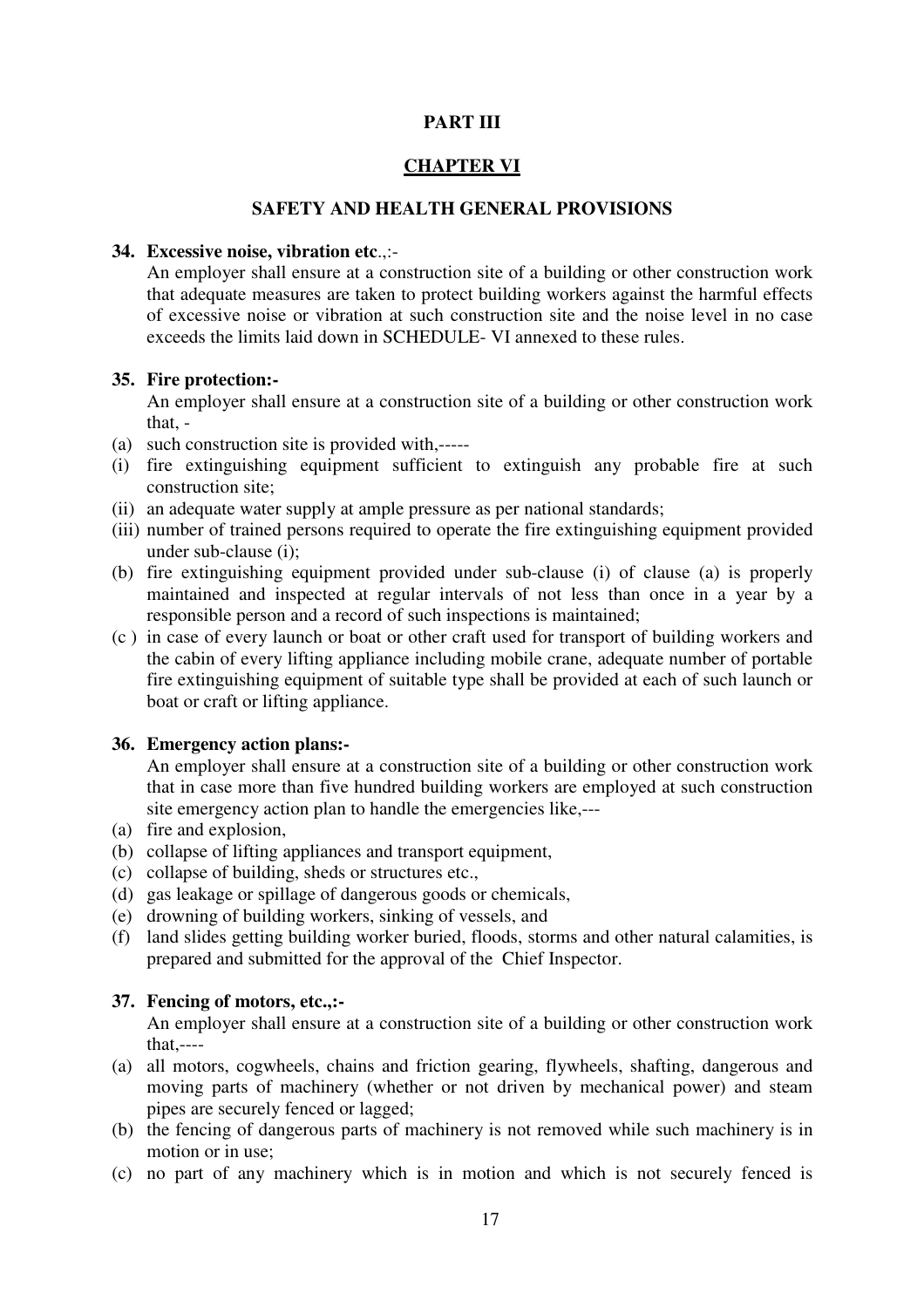examined, lubricated, adjusted or repaired except by a person skilled for such examination, lubrication, adjustment or repairs;

- (d) machine parts are cleaned when such machine is stopped;
- (e) when a machine is stopped for servicing or repairs, adequate measures are taken to ensure that such machine does not re-start inadvertently.

#### **38. Lifting and building or carrying of excessive weight:-**

An employer shall ensure at a construction site of a other construction work that,-

 (a) no building worker lifts by hand or carries overhead or over his back or shoulders any material, article, tool or appliances exceeding in weight the maximum limits set out in the following table:-

| Person            | Maximum Weight Load |  |
|-------------------|---------------------|--|
| Adult man         | 55 Kg               |  |
| Adult woman       | $30$ Kg             |  |
| Adolescent male   | $30$ Kg             |  |
| Adolescent female | $20$ Kg             |  |

unless aided by any other building worker or a mechanical device.

(b) no building worker aided by other building workers, lift by hand or carry overhead or over their back, or shoulders any material, article tool or appliance exceeding in weight the sum total of maximum limits set out for each building worker separately under clause (a), unless aided by a mechanical device.

#### **39**. **Health and safety policy:-**

- (1) (a) Every establishment employing fifty or more building workers shall prepare a written statement of policy in respect or safety and health of building orkers and submit the same for the approval of the Chief Inspector. workers and submit the same for the approval of
- (b) The policy referred to in clause (a) shall contain the following, namely:--
- (i) the intentions and commitments of the establishment regarding health, safety and environmental protection of building workers;
- (ii) organizational arrangements made to carry out the policy referred to in clause (a) specifying the responsibility at different levels of hierarchy;
- (iii) responsibilities of the principal employer, contractor, sub-contractor, transporter or other agencies involved in the building or other construction work;
- (iv) techniques and methods for assessment of risk to safety, health and environmental and remedial measures therefore;
- (v) arrangements for training of building workers, trainers, supervisors or other persons engaged in the construction work;
- (vi) other arrangements for making the policy referred to in clause (a), effective;
- (c ) the intention and commitment referred to in sub-clause (i) of clause (b) shall be taken into account in making decisions relating to plant, machinery, equipment, materials and placement of building workers.
- (2) A copy of the policy referred to in clause (a) of sub-rule (1) signed by an authorized signatory shall be sent to the State Government.
- (3) The establishment shall revise the policy referred to in clause (a) of sub-rule (1) as often as necessary under the following circumstances, namely:-
- (i) whenever any expansion or modification having implication on safety and health of the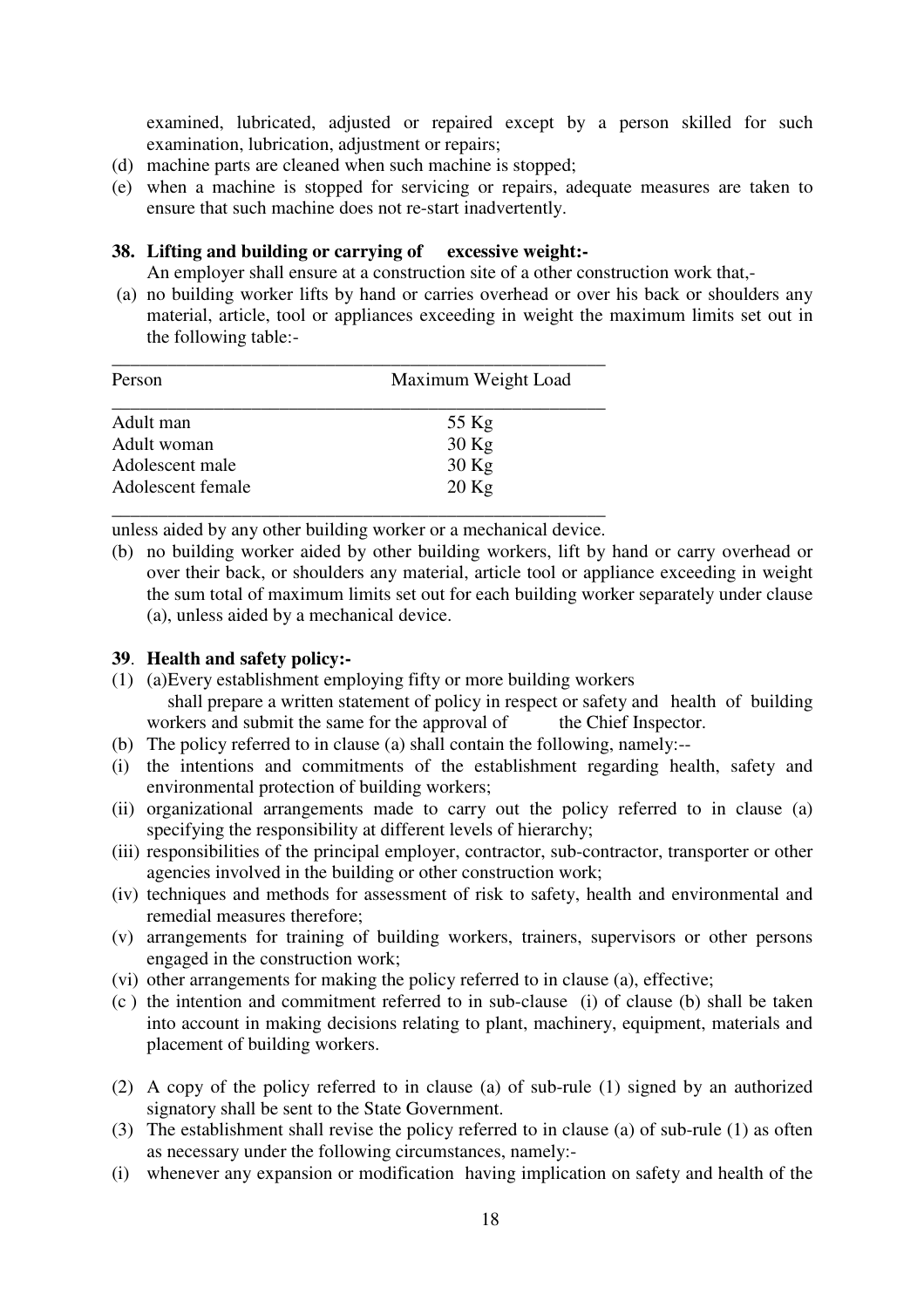building workers is made in such building or construction work; or

- (ii) whenever any new building or other construction work, substances, articles or techniques are introduced having implication on health and safety of building workers.
- (4) A copy of the policy referred to in sub-clause (a) of sub-rule (1) shall be displayed at the conspicuous places in Hindi and a local language understood by the majority of building workers at a construction site.

# **40. Dangerous and harmful environment:-**

An employer shall ensure at a construction site of a building or other construction work that,-

- (a) When an internal combustion engine exhausts into a confined space or any excavation or tunnel or any other workplace where neither natural ventilation nor artificial ventilation system is adequate to keep the carbon monoxide content of the atmosphere below fifty parts per million, adequate and suitable measures are taken at such workplace in order to avoid exposure of building workers to health hazards;
- (b) no building worker is allowed to enter any confined space or tank or trench or excavation wherein there is given off any dust, fumes or other impurities of such nature any to such extent as is likely to be injurious or offensive to the building worker or in which explosives, poisonous, noxious or gaseous material or other harmful articles have been carried or stored or in which dry ice has been used as a refrigerant, or which has been fumigated or in which there is a possibility of oxygen deficiency, unless all practical steps have been taken to remove such dust, fumes, or other impurities and dangers which may be present and to prevent any further ingress thereof, and such workplace or tank or trench or excavation is certified by the responsible person to be safe and fit for the entry of such building workers.

# **41. Overhead Protection:-**

- (1) The employer shall ensure at the building or other construction work that overhead protection is erected along the periphery of every building under construction which shall be of fifteen meters or more in height when completed.
- (2) Overhead protection referred to in sub-rule (1) shall not be less than two meters wide and shall be erected at a height not more than five meters above the base of the building and the outer edge of such overhead protection shall be one hundred fifty millimeters higher than the inner edge thereof or shall be erected at an angle of not more than twenty degrees to its horizontal sloping into the building.
- (3) The employer shall ensure at the building and other construction work that any area exposed to risk of falling material, article or objects is roped off or cordoned off or otherwise suitably guarded from inadvertent entry of persons other than building workers at work in such area.

# **42. Slipping, tripping, cutting, drowning and falling hazards:-**

- (1) All passageways, platforms and other places of construction work at the building or other construction work shall be kept by the employer free from accumulations of dust, debris or similar material and from other construction that may cause tripping.
- (2) Any sharp projections or protruding nails or similar projections which may cause any cutting hazard to a building worker at the building or other construction work shall be removed or otherwise made safe by taking suitable measures by the employer.
- (3) No employer shall allow any building worker at building or other construction work to use the passageway, or a scaffold, platform or by other elevated working surface which is in a slippery and dangerous condition and shall ensure that water, grease, oil or other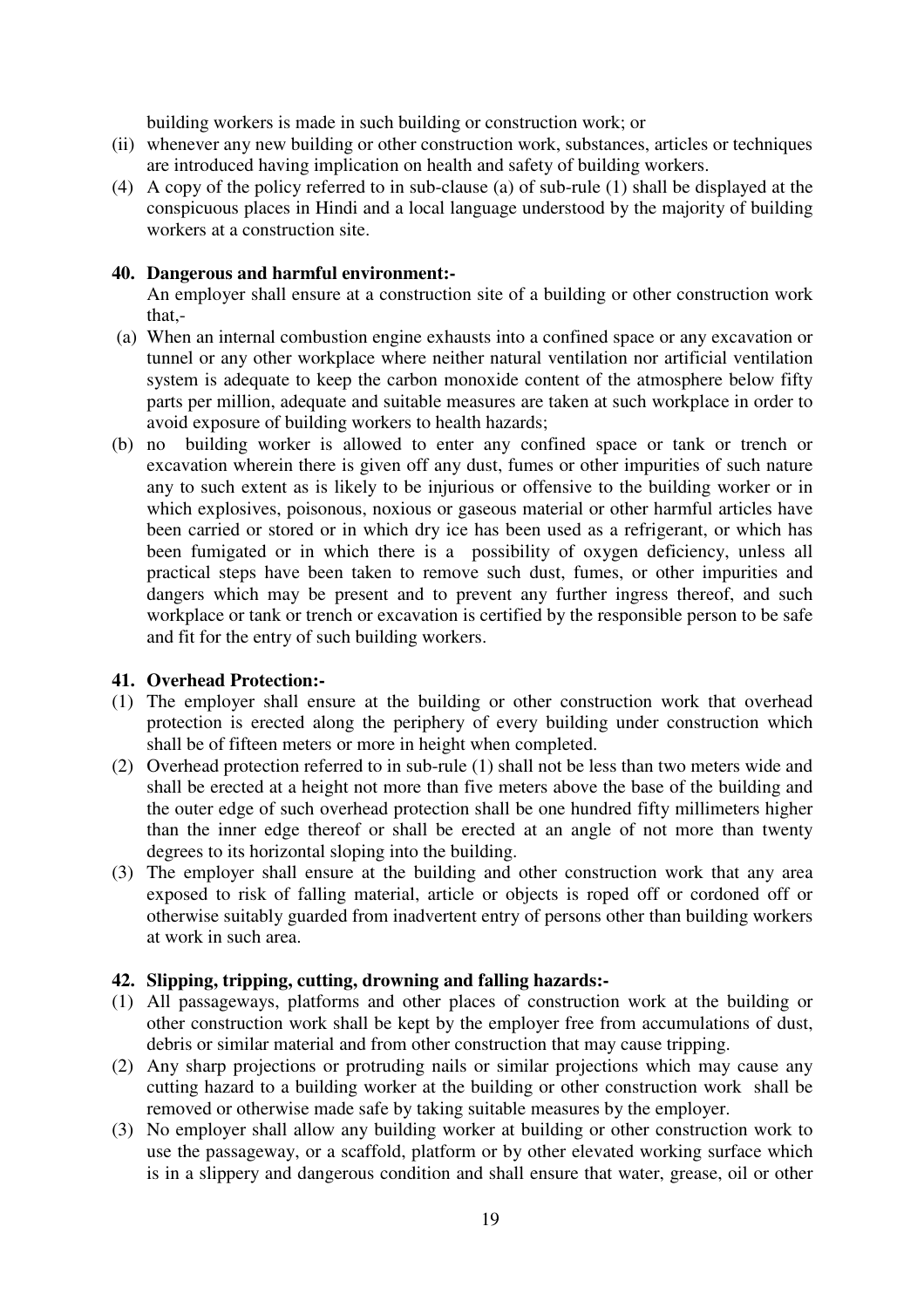similar substances which may cause the surface slippery, be removed or sanded, saw dusted or covered with suitable material to make it safe from slipping hazard at a building or other construction work..

- (4) Wherever building workers at a building or other construction work are exposed to the hazard of falling into water, they shall be provided by the employer with adequate equipment for saving themselves from drowning and rescuing from such hazard and if the Director General considers necessary, well-equipped boat or launch manned with trained personnel shall be provided by the employer at the site of such work..
- (5) Every open side or opening into or through which a building worker, vehicle or lifting appliance or other equipments may fall at a building or other construction work shall be covered or guarded suitably by the employer to prevent such fall except where free access is necessary by reasons of the nature of the work.
- (6) Wherever building workers at a building or other construction work are exposed to the hazards of falling from height while employed on such work, they shall be provided by the employer with adequate equipment or means for saving them from such hazards. Such equipment or means shall be in accordance with the national standards.
- (7) Whenever there is a possibility of falling of any material, equipment of building worker at a construction site relating to a building or other construction work, adequate and suitable safety net shall be provided by employer in accordance with the national standards.

## **43. Dust, gases, fumes etc:-**

An employer shall prevent concentration of dust, gases or fumes by providing suitable means to control their concentration within the permissible limit so that they may not cause injury or pose health hazard to a building worker at a building or other construction work.

#### **44. Corrosive substances:-**

The employer shall ensure that corrosive substances, including alkalis and acids, shall be stored and used by a person dealing with such substances at a building or other construction work in such a manner that it does not endanger the building worker and suitable protective equipment shall be provided by the employer to a building worker during handling or use of such substances at a building or other construction work and in case of spillage of such substances on the building worker, immediate remedial ,measures shall be taken by the employer.

#### **45. Eye protection:-**

Suitable personal protective equipment for the protection of eye shall be provided by an employer and used by the building worker engaged in operations like welding, cutting, chipping, grinding or similar operations which may cause hazard to his eyes at a building or other construction work.

#### **46. Head protection and other protective apparel:-**

- (1) Every building worker required to pass through or work within the areas at building or other construction work where there is hazard of his being struck by falling objects or materials shall be provided by the employer with safety helmets of type and tested in accordance with the national standards.
- (2) Every building worker required to work in water or in wet concrete or in other similar work at a building or other construction work, shall be provided with suitable waterproof boots by the employer.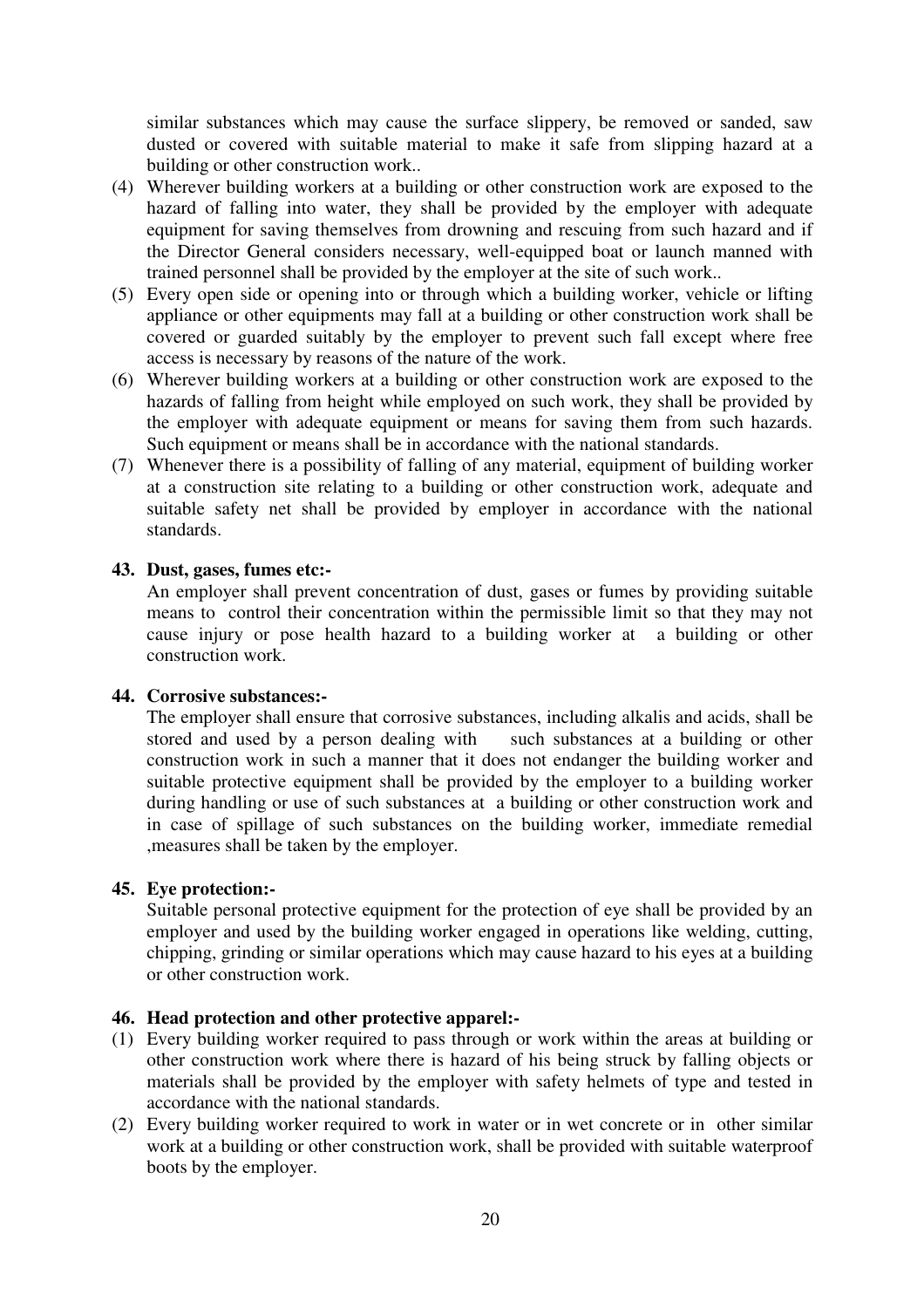- (3) Every building worker required to work in rain or in similar wet condition at building or other construction work shall be provided with water- proof coat with hat by the employer.
- (4) Every building worker required to use or handle alkalis, acid or other similar corrosive substances at a building or other construction work shall be provided with appropriate protective equipment by an employer, in accordance with the national standards.
- (5) Every building worker engaged in handling sharp objects or materials at a building or other construction work which may cause hand injury, shall be provided with suitable hand-gloves by the employer, in accordance with the national standards.

# **47. Electrical hazards:-**

- (1) Before commencement of any building or other construction work, the employer shall take adequate measures to prevent any worker from coming into physical contact with any electrical equipment or apparatus, machines or live electrical circuit which may cause electrical hazard during the course of his employment at a building or other construction work.
- (2) The employer shall display and maintain suitable warning signs at conspicuous places at a building or other construction work in Hindi and in a local language understood by the majority of the building workers.
- (3) In workplaces at a building or other construction work where the exact location of underground electric power line is not known, the building workers using jack hammers, crow bars or other hand-tools which may come in contact with a live electrical line, shall be provided by the employer with insulated protective gloves and footwear of the type in accordance with the national standards.
- (4) The employer shall ensure that, as far as practicable, no wiring, which may come in contact with water or which may be mechanically damaged, is left on ground or floor at a building or other construction work.
- (5) The employer shall ensure that all electrical appliances and current carrying equipment used at a building or other construction work are made of sound material and are properly and adequately earthed.
- (6) The employer shall ensure that all temporary electrical installations at a building or other construction work are provided with earth-leakage circuit breakers.
- (7) The employer shall ensure that all temporary electrical installations at a building or other construction work comply with the requirements of any law for the time being in force.

#### **48. Vehicular traffic:-**

- (1) Whenever any building or other construction work is being carried on, or is located in close proximity to a road or any other place where any vehicular traffic may cause danger to building workers, the employer shall ensure that such building or other construction work is barricaded and suitable warning signs and lights displayed or erected to prevent such danger and if necessary, he may make a request in writing to the concerned authorities to control such traffic.
- (2) The employer shall ensure that all vehicles used at construction site of a building or other construction work comply with the requirements of the Motor Vehicles Act, 1988 (59 of 1988) and the rules made thereunder.
- (3) The employer shall ensure that a driver of a vehicle of any class or description operating at a construction site of a building or other construction work holds a valid driving licence under the Motor Vehicles Act, 1988 (59 of 1988).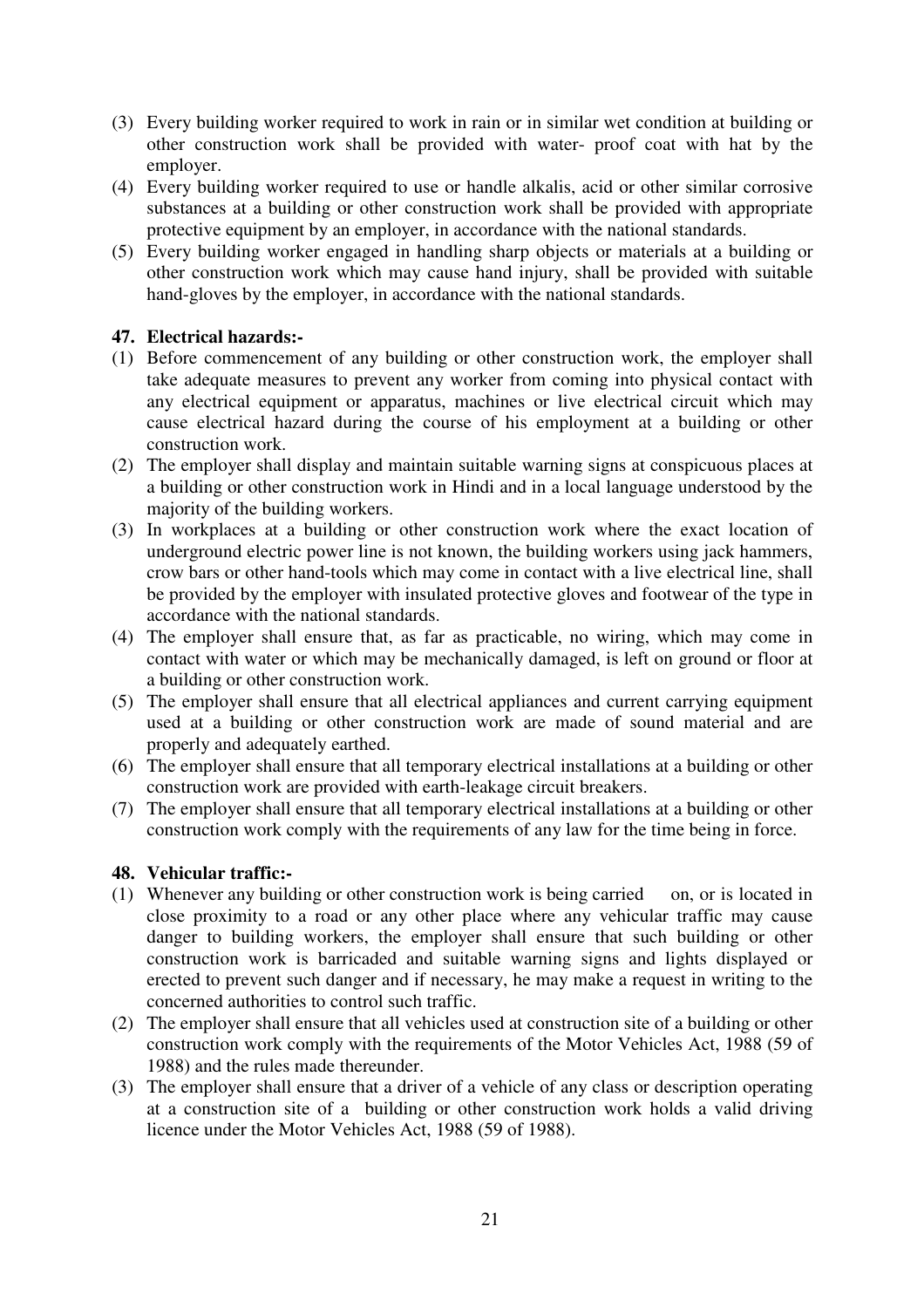### **49. Stability of structures:-**

The employer shall ensure that no wall, chimney or other structure or part of a structure is left unguarded in such condition that it may fall, collapse or weaken due to wind pressure, vibration or due to any other reason at a site of a building or other construction work.

# **50. Illumination of passageways, etc**.,:-

The employer shall ensure that illumination sufficient for maintaining safe working conditions at a site of a building or other construction work is provided where building workers are required to work or pass and for passageways, stairways and landing, such illumination is not less than that provided in the relevant national standards.

# **51. Stacking of materials:-**

The employer shall ensure, at a construction site of a building or other constriction work that,--

- (a) all building materials are stored or stacked in a safe and orderly manner to avoid obstruction of any passageway or place of work;
- (b) material piles are stored or stacked in such a manner as to ensure stability;
- (c) material piles are stored or stacked upon any floor or platform is such quantity as to exceed its safe carrying capacity;
- (d) material or equipment is not stored or placed so close to any edge of a floor or platform as to endanger the safety of persons below or working in the safety of persons below or working in the vicinity.

# **52. Disposal of debris**:-

The employer shall ensure at a construction site of a building or other construction work that,---

- (a) debris are handled and disposed of by a method which does not cause danger to the safety of a person;
- (b) debris are not allowed to accumulate so as to constitute a hazard;
- (c ) debris are kept sufficiently moist to bring down the dust within the permissible limit;
- (d) debris are not thrown inside or outside from any height of such building or other construction work;
- (e) on completion of work, left over building material, article or other substance or debris are disposed of as soon as possible to avoid any hazard to any traffic or person.

# **53. Numbering and marking of floors**:-

The employer shall ensure that each floor or level of a building or other construction work is appropriately numbered or marked at the landing of such floor or level.

#### **54. Use of safety helmets and shoes:-**

The employer shall ensure that all persons who are performing any work or services at a building or other construction work, wear safety shoes and helmets conforming to the national standards.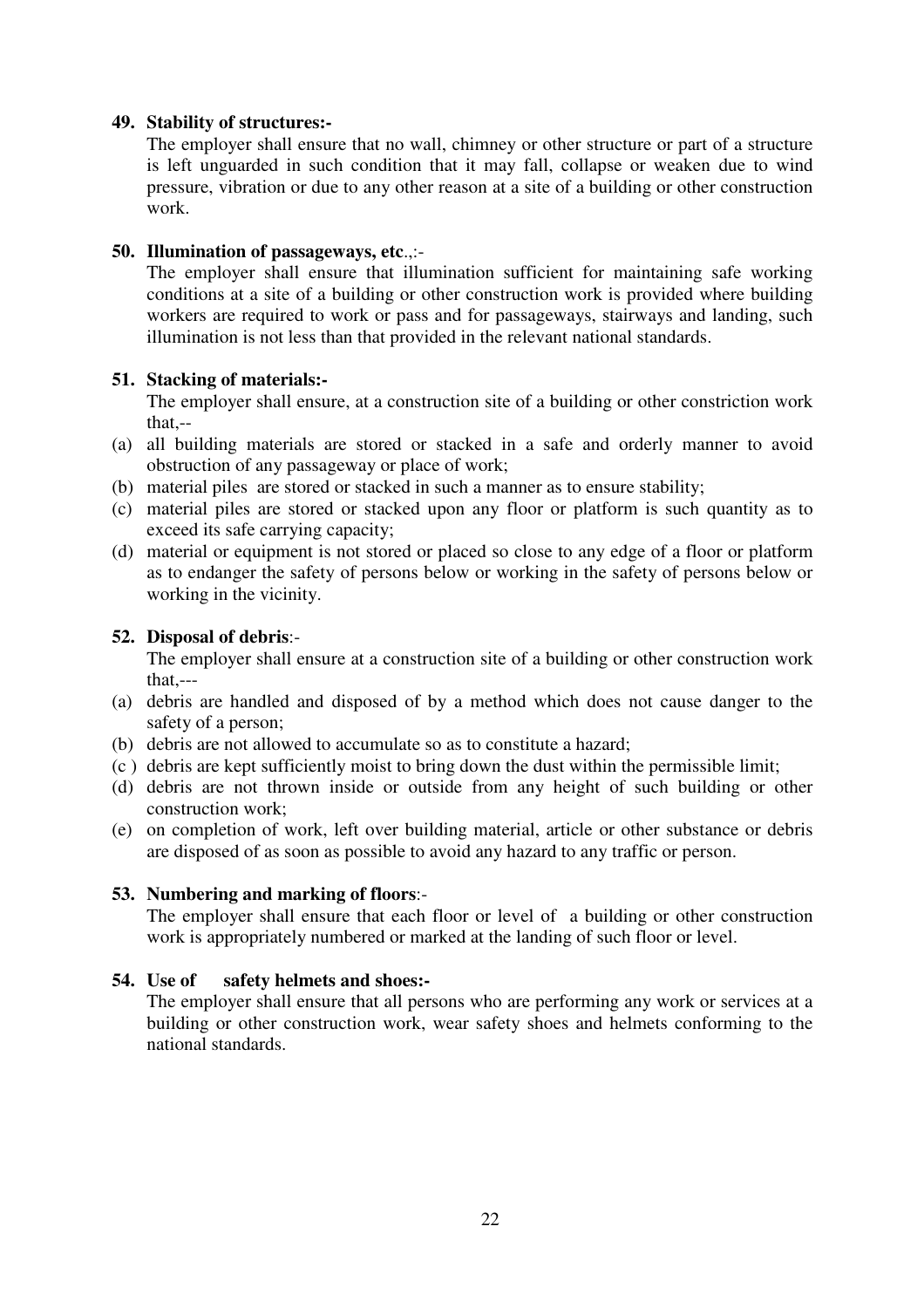# **CHAPTER VII**

# **LIFTING APPLICANCES AND GEAR**

#### **55. Construction and maintenance of lifting appliances:-**

The employer shall ensure at a construction site of a building or other construction work that, ---

- (a) all lifting appliances, including their parts and working gear, whether fixed or movable and any plant or gear used in anchoring or fixing of such appliances, are-
- (i) of sound construction, sound material, and of adequate strength to serve the purpose for which these are to be used and all such appliances shall be free from patent defects; and
- (ii) maintained in good repair and working condition;
- (b) (i) every drum or pulley around which the rope of any lifting appliance is carried, is of adequate diameter and sound construction in relation to such rope;
- (ii) any rope which terminates at the winding drum of a lifting appliance is securely attached to such drum and at least three dead turns of such rope remain on such drum in every operating position of such lifting appliance;
- (iii) the flange of a drum projects twice the rope diameter beyond the last layer of such rope and if such projections is not available, other measures like anti-slackness guards shall be provided to prevent such rope from coming off such drum;
- (c ) every lifting appliance is provided with adequate and efficient brakes which,----
- (i) are capable of preventing fall of a suspended load (including any test load) and of effectively controlling such load while it is being lowered;
- (ii) act without shock;
- (iii) have shoes that can be easily removed for running; and
- (iv) are provided with simple and easily accessible means of adjustment; Provided that nothing contained in this clause shall apply to steam which can be operated as safely as with brakes as provided in accordance with this clause;
- (d) controls of every lifting appliance,-
- (i) are so situated that the driver of such appliance at his stand or seat has ample room for operating and has an unrestricted view of building or other construction work, as far as practicable, and that he remains clear of the load and ropes, and that no load passes over him;
- (ii) are positioned with due regard to ergonometric considerations for proper operation of such appliance;
- (iii) are so located that the driver of such appliance remains above the height of the heel block during the whole operation of such appliance:
- (iv) have upon them or adjacent to them clear markings to indicate their purpose and mode of operations;
- (v) are provided, where necessary, with a suitable locking device to prevent accidental movement or displacement;
- (vi) move, as far as practicable, in the direction of the resultant load movement; and
- (vii) wherever automatic brakes are provided, automatically come to the neutral position in case of power failure.

#### **56. Test and periodical examination of lifting appliances:-**

The employer shall ensure at construction site of a building or other construction work that,-

(a) all lifting appliances including all parts and gears thereof, whether fixed or moveable, are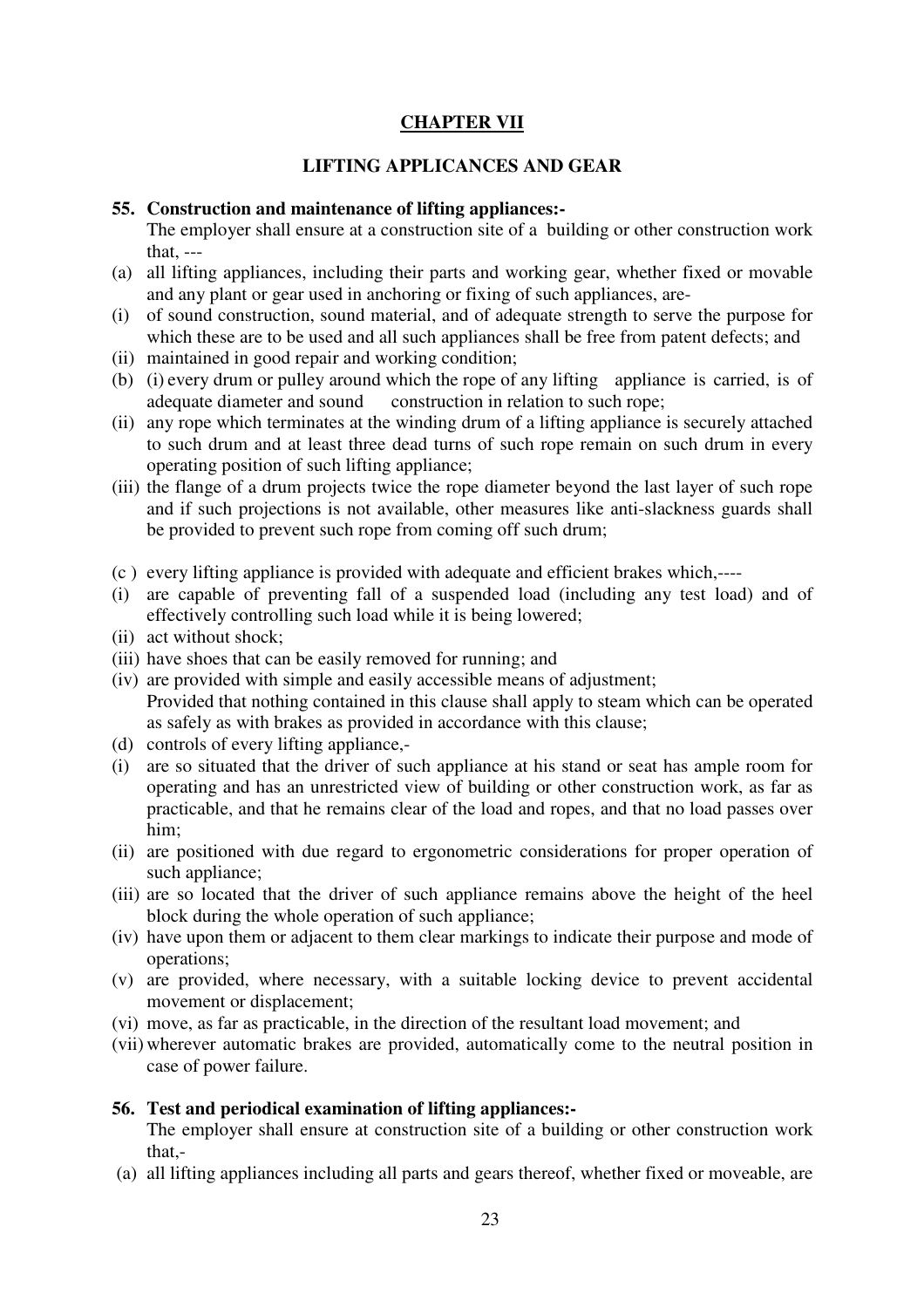tested and examined by a competent person before being taken its use for the first time or after it has undergone any alterations or repairs liable to affect its strength or stability or after erection on a construction site and also once at least on every five years, in the manner specified in Schedule I annexed to these rules;

- (b) all lifting appliances are thoroughly examined by a competent person once at least in every twelve months and where the competent person making such examination forms the opinion that the lifting appliance cannot continue to function safely, he shall forthwith give notice in writing of his opinion to the owner of the lifting appliance;
- **Explanation** For the purpose of these rules, thorough examination means a visual examination, supplemented, if necessary, by other means such as hammer test, carried out as carefully as the conditions permit, in order to arrive at a reliable conclusion as to the safety of the parts examined; and, if necessary, for such examination, parts of the lifting appliance and gear, shall be dismantled.

#### **57. Automatic safe load indicators:-**

- (a) The employer shall ensure at a construction site of a building or other construction work that,---
- (i) every crane, if so constructed that the safe working load ,may be varied by raising or lowering of the jib or otherwise, is attached with an automatic indicator of safe working loads which gives a warning to the operator wherever the loads exceeds the safe working load;
- (ii) cut-out is provided which automatically arrests the movements of the lifting parts of every crane if the load exceeds the safe working load, wherever possible;
- (b) the provisions of sub-clause (i) apply, except where it is not possible to install an automatic safe load indicator, in which case, provision of a table showing the safe working loads at the corresponding inclinations or radii of the jib on the crane shall be considered sufficient.

#### **58. Installation:-**

The employer shall ensure at a construction site of a building or other construction work that,---

- (a) fixed lifting appliances are installed,-
- (i) by competent person;
- (ii) in a manner that such appliances cannot be displaced by the load, vibration or other influences;
- (iii) in a manner that the operator of such appliances is not exposed to danger from loads, ropes or drums; and
- (iv) in a manner that the operator can either see over the zone of operation or communicate with all loading and unloading points by signal, or other communication system;
- (b) adequate clearance is provided between parts or loads of lifting appliances, and
- (i) the fixed objects such as walls and posts; or
- (ii) electrical conductors;
- (c) the lifting appliances, when exposed to wind loading are given sufficient additional strength, stability and rigidity to withstand such loading safely.
- (d) No structural alterations or repair are made on any part of the lifting appliances that affects the safety of such appliances without obtaining the opinion of the competent person to this effect.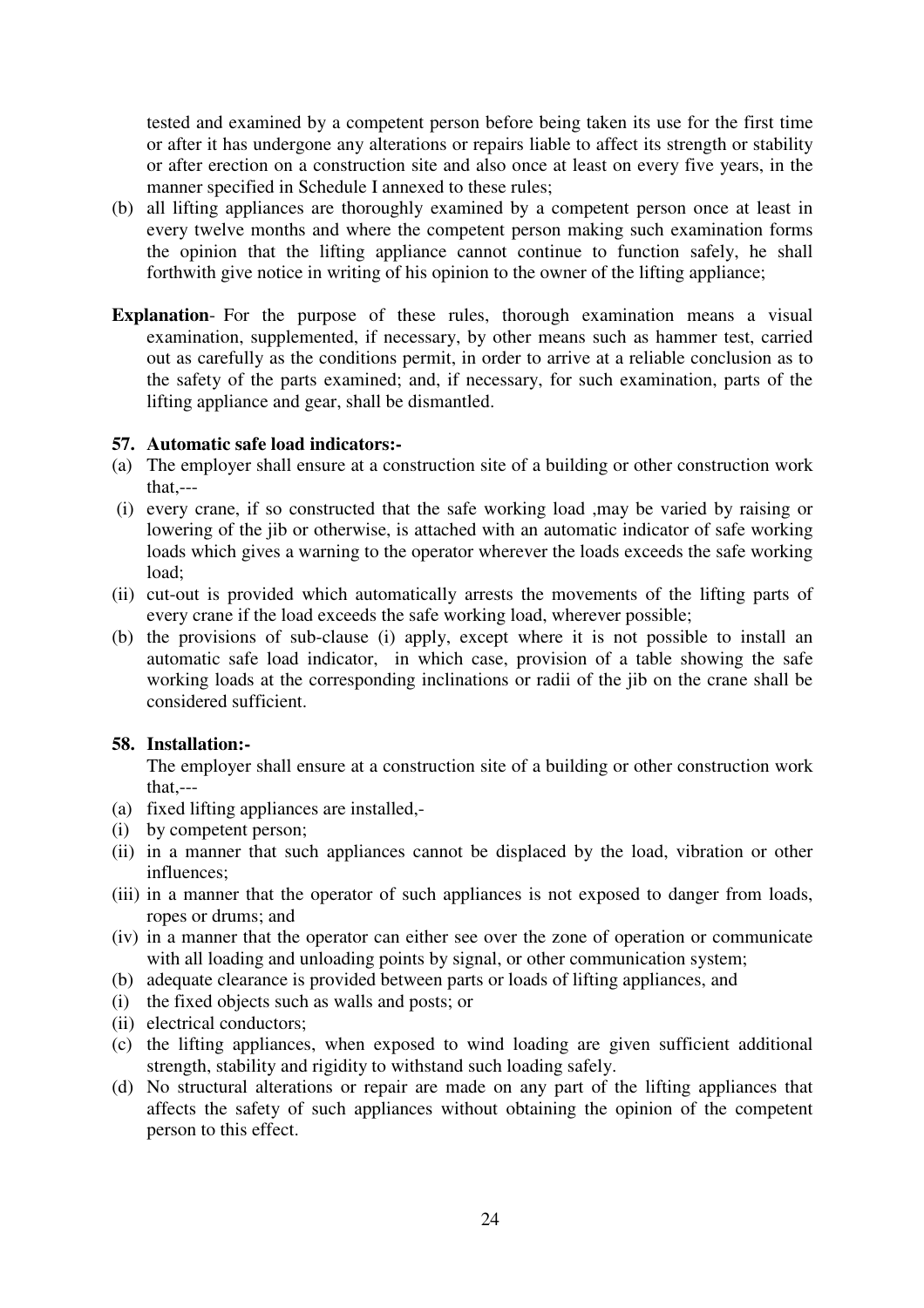# **59. Winches:-**

The employer shall ensure at a construction site of a building or other construction work that,----

- (a) (i) winches are not used if control levers operate with excessive friction or play;
- (ii) double gear winches are not used unless a positive means of locking the gear shift is provided;
- (iii) there is no load other than the fall and the hook assembly on the winch while changing gears on a two gear winch;
- (iv) adequate protection is provided to winch operators which may pose hazard to the winch operator or any other building workers are not allowed to be used;
- (v) temporary seats or shelters for winch operators which may pose hazard to the winch operator or any other building workers are not allowed to be used;
- (vi) control levers are secured in the neutral position and, whenever possible, the power is shut-off whenever winches are left unattended.
- (b) in use of every steam winch,----
- (i) measures are taken to prevent escaping steam from on securing any part of the construction site or other workplace or from otherwise hindering or injuring any building worker;
- (ii) extension control levers which tend to fall of their own weight are counter-balanced;
- (iii) winch operators are not permitted to use the winch control extension levers except for short handles on wheel type controls and that such levers are of adequate strength, secure and fastened with metal connections at the fulcrum and at the permanent control lever;
- (c ) in use of every electric winch, a building or other construction worker is not permitted to transfer, alter or adjust electric control circuits in case of any defect in such winch,
- (d) electric winches are not used for building work where----
- (i) the electro magnetic brake is unable to hold the load; or
- (ii) one or more control points, either hoisting or lowering, are not operating properly.

# **60**. **Buckets:-**

The employer shall ensure at a construction site of a building or other construction work that tip-up buckets area equipped with a device that effectively prevents accidental tipping.

# **61. Identification and marking of safe working load:-**

The employer shall ensure at a construction site of a building or

other constructions work that,---

- (a) every lifting appliance and loose gear is clearly marked for its safe working load and identification by stamping or other suitable means;
- (b) (i) every derrick (other than derrick crane) is clearly marked for its safe working load when such derrick is used either in single purchase with a lower block or in union purchases in all possible block position;
- (ii) the lowest angle to the horizontal, to which the derrick may be used, is legibly marked;
- (c ) every lifting appliance having more than one working load is fitted with effective means to enable the operator to determine safe working load at each point under all conditions of use;
- (d) means to ascertain the safe working load for lifting gears under such conditions in which such gears may be used are provided to enable a worker using such gears and such means shall consist of,-
- (i) marking the safe working load in plain figures or letters upon the sling or upon a tablet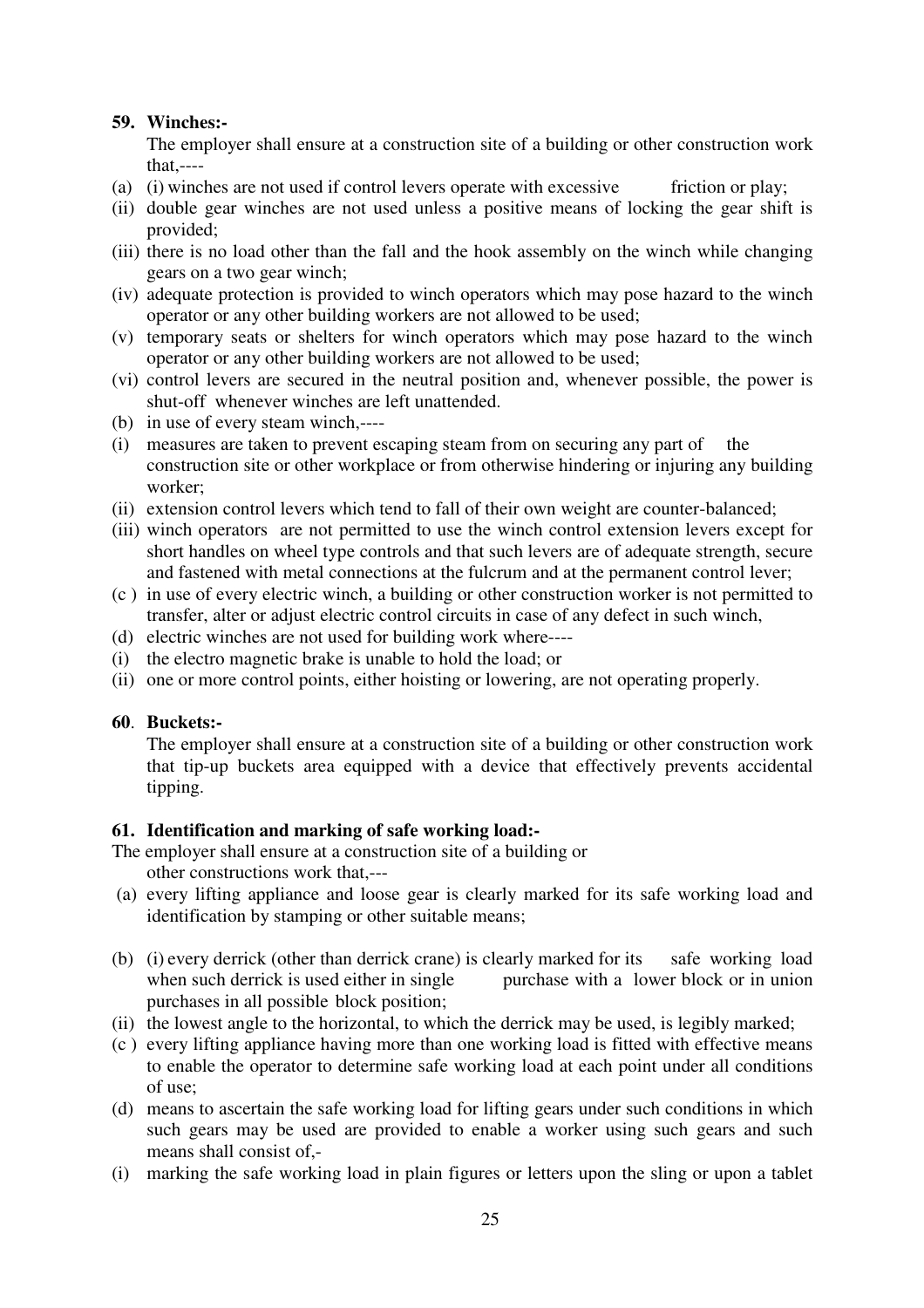or ring of durable material attached securely thereto in case of chain slings; and

(ii) either the means specified in sub-clause (i) or notices so exhibited as can be easily read by any concerned building worker stating the safe working load for the various sizes of the wire rope slings used in case of wire rope slings.

# **62. Loading of lifting appliances and lifting gears:-**

The employer shall ensure at a construction site of a building or other construction work that-

- (a) no lifting appliance, lifting gear or wire rope is used in an unsafe way and in such a manner as to involve risk to life of building workers, and that they are not loaded their safe working load except for testing purposes under the direction of a competent person in the manner as specified in Schedule I annexed to these rules.
- (b) no lifting appliance, lifting gear or any other material handling appliance is used, if---
- (i) the Inspector having jurisdiction is not satisfied with reference to a certificate of test or examination or to an authenticated record maintained as provided under these rules; and
- (ii) in the view of such Inspector, the lifting appliance, lifting gear or any other material handling appliance is not safe for use in building or other construction work;
- (iii) no pulley block is used in building or other construction work unless the safe working load and its identification are clearly marked on such block.

# **63. Operator's cab or cabin:-**

The employer shall ensure at a construction site of a building or other constructions work that,-

- (a) the operator of every lifting machine in outdoor service is provided with a cab or cabin which,---
- (i) is made of fire resistant material;
- (ii) has suitable seat, a footrest and protection from vibration;
- (iii) affords the operator an adequate view of the area of operation;
- (iv) affords the necessary access to working parts in cab;
- (v) affords the operator adequate protection against the weather;
- (vi) is adequately ventilated; and
- (vii) is provided with a suitable fire extinguisher.

# **64. Operation of lifting appliances:-**

The employer shall ensure at a construction site of a building or other construction work that,-

- (a) every crane driver or lifting operator possess adequate skill and training in the operation of the particular lifting appliance;
- (b) no person under eighteen years of age is in control of any lifting appliance, scaffold winch, or to give signals to the operator;
- (c) precaution is taken by the trained operator to prevent lifting appliance from being set in motion.
- (d) the operation of lifting appliance is governed by signals, in conformity with the relevant national standards;
- (e) the lifting appliance operator's attention is not distracted while he is working;
- (f) no crane, hoist, winch or other lifting appliance or any part of such crane, hoist, winch or other lifting appliance is, except for testing purposes, loaded beyond the safe working load;
- (g) during the hoisting operations effective precaution is taken to prevent any person from standing passing under the load in such operations;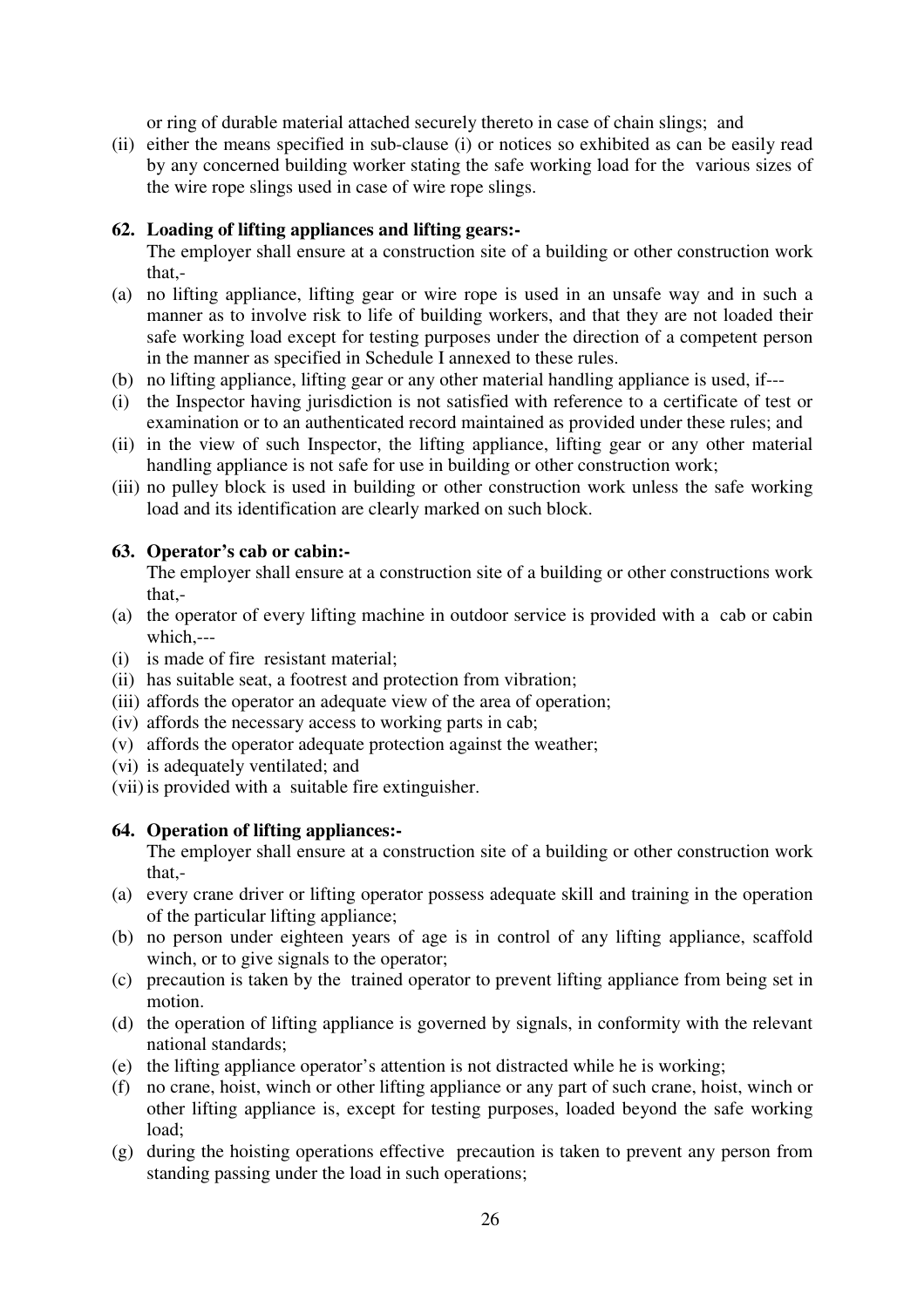- (h) operator does not leave lifting appliance unattended while power is on or load is suspended to such appliance;
- (i) no person rides on a suspended load or on any lifting appliance;
- (j) every part of a load in course of being hoisted or lowered is adequately suspended and supported to prevent danger;
- (k) every receptacle used for hoisting bricks, tiles, slates or other material is suitably enclosed as to prevent the fall of any such materials;
- (l) the hoisting platform is enclosed when loose materials or loaded wheel-barrows are placed directly on such platform or on lowering, such materials or wheel- barrows;
- (m) no material is raised, lowered or slowed with any lifting appliance in such a way as to cause sudden jerks to such appliance;
- (n) in hoisting a barrow, any wheel of such barrow is not used as a means of support unless adequate steps are taken to prevent the axle of such wheel from slipping out of its bearings;
- (o) long objects like planks or girders are provided with a tag line to prevent any possibility of danger while raising or lowering such objects;
- (p) during the process of landing of material, a building worker is not permitted to lean out into empty space for finding out the loading and unloading of such material;
- (q) the hoisting of loads at places where there is regular flow of traffic is impracticable in an enclosed space, measures are taken to hold up, or direct the traffic during the time of such hoisting.
- (r ) adequate steps are taken to prevent a load, in the course of being hoisted or lowered from coming into contact with any object to avoid any displacement of such load;
- (s) appliances are provided and used for guiding heavy loads when raising or lowering heavy loads to avoid crushing of hands of building workers during such raising or lowering of loads.

#### **65**. **Hoists:-**

The employer shall ensure at a construction site of building or other construction work that,-----

- (a) hoist towers are designed according to relevant national standards;
- (b) hoist shafts are provided with rigid panels or other adequate fencing---
- (i) at the ground level on all sides of such shafts; and
- (ii) at all other levels on all sides of the access to such shafts;
- (c) the walls of hoist shafts, except at approaches, extend at least two metres above the floor or platform of access to such staffs;
- (d) approached to a hoist are provided with gates which are:-
- (i) guided to maintain visibility;
- (ii) at least of two metres height; and
- (iii) equipped with a device which requires such gate to be closed before the gate from being opened unless such platform, is at the landing;
- (e) approaches to a hoist are adequately lit;
- (f) the guides of hoist platforms offer sufficient resistance to bending and, to bucking, in the case of jamming, by providing a safety catch;
- (g) overhead beams and their supports are capable of holding the total maximum live and dead loads that such beams and supports will be required to carry, with a safety factor of at least five;
- (h) a clear space is provided,----
- (i) above the highest stopping place of a cage or platform to allow sufficient unobstructed travel of such cage or platform in case of overwinding; and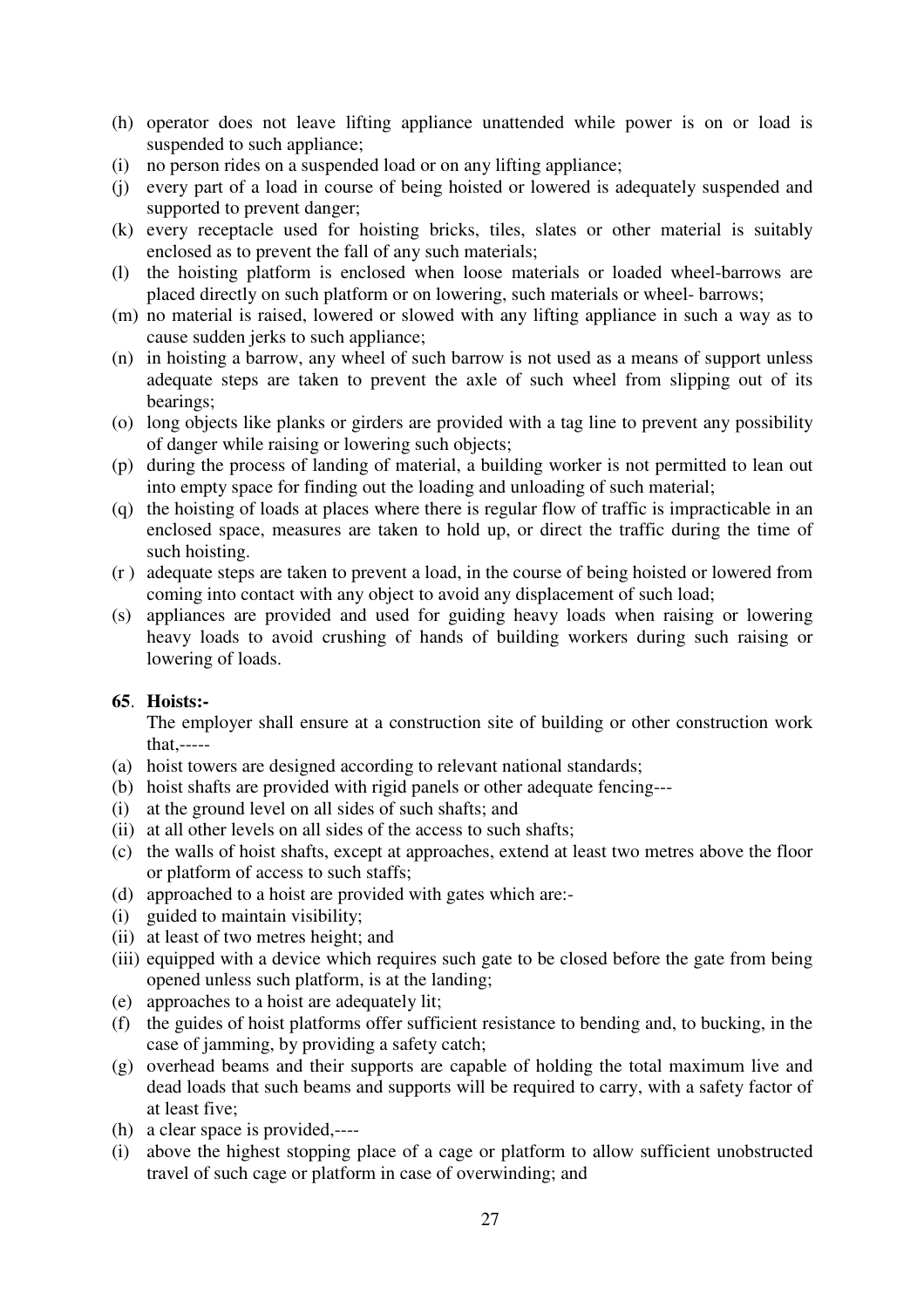- (ii) below the lowest stopping place of a cage or platform;
- (i) adequate covering is provided above the top of hoist shafts to prevent materials from falling into such shafts;
- (j) outdoor hoist towers are erected on adequately firm foundations and are securely braced, guided and anchored;
- (k) a ladder way extends from the button to the top of every outdoor hoist tower in case no other ladder way exists within easy reach and such ladder way comply with the relevant national standards;
- (l) the rated capacity of a hoisting engine is at least one and a half times the maximum load that such engine will be required to move;
- (m) all gearing on a hoisting engine is securely enclosed;
- (n) steam piping of a hoisting engine is adequately protected against accidental contact of such piping with a building worker;
- (o) electrical equipment of a hoisting engine is effectively earthed;
- (p) a hoist is provided with suitable devices to stop a hoisting engine as soon as the platform of such hoist reaches its highest stopping place;
- (q) a hoisting engine is protected by a suitable cover against weather and falling objects;
- ( r ) a hoisting engine set up in a public thoroughfare is completely enclosed;
- (s) all exhaust steam pipes discharge steam in such a manner that the steam so discharged does not scald any person or obstruct the operator's view;
- (t) the motion of a hoist is not reversed without first bringing it to rest to avoid any harm from such reverse motion;
- (u) a hoist, not designed for the conveyance of persons, is not set in motion from the platform of such hoist;
- (v) pawls and ratchet-wheels of a hoist, requiring disengagement of such pawls from such ratchet-wheels, before the platform of such hoist is lowered, are not used;
- (w) a platform of a hoist is capable of supporting such maximum load, that such platform may carry, with a safety factor of at least three;
- (x) a platform of a hoist is equipped with suitable gear which can hold such platform with its maximum load in case its hoisting rope breaks;
- (y) on platform of a hoist, the wheelbarrows or truck are efficiently blocked in a safe position;
- (z) a cage of a hoist or a platform, where the building workers are required to enter into such cage or to go on such platform at landing level, is provided with a locking arrangement to prevent such cage or platform from moving during the time a worker enters or leaves such cage or platform;
- (za) the sides of a platform of a hoist which, are not used for loading or unloading, are provided with toe- board and enclosures of a wire mesh or any other suitable means to prevent the fall of any part of a load from such platform.
- (zb) a platform of a hoist, which has any probability of falling and part of load from it is provided with an adequate covering with such fall;
- (zc) the counter-weights of a hoist consisting of an assemblage of several parts are so constructed that such parts are rigidly connected together;
- (zd) the counter-weights of a hoist run between guides;
- (ze) at every level of work the building workers are provided with adequate platforms for performing such work;
- (zf) a legible notice in Hindi as well as in a local language is displayed at,----
- (i) a conspicuous place of the platforms of a hoist and that such notice states the maximum carrying capacity of such hoist in kilograms;
- (ii) a conspicuous place on the hoisting engine and that such notice states maximum lifting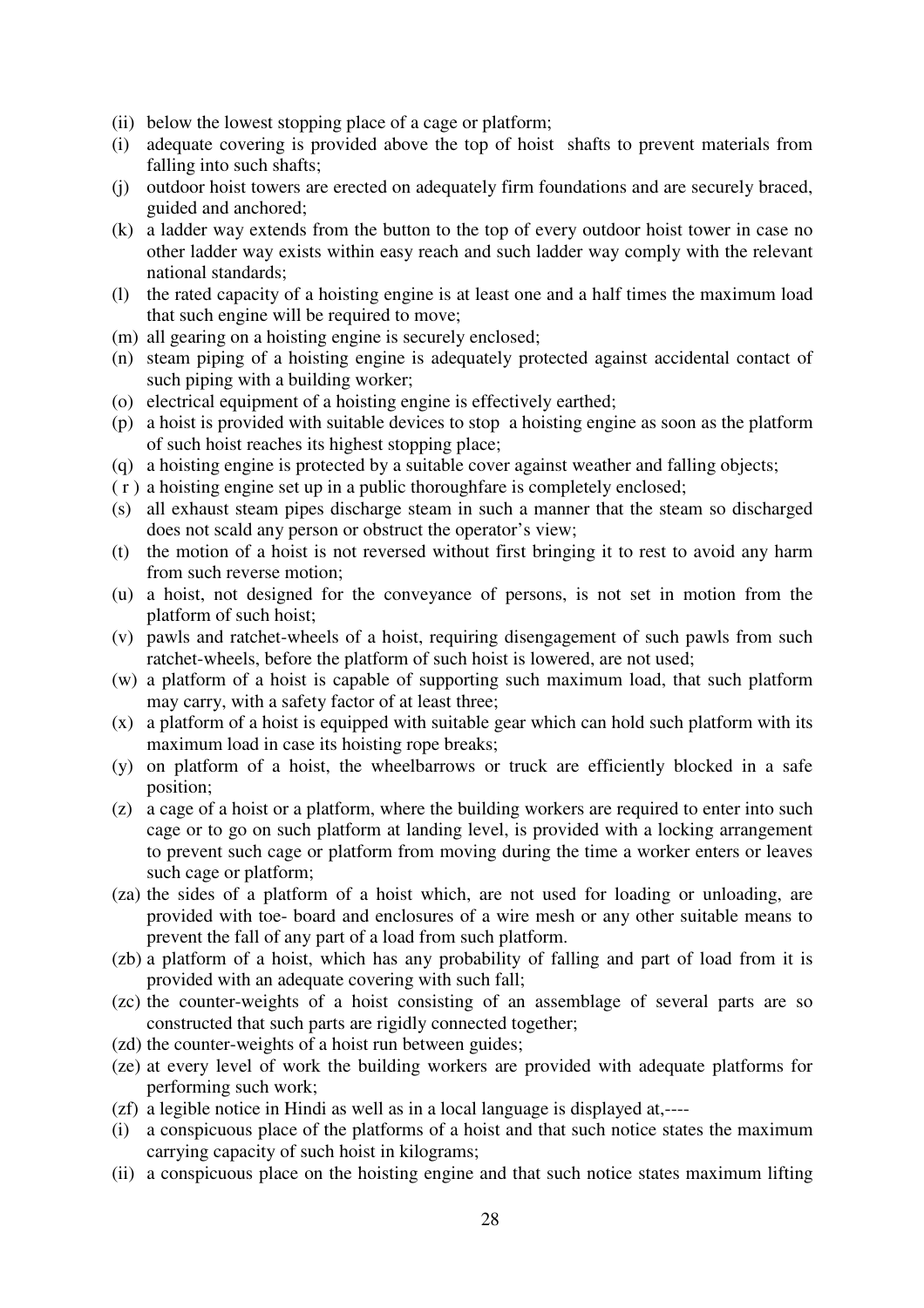capacity of such hoist in kilograms;

- (iii) a conspicuous place on a hoist authorized and certified for the conveyance of the person on the platform or cage and such hoist at one time;
- (iv) a conspicuous place on a hoist carrying goods and other materials and such notice states that such hoist is not meant for carriage of persons.

# **66. Fencing of and means of access to lifting appliances:-**

The employer shall ensure at a construction site of a building or other construction work that, ---

- (a) safe means of access is provided to every part of a lifting appliance;
- (b) the operator's platform on every crane or tip driven by mechanical power is securely fenced and is provided with safe means of access and where access to such platform is by a ladder,---
- (i) the sides of such ladder extend to a reasonable height beyond such platforms or some other suitable handhold is provided in lieu thereof to prevent any falling of persons from such platforms;
- (ii) the handling place on such platform is maintained free from obstruction and slipping; and
- (iii) in case the height of such ladder exceeds six metres, the resting platforms are provided on such ladder at every six metres of its height and where the distance between last platform so provided and the top end of such ladder is more than two metres then on such top end.

# **67. Rigging of derricks:-**

The employer shall ensure at a construction site of a building or other construction work that every derrick has current and relevant rigging plans and any other information necessary for the safe rigging of such derricks and its gear.

#### **68. Securing of derrick foot**:-

The employer shall ensure at a construction site of a building or other construction work that appropriate measures are taken to prevent the foot of a derrick being lifted out of its socket or support.

#### **69. Construction and maintenance of lifting gear:-**

The employer shall ensure at a construction site of a building or construction work that, -

- (a) every lifting gear is,-----
- (i) of good design and construction, sound material and adequate strength to perform the work for which it is used;
- (ii) free from patent defects; and
- (iii) properly maintained in good repair and working order;
- (b) components of the loose gear, at the time of its use, are renewed if one of its dimensions at any point has decreased by ten per cent or more by user;
- (c) a chain is withdrawn from use when it is stretched and increased in length which exceeds five per cent of its length or when a link of such chain is deformed or is otherwise damaged or raised scarves of defective welds is appeared on it;
- (d) rings, hooks, swivels and end links attached to a chain are of the same material as that of such chain;
- (e) the voltage of electric supply to any magnetic lifting device does not fluctuate by more than plus ten per cent or minus ten per cent.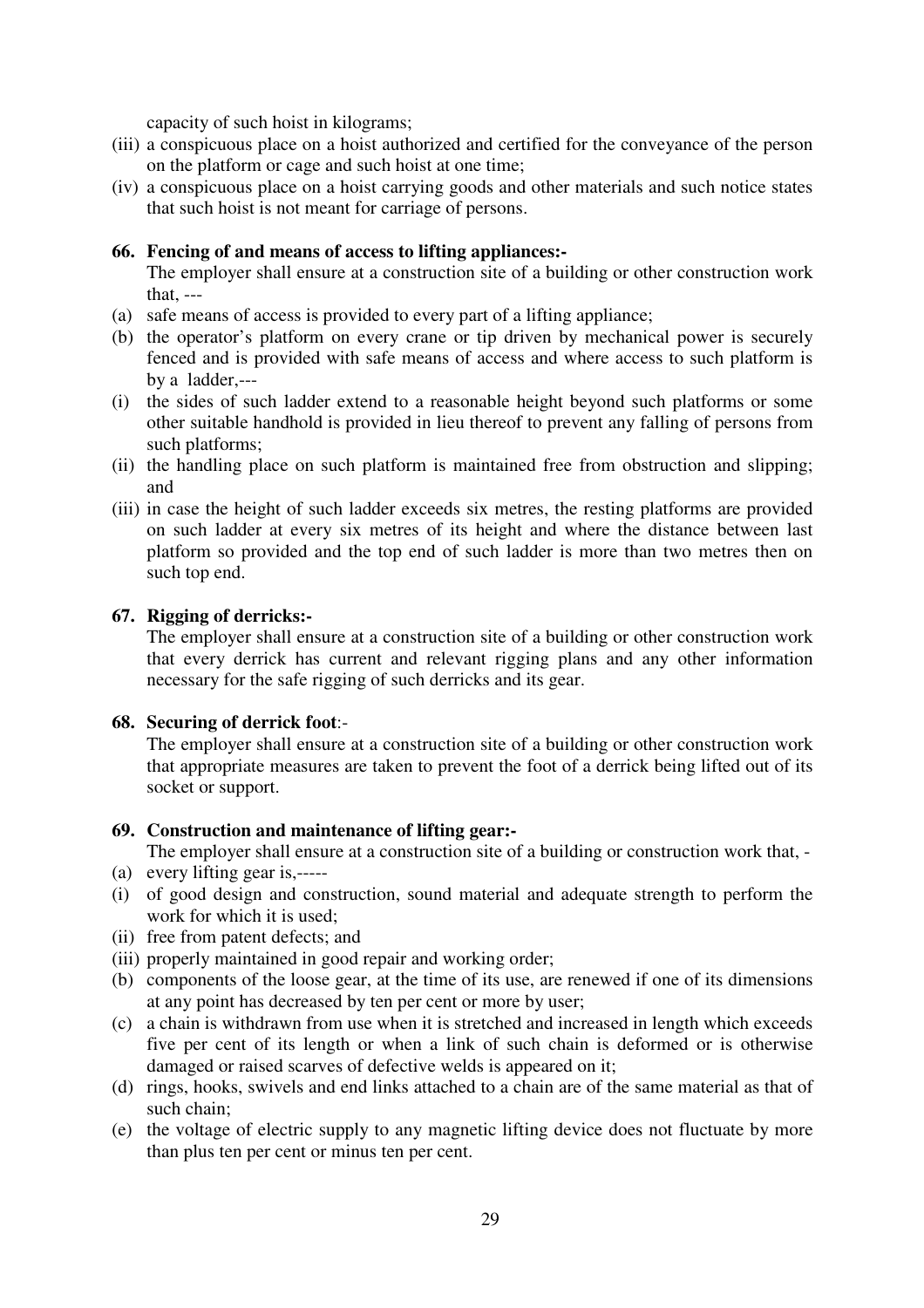# **70. Test and periodic examination of lifting gears**:-

The employer shall ensure at a construction site of a building or other construction work that, ---

- (1) (a) lifting gear is initially tested for the manufacture by a competent person, in a manner specified in Schedule-I annexed to these rules before taking into use or after undergoing any substantive alterations which renders it any part liable to affect its safety and such gear alters such test shall subsequently be retested for the use of its owner at least once in five years;
- (b) a lifting gear in use thoroughly examined once at least in every twelve months by a competent person.
- (c) a chain in use is thoroughly examined once at least every months by a responsible person for its use;
- (d) certificate of initial and periodical tests and examinations of loose gears under these rules are obtained in Form VII and a certificate of annual thorough examination of loose gears exempted from annealing obtained in Form X annexed to these rules.

# **71. Ropes:-**

The employer shall ensure at a construction site of a building or other construction work that -

- (a) no rope is used for building or other construction work unless,----
- (i) it is of good quality and free from patent defects; and
- (ii) in the case of wire rope, it has been tested and examined by a competent person in the manner specified in Schedule I annexed to these rules;
- (b) every wire rope of lifting appliance or lifting gear used for building or other construction work is inspected by a responsible person for such use, once at least in every three months:

Provided that after any such wire is broken in such rope, it shall thereafter be inspected once at least in every month by the responsible person;

- (c) no wire rope is used for building or other construction work if in any length of eight diameters of such wires, the total number of visible broken wires exceed ten per cent of the total number of wires in such rope, or such rope shows signs of excessive wear, corrosion or other defects which in the opinion of the person who inspects it or Inspector, having jurisdiction, is unfit for use;
- (d) eye splices and loops of ropes for the attachment of hooks, rings and other such parts to wire ropes are made with suitable thimble;
- (e) a thimble or loop splice made in any wire rope sling conforms to the following standards, namely:---
- (i) wire rope sling shall have at least three tucks with full strand or rope and two tucks with one-half of the wires cut out of each of such strand in all cases, strands shall be tucked against the lay of the rope;
- (ii) protruding ends of such strands in any splice of wire rope slings shall be covered or treated so as to leave no sharp points;
- (iii) a fiber rope or a rope sling shall have at least four tucks; full strand followed by further tuck with one-half filaments cut out of each of such strand and final tuck with reduced number of filaments, shall be securely covered with suitable tape or other materials: Provided that nothing contained in this sub-clause shall apply where any other form of splice, which may be shown to be as efficient as the splice with above standards, is used.

# **72. Heat treatment of lifting gears:-**

The employer shall ensure at a construction site of a building or other construction work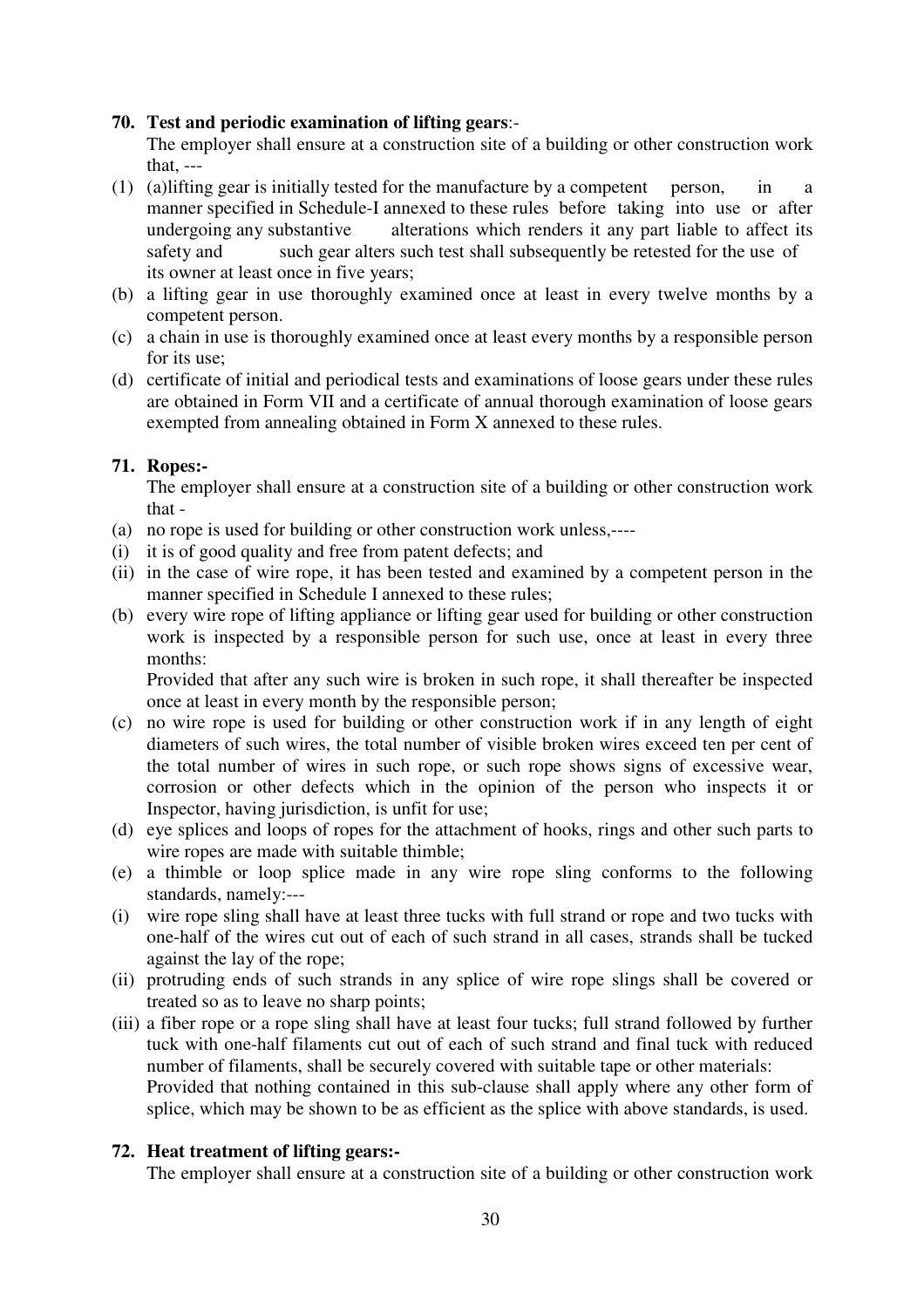that,-

- (a) all chains other than bridled chains attached to derricks and all rings, hooks, shackles and swivels used in hoisting or lowering of such derricks are effectively annealed under supervision of a competent person and at the following intervals, namely,---
- (i) such chains, rings, hooks, shackles and swivels which are not more than twelve and a half millimeter of length are so annealed at least once in every six months; and
- (ii) all other such chains, rings, hooks, shackles and swivels are so annealed at least once in every twelve months:

Provided that such annealing as referred to in sub-clause (i) and sub-clause (ii) shall not be required if the Inspector, having jurisdiction, after obtaining the approval of the Chief Inspector, directs that such chains, rings, hooks, shackles and swivels undergo some other treatment and in such cases the treatment directed by such Inspector shall be followed:

Provided further that in case of such chains, rings , hooks, shackles and swivels used solely on such derricks and other hoisting appliances which are worked by hand, the provisions of sub-clause (i) and sub-clause (ii), as the case may be, shall apply as if for the period of six months and twelve months the periods of twelve months and two years have respectively been substituted therein:

Provided also that in case where the Inspector, having jurisdiction, is of the opinion that owing to the size, design material or frequency of use of any such chains, rings, hooks, shackles and swivels, the requirement of this clause for annealing is not necessary for the protection of building worker, he may after obtaining the approval of the Chief Inspector, certify in writing to such employer that subject to the conditions specified in such certification, such chains, rings, hooks, shackles and swivels are exempted from such annealing and thereafter the provision of this clause shall apply subject to such exemption;

Provided also that this clause shall not apply to,----

- (i) pitched chains, working on sprocket or sprocketed wheels;
- (ii) rings, hooks and swivels permanently attached to pitched chains, pulley blocks or weighing machines; and
- (iii) hooks and swivels having ball bearings or other case hardened parts;
- (b) a chain or a loose gear made of high tensile steel or alloy steel is plainly marked with a mark indicating that it is so made;
- (c ) no chain or loose gear made of high tensile steel or alloy steel is subjected to any form of heat treatment except where such treatment is necessary for the purpose of repair of such chain or loose gear and such repair is made under the direction of the competent person;
- (d) that the wrought iron gear, the past history of which is not traceable, is suspected of being heat treated at incorrect temperature, is normalized before using it on any building or other construction work.

# **73. Certificate to be issued after actual testing and examination, etc.:-**

The employer shall ensure at a construction site of a building or other construction work that a competent person issues a certificate for the purpose of rule 56, rule 62, rule 71 and rule 72 only after actual testing or, as the case may be, examination of the apparatus specified in the said rules.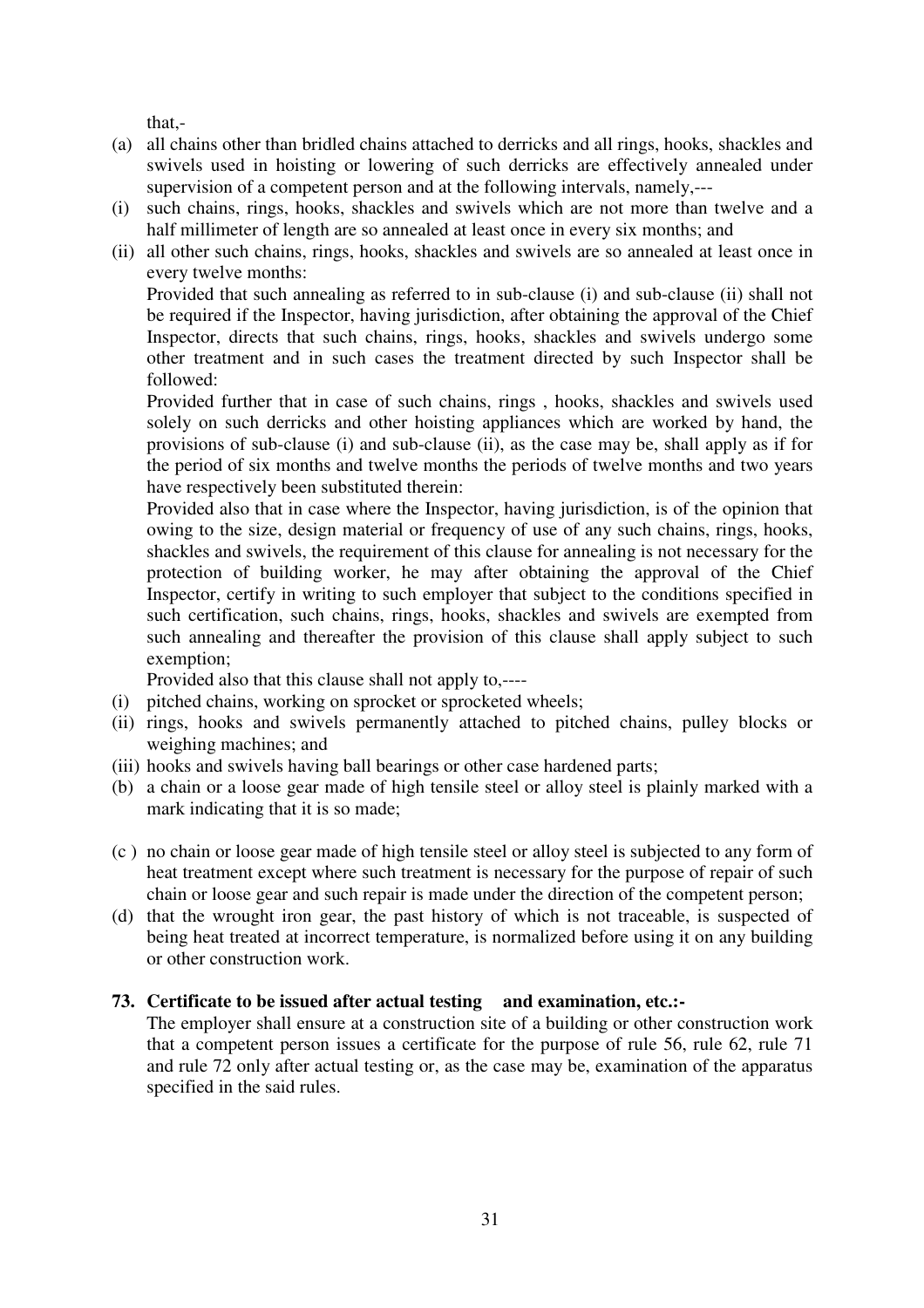# **74. Register of periodical test, examination and certificates thereof:-**

The employer shall ensure at a construction site of a building or other construction work that,-

- (a) a register in Form XXVI, annexed to these rules is maintained and particulars of such test and examination of lifting appliances, lifting gears and heat treatment as required under rule 56, rule 62 and rule 72, are entered in such register;
- (b) certificate in respect of each of the following is obtained from competent person in the forms as mentioned below, namely:-
- (i) in case of initial and periodical test and examination under rule 56 and rule 71, for-
- (a) winches, derricks and their accessory gears in Form V annexed to these rules;
- (b) cranes or hoists and their accessory gears in Form VI annexed to these rules;
- (ii) in case of test, examination and re-examination of loose gears under clause (d) of rule 70 in Form VII annexed to these rules;
- (iii) in case of test, examination of wire ropes under rule 62 in Form VIII annexed to these rules;
- (iv) in case of heat treatment and examination of loose gears under rule 72 in Form IX annexed to these rules;
- (v) in case of annual thorough examination of the loose gears under clause (b) of rule 70, except where required particulars of such exemption have been enclosed in the register referred to in clause (a), in Form XXVI, annexed to these rules, and such certificates are attached to the register referred to in clause (a);
- (c) the register referred to in clause (a) and the certificates referred to in clause (b) attached to such register are,-
- (i) kept at such construction site in case such register and certificate relate to lifting appliances, loose gear and wire ropes;
- (ii) produced on demand before an Inspector having jurisdiction; and
- (iii) retained for at least five years after the date of the last entry made in such register;
- (d) no lifting appliance or lifting gear in respect of which an entry is required to be made in register referred to in clause (a) and certificate of test and examination are required to be attached in such register in the manner as specified in clause (a) or clause (b), as the case may be, is used for building or other construction work unless the required entries have been made in such register and certificates.

#### **75. Vacuum and magnetic lifting gear:-**

The employer shall ensure at a construction site of a building or other construction work that,-

- (a) no vacuum lifting gear, magnetic lifting gear or any other lifting gear where the load on it is held by adhesive power, is used while workers are performing operations beneath such gear;
- (b) a magnetic lifting gear used in connection with building or other constriction work is provided with an alternative supply of power, such as batteries, which may come into operation immediately in the event of failure of the main power supply;
- (c ) no building worker shall work within the swinging zone of the lifting gear of load or building or other construction material suspended to such lifting gear.

#### **76. Knotting of chains and wire ropes**:-

The employer shall ensure at a construction site of a building or other construction work that no chain or wire rope with a knot in it is used in building or other construction work.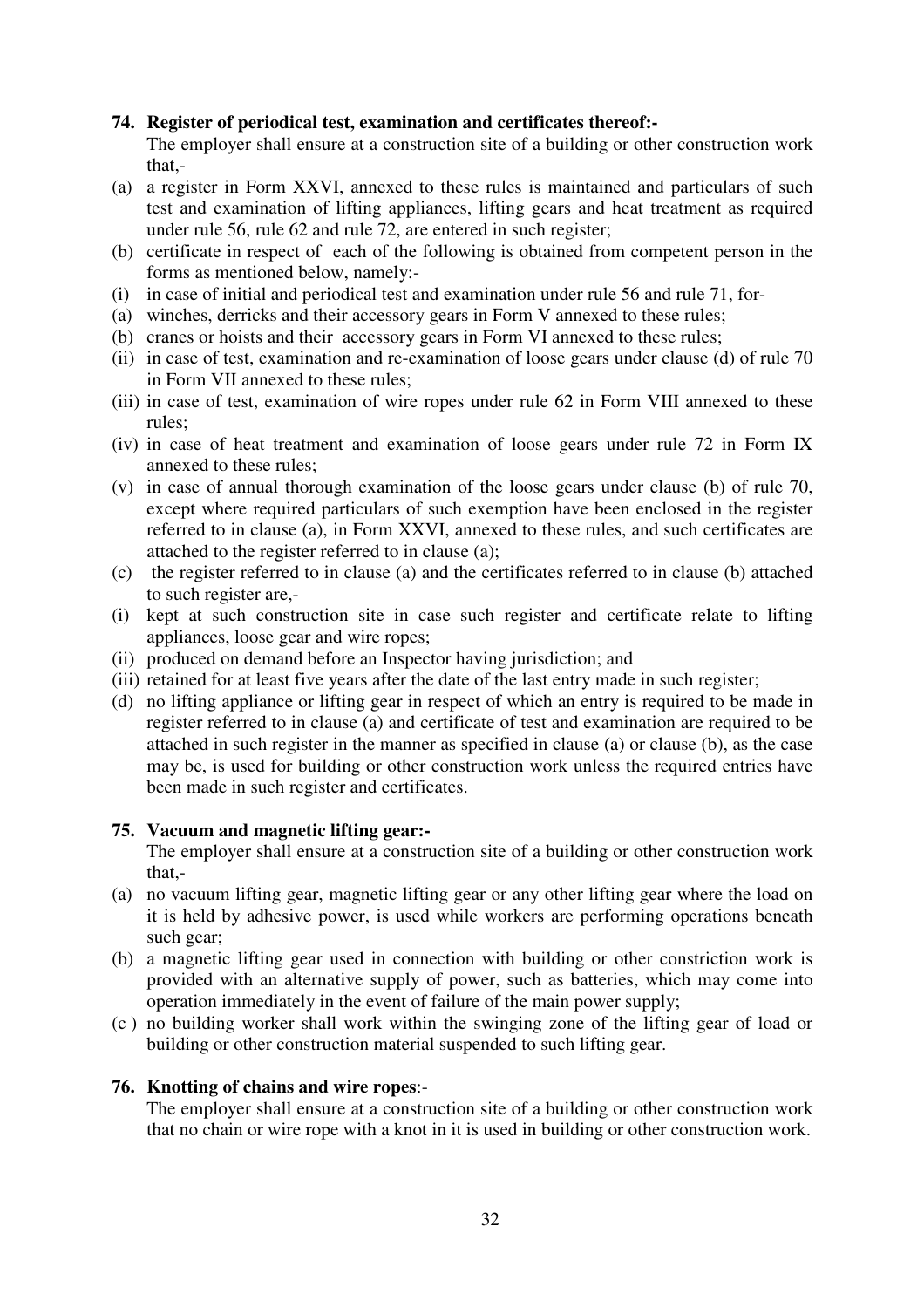# **77. Carrying of persons by means of lifting appliances, etc:-**

- (1) The employer shall ensure at a construction site of a building or other construction work that no building worker is raised, lowered or carried by a power-driven lifting appliance except—
- (a) on the driver's platform in the cage of a crane; or
- (b) on a hoist; or
- (c ) on an approved suspended scaffold; Provided that a building worker may be raised, lowered or carried by a power-driven lifting appliance,—
- (i) in circumstances where the use of a hoist or of a suspended scaffold is not reasonably practicable and the requirements of sub-rule (2) are complied with; or
- (ii) on an aerial cableway or aerial ropeway in case where the requirements of sub-rule (2) are complied with.
- (2) The requirements referred to in provision to sub-rule(1) are as below, namely:-
- (i) that the appliance referred to in such proviso can be operated from one position only;
- (ii) that any winch used in connection with the appliance referred to in such proviso comply with the requirements of rule 59;
- (iii) that no person shall be carried by the appliance referred to in such proviso except,-
- (a) in a chair or cage, or
- (b) in a skip or other receptacle at least three feet deep which is suitable for safe carriage of a person and any such chair, cage, skip or other receptacle is made of good construction, sound material, and has adequate strength and is properly maintained with suitable means to prevent any occupant therein from falling out of it and is free from any material or tools which may interfere with the handhold or foothold of such occupant or otherwise endanger him; and
- (iv) that suitable measures shall be taken to prevent the chair, cage, skip or other receptacle from spinning or tipping in a manner dangerous to any occupant therein.

#### **78. Hoists carrying persons:-**

The employer shall ensure at a construction site of a or other construction work that,--

- (a) no building worker is carried by a hoist unless it is provided with a cage which,---
- (i) is so constructed as to prevent, when its gates are shut, any building worker carried by such hoist from falling out of it or from being trapped between any part of such cage and any fixed structure or other moving part of such hoist or from being struck by articles or materials falling down the hoist way on which such hoist is moving; and
- (ii) is fitted on each of its side from which, access is provided to a landing place with a gate which has efficient interlocking or other devices to secure so that such cage cannot be opened except when such cage is at a landing place and that such cage cannot be moved away from any such place until such gate is closed;
- (b) every gate in the hoist way enclosure of such hoist used for carrying persons is fitted with efficient inter-locking or other devices to secure so that gate cannot be opened except when the cage cannot be moved away from the landing place until such gate is closed;
- (c ) in every hoist used for carrying building workers these are provided suitable and efficient automatic devices to ensure that the cage of such hoist comes to rest at a point above the lowest point to which such cage may travel.

#### **79. Attachment of loads:-**

The employer shall ensure at a construction site of a building or other construction work that,---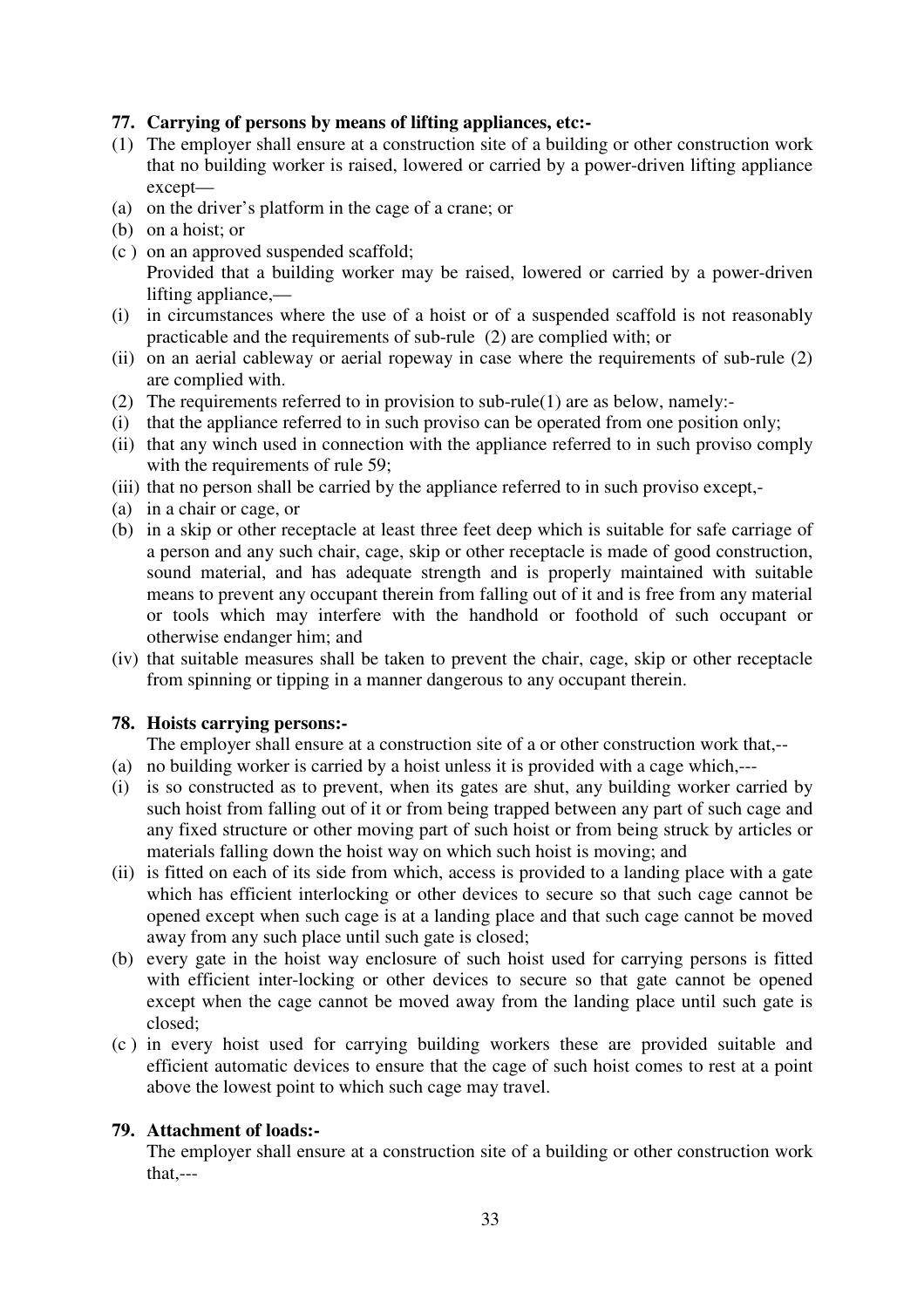- (a) when a sling is used to hoist long materials, a lifting beam is used to space the slings legs for proper balance and when a load is suspended at two or more points with slings, the eyes of the lifting legs of such slings are shackled together and such shackle or eyes of the shackled slings are placed on the hook or the eyes of such lifting legs are shackled directly to the hoisting block, ball or balance beam, as the case may be;
- (b) every container or receptacle used for raising or lowering stone, bricks, tiles, states or other similar objects is so enclosed with the hoist as to prevent the fall of such objects;
- (c ) a loaded wheelbarrow placed directly on a platform of a hoist for raising or lowering of such wheelbarrows is so secured that such wheelbarrows cannot move and such platform is enclosed to prevent the fall of the contents kept in such wheelbarrows;
- (d) landing of a hoist are so designed and arranged that building workers on such hoist are not required to lean out into empty space for loading and unloading any material from such hoist.

#### **80. Tower cranes:-**

The employer shall ensure at a construction site of a building or other construction work that,-

- (a) no persons other than the operator trained and capable to work at heights are employed to operate tower cranes;
- (b) the ground on which a tower crane stands has adequate bearing capacity;
- (c) bases for tower cranes and trucks for nail-mounted tower cranes are firm and leveled and such cranes are erected at a reasonably safe distance from excavations and are operated within gradient limits as specified by the manufacturer of such cranes;
- (d) tower cranes are sited where there is a clear space available for erection, operation and dismantling of such cranes;
- (e) tower cranes are sited in such a way that the loads on such cranes are not handled over any occupied premises, public thoroughfares, railways or near power cables, other than construction works for which such cranes are used;
- (f) where two or more tower cranes are sited and operated, every care is taken to ensure positive and proper communication between operators of such cranes to avoid any danger or dangerous occurrences;
- (g) tower cranes are used for loading magnet or demolition ball service, piling operation or other similar operations which could impose excessive load stresses on the crane structure of such cranes;
- (h) the instruction of the manufacturer of a tower crane and standard safe practices regarding such crane are followed while operating or using such crane.

# **81. Qualification of operator of lifting winches and of signaler, etc.,:-**

- The employer shall ensure at a construction site of a building or other construction work that no person is employed to drive or operate a lifting appliance, whether driven by mechanical power or otherwise or to give signals to drive or operator of such lifting appliance or to work as a operator of a rigger or derricks unless he,-
- (i) is above eighteen years of age;
- (ii) is sufficiently competent and reliable;
- (iii) possesses the knowledge of the inherent risks involved in the operation of lifting appliance; and
- (iv) is medically examined periodically as specified in Schedule VII annexed to these rules.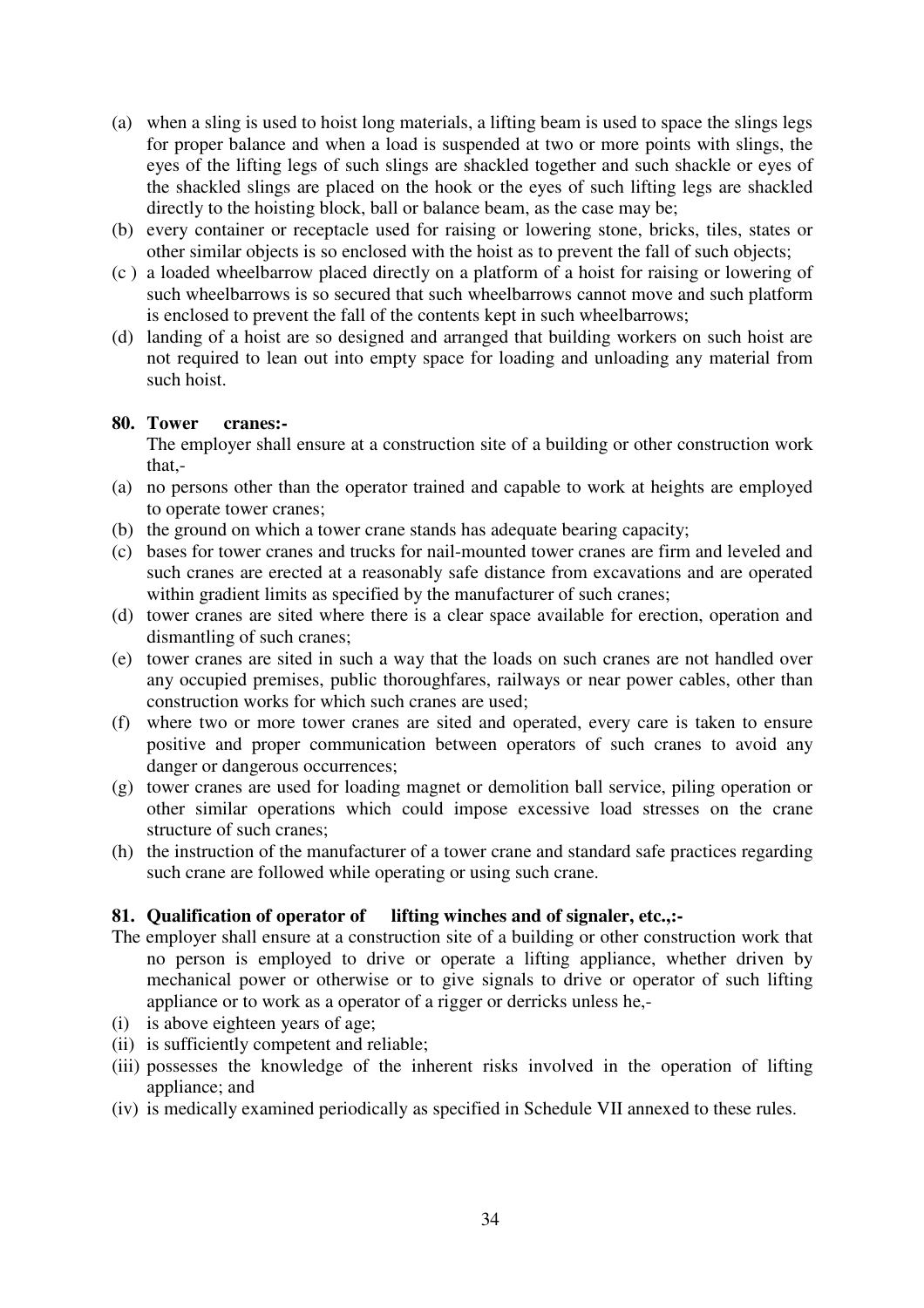# **CHAPTER VIII**

#### **RUNWAYS AND RAMPS**

#### **82. Use of runways and ramps by building worker**:-

The employer shall ensure at a construction site of a building or other construction work that, **-** 

- (a) runway or ramp provided for use by building workers is not less than four hundred and thirty millimeters in width and is constructed of not less than twenty-five millimeters thick planking or any other material of adequate strength to withstand the required load supported substantially in relation to the span and braced of such runway or ramp is in accordance with the relevant national standards;
- (b) every runway or ramp provided for use of building workers located more than three meters above the floor or ground is on open sides provided with a guard rail of adequate strength and height of not less than one thousand millimeters.

#### **83. Use by vehicles**:-

The employer shall ensure at a construction site of a building or other construction work that-

- (a) all runways and ramps are of sound construction, strength and are securely braced and supported;
- (b) every runway or ramp for the use of transport equipment like trailers, trucks or heavier vehicles has a width of not less than three point seven meters and is provided with timber curbs or any other material of adequate strength with not less than two hundred millimeters by two hundred millimeters in width placed parallel to, and secured to, the sides of such runway or ramp and such runways or ramps are designed in accordance with the relevant national standards.

#### **84. Slope of Ramps**:-

The employer shall ensure at a construction site of a building or other construction work that every ramp has a slope not exceeding one in four and the total rise of continuous ramp used by building workers carrying material or using wheelbarrows does not exceed three point seven meters, unless broken by horizontal landing of at least one point two meters in length or as provided in accordance with the relevant national standards.

#### **85. Use by wheelbarrows, etc**.,:-

The employer shall ensure at a construction site of a building or other construction work that,-

- (a) every runway or ramp used for wheelbarrows, hand carts of hand trucks is not less than one metre in width and is constructed of not less than fifty millimeters thick planking and is supported and braced suitably for such use;
- (b) every runway or ramp located more than three meters above the floor or ground is provided on the open sides with suitable guard rails of adequate strength.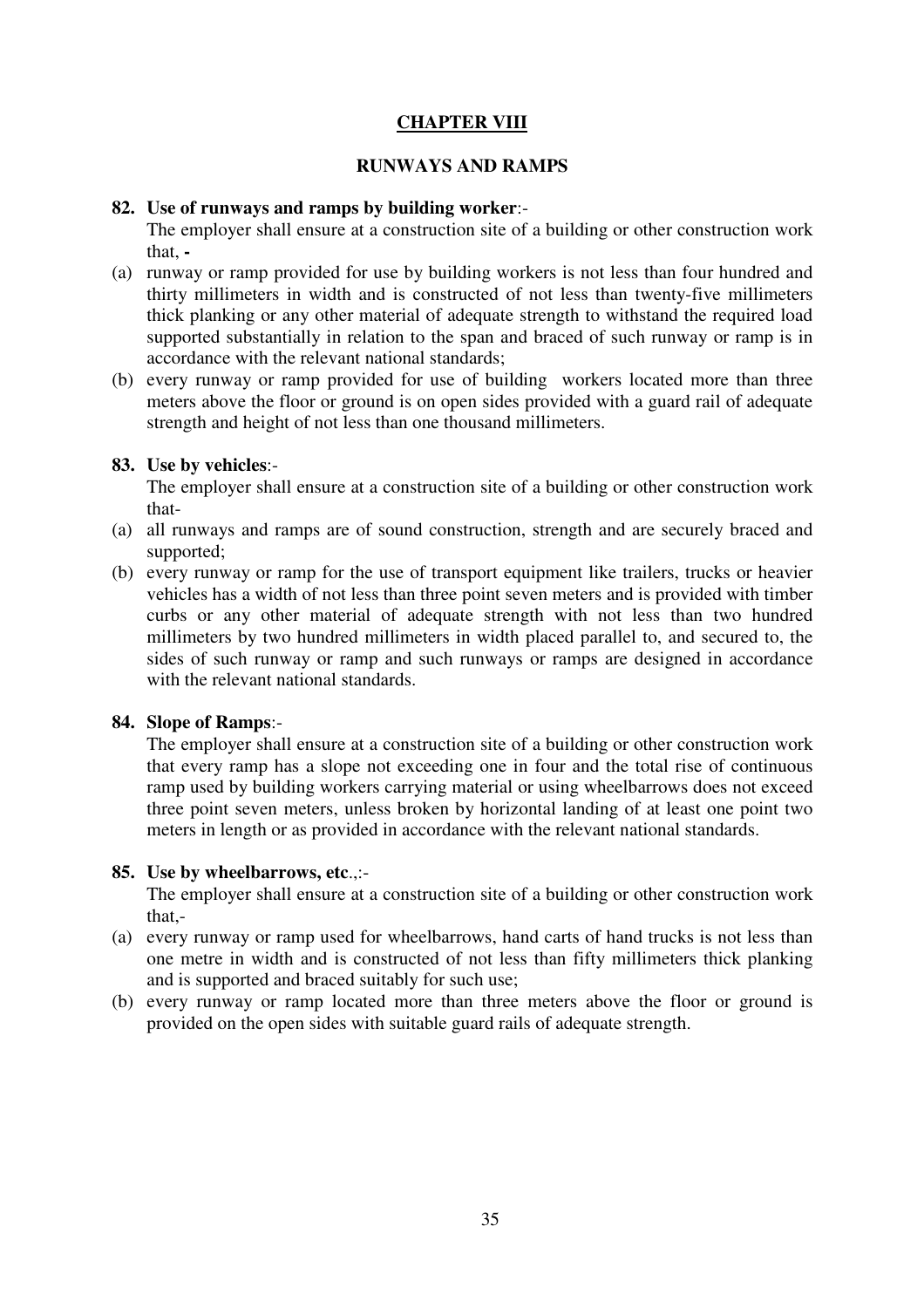# **CHAPTER IX**

#### **TRANSPORT AND EARTH MOVING EQUIPMENT**

#### **86. Earth moving equipment and vehicles:-**

The employer shall ensure at a construction site of a building or other construction work that, –

- (a) all vehicles and earth moving equipment are made of good material, proper design and sound construction and are sufficiently strong for the purpose for which such equipment are used and are maintained in good state of repair and are properly used in accordance with standard safe operating practices:
- Provided that the truck or trailer employed for transporting freight containers are of the size sufficient to carry the containers, without overhanging and are provided with hoist lock conforming to national standards, at all four corners of each truck or trailers and such truck or trailers are certified for use by an authority under the relevant law for the time being in force and is inspected by a responsible person, at least once in a month and record for such inspection is maintained;
- (b) all transport or earth moving equipment and vehicles are inspected at least once a week by a responsible person and in case any defect is noticed in such equipment or vehicle, it is immediately taken out of use;
- (c) power trucks and tractors are equipped with effective brakes, head lights and tail lamps and are maintained in good repair and working order;
- (d) side stanchions on power trucks and trailers for carrying heavy and long objects are, -
- (i) of sound construction and free from defects ;
- (ii) provided with tie chains attached to the top across the loads for preventing such stanchions from spreading out; and
- (iii) kept in position while loading and unloading;
- (e) safe gangways are provided for to and fro movement of building workers engaged in loading and unloading of lorries, trucks, trailers and wagons;
- (f) trucks and other equipment are not loaded beyond their safe carrying capacity which shall be clearly marked on such trucks and other equipment;
- (g) handles of hand trucks are so designed as to protect the hands of the building workers working on such trucks, or such handles are provided with knuckle guards;
- (h) no unauthorized person rides the transport equipment employed in such work;
- (i) a driver of a transport equipment manoeuvres such equipment under the direction of a signaler;
- (j) adequate precaution such as isolating the electric supply or erecting overhead barriers of a safe height is taken when earth moving equipment or vehicles are required to operate in dangerous proximity to any live electric conductor;
- (k) vehicles and earth moving equipments are not left on a slope with the engine of such vehicles or equipment running;
- (l) all earth moving equipments, vehicles or other transport equipment are operated only by such person who are adequately trained and possess such skill as are required for safe operation of such equipment, vehicle or other transport equipment.

#### **87. Power shovels and excavators:-**

The employer shall ensure at a construction site of a building or other construction work that, -

(a) a shovel or an excavator whether operated, by steam or electric or by internal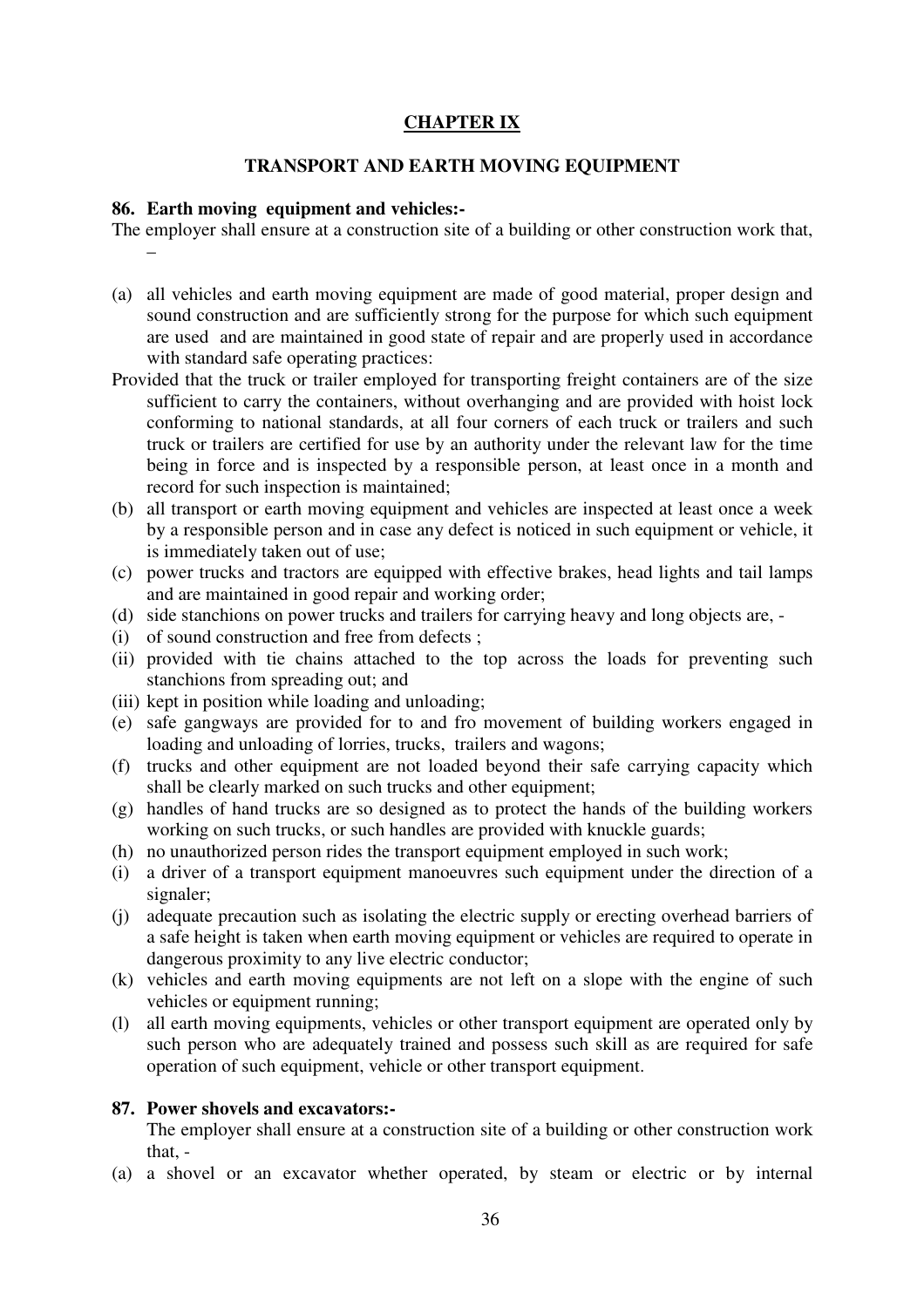combustion, used for such work is constructed, installed, operated, tested and examined as required under any law for the time being in force and the relevant national standards;

- (b) excavator equipped for use as a mobile crane is,---
- (i) examined and tested in accordance with the requirements for such mobile crane under these rules ; and
- (ii) fitted with an automatic safe working load indicator;
- (c ) buckets or grabs of power shovels are propped to restrict the movement of such buckets or grabs while being repaired or while the teeth of such buckets or grabs are being changed.

### **88. Bulldozers:-**

The employer shall ensure at a construction site of a building of other construction work that, ---

- (a) an operator of a bulldozer before leaving such bulldozer-
- (i) applies the brakes ;
- (ii) lowers the blade and sipper; and
- (iii) puts the shift lever into neutral;
- (b) a bulldozer is left on level ground at the close of the work for which such bulldozer is used;
- (c) the blade of a bulldozer is kept low when such bulldozer is moving uphill;
- (d) the bulldozer blades are not used as brakes except in an emergency.

### **89. Scrapers:-**

The employer shall ensure at a construction site of a building or other construction work that, -

- (a) a tractor and scraper is joined by safety line at the time of its operation;
- (b) the scraper bowls are propped while blades of such scraper are being replaced ;
- (c) a scraper moving downhill is left in gear.

# **90. Mobile asphalt layers and finishers:-**

The employer shall ensure on a construction site of a a building or other construction work that, ---

- (a) a mixture elevator is within a wooden or sheet metal enclosure with a window for observation, lubrication and maintenance;
- (b) bitumen scoops have adequate covers;
- (c ) when asphalt plants are working on a public road, adequate traffic control is established on such road and the building workers working with such plant are provided with reflecting jackets;
- (d) a sufficient number of fire extinguishers are kept in readiness on such workplace where fire hazards may exist;
- (e) the materials are loaded on the elevator after the drying drain has warmed up of such elevator;
- (f) no open light is used for ascertaining the level of asphalt;
- (g) inspection opening is not opened till there is a pressure in the boiler which may cause injury to a building worker.

# **91. Pagers**:-

The employer shall ensure at a construction site of a building or other construction work that pavers are equipped with guards suitable to prevent building workers from walking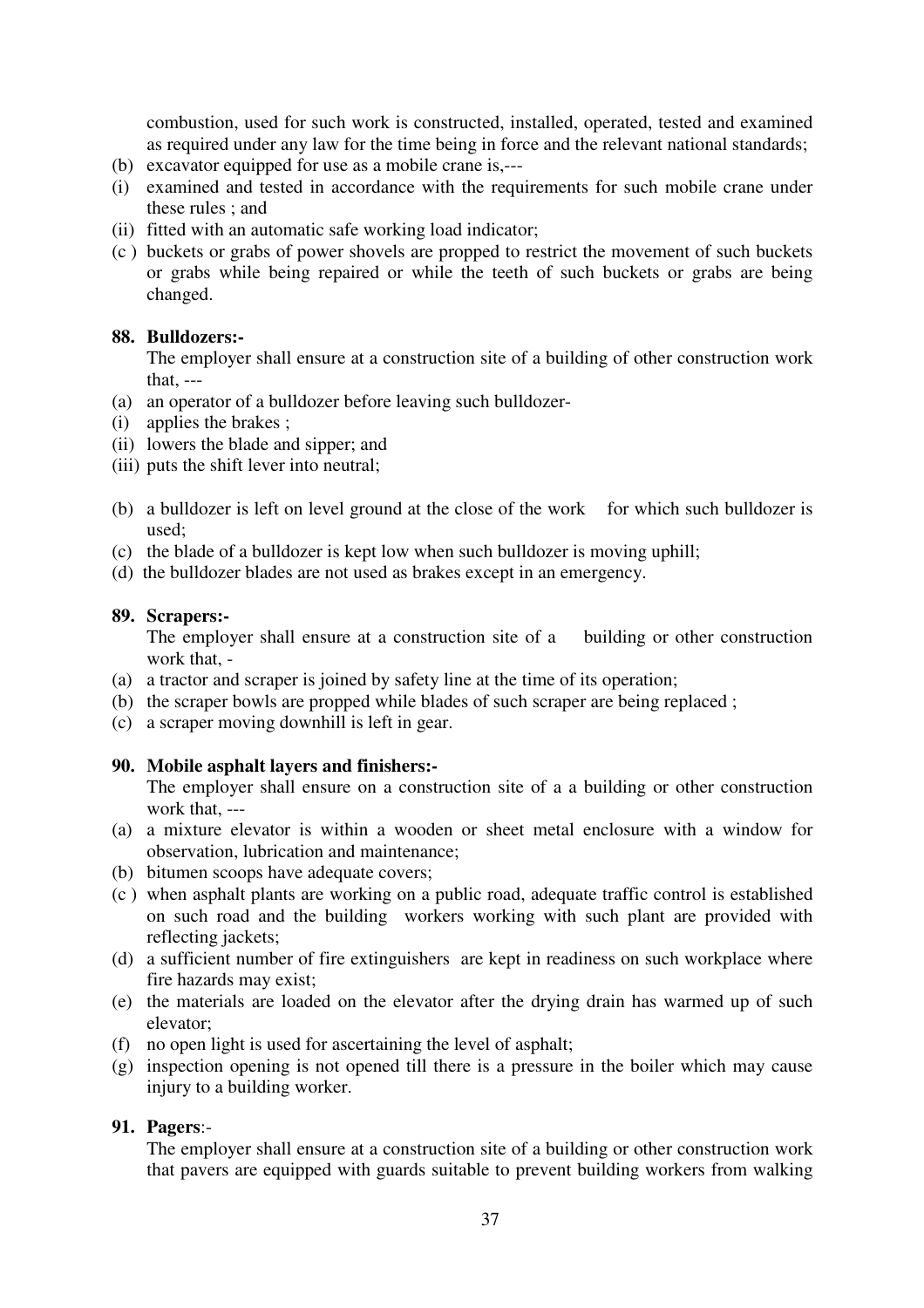under the skip of such pavers.

# **92. Road rollers:-**

The employer shall ensure at a construction site of a building or other construction work that, -

- (a) before a road roller is used on the ground, such ground is examined for its bearing capacity and general safety, especially at the edges of slopes such as embankments on such grounds;
- (b) a roller is not moved downhill with the engine out of gear.

# **93. General safety**:-

The employer shall ensure at a construction site of a building or other construction work that, --

- (a) every vehicle or earth moving equipment is equipped with, -
- (i) silencers ;
- (ii) tail lights;
- (iii) power and hand brakes;
- (iv) reversing alarm ; and
- (v) search light for forward movement, which are required for safe operation of such vehicle or earth moving equipment;
- (b) the cab of vehicle or earth moving equipment is kept at least one metre from the adjacent face of a ground being excavated;
- (c) when a crane of shovel are traveling, the boom of such crane of shovel is in the direction of such travel and the bucket or scoop attached to such crane or shovel is raised and without load, except when such traveling is downhill.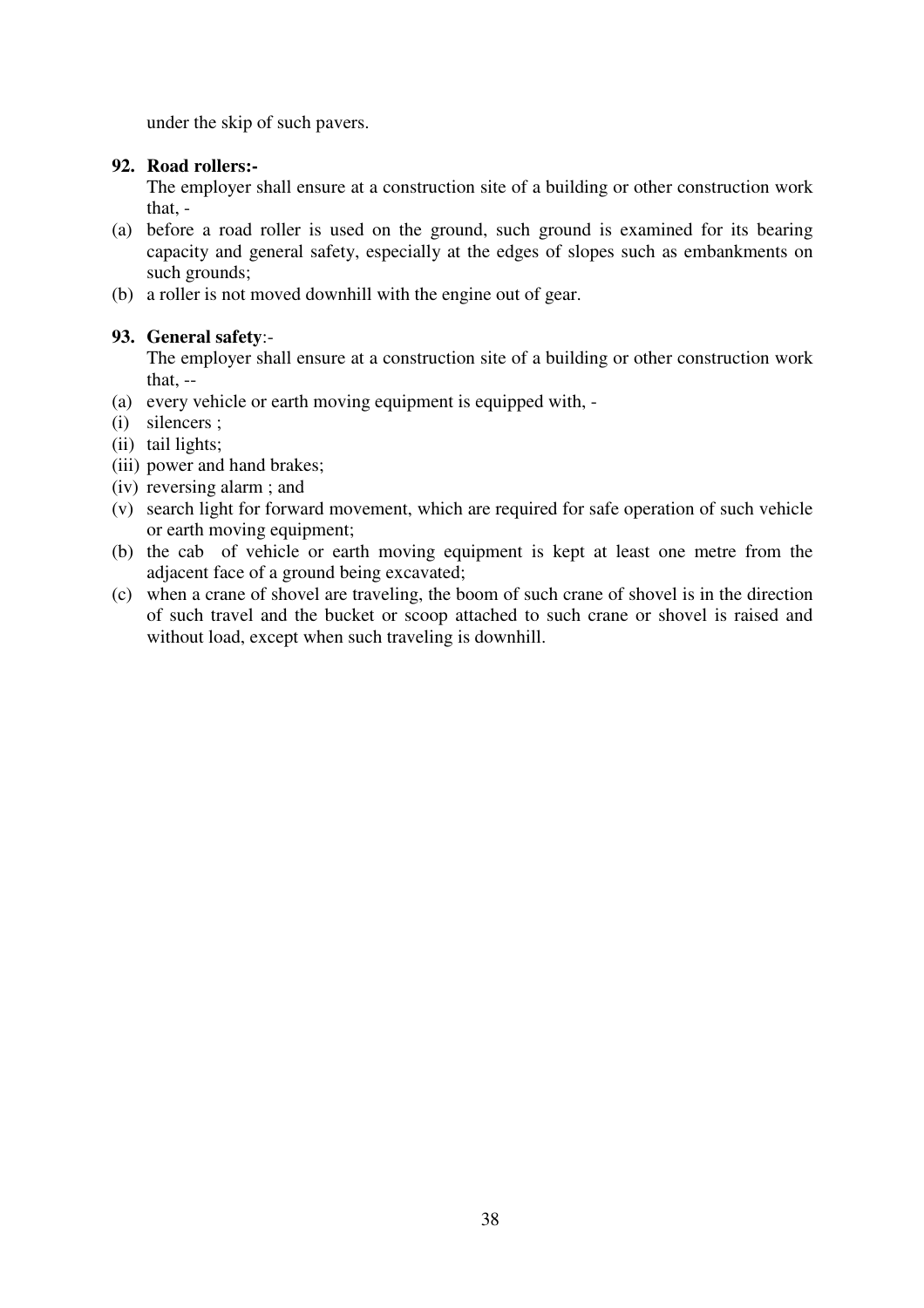# **CHAPTER X**

### **CONCRETE WORK**

### **94. General provisions regarding use of concrete:-**

The employer shall ensure at a construction site of a building or other construction work that, -

- (a) all construction with the use of concrete or reinforced concrete are based on plans as to -
- (i) include specifications of steel and concrete and other material to be used in such construction;
- (ii) give technical details regarding methods for safe placing and handling of such material as specified in sub- clause (i);
- (iii) indicate the type, quality and arrangement of each part of a structure of such construction ; and
- (iv) explain the sequence of steps to be taken for completion of such construction;
- (b) formwork and shores used for concrete work are structurally safe and are properly braced or tied together so as to maintain position and shape of such formwork of shores;
- (c) formwork structure used for concrete work has sufficient cat-walks and other secure access for inspection of such structure if such structure is in two or more tiers.

### **95. Preparation and pouring of concrete and erection of concrete structures:-**

The employer shall ensure at a construction site of a building or other construction work that -

- (a) a building worker handling cement or concrete, --
- (i) wears close-fitting clothing, gloves, helmet or hard hat, safety goggles, proper footwear and respirator or mask to protect him from danger in such handling;
- (ii) keep as much of his body covered as is required to protect him from danger in such handling;
- (iii) takes all necessary precautions to keep cement and concrete away from his skin in such handling ;
- (b) lime pits are fenced or enclosed;
- (c ) lime pits are filled and emptied by such devices which do not require workers to go into the pit;
- (d) moving parts of the elevators, hoists, screens, bunkers, chutes, grouting equipment used for concrete work and of other equipment used for storing, transport and other handling ingredients of concrete are securely fenced to avoid contact of building workers with such moving parts;
- (e) screw conveyors used for cement, lime and other dusty materials are completely enclosed.

### **96. Buckets:-**

The employer shall ensure at a construction site of a building or other construction work that,-

- (a) concrete buckets used with cranes or aerial cableways are free from projections from which accumulations of concrete could fall:
- (b) movements of concrete buckets are governed by signals necessary to avoid any danger by such movements.

# **97. Pipes and Pumps:-**

The employer shall ensure at a construction site of a building or other construction work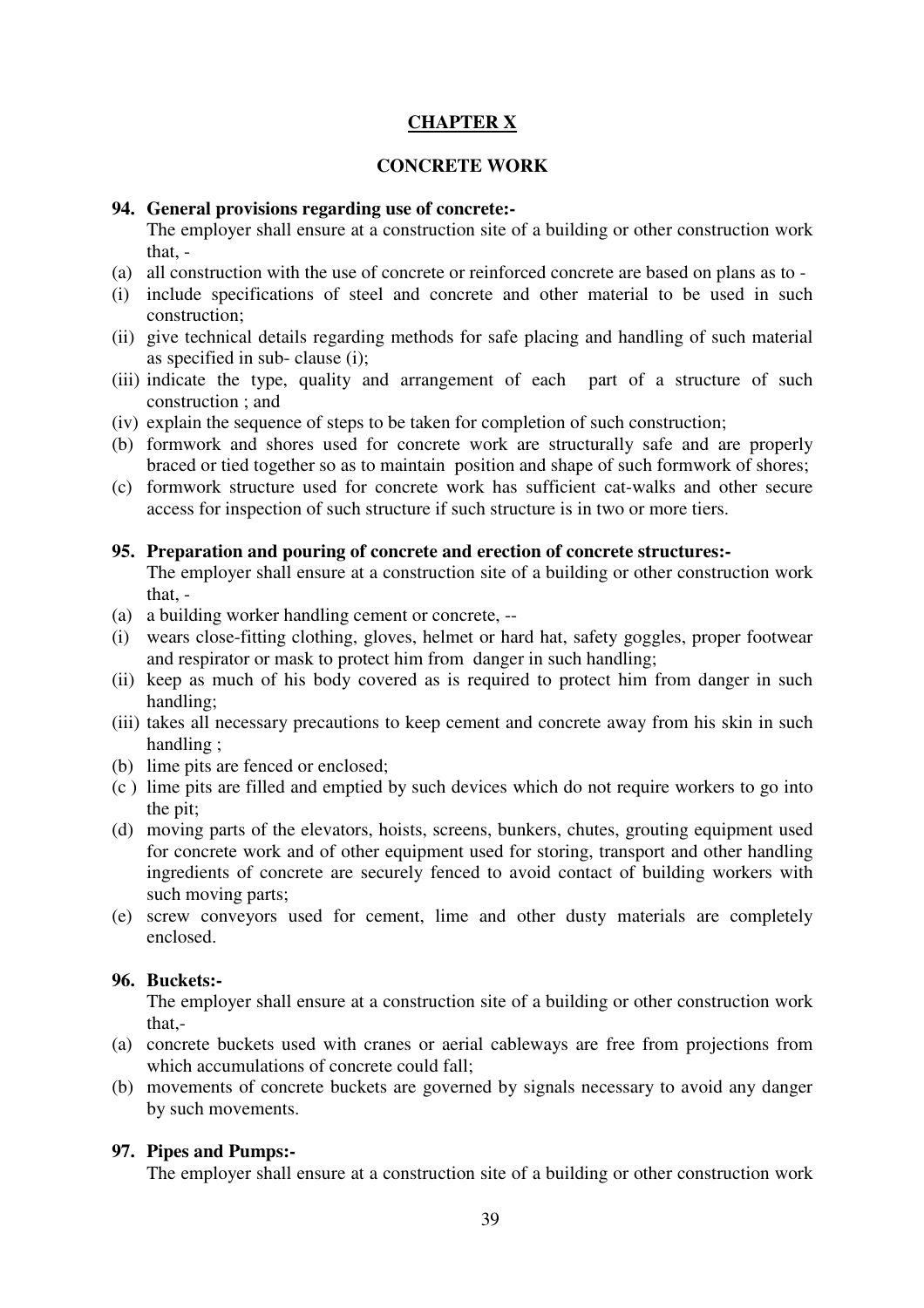that, ---

- (a) a scaffolding carrying a pipe for pumped concrete is strong enough to support such pipe at time when such pipe is filled with concrete or water or any other liquid an to bear all the building workers who may be on such scaffold at such time, safely;
- (b) every pipe for carrying pumped concrete is, ----
- (i) securely anchored at its end point and at each curve on it;
- (ii) provided near the top of such pipe with an air release valve; and
- (iii) securely attached to a pump nozzle by a bolted collar or other adequate means;
- (c) the operation of concrete pumps are governed by standard signals relevant in accordance with the relevant national standards;
- (d) building workers employed around a concrete pump wear safety goggles.

# **98. Mixing an pouring of concrete**:-

The employer shall ensure at a construction site of a building or other construction work that, -

- (a) the concrete mixture does not contain any material which may unduly affect the setting of such concrete, weaken such concrete or corrode steel used with such concrete;
- (b) when dry ingredients of concrete are being mixed in fined spaces such as silos, -----
- (i) the dust shall be exhausted at the time of such mixing ; and
- (ii) in case the dust cannot be exhausted, as specified in sub-clause (i) ,the building workers shall wear respirators at the time of such mixing;
- (c) when concrete is being tipped from buckets, building workers are kept out of the range of any kickbacks of such buckets;
- (d) loads are not dumped or placed on settling concrete.

# **99. Concrete panels and slabs:-**

The employer shall ensure at a construction site of a building or other construction work that,-

- (a) all parts of a concrete panel or concrete slab are hoisted uniformly;
- (b) concrete panels are adequately braced in their final positions and such bracings shall remain in such position until such panels are adequately supported by other parts of the construction for which such panels are used;
- ( c) temporary bracing of concrete panels are securely fastened to prevent any part of such panels from falling when such panels are being moved.

# **100 Stressed and tensioned elements:-**

The employer shall ensure at a construction site of a building or construction work that, - ----

- (a) building workers do not stand directly over jacking equipment while stressing of concrete girders and beams is being done ;
- (b) a pre-stressed concrete unit is not handled except at points on such unit and by the devices specified for such work by the manufacturer of such devices;
- (c ) during transport, pre-stressed concrete girders or concrete beams are kept upright by bracing or other effective means;
- (d) anchor fittings for pre-tensioned strands of pre-stressed concrete girders or concrete beams are kept in a safe condition in accordance with the instructions of manufacturer of such anchor fittings;
- (e) building workers do not stand behind jacks or in line with tensioning elements and jacking equipment during tensioning operations of pre-stressed concrete girders or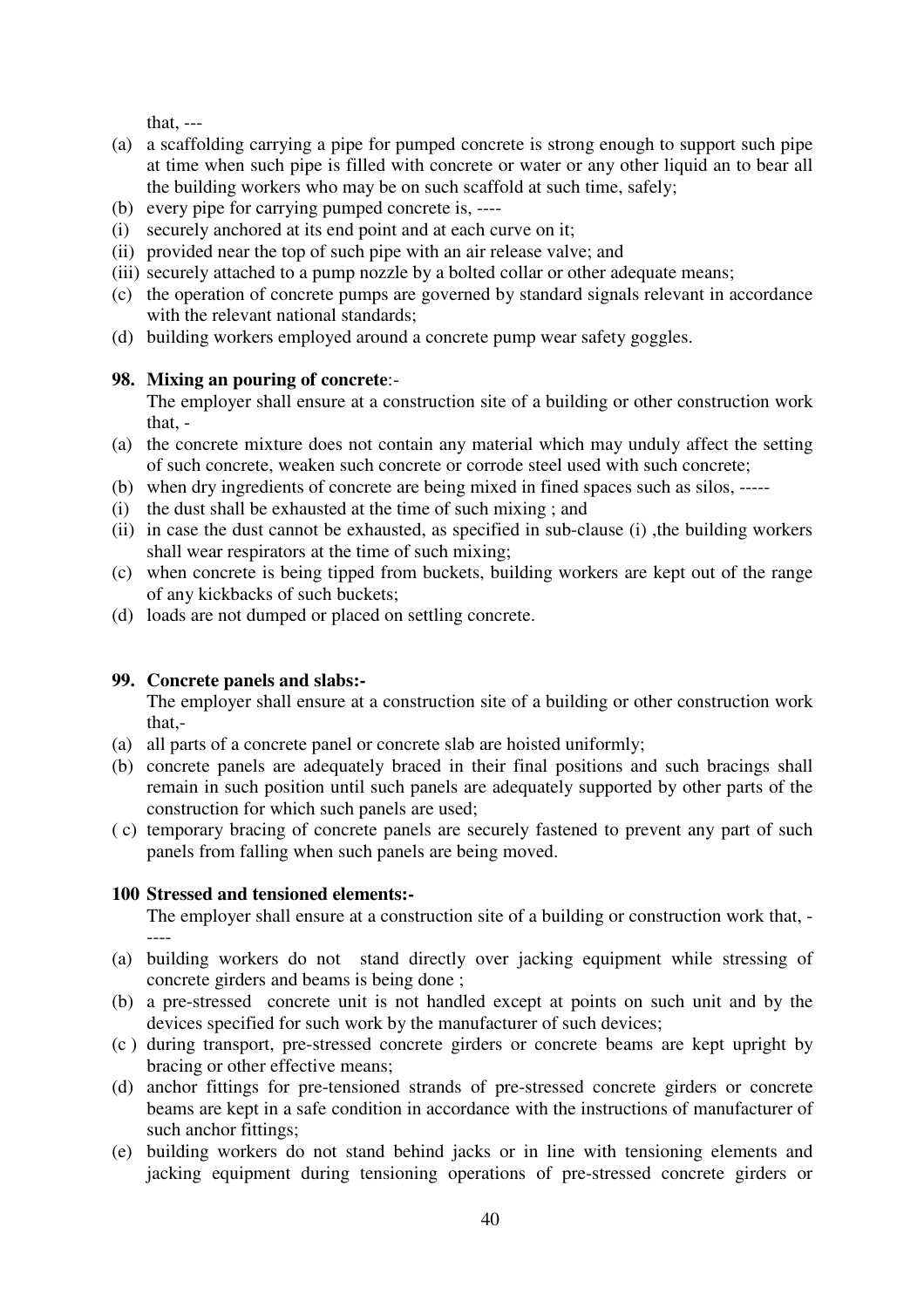concrete beams;

(f) building workers do not cut wires of pre-stressed concrete girders or concrete beams under tension before such concrete used for such girders or beams is sufficiently hardened.

## **101. Vibrators:-**

The employer shall ensure at a construction site of a building or other construction work that, -

- (a) a building worker, who is in good physical condition, operates vibrators used in concreting work;
- (b) all practical measures are taken to reduce the amount of vibration transmitted to the operators working in concreting work;
- (c ) when electric vibrators are used in concreting work,---
- (i) such vibrators shall be earthed;
- (ii) the leads of such vibrators shall be heavily insulated; and
- (iii) the current shall be switched off when such vibrators are not in use.

### **102. Inspection and supervision:-**

The employer shall ensure at a construction site of a building or other construction work that, ----

- (a) a person responsible for a concreting work supervises the erection of the formwork, shores , graces and other supports used for such concreting work;
- (b) a person responsible for concreting work makes a thorough inspection of every formwork after erection of such formwork in such concreting work to ensure that such formwork is safe;
- (c ) a person responsible for a concreting work regularly inspects the formwork, shores, braces, reshores and other supports during the placing of concrete;
- (d) any unsafe condition which is discovered during the inspections mentioned under clause (b) and (c) is remedied immediately;
- (e) a person responsible for a concerting work keeps all records of inspections referred to in clause (a) and clause (b) at the workplace relating to such inspection and produces them for inspection upon the demand of an Inspector having jurisdiction.

# **103 Beams, floors and roofs:-**

The employer shall ensure at a construction site of a building or other construction work that, -

- (a) horizontal and diagonal bracings are provided in both longitudinal and transverse directions as may be necessary to provide structural stability to formwork used in concreting work and shores used in such concerting work are properly seated top and bottom and are secured in their places;
- (b) where shores used in concreting work rest upon the ground, base plates are provided for keeping such shores firm and in level;
- (c ) where the floor to ceiling height of a concreting work exceeds nine metres or where the formwork deck used in such concreting work is supported by shores constructed in two or more tiers, or where the dead, live and impact loads on the formwork used in such concreting work exceed seven hundred kilogram per square metre, the structure of such formwork is designed by a professional engineer in the relevant field and the specifications and drawings of such formwork are kept at such construction site and produced on demand before the inspector having jurisdiction;
- (d) where the structure of the formwork used in concreting work is designed by a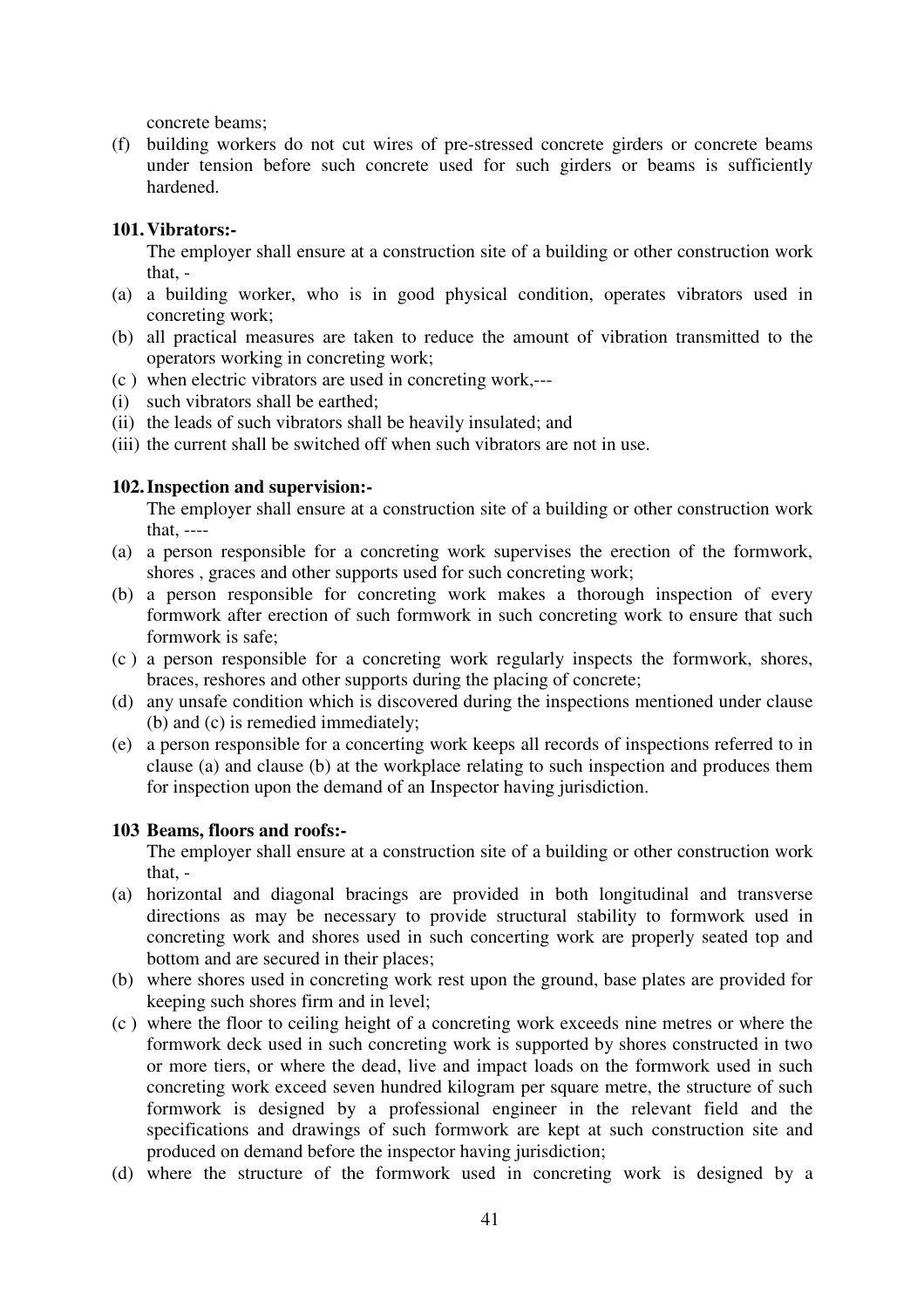professional engineer, such engineer shall be responsible for the supervision of construction an stability of such structure.

## **104. Stripping:-**

The employer shall ensure at a construction site of a building or other construction work that, ----

- (a) stripping of formwork used in concreting work commences until the concrete on such formwork is fully set, examined and certified to this effect by the responsible person and record of such examination and certification is maintained;
- (b) stripped forms in concreting work are removed or stock-piled promptly after stripping from all areas in which building workers are required to work or pass;
- (c ) protruding nails, wire ties and other formwork accessories not required for subsequent concreting work are pulled, cut or otherwise made safe.

### **105. Reshoring:-**

The employer shall ensure at a construction site of a building or other construction work that, ---

- (a) reshoring used in concreting work is provided to a slab or beam for its safe support after its stripping or where such slab or beam is subjected to superimposed loads due to construction above such slab or beam;
- (b) the provisions applicable to shoring in a concreting work under this chapter shall also be applicable to reshoring in such work.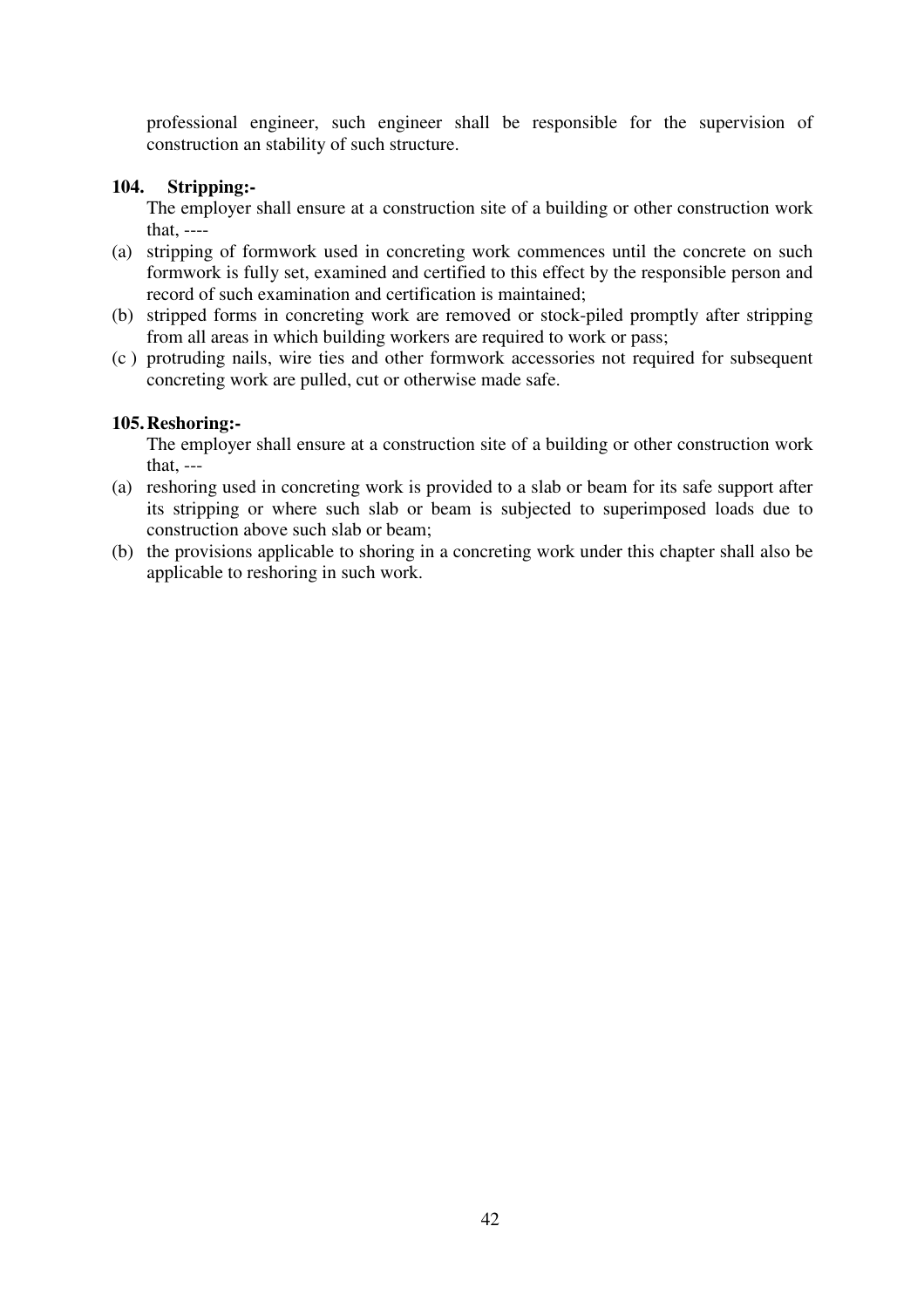#### **CHAPTER XI**

#### **DEMOLITION**

#### **106. Preparation:-**

The employer shall ensure at a construction site of a building or other construction work that all glass or similar material or article in exterior openings are removed before commencing any demolition work and all water, steam, electric, gas and other similar supply lines are put-off and suitably capped and the concerned department of the appropriate Government or local authority is informed and permission obtained wherever required before commencing such demolition work and wherever it is necessary to maintain water, gas or electric line or power during such demolition, such line shall be so located or protected with substantial coverings so as to protect it from damage and to afford safety to the building workers and the general public.

#### **107. Protection of adjacent structures:-**

The employer responsible for a demolition work at a

 construction site of a building or other construction work shall, during demolition process of such demolition work, examine the walls of all structures adjacent to the structure to be demolished to determine the thickness, method of support to such adjacent structures and in case, such employer has reason to believe that any of such adjacent structure is unsafe or may become unsafe during such demolition activity affecting such unsafe adjacent structure unless and until remedial measures like sheet piling, shoring, bracing or similar other means so as to ensure safety and stability to such unsafe adjacent structure from collapsing are taken.

#### **108.Demolition of walls, partitions, etc.,:-**

The employer shall ensure at a construction site of a building or other construction work that, -

- (a) any demolition of walls or partitions is proceeded in a systematic manner as per the standard safe operating practices and all work above each tier of any floor beams is completed before the safety of the support of such beam is impaired.
- (b) masonry is neither loosened nor permitted to fall in such masses or volume or weight as to endanger the structural stability of any floor or structural support;
- (c ) no wall, chimney or other structure or part of a structure is left unguarded in such condition that it may fall collapse or weaken due to wind pressure or vibration;
- (d) In case of demolition of exterior walls by hand, safe footing is provided for the building workers employed for such demolition, in the form of sound flooring or scaffolds;
- (e) walls or partition which are to be demolished by hand are not left standing more than one storey high above the uppermost floor on which persons are working.

#### **109.Method of operation:-**

The employer shall ensure at a construction site of a building or other construction work that debris, bricks and other materials or articles are removed,-

- (i) by means of chutes;
- (ii) by means of buckets or hoists;
- (iii) through openings in the floors; or
- (iv) by any other safe means.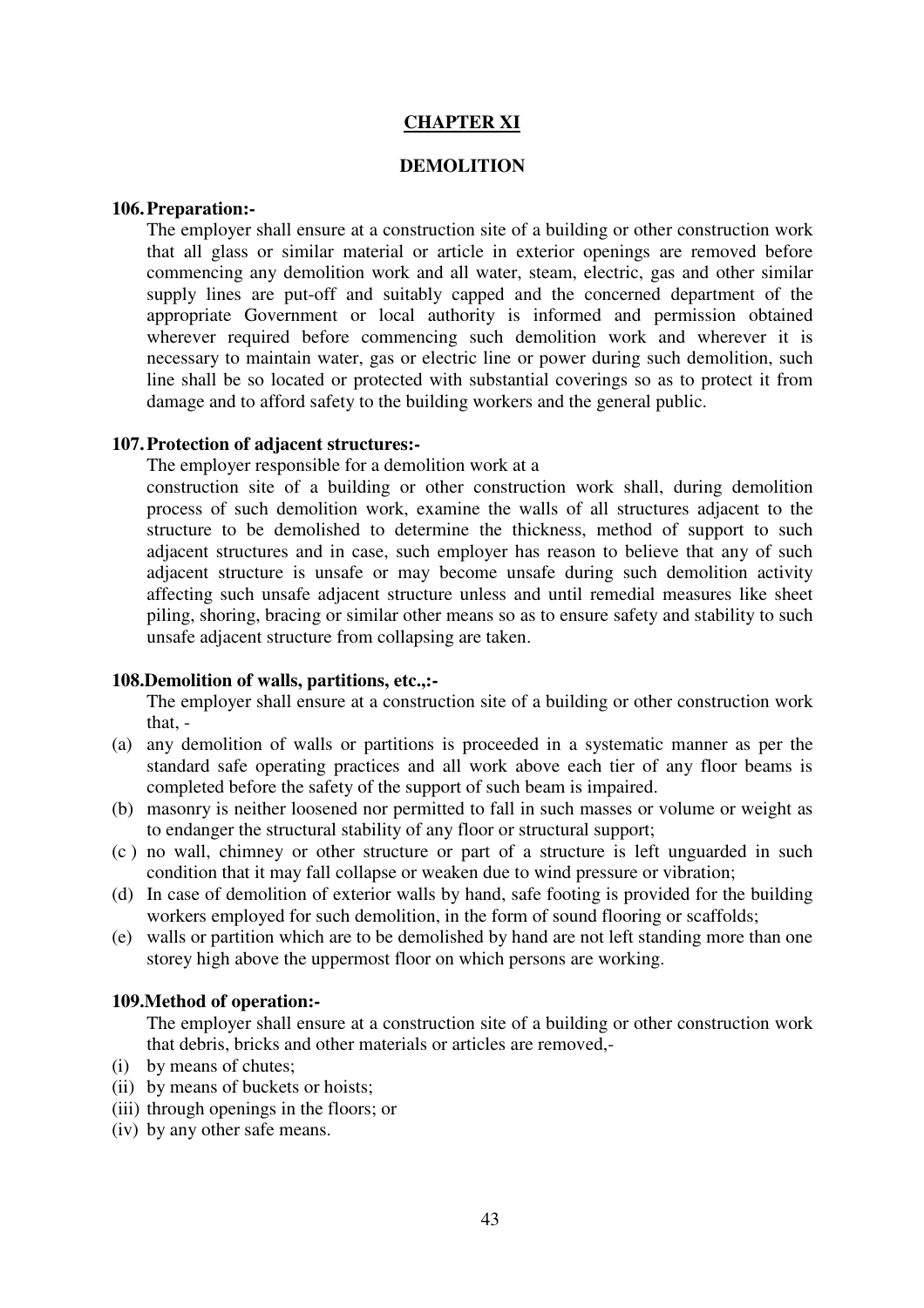#### **110. Access to floor**:-

The employer shall ensure at a construction site of a building or other construction work that safe access to and egress from every building is provided at all times in th course of demolition of such building by means of entrances, hallways, stairway or ladder runs which are so protected as to safeguard the building workers using such means from falling material or articles.

### **111. Demolition of structural steel:-**

The employer shall ensure at a construction site of a building or other construction work that,-

- (a) all steel structures are demolished column by column and tier by tier and every structural member which is being demolished is not under any stress and such structural member is suitably lashed to prevent if from any uncontrolled swinging or dropping of falling;
- (b) large structural members are not thrown or dropped from the building but are carefully lowered by adopting suitable safe method;
- (c) where a lifting appliance like a derrick is used for demolition, the floor on which such lifting appliance rests is completely planked over or supported and such floor is of adequate strength to sustain bearing load for such lifting appliance and its operation.

### **112. Storage of material or article:-**

The employer shall ensure at a construction site of a building or other construction work that,-

(a) all materials or articles are not stored or kept on platform, floor or stairways of a building being demolished:

Provided that this clause shall not apply to the floor of a building when such floor is of such strength as to support safely the load to be superimposed by storing such materials or articles;

- (b) an access to any stairway or passageway is not affected or blocked by storing any material or article;
- (c) suitable barricades are provided so as to prevent materials or articles from sliding or rebounding into any space used by the building workers.

### **113. Floor openings:-**

The employer shall ensure at a construction site of a building or other construction work that every opening used for the removal of debris from every floor which is not closed to access, except the top or working floor is provided with an enclosure from such floor to its ceiling, or such opening is so barricaded that no building worker has access to within a horizontal distance of six metres from such opening through which debris is being dropped.

### **114. Inspection:-**

The employer shall ensure at a construction site of a building or other construction work that a person responsible for demolition work makes continuous inspections during demolition process of such demolition work so as to detect any hazard resulting from weakened or deteriorated floors or walls of loosened materials or articles during such demolition process and that no building worker is permitted to work where such hazard exist unless remedial measures like shoring or bracing are taken to prevent such hazards.

### **115. Warning signs, barricades, etc.,:-**

The employer shall ensure at a construction work that, -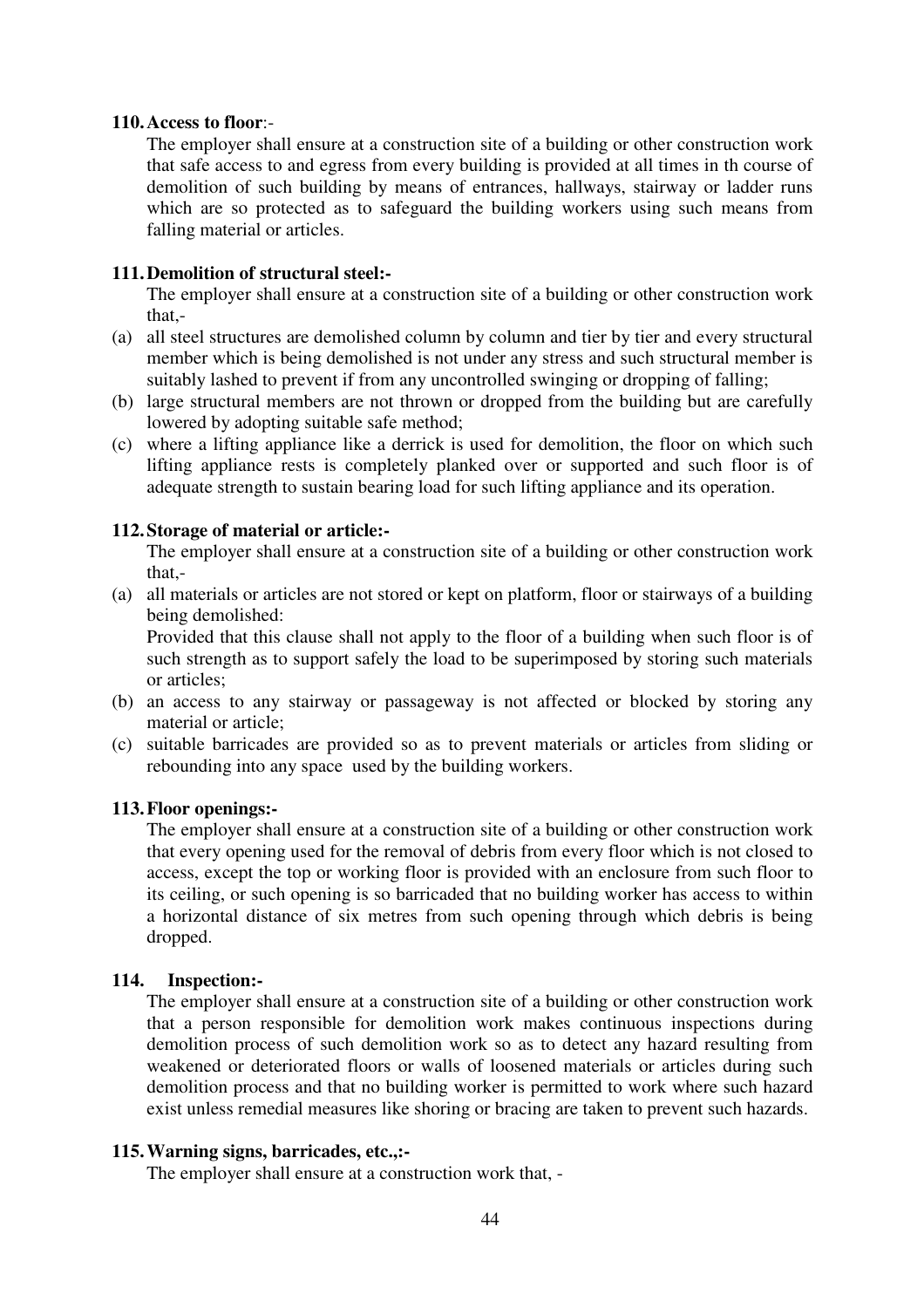- (a) barricades and warning signs are erected along every side throughout the length and breadth of a building or other construction work to be demolished to prevent unauthorized persons from entering into the site of such building or other construction work during demolition operations;
- (b) during the demolition of an exterior masonry wall or a roof from a point more than twelve metres above the adjoining ground level of such wall or roof, if persons below such wall or roof are exposed to falling objects, suitable and safe catch platforms shall be provided and maintained at a level not more than six metres below the working level except where an exterior where an exterior built – up scaffold is provided for safe and adequate protection of such persons;
- (c) suitable and standard warning signs in accordance with national standards are displayed or erected at conspicuous places or position at the workplace.

### **116. Mechanical method of demolition:-**

The employer shall ensure at a construction site of a building or other construction work that the following requirements are fulfilled in case the mechanical method of demolition like use of swinging weight, clamshell bucket, power shovel, bulldozer or other similar mechanical methods are used for the purpose of demolition, namely:-

- (a) that the building or structure or remaining portion thereof shall be not more than twenty – four metres in height;
- (b) that where a swinging weight is used for demolition, a zone of such demolition having a radius of at least one and a half times the height of the structure or portion thereof being so demolished shall be maintained around the points of impact of such swinging weight;
- (c) where a clamshell bucket is being used for demolition, a zone of demolition shall be maintained within eight metres of the line of travel of such bucket;
- (d) that where other mechanical methods are being used to affect total or partial collapse of a building or other construction work, there shall be maintained, in the area into which the affected portion of such building or other construction work may fall, a zone of demolition at least one and a half times the height of such affected portion thereof; and
- (e) no person other than building workers or other persons essential to the operation of demolition work shall be permitted to enter a zone of demolition referred to in clause (a) which shall be provided with substantial barricades.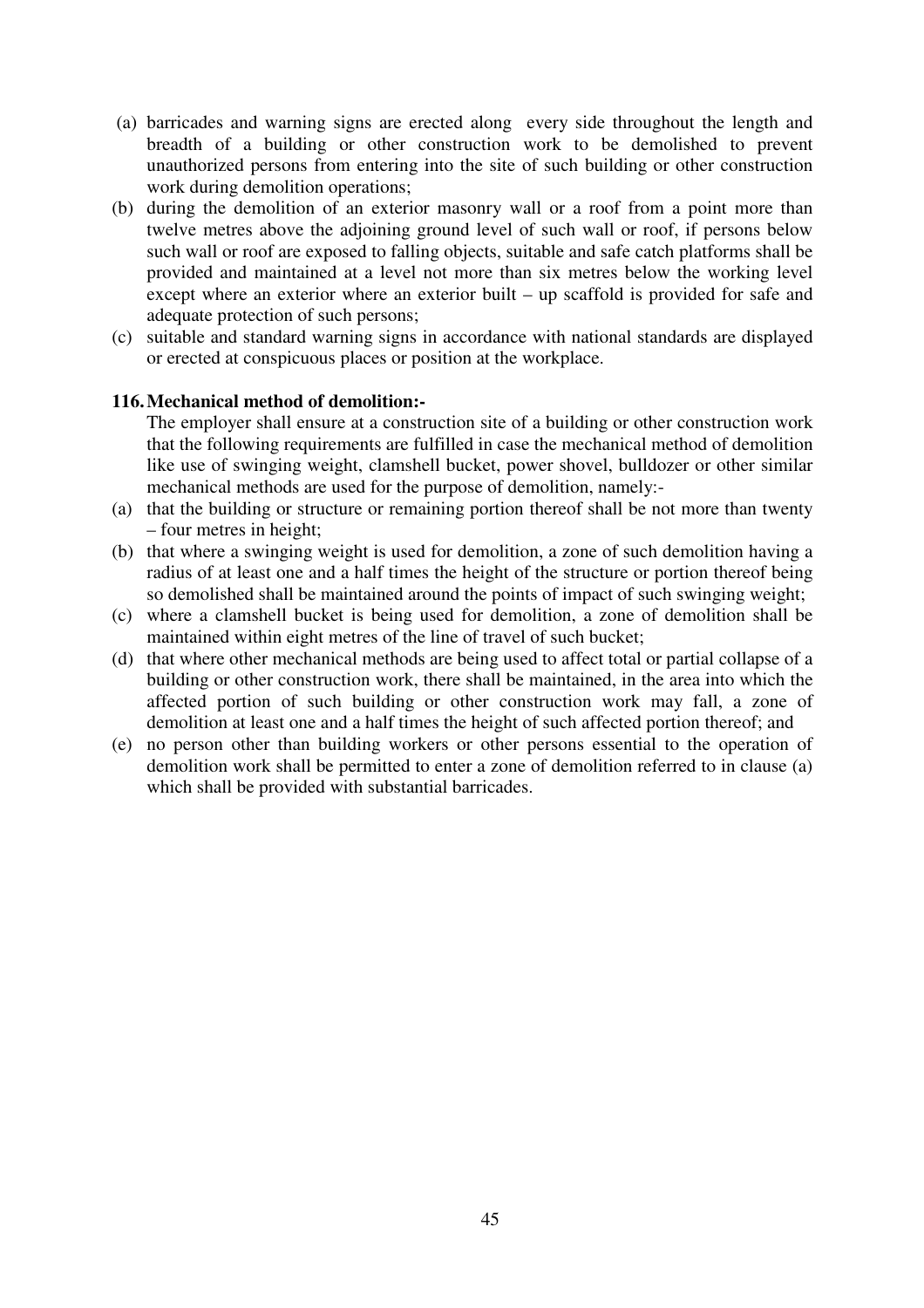# **CHAPTER XII**

### **EXCAVATION AND TUNNELLING WORKS**

#### **117. Notification of intention to carry out excavation and tunneling work:-**

- (1) Every employer carrying out any excavation or tunneling work at a construction site of a building or other construction work shall, within thirty days, prior to the commencement of such excavation or tunneling work, inform in writing the detailed layout plans, method of construction and schedule of such excavation or tunneling work to the Chief Inspector.
- (2) In case compressed air is used in such excavation or tunneling work or any work incidental to or required for such excavation or tunneling work, the technical details and drawings of all man – locks and medical locks together with names and addresses of all construction medical officers having qualification as laid down in Schedule XI annexed to these rules and so appointed by such employer for the purpose of such excavation or tunneling work shall be sent to the Chief Inspector.
- **118. Project Engineer:-** (1) Every employer undertaking any excavation or tunneling work shall appoint a project engineer for safe operation of such projects of such excavation or tunneling work for which such engineer is appointed.
- (2) Such project engineer shall exercise overall control of the operations and the activities at such project and be responsible for carrying out the activities safely.

#### **119. Responsible person:-**

- (1) Every employer undertaking excavation or tunneling work at a construction site of a building or other construction work shall appoint a responsible person for safe operation for such excavation or tunneling work.
- (2) Duties and responsibilities of the responsible person referred to in sub- rule (1). person shall include----
- (a) to carry out smoothly such excavation or tunneling work;
- (b) to inspect and rectify any hazardous situation relating to such excavation or tunneling work;
- (c) to take remedial measures to avoid any unsafe practice or conditions relating to such excavation or tunneling work.
- (3) The name and address of the responsible person referred to in sub-rule (1) shall be forwarded to the Chief Inspector.

### **120. Warning signs and notices:-**

The employer shall ensure at a construction site of a building or other construction work that,-

- (a) suitable warning signs and notices, required for the safety of building workers carrying out the work of an excavation or tunneling, shall be displayed or erected at conspicuous places in Hindi and in a language understood by the majority of such building workers at such excavation or tunneling work;
- (b) such warning signs and notices with regard to compressed air working shall include, ---
- (i) the danger involved in such compressed air work;
- (ii) fire and explosion hazards;
- (iii) the emergency procedures for rescue from such danger or hazards.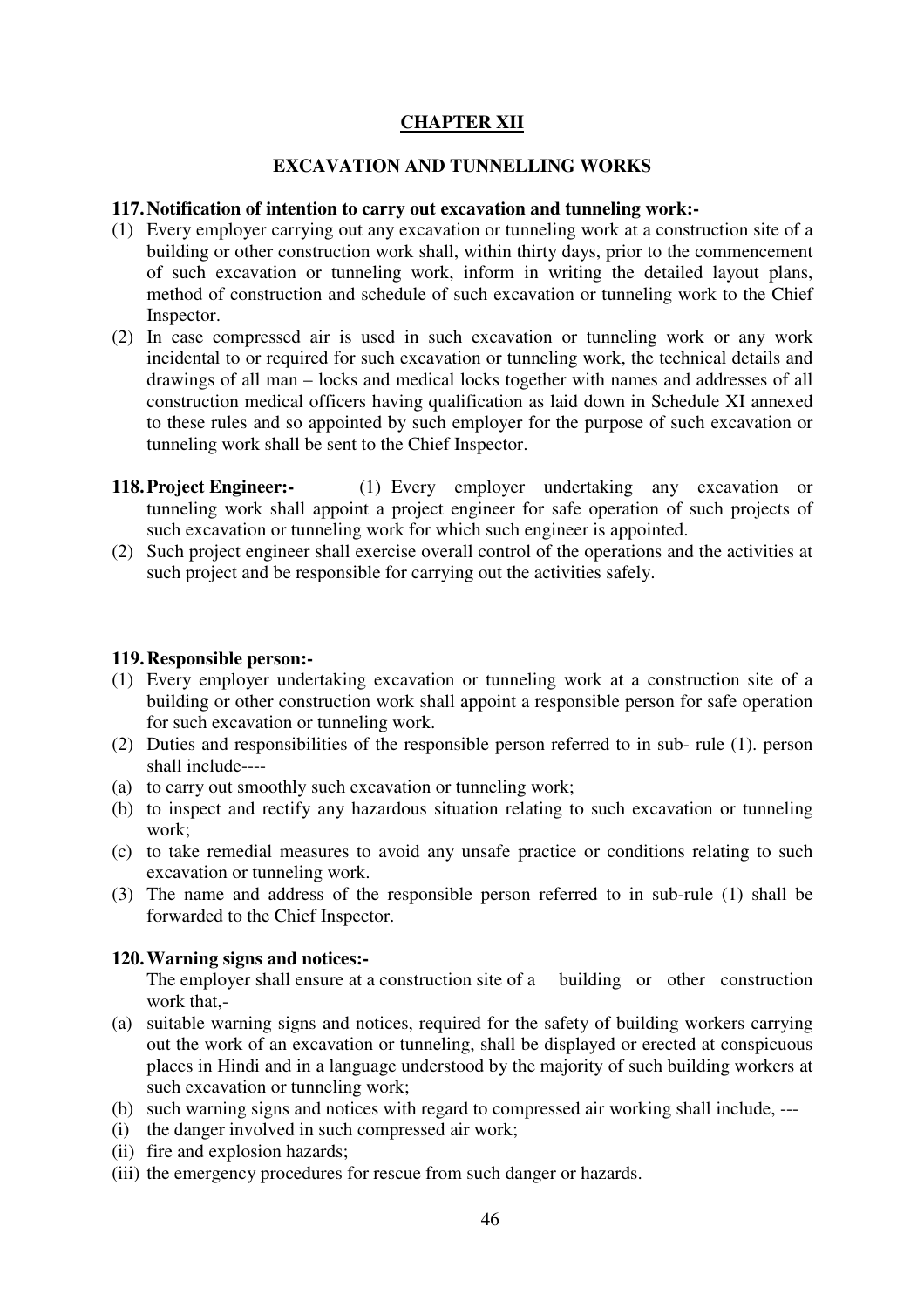### **121. Register of employment etc. :-**

- (1) Every employer shall ensure that a construction site of a
- building or other construction work where an excavation or tunneling work is being carried on, a register of employment of building workers carrying out such excavation or tunneling work, is maintained and produced on demand to the Inspector having jurisdiction.
- (2) Periods of work of such excavation or tunneling work, in which such building workers are employed, shall be maintained in a register on day- to – day basis and such register shall be produced on demand to the Inspector having jurisdiction.

### **122. Illumination:-**

- (1) The employer shall ensure at a construction site of a building or other construction work that all workplaces where excavation or tunneling works are carried out shall be adequately illuminated in accordance with the relevant national standards.
- (2) Every employer carrying out excavation or tunneling works at a construction site of a building or other construction work shall provide for emergency generators on such construction site to ensure adequate illumination at all workplaces where such excavation or tunneling work is being carried out, in case of power failure.

### **123. Stability of structure:-**

The employer shall ensure at a construction site of a building or other construction work that, -

- (a) where there is any doubt as to the stability of any structure adjoining the work- place or other areas to be excavated or where tunneling work is to be carried out, the project engineer referred to in rule 118 arranges for measures like underpinning, sheet piling, shoring, bracing or other similar means to support such structure and to prevent injury to any building worker working adjacent to such structure or damage to property or equipment adjacent to such structure.
- (b) where any building worker engaged in excavation is exposed to hazard of falling or sliding material or article from any bank or side of such excavation which is more than one and a half metres above his footing, such worker is protected by adequate piling and bracing against such bank or side;
- (c) the excavation and its vicinity are checked by a responsible person referred to in rule 119 after every rain, storm or other occurrences carrying hazards and in case a hazard is noticed at such checking, adequate protection against slides and cave – in to prevent such hazard is provided;
- (d) temporary sheet piling installed for the construction of a retaining wall after excavation is not removed except on the device of the responsible person referred to in rule 119 after an inspection carried out by such responsible person;
- (e) where banks of an excavation are undercut, adequate shoring is provided to support the material or article overhanging such bank;
- (f) excavated material is not stored at least zero point six five metre from the edge of an open excavation or trench and the banks of such excavation or trench are stripped of loose rocks and other materials which may slide, roll or fall upon a building worker working below such bank;
- (g) adequate and suitable warning signs are put up at conspicuous places at the excavation work to avoid any person falling into the excavations or trenches;
- (h) the responsible person referred to in rule 119, ensures at the excavation work that no building worker is permitted to work where such building worker may be struck or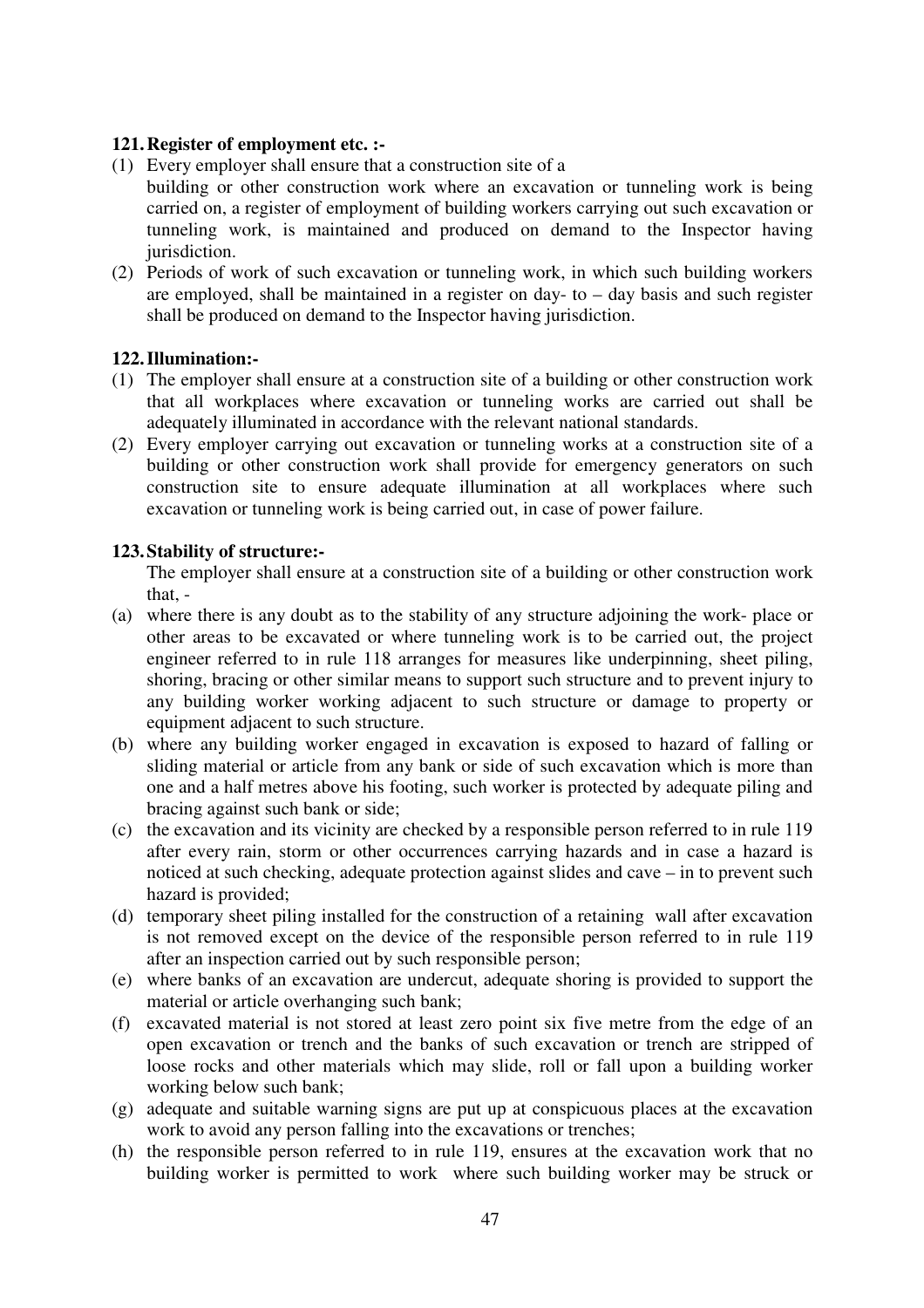endangered by the excavation machinery or material or article used in such excavation.

### **124. Piling, shoring and bracing:-**

The employer shall ensure at a construction site of a building or other construction work that,-

- (a) plank used for sheet piling in excavation or tunneling work is of sound material with adequate strength;
- (b) shores and braces used in excavation or tunneling work are of adequate dimensions and are so placed as to be effective for their intended purposes;
- (c) earth supported shores or braces used in excavation or tunneling work bear against a footing of sufficient area and stability to prevent the shifting of such shores or braces.

### **125. Safe access:-**

The employer shall ensure at a construction site of a building or other construction work that ladders, stair cases or ramps are provided, as the case may be, for safe access to and egress from excavation where the depth of such excavation exceeds one point five metres and such ladders, stair cases or ramps comply with the relevant national standards.

### **126. Trenches: -**

The employer shall ensure at a construction site of a building or other construction work that a trench or excavation is protected against falling of a person by suitable measures if the depth of such trench or excavation exceeds one and half metres and such protection is an improved protection in accordance with the design and drawing of professional engineer, where such depth exceeds four metres.

### **127. Depth of trenches:-**

The employer shall ensure two lengths of sheet piling, one above the other construction work that, ---

- (a) where the depth of a trench requires two lengths of sheet piling, one above the other, the lower piling is set inside the bottom strings or wales of the upper piling and such sheet piling is driven down and braced as the excavation continues;
- (b) all metal sheet piles used in excavation or a trench are welded end to end and secured by other similar means.

## **128. Positioning and use of machinery: -**

The employer shall ensure at a construction site of a building or other construction work that any machinery used in excavation and tunneling work is positioned and operated in such a way that such machinery does not endanger the operator of such machinery or any other person in the vicinity.

### **129. Breathing apparatus:-**

The employer shall ensure at a construction site of a building or other construction work that,--

- (a) suitable breathing apparatus is provided to a building worker while working in compressed air environment for his use at excavation work; and
- (b) such breathing apparatus is maintained in good working condition at all times.

### **130. Safety measures for tunneling operation:-**

The employer shall ensure at a construction site of a building or other construction work that,---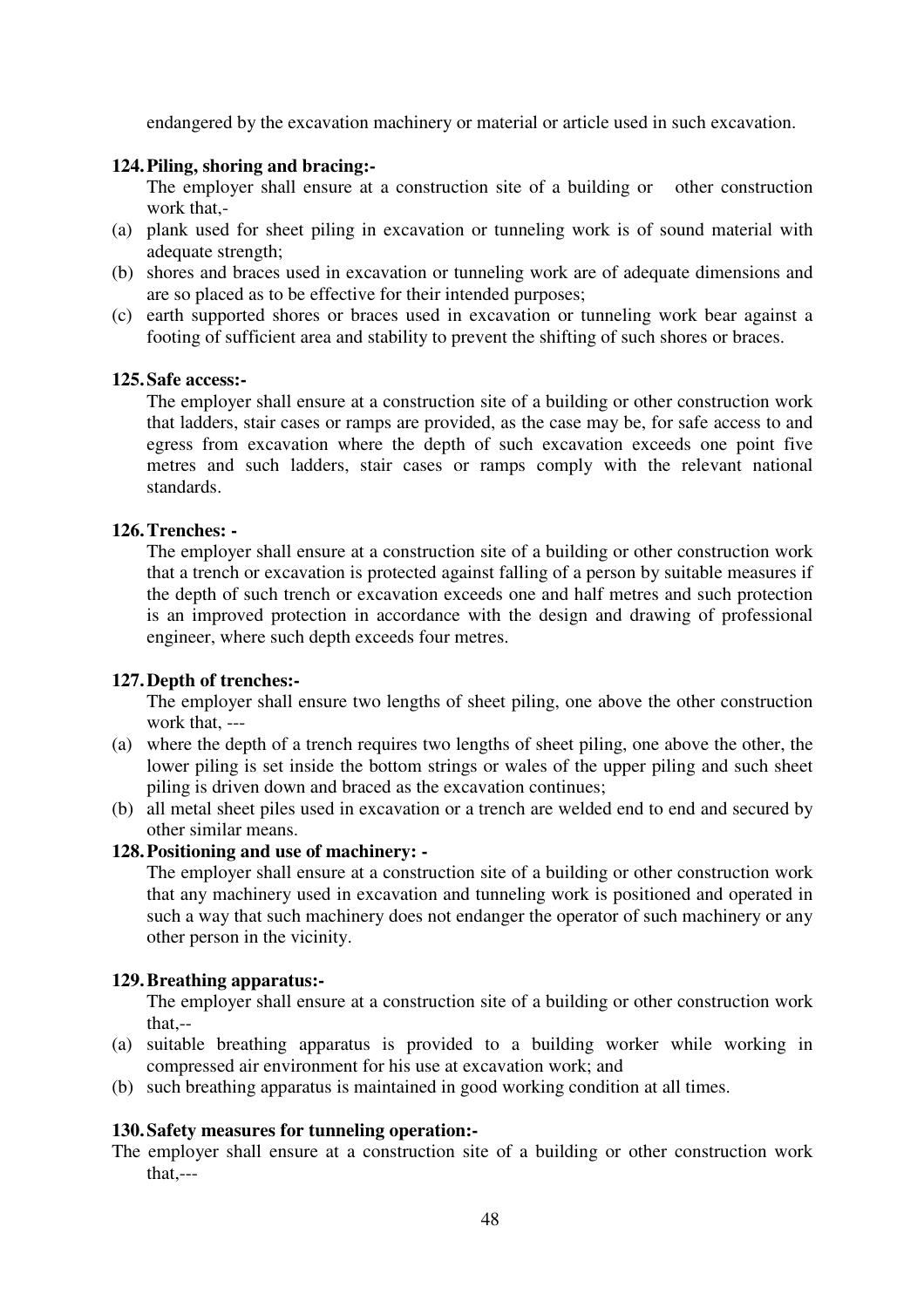- (a) where there is a danger of falling or sliding of material from the roof face or wall of a tunnel, adequate measures such as shoring, supporting by means of rock bolts, segments or steel sets are taken for the building workers;
- (b) the excavated areas are made safe by use of suitably designed and installed steel sets, rock bolts or similar other safe means;
- (c) the responsible person referred to in rule 119 examines and inspects the workplaces in a tunnel before the commencement of work in such tunnel, and at regular intervals thereafter, to ensure safety of the building workers in such tunnel;
- (d) the portal areas of a tunnel with loose soil, or rock, likely to cause injury to a person are adequately protected with supports.

### **131. Pneumatic tools:-**

The employer shall ensure at a construction site of a building or other construction work that supply lines to pneumatic tools used within a tunnel are fitted with water trap or safety wire, as the case may be.

### **132. Shafts :-**

The employer shall ensure at a construction site of a building or other construction work that, --

- (a) surroundings of a shaft used in excavation or tunnel work are protected from being washed away by construction of sufficient height;
- (b) where a building worker is required to enter a shaft at an excavation or tunneling work, safe means of access is provided for such entry;
- (c) every shaft at excavation or tunneling work is provided with a steel casing, concrete piping, timber shoring or other materials of adequate strength for the safety of building workers working in such shaft;
- (d) such casing and bracing are provided to a shaft at an excavation or tunneling work up to the depth of such shaft at an excavation or tunneling work according to the appropriate design for such casing and bracing;
- (e) a reinforced concrete raft and beam is provided around the opening of a shaft at an excavation or tunneling work if the ground surrounding such opening is unstable or unsafe.

### **133. Lift for shaft:-**

The employer shall ensure at a construction site of a building or other construction work that lift is provided for transport of building workers and materials or articles at an excavation or tunneling work required to descend more than fifty metres in a shaft.

### **134. Means of communication :-**

The employer shall ensure at a construction site of a building or other construction work that,-

- (a) reliable and effective means of communication such as telephone or walkie-talkie are provided and are maintained in working order for arranging better and effective communication at an excavation or tunneling work at the following locations, namely;
- (i) working chamber at the face of an excavation;
- (ii) intervals of hundred metres along the tunnel;
- (iii) working chamber side of a man lock near the door of such man lock;
- (iv) interior of each chamber of a man lock;
- (v) location conspicuous a lock attendant's station;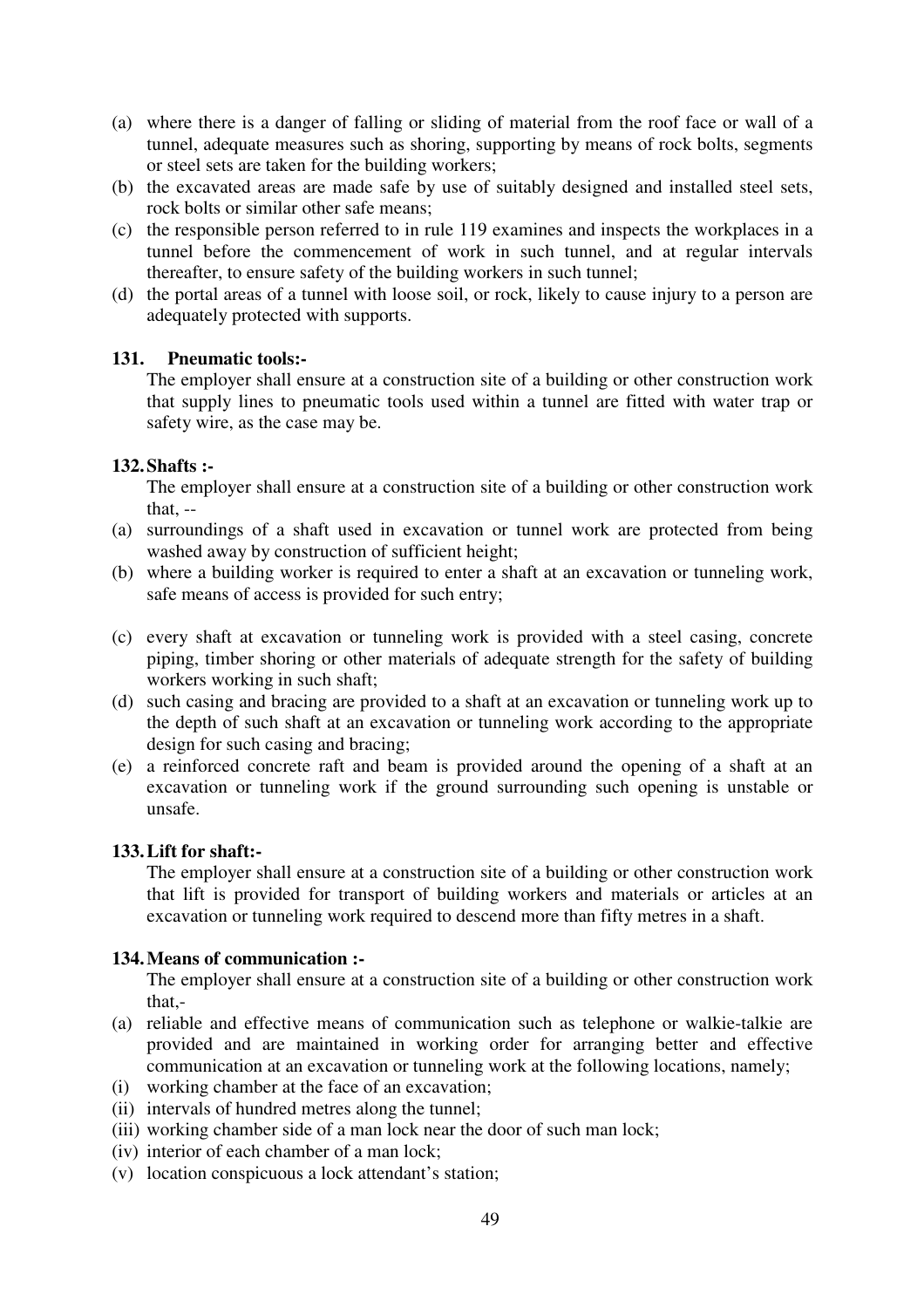- (vi) a compressor plant;
- (vii) a first-aid station; and
- (viii)outside the portal or the top of a shaft.
- (b) such number of bells and whistles are made available at all times at the locations referred to in sub-clause (i) to sub-clause (viii) of clause (a) as are necessary for the safety of persons at such locations.

### **135. Signals:-**

The employer shall ensure at a construction site of a building or other construction work that the standard audio or video signal are used in excavation or tunneling work and are conspicuously located or displayed near entrance to the workplace and in such other locations as may be necessary to bring such signals to notice of all building workers employed in such excavation or tunneling work.

### **136. Clearances:-**

The employer shall ensure at a construction site of a building or other construction work that,--

- (a) the minimum lateral clearance of half a metre is maintained between any part of a vehicle and any fixture of any equipment used in an excavation or tunneling work after allowing the throw or swing of such fixture or equipment;
- (b) the overhead clearance for a locomotive drive at excavation or tunneling work is not less than one point one zero meters above the seat of such driver and not less than two metres above the platform where such driver and not less than two metres above the platform where such driver stands or of any other dimension in accordance with the relevant national standard.

### **137. Shelters:-**

The employer shall ensure at a construction site of a building or other construction work that the adequate number of shelter for the safeguard of the building workers are provided where, in the course of working, they are liable to be struck by a moving vehicle or other material handling equipment in a tunnel.

### **138. Use of internal combustion engine:-**

The employer shall ensure at a construction site of a building or other construction work that no internal combustion engine is used underground in excavation or tunneling work unless such engine is so constructed that,--

- (a) the air entering the engine gets cleared before entry; and
- (b) no fumes or sparks are emitted by the engine.

### **139. Inflammable oils:-**

The employer shall ensure at a construction site of a building or other construction work that inflammable oils with the flash point below the working temperature that is likely to be encountered in a tunnel are not used in excavation or tunneling work.

### **140. Coupling and hoses:-**

The employer shall ensure at a construction site of a building or other construction work that only high pressure hydraulic hoses and couplings are used on hydraulic plants underground and such hoses and couplings are adequately protected against any possible damage in excavation or tunneling work..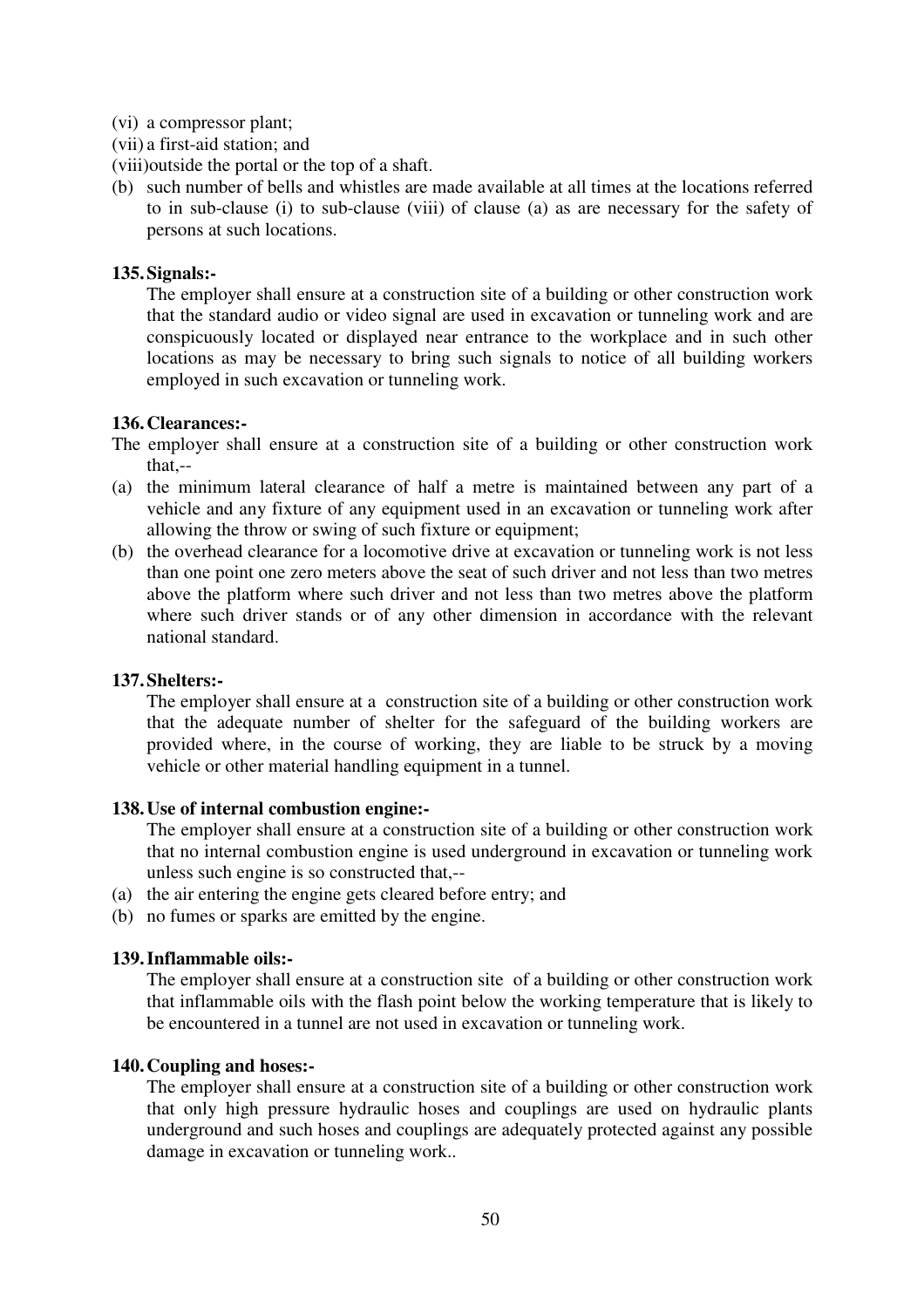#### **141. Hose installation:-**

The employer shall ensure at a construction site of a building or other construction work that only high pressure hydraulic hoses and couplings are used on hydraulic plants underground and such hoses and couplings are adequately protected against any possible damage in excavation or tunneling work.

### **142. Fire resistant hoses:-**

The employer shall ensure at a construction site of a building or other construction work that no fire hydraulic hoses other than fire resistant hydraulic hoses are used when hydraulically activated machinery and equipment is employed in tunnels.

#### **143. Flame proof equipment:-**

The employer shall ensure at a construction site of a building or other construction work that only flame proof equipment of appropriate type as per relevant national standards is used where there is a danger of flammable or explosive atmosphere being prevalent inside the tunnel.

### **144. Storing of oil and fuel underground: -**

The employer shall ensure at a construction site of a building or other construction work that,--

- (a) all oils, greases or fuels stored underground in excavation or tunneling work are kept in tightly sealed containers and in fire resistant areas at safe distances away from explosive and other flammable chemicals;
- (b) appropriate flame proof installation is used in such storage areas as specified in clause (a).

#### **145. Use of gases underground:-**

The employer shall ensure at a construction site of a building or other construction work that,-

- (a) petrol or liquified petroleum gas or other flammable substances are not used, stored inside the tunnel except with the prior approval of the project engineer under Rule 120;
- (b) after the use of the petroleum or liquefied petroleum gas, or highly inflammable substances referred to in clause (a), all remaining petroleum or liquefied petroleum gas or highly inflammable substances are removed immediately from such tunnel;
- (c ) no oxy-acetylene gas is used in a compressed air environment in excavation or tunneling work.

#### **146. Water for fire-fighting :-**

The employer shall ensure at a construction site of a building or other construction work that,-

- (a). adequate number of water outlets are provided on excavation or tunneling work and are readily made accessible throughout the tunnel for fire-fighting purposes and such water outlets are maintained for effective fire-fighting;
- (b) all air locks are equipped with fire-fighting facilities at excavation or tunneling work;
- (c) an audible fire alarm is provided to warn the building workers whenever a fire breaks out on an excavation or tunneling work;
- (d) adequate number and types of fire extinguishers, in accordance with relevant national standards, are provided and made readily available to fight any outbreak of fire at an excavation or tunneling work;
- (e) fire extinguishers with vaporising liquids and high pressure carbon dioxide are not used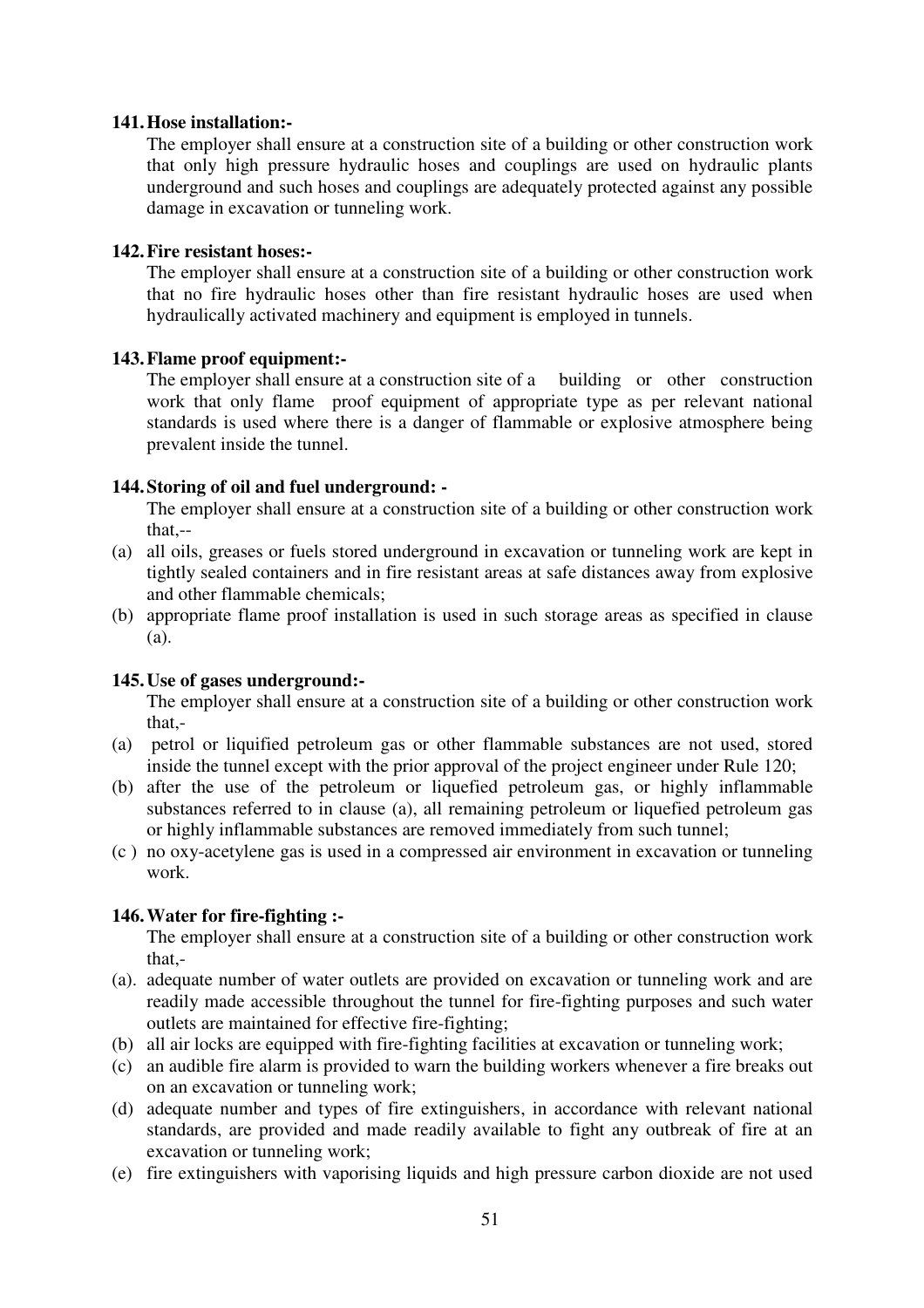in tunnels or other confined spaces;

(f) the instructions regarding steps to be followed to fight outbreak of fire, at an excavation or tunneling work, written in Hindi or local language understood by the majority of the building workers employed on such excavation or tunneling work, are displayed at conspicuous and vulnerable places of such excavation or tunneling work.

### **147. Flooding:-**

The employer shall ensure at a construction site of a building or other construction work that.----

- (a) watertight bulkhead doors are installed at the entrance of a tunnel to prevent flooding during a tunneling work where more than one tunnel is driven from a shaft;
- (b) all necessary measures are taken to ensure that no building worker is trapped in any isolated section of a tunnel when any bulkhead door of such tunnel is closed;
- (c) where there is likelihood of flooding or water rushing into a tunnel during a tunneling work, arrangements are made for immediate starting of water pumps to take out water of such flooding or water rushing and for giving alert signals to the building workers and other persons to keep them away from danger.

### **148. Steel curtains:-**

The employer shall ensure at a construction site of a building or other construction work that air tight steel curtains are provided in areas liable to flooding at tunneling work and in case of descending tunnel such curtains are provided in the top half of such tunnels to ensure the relation of pockets of air for rescue purpose.

### **149. Rest shelters:-**

The employer shall ensure at a construction site of a building or other construction work that,---

- (a) where building workers employed in a compressed air environment in a tunneling work are required to remain at the work site for one hour or more after decompression from pressure exceeding one bar, adequate and suitable facilities are provided for such building workers to rest;
- (b) every man-lock, medical lock and any other facility inside these locks at an excavation a tunneling work is maintained in a clean state and in good repairs;
- (c) a first-aid room is provided and is readily available at a construction site of a tunneling work;
- (d) each man-lock attendant station is provided with a first-aid box at a construction site of a tunneling work..

### **150. Permissible limit of exposure of chemicals:-**

The employer shall ensure at a construction site of a building or other construction work that, -

- (a) the working environment in a tunnel or a shaft in which building workers are employed does not contain any of the hazardous substances in concentrations beyond the permissible limits as laid down in the Schedule XII annexed to these rules;
- (b) the responsible persons referred to in rule 119 conducts necessary test before the commencement of a tunneling work for the day and at suitable intervals as fixed by the Chief Inspector to ensure that the permissible limits of exposure are not exceeded and a record of such test is maintained and is made available for inspection to the Inspector having jurisdiction, on demand.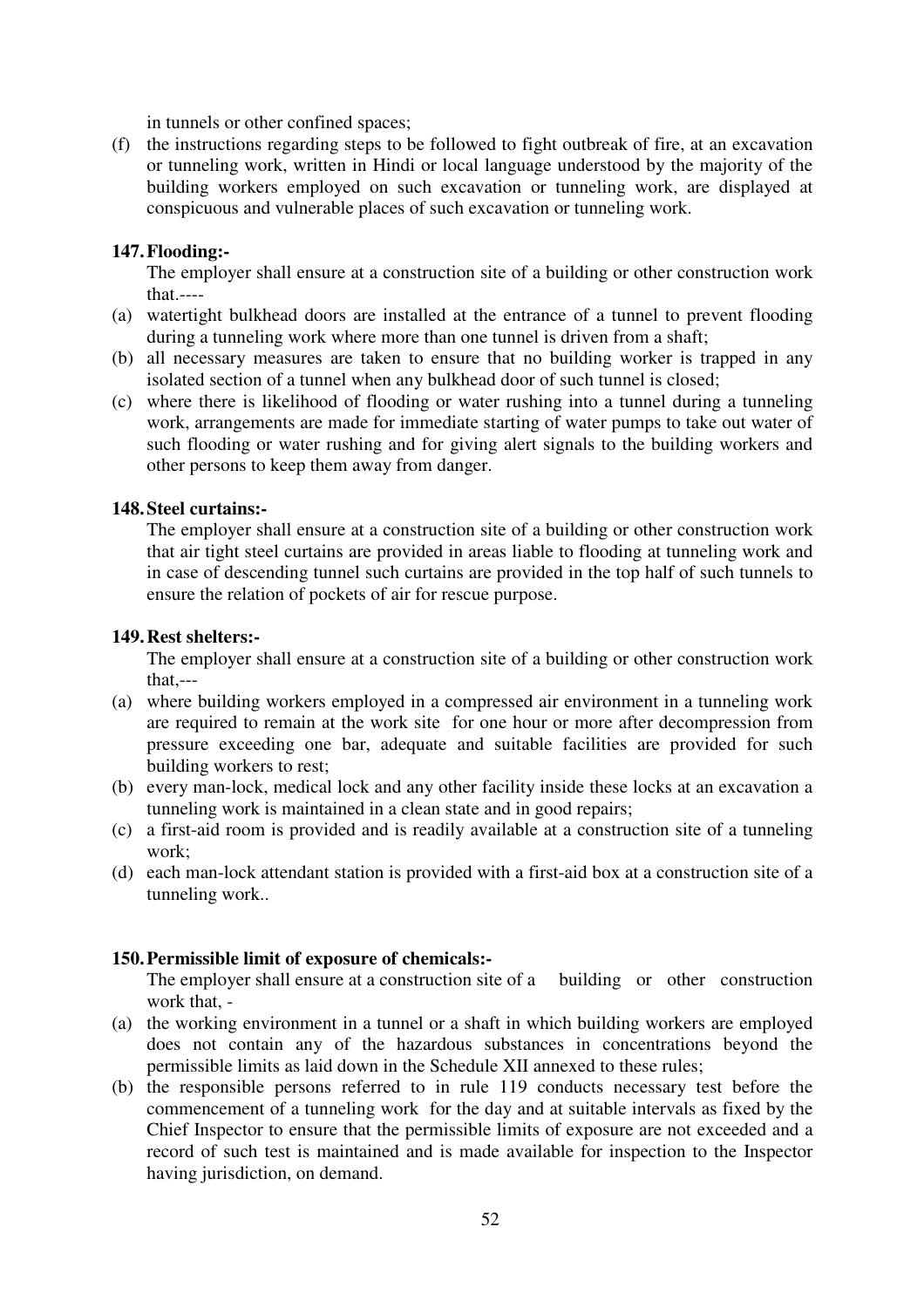#### **151. Ventilation: -**

The employer shall ensure at a construction site of a building or other construction work that all working areas in a free air tunnel are provided with ventilation system as approved by the Chief Inspector and the fresh air supplied in such tunnel is not less than six cubic metres per minute for each building worker employed underground in such tunnel and the free air – flow movement inside such tunnel is not less than nine metres per minute.

#### **152. Air supply intake point: -**

The employer shall ensure at a construction site of a building or other construction work that the air intake points for all air compressors are located at places where such intake air does not get contaminated with dust, fumes, vapour and exhaust gases or other contaminants.

#### **153. Emergency generators : -**

The employer shall ensure at a construction site of a building or other construction work that,----

- (a) every compressed air system in a tunnel is provided with emergency power supply system for maintaining continued supply of compressed air in such compressed air system and is capable of operating air compressor and ancillary systems of such compressed air system;
- (b) the emergency power supply system is maintained and is readily available at all times at an excavation or tunneling work.

#### **154. Air mains: -**

The employer shall ensure at a construction site of a building or other construction work that every air main supplying air to the working chamber, man lock or medical – lock used at an excavation or tunneling work is protected against accidental damage and where it is not practicable to provide such protection, a stand – by air main is provided.

#### **155. Bulk head and air-locks: -**

The employer shall ensure at a construction site of a building or other construction work that,---

- (a). a bulk head or air tight diaphragms retaining compressed air, when used within a tunnel or a shaft, is constructed to withstand the maximum pressure at one point two five times the maximum working pressure of such bulk head or diaphragm and such bulk head diaphragm is tested before its each use by a responsible person referred to in rule 119 to ensure that such bulk head or diaphragm is in proper working order;
- (b). such responsible person keeps the record of each test referred to in clause (a) and such record is produced for inspection to the inspector having jurisdiction on demand;
- (c ). the bulk head or diaphragm referred to in clause (a) are made of sound material of adequate strength and are able to withstand to maximum pressure on which they are subjected to at any time of their use;
- (d). a bulk head anchorage and air lock is tested at its workplace at an excavation or tunneling work immediately after their installation at such place.

#### **156. Diaphragms: -**

The employer shall ensure at a construction site of a building or other construction work that all diaphragms which are in the form of horizontal decks across a shaft used at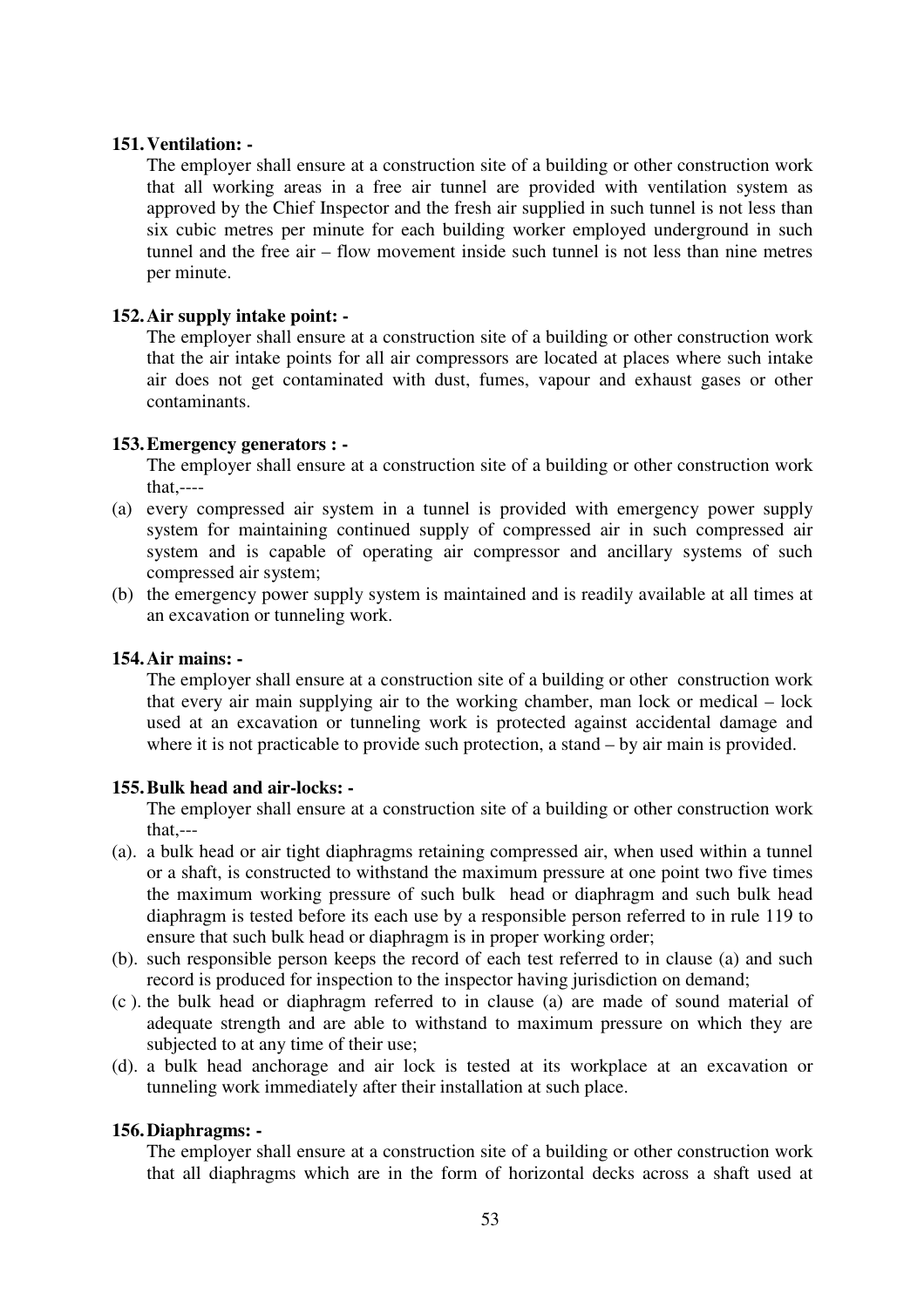excavation or tunneling work are securely anchored.

#### **157. Portable electrical hand tools: -**

The employer shall ensure at a construction site of a building or other construction work that all portable electrical hand tools and inspection lamps used underground or in a confined space at an excavation or tunneling work are operated at a voltage not exceeding twenty-four volts.

#### **158. Circuit breaker: -**

The employer shall ensure at a construction site of a building or other construction work that,----

- (a). adequate numbers of differential ground fault circuit breakers are installed for every electrical distribution system and its sub-systems used at an excavation or tunneling work and the sensitivity of each of circuit breaker is adjusted in accordance with the requirement set out in accordance with the relevant national standards;
- (b). no semi-enclosed fuse unit is used in underground place at an excavation or tunneling work.

### **159. Transformer : -**

The employer shall ensure at a construction site of a building or other construction work that no transformer is used in any section of a tunnel under compressed air unless such transformer is of the dry type and conforms to the relevant national standards.

### **160 Live wire : -**

The employer shall ensure at a construction site of a building or other construction work that there is no exposed live wire in working areas at an excavation or tunneling work which are accessible to building workers other than those authorized to work on such live lines.

#### **161. Welding sets: -**

The employer shall ensure at a construction site of a building or other construction works that all welding sets used in a tunnel are of adequate capacity and of suitable type approved by Chief Inspector.

#### **162. Quality and Quantity of air: -**

 The employer shall ensure at a construction site of a building or other construction work that,-

- a) every working chamber at an excavation or tunneling work where compressed air is used, the supply air is mentioned not less than zero point three cubic meters minute per person working there in;
- b) a reserve supply of compressed air is made available at all times for man-locks and medical locks used at a tunneling works,
- c) the air supplied in a compressed air environment at a tunneling work is as far as practicable free from odour and other contaminants, namely, dust, fumes and toxic substances.

#### **163. Working temperature: -**

The employer shall ensure at a construction site of a building or other construction work that the temperature in any working chamber at an excavation or tunneling work where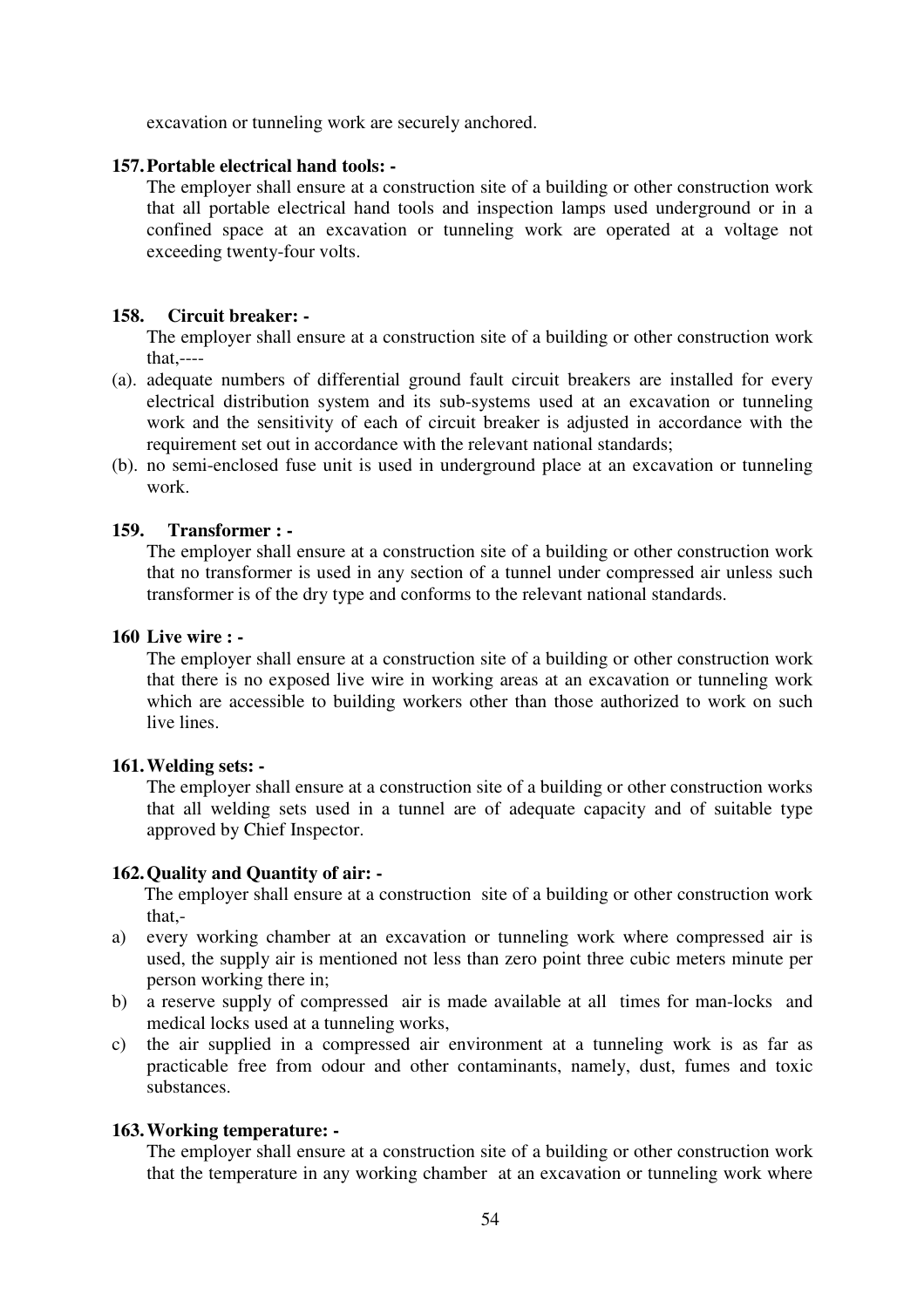building workers are employed does not exceed twenty nine degree centigrade and that the arrangement is maintained for keeping records in which the temperatures measured by dry bulb inside such working chamber once in every hour and to produce such records for inspection on demand to the inspector having jurisdiction.

#### **164 . Man locks and working compressed air environment: -**

The employer shall ensure at the construction site of a building or other construction work that;-

- a) man-locks used at a tunneling work are of adequate strength, made of sound material land designed to withstand any air pressure, internal or external, to which it may be subjected to in the normal use or in an emergency;
- b) (i) doors of man-locks at an excavation or tunneling work are made of steel;
- (ii) man-locks used at a tunneling work are airtight and devices are provided for sealing the doors when such locks are under pressure ;
- (iii) the anchorage of a man-lock used at tunneling workshave adequate strength to withstand the pressure exerted by air on the man-lock;
- (iv) there is adequate room available for the building worker for working in the man-lock used at tunneling work;
- (v) where work is carried out in any compressed air tunnel, a man-lock in accordance with relevant national standards is to be used for such tunnels;
- (c) (i) where a man-lock is used in tunneling work, safety instructions in English and in a local language used by a majority of building workers employed there in are displaced at conspicuous place at such tunneling work;
- (ii) except in an emergency, compressions and operations are carried out in a man-lock used at tunneling work;
- (iii) in an emergency, any material lock may be used at tunneling work for compression and decompression of building worker and a record is kept in writing and produced for inspection on demand to the Inspector having jurisdiction;
- (iv) material lock is used with the permission of the Chief Inspector for compression and decompression of building workers, where it is impractical to install both the man-locks and the material-lock at a tunneling work;
- (v) de-compression of all building workers to atmospheric conditions at tunneling work is carried out in accordance with the de-compression procedure approved by the Chief Inspector;
- (vi) the man-lock at tunneling work is not used for any purpose other than compression or decompression of the building workers;
- (vii) no de-canting of building workers at Chief Inspector, except in an emergency;
- (viii) in case a building worker collapses or is taken ill during his de-compression in a manlock used at tunneling work, the lock attendant of such man-lock raises the pressure in such man-lock until such pressure is equal to the maximum pressure which that building worker was exposed to in working chamber prior to such de-compression and such lock attendant immediately reports the matter relating to such collapse to the medical lock attendant and medical officer on duty at such tunneling work;
- (ix) a building worker who had previously received training with a trained building worker to work in a compressed air environment at tunneling work is employed to work independently in such a compressed air environment;
- (x) a building worker who had undergone three de-compressions from a pressure exceeding one bar in a period of eight hours at tunneling work is not allowed to enter independently in such a compressed air environment;
- (xi) a building worker employed in a compressed air environment for a period of eight hours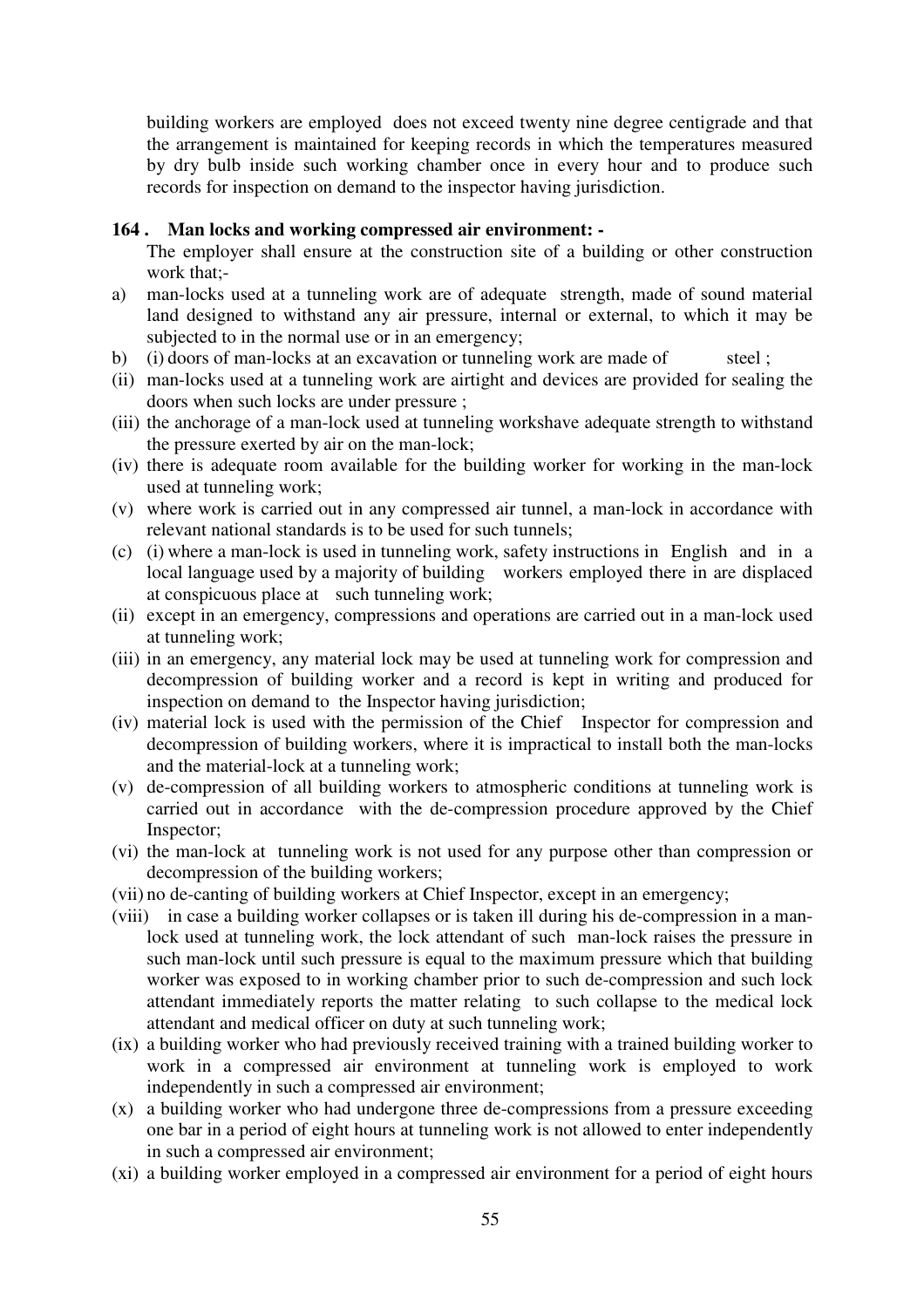in a day at tunneling work is not employed again in such environment unless he has spent not less than twelve consecutive hours of rest at atmospheric pressure;

- (xii) no building worker is engaged in a compressed air environment at a pressure which exceeds three bars at bars at tunneling works unless prior permission, in writing, has been obtained from the Chief Inspector for such engagement;
- (xiii) no building worker is employed in a compressed air environment for more than fourteen consecutive days in a month at tunneling work;
- (xiv) a register of all building workers employed in compressed air environment at tunneling work, is maintained;
- (xv) an identification badge is supplied to a building worker employed in compressed air environment at tunneling work;
- (xvi) the badge of a building worker referred to in sub-clause (xv) contains particulars of his name, location of the medical lock allotted to him for work, the telephone number of the Constructor Medical Officer concerned for his treatment and the instructions in case of his illness of unknown and doubtful causes;
- (xvii) record of all identification badges supplied to building workers under sub-clause (xvi), is kept in a register;
- (xviii) every building worker whose name appears in the register referred to in sub-clause wears the badge supplied to him under sub-clause (xv) at all times during his duty hours at tunneling work;
- (xix) suitable warning signs are displayed, in the compressed air environment at tunneling work, for the prohibition of the following, namely:-
- (a) use of alcoholic drinks;
- (b) use and carrying of lighters, matches or other source of ignition
- (c) smoking; and
- (d) an entry to a person who has consumed alcoholic drinks;

## **165. Safety Instruction: -**

The employer shall ensure at a construction site of a building or other construction work that all building workers employed in the compressed air environment at tunneling work follow the instructions issued for their safety in the course of such employment;

#### **166. Medical lock: -**

The employer shall ensure at a construction site of a building or other construction work that, -

- (a) a suitable constructed medical lock is maintained at tunneling work where building workers are employed in a working chamber at a pressure exceeding one bar;
- (b) where more than one hundred building workers are employed in a compressed air working environment exceeding one bar at tunneling work, one medical work is provided for every one hundred situated as near as possible to the main lock used at such tunneling work.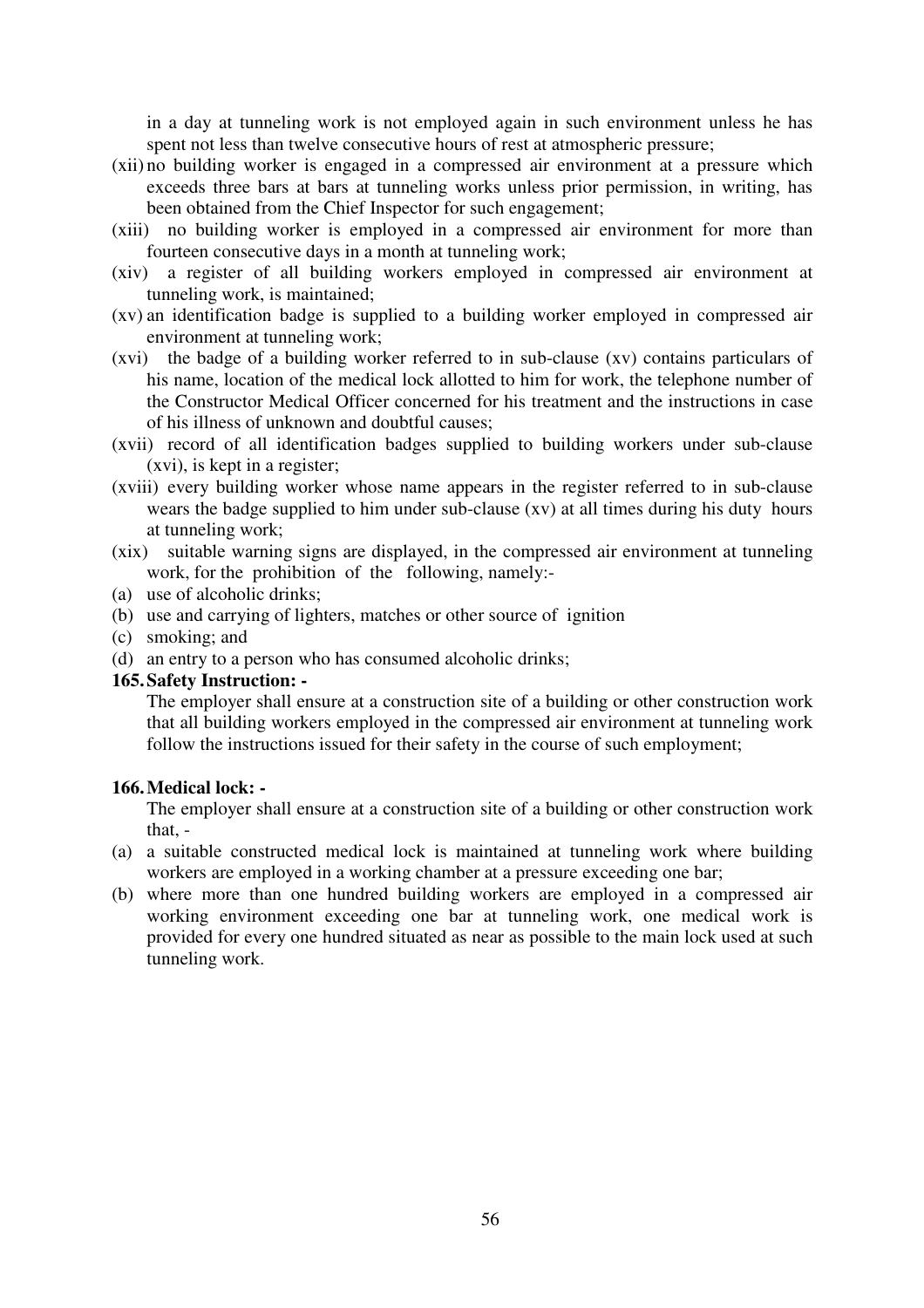# **CHAPTER XIII**

### **CONSTRUCTION REPAIR AND MAINTAINANCE OF STEEP ROOF**

### **167. Work on steep roof: -**

The employer shall ensure at a construction site of a building or other construction work that all practicable measures are provided to protect the building workers against sliding when carrying out works on steep roofs.

### **168. Construction and installation of roofing Brackets: -**

The employer shall ensure at a construction site of a building or other construction work that,-

- a) roofing brackets are constructed to fit the pitch of steep roof and such brackets are used to provide level working platform;
- b) a roofing bracket referred to in clause (a) is secured in its place by nailing pointed metal projections attached to the under side of such brackets and securely driven into a steep roof on which it is used or secured by rope passed over the ridge pole and tie of such roof.

### **169. Crawling boards : -**

The employer shall ensure at a construction site of a building or other construction work that,-

- a) all crawling boards used for work on steep roofs are of adequate strength, made of sound material and of the type approved for the purpose of their use as per relevant national standards;
- b) crawling board referred to in clause (a) are kept in good repairs and inspected by a responsible person before being taken into use;
- c) crawling board referred to in cause (a) is secured to a steep roof on which it is used by ridge hooks or other effective means;
- d) a firmly fastened life line of adequate strength is strung beside each crawling board referred to in clause (a) throughout its length while using such crawling boards.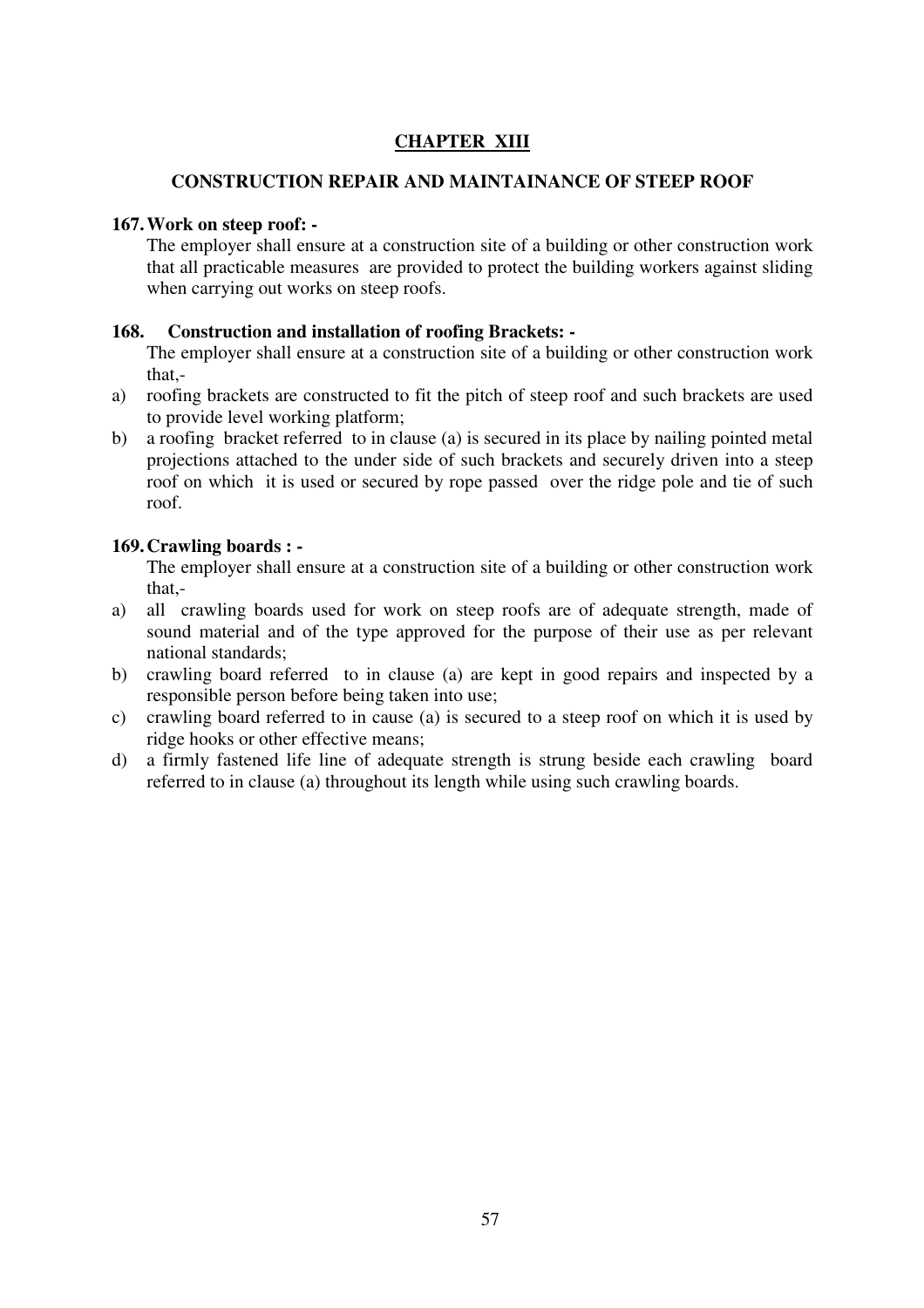## **CHAPTER- XIV LADDERS AND STEP- LADDERS**

### **170. Construction and safe use: -**

The employer shall ensure at a construction site of a building or other construction work that,-

- a) every ladder or step ladder used in building or other construction work is of good construction, made of sound material and of adequate strength for the purpose for which such ladder or step-ladder is used;
- b) when a ladder is used as a means of communication, such ladder is lashed to fixed structure so that while working on such ladder it does not slip;
- c) a ladder or step-ladder does not stand on loose brick or other loose packing and has a level and firm footing;
- d) where it is required, in case of use of fixed ladders, sufficient foot hold and hand hold are provided for use by the building worker;
- e) every ladder is,-
- i) secured so as to prevent undue swaying ;
- ii) equally and properly supported on each of its upright;
- iii) so used as not to cause undue sagging, and;
- iv) placed as nearly as possible at an inclination of four in one;
- f) the use of all ladders and step-ladders conform to the relevant national standards for their use.

### **171. Rungs : -**

The employer shall ensure at a construction site of a building or other construction work that no ladder is used which has a missing or defective rung or a rung which depends for its support solely on nails, spikes or other similar fixing.

### **172. Materials for ladders: -**

The employer shall ensure at a construction site of building or other construction work that all wooden ladders used in building work,-

- a) are constructed upright of adequate strength and are made of straight- grained wood, free from defects and having the grain of such wood running lengthwise;
- b) have rungs made of straight-grained wood free from defects and mortised or securely notched into the upright; and
- c) have reinforcing metal ties; if the tenons of such ladders are not secured by wedges.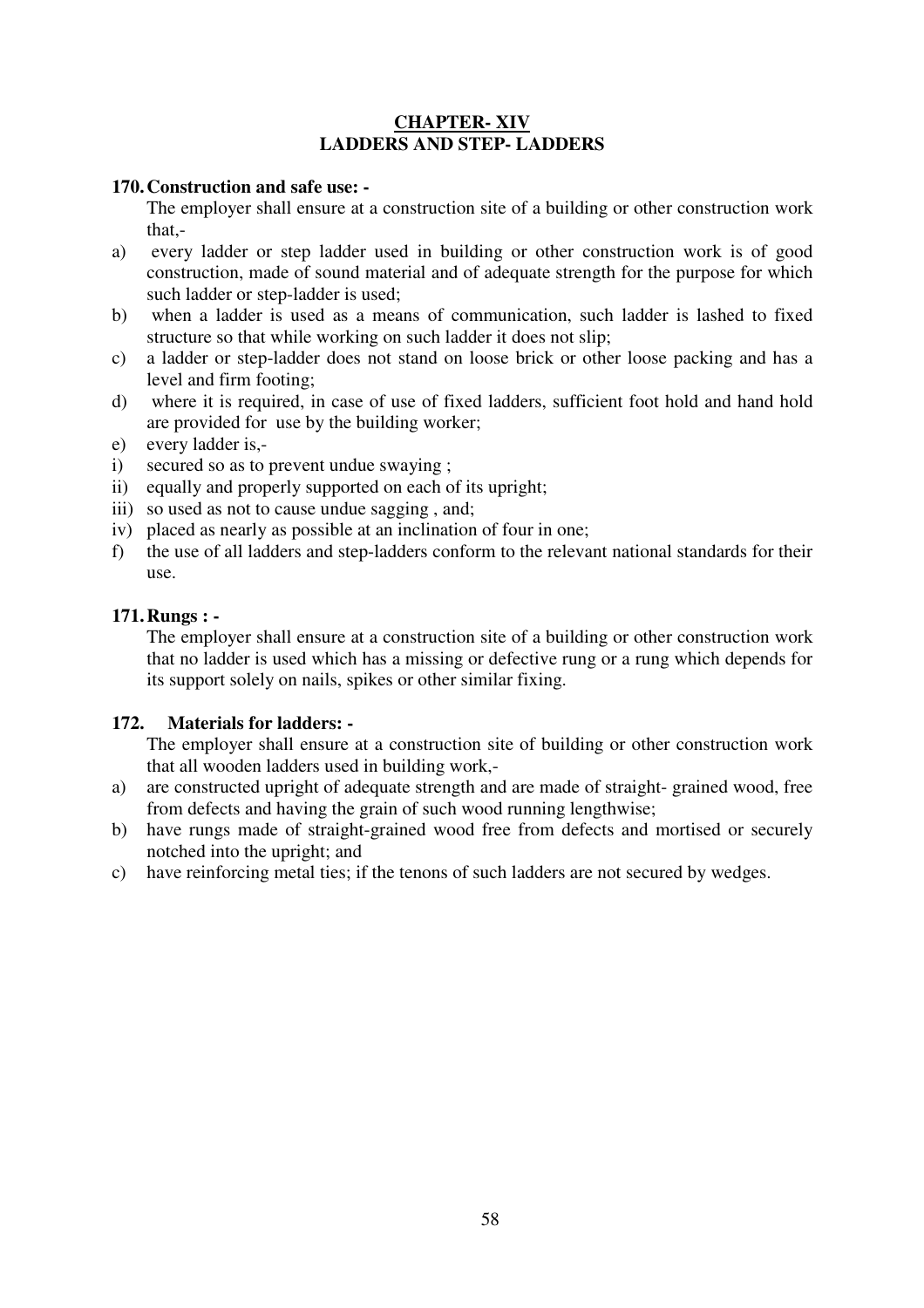### **CHAPTER XV CATCH PLATFORM AND HOARDING, CHUTES, SAFETY BELTS AND NETS**

## **173. Catch platforms: -**

The employer shall ensure at a construction site of a building or other construction work that, -

- a) catch platform is not used for storage of material or as a working platform ;
- b) catch platform is at least two metres wide and is inclined so that the position of outer edge of such platform is fifteen hundred millimeters higher than the inner edge;
- c) the open end of catch platform is properly fenced to the height not less than one metre.

### **174. Hoarding: -**

The employer shall ensure at a construction site of building or other construction work that hoardings are constructed when the Chief Inspector consider it necessary for protection of building workers and directs such employer to construct such hoardings .

### **175. Chutes, its construction and use: -**

The employer shall ensure at a construction site of a building or other construction work that-

- a) wooden or metal chutes which are at an angle of more that forty five degrees to the horizontal and used for the removal of materials are closed on all sides except at their openings used for receiving or discharging of materials or articles;
- b) all openings of chutes except their top openings are closed when not in use;
- c) every chute,-
- i) is constructed of sound material, adequate strength and suitable for the purpose it is intended for use;
- ii) exceeding metres in height is constructed in accordance with the design and drawings of a professional engineer for such construction and approval of the Chief Inspector.
- d) a suitable warning notice is displayed at conspicuous location, written in English and local language, at the discharge and of every chutes;
- e) every chutes is cleared when debris has accumulated to a height which can pose danger to building worker but such clearance is done in no case less frequently than once a day.

# **176. Safety belt and its use: -**

The employer shall ensure at a construction site of a building or other construction work that, -

- a) safety belt, life lines devised for the attachment of such lifelines confirm to the relevant national standards,
- b) every building worker is supplied with safety belt and safety life lines for his protections and such building workers uses such belts, life lines during the performance of his work;
- c) all building workers using belts and safety lines have the knowledge of safe use and maintenance of such belts and lifelines and are supplied with necessary instructions;
- d) the responsible person for supervising the use of safety belts and safety lines referred to in clause (b) inspect and ensures that such safety belts and lifelines are fit for use before taken into use every time.

# **177. Safety net and its Use: -**

The employer shall ensure at a constructions site of a building or other construction work that-

(a) every safety net is of adequate strength, made of sound materials and is suitable for use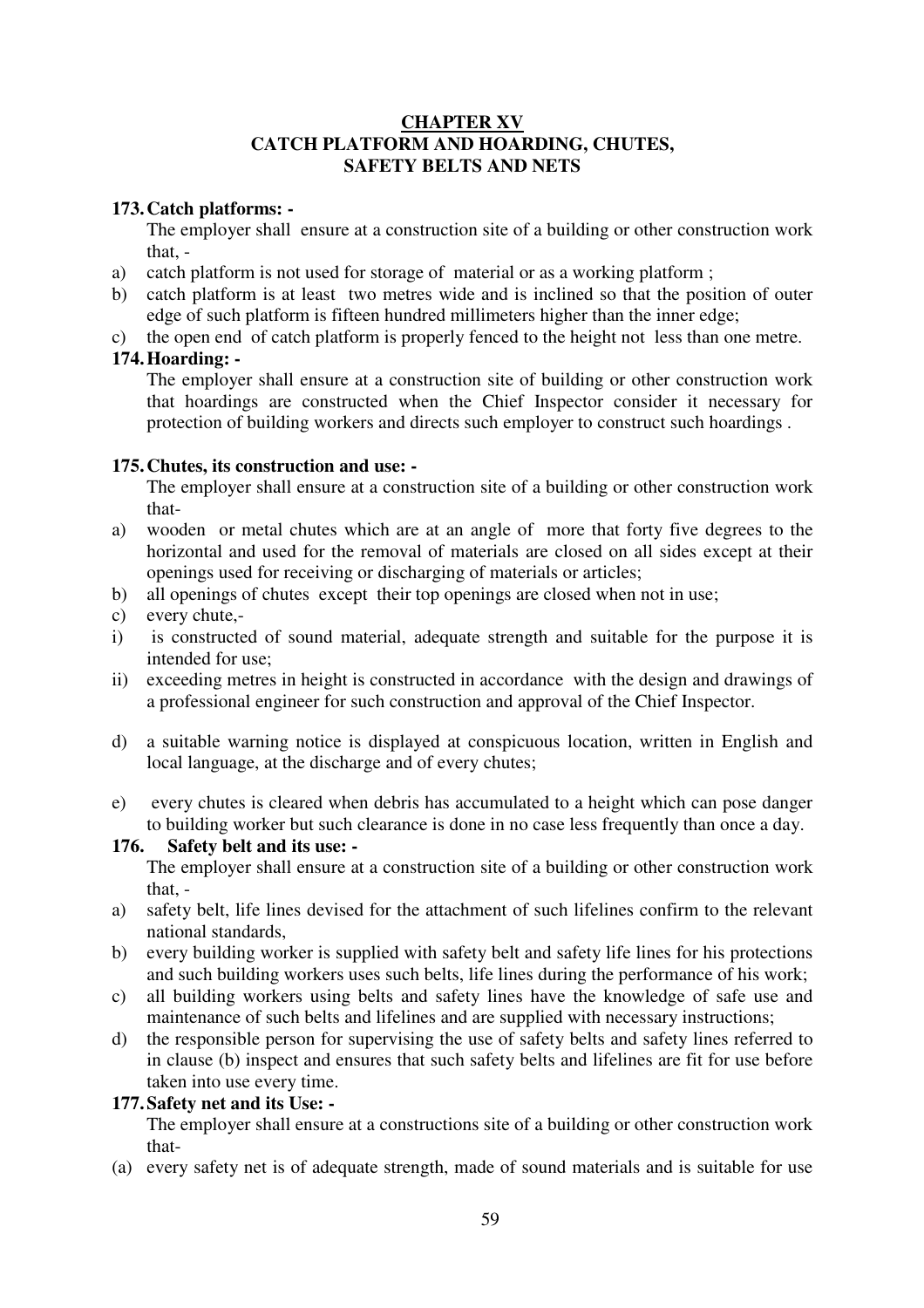and conforms to the relevant national standards;

(b) the responsible person for maintenance of safety nets and their use ensures safe fixing of such safety nets and provides such safety nets with suitable and sufficient anchorage so that the purposes for which such safety net is intended for use , is served.

#### **178. Storage of safety belts and nets etc**. **: -**

The employer shall ensure at a construction site of a building or other construction work that proper arrangement is made for the safe storage of safety belts, safety life lines and safety nets when they are not in use and are protected against mechanical damage, damages from chemicals and damages from biological agents.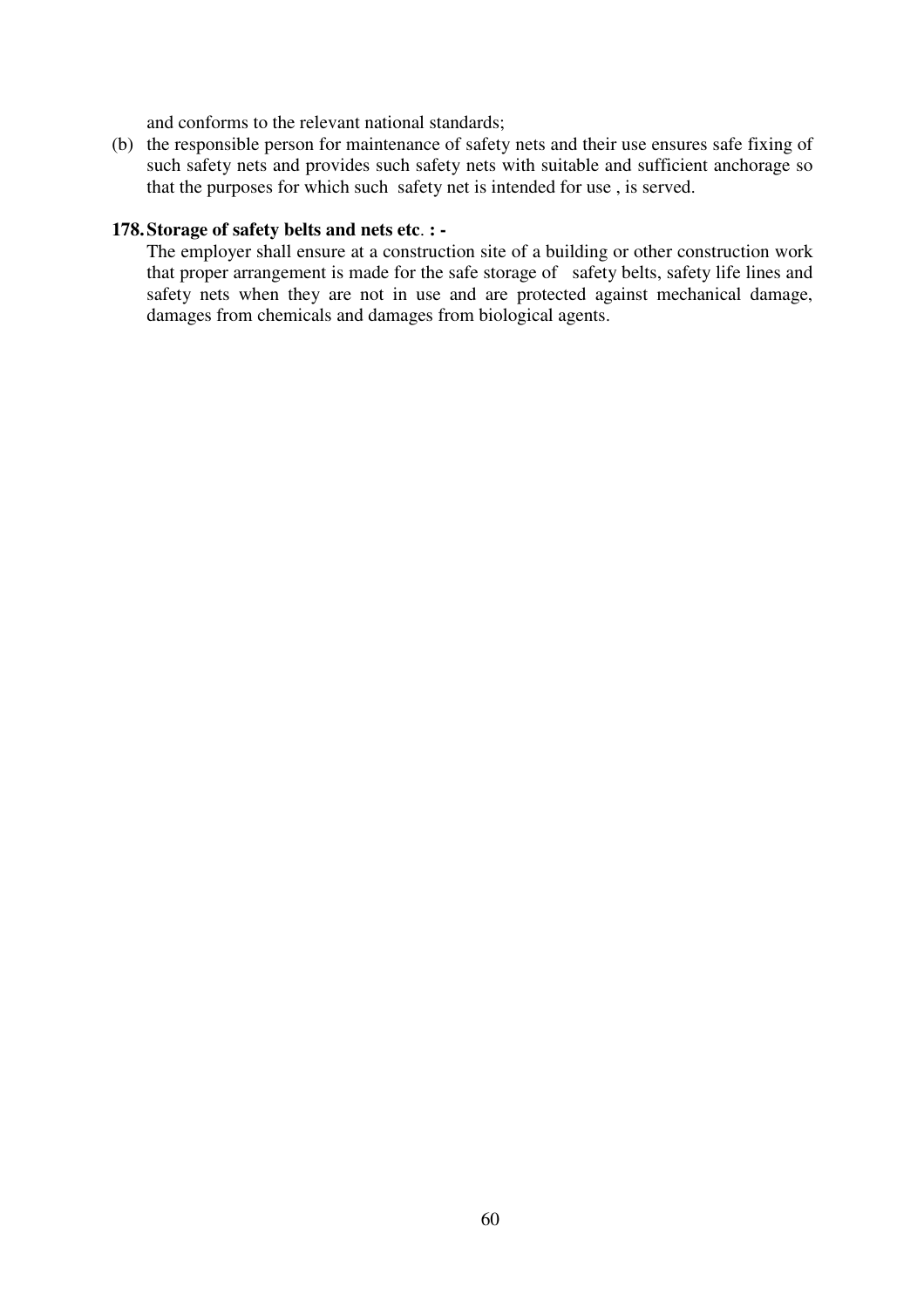# **CHAPTER – XVI**

# **STRUCTURAL FRAME AND FORM WORK**

### **179. General provision: -**

The employer shall ensure at construction site of a building or other construction work that-

- a) the trained building worker under the direct supervision of a person, responsible for structural frame and form work, are employed for the erection of such structural frame or frame work, dismantling of building and structure and the performance of an engineering work, form work, false work, and shoring work;
- b) adequate measures are taken to guard against hazards arising from any temporary state of weakness or unsuitability of a structure;

### **180. Formwork, falsework and shoring : -**

The employer shall ensure at a construction site of a building or other construction work that, -

- a) formwork and falsework are so designed, constructed and maintained that such form work and false work support the load that may be imposed on them;
- b) such formwork is so erected that working platform, means of access, bracing, means of handling and stabilizing could easily be fixed with such form work.

### **181. Erection or dismantling of Steel and Prefabricated Structure: -**

The employer shall ensure at a construction site of a building or other construction work that --

- a) the safety building workers employed for the erection or dismantling of steel structures and prefabricated structures is ensured from danger by appropriate means such as the following, namely :-
- (i) ladders, gangways or fixed platforms;
- (ii) platforms, buckets, boatswain's chair or other appropriate means suspended from lifting appliances;
- (iii) safety harness, life lines, catch nets or catch platforms;
- (iv) power operated mobile working platform;
- b) the work of erection or dismantling of building or structures or from work or false work or shoring or any other engineering work is carried out by trained building workers under the supervision of such a person responsible for such work;
- c) steel or prefabricated structures are so designed and made that such structures can be safely transported or erected, and weight of each such unit of such structures is clearly marked on such unit;
- d) the design of each such part maintains stability of each part of the structures referred to in clause (a), clause (b) and clause (c), when erected, and to prevent danger, the design shall explicitly take into account:-
- (i) the relevant conditions and methods of attachment in the operations of stripping, transport, storing and temporary support during erection of such parts; and
- (ii) safeguards, such as provision of railings with working platforms, and for mounting such railings and platforms easily on the structural steel or prefabricated parts;
- e) the hooks and other devices built in or provided on the structural steel or prefabricated parts that are required for lifting and transporting such parts are so shaped, dimensioned and positioned to withstand the stresses to which such hooks or other devices are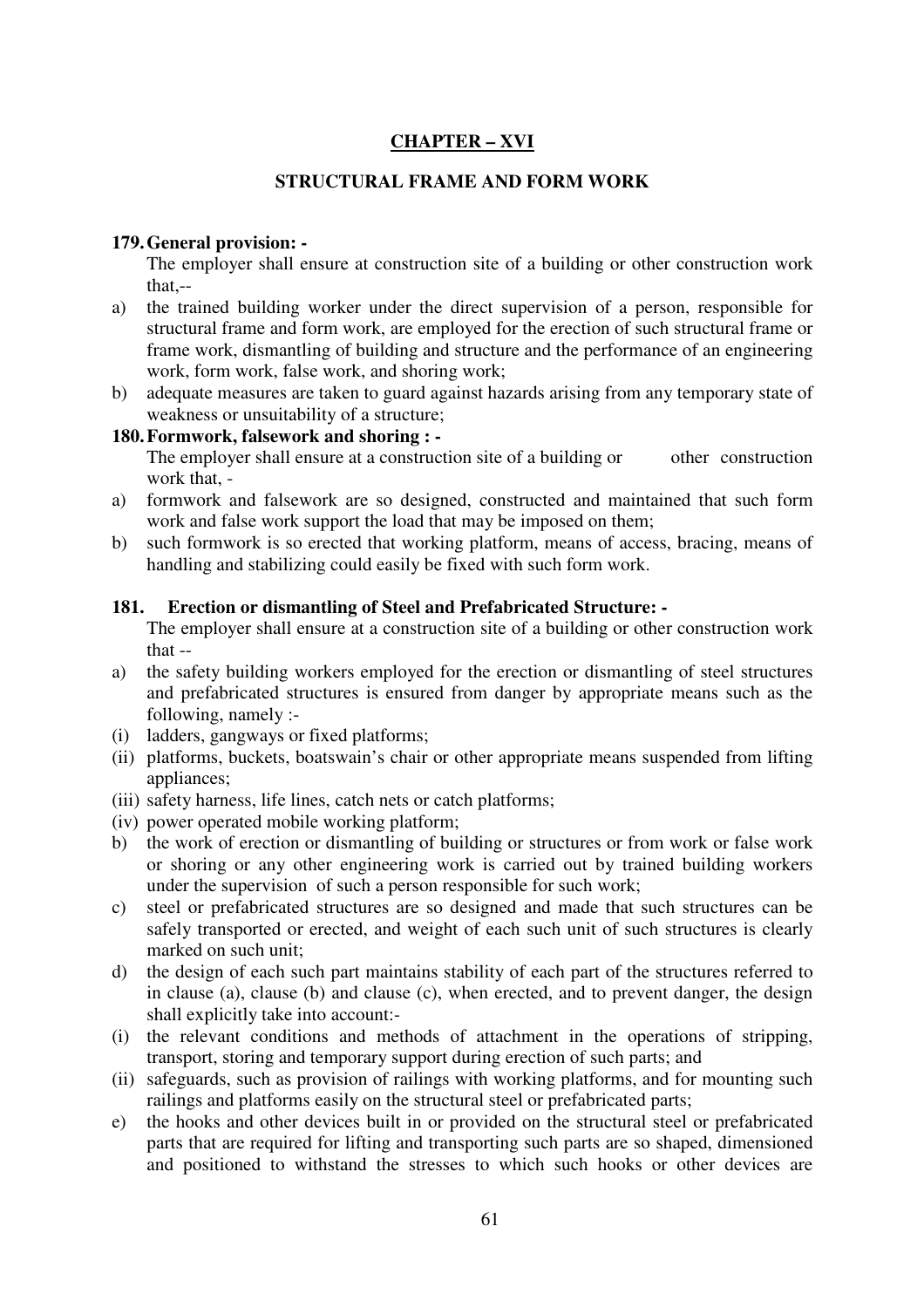subjected;

- f) prefabricated parts made of concrete are not stripped or erected before such concrete has hardened sufficiently to the extent provided for in the plans, and such parts are examined by the responsible person for any sign of damage before their use;
- g) store places are so constructed that,--
- (i) there is no risk of structural steel or prefabricated parts falling or overturning;
- (ii) storage conditions generally ensure stability and avoid damage having regard to the method of storage and atmospheric conditions; and
- (iii) racks are on firm ground and designed so that units cannot move accidentally in such store places;
- h) structural steel or prefabricated parts are not subjected to stressed prejudicial to stability while they are stored or transported or raised or set down;
	- tongs, clamps or other appliances for lifting structural steel and prefabricated parts are :-
- (a) in such shape and dimensions as to ensure a secure grip without damaging such parts, and
- (b) marked with the maximum permissible load the most unfavourable lifting conditions;
- j) structural steel or prefabricated parts are lifted by such methods and appliances that prevent them from spinning accidentally;
- k) structural steel or prefabricated parts provided with railings and working platforms before raising such parts to prevent such danger of falling of building workers, materials or articles at the time of any work with such parts;
- l) all reasonably practical measures are taken to avoid injury to building workers, building structure or equipment while structural steel or prefabricated parts are handled or stored or transported or raised or lowered;
- m) structures are not worked on during violent storms and high winds or any other such hazardous situation;
- n) the risk of falling to which building workers, moving on high or sloping girders, may be exposed is limited by all means of adequate collective protection or by the use of a safety harness which is well secured to a sufficiently strong support;
- o) structural steel parts which are to be erected at a great height are, as far as practical, assembled on the ground;
- p) when structural steel or prefabricated parts are being erected, a sufficiently extended area underneath the work place shall be barricaded;
- q) steel trusses which are being erected are adequately shored, braced or guyed until they are permanently secured in position;
- r) structural members are not forced in place by the hoisting machine while any building worker is in such a position that he is likely to be injured by such operation;

# **182. Formwork: -**

The employer shall ensure at a construction site of a building or other construction work that, -

- a) all formwork are properly designed keeping in view the safety of building workers, building or structures;
- b) a responsible person for structural frame and formwork, -
- (i) inspects and examines the material, timber, structural steel and scaffolding for its strength and suitability before being taken into use;
- (ii) lay down procedures to cover all stages of such structural frame and formwork;
- (iii) supervises such structural frame and work;
- (iv) take all necessary steps or measures to correct any situation with a view to prevent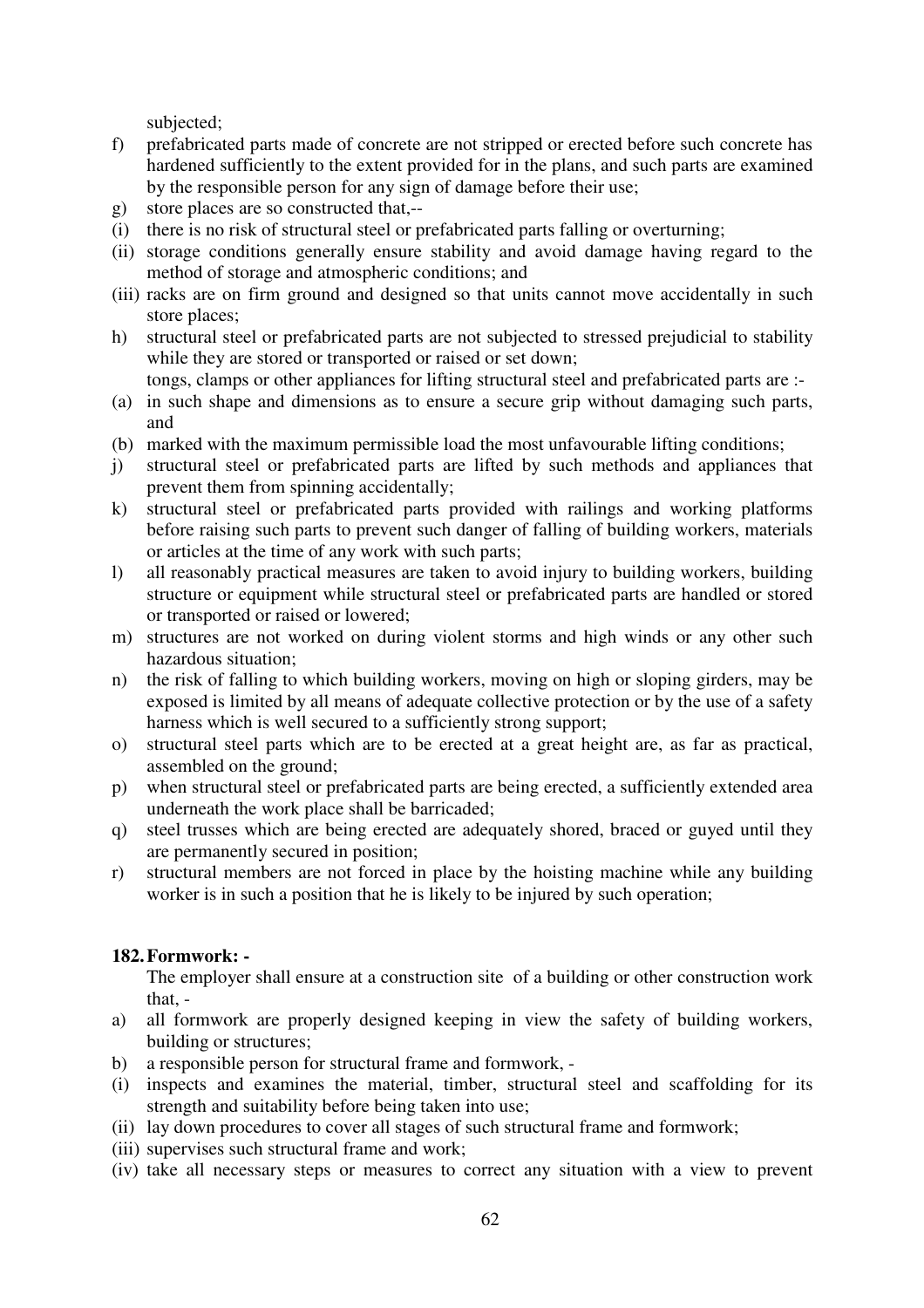accident or dangerous occurrence during performance of such structural frame and form.

## **183. De shoring: -**

The employer shall ensure at a construction site of a building or other construction work that,  $-$ 

- (a) when shoring is removed, sufficient props are left in place of such shoring to prevent any possible hazard; and
- (b) de-shoring is adequately braced or tied together with support to prevent any hazard.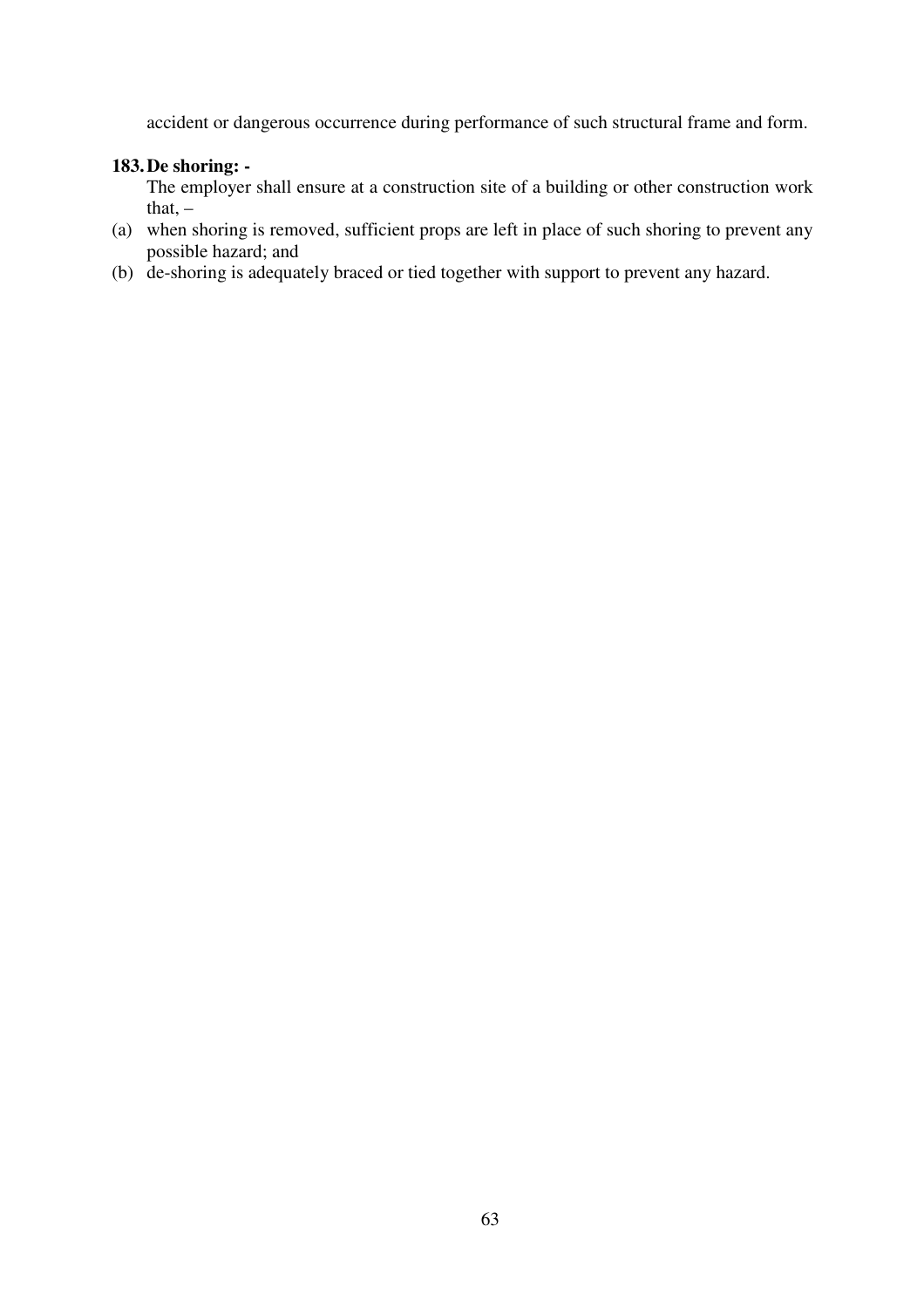# **CHAPTER - XVII**

### **STACKING AND UNSTACKING**

#### **184. Stacking and unstacking of material Articles: -**

The employer shall ensure at a construction site of a building or other construction work that, -

- (a) while stacking, unstacking, stowing or unstowing of construction material or article, or handling in connection therewith cannot be, safely carried out unaided, reasonable measures to guard against accident or dangerous occurrences are taken by shoring or otherwise to prevent any danger likely to be caused by such handling;
- (b) stacking of material or article is made on firm foundation not liable to settle and deviate such material or article and does not overload the floor on which such stacking is made;
- (c) the materials or articles, are not stacked against partition or walls of a warehouse or store place unless it is known that such partition or the wall is of sufficient strength to withstand the pressure of such materials or articles;
- (d) the materials or articles are not stacked to such a height and in such a manner as would render the pile of such stack unstable and cause hazards to the building workers or the public in general;
- (e) where the building workers are working on, stack exceeding one point five metres in height, safe means of access to the stack is provided;
- (f) all stacking or unstacking operations are performed under the supervision of a responsible person for such stacking or unstacking;
- (g) the stacking of construction materials or articles is not made near the site of excavation, shaft, pit or any other such opening;
- (h) stacks which may lean heavily or become unstable or collapse are barricaded.

### **185. Stacking and cement and other Material bags:-**

The employer shall ensure at a construction site of a building or other construction work that. $-$ 

- (a) a stack pile is not more than ten bags in height unless such stack pile is stacked in a suitable enclosure or otherwise adequately supported;
- (b) while removing bags from the stack pile, the stability of such stack pile is ensured;
- (c) bags containing cement or lime are stored in dry places;
- (d) the materials like bricks, tiles or blocks are stored on firm ground;
- (e) reinforcing steel is stored according to its shape, size and length;
- (f) stack of reinforcing steel is kept as low as possible;
- (g) no pipe is stored on rack or in stack where such pipe is likely to fall by rolling;
- (h) the angle of repose is maintained where loose materials are stacked;
- (i) where dust ladder material is to be stored or handled, measures are taken to suppress the dust produced by such storing or handling and suitable personal protective equipment are supplied to and used by the building workers working for such storing handling.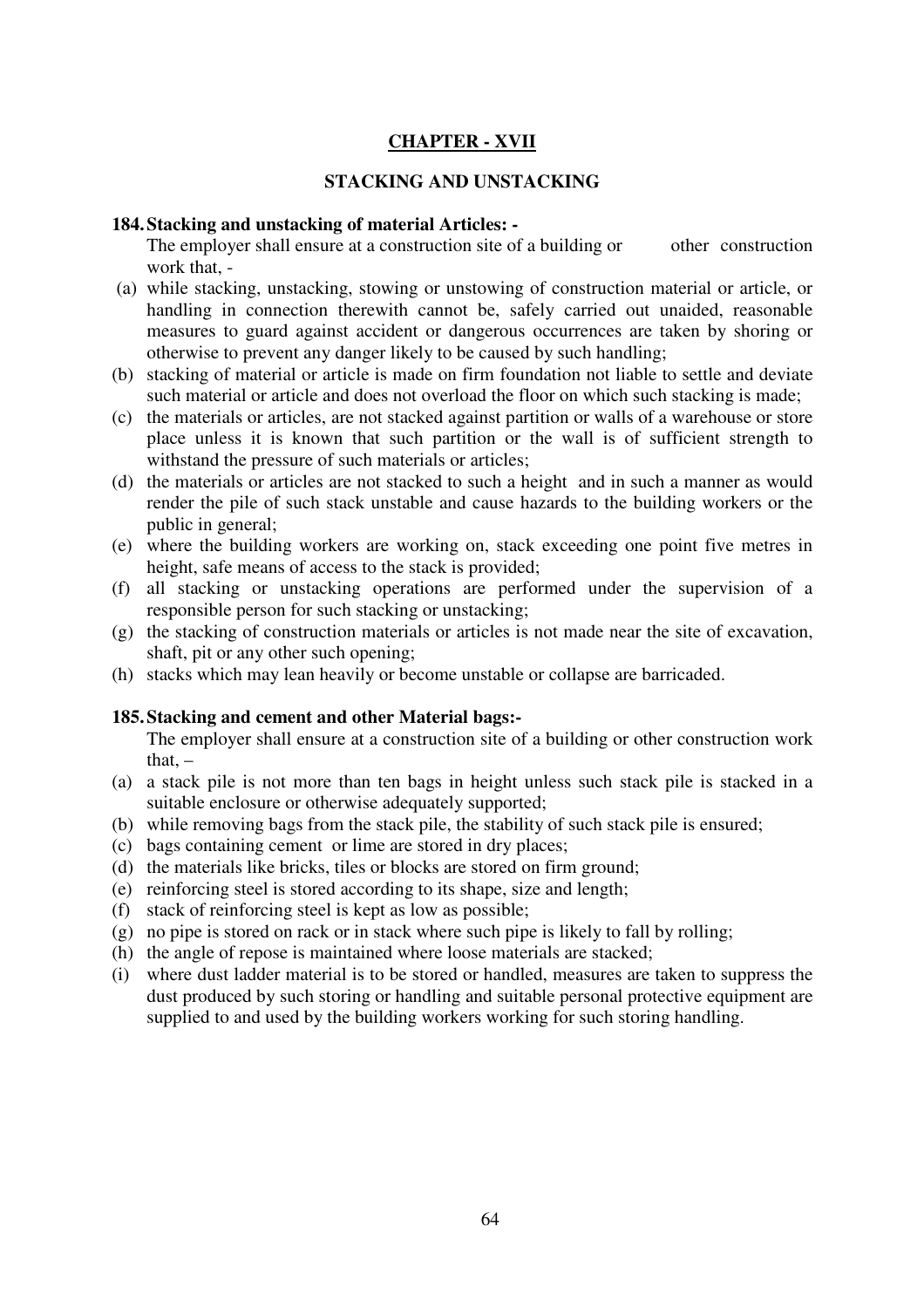## **CHAPTER – XVIII SCAFFOLD**

### **186. Scaffold construction:-**

The employer shall ensure at a construction site of a building or other construction work that. $-$ 

- (a) every scaffold and every component thereof is of adequate construction, made of sound material and free from defects and is safe for the purpose for which it is intended for use;
- (b) incase bamboo is used for scaffolding, such bamboo is of suitable quality, good condition, free from protruding knots and stripped of to avoid any injury to building workers during handling such bamboo;
- (c) all metal scaffold used in building or other construction work conforms to the relevant national standards.

# **187. Supervision by a responsible persons:-**

The employer shall ensure at a construction site of a building or other construction work that no scaffold is erected, added, altered or dismantled except under the supervision of a responsible person for such erection, addition, alteration or dismantling.

### **188. Maintenance:-**

The employer shall ensure at a construction site of a building or other construction work that,  $-$ 

- (a) the scaffold used in building or other construction work is maintained in good repair and measures are taken against its accidental displacement or any other hazard;
- (b) no scaffold or part thereof is partly dismantled and allowed to remain in such a condition unless,–
- i) the stability and safety of the remaining portion of such a scaffold has been ensured by a responsible person for the safety of such scaffolds;
- ii) in case the remaining part of such a scaffold cannot be used by the building workers, necessary working notice written in English or in a language understood by the majority of the building workers that such a scaffold is unfit for use, is displayed at the place where such scaffold is erected.

# **189. Standards, ledger , putlogs:-**

The employer shall ensure at a construction site of a building or other construction work that, -

- (a) standards of a scaffold are -
- i) plumb, where practicable;
- ii) fixed sufficiently close together to secure the stability of such scaffold having regard to all the possible working situations and conditions for the intended use of such scaffold;
- iii) spaced as close as practical, to ensure safety and stability of such scaffold;
- (b) adequate measures are taken to prevent displacement of a standard of a scaffold eight by providing sole plate or base plate, as necessary;
- (c) ledgers of metal scaffold are placed at vertical intervals with due regard to safety and stability of such scaffold;
- (d) bamboo ledgers are kept as nearly as possible and placed and fastened to the standards of a scaffold with due regard to the stability of such a scaffold.

### **190. Working platform:-**

The employer shall ensure at a construction site of a building or other construction work that, –

(a) working platform is around the face or edge of a building adjoining at every upper most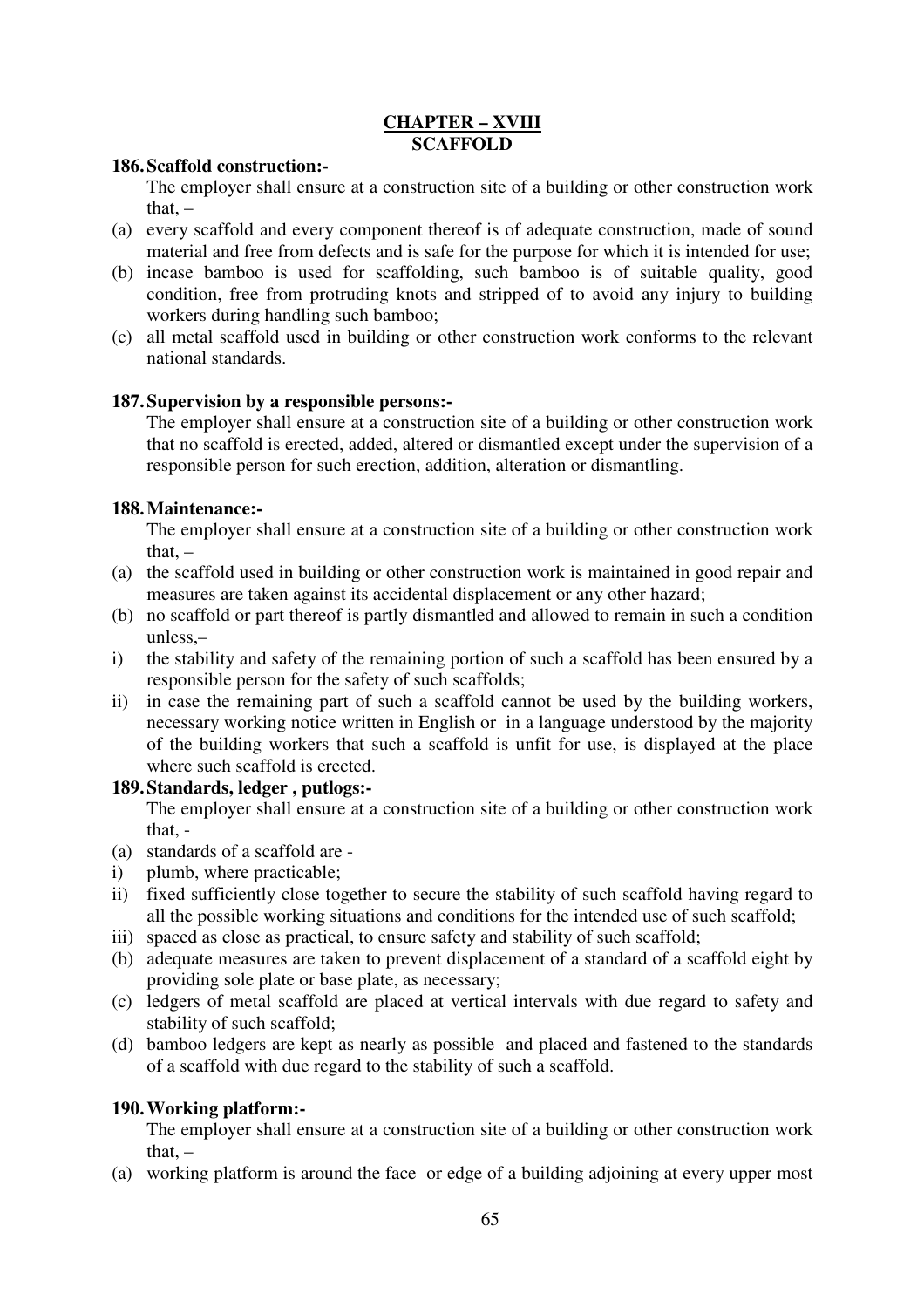permanent floor of such a building under construction and at level where such construction work of such a building is carried out ;

- (b) a platform is designed to suit the number of building workers to be employed on each of a scaffold work on such a platform and the materials or articles and tools to be carried with them on such day;
- (c) the safe working load and the number of building workers to be employed in each day of a scaffold are displayed for the information of all the building workers employed at such a construction site.

## **191.Board, plank decking:-**

The employer shall ensure at a construction site of a building or and other construction work that –

- (a) board, plank and decking used in the construction of a working platform is of uniform size and strength and is capable supporting the load and number of building workers in accordance with the relevant Central standards keeping in view the safety of such building workers;
- (b) metal decking, which forms part of a working platform , is provided with a non-skid surface;
- (c) no board or plank which forms the working platforms is projected beyond its end support unless it is effectively prevented from tripping or lifting;
- (d) board, plank or decking is fastened and secured;
- (e) at any one time, not more than two working platforms per day are used to support building workers or materials or articles at such day;
- (f) adequate measures are taken to prevent injury which may be caused by falling materials and objects by using safety nets or other suitable means;
- (g) concrete, debris or other materials are not allowed to accumulate at any platform or scaffold;
- (h) where a work is to be done at the end of a wall, working platform at such a work place is faced, or wherever practical, at least zero point sixty metres beyond the end of such a wall.

### **192. Repair of damaged scaffold:-**

The employer shall ensure at a construction site of a building or other construction work that,--

- (a) No building worker is permitted to work on a scaffold which has been damaged or weakened unless adequate safety measures have been taken to ensure the safety of such a building worker;
- (b) necessary warning signs are displayed at such places where repair of scaffold are undertaken.

# **193. Opening :-**

The employer shall ensure at a construction site of a building or other construction work that. $-$ 

- (a) there is no opening in any working platform except for allowing access to such working platforms;
- (b) wherever opening on a platform is unavoidable, necessary measures for protection against falling of objects or building workers from such platform are taken by providing suitable safety nets, belts or any other similar means;
- (c) access from one working platform to another working platform on a scaffold, if required, is provided with suitable and safe ladders for the use of building workers working on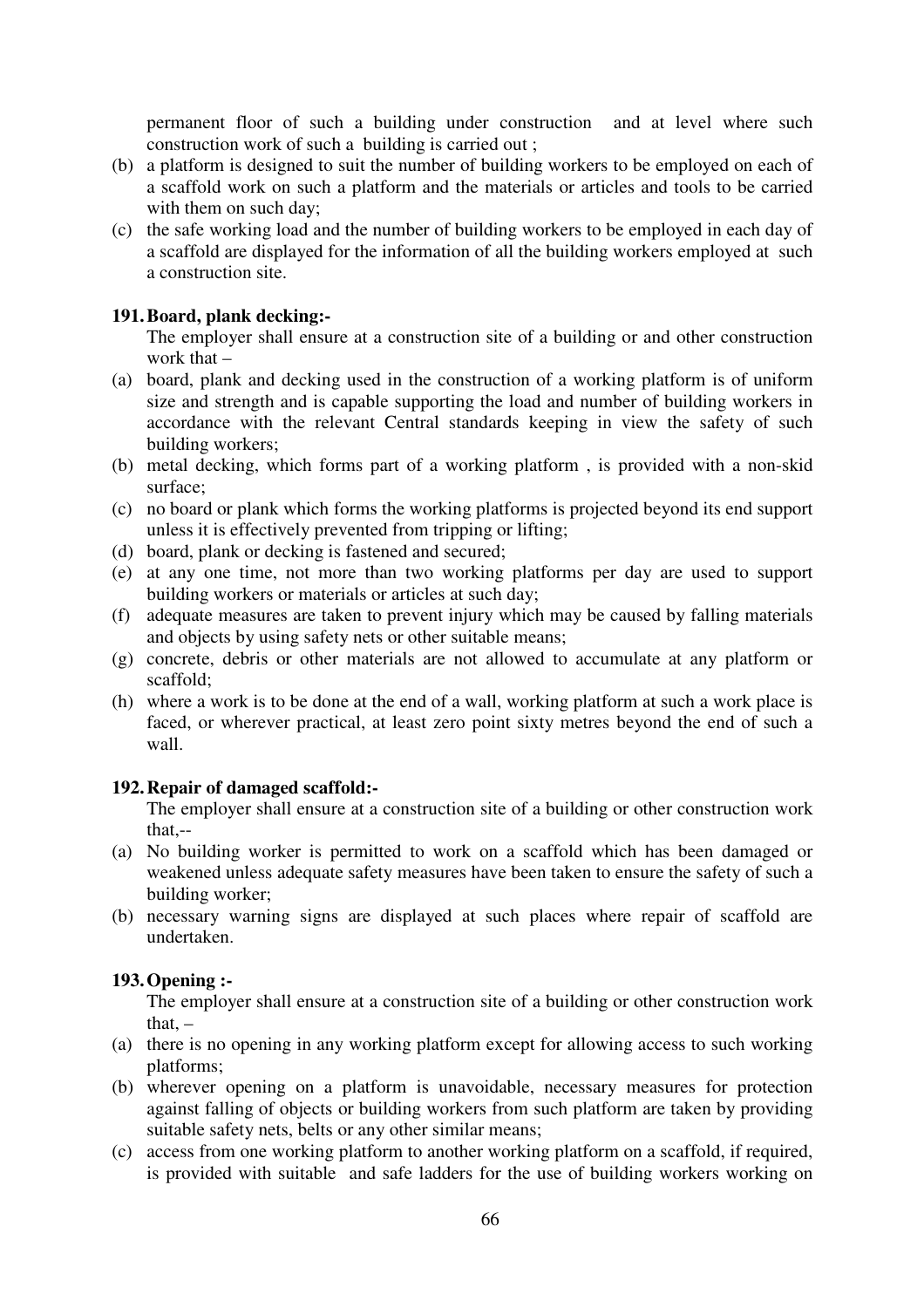such platforms.

### **194. Guard rails:-**

The employer shall ensure at a construction site of a building or other construction work that every side of a working platform from which a person is liable to fall is provided with suitable and safe guard rails and toe board of adequate strength to prevent fall of any building worker, materials or tools from such platform.

#### **195. Scaffold used by building workers of different employers:-**

The employer shall ensure at a construction site of a building or other construction work that. $-$ 

- (a) where a scaffold or a part of a scaffold is used, which has previously been used by another employer for his building workers, such scaffold or part thereof is used only after its inspection and examination by a responsible person for its use that such scaffold or part is safe and fit for use;
- (b) if any rectification, alteration or modification in a scaffold or part thereof is needed to suit its use, such rectification, alteration and modification is made in consultation with the responsible person referred to in clause (a) before using such scaffold or part.

### **196. Protection against electric power line:-**

The employer shall ensure at a construction site of a building or other construction work that all necessary and practical measures for protection are taken to prevent any building worker, working on a scaffold, from coming into contact with electric wires or dangerous equipment

### **197. Screening net and wire nets:-**

The employer shall ensure at a construction site of a building or other construction work that where a scaffold is erected in an area where the construction activities may pose hazards to pedestrians or vehicular traffic nearby from the falling of objects, wire nets or screening nets are used to envelope such scaffolds.

### **198. Tower scaffold:-**

The employer shall ensure at a construction site of a building or other construction work that,--

- (a) the height of every tower scaffold used in building or other construction work is not more than eight times, the lesser of a base dimension of such scaffold;
- (b) a tower scaffold is lashed to a building or a fixed structure before being used by the building workers ;
- (c) any tower scaffold which can be moved or castered is, –
- (i) constructed with due regard to the stability and, if necessary adequately weighted at the base;
- (ii) used only in plain and over surface; and
- (iii) has casters provided with positive locking devices to hold such scaffold in position;
- (d) no building worker remains on board scaffold, tool, material when it is being shifted from one position.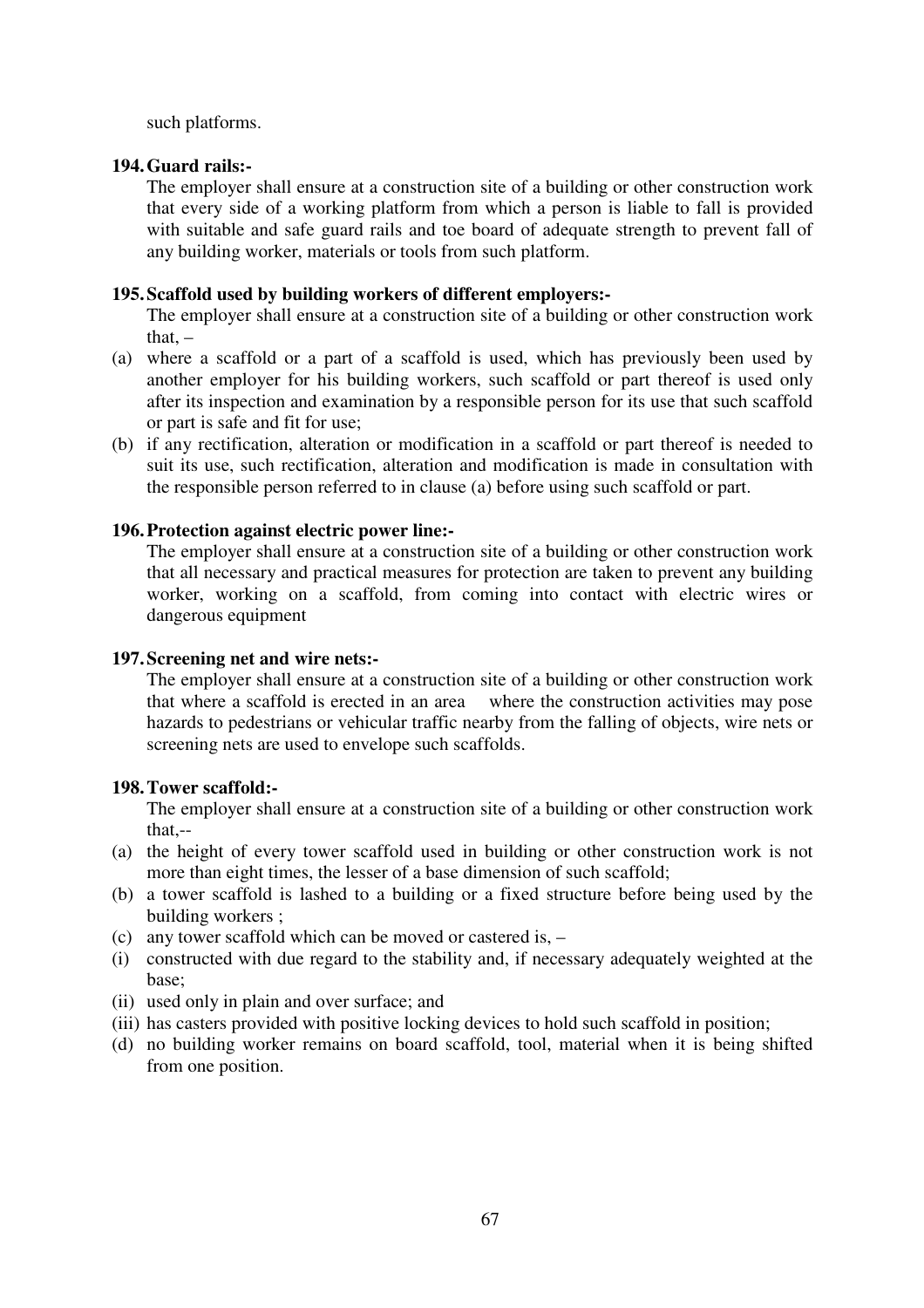#### **199. Gear for suspension for scaffold:-**

The employer shall ensure at a construction site of a building or other construction work that. $-$ 

- (a) chains, ropes or lifting gears used for suspension of a scaffold are of adequate strength, made of sound material and suitable for the purposes of their use are maintained in good repairs;
- (b) chains, wires, ropes or metal tubes used for the suspension of the scaffold are –
- (i) properly and securely fastened to every anchorage point and to the scaffold ledgers of other main supporting members used for the support of such scaffold; and
- (ii) so positioned as to ensure stability of the scaffold.

### **200. Trestle caffold and cantilever scaffold:-**

The employer shall ensure at a construction site of a building or other construction work that. $-$ 

- (a) no trestle scaffold is constructed with more than tiers or if its working platform is more than four point five metres above the ground floor or other surface upon which such a scaffold is erected, such trestle scaffold is designed by a professional engineer and has the approval of the Chief Inspector before being taken into use ;
- (b) no trestle scaffold is erected on a suspended scaffold;
- (c) no cantilever or jib scaffold is used unless it is adequately supported, fixed anchored on the opposite side of its support has out-riggers of adequate length where necessary sufficiently supported and braced to ensure safety and stability of such a scaffold;
- (d) no working platform resting on bearers let into a wall at one end without other support is unless such bearers are of adequate strength, braced through the wall and securely fastened on the other side.

### **201. Scaffold supported by building:-**

The employer shall ensure at a construction site of a building or other construction work that –

- (a) no part of a building is used as support or part of a scaffold unless such part of a building is made of sufficient strength and is made of sound material to afford safe support ;
- (b) overhanging eaves gutters are not used for supporting scaffold;
- (c) suspended scaffold is made in accordance with relevant Central standards before being used by the building workers.

#### **202.Use of winches or climbers for suspended scaffold:-**

The employer shall ensure at a construction site of a building or other construction work that. $-$ 

- (a) no suspended scaffold is raised or lowered by winches or climbers unless such scaffold is made of sound material, adequate strength and has been tested and certified safe for the use of winches or climbers for raising or lowering by a competent person before being taken into use ;
- (b) all suspended scaffold counter balanced by counter weights are of types approved by the Chief Inspector before being taken into use for building or other construction work;
- (c) the working platform of a suspended scaffold is securely fastened to the building or structure as to be safe and to prevent such platform from swing ;
- (d) the safe working load which a suspended scaffold can carry, is displayed where such scaffold is being used.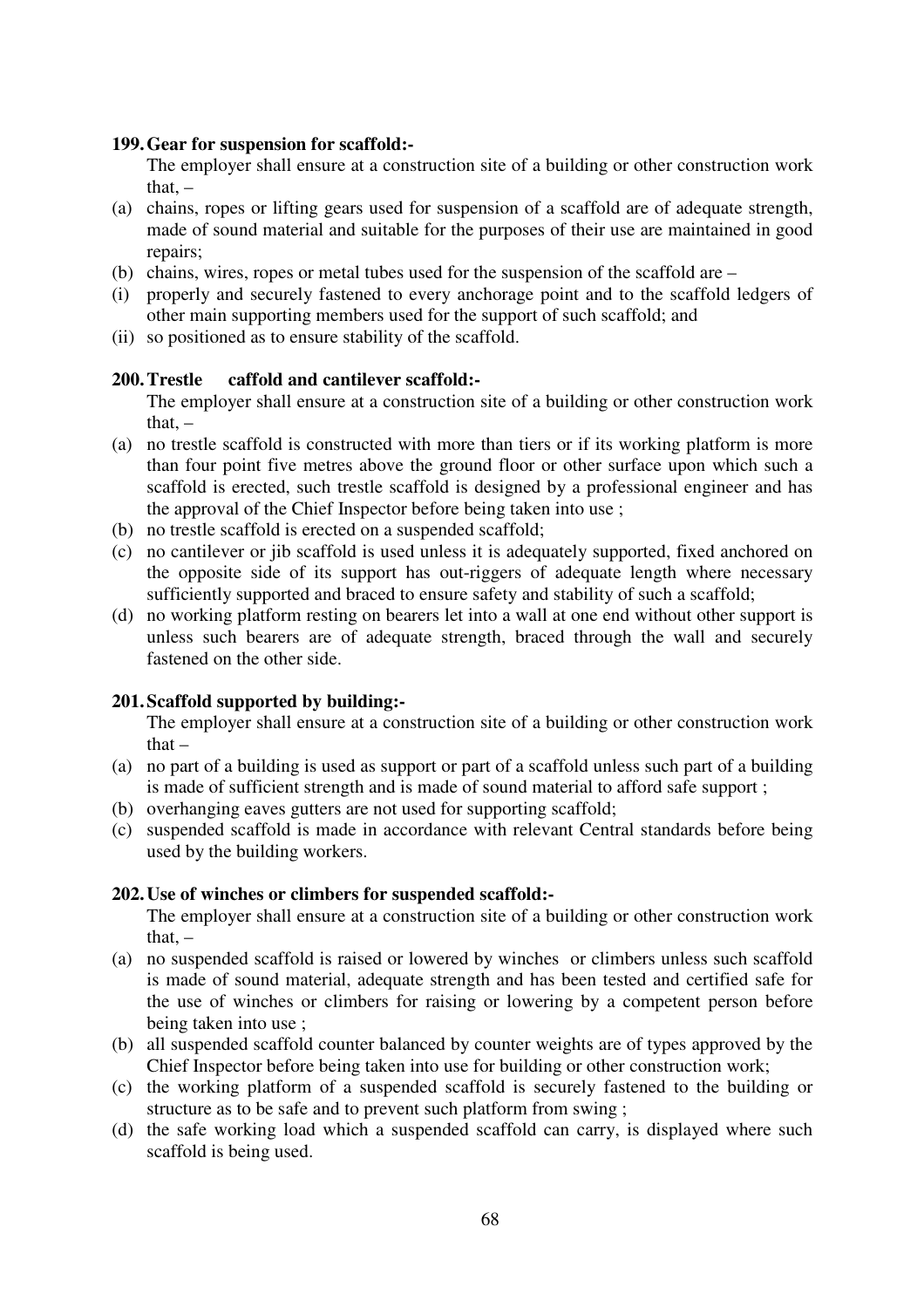#### **203. Safety devices for suspended scaffold:-**

The employer shall ensure at a construction site of a building or other construction work that every suspended scaffold, raised or lowered by the winches or climbers, is provided at each of its suspension point with a safety rope with automatic safety device support the platform of such scaffold in the event of failure of the primary suspension wire ropes, winches, climbers or any part of the mechanism used for lowering or raising such suspended scaffold ;

Provided that this rule shall not apply, –

- (a) where the platform of such scaffold is supported at two independent suspension wire rope at or near each end of such platform so that in the event of failure of one such suspension wire rope the other wire rope is capable of sustaining the weights of such platform and its load and prevent it from tilting; or
- (b) where a system is incorporated which operates automatically to support the platform of such scaffold and its load in the event of the failure of the primary suspension wire rope of such scaffold.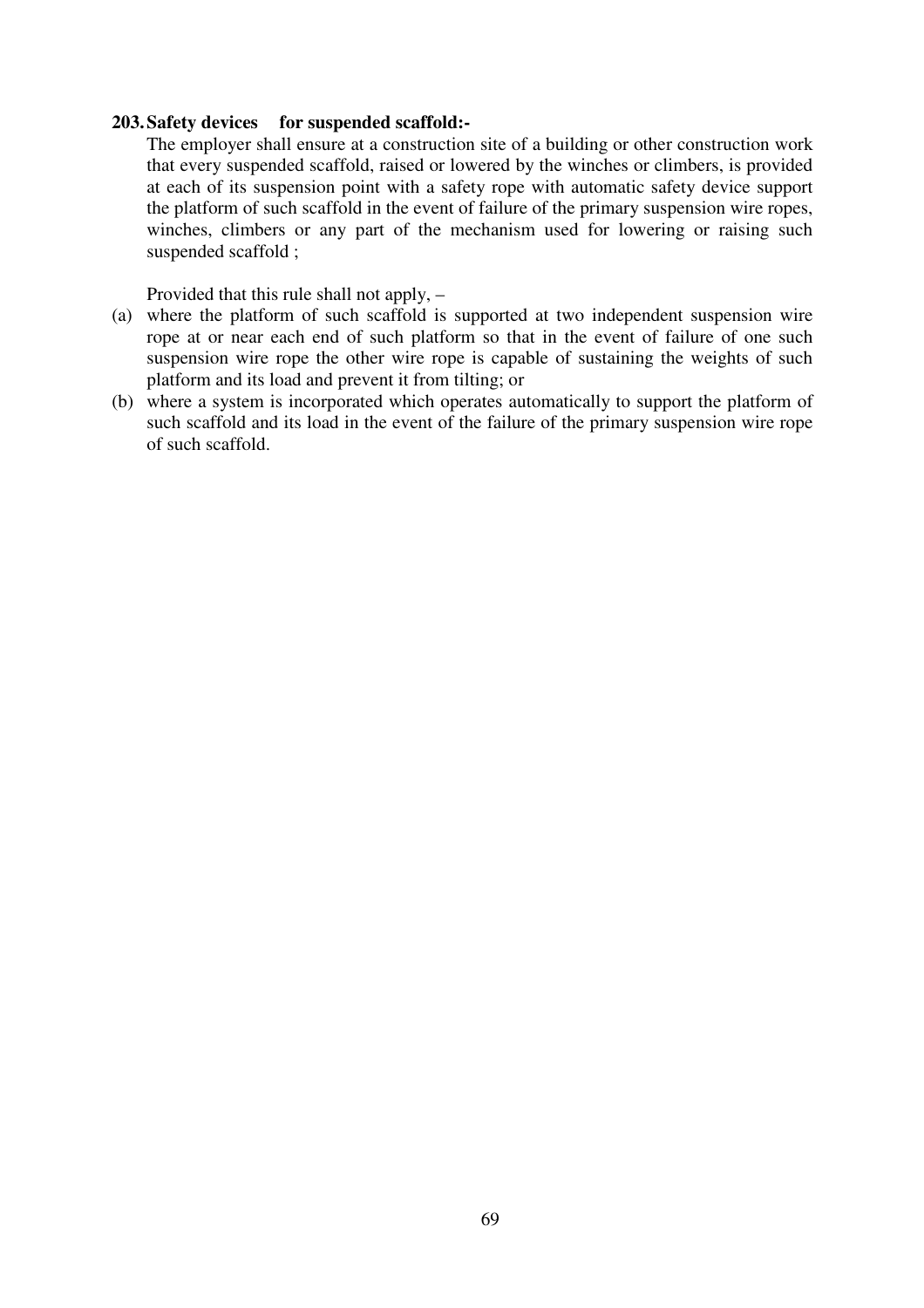# **CHAPTER - XIX COFFERDAMS AND CAISSONS**

### **204. General provisions:-**

The employer shall ensure at a construction site of a building or other construction work that. $-$ 

- (a) every cofferdam and caissons is, –
- (i) of good construction, sound material and of adequate strength;
- (ii) provided with adequate means for building workers to reach safety at the top of such cofferdam or caisson, as the case may be, in the event of an inrush of water ;
- (iii) provided with safe means of access to every place where building workers are employed in such cofferdam caisson, as the case may be;
- (b) the work related to construction , positioning, modification or dismantling of cofferdams or caissons is carried out under the supervision of a responsible person;
- (c) all cofferdams and caissons are inspected by a responsible person at intervals as specified by the Chief Inspector;
- (d) a building worker is allowed to work in a cofferdam or caisson after such cofferdam or caisson is inspected and found safe by a responsible person within such preceding period as approved by the Chief Inspector and a record of such inspection is maintained in a register;
- (e) the work in a compressed air in a cofferdam or caisson is, –
- (i) carried out in accordance with the procedure laid down in the relevant general standards;
- (ii) carried out by such building workers who have completed eighteen years of age and are medically examined as required by rule 221;
- (iii) carried out under the supervision of a responsible person;
- (f) if the worker in a cofferdam or caisson is carried out in shifts, a record of the time spent by each building worker in each such shift for carrying out the work is maintained in a register with the particulars of time taken for the compression of such building worker, if any;
- (g) at every worksite or project in a cofferdam or caisson, where the building workers are employed to work in a compressed air environment construction, Medical Officer assisted by a nurse or a trained first-aid attendant, is available at all times at such a site or project during such work;
- (h) there is one stand by reserve compressor to meet the emergency at each work place or project in a cofferdam or caisson.

# **205.Pressure plant and equipments:-**

The employer shall ensure at a construction site of a building or other construction work that, -

- (a) the pressure plant and equipment, –
- (i) are into use for such work;
- (ii) is of proper design and construction sound material and adequate strength to perform the work for which it is used ;
- (iii) is properly maintained in good repairs and working condition;
- (b) the pressure plant and equipment referred to in clause (a) is fitted with, –
- (i) a suitable safety valve or other effective device to provide maximum safe discharge pressure from being exceeded at one time;
- (ii) a suitable pressure gauge with a deal range not less than one point five times and not exceeding twice the maximum working pressure, easily visible and designed to show at all times, the internal pressure in kilogram per square and marked with the maximum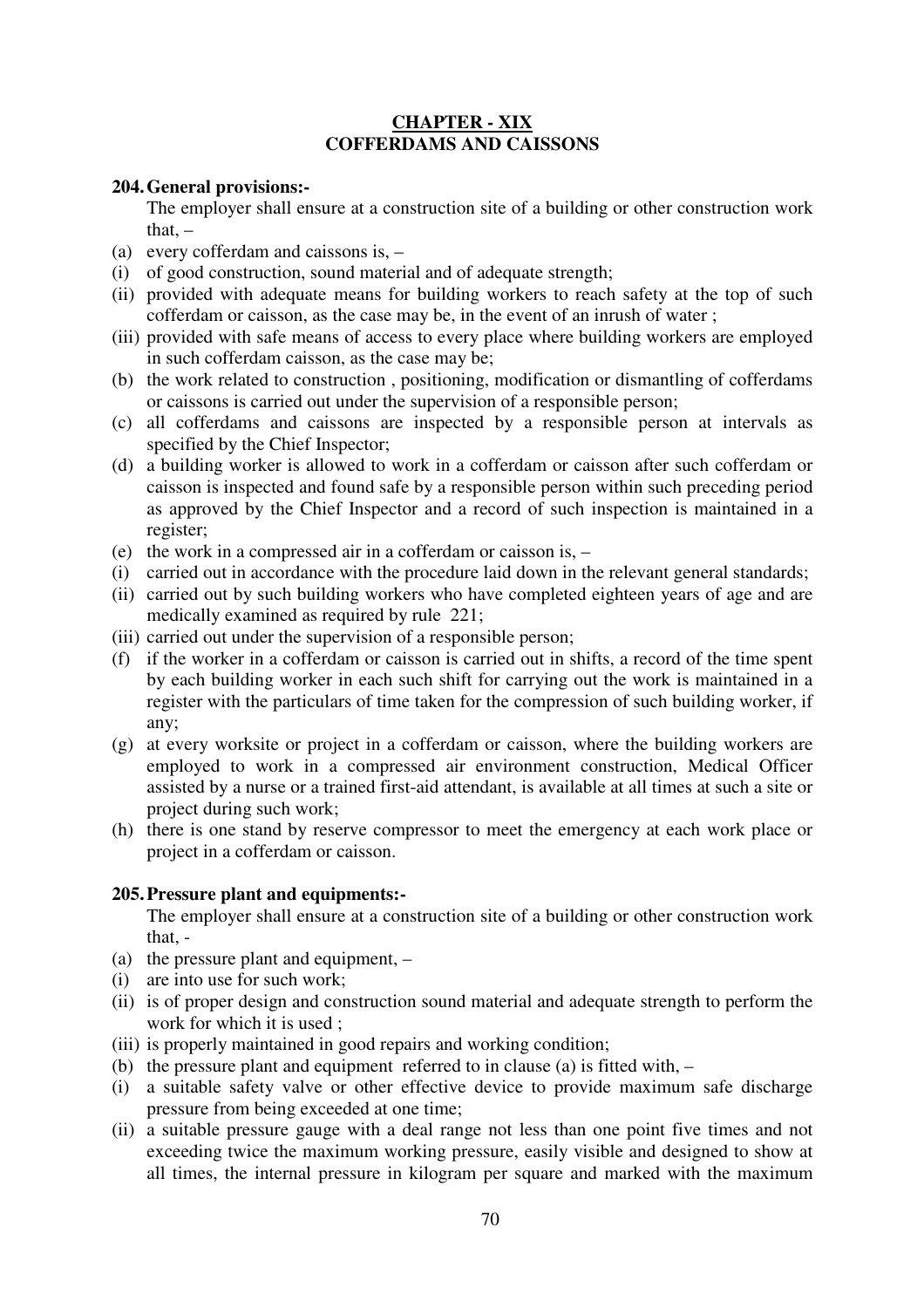safe working pressure at such plant and equipment ;

- (iii) a suitable step valve or valves by which the pressure plant or the system of the pressure plant may be isolated from the source of supply of pressure or otherwise;
- (c) every pressure plant or equipment shall be thoroughly examined by the competent person –
- i) externally, once in every period of six months;
- ii) internally, once in every period of twelve months; and
- iii) by hydraulic test once in a period of four years.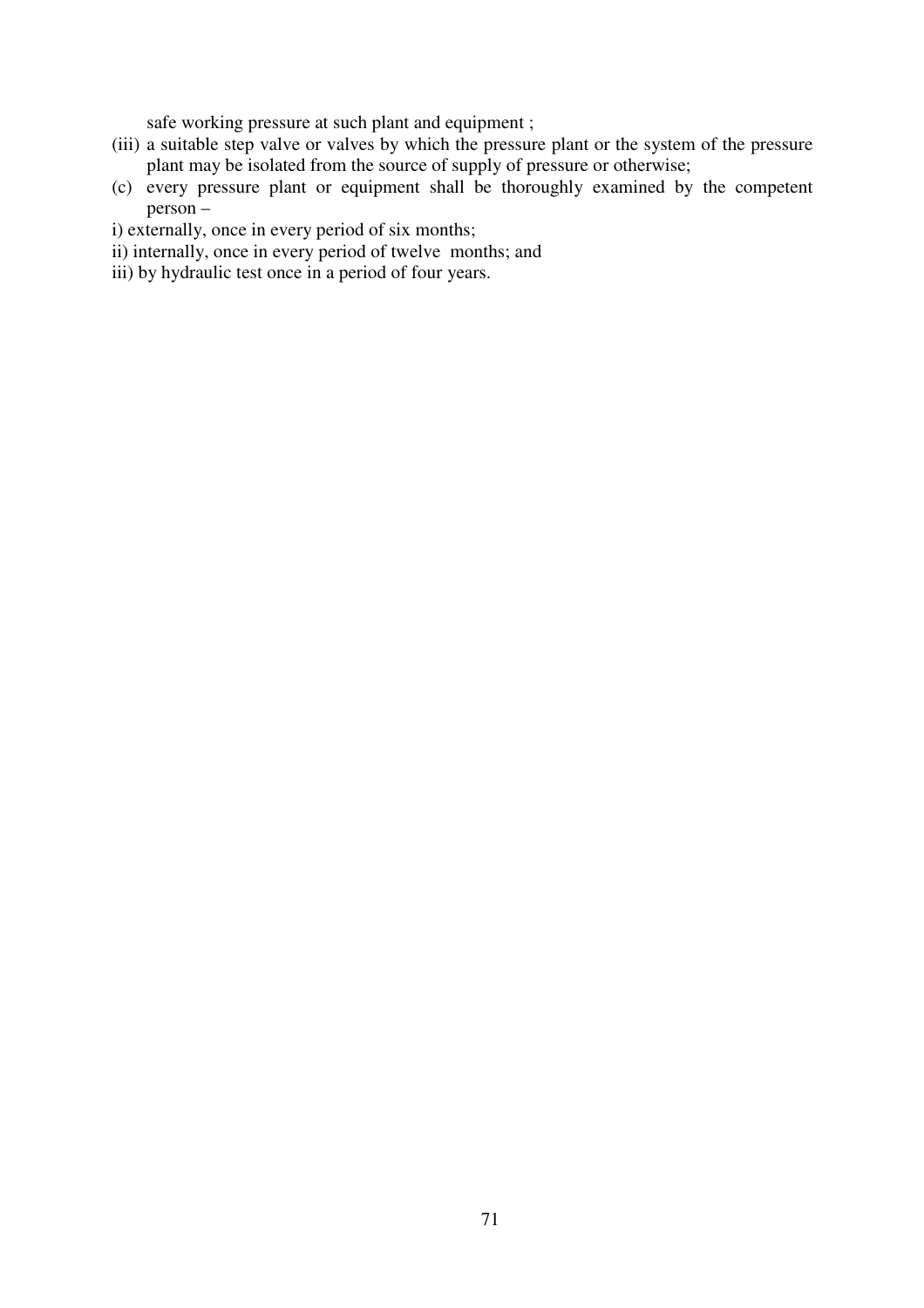# **CHAPTER- XX**

### **SAFETY ORGANISATION**

### **206. Safety Committees:-**

- (1) Every establishment where in five hundred or more building working are ordinarily employer, there shall be a safety committees constituted by the employer which shall be represented by equal number of representatives of employer and building workers employer in such establishment. In no case the number of representatives of the employer shall exceed the representatives of building workers. The committee shall be represented by representatives of the recognized unions wherever such unions exist.
- (2) The main function of the Safety Committee shall be-
- a) to identify probable causes of accident and unsafe practices in building or other construction work to remedial measures;
- b) to stimulate interest of employer and building workers in safety by organizing safety weeks, safety competition, talks and film shows on safety, preparing posters or taking similar other measures as and when required or as necessary;
- c) to go round the construction site with a view to check unsafe practices and detect unsafe conditions and to recommend remedial measures for their rectification including First Aid Medical and Welfare Facilities;
- d) to look into the health hazards associated with handling different types of explosives, chemicals and other construction material and to suggest remedial measures including use of proper personal protective equipment;
- e) to suggest measures for improving welfare amenities into construction site and other miscellaneous aspects of safety, health and welfare in building or other construction work;
- f) to bring to the notice of the employer the hazards associated with use , handling and maintenance of the equipment used during the course of building and other construction work.
- 3) The safety committee shall meet at regular intervals at least once in a month and it shall be chaired by the senior person having overall control over the affairs of the construction site.
- 4) The agenda and minutes of the meeting shall be circulated to all concerned and it shall be in the language understood by majority of the building workers and shall produced to the Inspector on demand for inspection.
- 5) The decisions and recommendations of the safety committee shall be compiled with by the employer within reasonable time limits.

# **207. Safety Officer: -**

- 1) In every establishment where in five hundred or more building workers are ordinarily employed, the employer shall appoint safety officers as per the scale laid down in Schedule-VIII annexed to these rules. Such safety officers may be assisted by suitable and adequate staff.
- 2) Duties, qualification and the condition of service of safety officers appointed under subrule (1) shall be provided in Schedule VIII annexed to these rules.
- 3) Wherever number of workers employed by single employer is less than five hundred, such employer may form a group and appoint a common safety officer for such group of employer with prior permission of Chief Inspector.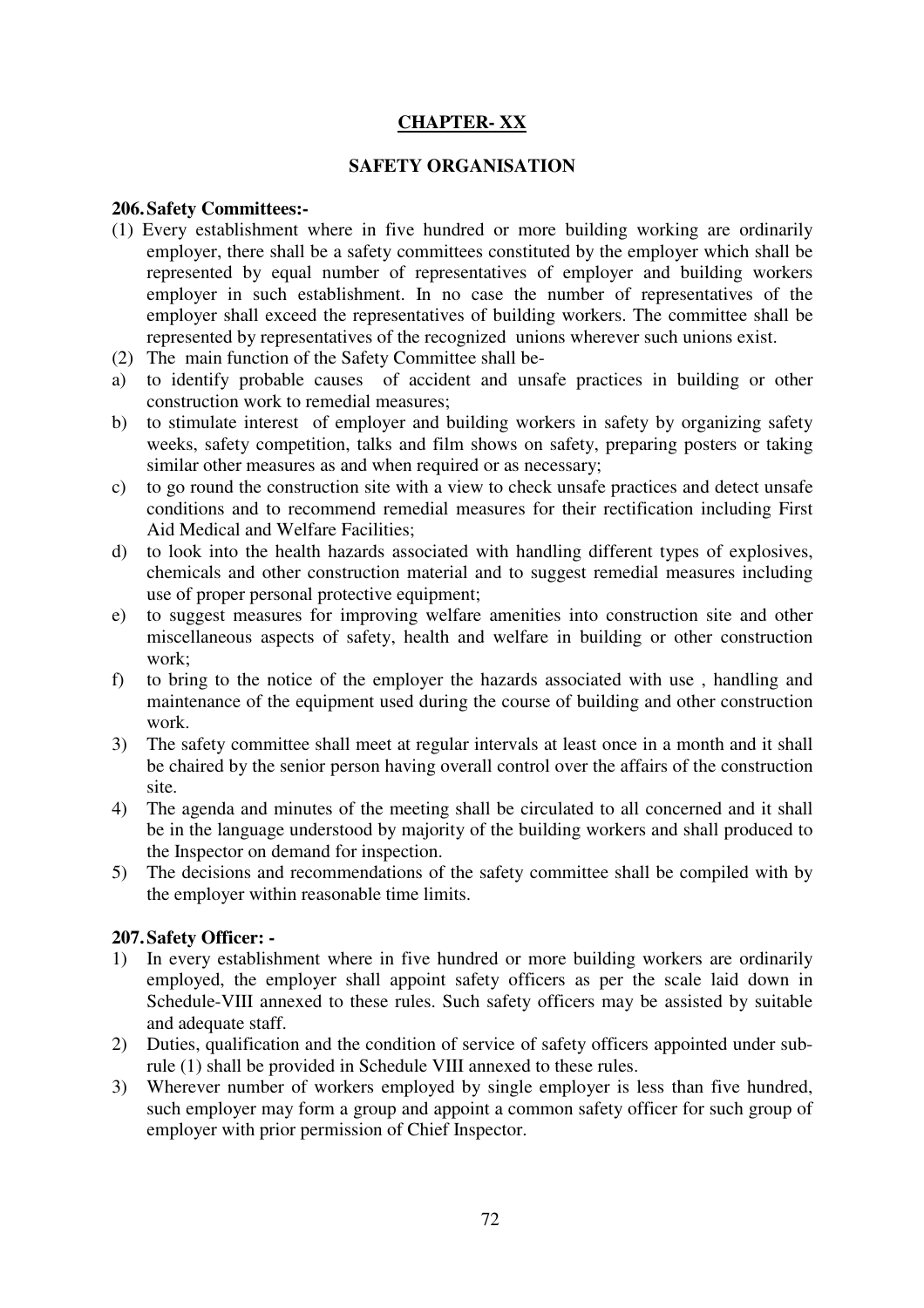### **208. Reporting of of accidents:-**

- 1) Notice of any accident on the construction site which either, –
- (a) causes loss of life; or
- (b) disable a building worker from working for a period of forty eight hours or more immediately following the accident, shall forth with be sent by telegram, fax or similar other means including special messenger within four hours in case of fatal accidents and seventy two hours, in case of other accidents involving building worker, to,-
- (i) the Labour Commissioner (State), having jurisdiction in the area in which the establishment in which such accident or dangerous occurrence took place is located,- Such Labour Commissioner (State) shall be the authority appointed under section 39 of the Act;
- (ii) the Board with which the building worker involved in accident was registered as a beneficiary;
- (iii) the next in kin or other relative of building worker involved in accident.
- 2) Notice of any accident at a construction site of a building or other construction work which,-
- a) cause loss of life; or
- b) disables such building workers from work for more than ten days following the accident, shall also be sent to,-
- (i) the officer in charge of the nearest police station;
- (ii) the District Magistrate or if the District Magistrate by order so desires to the Sub-Divisional Magistrate.
- 3) In the case of an accident falling under clause (b) of sub- rule (1) or clause (b) of subrule (2) , the insured building worker shall be given first-aid and immediately thereafter be transformed to a hospital or other place for medical treatment.
- 4) Where any accident causing disablement subsequently results in death of a building worker, notice in writing of such death be communicated to the authorities as mentioned in sub-rule (1) and sub-rule (2) within seventytwo hours of such death.
- 5) The following classes of dangerous occurrences shall be reported to the Inspector having jurisdiction, whether or not death or disablement is caused to the building worker, in the manner prescribed in sub-rule (1), namely:-
- a) collapse or failure of lifting appliances or hoist or conveyors or other similar equipment for handling or construction material or breakage or failure of rope, chain or loose gears ; over turning of cranes used in building or other construction work falling of objects from height;
- b) collapse or subsidence of soil, any wall, floor, gallery, roof or any other part of any structure, platform, staging, scaffolding or any means of access including formwork;
- c) contact work, excavation , collapse of transmission;
- d) explosion of receiver or vessel used storage , at a pressure greater than atmospheric pressure, of any gas or gases or any liquid or solid used as building material;
- e) fire and explosion causing damage to any place on construction site where building workers are employed;
- f) spillage or leakage of hazardous substances and damage to their container;
- g) collapse, capsizing, toppling or collision of transport equipment;
- h) leakage or release of harmful toxic gases at the construction site.
- 6) In case of failure of a lifting appliance , loose gear, hoist or building and other construction work machinery and transport equipment at a construction site of building or other construction work such appliances, gear, hoist, machinery or equipment and the site of such occurrence shall, as far as practicable, be kept undisturbed until inspected by the inspector having jurisdiction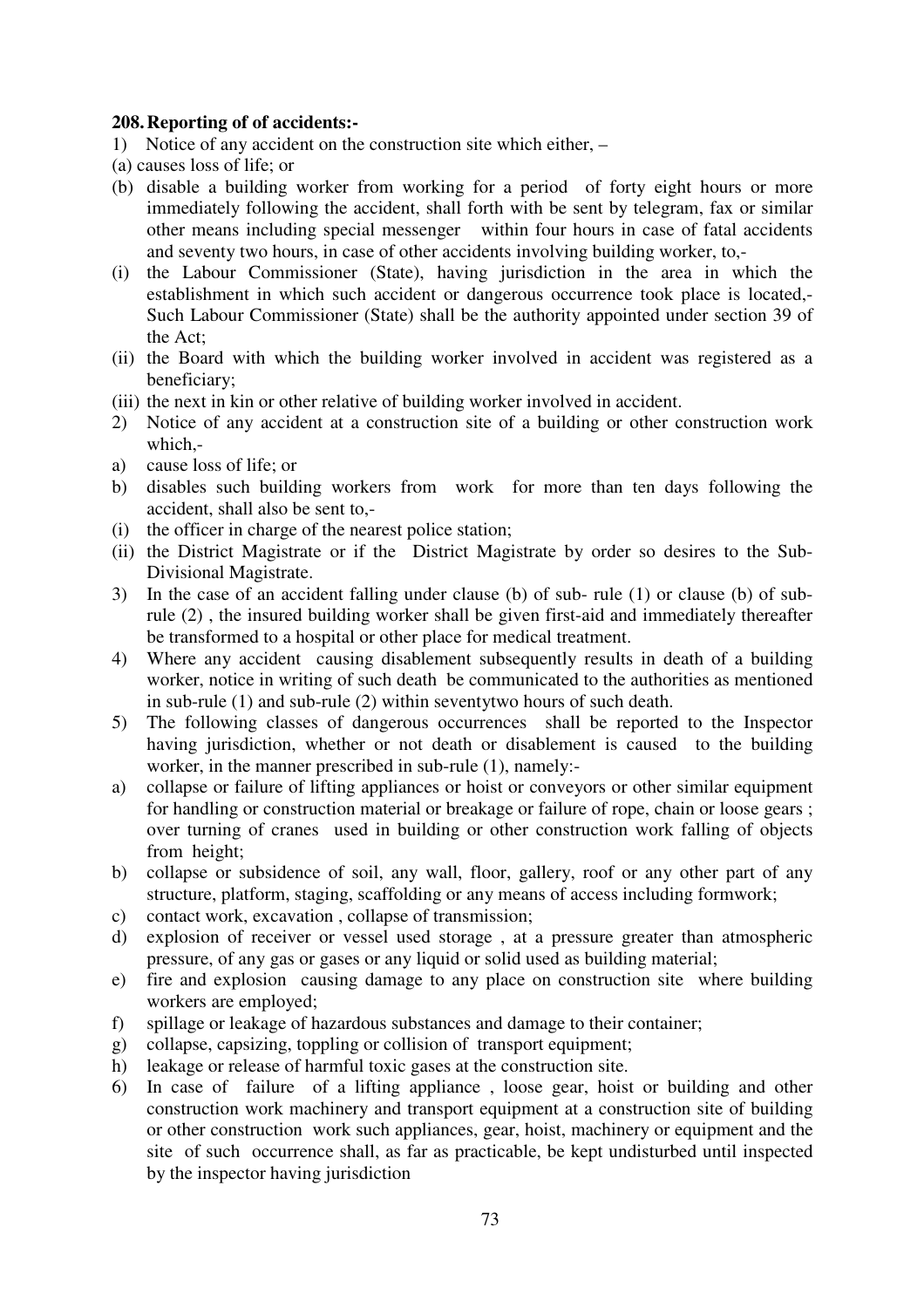7) Every notice given under sub-rule (1), sub-rule (2) or sub-rule (4) shall be followed by a written report to the inspector, authority under section 39 of the Act, the Board and the Chief Inspector in form XIV under proper acknowledgement.-

# **209. OCCURRENCE: -**

- **(**1) The enquiry under sub section (2) or sub-section (3) of section 39 of the Act, as the case may be shall be conducted by the authority referred to in sub-clause (i) of clause (b) of sub-rule (1) of rule 208; in the following manner, namely :-
- a) the enquiry shall be commenced as early as it may be, and in any case, within 15 days of the receipt of notice of accident or dangerous occurrence under rule 208;
- b) the enquiry may be conducted by the authority referred to in sub-clause (i) of clause (b) of sub-rule (1) of Rule 208 himself or by an enquiry officer appointed by such authority;
- c) the authority of enquiry officer, as the case may be shall serve or cause to be served, notice in writing, informing the date, time and place of such enquiry to all persons entitled to appear in such enquiry and whose names and addresses are known to such authority or enquiry officer;
- d) notwithstanding the provision of clause (b), for the purpose of notifying other persons who may in any way be concerned or be interested in such enquiry, the authority or enquiry officer as the case may be, may publish notice of such enquiry in one or more local news papers, informing the date, time and place of such enquiry;
- (2) The person entitled to appear at the enquiry may include,-
- a) an inspector or any officer of the State Government or an undertaking or public body, concerned with enforcement or compliance of safety provision of the Act of these rule in the concerned establishment;
- b) a trade union or a workers association or an employers association;
- c) the workers involved in the accident or his legal heir or authorized representative;
- d) the owner of the premises in which the accident took place;
- e) any other person, at the discretion of the authority or the enquiring officer, as the case may be, who may be interested in or be concerned with the cause of an accident or may have knowledge about such cause or is likely to give material evidence or produced or relevant document in connection with such accident or dangerous occurrence;
- (3) In case the entitled person referred to in sub-rule (2) is a body corporate, a company or any other organization, association, group of persons such group may be represented through an authorized representative including a counsel or a solicitor;
- (4) Subject to the provisions of sub-rule (5) the enquiry shall be held in public;
- $(5)$  In cases where,  $-$
- (a) the State Government is of the opinion that the matter of the enquiry or any part of it are of such nature that it would be against the interest of Central security to hold the enquiry in public and directs the said authority or the enquiry officer, as the case may be, to hold the enquiry in camera; or
- b) on an application made by any party to the enquiry, the authority or the enquiry officer, as the case may be, referred to in sub-rule (1), if it or he is of the opinion that the holding of public enquiry will lead to disclosure of information relating to a trade secret, decides to hold the enquiry of such part of it in camera, such enquiry shall not be held in public;
- (6) Information disclosed by any person during the course of hearing or evidence in the cases covered under sub-rule (5) shall not be disclosed to any person except for the purpose of enquiry.
- (7) The person entitled to appear under sub-rule (2), called for evidence or representating in an enquiry shall be entitled to make an opening statement, give evidence, request the enquiry officer to call for specified document or evidence, cross examine other person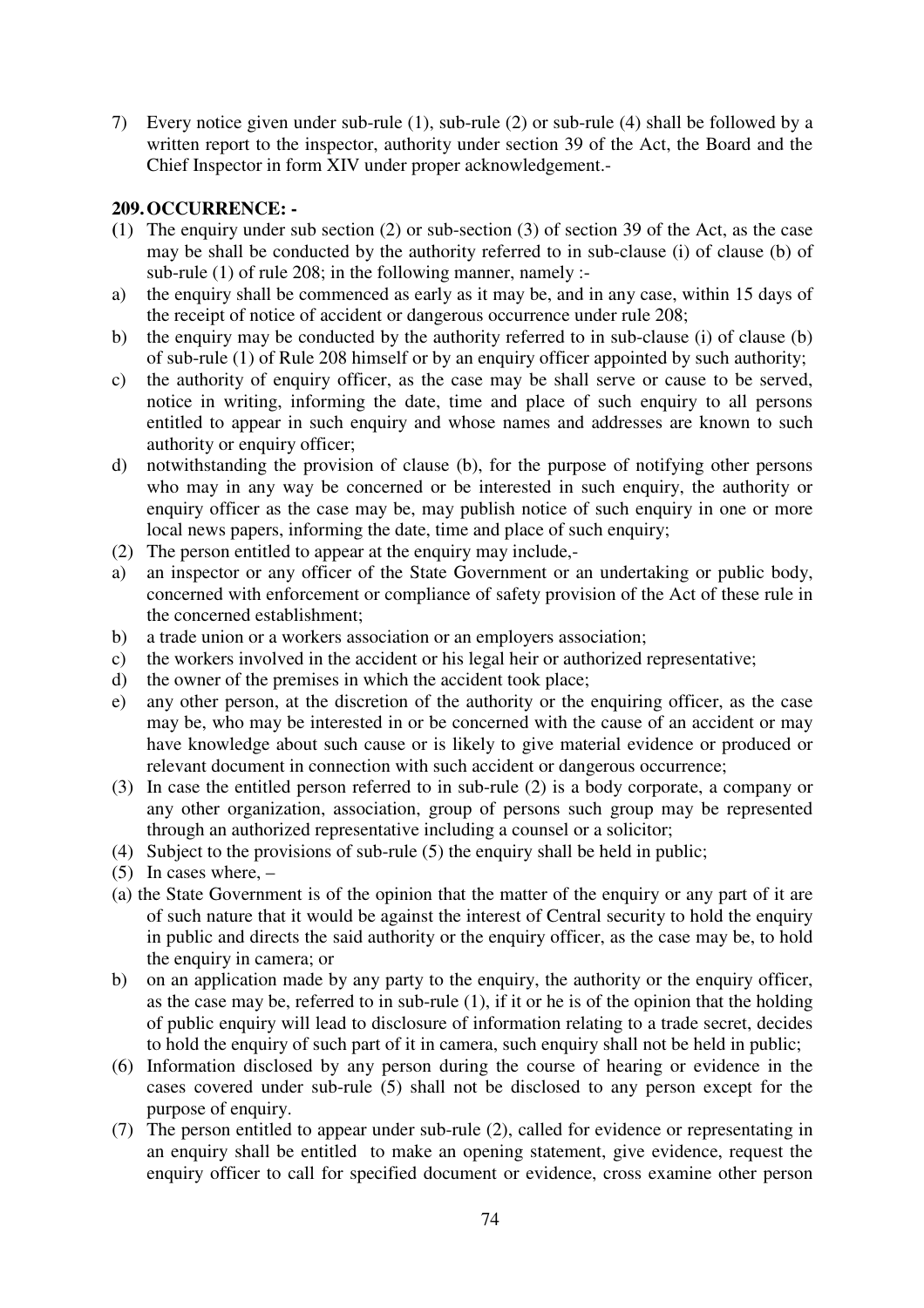or to the extent and at the stage permitted by the authority or enquiry officer holding the enquiry.

- (8) Any evidence in an enquiry may be admitted at the discretion of the authority or enquiry officer during the enquiry, who may, also direct that document to be tendered in evidence may be inspected by any person entitled or permitted to appear at such enquiry and that facilities be afforded to such person to take or obtain copies thereof.
- (9) The authority or the enquiry officer holding an enquiry may authorise any person, being an officer where necessary, for the purpose of conducting the enquiry, and the officer so authorised may enter the premises of the concern establishment during working hours, inspect the records relevant to such enquiry , investigate and take such evidence as may be required to conduct such enquiry.
- (10) The finding of the enquiry along with all evidence in original including statements of witnesses shall be forwarded to the authority specified under section 39 of the Act within five days of the completion of the enquiry in cases where sub-enquiry was not conducted by such authority itself.
- (11) A copy of the finding along-with a brief statement of facts relating to an enquiry conducted under this rule shall be forwarded to the Chief Inspector and the State Government by the authority referred to in sub- rule (1) of rule 208.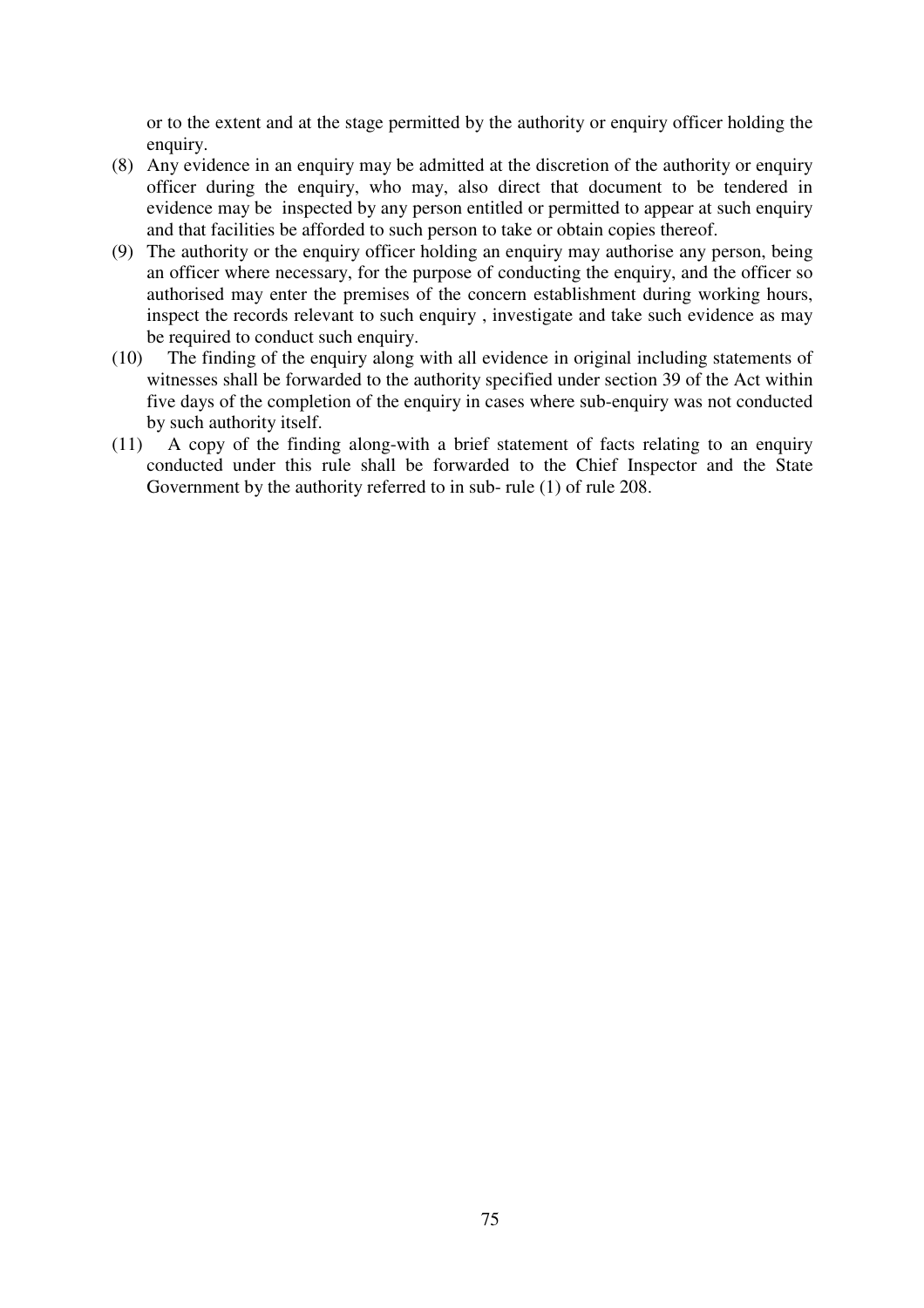# **CHAPTER – XXI EXPLOSIVES**

## **210. Handling of explosives: -**

The employer shall ensure at a construction site building or other construction work that,-

- a) all explosives are handled, used or stored in accordance with the instruction and the material data sheet supplied by the manufacturer of such explosives;
- b) the use of explosives is carried out in safe manner to avoid injury to any person and under the direct supervision of a responsible person;
- c) before using any explosives, necessary warning and danger signals are erected, at conspicuous places of such use to warn the building workers and the general public of the danger involved in such use.

## **211. Precautions: -**

The employer shall ensure at a construction site of a building or other construction work that,-

- a) notwithstanding the provision of rule 210 the following precautions are observed at the places of transporting, handling storage and use of such explosives, namely:-
- (i) provision of smoking, naked lights and other sources of ignition in the vicinity where explosives are handled, stored and used;
- (ii) to keep safe distance and to use non-sparking tools while opening packages containing explosives;
- (iii) to stop the use of explosives and handling thereof while the weather conditions are not suitable for such use or handling;
- b) in addition to the provisions of this chapter, all measures and precautions required to be observed for use, handling, storing or transportation of explosives under the rule framed under the explosives Act, 1884( 4 of 1884) are observed.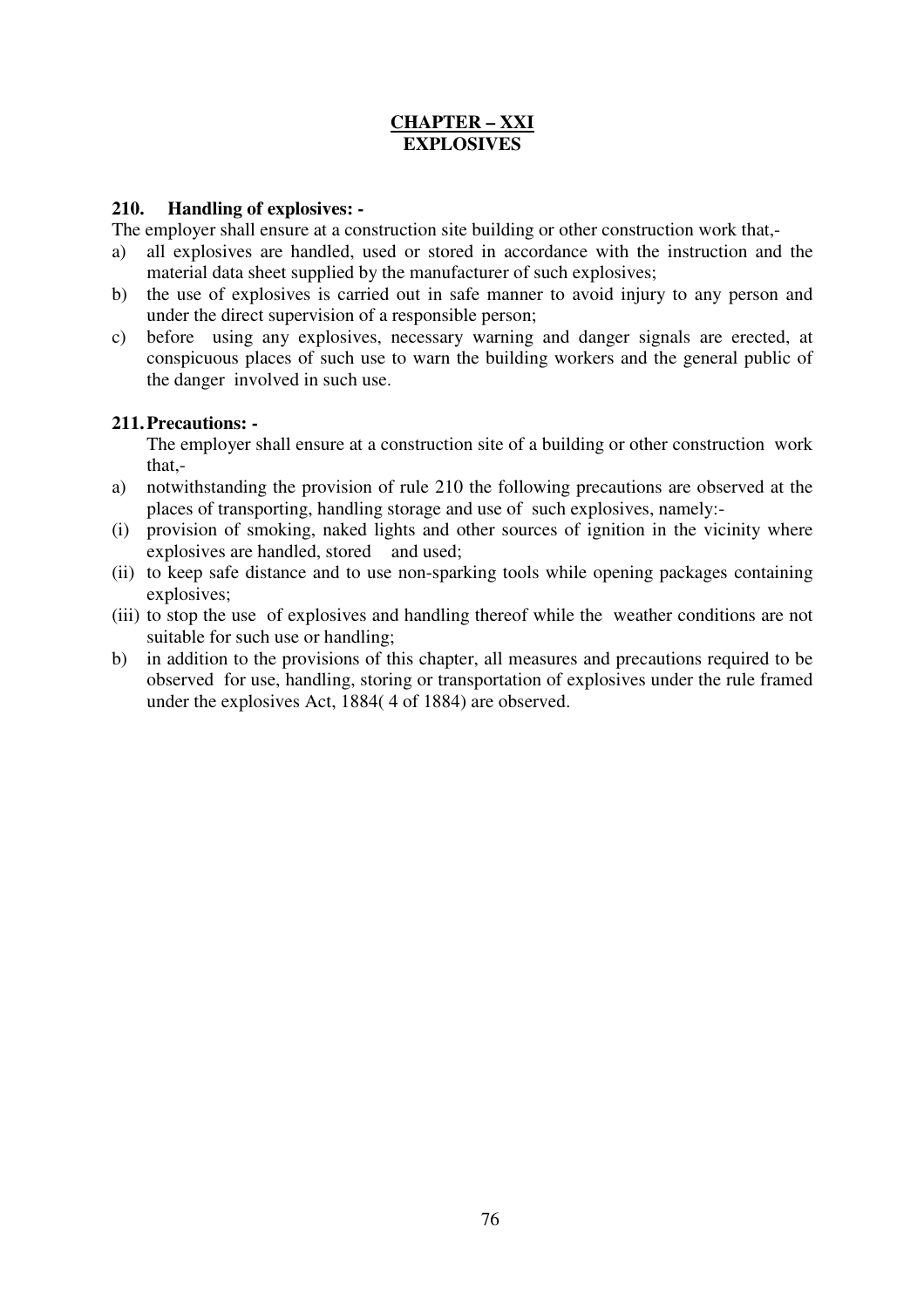# **CHAPTER XXII**

## **PILING**

## **212. General provisions : -**

The employer shall ensure at a construction site of a building or other construction work that, -

- a) all pile driving equipment are of good design and sound construction, taking into account the ergonomic principles and are properly maintained;
- b) a pile driver is firmly supported on a heavy timber sill, concrete bed or other secured foundation;
- c) in case a pile driver is required to be erected in dangerous proximity to an electrical conductor all necessary precautions are taken to ensure safety;
- d) the hoses of steam and air hammer are securely lashed to such hammer so as to prevent them from whipping in case of connection or break;
- e) adequate precaution is taken to prevent the pile driver from over turning;
- f) all necessary precaution is taken to prevent hammer from missing the pile;
- g) a responsible person for inspecting pile driving equipment, inspects such equipment before taking it into use and takes all appropriate measures as required for the safety of building workers before commencing piling work by such equipment.

### **213. Stability of adjacent structure:-**

The employer shall ensure at a construction site of a building or other construction work that where there is any question of stability of a structure for its adjoining areas to be piling, sorting, bracing or by other means to ensure safety and stability of such structure and to prevent injury to any person.

### **214. Projection of operator: -**

The employer shall ensure at a construction site of a building or other construction work that an operator of every pile driving equipment is protected from falling objects, steam, cinders or water by substantially covering otherwise or by other means.

## **215. Instruction to and supervision of building workers working on a pile driving equipment: -**

The employer shall ensure at a construction work that every building workers working on a pile driving equipment is given instructions regarding safe work procedure to be followed in piling operation and is supervised by a responsible person throughout such work.

## **216. Entry of unauthorised person : -**

The employer shall ensure at a construction site of building or other construction work that all piling areas where pile driving equipment is in use are effectively cordoned off to prevent entry of unauthorized persons.

# **217. Inspection and maintenance of pile driving equipment :-**

The employer shall ensure at a construction site of a building or other construction work that,--

- a) pile-driving equipment is not taken into use until it has been inspected by a responsible person and found to be safe for such use;
- b) pile-driving equipment in use is inspected by a responsible person for such inspection at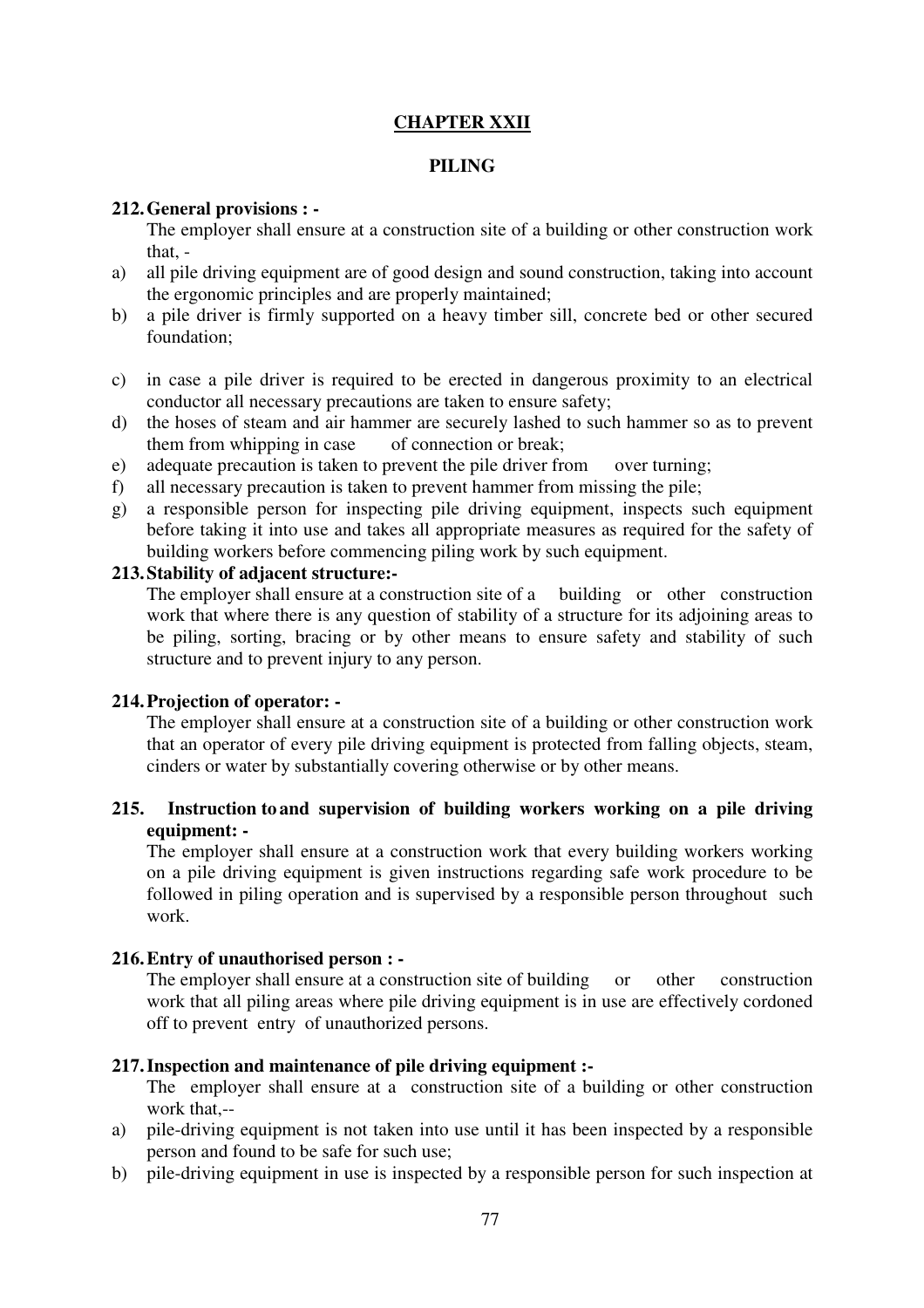suitable intervals to ensure safety to the building worker working on such equipment;

c) all pile lines and pulley blocks are inspected by a responsible person before the beginning of each shift of piling operation;

## **218. Operation of pile driving equipment: -**

The employer shall ensure at a construction site of a building or other construction work that,-

- a) only experienced and trained building worker operates pile-driving so as to avoid any probable danger from such operation;
- b) pile-driving operations are governed by generally prevalent and excepted signals so as to prevent any probable danger from such operation;
- c) every building worker employed in pile-driving operation or in the vicinity of such piledriving operation wears ear protection and safety halmet or hard hat and safety shoes;
- d) piles are prepared at a distance, at least equal to twice the length of the longest pile, from the place of pile-driving operation;
- e) when a pile driver is not in use, the hammer of such pile driver is blocked at the bottom of the heads of such pile driver.

### **219. Working platform on piling frames : -**

The employer shall ensure at a construction site of a building or other construction work that where a structural tower supports the lead of pile driver, suitable working platforms of adequate strength are provided on levels of such leads at which it is necessary for the building workers to work and such platforms are provided with a safety railing and toe board on each side of such platforms, except on the hammer of such pile driver or lead sides of such platform and where such platforms cannot be provided with such railing and toe boards, a safety belt is provided to each such building worker.

### **220. Pile testing : -**

The employer shall ensure at a construction site of a building or other construction work that, -

- (a) the testing of pile is conducted under the supervision of responsible person for such testing;
- (b) all practicable measures like displaying of warning notices, barricading the area and other similar measures are taken to protect the area where the pile testing is carried out ;
- (c) entry to a pile testing area is prohibited to general public to ensure safety.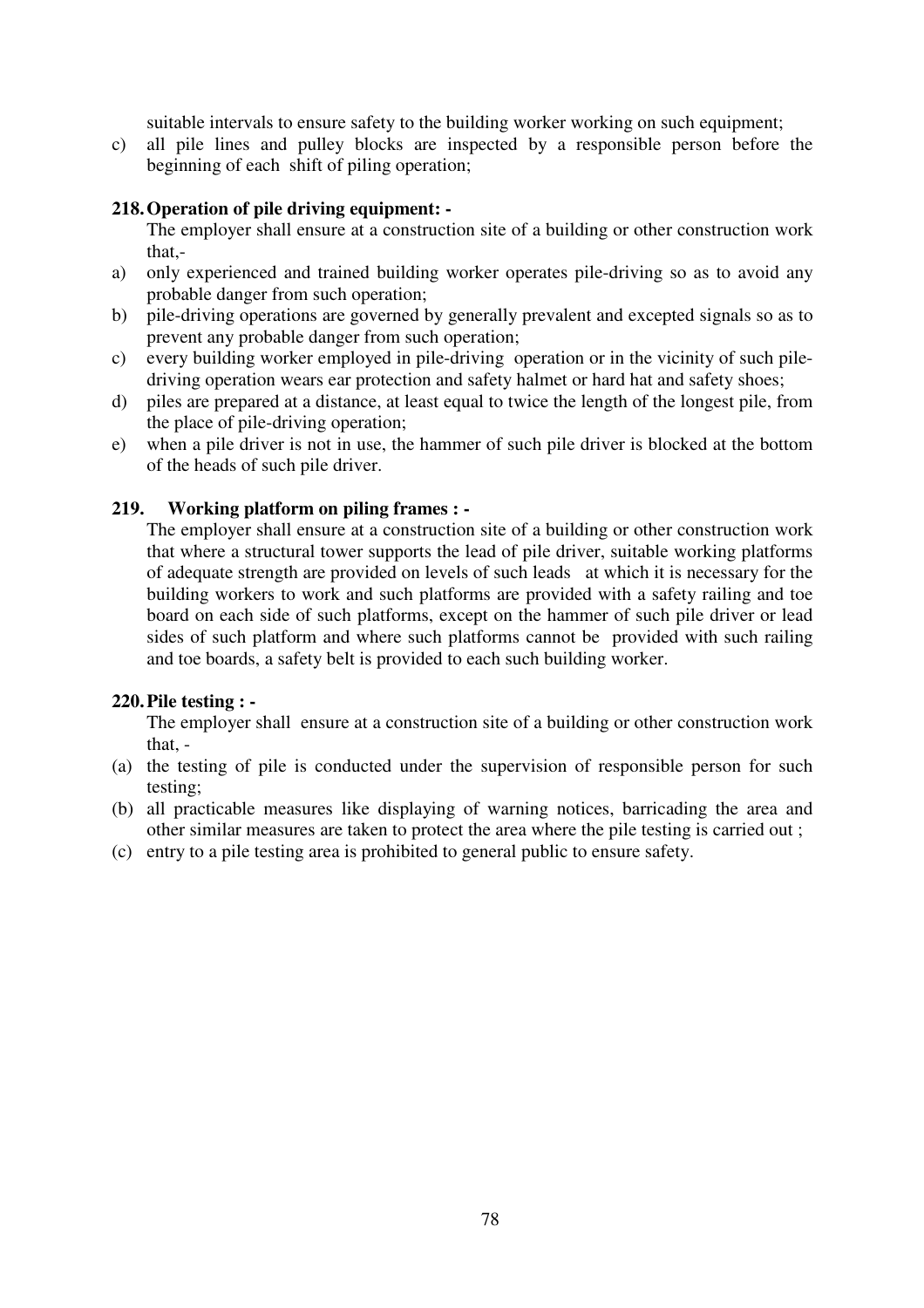## **CHAPTER – XXIII MEDICAL FACILITIES**

### **221. Medical examination of building workers etc. : -**

The employer shall ensure at a construction site of a building or other construction work that, -

- (a) (i) a building worker who is employed for a work involving such risk or hazards, inherent in such work as the Chief Inspector considers appropriate for the periodical medical examination of such worker, is medically examined at such intervals as the Chief Inspector may direct from time to time ;
- ii) every operator of a crane, winch or other lifting appliance, transport equipment or vehicle, is medically examined before employing such operator and again periodically, at such intervals as the Chief Inspector may direct from time to time;
- iii) The medical examination referred to in sub-clause (i) and sub-clause (ii) is in accordance with Schedule-VII, annexed to these rules and is conducted by such medical officers or at such hospitals as are approved by the State Government for the purpose from time to time;
- iv) in case of a building worker who is exposed to special occupational health hazard owing to job or work assigned to such workers, the periodical medical examination referred to in sub-clause (i) or sub-clause (ii) includes such special investigation as may be deemed necessary by the construction medical officer examining such building worker for the diagnosis of occupational disease.
- b) no building worker is charged for medical examination referred to in sub-clause (i) or sub-clause (ii) of clause (a) and the cost of such examination is borne by the employer employing such building workers.
- c) certificates of medical examination referred to in sub-clause (i) or sub-clause (ii) of clause (a) is issued in Form- XI annexed to these rules.
- d) the record of the medical examination referred to in sub-clause (i) or sub-clause (ii) of clause (a) of every building worker employed by him is maintained in a register in Form-XII annexed to these rules and such register shall be made available to the inspector having jurisdiction, on demand.
- e) in case a construction medical officer examining a building worker under sub-clause (i) or sub-clause (ii) of clause (a) is of the opinion that such building or other construction work at which he is employed for health protection, such medical officer shall inform the employer of such building worker accordingly and such employer shall inform such opinion to the Board where such worker is registered as a beneficiary.

# **222. Duties of construction medical officers: -**

- (1) The medical examination referred to in sub-clause (i) or sub-clause (ii) of clause (a) of rule 221 shall be carried out by a construction medical officer.
- (2) The duties and responsibilities of such construction medical officer shall be as given below, namely:-
- (a) medical examination of building workers;
- (b) first-aid care including emergency medical treatment;
- (c) notification of occupational diseases to the concerned authorities in accordance with these rules;
- (d) immunization services;
- (e) medical record upkeep and maintenance;
- (f) health education including advisory services on family planning hygiene, environmental sanitation and safety;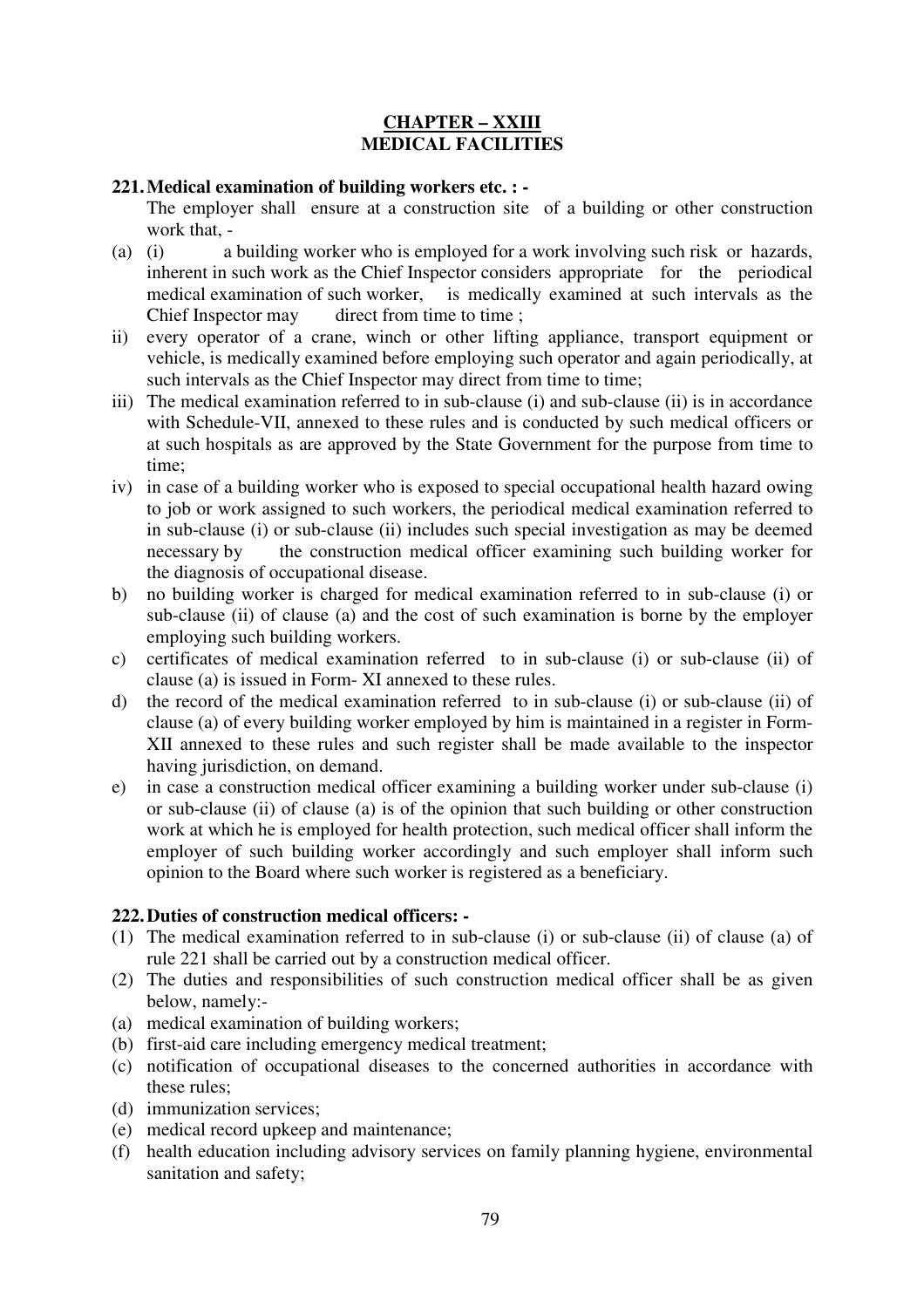(g) referral services.

## **223. Occupational Health Centres: -**

The employer shall ensure at a construction site of a building or other construction work involving hazardous processes specified under Schedule -IX annexed to these rules that-

- (a) an occupational health centre, mobile or static, is provided and maintained in good order at such site;
- (b) services and facilities as per the scale laid down in Schedule-X annexed to these rules are provided at the occupational health centre referred to in clause (a);
- (c) a construction medical officer appointed at a occupational health centre possesses the qualification as laid down in Schedule-XI annexed to these rules.

## **224. Ambulance : -**

The employer shall ensure at a construction site of a building or other construction work that, -

- (a) in case five hundred or less workers are employed at such construction site, there is an ambulance room at such construction site or an arrangement with a nearly hospital for providing an ambulance room and such ambulance room is in the charge of a qualified nurse and the service of such ambulance room is available to building worker employed at such construction site at every time when he is at work;
- (b) in case more than five hundred building workers are employed at such construction site there is an ambulance room with effective communication system and such ambulance room is in cm is in the charge of a qualified nurse and the service of such ambulance room is in overall charge of a construction medical officer;
- (c) an ambulance room referred to in clause (a) or clause (b) is equipped with the articles specified in Schedule IV, annexed to these rules;
- (d) record of all cases of accidents and sickness treated at the ambulance room referred to in clause (a) or clause (b) is maintained and produced to the inspector having jurisdiction on demand.

# **225. Ambulance van : -**

The employer shall ensure at a construction site of a building or other construction work that an ambulance van is provided at such construction site or an arrangement is made with a nearby hospital for providing such ambulance van for transportation of serious cases of accident or sickness of the building workers to the hospital promptly and such ambulance van is maintained in good repair and is equipped with standard facilities specified in Schedule V annexed to these rules.

# **226. Stretchers : -**

The employer shall ensure at a construction site of a building or other construction work that sufficient number of stretchers is provided at such construction site so as to be readily available in an emergency.

# **227. Occupational health services for the building workers: -**

- (1) The employer shall ensure at a construction site of a building or other construction work, where more than five hundred building workers are employed that, –
- (a) a special medical service or an occupational health service is available at such construction site at all times and such service shall, –
- (i) provide first-aid and emergency treatment;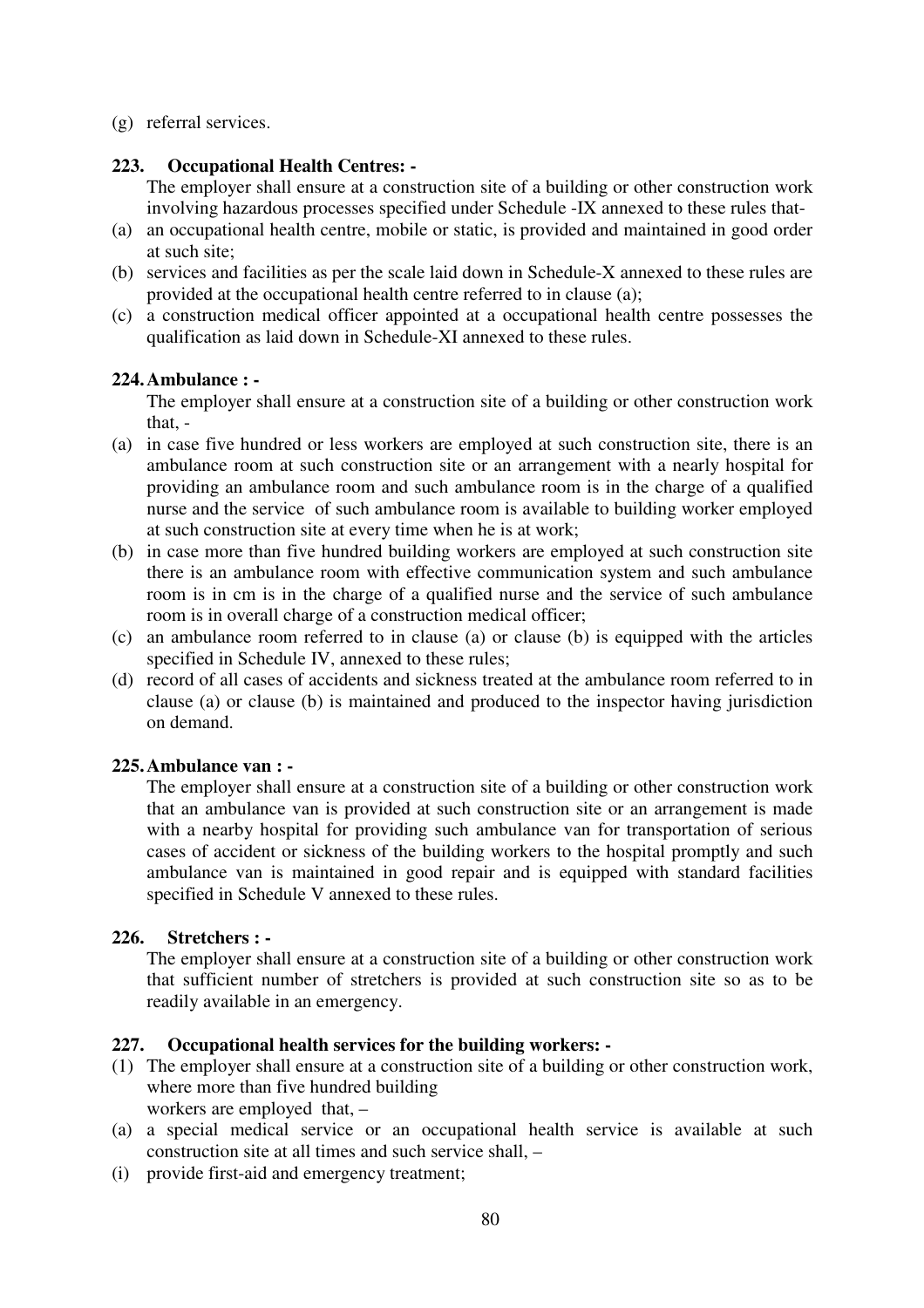- (ii) conduct special medical examination for occupational hazards to such building workers before their employment and thereafter at such intervals as may be specified by the Chief Inspector from time to time;
- (iii) conduct training of first-aid personnel of such medical service;
- (iv) render advice to such employer on conditions of work and improvement required to avoid hazards to the health of such building worker;
- (v) promote health education, including family welfare among such building workers;
- (vi) co-operate with Inspector having jurisdiction in the detection, measurement and evaluation of chemical, physical or biological factors suspected or being harmful to such building worker;
- (vii) undertake immunization for all such building workers against tetanus, typhoid, cholera and other infectious diseases;
- (b) the special medical service referred to in clause(a) collaborates with the Labour department or any other concerned department or service of the Government of Sikkim in matters of treatment, job placement, accident prevention and welfare of such building workers;
- (c) the special medical service referred to in clause (a) is headed by a construction medical officer and is provided with adequate staff, laboratory and other equipments;
- (d) the premises of the special medical service referred to in clause (a) are conveniently accessible, comprise at least a waiting room, a treatment room, a laboratory and suitable accommodation for nurses and other staff of such service;
- (e) the special medical service referred to in clause (a) maintains records pertaining to its activities referred to in sub-clause (i) to (vii)of clause (a) and sends to the Chief Inspector, once in every three months, information in writing on-
- (i) the state of health of such building workers; and
- (ii) the nature and causes of occupational injuries or disease suffered by any of such building workers, treatment provided to such worker and measures taken to prevent recurrence of such injury of disease.

# **228. Notice of poisoning or occupational disease: -**

The employer shall ensure at a construction site of a building or other construction work that**;-**

- (a) when a building worker contracts any disease specified in Schedule II annexed to these rules, a notice in Form XIII annexed to these rules is sent without delay to the Inspector, having jurisdiction, and to the Board with which such building worker is registered as a beneficiary;
- (b) if any medical practitioner or construction medical officer attends on a building worker suffering from any diseases referred to in clause (a), such medical practitioner or construction medical officer sends information regarding the name and full particulars of such building worker and the diseases suffered by him to the Chief Inspector without delay.

### **229. First aid boxes: -**

The employer shall ensure at a construction site of a building or other construction work that. $-$ 

- a) sufficient number of first aid boxes or cupboards are provided and mentioned for providing first-aid to the building workers;
- b) every first-aid box or cupboard is distinctly marked " First- Aid" and is equipped with the articles specified in Schedule III annexed to these rules;
- c) nothing except appliances or requisites for first-aid is kept in the first-aid box or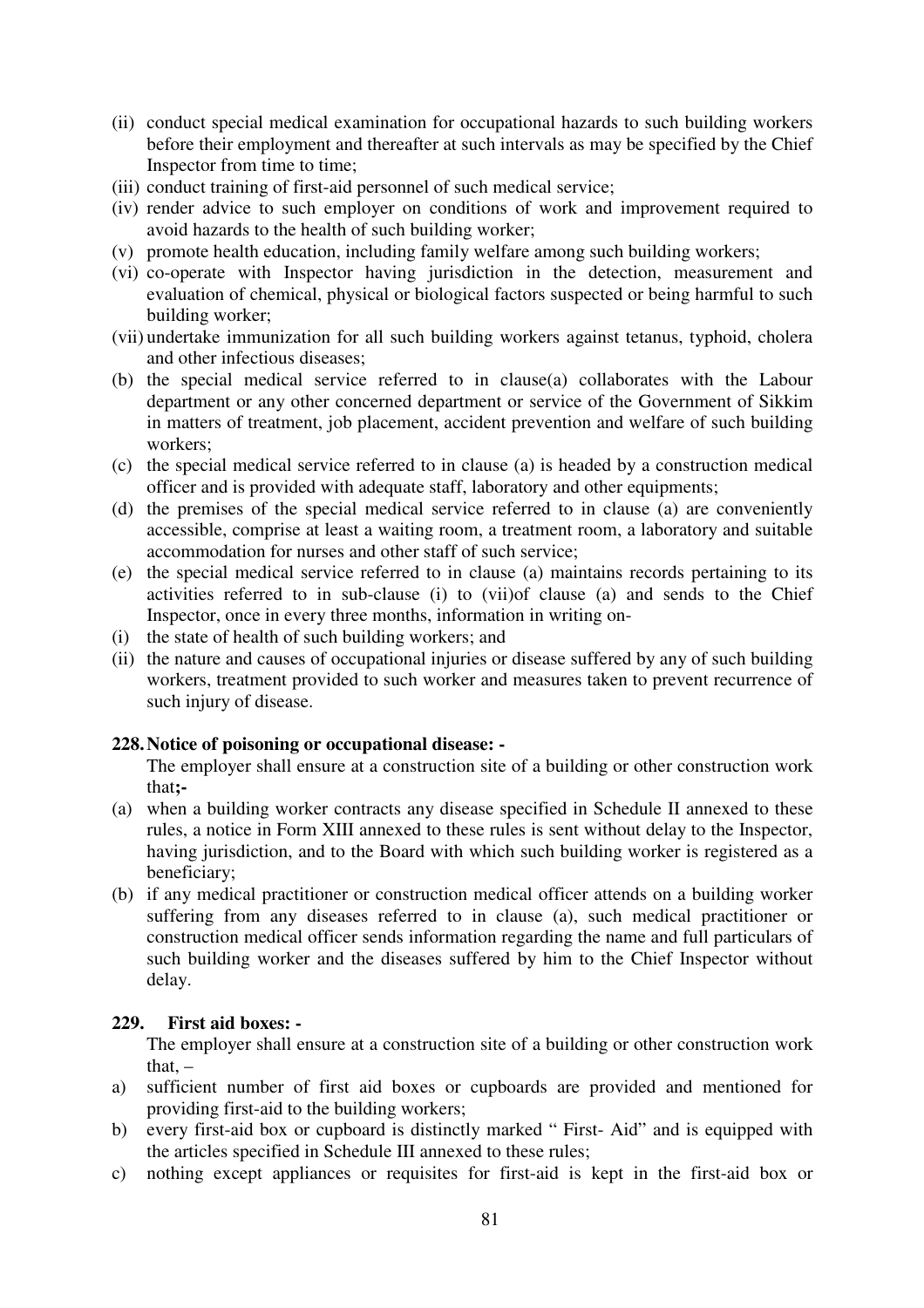cupboard and such box or cupboard is so kept as to protect it against contamination by dust or other foreign matter and against penetration of moisture and such box or cupboard is kept in the charge of a person trained in first-aid and is always readily available during working hours.

#### **230. Emergency care services or emergency treatment: -**

The employer shall ensure at a construction site of a building or other construction work that,-

- a) essential life saving sides and appliances required to handle-
- i) head injuries and spinal injuries ;
- ii) bleeding;
- iii) fractures and dislocations of bones and joints;
- iv) crush injuries;
- v) shock, including electric shock;
- vi) dehydration due to any cause;
- vii) snake bite, insect bite, scorpion and bee stings;
- viii) burns, including chemical burn;
- ix) bends or drivers paralysis;
- x) other surgical, gynecological, obstetric, or paediatric emergencies;
- xi) drowning;
- xii) sunstroke and frost bite to building workers, are provided and properly maintained under the supervision of a construction medical officer.
- (b) the essential life saving aids for any emergency situation referred to in sub-clause(i) to (xii) of clause (a) are provided to an injured or a sick building worker during his transportation from such building site to a hospital site to a building worker is attended by a doctor in such hospital;
- (c) any other equipment or facilities required for emergency care or treatment to the building workers arising from special local conditions and construction processes at building site, as specified by the State Government from time to time, and provided.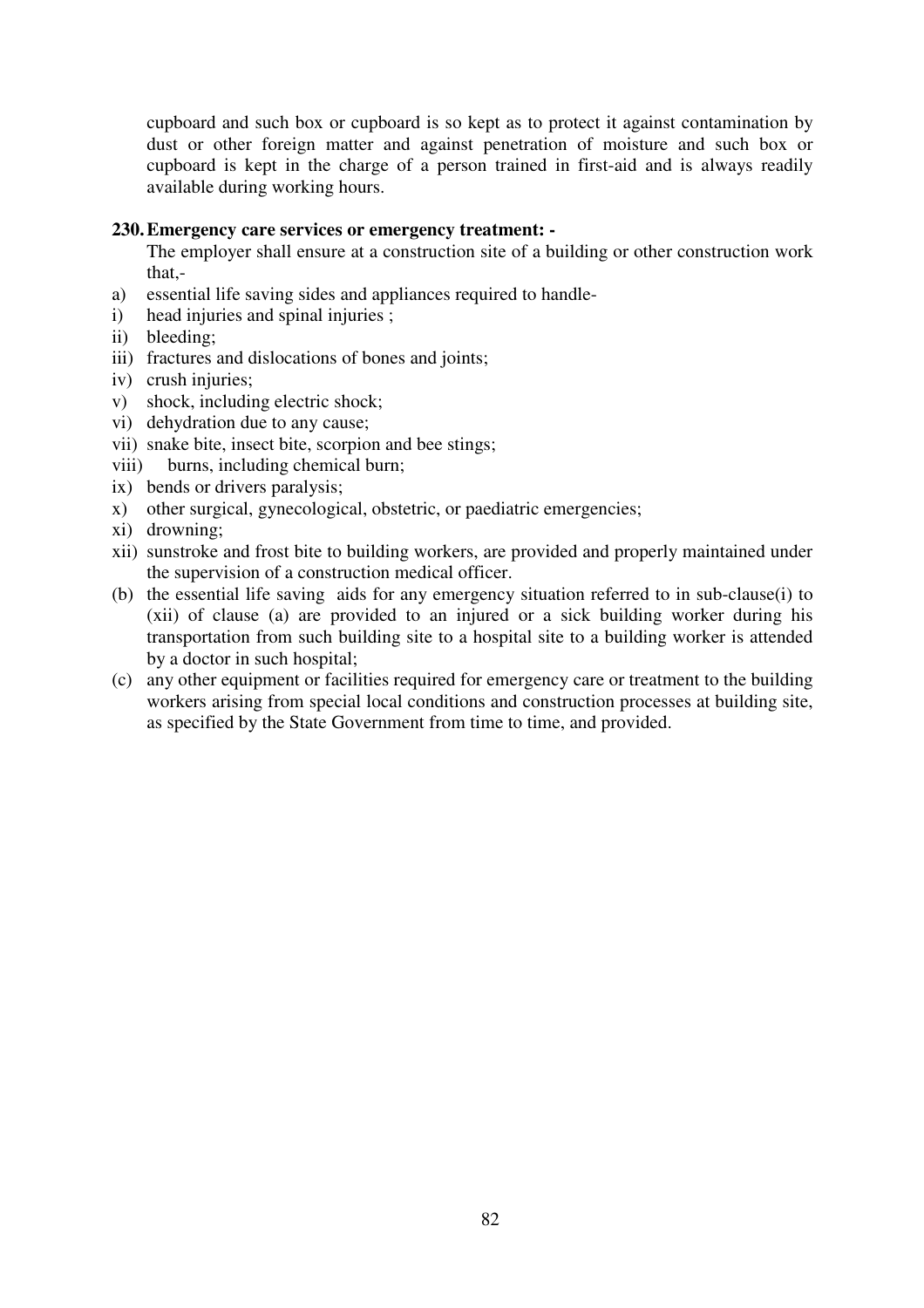## **CHAPTER-XXIV**

#### **INFORMATION TO BUREAU OF INDIAN STANDARDS**

#### **231. Furnishing of Information to bureau of Indian standards:-**

The employer shall ensure at a construction site of a building or other construction work that,--

- a) every architect and other professional like structural engineers involved in the execution of a building or other construction project, furnishes to the Bureau of Indian Standards, the details regarding the performance of and deviations or short-comings, if any, of the building materials, articles or process used in such building and other construction project for which the Indian standards are already available;
- b) the architect and other professional referred to in clause (a) informs to the Bureau of Indian Standards, the details of building materials, articles or processes used in the building and other construction activities for the Indian Standards do not exist with the Bureau of Indian Standards and the performance of such materials, articles or processes along with the suggestions for their improvement to enable of Indian Standards to consider and form necessary standards.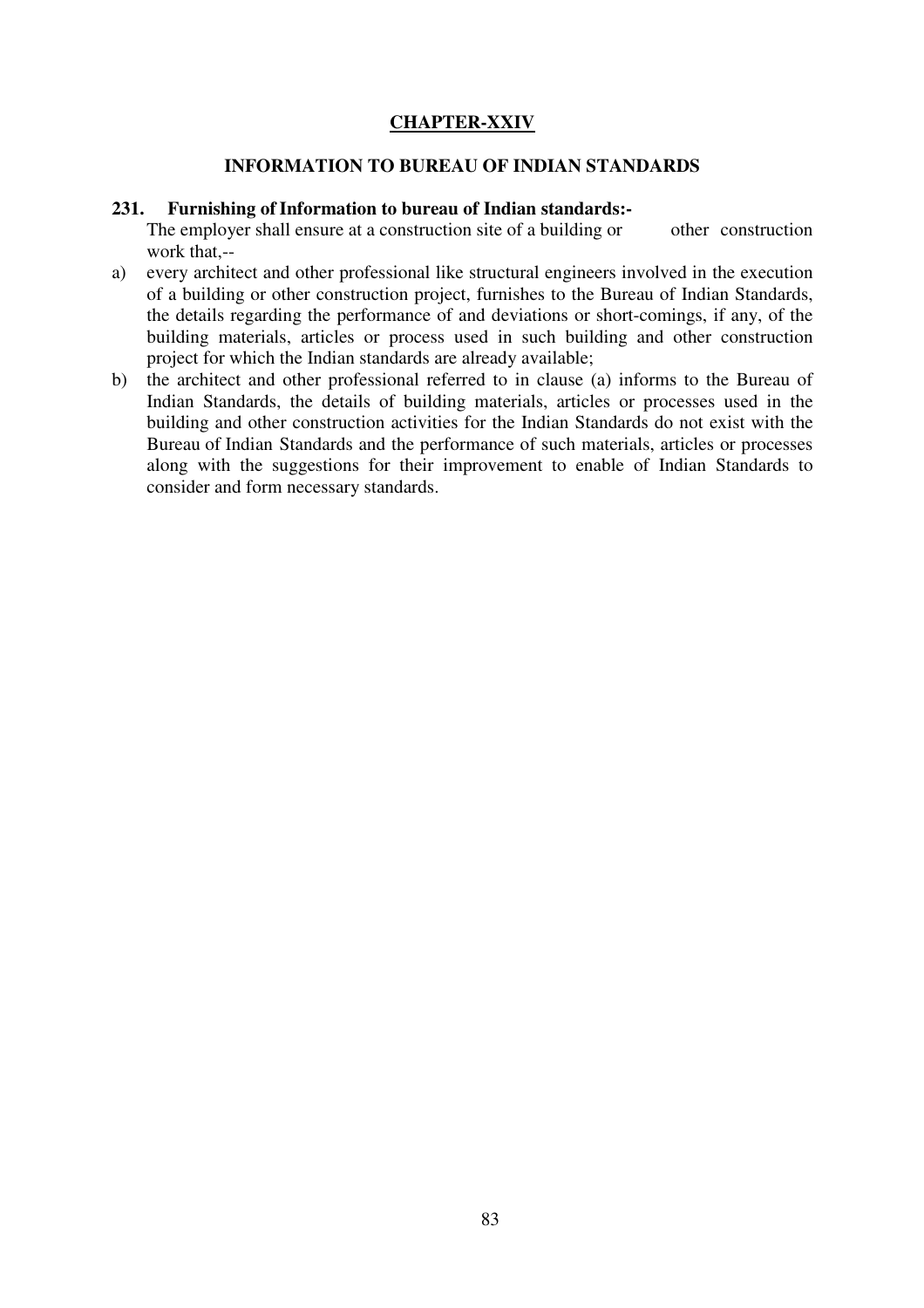## **PART - IV**

## **HOURS OF WORK, WELFARE, PAYMENT OF WAGES, REGISTERS AND RECORDS ETC.**

# **CHAPTER –XXV**

#### **HOURS OF WORK, REST INTERVLS AND WEEKLY OFF, ETC.**

### **232. Hours of work intervals of rest and spread over etc. : -**

- (1) No building worker employed in building or other construction work shall be required or allowed to work for more than eight hours a day or forty eight. hours a week.
- (2) No building worker employed in building or other construction work shall be required or allowed to work continuously for more than five hours unless he had an interval of rest of not less than half an hour.
- (3) The working day of a building worker employer in building or other construction work shall be so arranged that inclusive of the intervals of rest, if any, shall not spread over more than twelve hours on any day.
- (4) When a building worker works in any building or other construction work for more than eight hours on any day or for more than forty eight hours in any week, he shall, in respect of overtime work, be entitled to wages at double the ordinary rate of wages.

#### **233. Weekly rest payment for work done on the day of rest at overtime rate, etc:-**

(1) Subject to the provisions of these rules, each building worker employer in building and other construction work shall be allowed a day or rest every week (hereinafter referred to as the rest day which shall ordinarily be Sunday), but the employer may fix any other day of the week as the rest day:

Provided that the building worker shall be informed of the fixed as the rest day and of any subsequent change in such rest day before the change is effected, by display of a notice to that effect to the place of employer at the place specified by the Inspector having jurisdiction in this behalf.

(2) No building worker employer in building or other construction work shall be required or allowed to work on a rest day unless he already had or will have a substituted rest day for a whole day on one of the five days immediately before or after such rest day. Provided that no substitution shall be made which results in a building worker working

for more than ten days consecutively without a rest day for whole day. (3) Where a building worker employed in building or other construction work has worked on a rest day and has been given a substituted rest day on any one of the five days before

- or after the rest day, as provided in sub-rule (1)and sub-rule(2), such rest day shall, for the purpose of calculating the weekly hours of work, be included in the week in which such substituted rest day occurs.
- (4) A building worker employed in building or other construction work shall be granted wages for a rest day, calculated at the rate applicable to the day preceding such rest day and in case has worked on has on a rest day and has been given a substituted rest day he shall be paid wages for such rest day on which he worked, at the overtime rate and wages for such substituted rest day at the rate applicable to the day preceding such substitute rest day.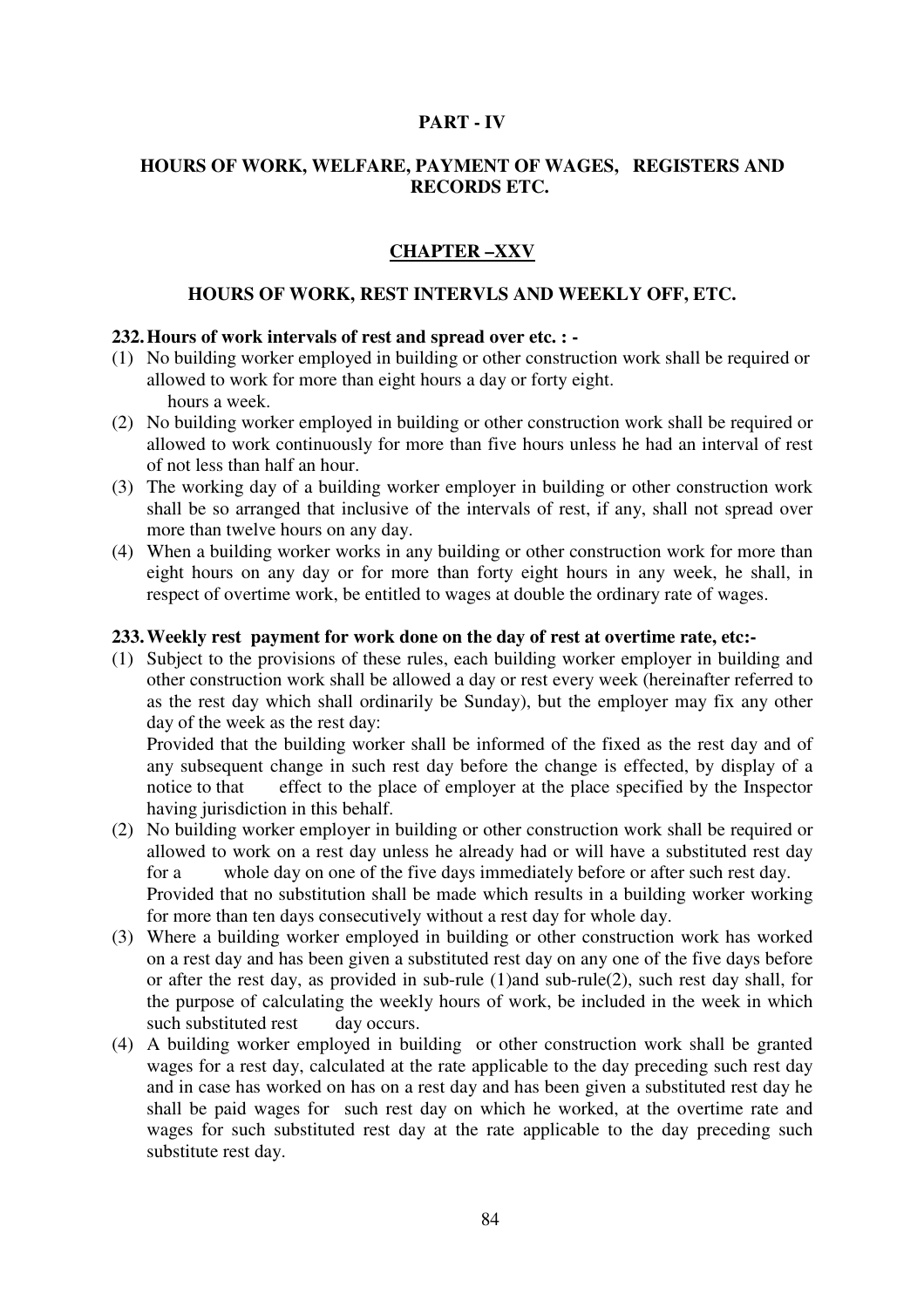- **EXPLANATION I** For the purpose of this rule "preceding day" means the last day preceding a rest day or a substituted rest day, as the case may be, on which a building worker had worked and where such substituted rest day falls on a day immediately after such a rest day, such "preceding day" means the last day preceding such rest day on which such building worker had worked.
- **EXPLANATION II** For the purposes of this rule, "week" shall mean a period of seven days beginning at mid-night on a Saturday night.

## **234. Night shifts: -**

Where a building worker employed in building or other construction work works on a shift which extends beyond midnight -

- (a) a rest day for the purposes of rule 233 shall mean a period of twenty-four consecutive hours beginning from the time when such shift ends;
- (b) the hours after midnight during which such building worker has worked shall be counted towards the previous day; and
- (c) the following day shall be deemed to be the period of twenty-four hours beginning from the time when such shift ends.

### **235. Application of provisions of this chapter to certain classes of building workers:-**

- (1) The provisions of this chapter shall apply to the classes of building workers specified under clauses (a) and (b) of sub-section(2) of Section 28, of the Act subject to the following namely:-
- (a) no building worker employed in building or other construction work shall be required or allowed to work continuously for more than fifteen hours a day inclusive of intervals of rest or sixty hours in a week;

Provided that intervals of rest not less than half an hour are given after every five hours of continuous work as laid down in sub-rule(2) of rule 232;

- (b) no building worker employed in building and other construction work shall be required or allowed to work for more than fourteen consecutive days unless a rest of twenty four hours is given for rest to such worker.
- (2) where the working hours in respect of a building worker employed in building or other construction work have exceeded the hours of work as laid down in sub-rule(1) of rule 232 or such worker has been deprived of a rest day due to application of sub-rule(1) of this rule, such worker shall be paid a double the rate of normal wages in respect of the work done in excess of such daily or weekly hours and for work done on such rest day.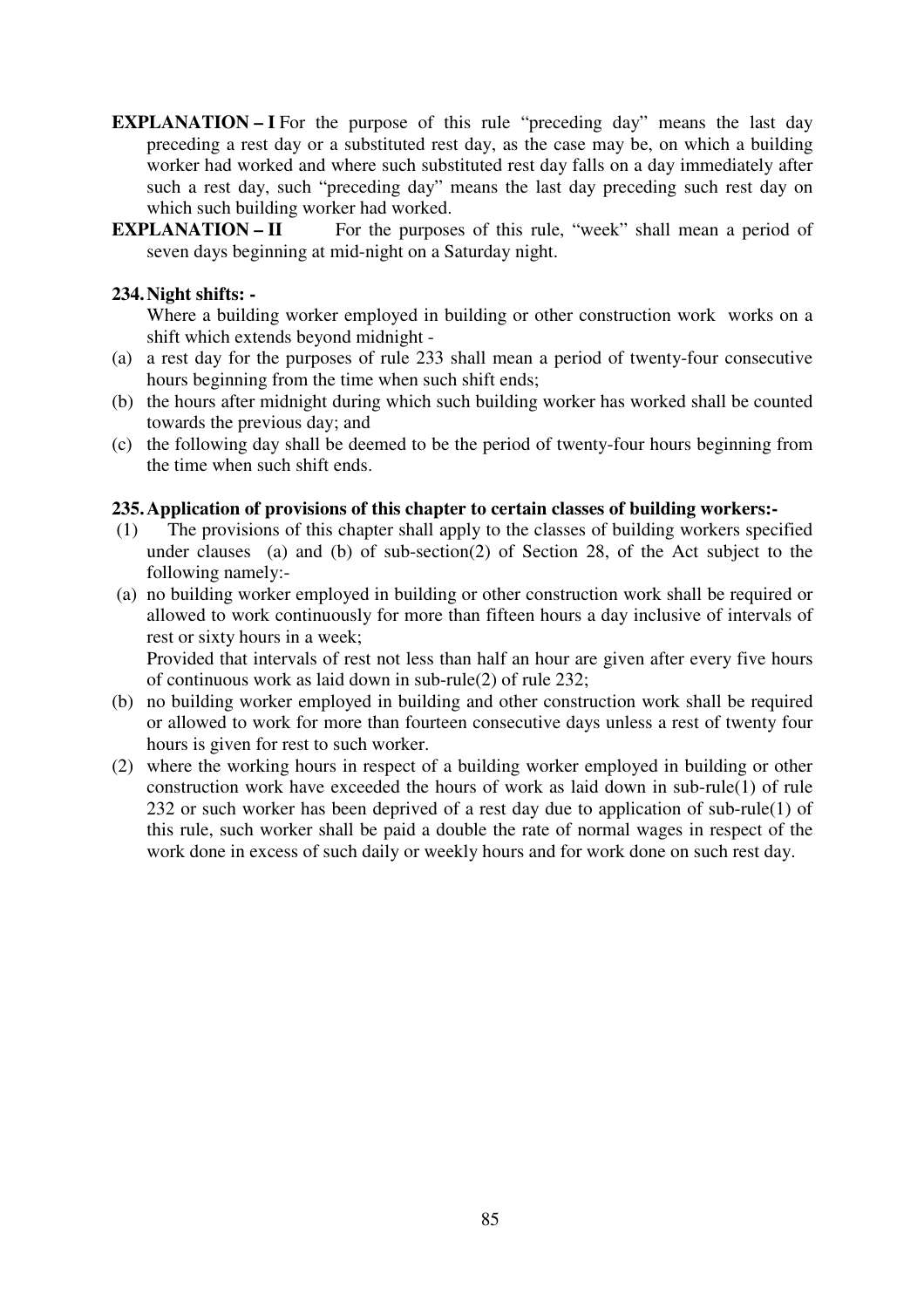## **CHAPTER - XXVI**

### **NOTICES, REGISTERS, RECORDS AND COLLECTION OF STATISTICS**.

#### **236. Notice of wage periods, etc. : -**

- (1) Every employer shall cause to display at the conspicuous place of the work place of an establishment under his control, notice showing the rates of wages of the building workers in such establishment, hours of such worker, their wage period, date of payment of such wages, names and addresses of the Inspectors having jurisdiction to such establishment and date of payment of unpaid wages to such workers, in English, Bengali and in the local language understood by the majority of such building workers.
- (2) A copy of the notice referred to in sub-rule(1) shall be sent to the Inspector having jurisdiction and when change occurs relating to facts contained in such notice, such change shall be communicated by the employer to such inspector.

#### **237**. **Notice of commencement and completion: -**

- (1) Every employer shall, at least thirty days before the commencement of any building or other construction work under his control, sent or cause to be sent to the Inspector having jurisdiction, a written notice intimation the actual date of the commencement, the probable date of completion and other such particulars as referred to in sub –section (1) of section 46 of the Act relating to such building or other construction work in Form-IV, annexed to these rules.
- (2) Where any change occurs in any of the particulars furnished under sub-rule(1) the employer shall intimate such change to the Inspector having jurisdiction within two days of such change.
- (3) nothing contained in sub-rule (1) shall apply in case of such class of building or other construction work as the State Government may by notification specify to be emergent work.

#### **238. Register of persons employed as building workers: -**

Every employer shall maintain in respect of each registered establishment, where he employs building workers, a register in Form –XV, annexed to these rules.

- **239.Muster roll, wages register, deduction register, over-time register and issue of wage books and service certificates: -**
- (1) Every employer shall, in respect of each work on which he employs building workers maintain, -
- (a) muster roll and a register of wages in Form-XVI and Form-XVII, respectively, annexed to these rules;

Provided that a combined register of wage cum muster roll in Form XVIII annexed to these rules shall be maintained by the employer where the wage period for such building worker is a fortnight or less;

- (b) a register of deductions for damage or loss, register of fines and register of advance in Form XIX and Form XXI respectively, annexed to these rules;
- (c) a register of overtime in Form XXII annexed to these rules, for recording therein the number of hours and the wages paid for, overtime work, if any.
- (2) Every employer shall, in respect of each work on which he engages building workers:-
- (a) issue where the wage period is one week or more, wage book to each of such building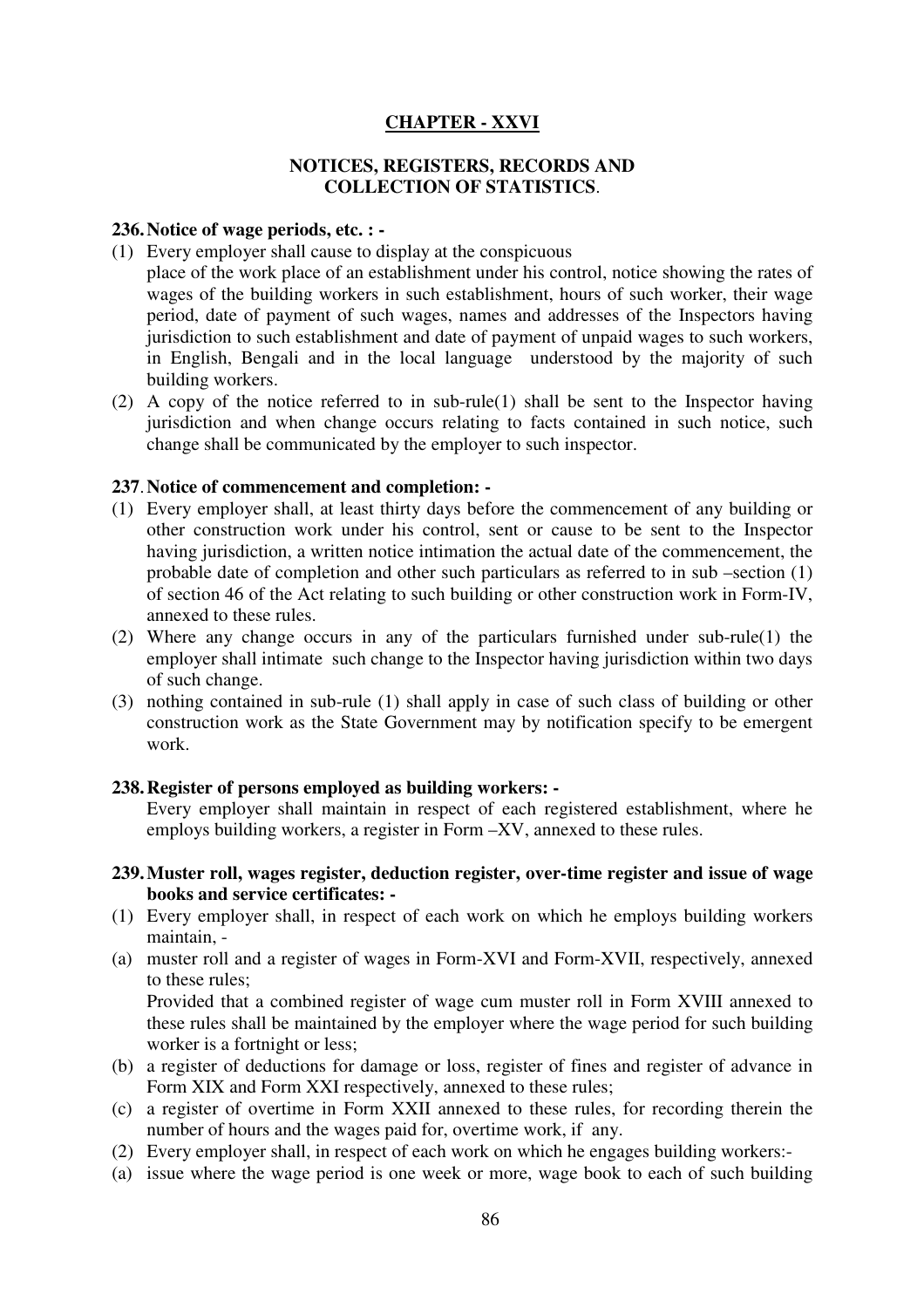worker in Form-XXIII annexed to these rules to such building workers in which entries shall be made at least a day prior to the disbursement of wages to them;

- (b) issue a service certificate to each of such building worker in Form-XXIV annexed to these rules to such building workers on termination of his service on account of completion of such work or for any other reason
- (c) obtain signature or thumb impression of such building worker against entries relating to him on the register of wages or muster roll-cum-wages register, as the case may be and such entries shall be authenticated by the employer or his authorized representative.
- (3) In respect of an establishment to which the Payment of wages Act, 1936(4 of 1936) or Minimum Wages Act, 1948(II of 1948) or the Contract Labour(Regulation and Abolition)Act, 1970 (37 of 1970) applies the following registers and records required to be maintained by an employer under any of such Acts or the rules made thereunder, shall be deemed to be the registers and records maintained by the employer under these rules, namely:-
- a) muster roll;
- b) register of wages;
- c) register of deduction;
- d) register of overtime;
- e) register of fines;
- f) register of advances;
- g) combined register of wages-cum-muster roll.
- (4) Notwithstanding anything contained in these rules, where a combined or alternative form, in lieu of any form specified under these rules, is sought to be used by an employer to avoid duplication of work for compliance with the provisions of any other Act or the rules framed there under or for administrative convenience, such combined or alternative form may be used with the prior approval of the State Government.
- (5) Every employer shall, display at the conspicuous place of the work site where he employs building workers an abstract of the Act and these rules in English and in Hindi and in a language understood by the majority of such building workers.
- (6) Every employer shall ensure that the registers and other records required to be maintained under the Act or these rules, are maintained complete and up-to-date, and unless otherwise provided for, are kept at an office or the nearest convenient building within the precincts of the concerned workplace.
- (7) The registers and other relating to an establishment and required to be maintained under the Act or these rules, shall be maintained legibly in English and in Hindi or in a language understood by the majority of the building workers employed in such establishment.
- (8) Every register or other record referred to in sub-rule(7) shall be preserved by the employer, with whom such register or other record belongs, in original for a period of three calendar years from the date of last entry therein.
- (9) Every register, record or notice maintained under the Act, or these rules shall be produced or caused to be produced by the employer concerned on demand before the Inspector or any other authority under the Act or any other person authorized by the State Government for such purpose.
- (10) In case, where during a wage period, no deduction has been made from the wage of a building worker or no fine has been imposed on such building worker or on overtime work has been performed by such building worker or no payment has been made for overtime work to such building worker, a "nil" entry shall be made against such wage period at the appropriate place in the relevant register maintained in Form XIX, XX, XXI or XXII, as the case may be.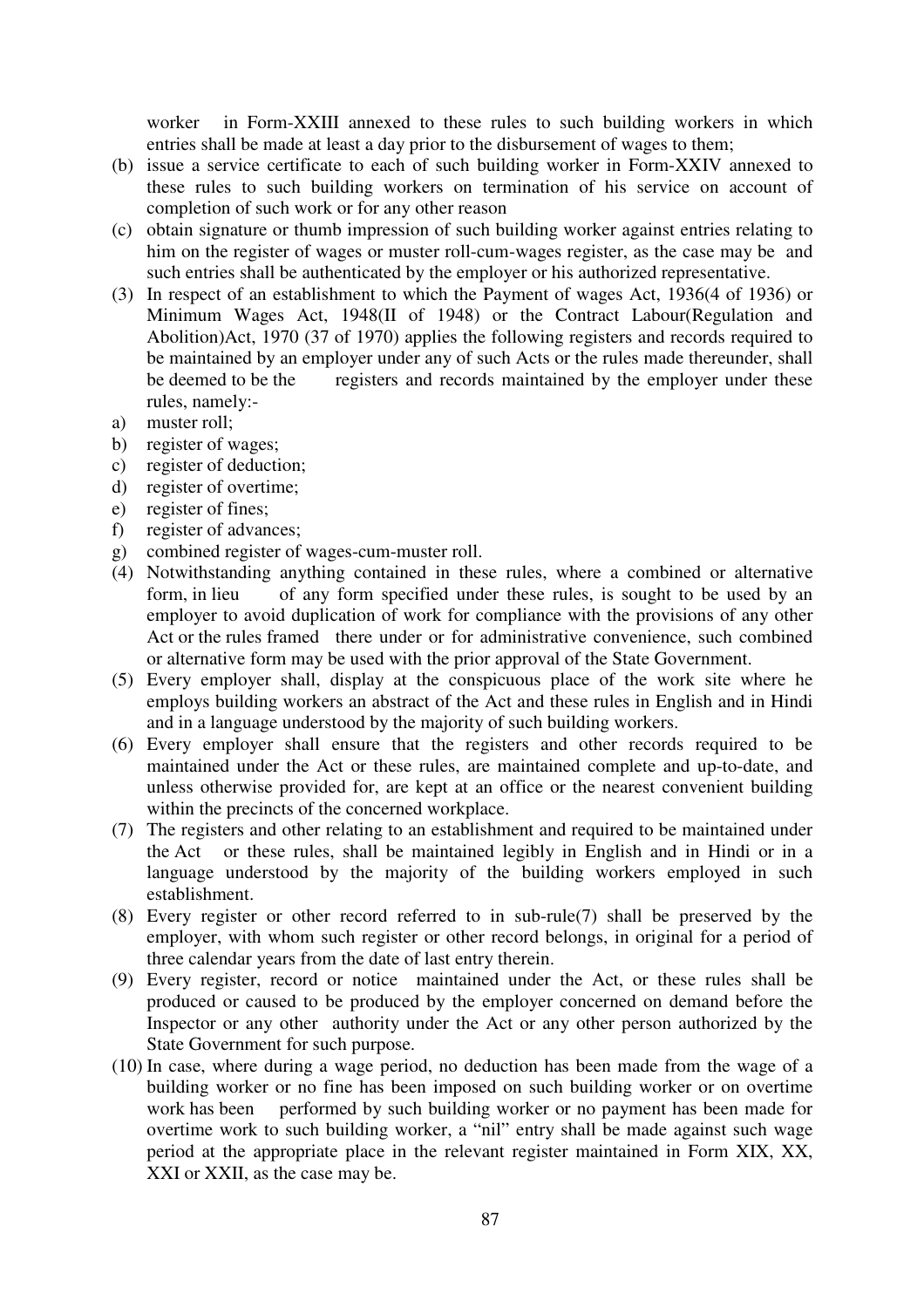#### **240. Returns: -**

Every employer of a registered establishment shall send annually a return relating to such establishment in duplicate in Form-XXV annexed to these rules to the registering officer having jurisdiction so as to reach him not later than the fifteenth February following the end of each calendar year with a copy to the Inspector having jurisdiction.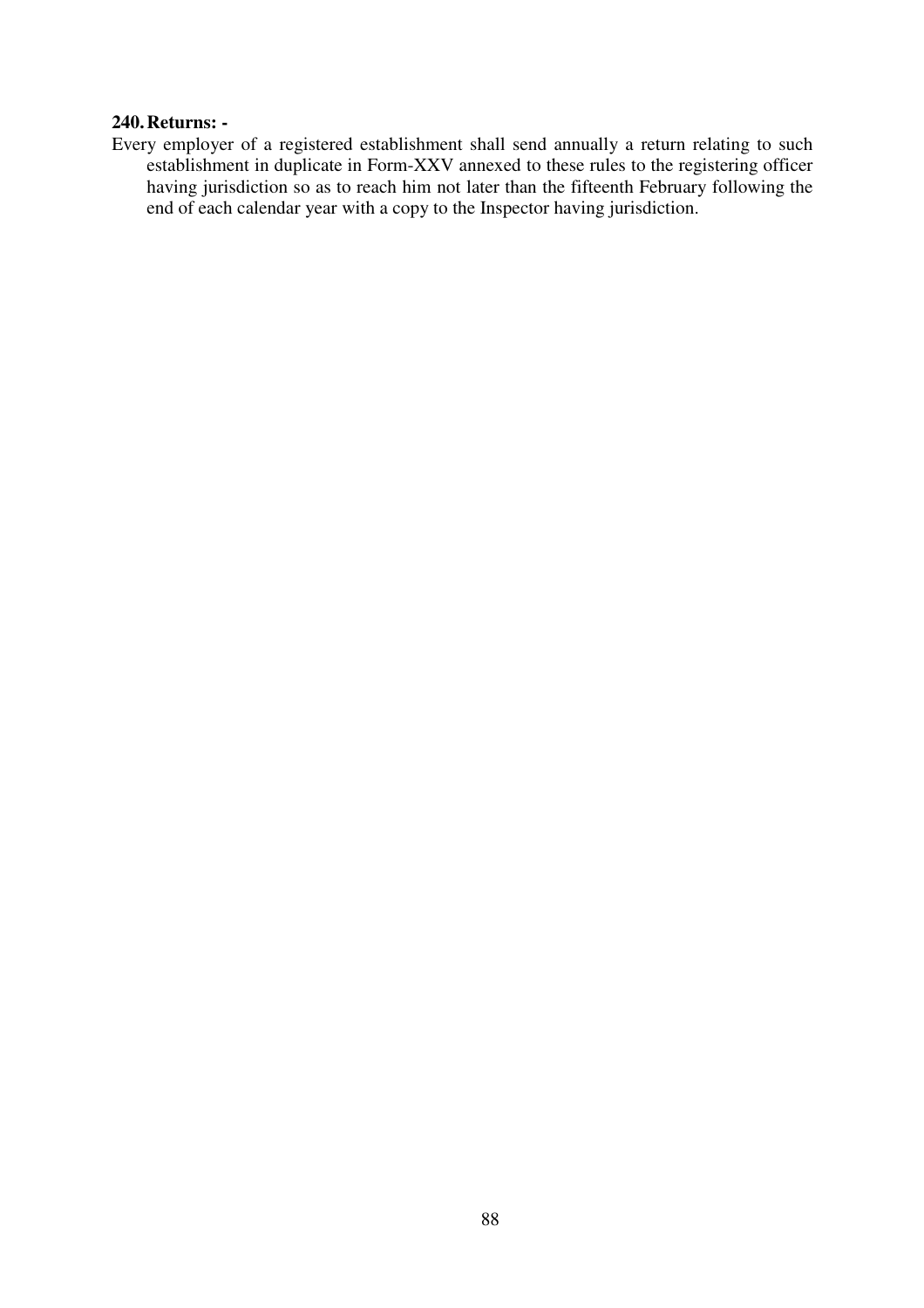## **CHAPTER - XXVII WELFARE OF BUILDING WORKERS**

## **241. Latrine and urinal accommodations:-**

Latrines or urinals, as the case may be required to be provided under section 33 of the Act shall be of the types as specified below, namely:-

- a) every latrine shall be under cover and so partitioned off as to secure privacy, and shall have a proper door and fasten;
- b) (i) where both male and female building workers are employed, there shall be displayed outside each block of latrines or urinals a notice containing therein "for Men only" or "For Women only", as the case may be written in the language understood by the majority of such workers;
- (ii) such notice shall also bear the figure of a man or of a woman, as the case may be;
- c) every latrines or urinal shall be conveniently situated and accessible to building workers at all times;
- d) every latrine or urinal shall be adequately lighted and shall be maintained in a clean and sanitary condition at all times;
- e) every latrine or urinal other than those connected with flush sewage system shall comply with the requirements of the public health authorities;
- f) water shall be provided by means of a tap or otherwise so as to be conveniently accessible in or near every latrine or urinal; the walls, ceilings and partitions or every latrine or urinal shall be white washed or colour washed once in every period or four months.
- g) adequate potable drinking water shall be made available at the work site by the employer.

# **242. Canteens : -**

- (1) In every place wherein not less than two hundred and fifty building worker are ordinarily employed, the employer of such building worker shall provide an adequate canteen in the manner as specified in this rule for use of such building workers
- (2) The canteen, referred to in sub-rule (1) shall consists of a dining hall with furniture sufficient to accommodate building workers using such canteen, a kitchen, store room , pantry and washing places separately for building workers and for utensils.
- (3) The canteen referred to in sub-rule (1) shall be sufficiently lighted at all times when any person has access to it.
- (4) The floor of such canteen shall be made of smooth and impervious materials and inside walls of such canteen shall be lime washed or colour washed at least once in every six month:
- (5) The precincts of the canteen referred to in sub-rule (1) shall be maintained in a clean and sanitary condition.
- (6) Waste water from such canteen shall be carried away in suitable covered drains and shall not be allowed to accumulate in the surroundings of such canteen.
- (7) Suitable arrangements shall be made for the collections and disposals of garbage from such canteen.
- (8) Building of canteen referred to sub-rule (1) shall be situated at the distance not less than fifteen point two metres from any latrine and urinal or any source of dust, smoke or abnoxious fumes.

# **243. Foodstuff to be served in the canteen: -**

The foodstuffs and other items to be served in the canteen, referred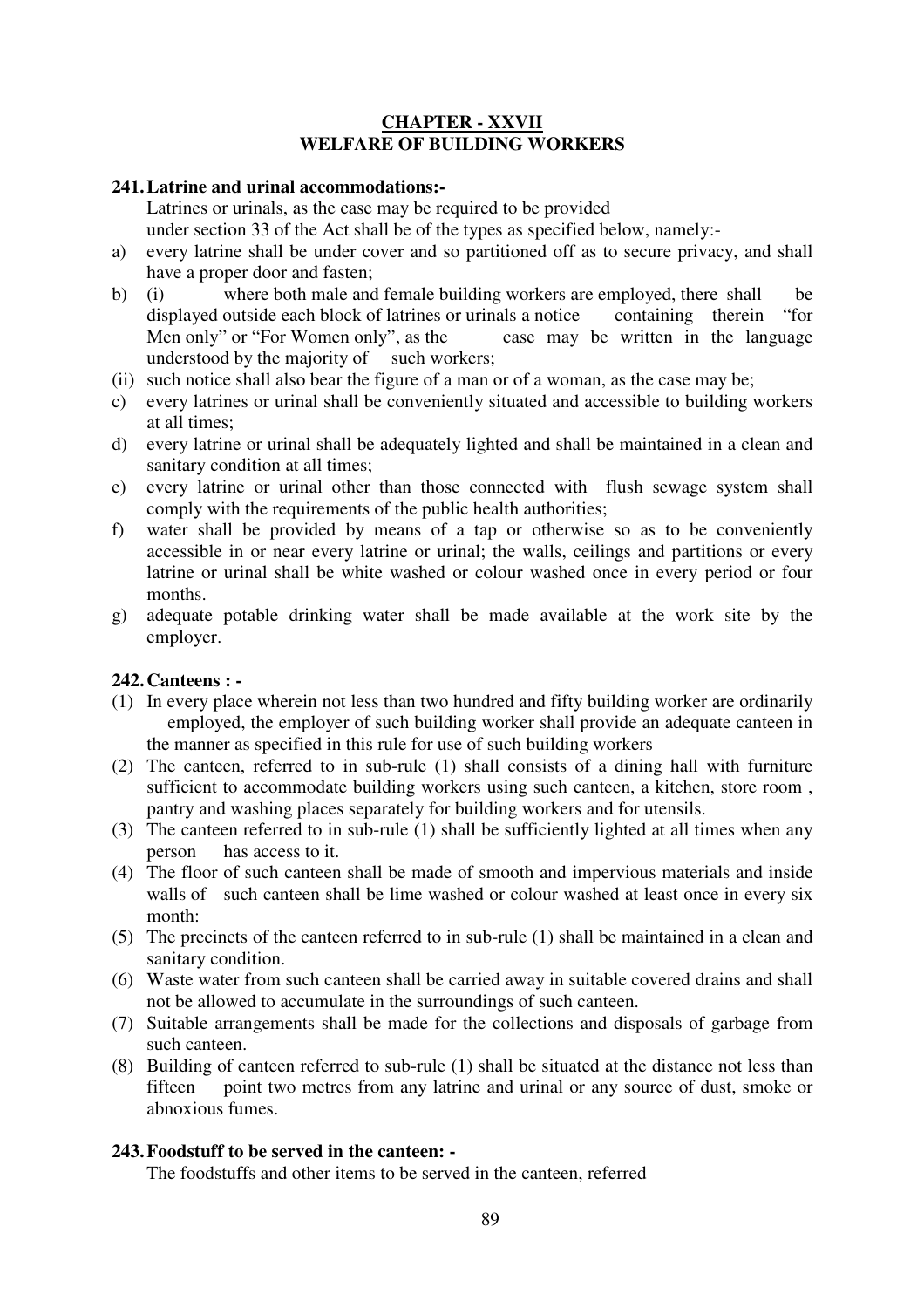to in sub-rule (1) of rule 242, shall be in conformity with the dietary habits of the building workers.

## **244. Serving of tea and snacks at the work places: -**

At a building or other constructions work, where a work place is situated at a distance of more than zero point two kilometers from the canteen provided under sub-rule (1) of rule 242 arrangement shall be made by the employer employing building workers at such place for serving tea and light refreshment to such building workers at such place.

## **245. Charges of foodstuff: -**

- (1) The charges for foodstuffs, beverages and other items served in the canteen provided under sub-rule (1) of rule 242 shall be based on "no profit no loss" and the price list of such items shall be conspicuously displayed in such canteen.
- (2) In arriving at the prices of items referred to in sub-rule (1) the following shall not be taken into consideration as expenditure, namely :-
- a) the rent for the land and building of such canteen;
- b) the depreciation and maintenance charges for the building and equipment provided in such canteen;
- c) the cost of purchase, repairs, and replacement of equipment including furniture crockery,
- d) the water charges and other charges incurred for lighting and ventilation of such canteen; and
- e) the interest on the amounts spent for providing and maintaining furniture and other equipments for such canteen.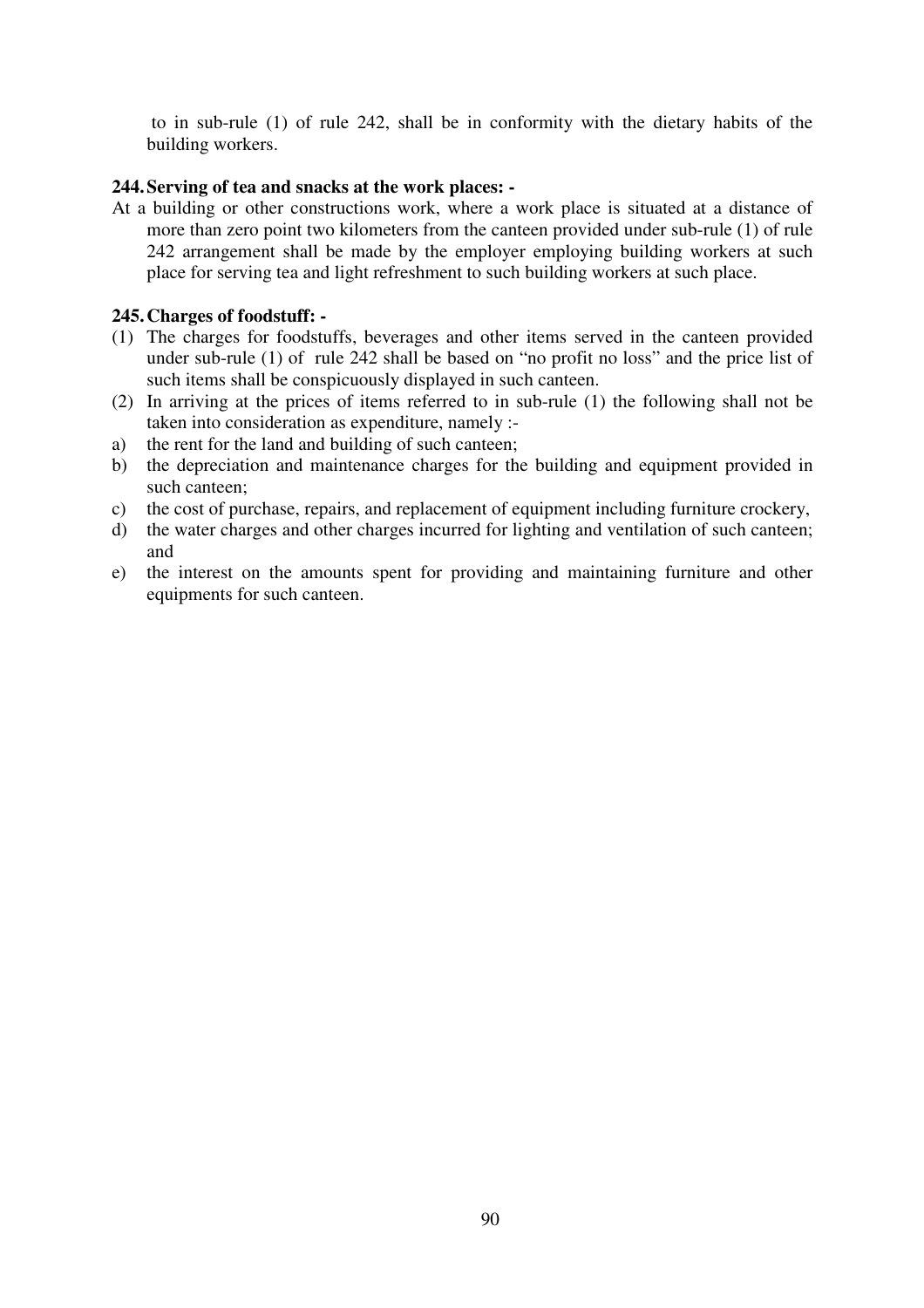## **CHAPTER-XXVIII WAGES**

## **246. Payment of Wages : -**

An employer shall ensure at a construction site of a building or other construction work that,-

- a) the wages of every building worker employed at such construction site where less than one thousand such building workers are employed are paid before the expiry of the seventh day in other cases after the last day of the period in respect of which such wages are payable;
- b) in case the employment of such building worker is terminated by or on behalf of such employer, the wages earned by such building worker are paid before the expiry of the second working day from the day on which employment of such building worker is terminated;
- c) all payments of wages are made on a working day of such construction site and during the working time and on a date notified in advance and in case the work is completed the final payment of wages is made within forty eight hours of such completion of work.

### **247. Display of notice of wage regarding date of payment of wages: -**

An employer shall ensure at a construction site of a building or other construction work that a notice showing the period at which wages are to be paid, place and time of disbursement of such wages is displayed at a conspicuous place of such construction site in English, in Hindi and in a local language understood by the majority of building workers employed at such construction site.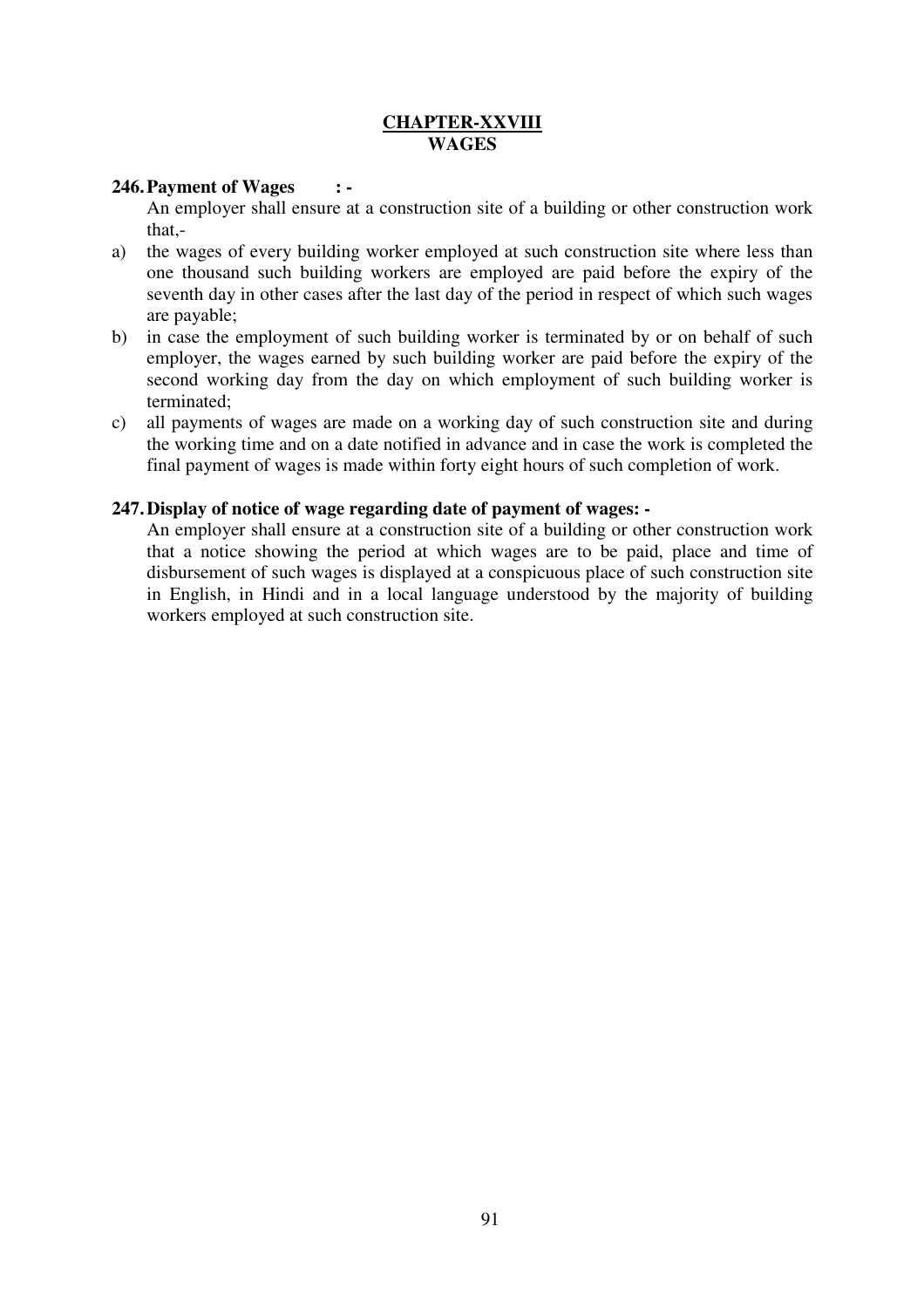## **PART V**

#### **CHAPTER XXIX**

## **THE SIKKIM BUILDING AND OTHER CONSTRUCTION WORKERS' WELFARE BOARD**

## **248. Definitions:-**

In this chapter unless the context otherwise, requires,

- (a) 'Board' means the Sikkim Building and Other Construction Workers Welfare Board constituted under section 18 of the Act;
- (b) 'contribution' means the sum of money payable to the fund by the beneficiary;
- (c) 'Family' means the husband or wife and minor sons and unmarried daughters of the building worker and the parents solely dependent on him
- (d) 'Dependant' means the husband or wife and minor sons and unmarried daughters of the building worker and the parents solely dependent on him;
- (e) 'Fund' means the Sikkim Building And Other Construction Workers' Welfare Fund constituted by the Board under section 24 of the Act.
- (f) 'Secretary' means the secretary of the Board appointed under section 19 of the Act;
- (g) 'Year' means a financial year.

## **249.Constitution of the board:-**

- (1) The Board shall consist of:
	- i) a Chairperson appointed by the State Government.
	- ii) a member nominated by the Central Government

 iii) not more than five persons representing the building and other construction workers nominated by the State Government

 iv) not more than five persons among the employers of construction and other building workers nominated by the State Government.

 v) five members representing the State Government of whom one shall be the Chief Inspector of inspection of building and other construction of the State, one shall be a representative of Finance Department, one shall be the representative of Labour Department.

(2) At least one of the nominated members shall be a woman and the

number of members nominated under clauses (iii), (iv) and (v) of sub-rule (1) shall be equal.

(3) The term of office of the chairperson and the members of the Board other than the official members shall be three years from the date of their appointments :

 Provided that the members may continue in office till their successors are appointed: Provided further that in no case the members shall continue in office beyond a period of four years from the date of their appointment.

## **250. Filling up of Casual vacancies:-**

A member nominated to fill a casual vacancy shall hold office for the remaining period of the term of office of the member in whose place he is nominated

### **251. Meeting of the Board:-**

The Board shall ordinarily meet once in two months: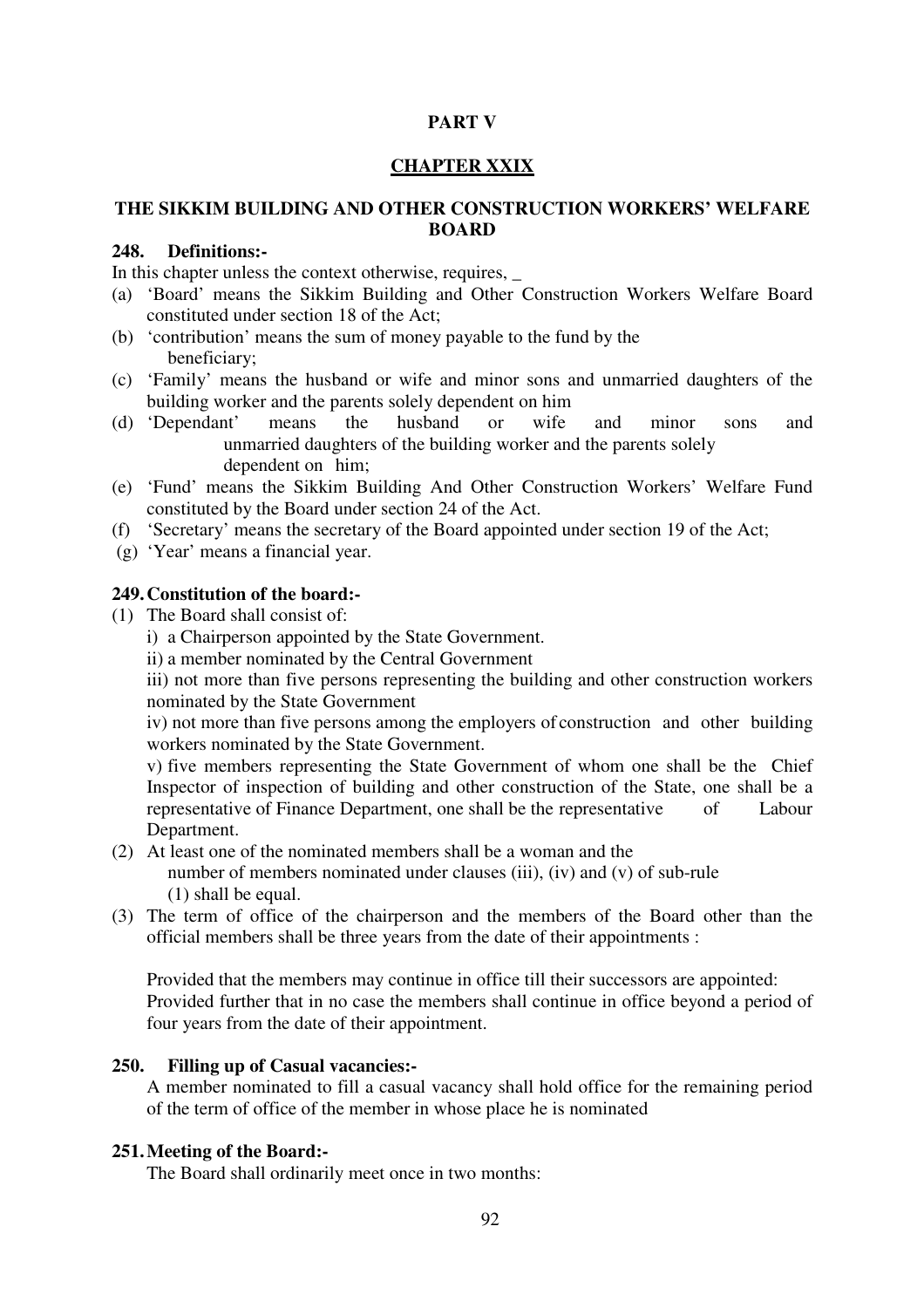Provided that the Chairperson shall, within fifteen days of the receipt of a requisition in writing from not less than one third of the members of the Board call a meeting thereof.

### **252. Notice of meeting and list of business:-**

Notice intimating the date, time and venue of every meeting together with a list of business to be transacted at the meeting shall be sent by registered post or by special manager, to each member fifteen days before the meeting:

Provided that when the Chairperson calls a meeting for considering any matter which in his opinion is urgent, notice of not less than three days shall be deemed sufficient.

### **253. Chairperson to preside at meetings:-**

- (1) The Chairperson shall preside over every meeting of the Board in which he is present, and if, for any reason the Chairperson is unable to attend the meeting any member nominated by the Chairperson in this behalf shall preside over the meeting .
- (2) When the Chairperson is absent and no member has been nominated by the Chairperson under sub –rule (1), the member present shall elect one of them to preside over the meeting and the member so elected shall exercise all the powers of the chairperson in conducting the meeting.
- (3) No business shall be transacted at any meeting of Board unless at least six members are present, of whom one shall be from among those nominated under clause (v) of sub-rule (1) of rule 249.

### **254. Cessation of membership:-**

 If any member of the Board, not being ex-officio member, fails to attend three consecutive meetings of the Board without obtaining the leave of the Chairperson for such absence, he shall cease to be a member of the Board:

Provided that the Board may, if it is satisfied that such member was prevented by sufficient cause from attending three consecutive meetings, direct that such cessation shall not take place and on such direction being made, such member shall continue to be a member of the Board.

### **255. Transaction of business:-**

 Every question considered at a meeting of the Board shall be decided by a majority of the votes of the members present and voting and in the event of any equal votes, the Chairperson shall have and exercise a casting vote

### **256. Minutes of the meetings:-**

 Every decision taken at a meeting of the board shall be recorded in a minute's book at the same meeting and signed by the Chairperson. The minuted book shall be a permanent record.

### **257. Fees and allowances:-**

- (1) Every non official member of the board shall be paid a sitting allowance as may be fixed by the State Government from time to time for attending a meeting of the Board
- (2) The Chairperson shall be paid an honorarium as may be fixed by the State Government.
- (3) Every non-official member shall be paid traveling allowance and daily allowance for attending the meeting of the Board at such rates admissible to Group A officers of the State Government.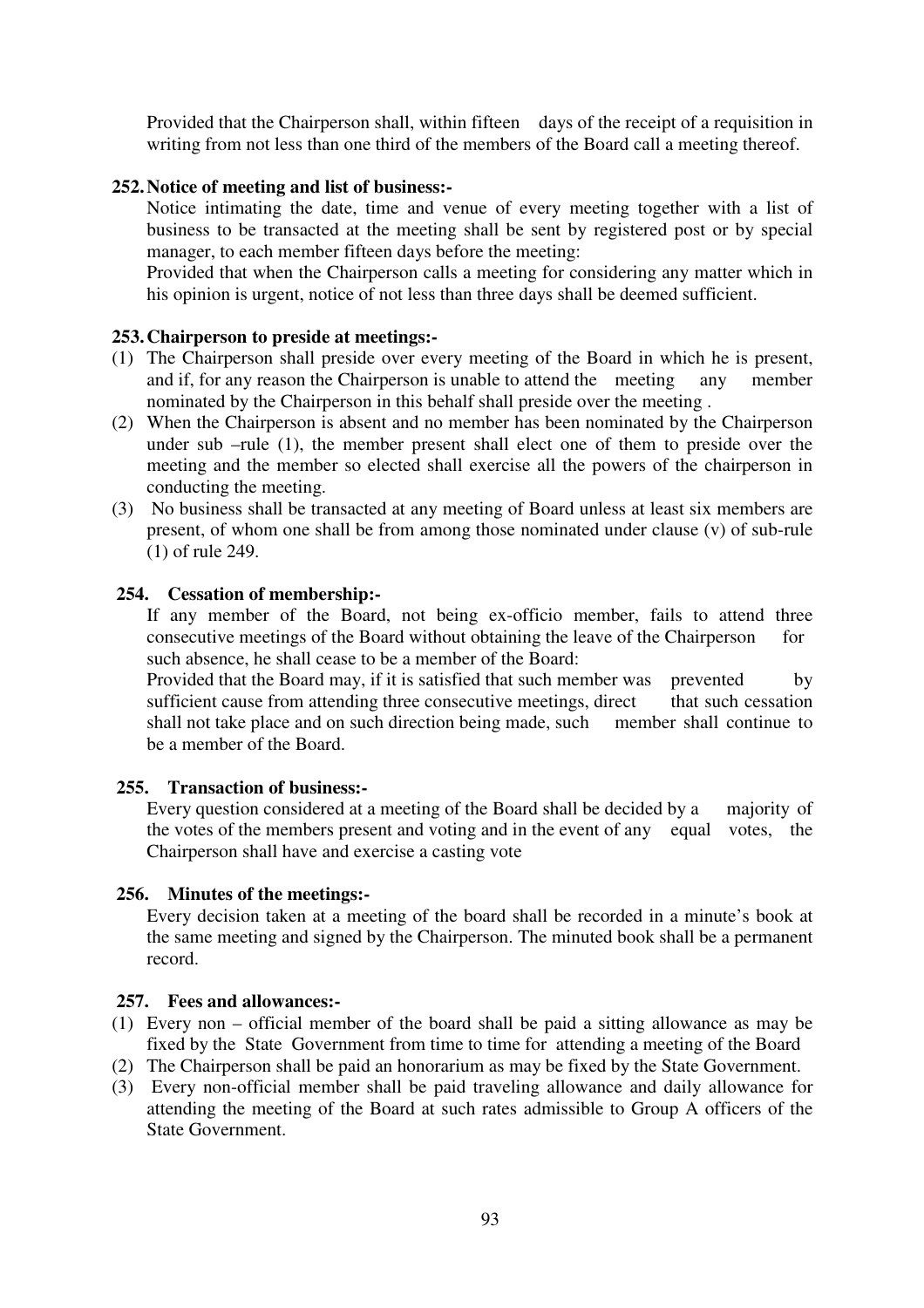(4) The traveling allowance and daily allowance of an official member shall be governed by the rules applicable to him for journey performed on official duties and shall be paid by the Board

# **258. Opening of District and Regional Offices:-**

 The Board may, with the approval of Government, open District and Regional offices as it may be considered desirable for the purpose of implementing the welfare scheme under the Act.

# **259. Powers, duties and functions of the Board:-**

(1) The Board shall be responsible for-

 (a) all matters connected with the administration of the fund and grant of benefits to the beneficiaries under the Act and rules made therefore ;

- (b) laying down policies for the deposits of the amount of the fund;
- (c) Submission of annual budget to Government on the activities of the Board
- (d) Submission of annual report to Government on the activities of the Board;
- (e) Proper maintenance of accounts;
- (f) Annual audit of accounts of the Board in accordance with the provisions of the act;
- (g) Collection of contribution to the fund
- (h) Launching of prosecution for and on behalf of the Board;
- (i) Speedy settlement of claims and sanction of advances and other benefits;
- (j) Proper and timely recovery of any amount due to the Board.
- (2) The Board shall furnish information to the Government on such matters as the Government may refer to it, from time to time.

# **260. Secretary to Board:-**

- (1) The Secretary of the Board shall be the Chief Executive Officer of the Board.
- (2) The Secretary shall, with the approval of the Chairperson, issue notice to convene meetings of the Board and keep the record of minutes and shall take necessary steps for carrying out the decisions of the Board.

# **261. Appointment of secretary and other officers:-**

- (i) The Board may, with the prior approval of the state government appoint an officer of the State Government from one of the constituted services of the State Government of appropriate seniority on deputation to the Board by the State Government as Secretary of the Board
- (ii) The Board may, with the prior approval of the State Government appoint as many officers and employees of any Department of the state government whose services are placed on deputation to the board by the state Government as it considers necessary to assist the Board in the efficient discharge of its functions under the Act.

# **262. Administrative and financial powers of the Secretary :-**

- (1) The Secretary of the Board may, without reference to the Board, sanction expenditure and fund for contingencies, supplies and services and purchase of articles refund for administering the fund subject to the limits upto which he may be authorized to sanction expenditure on any single item from time to time by the Board.
- (2) The secretary may also exercise such other administrative and financial powers other than those specified in sub-rule (1), as may be delegated to him from time to time by the Board.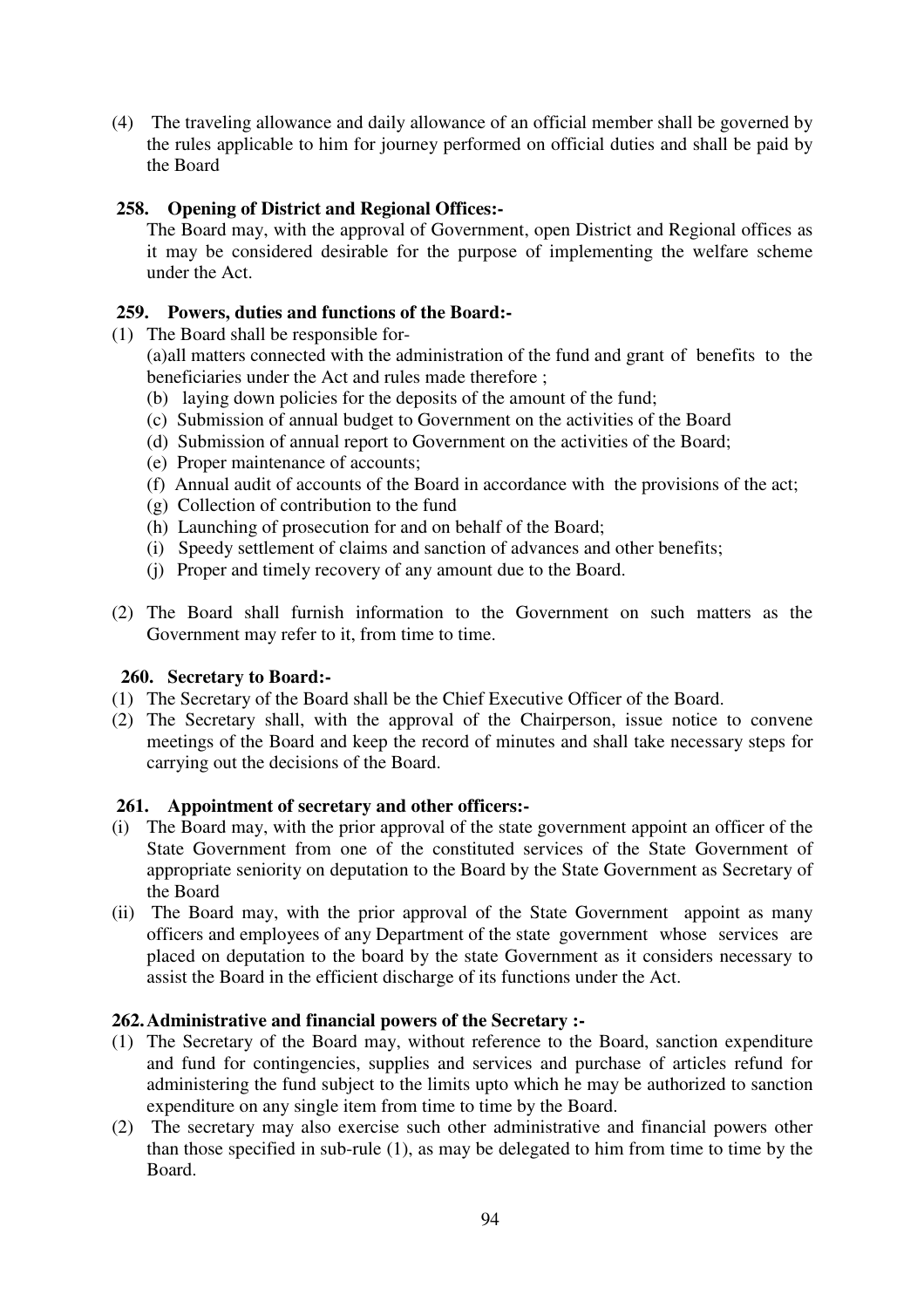(3) The Board may, from time to time, delegate subject to such conditions as it may deem fit, administrative and financial powers to any other officer under its control and supervision to the extent considered necessary for its efficient functioning.

## **263. The Sikkim Building and other construction Workers' Welfare Fund :-**

- (1) The Board may, as soon as may be, after the coming into force of these rules, constitute a fund by name" The Sikkim Building and other construction Workers' Welfare Fund" in accordance with the provisions of the Act and these rules.
- (2) The fund shall vest in and be administered by the Board
- (3) There shall be credited to the Fund –
- (a) grant or loan or advances, if any, made by the Government of India;
- (b) the contribution paid by the beneficiaries under these rules;
- (c) All sum received by the Board under the Building and other Construction workers' Welfare Cess Act,1996 and Rules made there under;
- (d) All sums received by the Board from such other sources as may be decided by the Central Government

## **264. Beneficiary under the Act :-**

Every building worker who has completed 18 years of age, but has not completed 60 years of age and who has completed 90 days of service as a building worker during the preceding 12 months shall be eligible for registration as a beneficiary under the Act.

### **265. Manner of making applications for registration of beneficiary:-**

- (1) The application referred to in sub- section (2) of section 12 of the Act shall be made in Form XXVII, annexed to these rules to the Beneficiary Registering Officer authorized by the Sikkim Building and Other Construction Workers' Welfare Board.
- (2) Every application referred to in sub-rule (1) shall be accompanied by three small size photographs of the concerned workers- one to be pasted on the space provided for in the application form and the other two to be enclosed with the application
- (3) Every application under sub-rule (1) shall also be accompanied by attested copies of the school certificate of certificate from the Registrar of Births and Deaths or Certified from local authorities or Certificate from Panchayat Bodies or MLA's or MP's or Municipal Commissioners or Corporation Councilors regarding the proof of date of birth of the worker. The application shall also contain the employer's certificate regarding the engagement of as a building worker.
- (4) Every such application shall be accompanied by the documents showing payment of a registration fee of Rs 20
- (5) After receipt of the application referred to in sub-rule (1) the Beneficiary Registering Officer shall, after noting thereon the date of receipt of the application, grant an acknowledgement to the applicant

## **266. Grant of Registration of Workers as Beneficiary and Issue of Identity card :-**

- (1) Beneficiary Registering Officer after receiving the application under rule 265 shall register the name of the worker as a beneficiary under the Act, if such applicant workman has complied with all the requirements as laid down in these rules and shall issue an identity card with his photograph duly affixed thereon in form XXVIII, annexed to these rules. Beneficiary Registering Officer shall maintain a register of identity card so issued in Form XXIX.
- (2) Any person may, within 30 days, file an appeal to the Board against the decision taken under sub-rule (1) and de3cision of the Board thereon shall be final.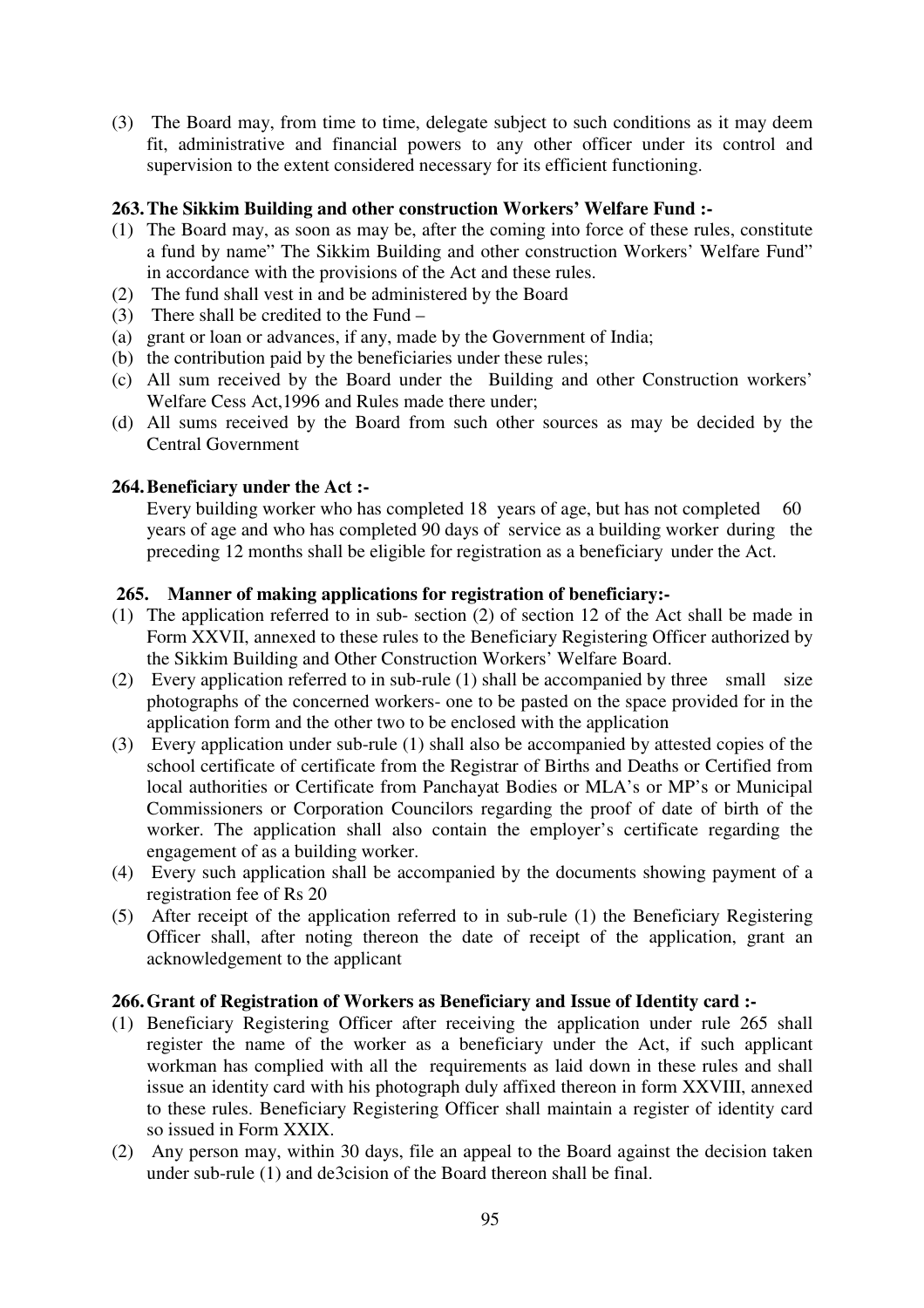- (3) The Beneficiary Registering Officer shall also maintain a district wise register of workers registered as beneficiary in form XXX, annexed to these rules
- (4) The building worker shall file a nomination in Form XXXI. The nomination shall stand revised in the name of the spouse on his acquiring a family or on the happening of any legal change in the status of the family

### **267. Contribution to the Fund :-**

- (1) A beneficiary of the fund shall contribute to the fund @ Rs. 20 per month. This Contribution shall be remitted once in 3 months in any of the banks specified by the board in the district in which the member resides.
- (2) If a beneficiary commits default in the payment of contribution continuously for a period of one year, he shall cease to be a beneficiary of the fund. However, with the permission of the Secretary of the board or any officer authorized by him in this behalf the membership may be resumed on payment of arrears of contribution subject to the condition that such resumption shall not be allowed more than twice.

## **268. Duty of the employer to file returns:-**

- (1) Every employer shall, within 15 days from the commencement of these rules send to the Secretary a consolidated return containing the particulars of the building workers entitled to be registered showing their basic wages, other allowances and the amount being spent for free supply of food, if any.
- (2) Every employer shall, before the fifteen day of every month, send to the Secretary or any other officer authorized by him in this behalf, a return in Form XXXII, showing the details of the workers entitled to be registered as well as those who left the service during the preceding month.
- (3) Every employer shall furnish to the Secretary or any other Officer authorized by him in this behalf, in Form XXXIII, particulars regarding the branches, Directors, Managers, Occupiers, Partners, person persons who has/ have the ultimate control over the affairs of his establishment.

### **269. Maintenance and production of Records and registers:-**

- (1) Every employer shall maintain a register showing the particulars of the building workers and a register of contribution in such form as may be directed by the Secretary or other officer authorized
- (2) Every employer shall whenever the Secretary or any other Officer authorized by him requires in person or by notice in writing to produce the records in respect of the building worker shall deliver such records to the officer concerned in time and if the records are not returned he shall issue a receipt for the records so retained by him.

### **270. Assistance to a Beneficiary in case of accident:-**

The Board may sanction financial assistance to the beneficiaries who are hospitalized for 5 or more days due to accident. The financial assistance shall be  $\bar{\tau}$  200 for the first 5 days and Rs 20 per day for the remaining days subject to a maximum of  $\bar{\tau}$  1,000. The assistance shall also be given to the beneficiary met with an accident and put in plaster at residence. If disability is resulted due to accident, the Board may sanction plaster at residence. If disability is resulted due to a financial assistance to the beneficiary upto a maximum of  $\bar{\tau}$  10,000 depending upon the percentage of disability. The application in Form XXXIV shall be submitted with such documents as may be specified by the Board.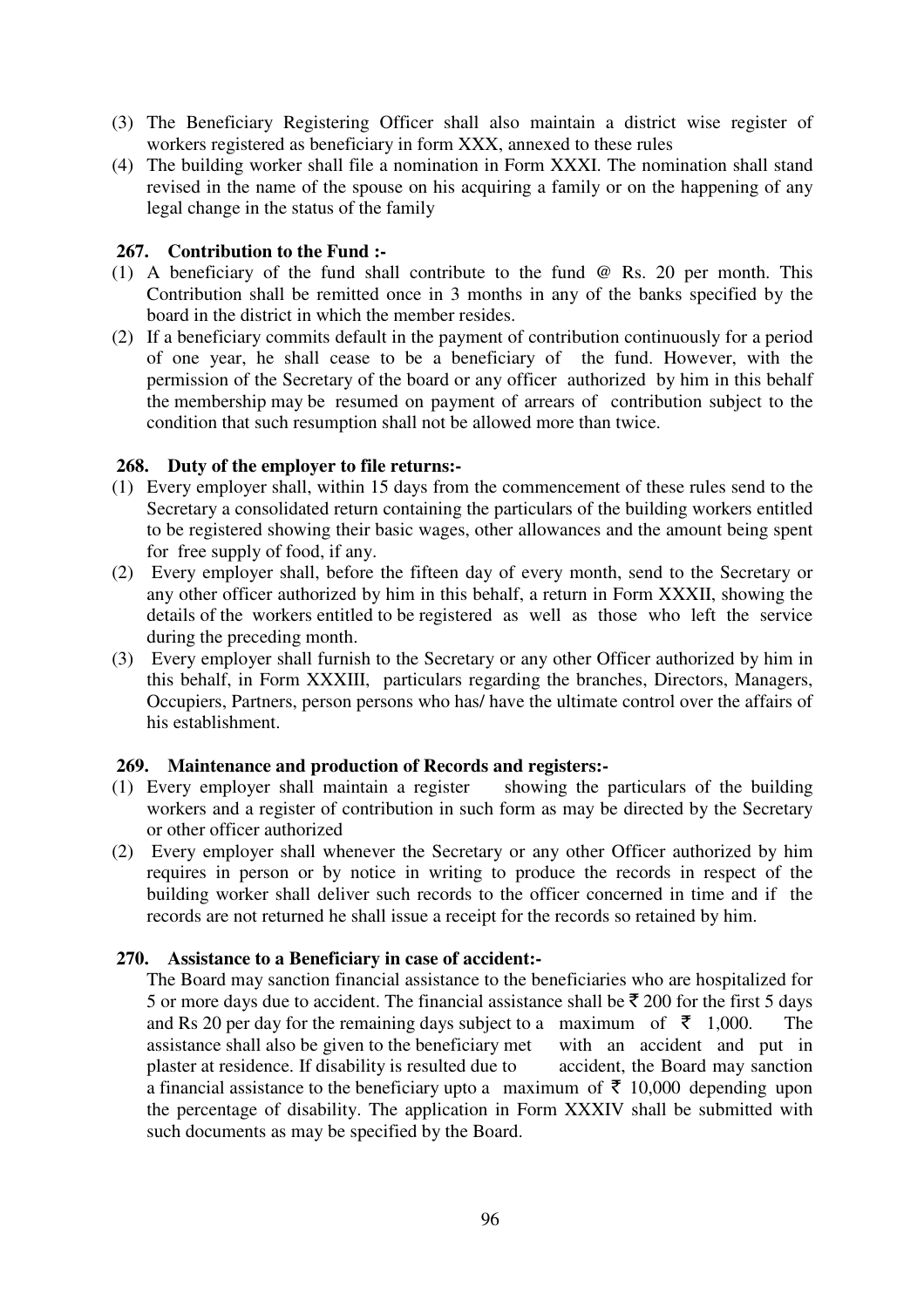## **271. Payment of Death Benefit:-**

- (1) The Board may sanction an amount of Rs. 10,000 to the nominees or dependents of a beneficiary towards death benefit. If the death is due to an accident during the course of employment, the nominee or dependent of the beneficiary may be given Rs 30,000 towards death benefit Payment of death benefit under this rule shall be made by the Board provided there is no group insurance scheme for the building worker and registered beneficiary undertaken by the Board with an Insurance Company covering the life of such building worker and beneficiary. If Group Insurance is taken up by the Board as per rule 277, death benefit as envisaged in this rule may not be necessary
- (2) A nominee who is entitled to Death Benefit under this rule shall submit to the Secretary or any other Officer authorized by him an application in Form XXXV. A certificate regarding the death or Accident issued by a Government doctor not below the rank of an Assistant Surgeon shall be produced along with the application and other documents specified by the Board.
- (3) The Secretary or the Officer authorized by him may on receipt of the application conduct an enquiry with regard to the eligibility of the applicant.
- (4) If the Secretary or the Officer authorized by him is satisfied that the person who has applied for financial assistance is entitled for such benefit he may sanction the amount
- (5) The sanctioning authority shall maintain a register for this purpose in Form XXXVI
- (6) A person, aggrieved by any decision taken under sub-rule (4), may file an appeal before the Board within 60 days from the date of receipt of the order under that sub-rule and the decision of the Board thereon shall be final

### **272. Pension to the beneficiary who has completed the age of 60 years:-**

- (1) A registered beneficiary who has been working as a building worker for not less than 5 years after the registration as beneficiary under these rules shall on completion of 60 years of age be eligible for pension. The pension will become payable from the Ist day of the succeeding to the month in which he completes 60 years of age
- (2) (a) An application for pension shall be submitted in Form XXXVII to the Secretary of the Board or the Officer authorized by him for the purpose

 (b) If in the opinion of the Board the applicant is eligible for pension, the Board shall sanction pension and the Secretary will send the pension sanctioning order to the applicant:

 Provided that no application shall be rejected unless the applicant has been given an opportunity of being heard by the Board or an Officer authorized by the Board to do so.

- (3) If it is found that the applicant is not eligible for pension, the application shall be rejected, and the applicant be informed accordingly within a period of 90 days The applicant may file an appeal before the board against the decision taken under sub rule (3) within 60 days from the date of the receipt of the order. However, the Board may for sufficient reason in writing condone the delay in filing the appeal.
- (4) The amount of pension shall be Rs. 150/- per mensem. An increase of  $\bar{\tau}$  10/- shall be given for every completed year of service beyond 5 years. The Board may within the previous approval of the Government revise the pension.
- (5) The pension sanctioning authority shall maintain a register in Form XXXVIII

### **273. Loans and Advances to a beneficiary for Construction of a house:-**

(1) The Board may on an application by a beneficiary, sanction an amount not exceeding Rs 50, 00 as advance for the outright purchase of a house or for the construction of a house.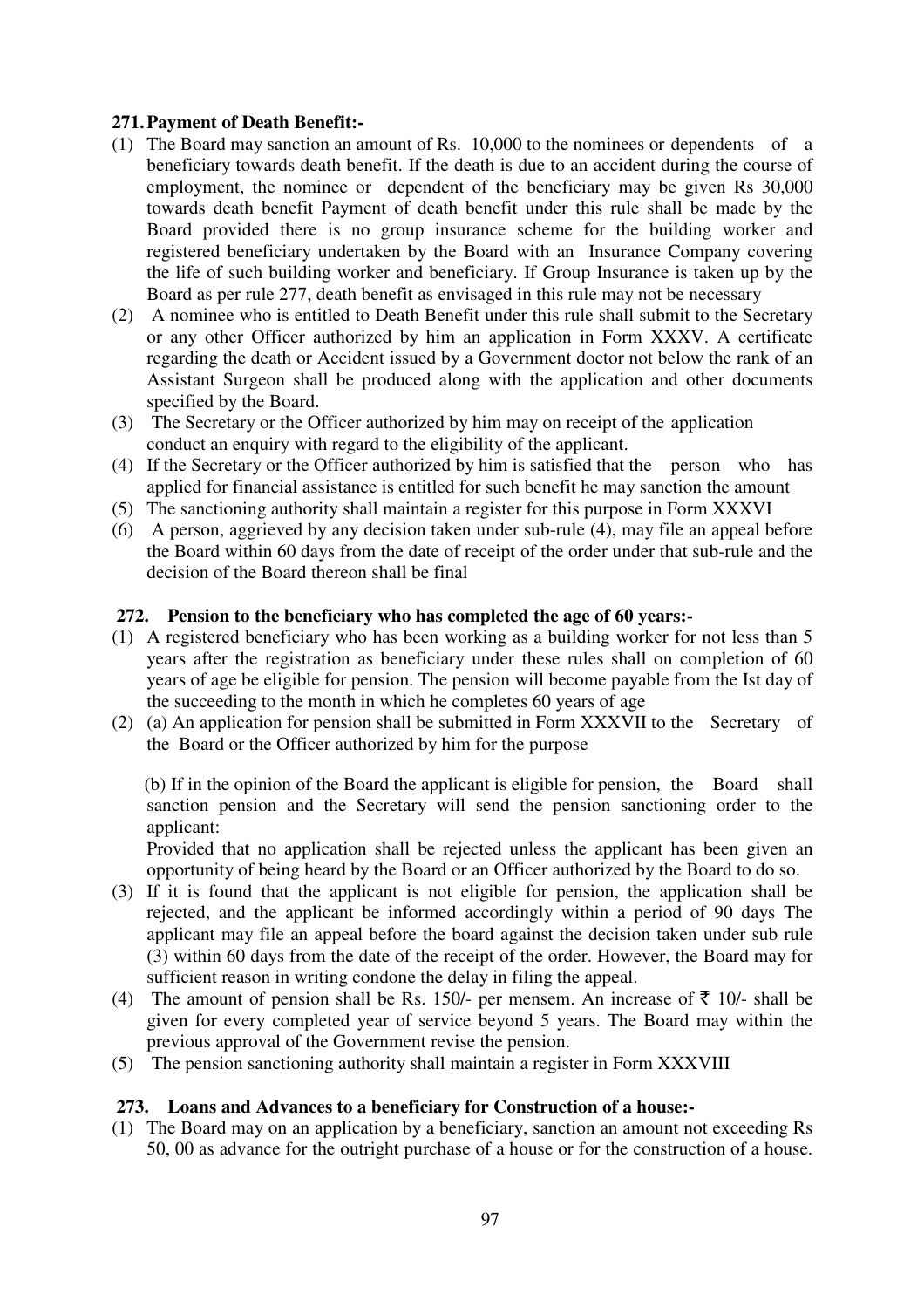The beneficiary shall along with the application in Form XXXIX, produce such document as may be specified by the Board.

- (2) No advance under sub- rule (1) shall be sanctioned to them who do not have registered as a beneficiary continuously for 5 years and having 15 years service left for superannuation.
- (3) To become eligible to receive the advance for construction of a house the beneficiary has to satisfy the board that a land is possesses by him for construction of dwelling house.
- (4) The Board may sanction the loans and advances as referred to in sub-rule (1) in two installments on execution of a mortgage deed of the landed property duly mortgaged by the beneficiary in favour of the Board
- (5) The loan is to carry an interest of 5 per cent per annum
- (6) The loan along with the interest will be recovered by the board from the beneficiary in suitable installments as may be specified by the Board.
- (7) A completion certificate shall be submitted to the Board by the beneficiary within six months from the date of drawal of advance. The failure on the part of the beneficiary to comply with this requirement will make him liable for legal action by the Board.

#### **274. Premium for Group Insurance Scheme of the beneficiary:-**

 The Board may undertake a group Insurance Scheme covering the life of the beneficiary with any Insurance Company and make payment of premium for such Group Insurance Scheme out of its fund.

#### **275. Financial Assistance for the Education of Children of the Beneficiary:-**

The Board may draw up and implement scheme of financial assistance for the education of the children of the beneficiary having a continuous registration for a period of six months under the Board subject to the eligibility criteria to be specified by the Board with the approval of the Government. The scheme may be revised as and when required with the approval of the Government. The scheme may be revised as and when required with the approval of the Government.

## **276. Medical Expenses for Treatment of Major Ailments of a Beneficiary or his Dependant:-**

 The Board may sanction a maximum amount of Rs 2,000 per annum to a beneficiary towards medical expenses for the treatment of the beneficiary and / or his dependants suffering from T.B. Cancer, Heart Disease, Kidney Disease, Eye Disease, Leprosy and Nerve Disease. However where an operation is involved for the treatment of the diseases like heart Disease, Kidney Disease etc. the Board may criteria for such benefit will be fixed by the Board. The Board may also require beneficiary to submit an application in Form XL, with such documents and within such time as may be specified by the Board.

### **277. Maternity benefit to a Female Beneficiary:-**

 The women employees who are registered beneficiary for a period of one year shall be given a sum as may be determined by the Board from time to time as maternity benefit during the period of maternity. The Board may require such employees to submit an application in Form XLI with such documents and within such time as may be specified by the Board, provided that such benefit shall not be allowed more than twice.

#### **278. Other welfare measures:-**

The board may make provisions for other welfare measures and facilities and also make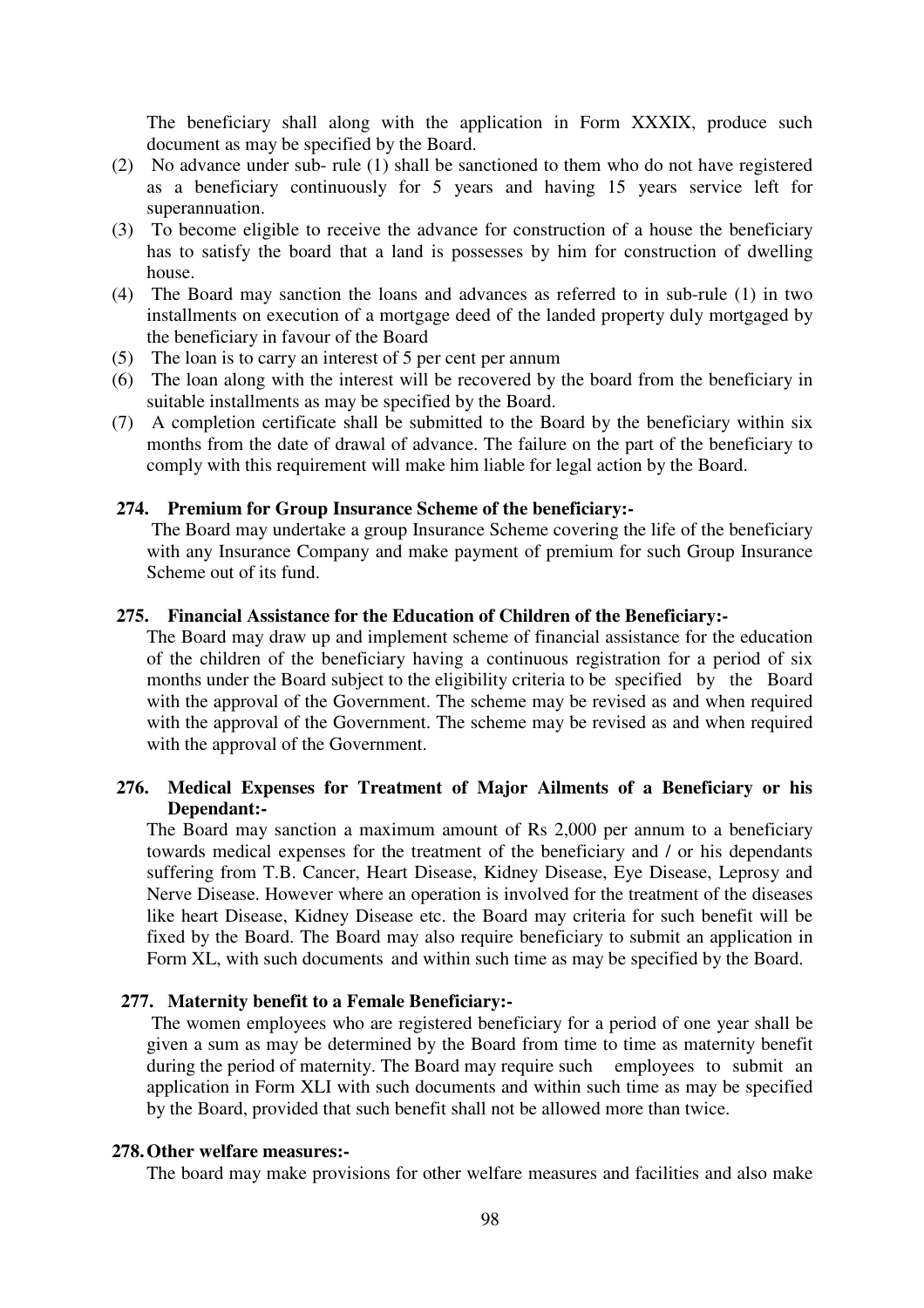improvement of the facilities mentioned in these rules with the approval of the State Government.

#### **279. Recovery of advances and loans:-**

The Board shall have the power to stipulate the conditions for recovery of loans and advances.

#### **280. Investment of amount:-**

 All money belonging to the fund may be invested in Scheduled banks or in the securities referred to in clauses (a) to (d) of section 20 of the Indian Trusts Act,1882.

#### **281. Utilization of the fund:-**

 The fund shall not, without the previous approval of Government, be expended for any purpose other than those mentioned in the Act and the rules.

#### **282. Report regarding the functioning of the Board:-**

A report on the functioning of the Board during every financial year shall be approved by the Board before the  $15<sup>th</sup>$  day of June next and be submitted to the Government before the  $15<sup>th</sup>$  day of July of that year.

### **283. Copies of the registers and reports to be furnished:-**

 The Secretary of the Board shall furnish copies of the registers and annual report of the fund to any employer or member of the fund on written application with the approval of the Government.

#### **284. Execution of Contract:-**

 All orders and other instruments shall be made and executed in the name of the Board and shall be authenticated by such persons as the Board may specify.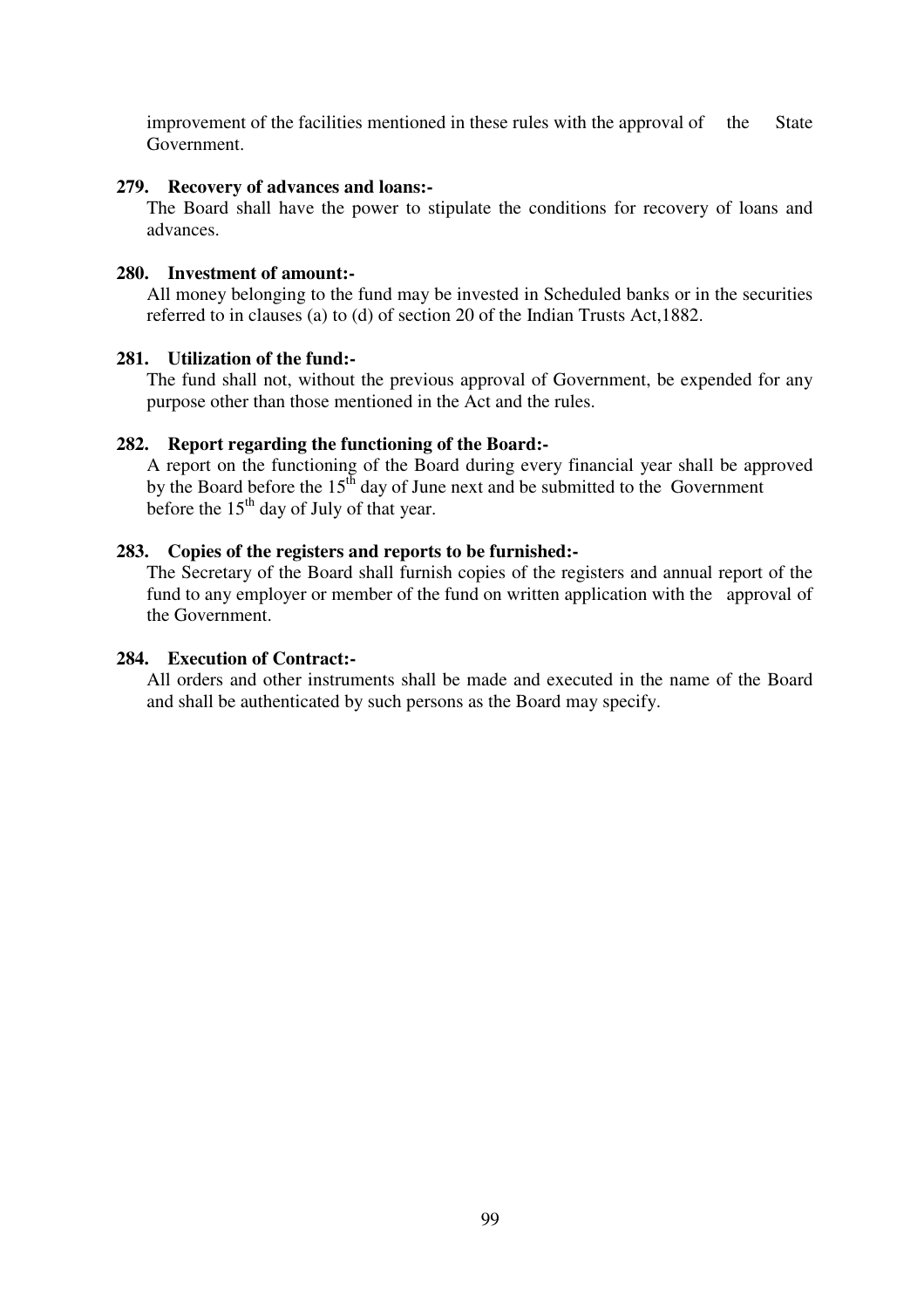## **PART – V MISCELLANEOUS PROVISIONS**

## **CHAPTER – XXX POWERS OF CHIEF INSPECTOR AND INSPECTORS**

#### **285. Power to engage experts, agencies: -**

- (1) The Chief Inspector may engage experts or agencies as deemed necessary, from the fields of civil engineering, structural engineering, architecture, and other disciplines of occupational, safety, health and environment, as and when required, for the purpose of conducting any inspection, investigation or enquiry into the cause of an accident or a dangerous occurrence or otherwise.
- (2) The experts referred to in sub-rule(1) shall,-
- a) possess a degree in the relevant field from a recognized university;
- b) possess not less than ten years experience of working in the relevant field out of which at least five years shall be in the field of occupational safety, health and environment.
- (3) Agencies referred to in sub-rule (1) shall be of national standing in the relevant field and registered under the relevant law.
- (4) The State Government may, from time to time, prepare a panel of experts and agencies referred to in sub-rule(1).
- (5) An engineer or expert or agency employed under sub-rule (1) shall be paid such traveling allowances and daily allowances as are allowed to him by his organization where he is employed.
- (6) In addition to traveling allowances and daily allowance referred to in sub-rule(5) to an engineer or architect or agency, they shall also be paid honorarium at the rates as may be specified by the State Government by notification in the Official Gazette from time to time.

### **286. Power of Inspector: -**

- (1) An Inspector may, at a construction site of a building or other other construction work within local limits for which he is appointed, -
- i) examine such construction site or place or premises used or to be used for such building or other construction work;
- ii) take on the spot or otherwise such evidence of any person which he may deem necessary for the purpose of any examination or enquiry connected with such building and other construction work directly or indirectly:
- Provided that such person shall not be compelled to answer any question or give any evidence tending to incriminate him;
- iii) take photographs, video clips, sample weight or measure or record of such sketches as he may consider necessary for the purpose of any examination or inquiry under these rules;
- iv) hold an inquiry into the cause of any accident or dangerous occurrence which he has reasons to believe was the result of any operation connected with or incidental to such building or other construction work, or of non-compliance with any of the provisions of the Act or these rules;
- (2) An Inspector may, within the local limits for which he is appointed issue show cause notice or warning to employers regarding the safety, health or welfare of building workers provided under the Act or the rules.
- (3) An Inspector may, within the local limits for which he is appointed, file in a court having jurisdiction a complaint or other proceeding relating to an offence under the Act.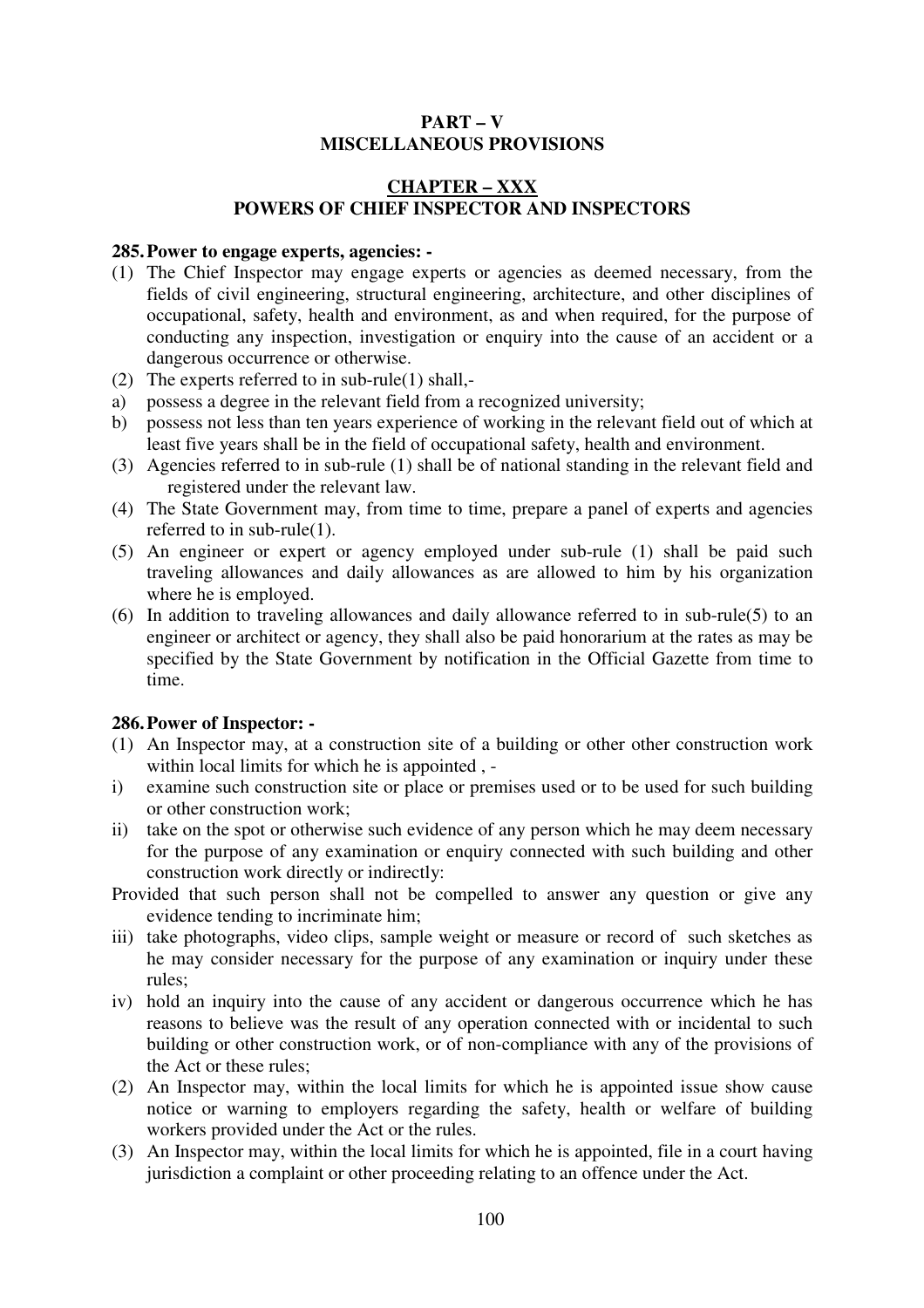- (4) An Inspector may, within the local limit for which he is appointed, direct any contractor or any employer for getting the building workers medically examined in accordance with the provisions of these rules.
- (5) An Inspector may, within the local limits for which he is appointed, require a person having power of supervision and control of a construction site of a building or other construction work or the employer, project in-charge or site in charge of such construction site, as the case may be, to provide such means or assistance as may be required by such inspector for entry, inspection, examination or inquiry for the exercise of his powers under sub-section(1) of section 43 of the Act or this rule in relation to such construction site, or project.

## **287. Prohibition order: -**

- (1) If it appears to the Inspector that any site or place at which any building or other construction work is being carried on, is in such condition that it is dangerous to life, safety or health of building workers or the general public, he may, in writing, serve on the employer of building workers or on the owner of the establishment or on the person in charge of such site or place an order prohibiting any building or other construction work such site or place until measures have been taken to remove the cause of the danger to his satisfaction.
- (2) An Inspector serving an order under sub-rule (1) shall endorse a copy to the Chief Inspector and Secretary, Labour Department, Government of Sikkim.
- (3) Such prohibition order shall be complied with by the employer forthwith.
- (4) Any person aggrieved by an order under sub-rule (1), may, within fifteen days from the date on which the order is communicated to him, may prefer an appeal to the Secretary, Labour Department to the Government of Sikkim, in the Department of Labour, Gangtok and the the Secretary shall, after giving the appellant and opportunity of being heard, dispose of the appeal as expeditiously as possible:

Provided that the Secretary to the Government of Sikkim in the Department of Labour, may entertain the appeal after the expiry of the said period of fifteen days if he is satisfied that the appellant was prevented by sufficient cause from filling the appeal in time:

Provided further that the prohibiting, shall be complied with, pending the decision of the the Secretary, Labour Department to the Government of Sikkim in the Department of Labour.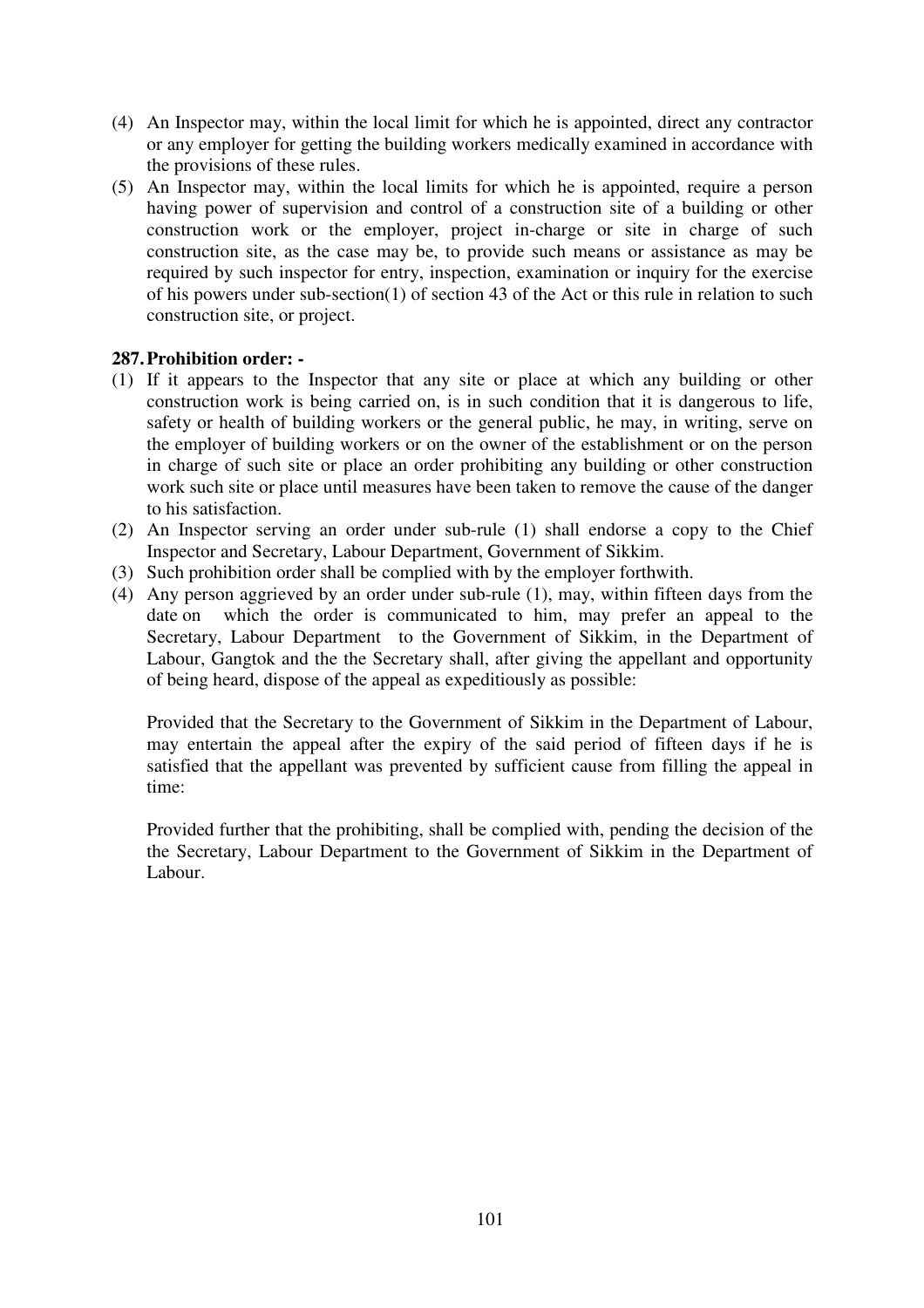# **SCHEDULE I**

## **(See rule 56(a), 71 and 72) Manner of test and examination before taking lifting appliance, lifting gear and wire rope into use for the first time.**

1) Lifting Appliance:

Every lifting appliance with its accessory gear, shall be subjected to a test load which shall exceed the safe working load (SWL) as specified in the following table:-

## **TABLE**

| Safe working load    | <b>Test load</b>                         |  |
|----------------------|------------------------------------------|--|
| Upto 20 tonnes       | 25 tonnes in excess of safe working load |  |
| load 20 to 50 tonnes | 5 tonnes in excess of safe working load  |  |
| Over 50 tonnes       | 10 % excess of safe working load.        |  |

- 2) Lifting Gear :-
- a) Every ring, hook, chain, shackle, swivel, eye-bolt, plate clamp, triangular plate or pulley block, (except single sheave block) shall be subjected to a test load which shall not less than the load as specified in the following table:-

## **TABLE**

| Safe working load (In tonnes) | <b>Test load (In tonnes)</b>                  |
|-------------------------------|-----------------------------------------------|
| Upto $25$                     | 2 X safe working load                         |
| Above 25                      | $(1.22 \times \text{safe working load}) + 20$ |

- b) In the case of a single sheave block, the safe working load shall be the maximum load which can safely be lifted by the block when suspended by its head fitting and the load is attached to a rope which passes around the sheave of the block and a test load not less than four times the proposed safe working load shall be applied to the head of block.
- c) In the case of multi sheave block, the test load shall not be less than load as specified in the following table;-

### **TABLE**

| Safe working load (in tonnes) | <b>Test load (in tonnes)</b>                    |  |
|-------------------------------|-------------------------------------------------|--|
| Upto $25$                     | 2x safe working load                            |  |
| 25 to 160                     | $(0.9933 \times \text{safe working load}) + 27$ |  |
| above $160$                   | 1.1 x safe working load                         |  |

- d) In the case of hand operated pulley blocks used with pitched chains and rings, hooks Shackles or swivels, permanently attached thereto, a test load not less than 50 percent in the excess of the safe working load shall be applied.
- e) In the case of a pulley block fitted with a bucket, the bucket shall be tested and the load applied to the bucket when testing that block will be accepted as test load of the bucket.
- f) In the case of a sling having two legs, the safe working load shall be calculated when the angle between the legs is 9- degree, in case of a sling having two legs the angle between the legs is 90 degree. In case multi-legged slings the safe working shall be calculated as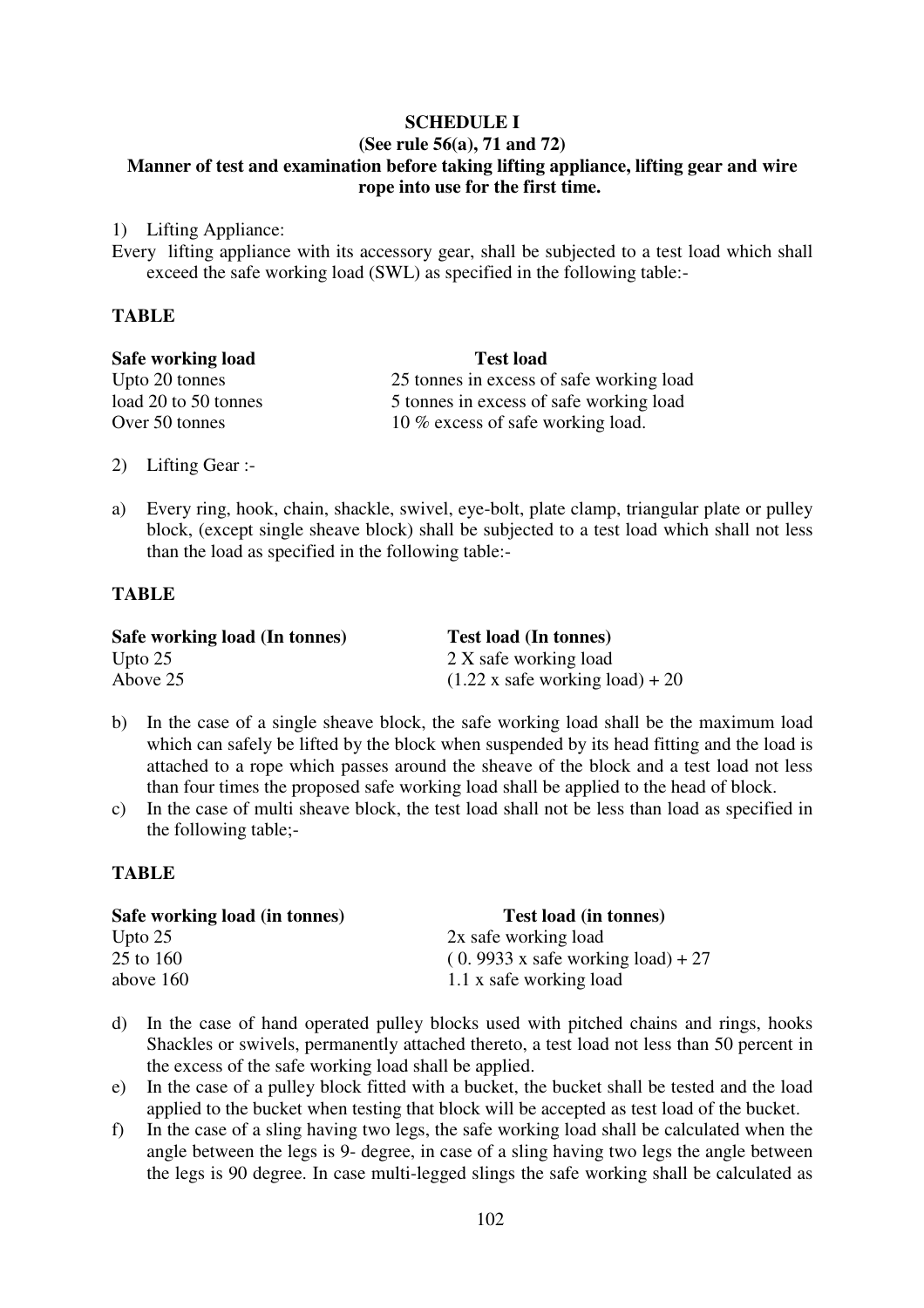per Central Standards .

g) Every lifting beam, lifting frame, container spreader, bucket, tub or other similar devices shall be subjected to a test load which shall be not less than the load specified in the following table;-

# **TABLE**

| Proposed safe working load (in tonnes) | <b>Test load (in tonnes)</b>                   |
|----------------------------------------|------------------------------------------------|
| Upto $10$                              | 2 x safe working load                          |
| 10 to 160                              | $(1.04 \times \text{safe working load}) + 9.6$ |
| above 160                              | 1.1 x safe working load.                       |

h) Wire Ropes:-

In the case of wire ropes a sample shall be tested to destruction. The test procedure shall be in accordance with recognized Central Standards. The safe working load of the rope is to be determined by dividing the load at which the sample broke by a co-efficient of utilization, determined as specified in the following table :-

## **TABLE**

| <b>Items</b>                                   | <b>Co-efficient of utilization</b>                 |                            |
|------------------------------------------------|----------------------------------------------------|----------------------------|
|                                                | 2                                                  |                            |
| Wire rope forming part of sling<br>a)          |                                                    |                            |
| Safe working load of the sling                 |                                                    |                            |
| Safe working load upto and equal to 10 tonnes  |                                                    | 3                          |
|                                                | Safe working load above 10 tonnes and upto and     |                            |
| Equal to 160                                   |                                                    | 10                         |
|                                                |                                                    | $(8.85 \times SWL) + 1910$ |
| safe working load above 160 tonnes             |                                                    | 3                          |
|                                                |                                                    |                            |
| b)                                             | Wire rope as integral part of a lifting appliance: |                            |
| SWL of the lifting appliance:                  |                                                    |                            |
| Safe working load upto and equal to 160 tonnes |                                                    | 10                         |
|                                                |                                                    | (8.85 x SWL)+1910          |

Safe working load above 160 tonnes 3

- i) Before any test is carried out, a visual inspection of the lifting appliance, or lifting gear involved shall be conducted and any visible defective gear shall be replaced or renewed.
- j) After being tested, all the lifting gears shall be examined to see whether any parts have been injured or permanently deformed by the test.

# **PROCEDURE FOR TESTING**:

- 3) Derricks:
- a) A derrick shall be tested with its boom at the minimum angle to the horizontal for which the derrick is designed (generally 15 degree) or at such greater angle as be may be agreed. The angle at which the test has been carried out shall be mentioned in the test certificate. The test load shall be applied by hoisting moveable weights. During the test, the boom shall be swung with the test load, as far as practicable, in both directions;
- b) a derrick boom, designed to be raised with power, with the load suspended, shall in additional to the tests at (a), be raised (with the load suspended) to its maximum working angle to the horizontal and the two outermost positions;
- c) while test loading of a heavy lift derrick, the competent person responsible for test using moveable weights shall ascertain from the owner of the vessel or floating platform that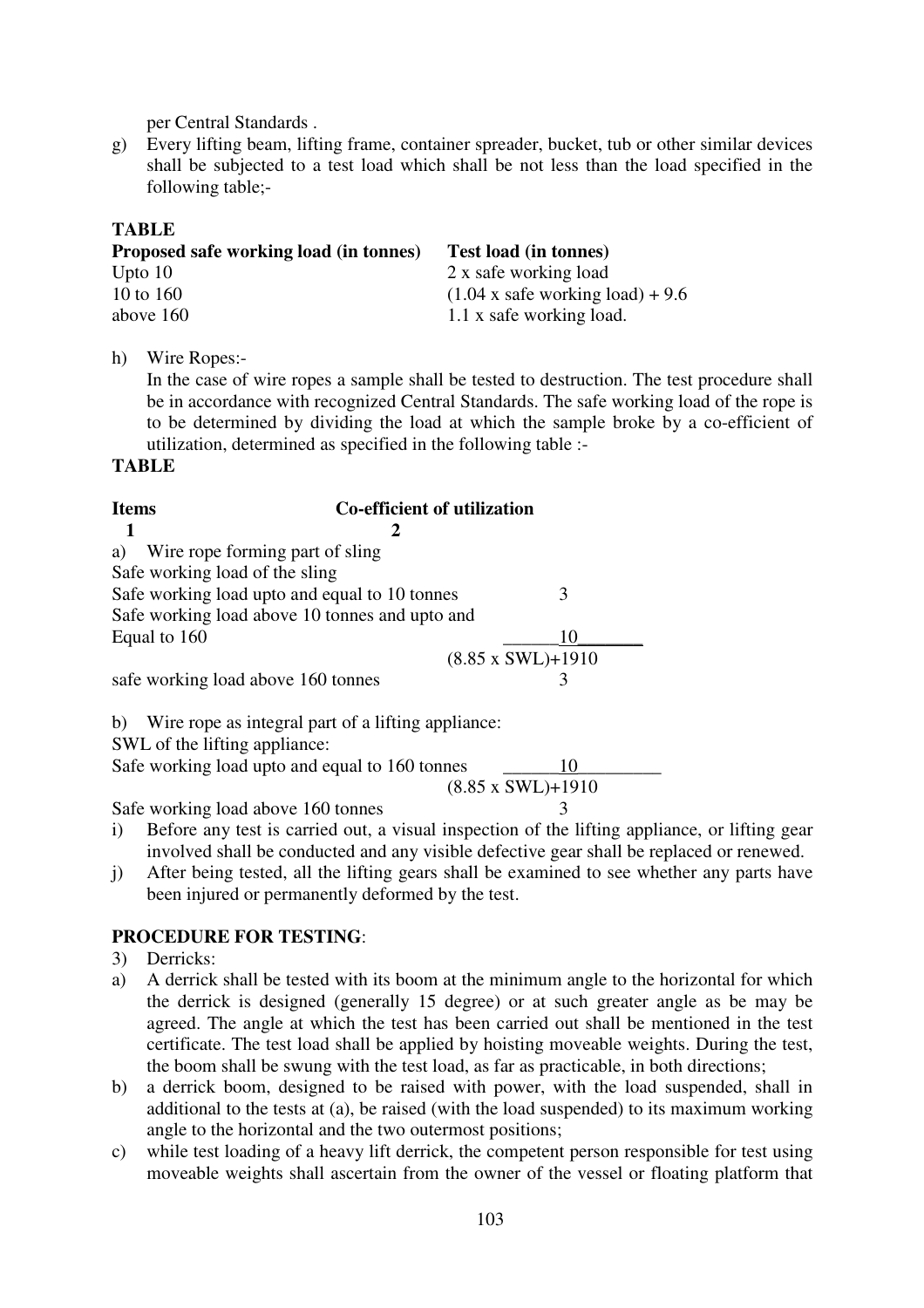the stability of the vessel or platform is adequate for the test.

- 4) The derricks tested under clause (3) shall not be used in union purchase rig unless;
- a) the derricks rigged in union purchase are tested with the test load appropriate to the SWL in union purchase (at the headroom and with the derrick booms in their approved working position);
- b) the safe working load of the derrick in union purchase rig has also been specified by a competent person in a report in Form-V;
- c) Any limitations or conditions specified in the said report are compiled with; and
- d) The two hoist popes are coupled together by a suitable swivel assemble. Note: - The safe working load of derricks (for each method of rig including union purchase) shall be shown on the certificate of test and marked on the derrick booms.
- (5) Lifting appliances:-
- a) The test load shall be lifted and swung, as far as possible, in both directions. If the jib or boom of the crane has a variable radius, it shall be tested with loads at the maximum and minimum radii. In case of hydraulic cranes when owing to the limitations of pressure, it is impossible to lift a test load in accordance with table under item (1), it will be sufficient to lift the greatest possible load which shall be more than safe than working load;
- b) The test shall be performed at maximum, minimum and intermediate radius points as well as such points in the area of rotation, as the competent person may decide. The test shall consist of hoisting, lowering, breaking, and swinging and through all positions and operations normally performed. An additional test shall be made by operating the machinery at maximum working speed with the safe working load suspended.
- (6) Use of spring or hydraulic balances, etc for test loading:-
	- All tests shall normally be carried on with the help of dead weights. In case of periodical test, replacements or renewals, test load may be applied by means of suitable springs or hydraulic balances. In such case, test load shall be applied with the boom, as far out as practicable, in both directions. The test shall not be taken as satisfactory, unless the balance has been certified for accuracy by the competent authority within 2.0 per cent and the pointer or the machine has remained constant at the test load for a period of at least five minutes;
- (7) Testing machines and dead weights;
- (a) A suitable testing machine shall be used for testing of chains; wire ropes and other lifting gears;
- (b) Testing machines and balances to be used in test loading, testing and checking shall not be used unless they have been certified for accuracy at least once in the preceding twelve months by the competent authority;
- (c) Moveable weights used for the test loading of the lifting appliances having a safe working load not exceeding twenty tonnes shall be checked for accuracy by means of suitable weighing machine of certified accuracy.
- (8) Thorough examination after testing or test loading; After being tested or test loaded, every lifting appliance and associated gear shall be thoroughly examined to see that no part has been damaged or permanently deformed during the rest. For this purpose, the lifting appliance or gear shall be dismantled to the extent considered necessary by the competent person.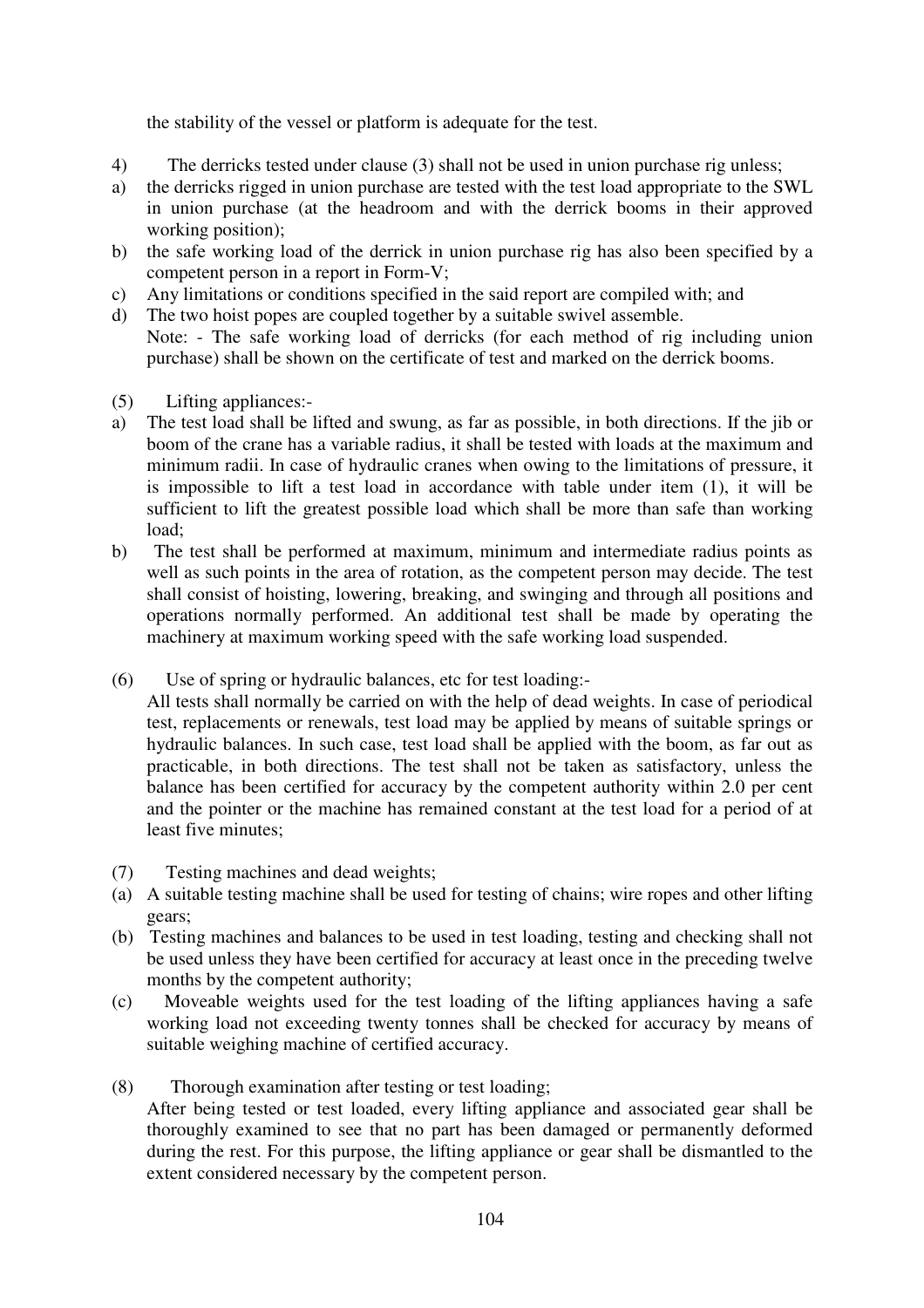## **SCHEDULE-II**

## **NOTIFIABLE OCCUPATION DISEASES IN BUILDING AND OTHER CONSTRUCTION WORK**

#### **(See rule 228 (a))**

- 1. Occupational dermatitis<br>2. Occupational cancer
- Occupational cancer
- 3. Asbestosis
- 4. Silicosis
- 5. Lead poisoning including poisoning by any preparation or compound of lead or other sequalae.
- 6. Benzene poisoning including poisoning by any of its homologues, their nitro or amino derivatives or its sequelae.
- 7. Occupational asthma
- 8. Pesticide poisoning
- 9. Carbon monoxide poisoning
- 10. Toxic jaundice
- 11. Toxic anemia
- 12. Compressed air illness (Caissons disease)
- 13. Noise induced hearing loss
- 14. Isocyanates poisoning
- 15. Toxic nephritis.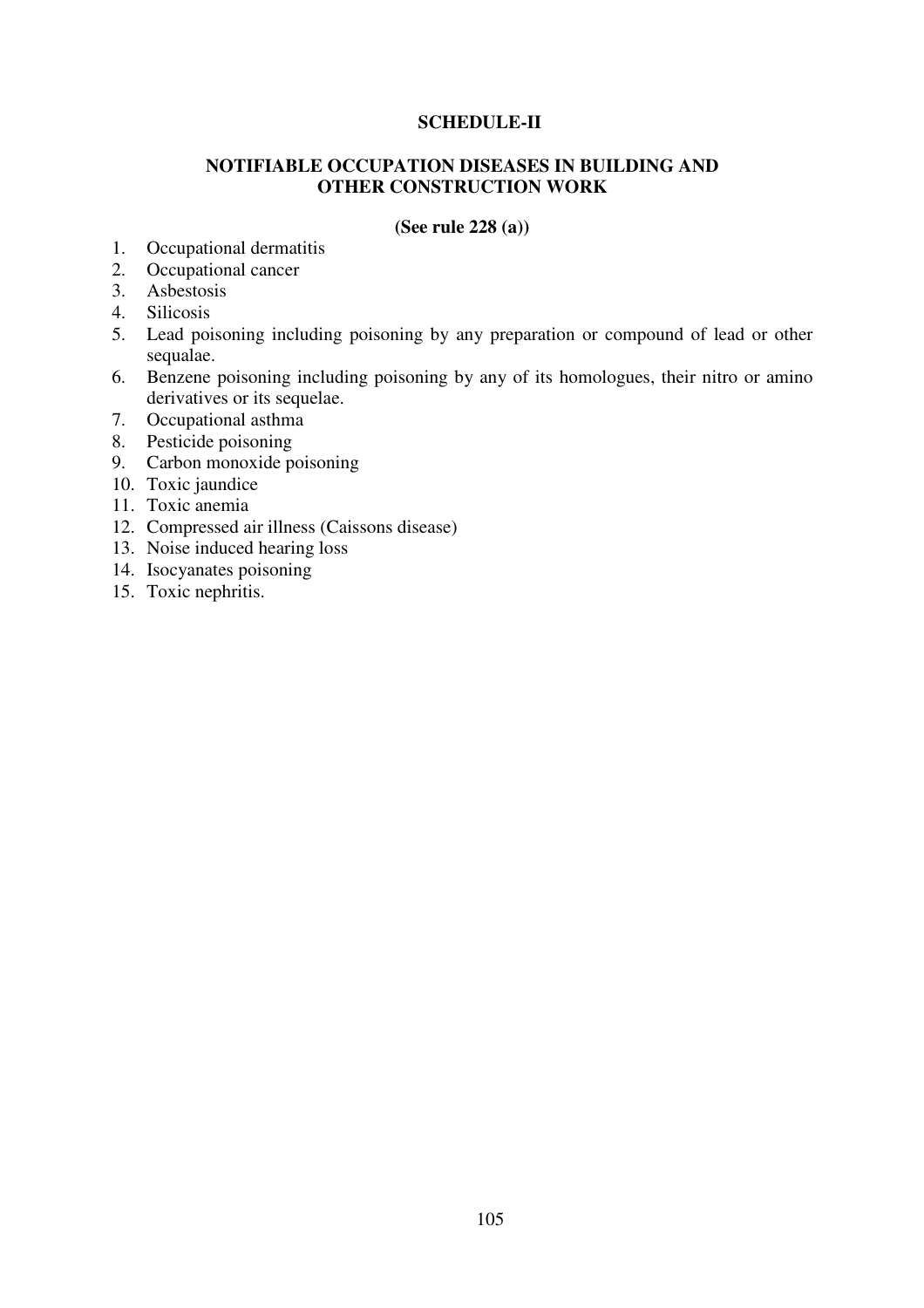#### **SCHEDULE- III**

#### **CONTENTS OF A FIRST – AID BOX (See rule 229 (b))**

- (i) A Sufficient number of eye wash bottles filled with distilled water or suitable liquid clearly indicated by a distinctive sign which shall be visible at all times.
- (ii) 4 percent xylocaine eye drops, and boric acid eye drops and soda bicarbonate eye drops.
- (iii) Twelve medium size sterilized dressing.
- (iv) Twelve medium size sterilized dressing.
- (v) Twelve large size sterilized dressings.
- (vi) Twelve large size sterilized burn dressings.
- (vii) Twelve (fifteen cm) packets of sterilized cotton wool.
- (viii) (Two hundred ml) bottle of certimide solution (1 percent) or suitable antiseptic solution.
- (ix) One (two hundred ml) bottle of mercurochrome (2 percent) solution in water.
- (x) One (one hundred twenty ml) bottle of salvolatile having the doses and mode of administration indicated on the label.
- (xi) One pair of scissors.
- (xii) One roll of adhesive plaster ( six cm x metre )
- (xiii) Two rolls of adhesive plaster ( two cm x one metre )
- (xiv) Twelve pieces of sterilized eye pads in separate sealed packets.
- (xv) A bottle containing hundred tables ( each of three hundred twenty five mg of aspirin or any other analgesic.
- (xvi) Twelve roller bandages ten cm wide.
- (xvii) Twelve roller bandages five cm wide.
- (xviii) One tourniquet.
- (xix) A supply of suitable splints.
- (xx) Three packets of safety pins.
- (xxi) Kidney tray.
- (xxii) A snake bite lancet.
- (xxiii) One ( thirty ml ) bottle containing potassium permanganate crystals.
- (xxiv) One copy of first- aid leaflet issued by the Directorate General.
- (xxv) Six triangular bandages .
- (xxvi) Two pairs of suitable, sterilized, latex hand gloves.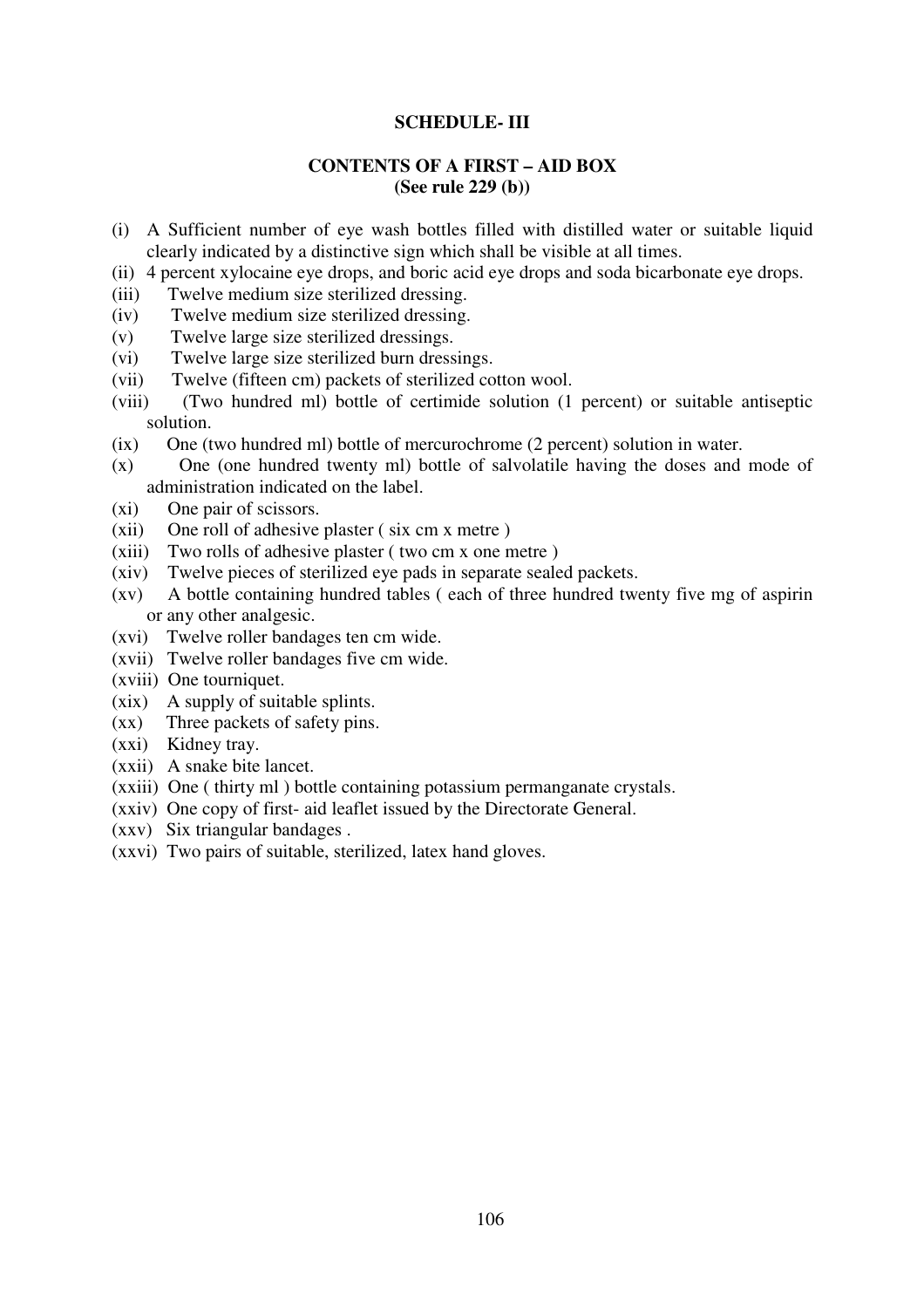### **SCHEDULE-IV (See rule 224(c))**

# **ARTICLES FOR AMBULANCE ROOM**

- (i) A glazed sink with hot and cold water always available.
- (ii) A table with a smooth top at least 180cm x 150cm.
- (iii) Means for sterilizing instruments.
- (iv) A couch.
- (v) Two stretchers.
- (vi) Two buckets or containers with close fitting lids.
- (vii) Two rubber hot water bags.
- (viii) A kettle and spirit stove or other suitable means of boiling water.
- (ix) Twelve plain wooden splints 900cm x 100cm x 6cm.
- (x) Twelve plain wooden splints 350cm x 75cm x 6cm.
- (xi) Six plain wooden splints 250cm x 50cm x 12cm.
- (xii) Six woollen blankets.
- (xiii) Three pairs of artery forceps.
- (xiv) One bottle of spiritus anemia aremations.(120ml).
- (xv) Smelling salt( 60gm).
- (xvi) Two medium size sponges.
- (xvii) Six hand towels.
- (xviii) Four kidney trays.
- (xix) Four cakes of toilet soaps, preferably antiseptic soaps.
- (xx) Two glass tumblers and two wine glasses.
- (xxi) Two clinical thermometers.
- (xxii) Two tea spoons.
- (xxiii) Two graduated (120ml) measuring glasses.
- (xxiv) Two minimum measuring glasses.
- (xxv) One wash bottle (1000cc) for washing eyes.
- (xxvi) One bottle (one litre) carbolic lotion 1in 20.
- (xxvii) Three chairs.
- (xxviii) One screen.
- (xix) One electric hand torch.
- (xxx) Four first aid boxes or cupboards stocked to the standards prescribed in the schedule VII.
- (xxxi) An adequate supply of tetanus oxide.
- (xxxii) Injections-morphia,pethidine,atrophine.
- (xxxiii) Cramine liquid 60ml).
- (xxxiv) Tablets-antihistaminic antispasmodic(25each).
- (xxxv) Syringes with needles -2cc,5cc,10ccand 500cc.
- (xxxvi) Three surgical scissors.
- (xxxvii) Two needle holders big and small.
- (xxxviii) Suturing needles and materials.
- (xxxix) Three dissecting forceps.
- (xl) Three dressing forceps.
- (xli) Three scalpels.
- (xlii) One stethoscope and a B.P. apparatus.
- (xliii) Rubber bandage-pressure.
- (xliv) Oxygen cylinder with necessary attachments.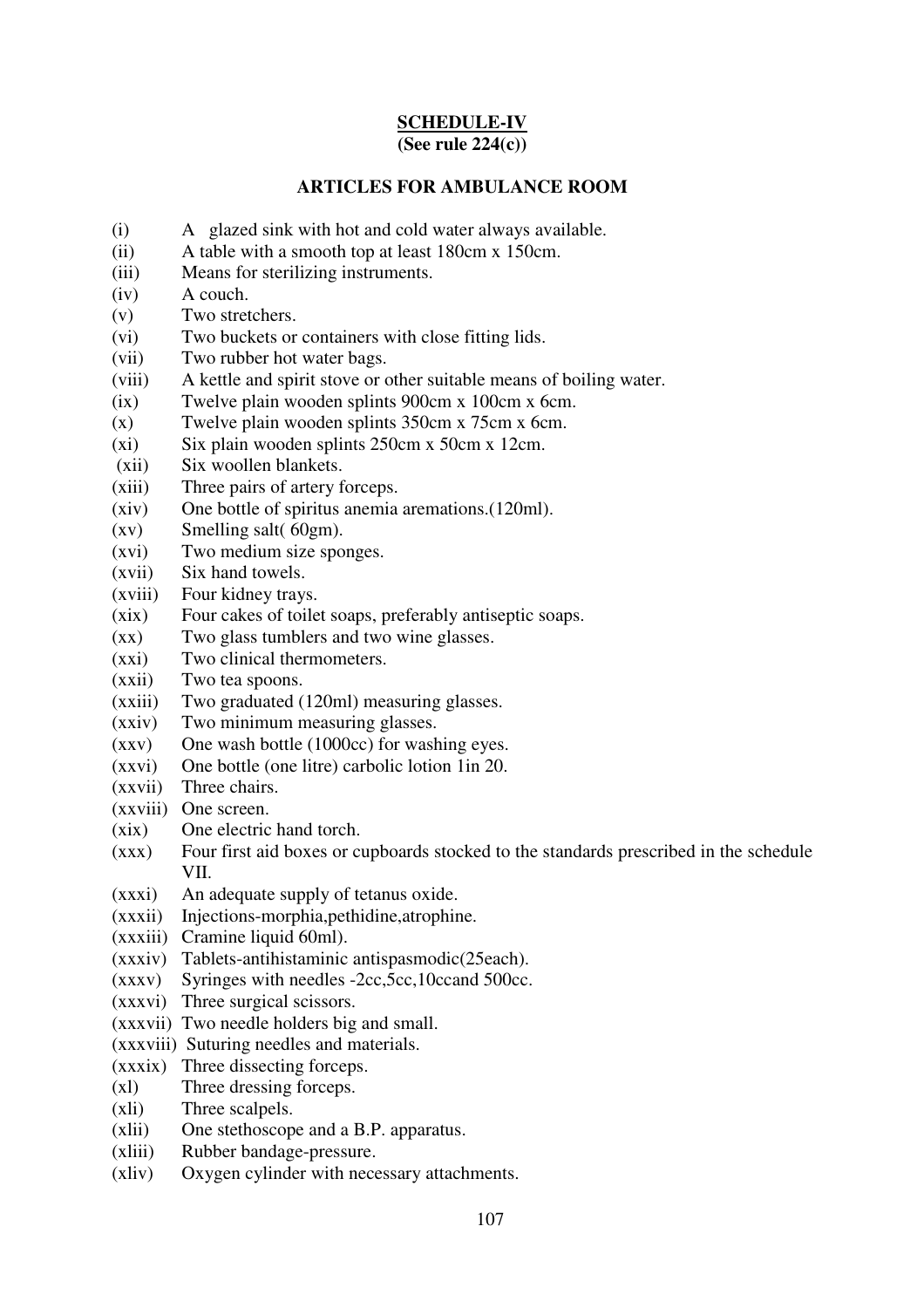- (xlv) Atropine eye ointments.<br>(xlvi) I.V. Fluids and sets 10nos
- (xlvi) I.V. Fluids and sets 10nos.<br>(xlvii) Suitable, foot operated, co
- Suitable, foot operated , covered and refuse containers.
- (xlviii) Adequate number of sterilized , paired , latex hand gloves.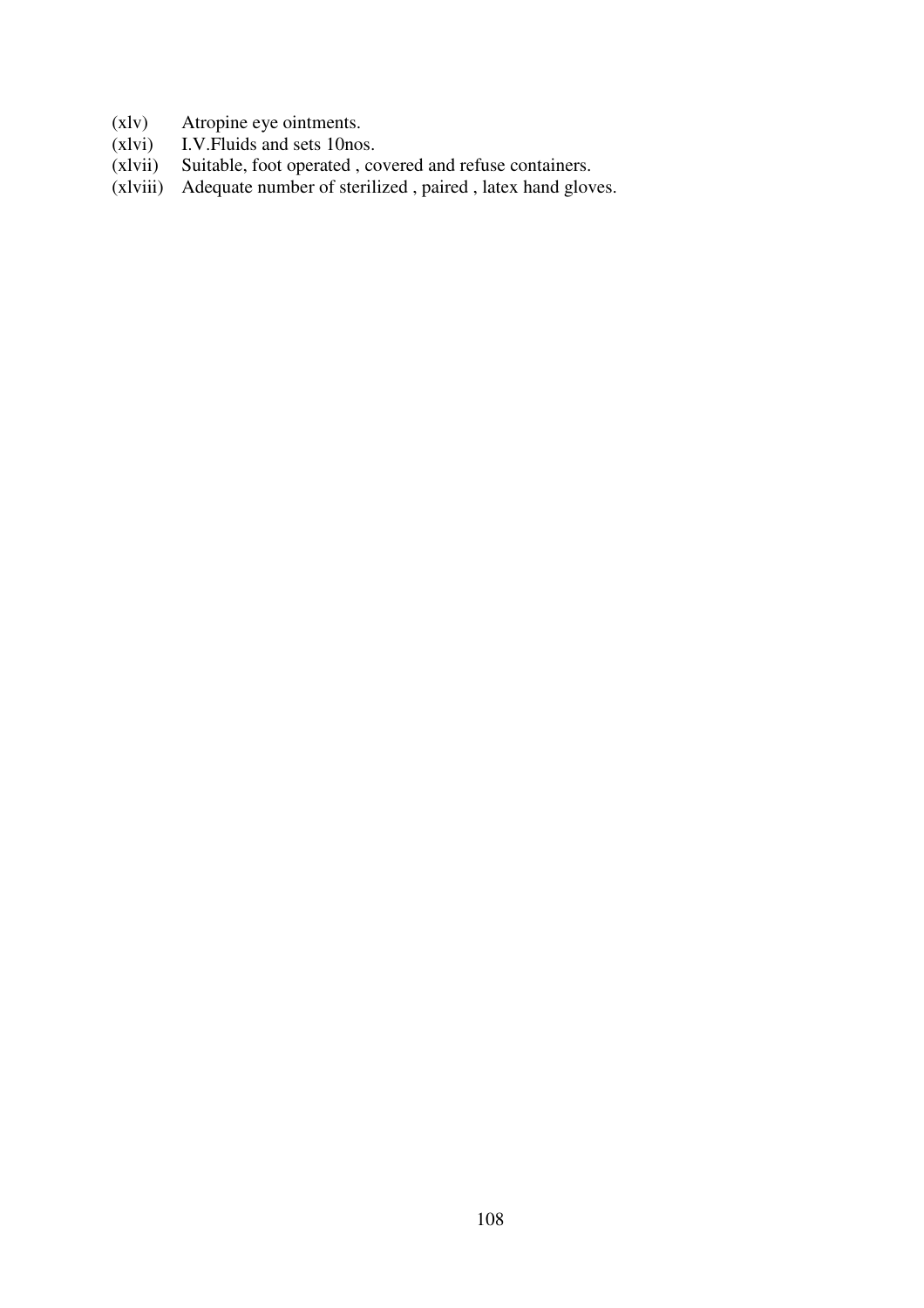## **SCHEDULE-V (See rule-225)**

## **CONTENTS OF AMBULANCE VAN OR CARRIAGE.**

The Ambulance van shall have equipments prescribed as under:-

## (a) **GENERAL:-**

A portable stretcher with folding and adjusting devices with the head of the stretcher capable of being tilted upward. Fixed suction unit with equipment. Fixed oxygen supply with equipment. Pillow with case, sheets, blankets, towels, emergency bag, bed pan and urinal glass.

(b) **SAFETY EQUIPMENT: -** Flaros with life of three thousand minutes, floor lights, flash lights, fire extinguishers(dry power type), insulated gauntlets.

## (c) **EMERGENCY CARE EQUIPMENT:-**

## (i) **Resuscitation**:

Portable suction unit, portable oxygen unit , bag valve mask, hand operated artificial ventilitation unit , airways, mouth gauge tracheotomy adapters ,short spine board,I.V. FLUIDS with administration B.P menometer cuff stethoscope.

## (ii) **IMMOBILISATION: -**

Long and short padded boards, wire ladder splints, triangular bandage and short spine boards.

## (iii) **DRESSING: -**

Gauze pads 100m x 100mm universal dressing 250 x 1000mm roll of aluminum foilssoft roller bandages 150 x 5mm yards adhesive taps in 75mm roll safety pins, bandage sheets, burn sheets.

## (iv) **POISONING:-**

Syrup of Ipecac activated charcoal prepacleted dose, snake bite, kit and drinking water.

## (v) **EMERGENCY MEDICINES:-**

As per requirement (under the advice of construction medical officer).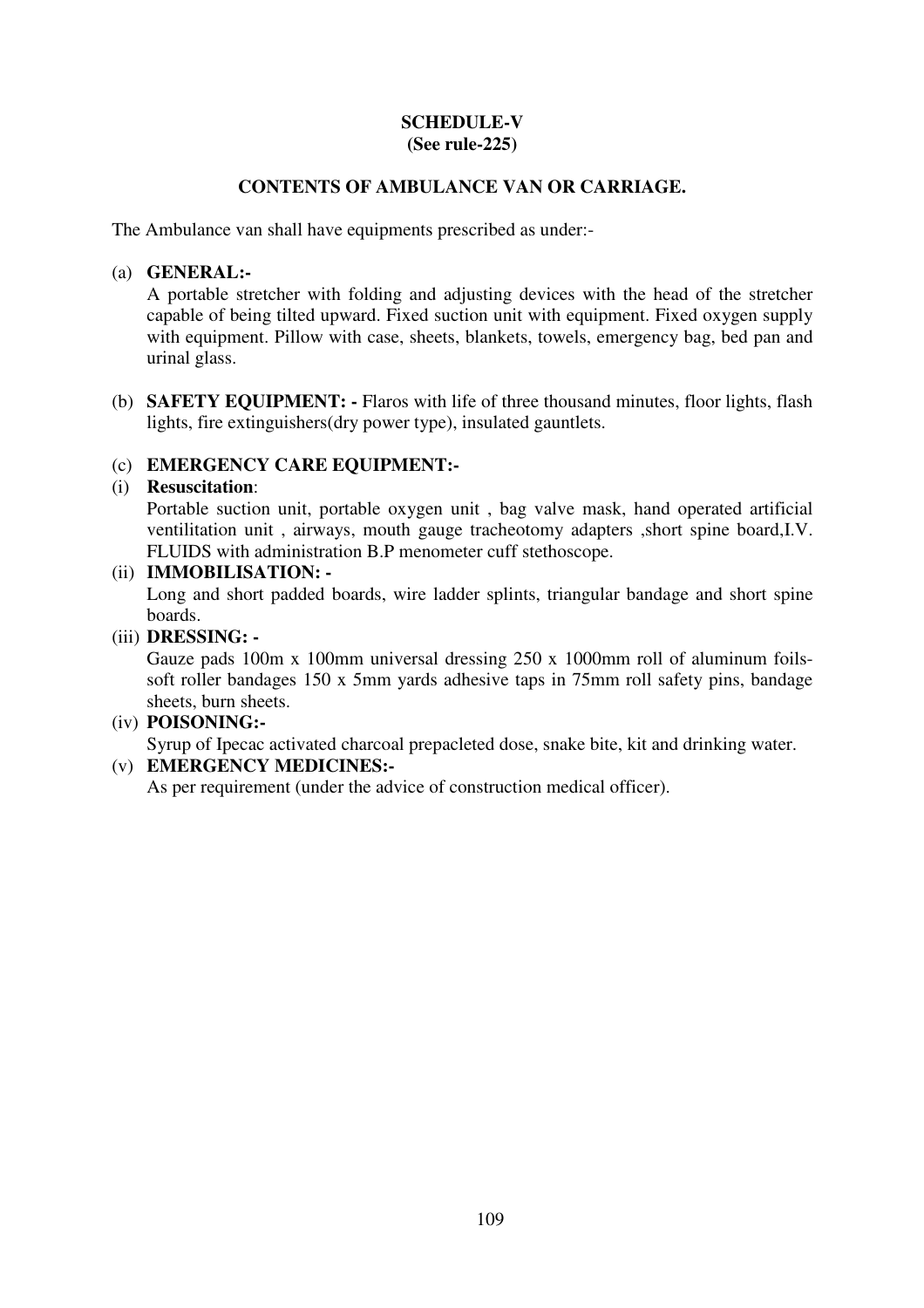## **SCHEDULE-VI (see rule 34)**

## **PERMISSIBLE EXPOSURE IN CASES OF CONTINOUS NOISE.**

| Total time of exposure (continuous or a<br>number of short-term exposures) | Sound level<br>$(in$ dBA $)$ | Pressure |  |
|----------------------------------------------------------------------------|------------------------------|----------|--|
| per day (in hours)                                                         |                              |          |  |
|                                                                            | 2                            |          |  |
| 8                                                                          | 90                           |          |  |
| 6                                                                          | 92                           |          |  |
| 4                                                                          | 95                           |          |  |
| 3                                                                          | 97                           |          |  |
| $\mathcal{D}_{\cdot}$                                                      | 100                          |          |  |
| $1\frac{1}{2}$                                                             | 102                          |          |  |
|                                                                            | 105                          |          |  |
| $\frac{3}{4}$                                                              | 107                          |          |  |
| $\frac{1}{2}$                                                              | 110                          |          |  |
| $\frac{1}{4}$                                                              | 115                          |          |  |
|                                                                            |                              |          |  |

## **NOTES:-**

- 1. No exposure in excess of 155dBA is to be permitted.
- 2. For any period of exposure falling in between any figure and the next higher or lower figure as indicated in column(1), the permissible sound pressure level is to be determined by extrapolation on a proportionate basis.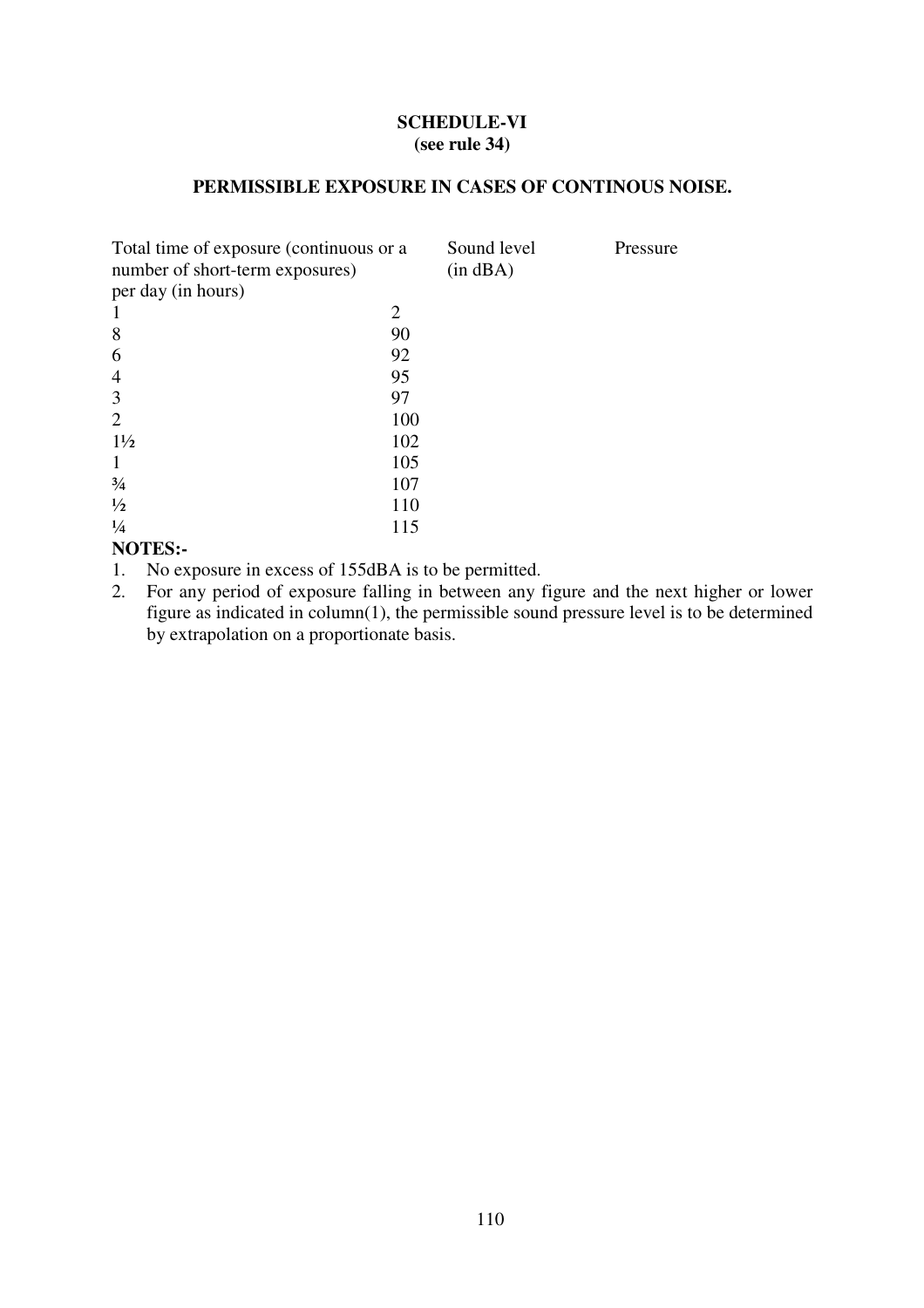## **SCHEDULE-VII (See rule 81(iv) and 221(a) (iii))**

## **PERIODICITY OF MEDICAL EXAMINATION OF BUILDING WORKERS**

- 1. The employer shall arrange medical examination of all the building workers employed as drivers, operators of lifting appliances and transport equipment before employing ,after illness or injury , if it appears that the illness or injury might have affected his fitness and thereafter once in every two years upto the age of forty and once in a year ,thereafter.
- 2. Complete and confidential records of medical examination shall be maintained by employer or the physician authorized by the employer.
- 3. The medical examination shall include:-
- (a) Full medical and occupational history.
- (b) Clinical examination with particular reference to-
- (i) General physique,
- (ii) Vision-Total visual performance using standard orthorator Titmus vision tester should be estimated and suitability for placement ascertained in accordance with the prescribed job standards.
- (iii) Hearing:- Persons with normal hearing must be able to hear a forced whisper at twenty to twenty four feet. Person using hearing aids must be able to hear a warning short under noisy working conditions.
- (iv) Breathing-Peak flow rate using standards peak flow meter and the average peal flow rat determined out of these readings of the test performed. The results recorded at preplacement medical examination could be used as a standard for the same individual at the same altitude for reference during subsequent examination.
- (v) Upper limbs-Adequate arm function and grip (both arms).
- (vi) Lower limbs-Adequate leg and foot function.
- (vii) Spine-Adequately flexible for the job concerned.
- (viii) General-Mental alertness and stability with good eye, hand and foot coordination.
- (c) Any other tests which the examining doctor considers necessary.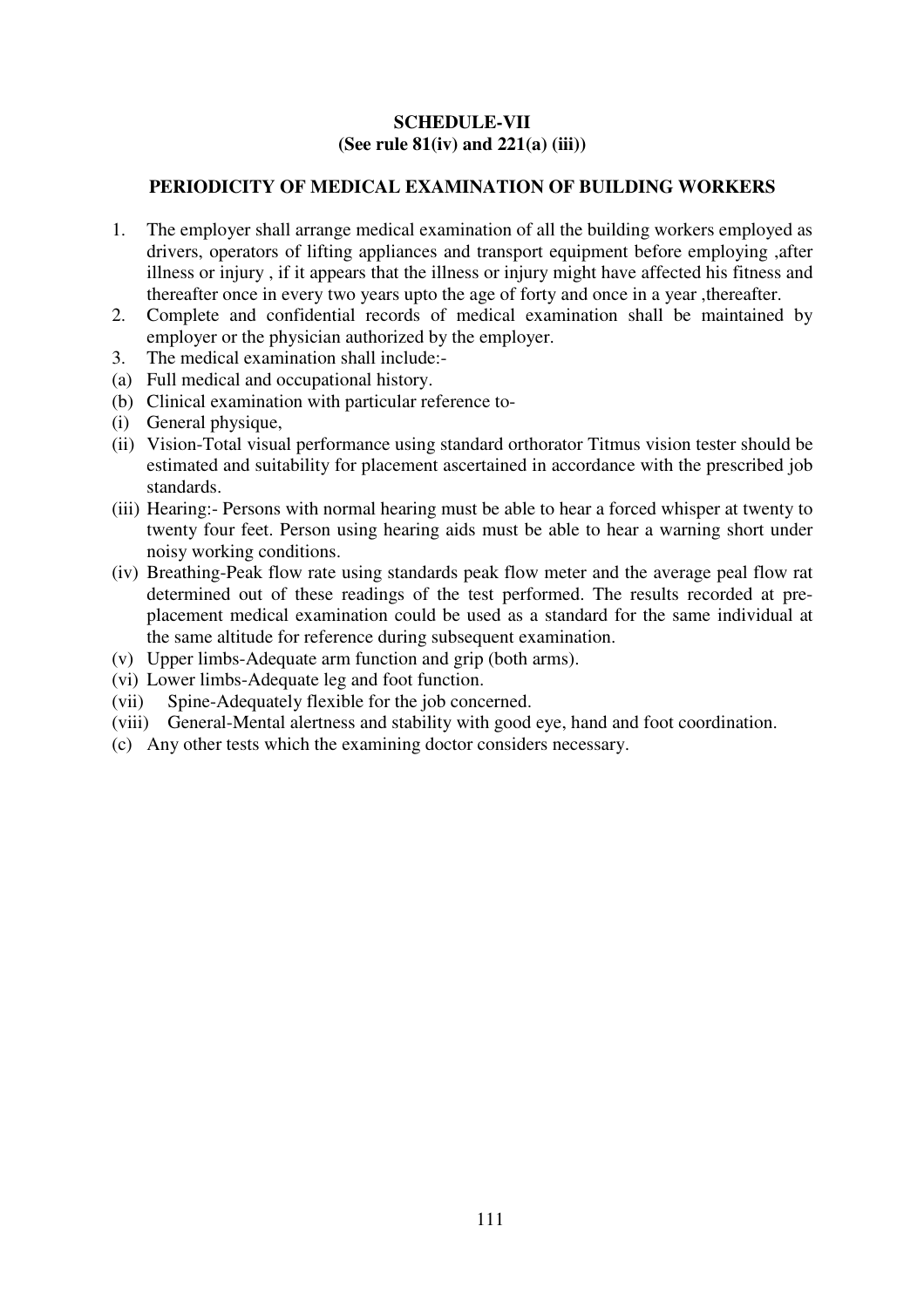#### **SCHEDULE: - VIII (See rule 207)**

## **NO OF SAFETY OFFICERS, QUALIFICATION, DUTIES, ETC.**

## **Appointment of safety officers.**

Number of safety officers: -Within six months of into operation of these rules, every establishment employing more than five hundred building workers and every other employer of building worker shall appoint safety officers, as laid down in the scale given below: -

- 1. Upto 1000 building workers, one safety officer.
- 2. Upto 2000 building workers, two safety officers.
- 3. Upto 5000 building workers, three safety officers.
- 4. Upto 10000 building workers, four safety officers.

For every additional 500 building workers or thereof – one safety officer.

Any appointment, when made shall be notified to the inspector having jurisdiction in the area, giving full details of the qualification, terms and conditions of service of such safety officers.

#### **Qualification: -**

- (a) A person shall not be eligible for appointment as a safety officer unless he: -
- (i) Possesses a recognized degree in any branch of engineering or technology or architecture and had a practical experience of working in building or other construction work a supervisory capacity for a period of not less than two years or possesses a recognized diploma in any branch of engineering or technology and has had practical experience of building or other construction work in a supervisory capacity for a period of less than five years;
- (ii) Possesses a recognized degree or diploma in industrial safety with at least one paper in construction safety (as an elective subject);
- (iii) has adequate knowledge of the language spoken by the majority of building workers from the construction site in which he is to be appointed.
- (b) Notwithstanding the provision contained in clause (a), any person who –
- (i) possesses a recognized degree or diploma in engineering or technology or architecture and has experience of not less than five years in the field, dealing with the administration of Factories Act 1948 or the Dock Workers (Safety, Health and Welfare ) Act, 1986 or the Building and Other Construction Workers ( Regulation of Employment and Conditions of Service ) Act, 1996.
- (ii) possesses a recognized degree or diploma in engineering or technology and has had experience of not less than five years or has undergone training in education, consultancy or research in the field or accident prevention in industry, port, or in any institution or an establishment dealing with building or other construction work: shall also be eligible for appointment as a safety officers ;

Provided that, in case of person who has been working as safety officer in industry or port, institution or an establishment dealing with building or other construction work for a period of, - not less than three years on the date of commencement of these rules, the Chief Inspector may subject to such conditions that he may specify, relax all or any of the above said qualification.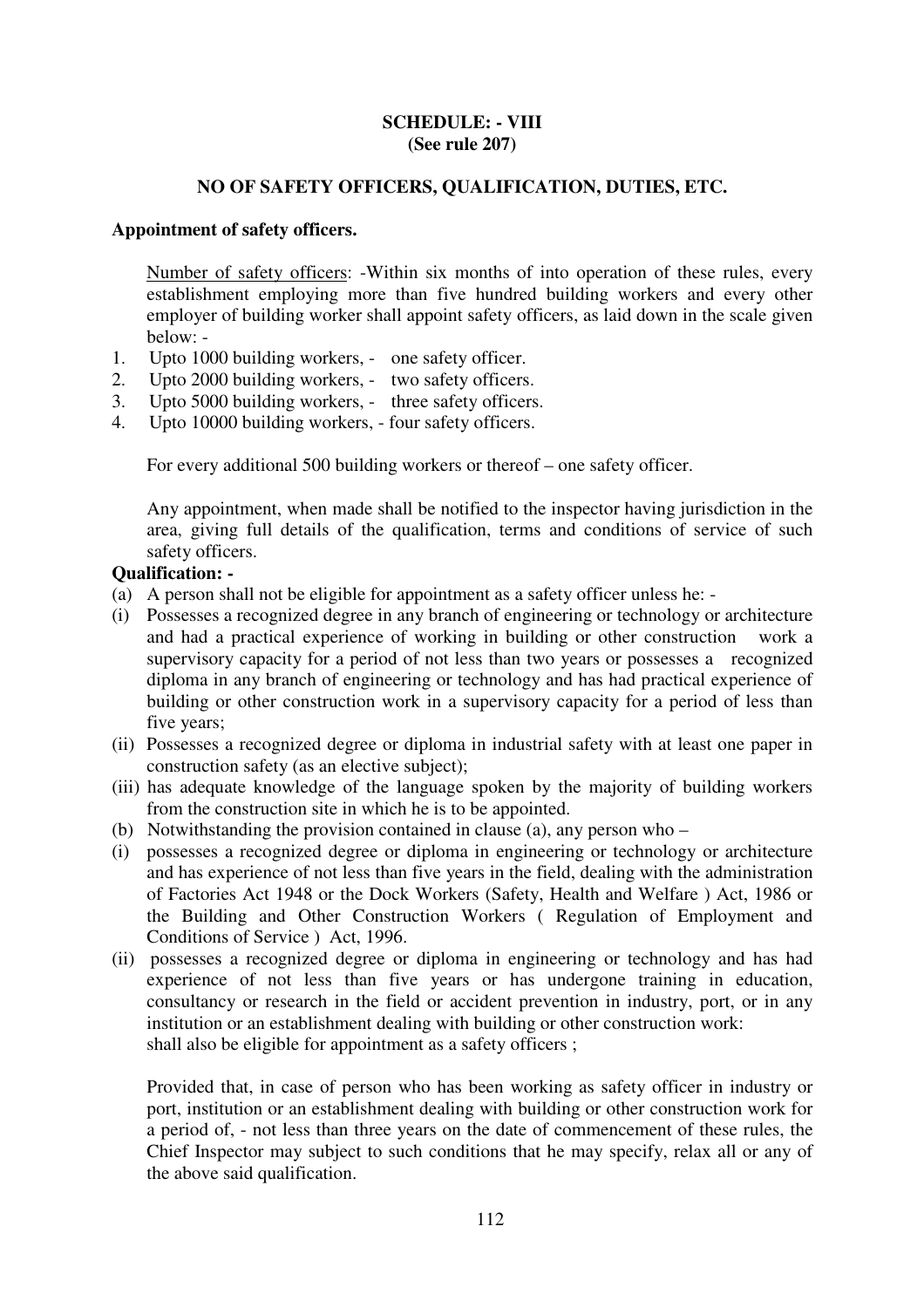## **Condition of service : -**

- (a) Where number of safety officers appointed exceeds one, one of them shall be designated as chief safety officer and shall have the status higher than the others. The Chief Safety officer shall be in over all charge of the safety functions as envisaged in sub- clause (iv) and also other safety officers working under control.
- (b) The safety officer where only one safety officer is appointed, shall be given the status of a Senior Executive and he shall work directly under the control of his Chief executive. All other safety officers shall be given appropriate status to enable to dispatch function effectively.
- (c) The scale of pay and allowances to be granted to the safety officers including the chief safety officer and the other conditions of their service shall be the same as those of the officers of corresponding status of the establishment in which they are employed.

#### **Duties of safety officers : -**

- (a) The duties of a safety officer shall be to advise and assist the employer in the fulfillment of his obligation, statutory or otherwise concerning prevention of personal injuries and maintaining a safe working environment. These duties shall include the following namely:-
- (i) to advise the building workers in planning and organizing measures necessary for effective control of personal injuries;
- (ii) to advise on safety aspect in a building or other construction work and to carry out detailed safety studies of selected activities;
- (iii) to check and evaluate the effectiveness of action taken or proposed to be taken to prevent personal injuries;
- (iv) to advise purchasing and ensuring quality of person protective equipment confirming to Central Standards;
- (v) to carry out safety inspections of building or other construction work in order to observe the physical conditions of work and the work practices and procedures following by building workers and to render advise on measures to be adopted for removing unsafe physical conditions and preventing unsafe actions by building workers;
- (vi) to investigate all fatal and other selected accidents;
- (vii) To investigate the cases of occupational diseases contracted and reportable dangerous occurrences;
- (viii) to advise in the maintenance of such records as are necessary with regards to accidents, dangerous occurrences and occupational diseases;
- (ix) to promote the working of safety committees and to act as an advisor to such committees;
- (x) to organize, in association with concerned departments, campaigns, competitions, contests and other activities which will develop and maintain the interest of building workers in establishment and maintaining safe conditions of work and procedures;
- (xi) in design and conduct, either independently or in collaboration with other agencies, suitable training and educational programmes for prevention of accidents to building workers;
- (xii) to frame safe rule and safe working practices in consultation with senior officials of the establishment;
- (xiii) to supervise and guide safety precautions to be taken in building and other construction work of the establishment;

#### **Facilities to be provided to safety officers:-**

The employer shall provide each safety officer such facilities, equipment and information that are necessary to enable him to dispatch his duties effectively.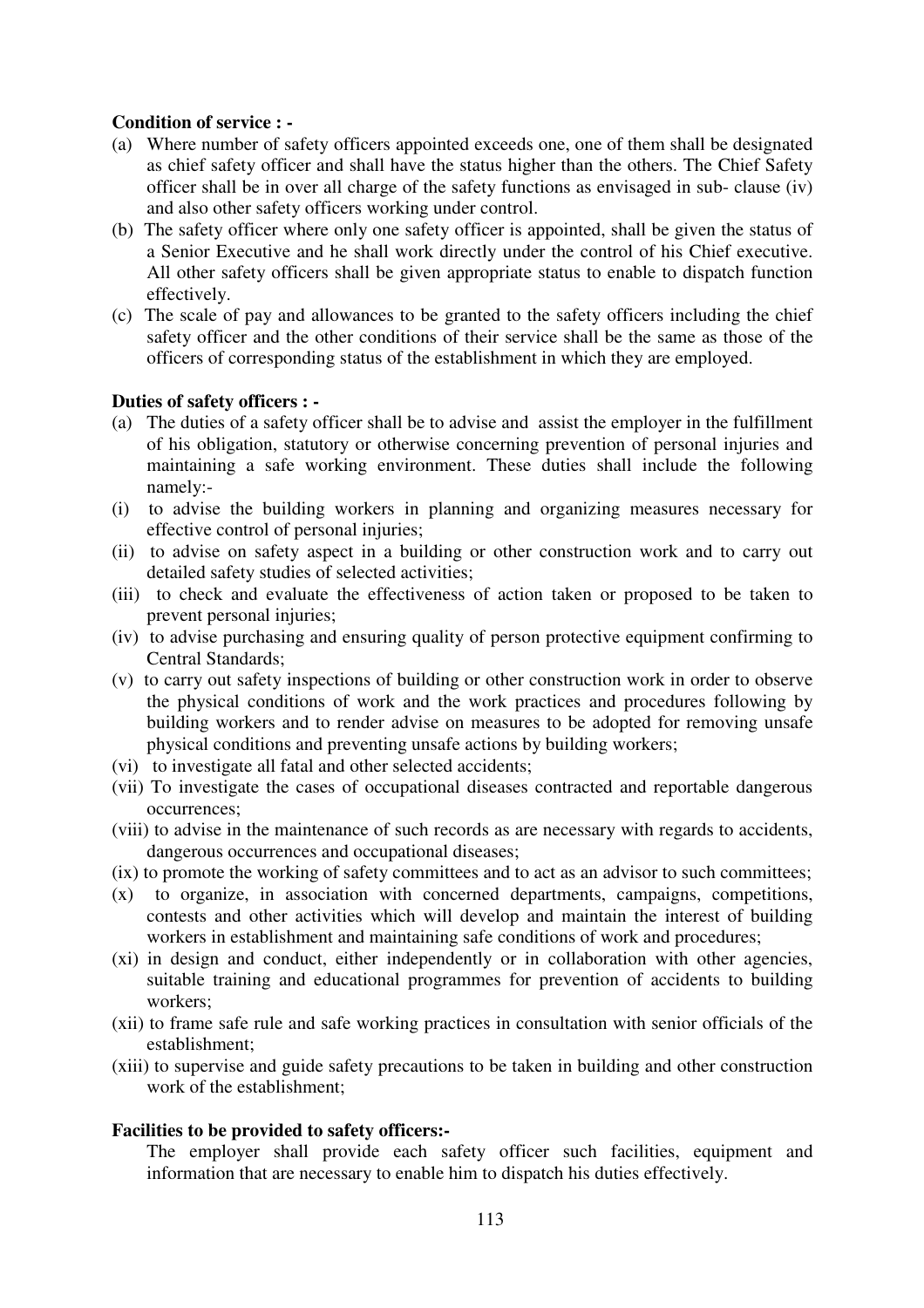#### **Prohibition of performance of other duties: -**

No safety officers shall be required or permitted to do any work which is unconnected to, inconsistent with or detrimental to the performance of the duties prescribed in this Schedule.

## **EXEMPTIONS: -**

Chief Inspector may, in writing exempt any employer or group of employers from any or all of the provisions of these rules subject to compliance with such alternative arrangements as may be approved and notified by him in the order or such exemption.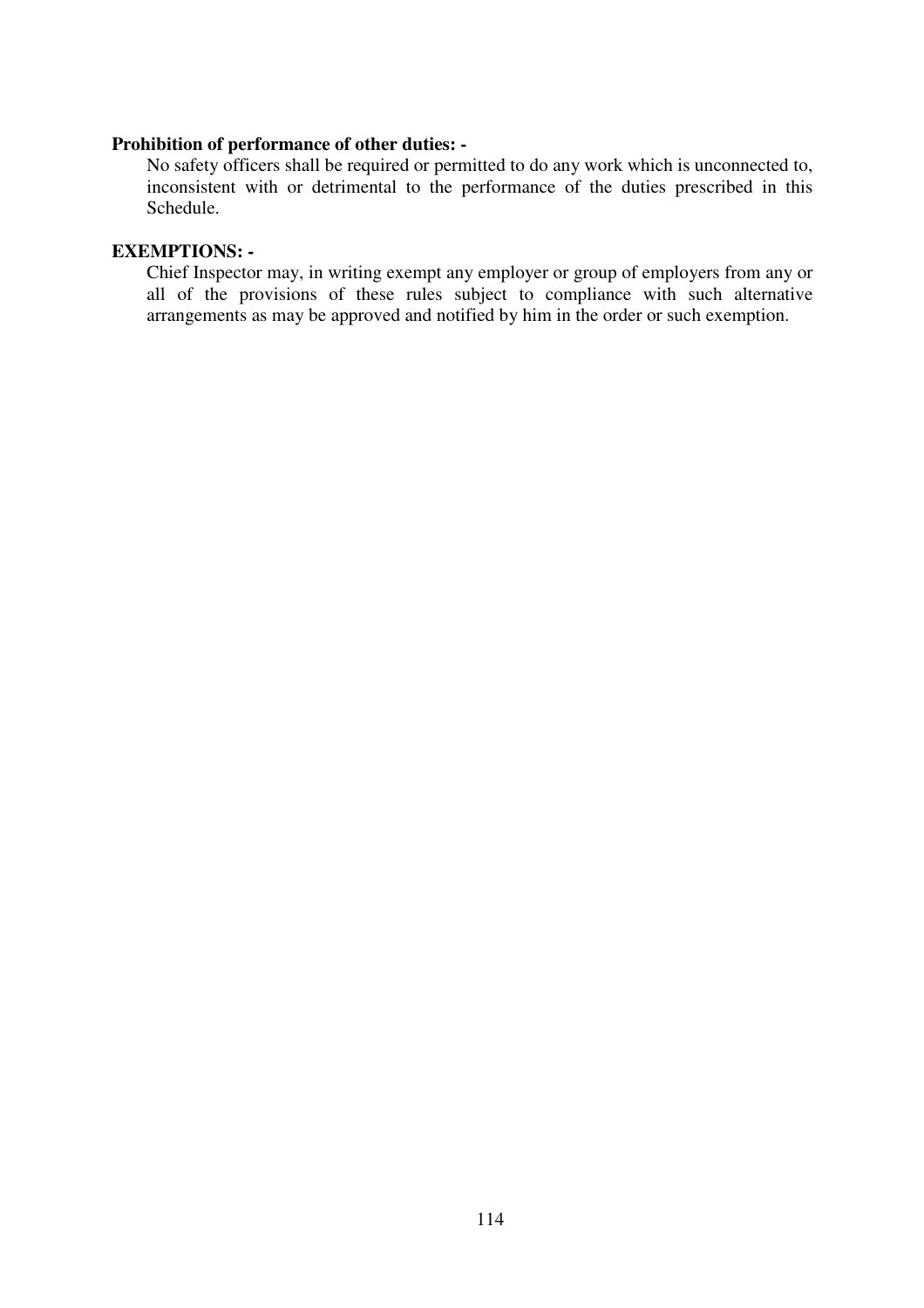## **SCHEDULE- IX (See rule 223)**

## **HAZARDOUS PROCESS:**

- 1. Roof Work.
- 2. Steel erection.
- 3. Work under and over water.
- 4. Demolition.
- 5. Work in confined spaces.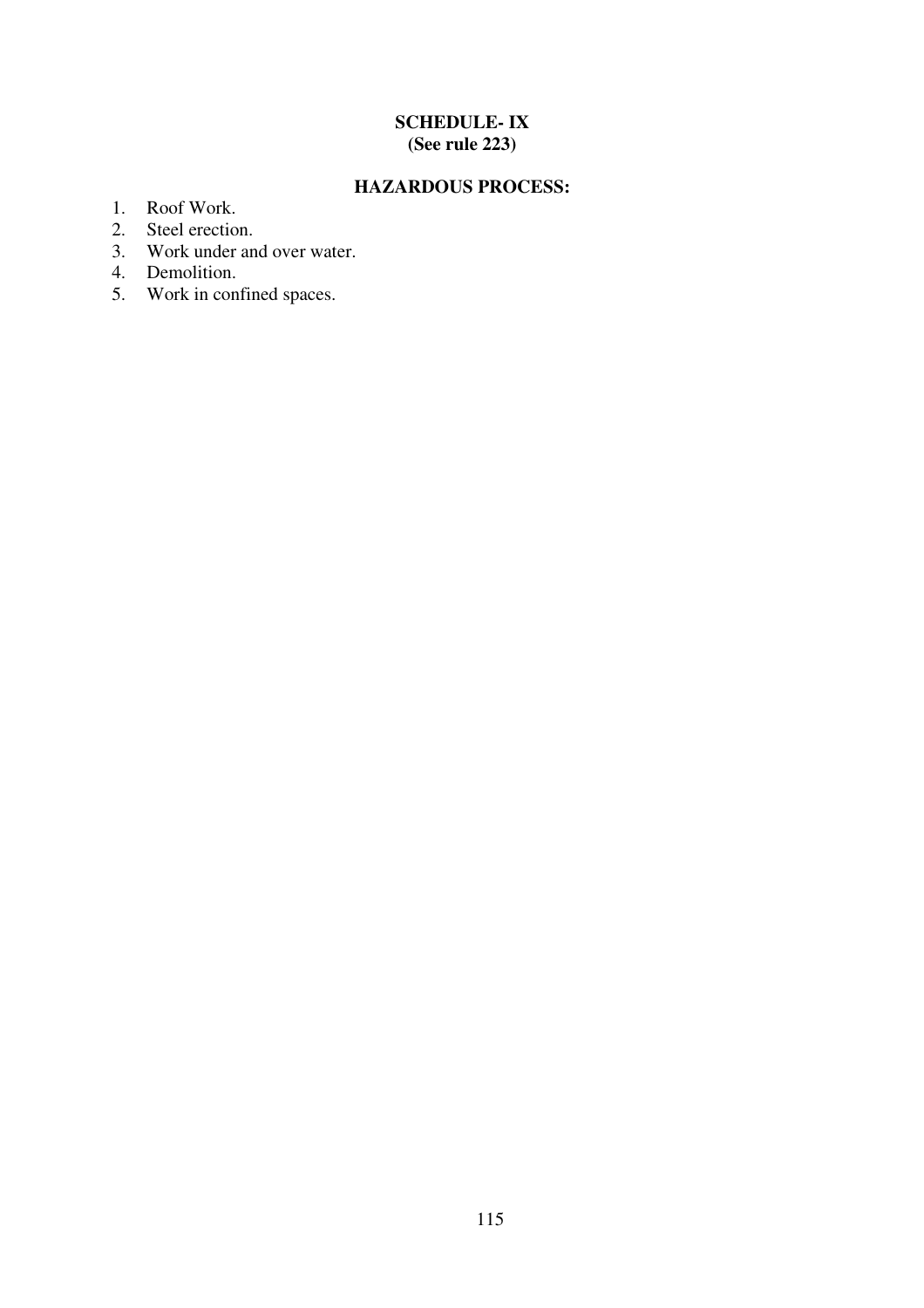## **SCHEDULE-X (See rule 223 (b))**

## **SERVICES AND FACILITIES TO BE PROVIDED IN OCCUPATIONAL HEALTH CENTERS –**

- 1. One full time construction medical officer for building or other construction work, employing workers upto one thousand and additional construction medical officer for every additional one thousand workers as part thereof.
- 2. The staff, including one nurse, one dresser- cum-compounder, one sweeper cum ward boy with each construction medical officer for full work hours.
- 3. The occupational health center with a floor area of minimum fifteen square meter constituting two rooms with smooth walls and intern service, adequately illuminated ventilated .
- 4. Adequate equipment for day to day treatment.
- 5. Necessary equipment to manage medical emergency.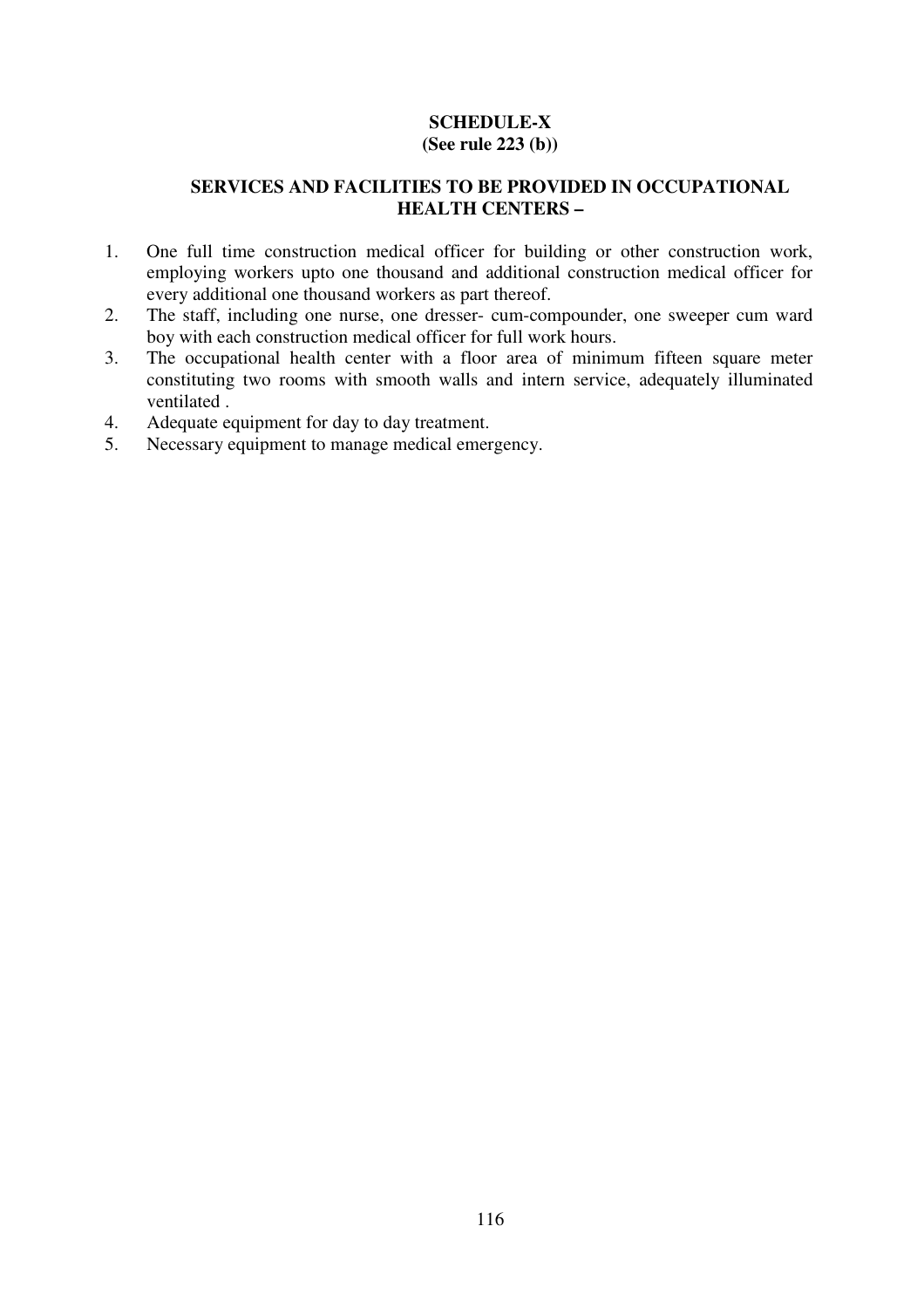## **SCHEDULE-XI (See rule 117 (2), and 223 (c))**

## **QUALIFICATION OF CONSTRUCTION MEDICAL OFFICER:-**

- (1) MBBS degree from a medical institute recognized by the Medical Council of Sikkim, and
- (2) Diploma in industrial health or equivalent post graduate certificate of training in industrial health or health.
- (3) A medical officer having working experience in organization/establishment involved in policy, execution and advice and safety and health of workers employed in mines, ports and docks, factories and building and other construction work, for a period of not less than three years may, subject to the satisfaction of the Chief Inspector not be required to possessing the training referred to in item (2) above.
- (4) The syllabus of the courses leading to the above certificates and the organization conducting such course shall be approved by the State Government who may also from time to time prepare a panel of such organizations.
- (5) Complete particulars including name, qualification and experience of the construction medical officer will be intimated to the Inspector having jurisdiction.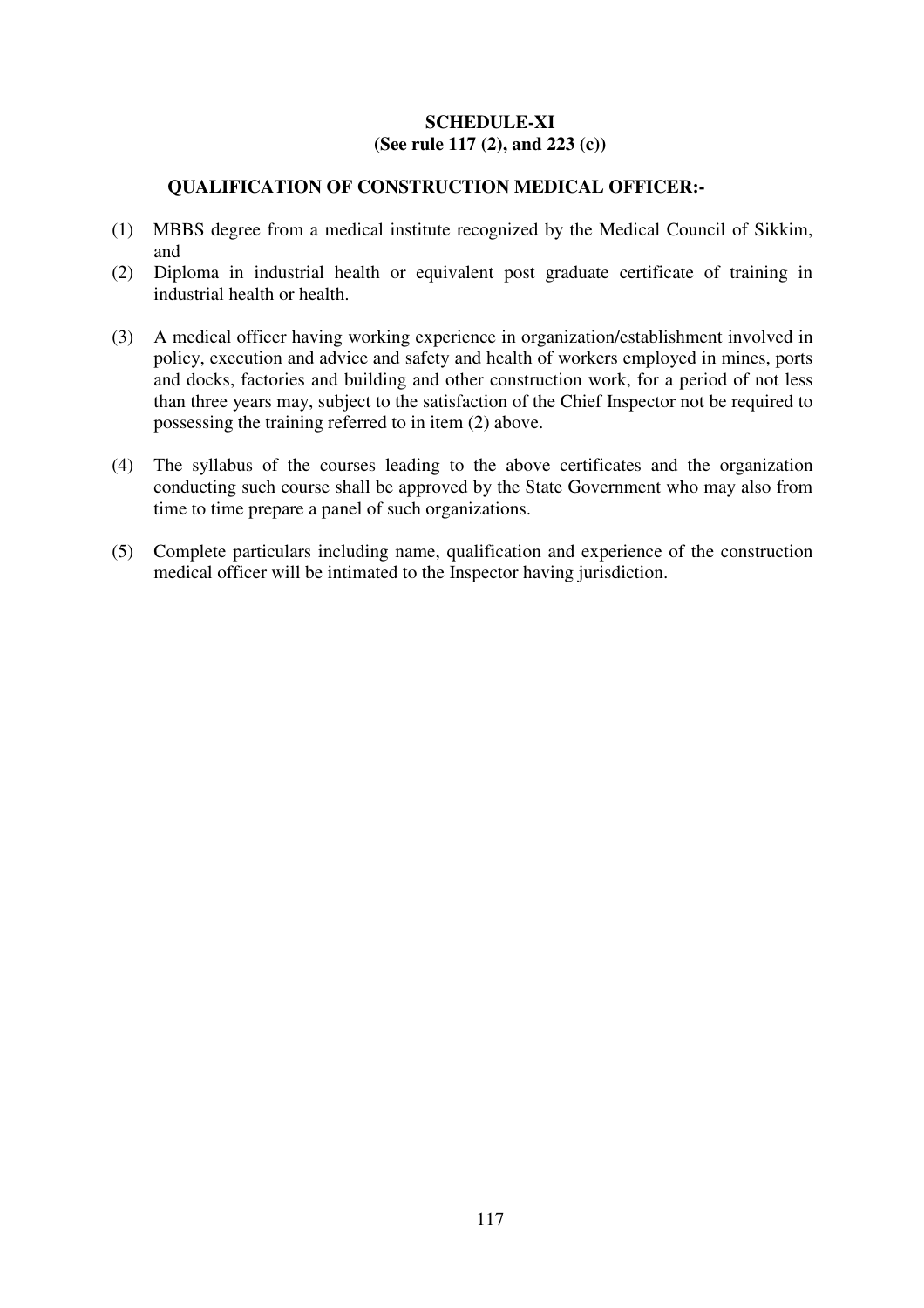## **SCHEDULE –XII (See rule 150 (a)) PERMISSIBLE LEVELS OF CERTAIN CHEMICAL SUBSTANCES IN THE WORK ENVIRONMENT**

| Sl.          | Substance               | Permissible limit of exposure |                       |                           |                          |  |  |  |
|--------------|-------------------------|-------------------------------|-----------------------|---------------------------|--------------------------|--|--|--|
| No.          |                         |                               | Time weighted average | Short term exposure limit |                          |  |  |  |
|              |                         |                               | concentration (TWA)   | (STEL)                    |                          |  |  |  |
|              |                         | $(8 \text{ hrs.})$            |                       | $(15min)*$                |                          |  |  |  |
|              |                         | <b>PPM</b>                    | $mg/m3$ **            | <b>PPM</b>                | $mg/m3**$                |  |  |  |
| $\mathbf{1}$ | $\overline{2}$          | 3                             | $\overline{4}$        | 5                         | 6                        |  |  |  |
| 1.           | Acetaldehya             | 100                           | 180                   | 150                       | 270                      |  |  |  |
| 2.           | Acetic acid             | 10                            | 25                    | 15                        | 37                       |  |  |  |
| 3.           | Acetone                 | 750                           | 1780                  | 1000                      |                          |  |  |  |
|              | 2375                    |                               |                       |                           |                          |  |  |  |
| 4.           | Aerolein                | 0.1                           | 0.25                  | 0.3                       | 0.8                      |  |  |  |
| 5.           | Aerylonitrile- Skin     |                               |                       |                           |                          |  |  |  |
|              | (S.C.)                  | $\overline{2}$                | 4.                    |                           |                          |  |  |  |
| 6.           | Aldrin-skin             |                               | 0.25                  |                           |                          |  |  |  |
| 7.           | Allyl chloride          | 1                             | $\mathfrak{Z}$        | $\overline{2}$            | 6                        |  |  |  |
| 8.           | Ammonia                 | 25                            | 18                    | 35                        | 27                       |  |  |  |
| 9.           | Anisidine (()-,         |                               |                       |                           |                          |  |  |  |
|              | P-isomers)-Skin         | 0.1                           | 0.5                   |                           |                          |  |  |  |
|              |                         |                               |                       |                           |                          |  |  |  |
| 10.          | Aniline-skin            | $\overline{2}$                | 10                    |                           |                          |  |  |  |
| 11.          | Arsenic & soluble       |                               |                       |                           |                          |  |  |  |
|              |                         |                               |                       |                           |                          |  |  |  |
|              | Compounds (as AS)       |                               | 0.2                   |                           |                          |  |  |  |
| 12.          | Benzene(S.C.)           | 10                            | 30                    |                           |                          |  |  |  |
| 13.          | Berylium & compound     |                               |                       |                           |                          |  |  |  |
|              | as Be $($ S.C. $)$      |                               | 0.00                  |                           |                          |  |  |  |
| 14.          | Boron tri fluorides-C 1 |                               | 3                     | 0.3                       | $\overline{2}$           |  |  |  |
| 15.          | <b>Bromine</b>          | 0.1                           | 0.7                   |                           | $\overline{\phantom{0}}$ |  |  |  |
| 16.          | <b>Butane</b>           | 800                           | 1900                  | 300                       | 885                      |  |  |  |
| 17.          | 2-Butanene (Methyl      |                               |                       |                           |                          |  |  |  |
|              |                         |                               | ethylKetone-MBK)      | 200                       | 590                      |  |  |  |
|              |                         | 200                           |                       | 950                       |                          |  |  |  |
| 18.          | n-Butyl acetate         | 150                           | 710                   |                           |                          |  |  |  |
| 19.          | n-Butyl alcohol-        |                               |                       |                           |                          |  |  |  |
|              | Skin-C                  | 50                            | 150                   |                           |                          |  |  |  |
| 20.          | Sec-tert. Butyl         |                               |                       |                           |                          |  |  |  |
|              | acetate                 | 200                           | 950                   |                           |                          |  |  |  |
| 21.          | Butyl mercaptan         | 0.5                           | 1.5                   |                           |                          |  |  |  |
| 22.          | Cadmium Dust and        |                               |                       |                           |                          |  |  |  |
|              | salt(as CD)             |                               | 0.05                  |                           |                          |  |  |  |
| 23.          | Calcium oxide           |                               | $\overline{2}$        |                           |                          |  |  |  |
| 24.          | Carbaryl (Sevin)        |                               | 5                     |                           |                          |  |  |  |
| 25.          | Carbofuran (Furadan) -  |                               | 0.1                   |                           |                          |  |  |  |
|              |                         |                               |                       |                           |                          |  |  |  |
| 26.          | Carbon disulphide       |                               |                       |                           |                          |  |  |  |
|              | -Skin                   | 10                            | 30                    |                           |                          |  |  |  |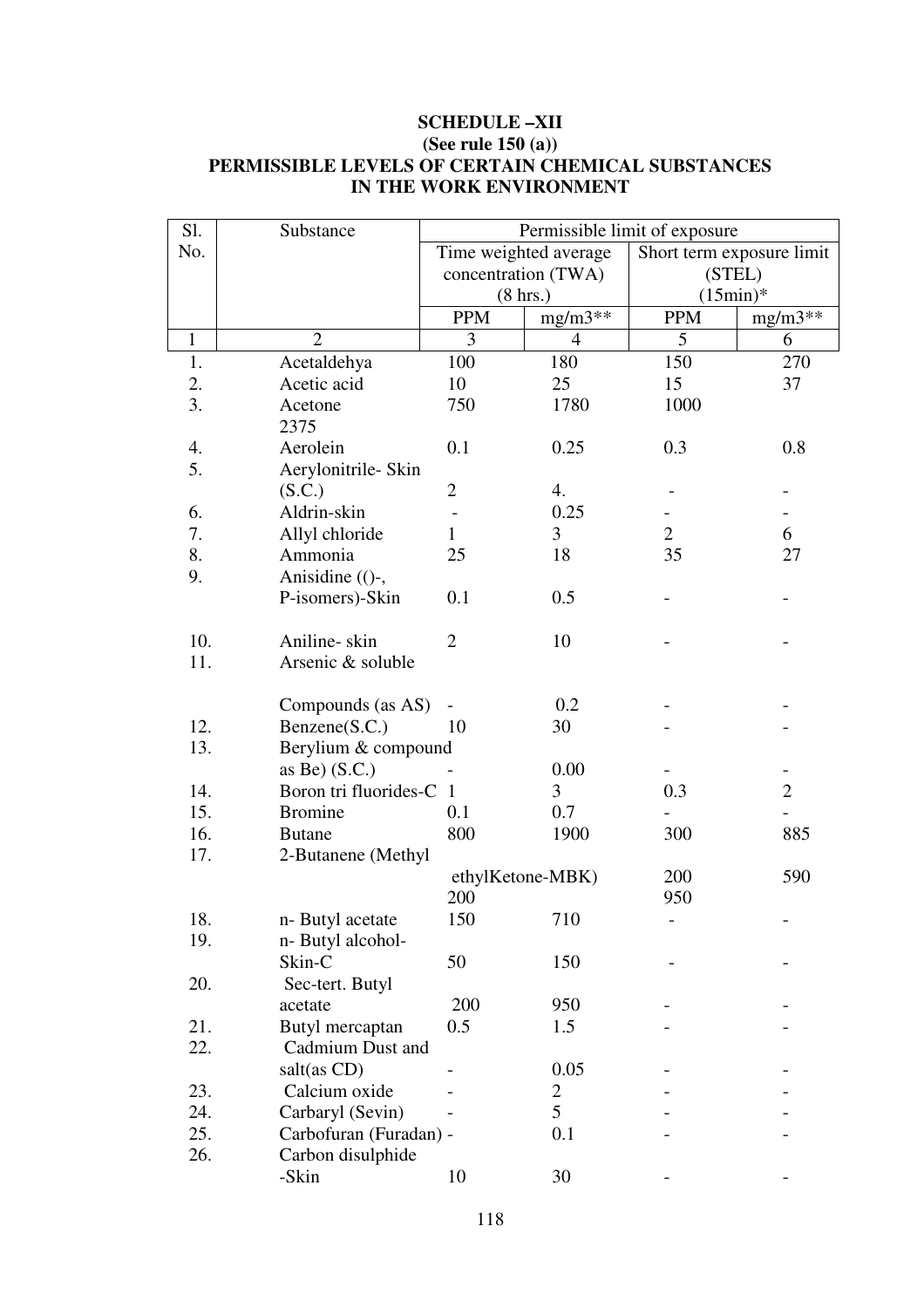| 27. | Carbon monoxide                  | 50           | 55             |                |   |
|-----|----------------------------------|--------------|----------------|----------------|---|
| 28. | Carbon tetrachloride             |              |                |                |   |
|     | - Skin $(S.C.)$                  | 5            | 30             | 3              | 9 |
| 29. | Chlordane-Skin                   |              | 0.5            |                |   |
| 30. | Chlorine                         | $\mathbf{1}$ | 3              |                |   |
| 31. | Chlorobenzene                    |              |                |                |   |
|     | (monochlorobenzene) 75           |              | 350            |                |   |
| 32. | Chloroform (S.C.)                | 10           | 50             |                |   |
| 33. | bis (choloroethyl)               |              |                |                |   |
|     | ether (H.C.)                     | 0.001        | 0.005          |                |   |
| 34. | Chromine acid and                |              |                |                |   |
|     | Chromates (as Cr.)               |              | 0.05           |                |   |
| 35. | Chromous salts                   |              |                |                |   |
|     | (as Cr.)                         |              | 0.5            |                |   |
| 36. | Copper fume                      |              | 0.2            |                |   |
| 37. | Cotton dust, raw                 |              | $0.2*$         |                |   |
| 38. | Cresol, all isomers              |              |                |                |   |
|     | -Skin                            | 5            | 22             |                |   |
| 39. | Cyanides (as CN)                 |              |                |                |   |
|     | $-Skin$                          |              | $\mathbf{1}$   |                |   |
| 40. | Cyanogen                         | 10           | 20             |                |   |
| 41. | <b>DDT</b>                       |              |                |                |   |
|     | (Dicholodiphenyl                 |              |                |                |   |
|     | trichloroethane)                 | 10           | 20             |                |   |
| 42. | Demeton-Skin                     | 0.01         | 0.1            |                |   |
| 43. | Diazinon-Skin                    |              | 0.1            |                |   |
| 44. | Dibuty phthalate                 |              | 5              |                |   |
| 45. | Dichlorovos                      |              |                |                |   |
|     | (DDVP)-Skin                      | 0.1          | 1              |                |   |
| 46. | Dieldrin - Skin                  |              | 0.25           |                |   |
| 47. | Dinitrobenzene                   |              |                |                |   |
|     | (all isomers)Ski                 | 0.15         | 1              |                |   |
| 48. | Dinitrolouene- Skin              |              | 1.5            |                |   |
| 49. |                                  | 0.2          | 1.5            |                |   |
| 50. | Diphenyl(Biphenyl)<br>Endosulfan |              |                |                |   |
|     | (Thiodan)-Skin                   |              | 0.1            |                |   |
| 51. | Endrin-Skin                      |              | 0.1            |                |   |
| 52. |                                  | 400          | 1400           |                |   |
|     | Ethyl acetate                    |              |                |                |   |
| 53. | Ethyl alcohol                    | 1000         | 1900           |                |   |
| 54. | Ethylamine                       | 10           | 18             |                |   |
| 55. | Fluorides(as F)                  |              | 2.5            |                |   |
| 56. | Fluorine                         | 1            | $\overline{2}$ | $\overline{c}$ | 4 |
| 57. | Formaldehyde(S.C.)               | 1.0          | 1.5            | $\overline{2}$ | 3 |
| 58. | Formic acid                      | 5            | 9              |                |   |
| 59. | Gasoline<br>1500                 | 300          | 900            | 500            |   |
| 60. | Hydrazine-Skin(S.C.) 0.1         |              | 0.1            |                |   |
| 61. | Hydrogen chloride                |              |                |                |   |
|     | $-C$                             | 5            | 7              |                |   |
| 62. | Hydrogen cyanide-                |              |                |                |   |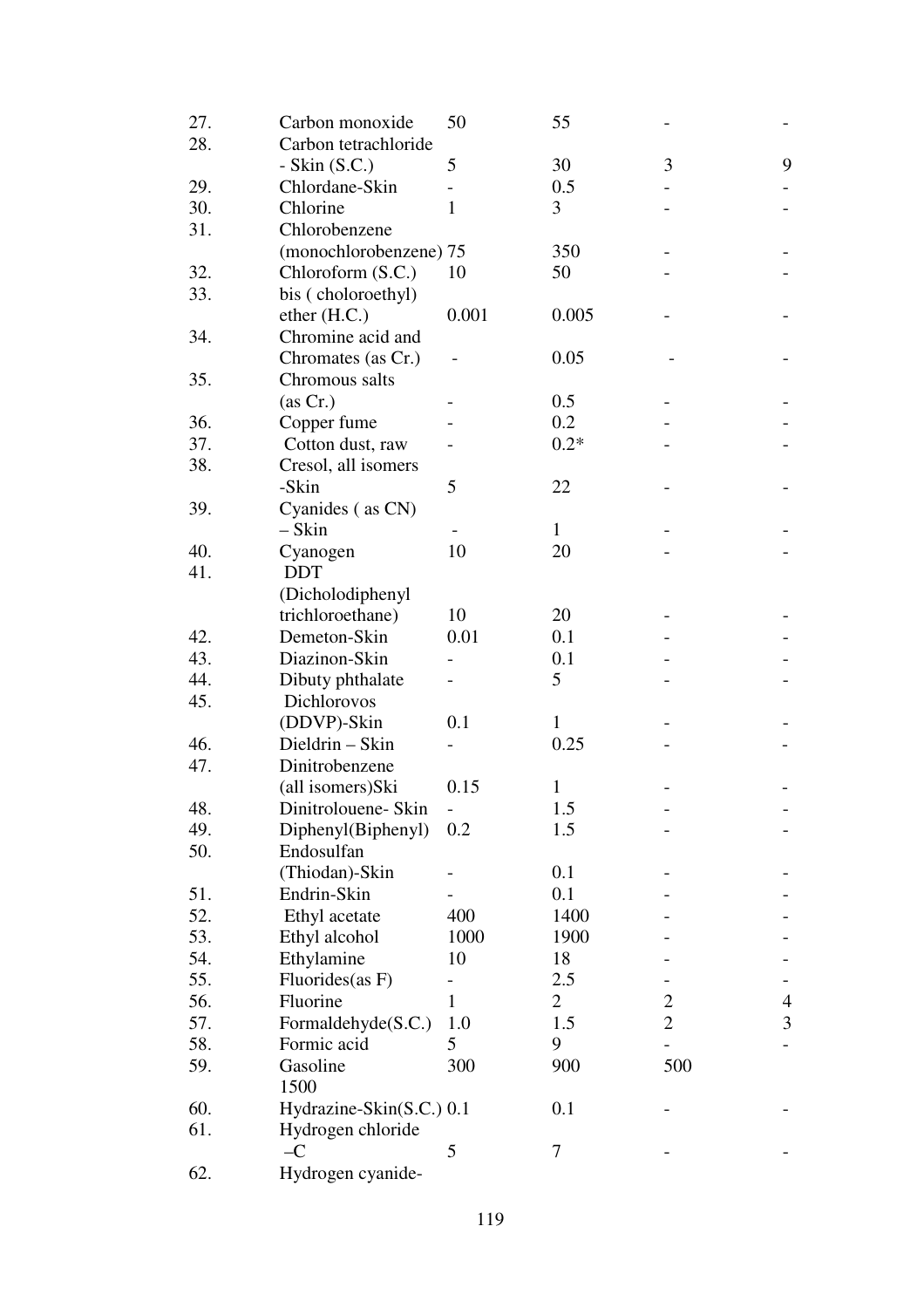|     | $Skin - C$             | 10                 | 10           |                |     |
|-----|------------------------|--------------------|--------------|----------------|-----|
| 63. | Hydrogen fluorine      |                    |              |                |     |
|     | $(as F) - C$           | 3                  | 2.5          |                |     |
| 64. | Hydrogen peroxide      | $\mathbf{1}$       | 1.5          |                |     |
| 65. | Hydrogen Sulphide      | 10                 | 14           | 15             | 21  |
| 66. | $Iodine - C$           | 0.1                | $\mathbf{1}$ |                |     |
| 67. | Iron Oxide Fume        |                    |              |                |     |
|     | (FeO)(asFe)            |                    | 5            |                |     |
| 68. | Isoamyl acetate        | 100                | 525          |                |     |
| 69. | Isoamyl alcohol        | 100                | 360          | 125            | 450 |
| 70. | Isobutyl alcohol       | 50                 | 150          |                |     |
| 71. | Lead, Iron, Dusts      |                    |              |                |     |
|     | And fumes(asPb)        | 50                 | 150          |                |     |
| 72. | Lindance- Skin         |                    | 0.15         |                |     |
| 73. | Melathiy – Skin        |                    | 10           |                |     |
| 74. | Manganese dusts        |                    |              |                |     |
|     | And compounds          |                    |              |                |     |
|     | $(a\text{sMm}) - C$    |                    | 5            |                |     |
| 75. | <b>Manganese Fumes</b> |                    |              |                |     |
|     | (asMn)                 |                    | $\mathbf{1}$ |                |     |
| 76. |                        |                    |              |                |     |
|     | Mercurry(asHg)         |                    |              |                |     |
|     | $-Skin$                |                    |              |                |     |
|     | (1) Alkyl compounds -  |                    | 0.01         |                |     |
|     | 0.03                   |                    |              |                |     |
|     | (2) All forms except   |                    |              |                |     |
|     | alkyl vapour           |                    | 0.05         |                |     |
|     |                        | $(3)$ Alkyl and in |              |                |     |
|     | organic compounds      |                    | 0.1          |                |     |
| 77. | Methyl alcohol         |                    |              |                |     |
|     | (methanyl)             |                    |              |                |     |
|     | - Skin                 | 200                | 260          | 250            | 310 |
| 78. | Methyl collosolve      |                    |              |                |     |
|     | (2-Methoxyethano)      |                    |              |                |     |
|     | $-Skin$                | 5                  | 16           |                |     |
| 79. | Methyl isonutyl        |                    |              |                |     |
|     | - ketone               | 50                 | 205          | 75             | 300 |
| 80. | Methyl                 |                    |              |                |     |
|     | isocyanate-Skin        | 0.02               | 0.05         |                |     |
| 81. | Naphthalane            | 10                 | 50           | 15             | 75  |
| 82. | Nickel                 |                    |              |                |     |
|     | carbonyl (asNi)        | 0.05               | 0.35         |                |     |
| 83. | Nitric oxide           | 25                 | 30           |                |     |
| 84. | Nitric acid            | $\overline{2}$     | 5            | $\overline{4}$ | 10  |
| 85. | Nitrobenizane          |                    |              |                |     |
|     | – Skin                 | 1                  | 5            |                |     |
| 86. | Nitrogendioxide        | 3                  | 6            | 5              | 10  |
| 87. | Oil mist mineral       |                    | 5            |                | 10  |
| 88. | Ozone                  | 0.1                | 0.2          | 0.3            | 0.6 |
| 89. | Parathion - Skin       |                    | 0.1          |                |     |
| 90. | $Phenyl - Skin$        | 5                  | 19           |                |     |
|     |                        |                    |              |                |     |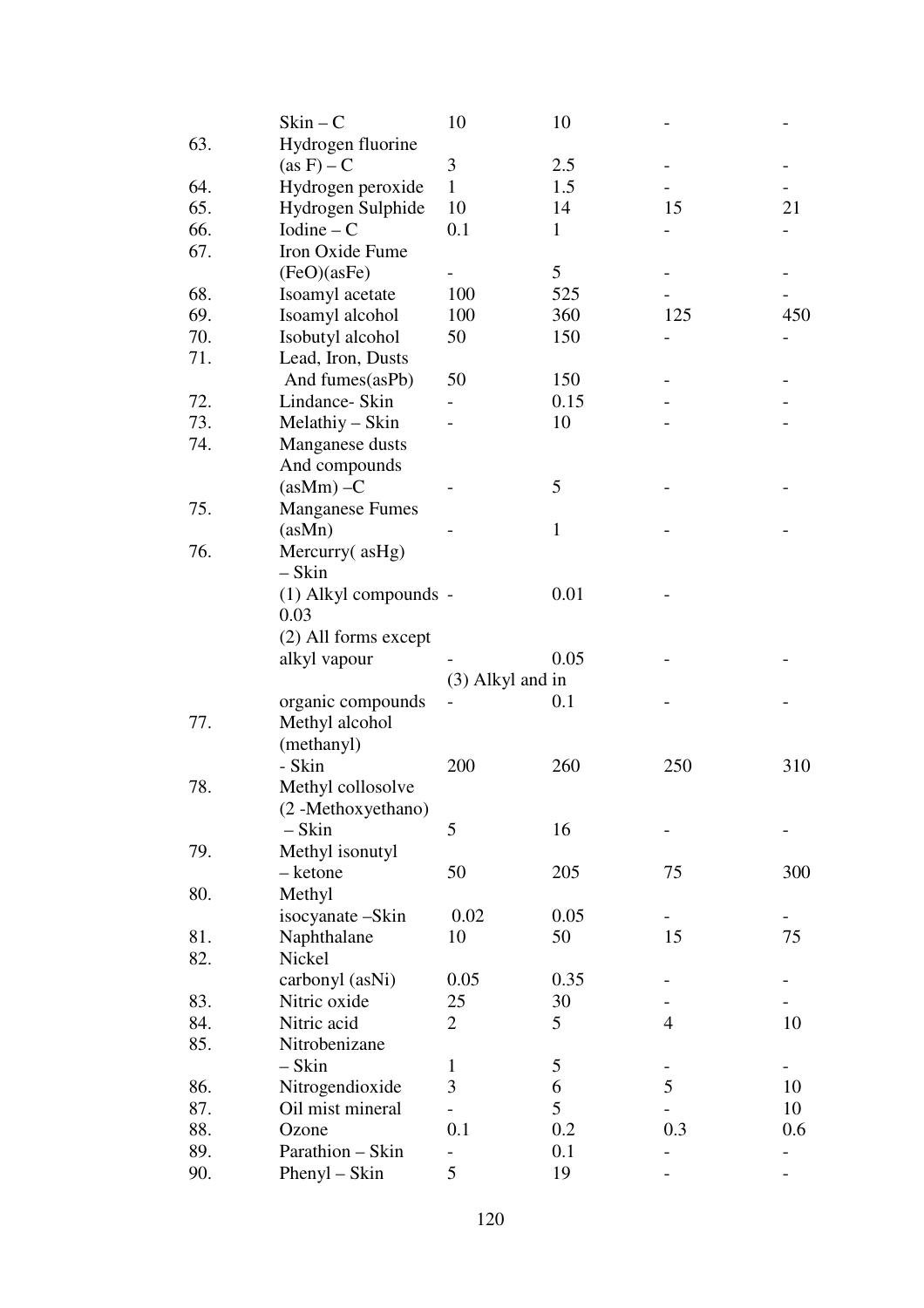| 91.  | Phorate (thimet)        |                       |                |              |              |
|------|-------------------------|-----------------------|----------------|--------------|--------------|
|      | $-Skin$                 |                       | 0.05           |              | 0.2          |
| 92.  | Phosgene                |                       |                |              |              |
|      | (carbonyl chloride)     | 0.1                   | 0.4            |              |              |
| 93.  | Posphine                | 0.3                   | 0.4            | $\mathbf{1}$ | $\mathbf{1}$ |
| 94.  | Phosphoric acid         |                       | 1              |              | 3            |
| 95.  | Phosphorus              |                       |                |              |              |
|      | Pentachloride           | 0.1                   | $\mathbf{1}$   |              |              |
| 96.  | Phosphorus (yellow) -   |                       | 0.1            |              |              |
| 97.  | Phosphorus              |                       |                |              |              |
|      | trichloride             | 0.2                   | 1.5            | 0.5          | 3            |
| 98.  | Pierie acid- Skin       |                       | 0.1            |              | 0.3          |
| 99.  | Pyridine                | 5                     | 15             |              |              |
| 100. | Silane (silicon         |                       |                |              |              |
|      | terahydride)            | 5                     | 7              |              |              |
| 101. | Sodium                  |                       |                |              |              |
|      | hydroxide-C             |                       | $\overline{2}$ |              |              |
| 102. | Sodium, monomer         |                       |                |              |              |
|      |                         | phenylethylene)       |                | 50           | 215          |
|      | 100                     | 425                   |                |              |              |
| 103. | Sulphur di oxide        | $\overline{2}$        | 5              | 5            | 10           |
| 104. | Sulphur                 |                       |                |              |              |
|      | hexafluroride           | 1000                  | 6000           |              |              |
| 105. | Sulphuric acid          |                       | 1              |              |              |
| 106. | Tetraethyl lead         |                       |                |              |              |
|      | $(asPb)$ - Skin         |                       | 0.1            |              |              |
| 107. | Tolune (toluol)         | 100                   | 375            | 150          | 560          |
| 108. | O-Toluidine -           |                       |                |              |              |
|      | Skin $(S.C.)$           | $\overline{2}$        | 9              |              |              |
| 109. | Tributvi phosphate      | 0.2                   | 2.5            |              |              |
| 110. | Trichloroethylene       | 50                    | 270            | 200          |              |
|      | 1080                    |                       |                |              |              |
| 111. | Uranium, natural(Su) -  |                       | 0.2            |              | 0.6          |
| 112. | Vinyl Chloride (H.C.) 5 |                       | 10             |              |              |
| 113. | Welding fumes           |                       | 5              |              |              |
|      |                         |                       |                |              |              |
| 114. | $X$ yline (o-,m-,       |                       |                |              |              |
|      | p-isomers)              | 100                   | 435            | 150          | 655          |
|      |                         |                       |                |              |              |
| 115. | Zinc oxide              |                       |                |              |              |
|      |                         | $(1)$ fume            |                | 0.5          |              |
|      | 10                      | (2) dust (total dust) |                |              |              |
|      |                         |                       |                |              |              |
|      | 10.0                    |                       |                |              |              |
| 116. | Zirconium compounds     |                       |                |              |              |
|      | (as Zr)                 |                       | 5              |              | 10           |
|      |                         |                       |                |              |              |

| <b>PPM</b> | Parts of vopour or gas per million parts of contaminated air by volume |
|------------|------------------------------------------------------------------------|
| at         | $25^{\circ}$ C and 760 mm of Hg.                                       |
| mg/m       | milligram of substance per cubic metre of air.                         |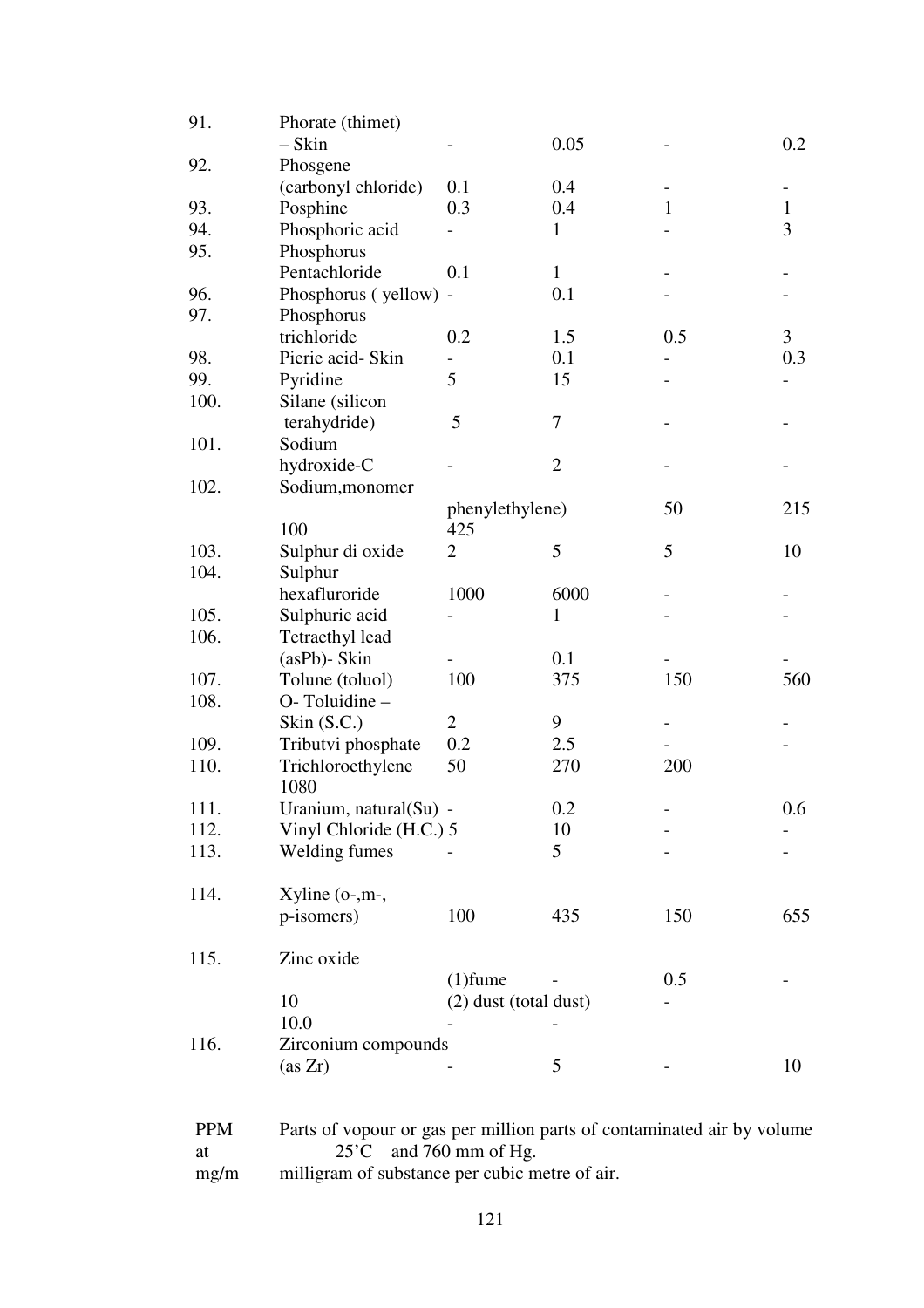| ∗                         | Not more than four times a day with at least 60mm, interval between<br>succesive exposures.                                                                                                                                                                                 |  |  |  |  |  |
|---------------------------|-----------------------------------------------------------------------------------------------------------------------------------------------------------------------------------------------------------------------------------------------------------------------------|--|--|--|--|--|
| **                        | Molecular weight<br>$mg/m3 =$<br>24.45                                                                                                                                                                                                                                      |  |  |  |  |  |
| G<br>Skin<br>S.C.<br>H.C. | denotes ceiling Limit<br>denotes potential contribution to the overall exposures by the<br>cutaneous route including mucous membranes and eye.<br>denotes suspected Human Carcinogen.<br>denotes confirmed Human Carcinogen.                                                |  |  |  |  |  |
| Substance                 | Permissible time – weighted average<br>concentration (TWA) (8hrs.)                                                                                                                                                                                                          |  |  |  |  |  |
| Silika, SiO<br>(a)        | Crystallile<br>(i)<br>Quartz<br>$\frac{10600}{\% \text{ Quartz} + 10}$<br>mppcm<br>(1) In terms of dust count                                                                                                                                                               |  |  |  |  |  |
|                           | $\frac{10}{\%$ respirable Quartz+2<br>In terms of respirable dust<br>(2)<br>$Mg/m^3$                                                                                                                                                                                        |  |  |  |  |  |
|                           | $\frac{30}{\text{mg/m}^3}$<br>In terms of total dust<br>(3)<br>%Quartz+3                                                                                                                                                                                                    |  |  |  |  |  |
|                           | Cristobalite<br>Half the limits given against quartz.<br>(ii)<br>Tridvmite<br>Half the limits given against quartz.<br>(iii)<br>Silika, fised<br>Same limits as for quartz.<br>(iv)<br>Tripoli<br>Same limits as in formula in item $(2)$ given<br>(v)<br>against<br>quartz |  |  |  |  |  |
| (b)                       | <b>Amorphous Silicates</b><br>10mg/m3, Total dust.<br>Asbestos (H.C.)<br>*2 fibres/ml. greater than 5 um in length<br>and less than 3 um in breadth with length<br>to breadth ratio equal to or greater than<br>3:1.                                                        |  |  |  |  |  |
|                           | <b>Portland Cement</b><br>10mg/m3, Total dust containing less than<br>1 Coal Dust<br>2mg/m3, respirable<br>quartz.<br>$\%$<br>dust<br>fraction<br>containing less than 5 $%$<br>quartz.                                                                                     |  |  |  |  |  |
| <b>MMPCM</b>              | Million particles per cubic meter of air, based on impinger samples<br>counted by light field techniques. As determined by the membranes                                                                                                                                    |  |  |  |  |  |

122

contrast illumination.

filter method at 400-450 x magnification (4mm objective) phase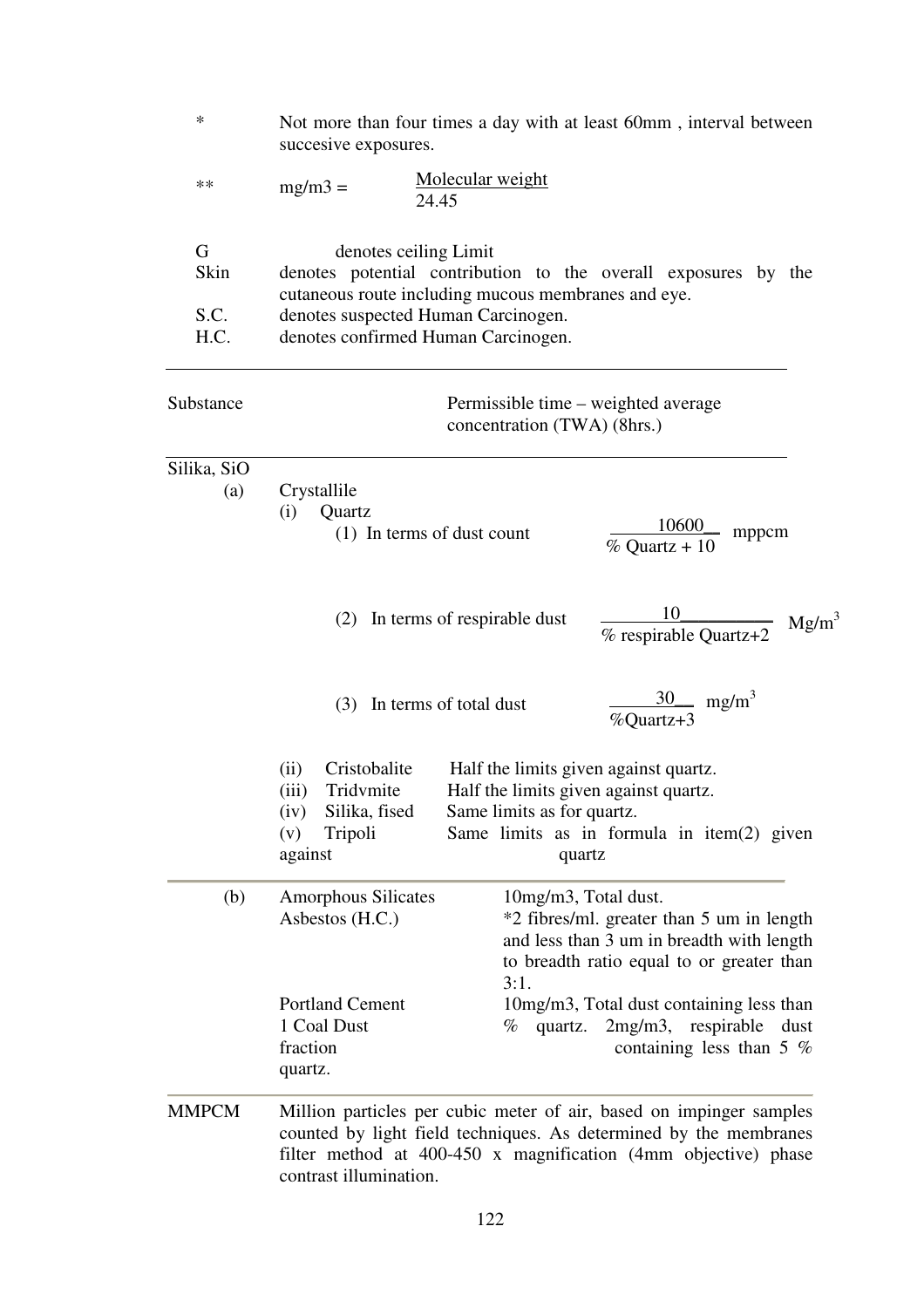#### **Respirable Dust :**

| Aerodynamic Diameter(um) | % passing selector |  |
|--------------------------|--------------------|--|
| (Unit density s/here)    |                    |  |
|                          | 90                 |  |
| 2.5                      | 75                 |  |
| 3.5                      | 50                 |  |
| 5.0                      | 25                 |  |
| 10                       | 00                 |  |
|                          |                    |  |

Fraction passing a size-selector with the following characteristics: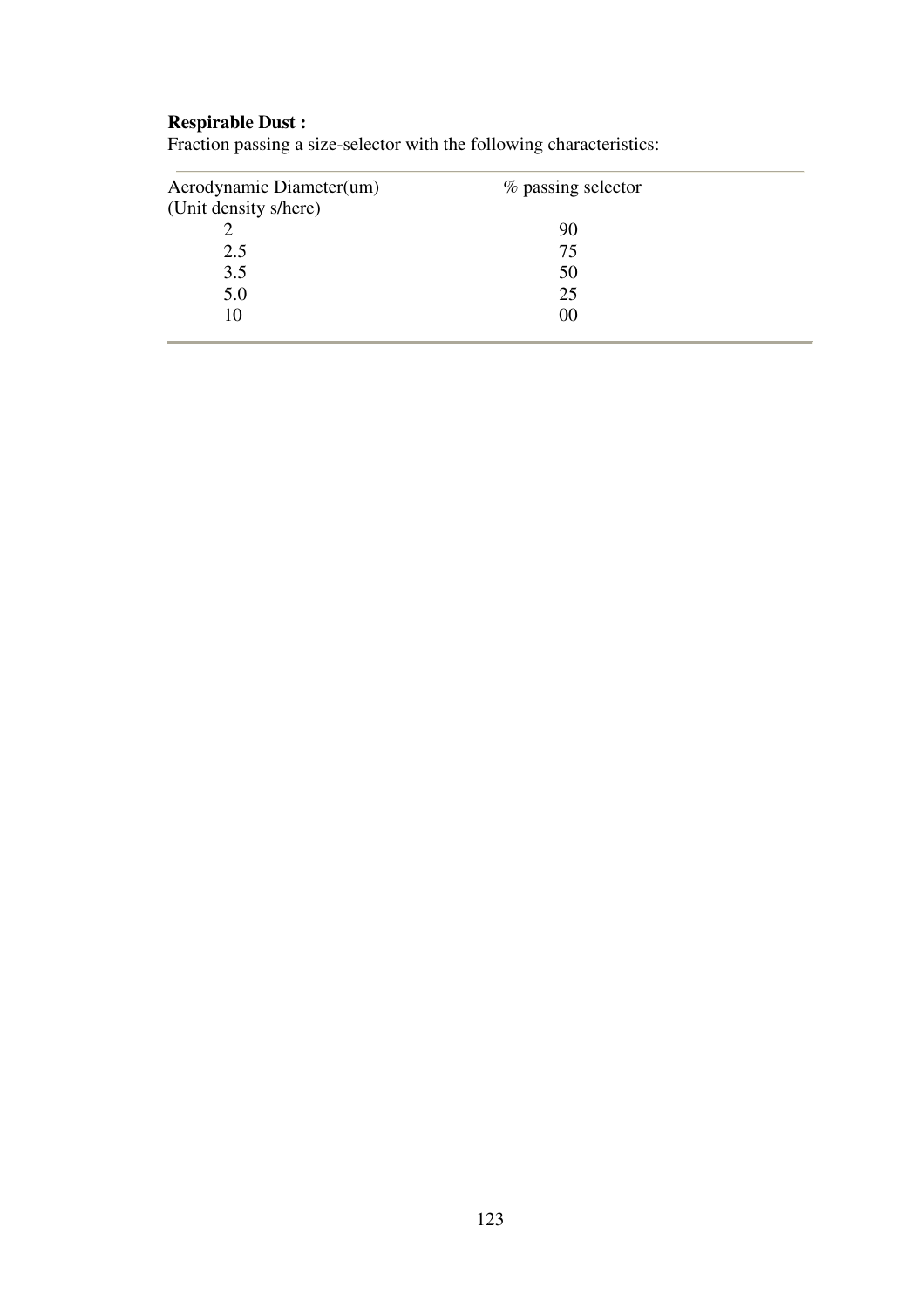## **FORM – I**

## **( See rule 23 (1) )**

## **APPLICATION FOR REGISTRATION OF ESTABLISHMENTS EMPLOYING BUILDING WORKERS**

- 1. Name and location of the establishments where building or other construction work is to be carried on.
- 2. Postal address of the establishment.
- 3. Full name and permanent address of the establishment, if any.
- 4. Full name and address of the Manager or person responsible for the supervision and control of the Establishment.
- 5. Nature of building or other construction work carried /is to be carried on in the Establishment.
- 6. Maximum number of building workers to be employed on any day.
- 7. Estimated date of commencement of building or the other construction work.
- 8. Estimated date of completion of the building or the other construction work.
- 9. Particulars of demand draft, enclosed (name of the Bank, amount, demand draft No. and date).

## **DECLARATION BY THE EMPLOYER**

- $(i)$  I hereby declare that the particulars given about are true to the best of my knowledge and belief.
- ( ii ) I undertake to abide by the provisions of the building and other Construction Workers (Regulations of Employment and Conditions of Service ) Act, 1996 and Central Rule made there under.

Principal Employer Seal and Stamp

Office of the Registering Officer appointed under the Building and Other Construction Workers (Regulation of Employment and Conditions of Service) Act, 1996 and Central Rules made there under.

Date of receipt of Application:-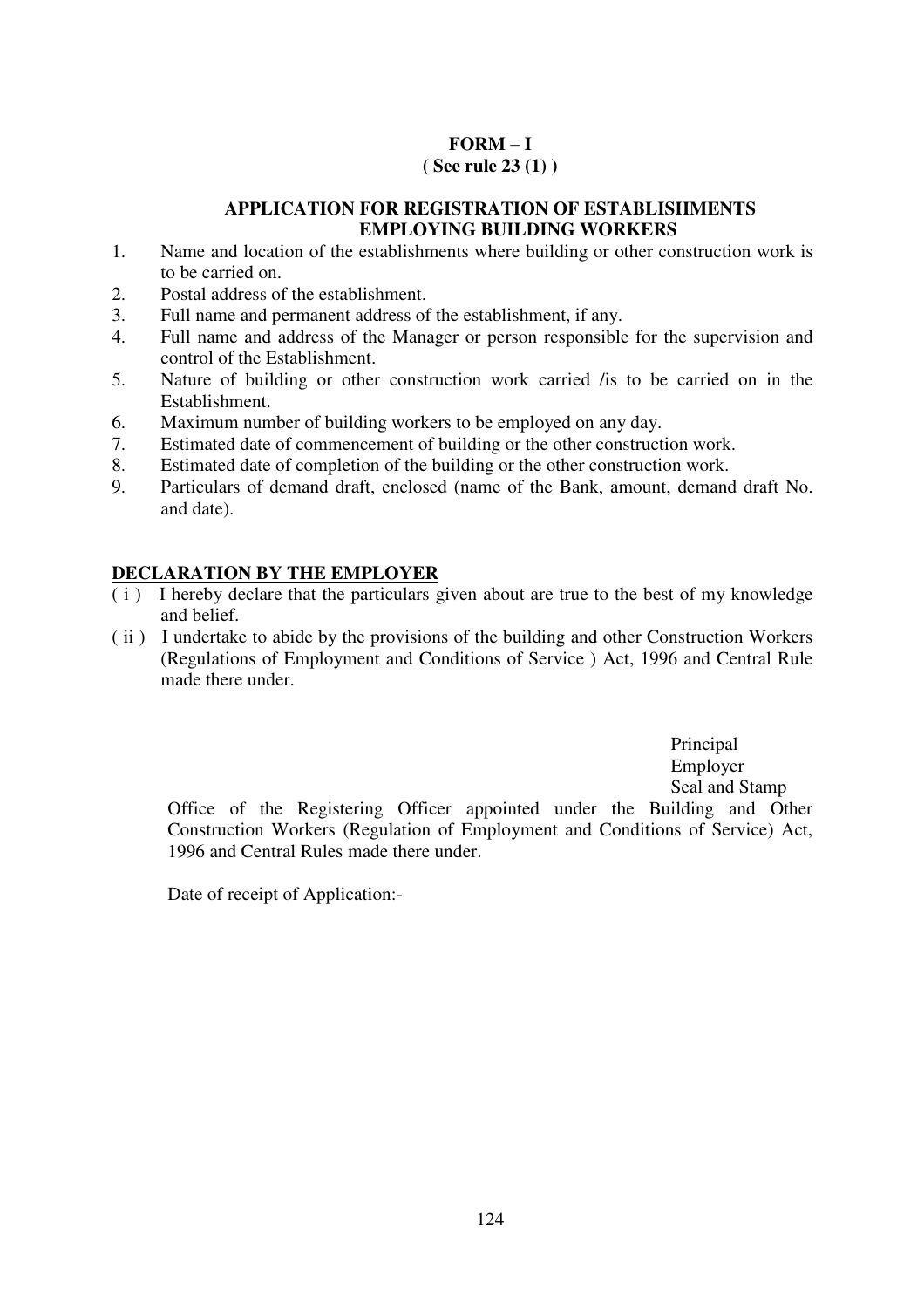#### **FORM – II (See rule 24 (1)) Date: GOVERNMENT OF SIKKIM OFICE OF THE REGISTERING OFFICER**

A certificate of Registration is hereby granted under sub-section (3) of section 7 of the Building and Other Construction Work (Regulation of Employment and Conditions of Service) Act, 1996 and the rules made there under to M/S……………having the following particular subject to conditions laid down in the Annexure:

- 1. Postal address/location where building or other construction work is to be carried on by the employer.
- 2. Name and address of the employer including location of the building and other construction work.
- 3. Name and permanent address of the establishment.
- 4. Nature of work in which building workers are employed or are to be employed.
- 5. Maximum number of building workers to be employed on any day by the employer.
- 6. Probable date of commencement and completion of work.
- 7. Other particulars relevant to the employment of building workers.

Signature of Registering Officer with Seal

## **ANNEXURE**

The registration granted here in above is subject to the following conditions, namely: -

- (a) The certificate of registration shall be non transferable;
- (b) The number of workmen employed or building workers in the establishment shall not, on any day, exceed the maximum number specified in the certificate of registration;
- (c) Save or provided in these rules, the fees paid for the grant of registration certificate shall be non – refundable;
- (d) The rates of wages payable to building workers by the employer shall not be less than the rates prescribed under the Minimum Wages Act, 1948 ( 11 of 1948 ) for such employment where applicable, and where the rates have been fixed by agreement, settlement or award, not less than the rates so fixed; and
- (e) The employer shall comply with the provisions of the Act and the rules made there under.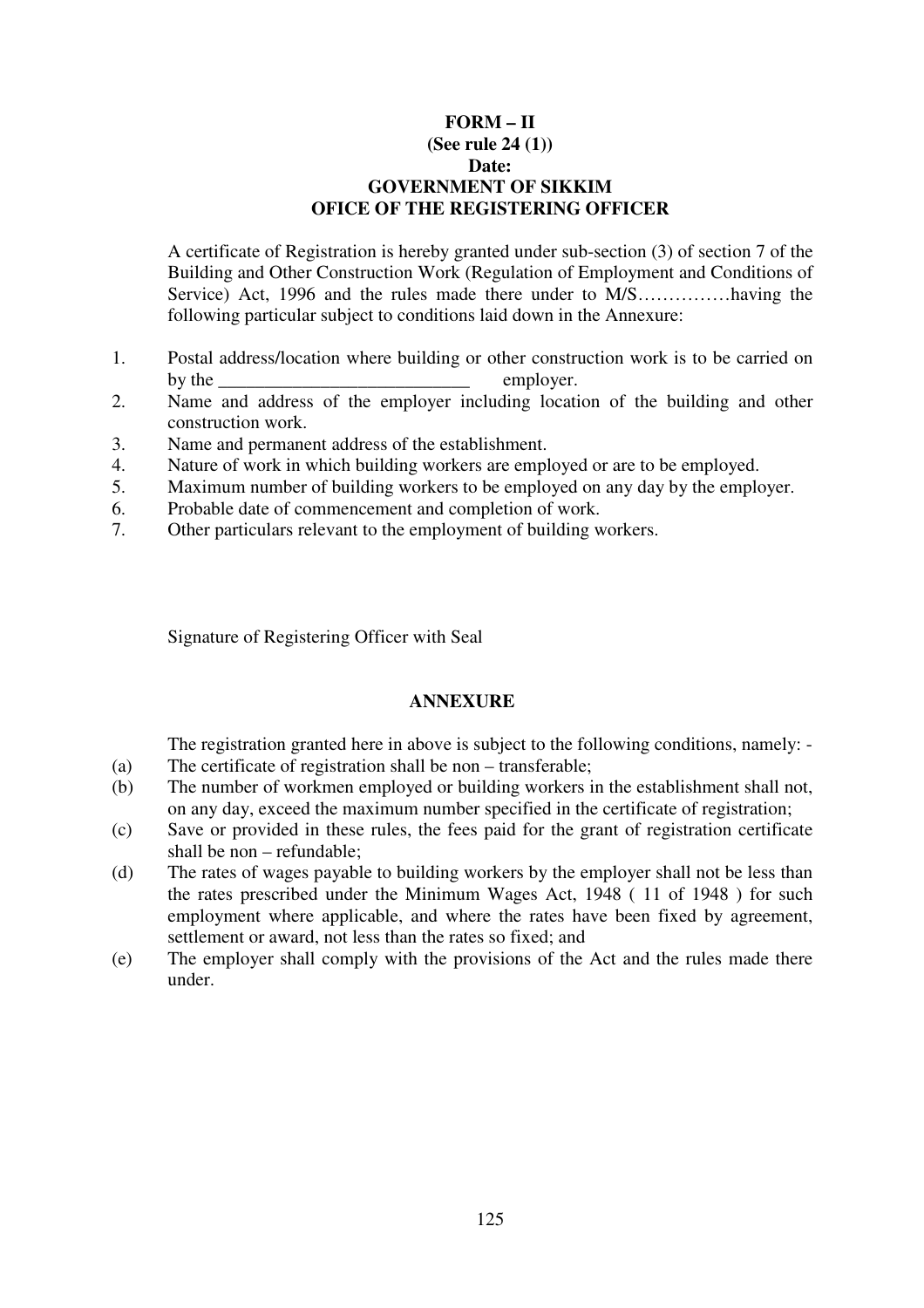# **FORM – III (See rule 24 (2)) Register of Establishments**

| Sl.No. | Registration No. | Name and address/    | Name of the | Nature of    | Name and       | Probable      | Maximum  | Probable     | Remarks |
|--------|------------------|----------------------|-------------|--------------|----------------|---------------|----------|--------------|---------|
|        | and date         | location of the      | employer    | building or  | permanent      | date of       | No. of   | duration of  |         |
|        |                  | establishment        | and his     | other        | address of     | commencem-    | building | building or  |         |
|        |                  | Registered where a   | address     | construction | establishhment | ent of work.  | workers  | other        |         |
|        |                  | building or other    |             | work.        |                |               | to be    | construction |         |
|        |                  | construction work    |             |              |                |               | employed | work &       |         |
|        |                  | is to be carried on. |             |              |                |               | on any   | probable     |         |
|        |                  |                      |             |              |                |               | day      | date of      |         |
|        |                  |                      |             |              |                |               |          | completion   |         |
|        | $\overline{2}$   | 3                    | 4           | 5            | 6              | $\mathcal{I}$ | 8        | 9            | 10      |
|        |                  |                      |             |              |                |               |          |              |         |
|        |                  |                      |             |              |                |               |          |              |         |
|        |                  |                      |             |              |                |               |          |              |         |
|        |                  |                      |             |              |                |               |          |              |         |
|        |                  |                      |             |              |                |               |          |              |         |
|        |                  |                      |             |              |                |               |          |              |         |
|        |                  |                      |             |              |                |               |          |              |         |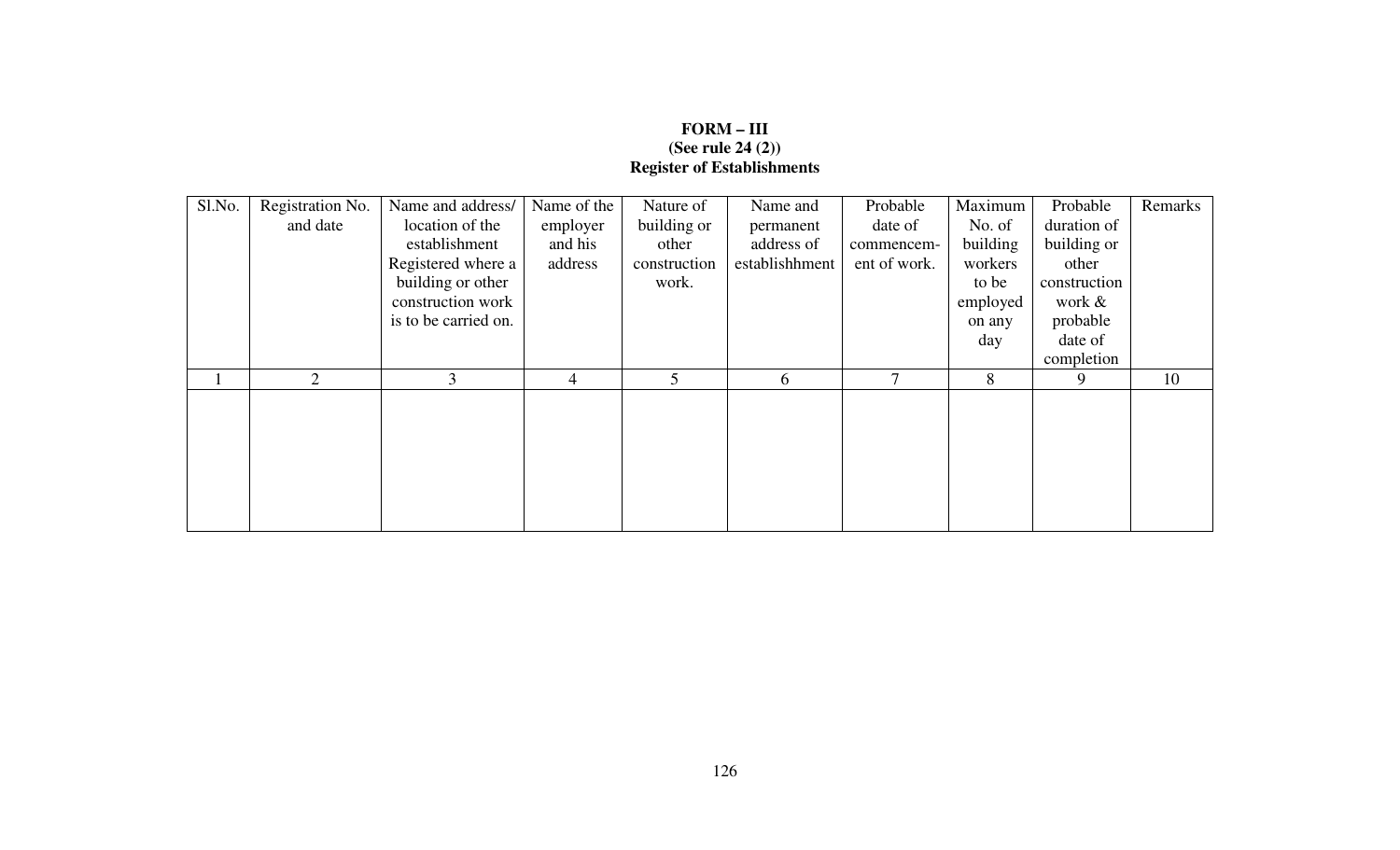#### **FORM – IV (See rule 26 (3) and 237 (1)) NOTICE OF COMMENCEMENT / COMPLETION OF BUILDING OR OTHER CONSTRUCTION WORK**

- (1) (i) Name and address ( Permanent ) of the establishment…………
	- (ii) Name of the employer and address…………………………….
- (2) Name and situation of place where the building and other construction is proposed to be carried on.
- (3) No and date of certificate of registration……………………..
- (4) Name and address of the person in charge of the construction work.
- (5) Address to which the communications relating to building or other construction work may be sent.
- (6) Nature of work involved and the facilities including plant or machinery provided.
- (7) The arrangement storage of explosives, if any, to be used in building or other construction work.
- (8) In case the notice is for commencement of work, the approximate duration of work I/We hereby intimate that the building or other construction work (Name of Work) having registration No……………………….dated ………………….is likely to commence/is likely to be completed with effect from……....................(date)/ on (date).

Signature of the employer

To The Inspector, ………………………… …………………………

127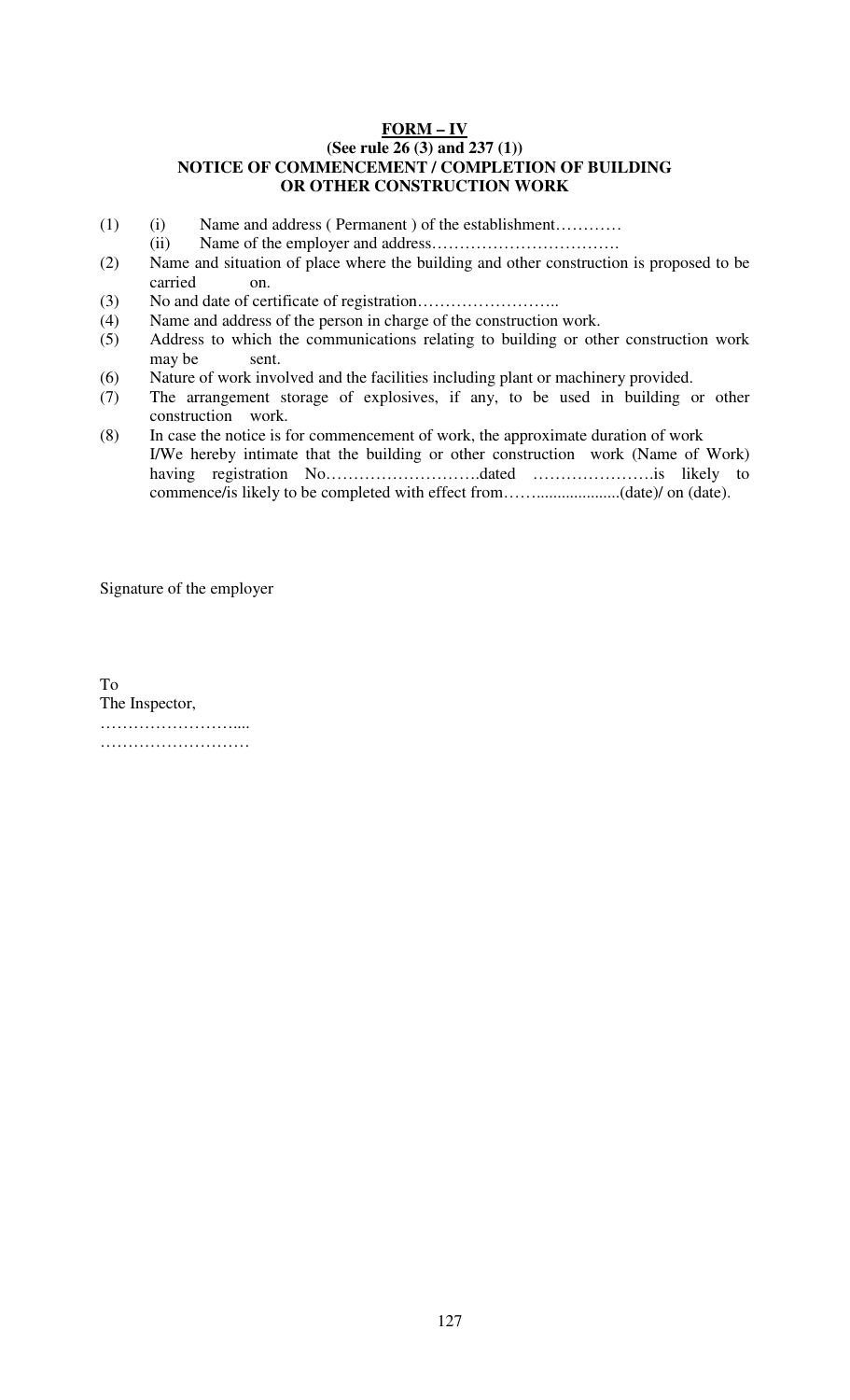## **FORM – V(See rule 56, 74 (b) and Schedule I)**

#### **CERTIFICATE OF INITIAL AND PERIODICAL TEST AND EXAMINATION OF WINCHES, DERRICKS AND THEIR ACCESSORY GEAR**

Test Certificate No………………………………

In case of construction site, Name of the construction site where lifting appliances are fitted/ installed/located:

| Situation and      | Angle to the  | Test load | Safe working load at | Name and address of public ervice,      | Name and position of the competent person  |
|--------------------|---------------|-----------|----------------------|-----------------------------------------|--------------------------------------------|
| description of     | horizontal of | applied   | the angle shown in   | association, company, or firmor testing | of public service, association, company or |
| lifting appliances | derrick       |           | Column $(2)$         | establishment making the test and       | firm or testing establishment              |
| and gear with      | boom at       |           |                      | examination                             |                                            |
| distinguishing     | which test    |           |                      |                                         |                                            |
| number or marks    | load applied  |           |                      |                                         |                                            |
| number or marks    |               |           |                      |                                         |                                            |
| (if any), which    |               |           |                      |                                         |                                            |
| have been tested,  |               |           |                      |                                         |                                            |
| thoroughly         |               |           |                      |                                         |                                            |
| examined           |               |           |                      |                                         |                                            |
|                    |               |           |                      |                                         |                                            |
|                    | Degrees)      | (Tonnes)  | (Tonnes)             |                                         |                                            |

I certify that on the ………………………date of 20……………the lifting appliances shown in column (1) together with its accessory gear was tested in the manner set forth overleaf in my presence, that a careful examination of the said lifting appliances after the test showed that it had with stood the test load without injury or permanent deformation; and that the safe working load of the said appliances and accessory gear is as shown in Column(4).

**Signature of the Competent Person** 

**……………………………………**

**Registration/ Authority number of the Competent Person.** 

Date Seal **Seal**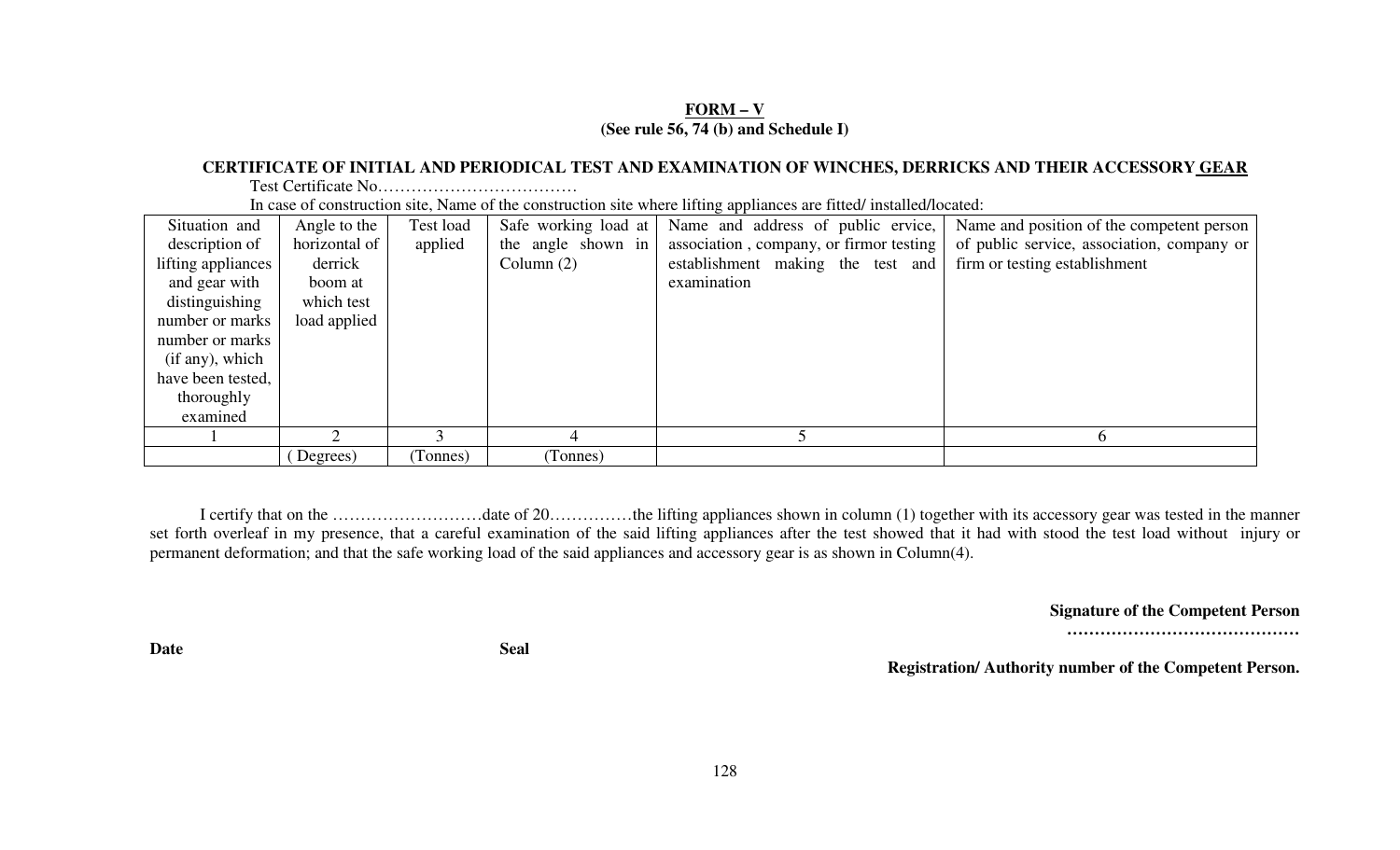### **FORM – VI ( See rule 56 and 74 (b) )**

## **CERTIFICATE OF INITIAL AND PERIODICAL TEST AND EXAMINATION OF CRANES OR HOIST AND THEIR ACCESSORY GEAR**

## **Test Certificate No………………………**

(a) Name of the Construction Site where cranes or hoists are fitted/installed/located:-

| Situation and | For jib cranes radius | Test load applied | Safe working load for jib | Name and address of public  | Name and position of competent         |
|---------------|-----------------------|-------------------|---------------------------|-----------------------------|----------------------------------------|
| description   | at the test loan was  |                   | crane at radius shown in  | Service, association,       | person of public service, association, |
|               | applied               |                   | column $(2)$              | company, or firm or testing | company or firm or testing             |
|               |                       |                   |                           | establishment making the    | establishment                          |
|               |                       |                   |                           | test and examination        |                                        |
|               |                       |                   |                           |                             |                                        |
| Tonnes)       | (Degrees)             | Tonnes)           | Tonnes)                   |                             |                                        |

I certify that on the ………………….day of ……………..the above lifting appliance shown in Column (1) together with its accesary gear, was tested in the manner set forth overleaf, that a careful examination of the said lifting appliance and gear after the test showed that it had withstood the test load without injury or permanent deformation, and that the safe working load of the said appliance and gear is as shown in Column (4).

Signature of the Competent Person Date (See note  $3$ )\* Registration/Authority number of the Competent Person.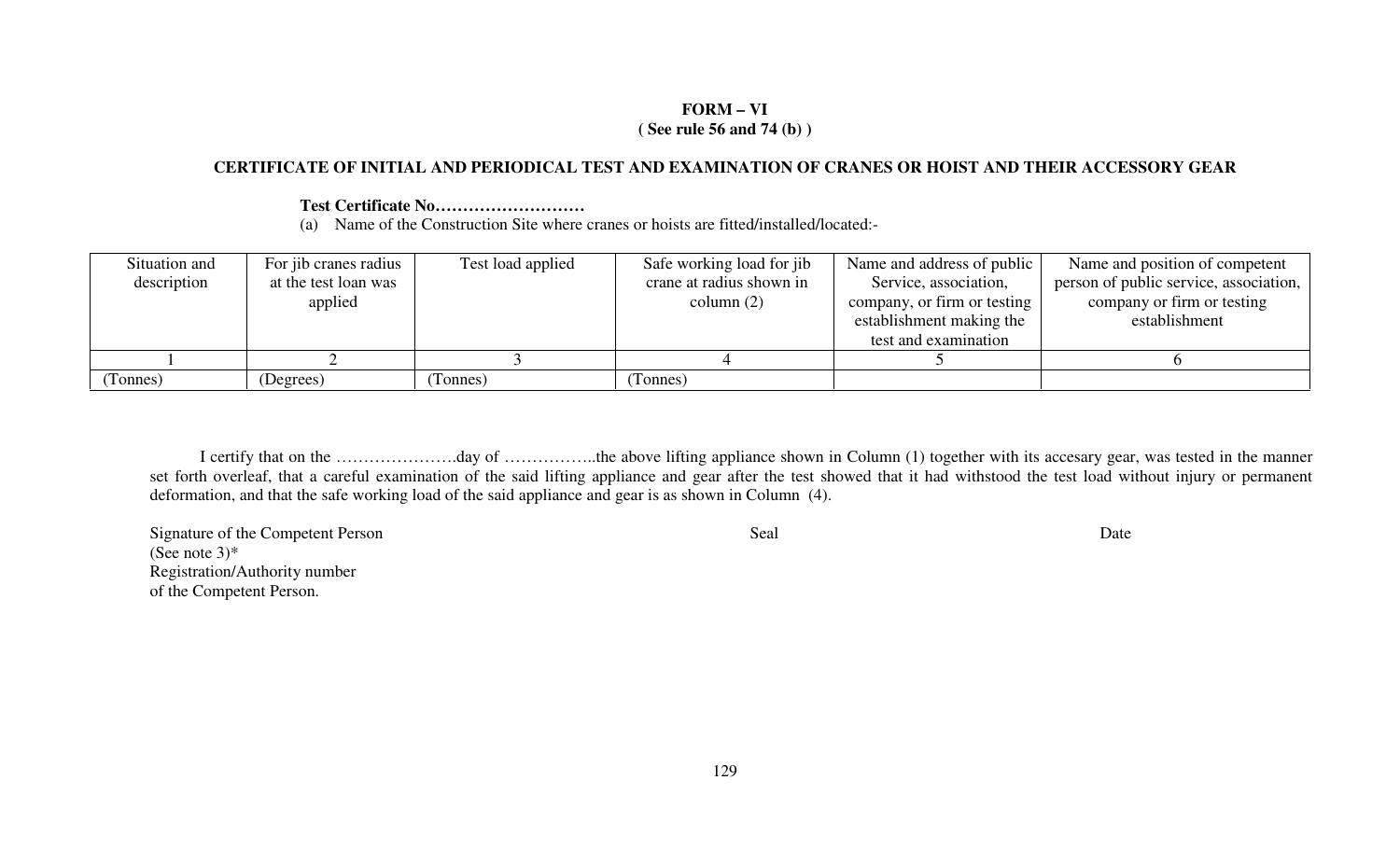## **FORM – VII (See rule 70 and 74 (b) )**

## **CERTIFICATE OF INITIAL AND PERIODICAL TEST AND EXAMINATION OF LOOSE GEARS**

## **Test Certificate No………………………….**

(a) Name of the Construction site where loose gears are fitted/installed/located:-

| Distinguishing | Discription, | Number | Date of | Test     | Safe     | Name and address | Initial test and   | Name and address  | Name and position     |
|----------------|--------------|--------|---------|----------|----------|------------------|--------------------|-------------------|-----------------------|
| No.            | dimension or | tested | Test    | load     | Working  | of manufacturer  | examination        | of public service | of competent person   |
| or Mark        | material of  |        |         | applied  | load     | or supplier      | certificate No.    | association,      | in public service,    |
|                | gear/device  |        |         | (tonnes) | (SWL)    |                  | and date (only in  | company or firm   | association,          |
|                |              |        |         |          | (tonnes) |                  | case of periodical | or testing        | company or firm or    |
|                |              |        |         |          |          |                  | test and           | establishment     | testing establishment |
|                |              |        |         |          |          |                  | examination        | making the test   |                       |
|                |              |        |         |          |          |                  |                    | and examination   |                       |
|                |              |        |         |          |          |                  |                    |                   | 10                    |
|                |              |        |         |          |          |                  |                    |                   |                       |

I Certify that on the…………………….day of……….20……….the above gear was tested in the manner set forth overleaf, that the examination showed the said gears/device withstood the test load without injury or deformation, and that the safe working load of the said gear/device is as shown in column (6).

**Signature of the Competent PersonSeal** Date **Date Registration/Authority number of the Competent Person.**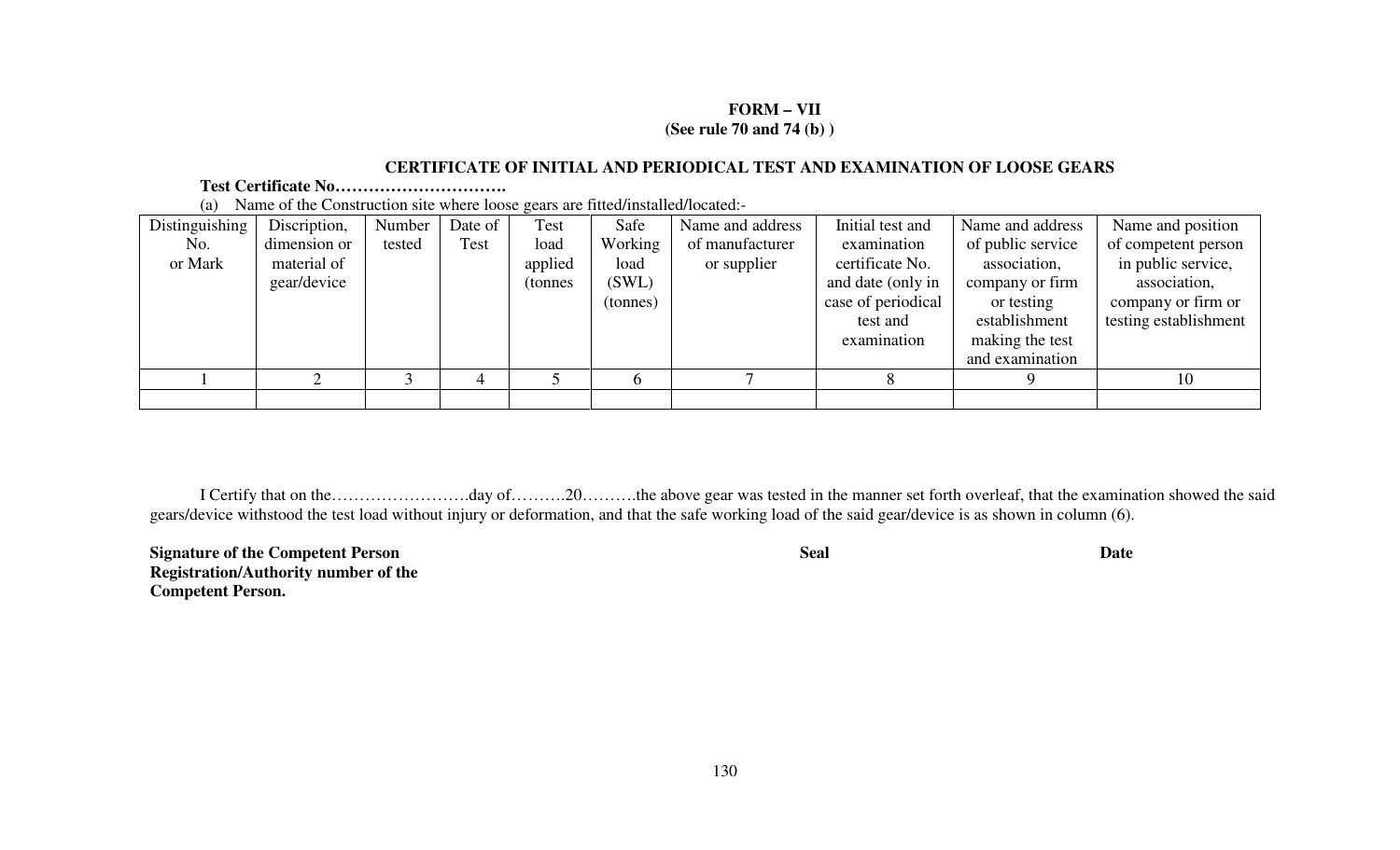## **FORM -VIII (See rule 62 and 74 (b) ) CERTIFICATE OF TEST AND EXAMINATION OF WIRE ROPE BEFORE BEING TAKEN INTO USE**

Test Certificate No…………………………..

- (1) Name and address of maker or supplier:-
- (2) (a) Circumference/diameter of rope
- (b) Number of strand
- (c) Number of wires per strand
- (d) Lay
- (e) Core
- (3) Quality of wire (e.g. best Plough Steel)
- (4) (a) Date of test of sample of rope
- (b) Load at which sample broke (Tonnes)
- (c) Safe working load of rope (Tonnes)
- (d) Intended use.
- (5) Name and position of Competent Person in public service, association, company or firm or testing establishment making the test and examination.
- (6) Name and address of public service, association, company or firm or testing establishment making the test and examination.

I Certify that the above particulars are correct, and that the test and examination were carried out by me and no defect. Effecting its safe working load (SWL) were found.

Seal Date

…………………………………… Signature of the Competent Person

……………………………………… Registration/Authority number of the Competent Person.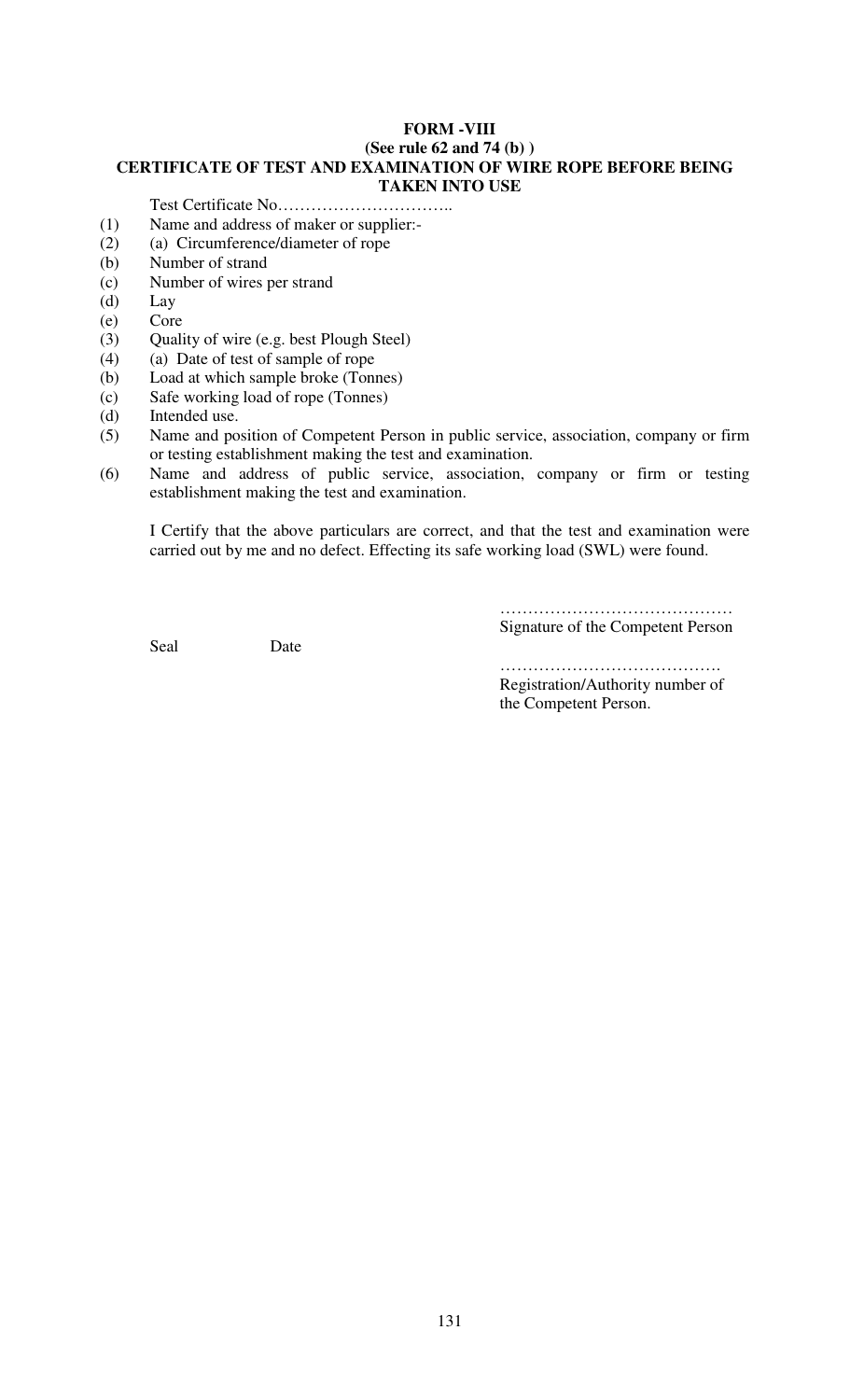## **FORM – IX (See rule 72 and 74 (b)) CERTIFICATE OF ANNEALING OF LOOSE GEARS**

Test Certificate No………………………. Name of the construction site where loose gears are fitted/installed/located:-

| Distinguishing | Description | Number of the       | Number   | Date of   | Defects found    | Name and address of      | Name and position of the         |
|----------------|-------------|---------------------|----------|-----------|------------------|--------------------------|----------------------------------|
| No. or Mark.   | of gear     | certificate of test | annealed | annealing | at careful       | public service,          | competent person of public       |
|                |             | $&$ examination     |          |           | inspection after | Association, company, or | service, association, company,   |
|                |             |                     |          |           | annealing        | firm or testing          | or firm or testing establishment |
|                |             |                     |          |           |                  | establishment making the |                                  |
|                |             |                     |          |           |                  | test and examination     |                                  |
|                |             |                     |          |           |                  |                          |                                  |
|                |             |                     |          |           |                  |                          |                                  |

I certify that on the date shown in column (5) the gear described in column (1) to (4) was effectually annealed under my supervision that after being so annealed every article was carefully inspected, and that no defects on its safe working condition were found other than those indicated in column (6).

**Signature of the Competent Person Date Seal** 

**Registration/Authority number of theCompetent Person.**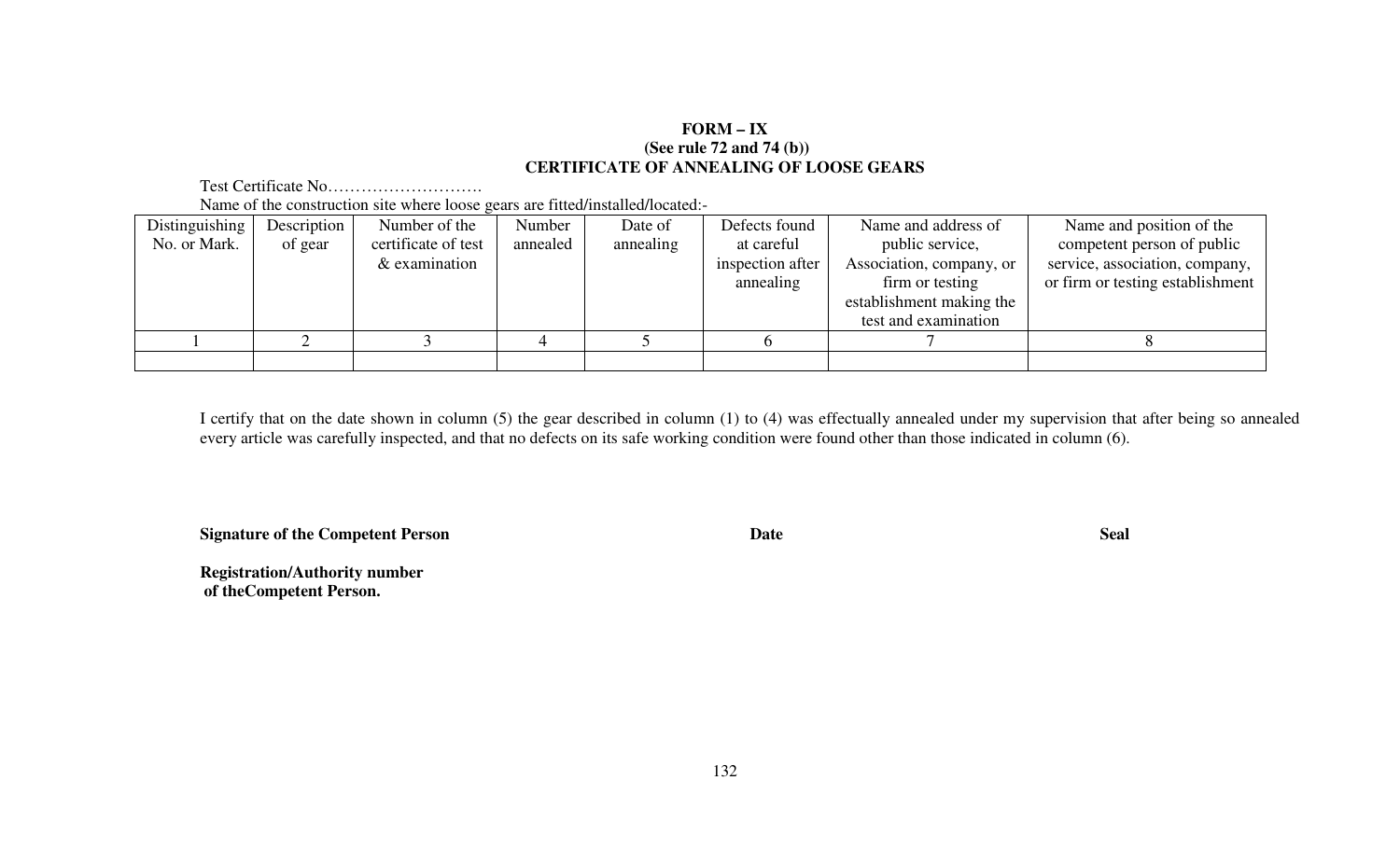## **FORM-X (See rule 70 and 73) CERTIFICATE OF ANNUAL THOROUGH EXAMINATION OF LOOSE GEAR EXEMPTED FROM ANNEALING**

Test Certificate No…………………………..

(a) Name of the construction site where loose gears are fitted/installed/located:-

| Distinguishing No. | Description of gear | Number of the          | Remarks | Name and address of public    | Name and Position of the Competent     |
|--------------------|---------------------|------------------------|---------|-------------------------------|----------------------------------------|
| or Marks           |                     | Certificate of initial |         | service, association,         | Person of Public service, association, |
|                    |                     | and periodicals test   |         | company, or firm or testing   | company or firm or testing             |
|                    |                     | $&$ examination        |         | establishment making the test | establishment                          |
|                    |                     |                        |         | and examination               |                                        |
|                    |                     |                        |         |                               |                                        |
|                    |                     |                        |         |                               |                                        |
|                    |                     |                        |         |                               |                                        |
|                    |                     |                        |         |                               |                                        |
|                    |                     |                        |         |                               |                                        |

I certify that on the…………………day of…………20……..the above gear, described in Column (2) was thoroughly examined, and that no defects affecting its safe working condition were found other than those indicated in Column (4).

Signature of the Competent Person Date Seal Date

Registration/Authority number of the Competent Person.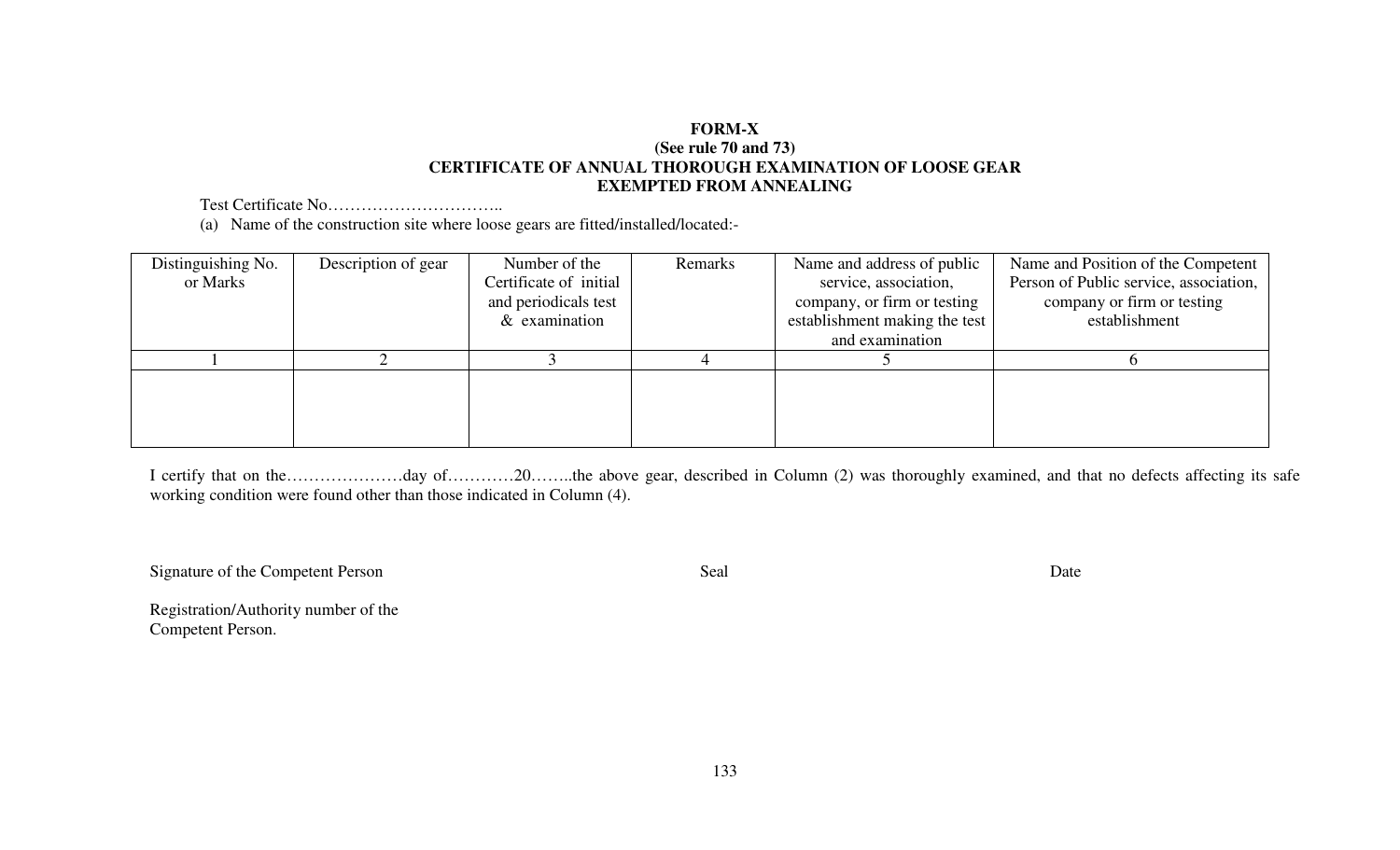## **FORM- XI (See rule 221 (c))**

## **CERTIFICATE OF MEDICAL EXAMINATION**

| 1. |                   |                                       |                                                                                |
|----|-------------------|---------------------------------------|--------------------------------------------------------------------------------|
|    |                   |                                       |                                                                                |
| 2. |                   |                                       |                                                                                |
|    |                   |                                       |                                                                                |
|    |                   |                                       |                                                                                |
| 3. |                   |                                       |                                                                                |
| 4. |                   |                                       |                                                                                |
| 5. |                   |                                       |                                                                                |
|    |                   |                                       |                                                                                |
|    |                   |                                       |                                                                                |
| 6. |                   |                                       |                                                                                |
| 7. |                   | <b>Physical Fitness</b>               |                                                                                |
|    |                   |                                       |                                                                                |
|    |                   |                                       |                                                                                |
|    |                   |                                       |                                                                                |
|    |                   |                                       | construction work and that his/her age as nearly as can be ascertained from my |
|    |                   |                                       |                                                                                |
|    |                   |                                       |                                                                                |
| 8. |                   | Reason for ---                        |                                                                                |
|    | (1)               |                                       |                                                                                |
|    |                   |                                       |                                                                                |
|    | (2)               |                                       |                                                                                |
|    |                   |                                       |                                                                                |
|    |                   |                                       |                                                                                |
|    |                   | <b>Signature or Left Hand Thumb</b>   | <b>Signature with Seal</b>                                                     |
|    |                   | <b>Impression of Building Workers</b> | Medical Inspector / C.M.O.                                                     |
|    | $N0$ + $\alpha$ . |                                       |                                                                                |

**Note** :-

1. Exact details of cause of physical disability should be clearly Stated.

2. Functional/productive abilities should also be stated if disability is stated.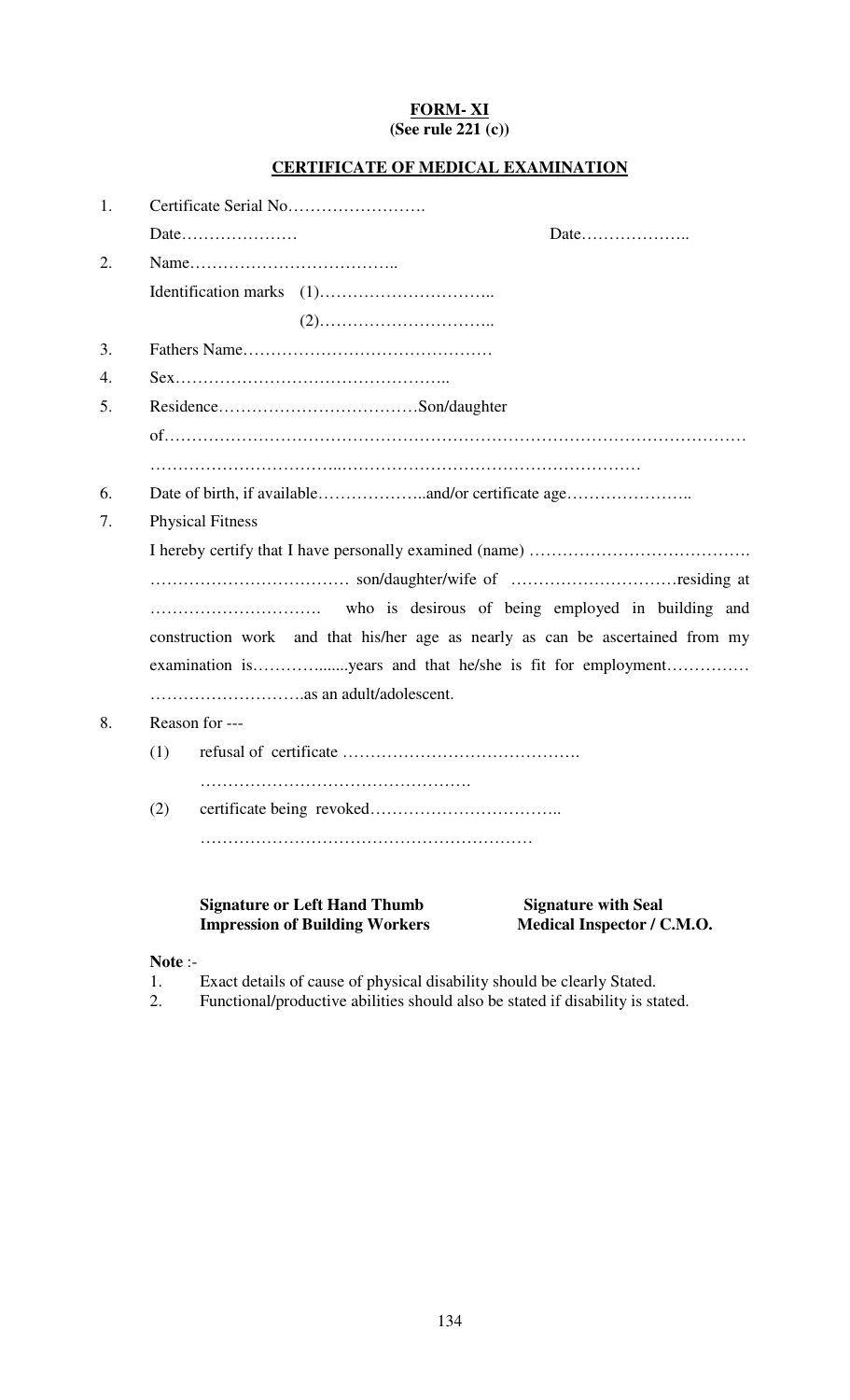## **FORM- XII**

#### **(See rule 221 (d))**

## **HEALTH REGISTER**

 ( In respect of persons employed in Building and other Construction Work involving hazardous processes ) Name of the Construction Medical Officer / Medical Inspector.

- (a) Mr…………………….. From …………………. to ……………………
- (b) Mr…………………….. From …………………. to ……………………
- (c) Mr…………………….. From …………………. to ……………………

| SI. | Works | Name of  | Sex | Age    | Date of      | Date of     | Reason      | Nature of | Raw      | Date of    | Result of | If suspended  | Certified fit | If certificate |
|-----|-------|----------|-----|--------|--------------|-------------|-------------|-----------|----------|------------|-----------|---------------|---------------|----------------|
| No. | No.   | Building |     | (last) | employ-      | leaving     | for         | job or    | material | medical    | medical   | from work,    | to resume     | of unfitness   |
|     |       | Worker   |     | Birth- | ment of      | or transfer | leaving,    | occupa-   | or bye   | examina-   | exami-    | state period  | duty on With  | or             |
|     |       |          |     | day)   | present      | to          | transfer or | tion      | product  | tion by    | nation    | of            | signature of  | suspension     |
|     |       |          |     |        | work         | other       | discharge   |           | handled  | certifying |           | suspension    | Medical       | issued to      |
|     |       |          |     |        |              | work        |             |           |          | surgeon    |           | with detailed | Inspector/C   | worker         |
|     |       |          |     |        |              |             |             |           |          | medical    |           | reasons       | MO            |                |
|     |       |          |     |        |              |             |             |           |          | Inspector/ |           |               |               |                |
|     |       |          |     |        |              |             |             |           |          | <b>CMO</b> |           |               |               |                |
|     | ◠     |          |     |        | <sub>0</sub> |             | 8           | <b>Q</b>  | 10       | 11         | 12        | 13            | 14            | 15             |
|     |       |          |     |        |              |             |             |           |          |            |           |               |               |                |
|     |       |          |     |        |              |             |             |           |          |            |           |               |               |                |
|     |       |          |     |        |              |             |             |           |          |            |           |               |               |                |
|     |       |          |     |        |              |             |             |           |          |            |           |               |               |                |
|     |       |          |     |        |              |             |             |           |          |            |           |               |               |                |

Signature With date of Medical Inspector / C.M.O.

Note : - 1. Column (8) – Detailed Summary of reason for transfer or discharge should be stated

2. Column (12) should be expressed as fit/unfit/suspended.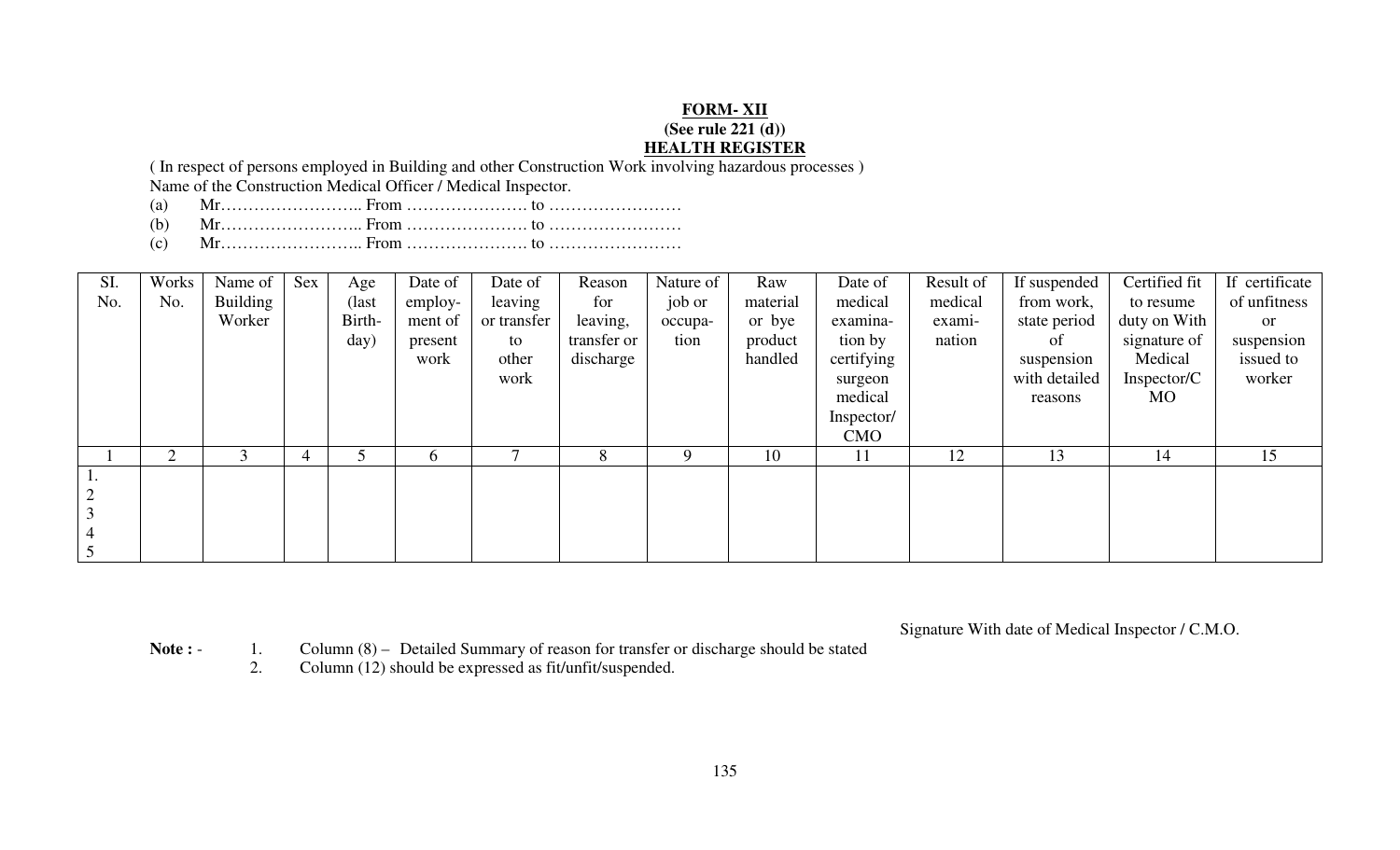#### **FORM-XIII ( See rule 228 (a) ) NOTICE OF POISONING OR OCCUPATIONAL NOTIFIABLE DISEASES**

- 1. Name and address of the employer:<br>2. Name of the building workers and h
- 2. Name of the building workers and his work No. if any<br>3. Address of the building worker:
- Address of the building worker:
- 4. Sex and Age:<br>5. Occupation:
- Occupation:
- 6. State exactly what the patient was doing at the time of contracting the disease:
- 7. Nature of poisoning or disease from which the building workers is suffering from:

Date:

………………………………………… Signature of the employer/CMO

Note : - When a building worker contracts any disease specified in Schedule XII a notice in this form shall be sent forthwith to the Chief Inspector.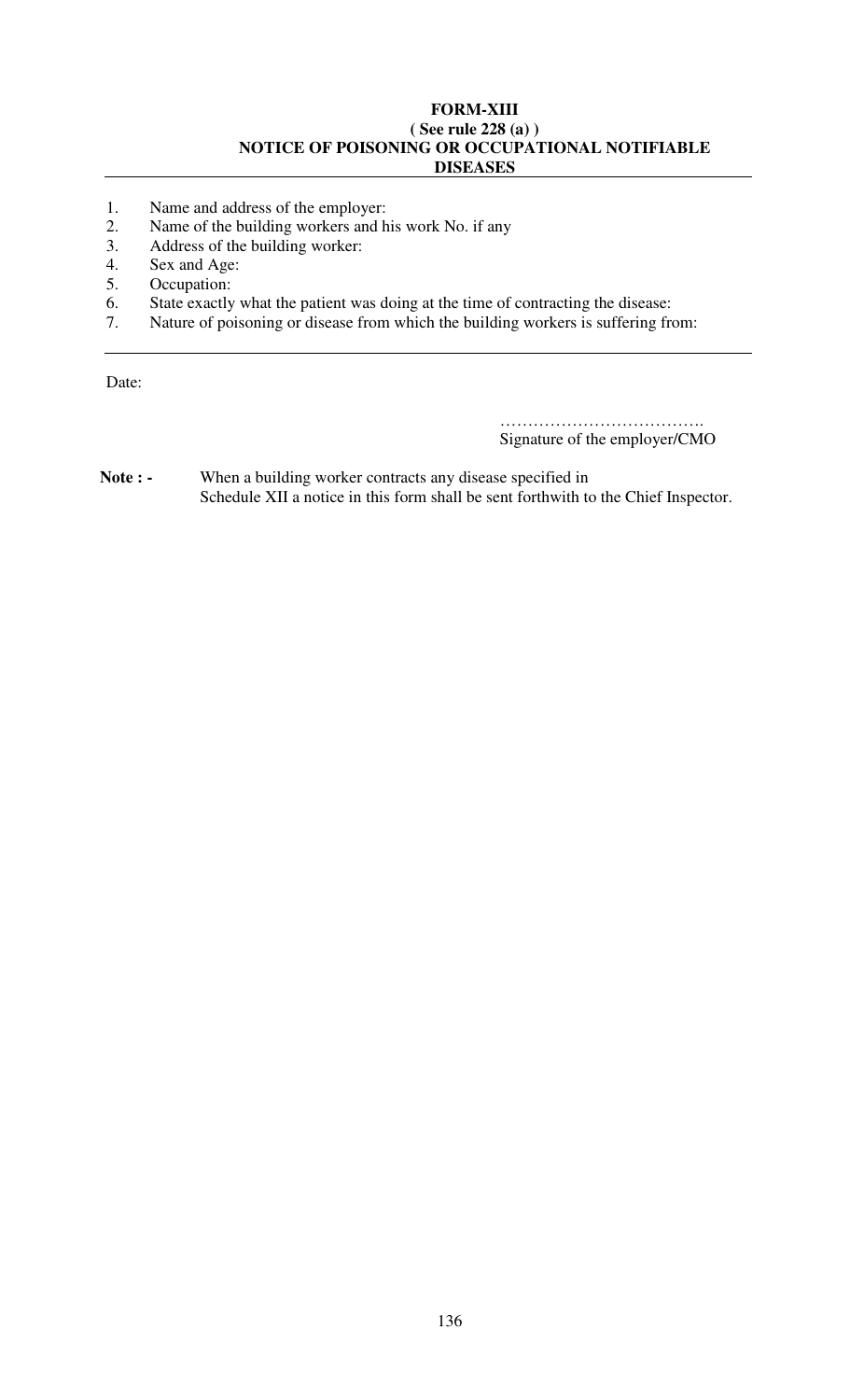## **FORM – XIV (See rule 208 (7)) REPORT OF THAT ACCIDENTS AND DANGEROUS OCCURENCES**

- 1. Name of the project/work:
- 2. Location of project work:
- 3. Stage of construction work:
- 4. Particular of Employer:
	- (a) Main contractor firm/Co: (b) Sub-contractor's particulars: Name Name Name Address Address Address Phone Nos Phone Nos Nature of business Nature of business
- 5. Particulars of injured person:

| (a) |              |          |           |  |  |  |  |  |  |  |  |  |
|-----|--------------|----------|-----------|--|--|--|--|--|--|--|--|--|
|     | (First)      | (Middle) | (Surname) |  |  |  |  |  |  |  |  |  |
| (b) | Home Address |          |           |  |  |  |  |  |  |  |  |  |

- (c) Occupation
- (d) Status of the worker: Casual Permanent
- (e) Sex: Male Female
- (f) Age
- (g) Experience
- (h) Martial Status: Married/Unmarried/Divorced
- 6. Particulars of Accident:
	- (a) Exact place where accident occurred
	- (b) Date
	- (c) Time
	- (d) What the injured person was doing at the time of accident
	- (e) Weather condition
	- (f) How long employed by you for this particular job?
	- (g) Particulars of equipment/machine/tool involved  $&$  condition of the same after the accident occurred
	- (h) Brief description of the accident
- 7. Nature of injuries:
	- (a) Fatal (b) Non Fatal
	- (c) If non-fatal, state precisely the nature of injuries ( Describe in detail the nature of injury, for instance fracture of right arm, sprain etc)
	- (d) First Aid : Given Not Given
	- (e) If not, given the reason
	- (f) Name & designation of the person by whom first aid was given
	- (g) If admitted to hospital--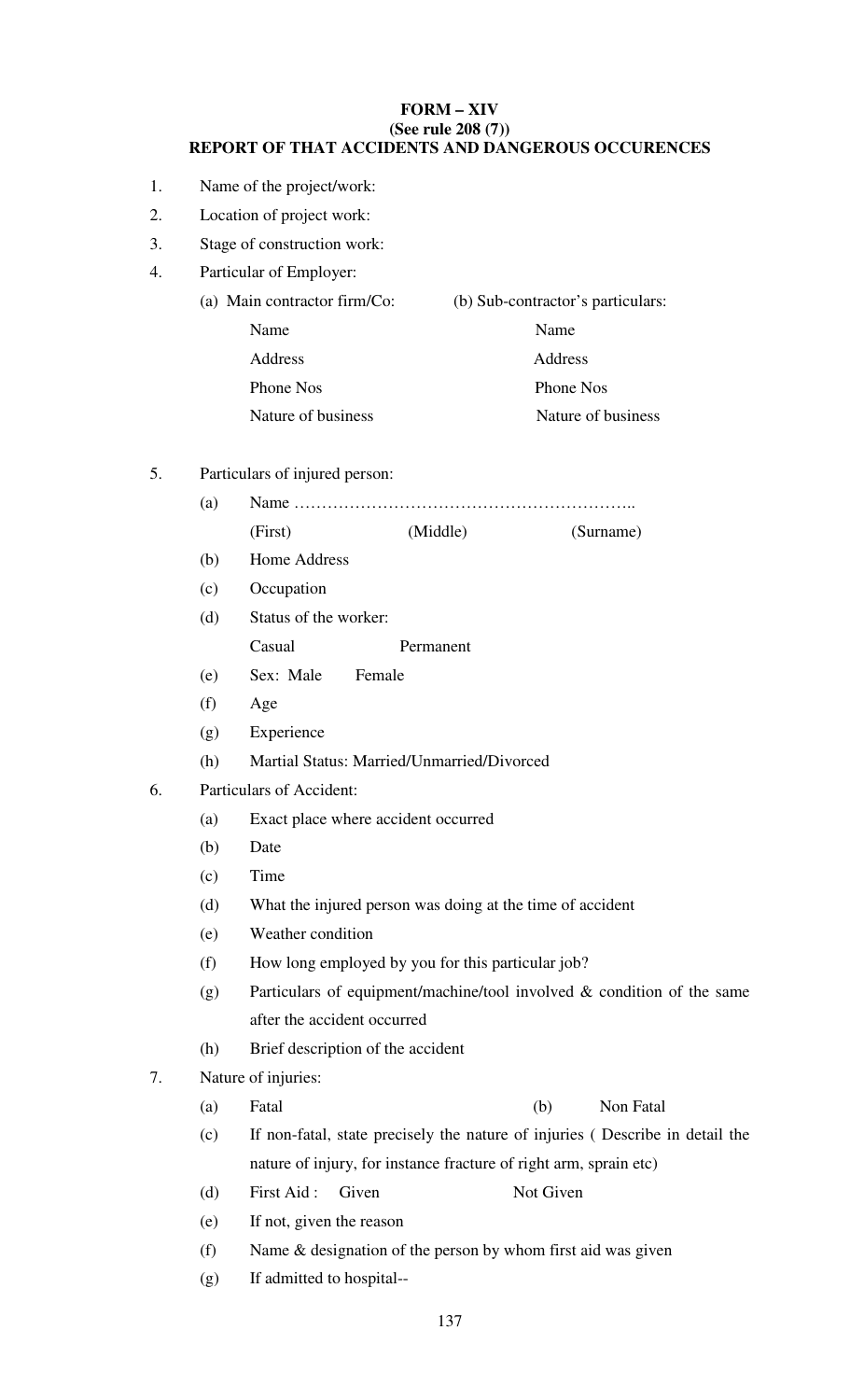|     |                | Phone No.                                                                                                                                     | Name of the Doctor                                                      |      |             |  |  |  |  |  |  |  |  |
|-----|----------------|-----------------------------------------------------------------------------------------------------------------------------------------------|-------------------------------------------------------------------------|------|-------------|--|--|--|--|--|--|--|--|
| 8.  |                | Mode of transport used                                                                                                                        |                                                                         |      |             |  |  |  |  |  |  |  |  |
|     |                | Ambulance<br>Truck                                                                                                                            | Tempo                                                                   | Taxi | Private Car |  |  |  |  |  |  |  |  |
| 9.  |                | How much time was taken to shift the injured person?                                                                                          |                                                                         |      |             |  |  |  |  |  |  |  |  |
|     | (a)            | If very late, state the reason.                                                                                                               |                                                                         |      |             |  |  |  |  |  |  |  |  |
|     | (b)            | How the reporting was made?                                                                                                                   |                                                                         |      |             |  |  |  |  |  |  |  |  |
|     |                | Telephone Telegram                                                                                                                            | Special Messenger                                                       |      | Letter      |  |  |  |  |  |  |  |  |
|     | (c)            | Who visited the accident site first and what action was proposed by him?                                                                      |                                                                         |      |             |  |  |  |  |  |  |  |  |
|     | (d)            |                                                                                                                                               | What are the actions taken for the investigation of the accident by the |      |             |  |  |  |  |  |  |  |  |
|     |                | employer? (Describe about photographs / Video film measurement taken                                                                          |                                                                         |      |             |  |  |  |  |  |  |  |  |
|     |                | etc).                                                                                                                                         |                                                                         |      |             |  |  |  |  |  |  |  |  |
| 10. |                | Particulars of the persons given witness:                                                                                                     |                                                                         |      |             |  |  |  |  |  |  |  |  |
|     | (a)            | Name                                                                                                                                          | Address                                                                 |      | Occupation  |  |  |  |  |  |  |  |  |
|     |                |                                                                                                                                               |                                                                         |      |             |  |  |  |  |  |  |  |  |
|     |                |                                                                                                                                               |                                                                         |      |             |  |  |  |  |  |  |  |  |
|     |                |                                                                                                                                               |                                                                         |      |             |  |  |  |  |  |  |  |  |
|     |                |                                                                                                                                               |                                                                         |      |             |  |  |  |  |  |  |  |  |
|     | (b)            | Whether Temporary Permanent                                                                                                                   |                                                                         |      |             |  |  |  |  |  |  |  |  |
| 11. |                | Particulars in case of fatal:                                                                                                                 |                                                                         |      |             |  |  |  |  |  |  |  |  |
|     | Date:          |                                                                                                                                               | Time:                                                                   |      |             |  |  |  |  |  |  |  |  |
|     |                | Whether registered with Building and other Construction Worker Welfare Board.                                                                 |                                                                         |      |             |  |  |  |  |  |  |  |  |
|     |                | If Yes, give Reg. No.                                                                                                                         |                                                                         |      |             |  |  |  |  |  |  |  |  |
| 12. |                | Dangerous occurrences as covered under the Regulation No. (Give Details)                                                                      |                                                                         |      |             |  |  |  |  |  |  |  |  |
|     | (a)<br>(b)     | Collapse or failure of lifting appliances, hoist, conveyors etc.<br>Collapse or subsidence of soil, any wall, floor, gallery etc.             |                                                                         |      |             |  |  |  |  |  |  |  |  |
|     | (c)            | Collapse of transmission towers, pipeline, bridge etc.                                                                                        |                                                                         |      |             |  |  |  |  |  |  |  |  |
|     | (d)<br>(e)     | Explosion of receiver, vessel etc.<br>Fire and explosion                                                                                      |                                                                         |      |             |  |  |  |  |  |  |  |  |
|     | (f)            | Spillage or leakage of hazardous substances                                                                                                   |                                                                         |      |             |  |  |  |  |  |  |  |  |
|     | (g)            | Collapse, capsizing, toppling or collision of transport equipment.                                                                            |                                                                         |      |             |  |  |  |  |  |  |  |  |
|     | (h)<br>(i)     | Leakage or release of harmful toxic gases at the construction site.<br>Failure of lifting appliances, loose gear, hoist or building and other |                                                                         |      |             |  |  |  |  |  |  |  |  |
|     |                | construction work machinery, transport equipment etc.                                                                                         |                                                                         |      |             |  |  |  |  |  |  |  |  |
| 13. |                | Certificate from the employer or authorized signatory.                                                                                        |                                                                         |      |             |  |  |  |  |  |  |  |  |
|     | every respect. | I certify that to the best of my knowledge and belief, that above particulars correct in                                                      |                                                                         |      |             |  |  |  |  |  |  |  |  |

| Place:<br>Date :                                                                                                               | Signature:<br>Designation: |
|--------------------------------------------------------------------------------------------------------------------------------|----------------------------|
| C.C. Forwarded for information and follow-up action:<br>1.                                                                     |                            |
| 2.                                                                                                                             |                            |
| 3.                                                                                                                             |                            |
| <b>Note :-</b> If more than one person is involved, then for each person, information is<br>to be filled-up in Separate forms. |                            |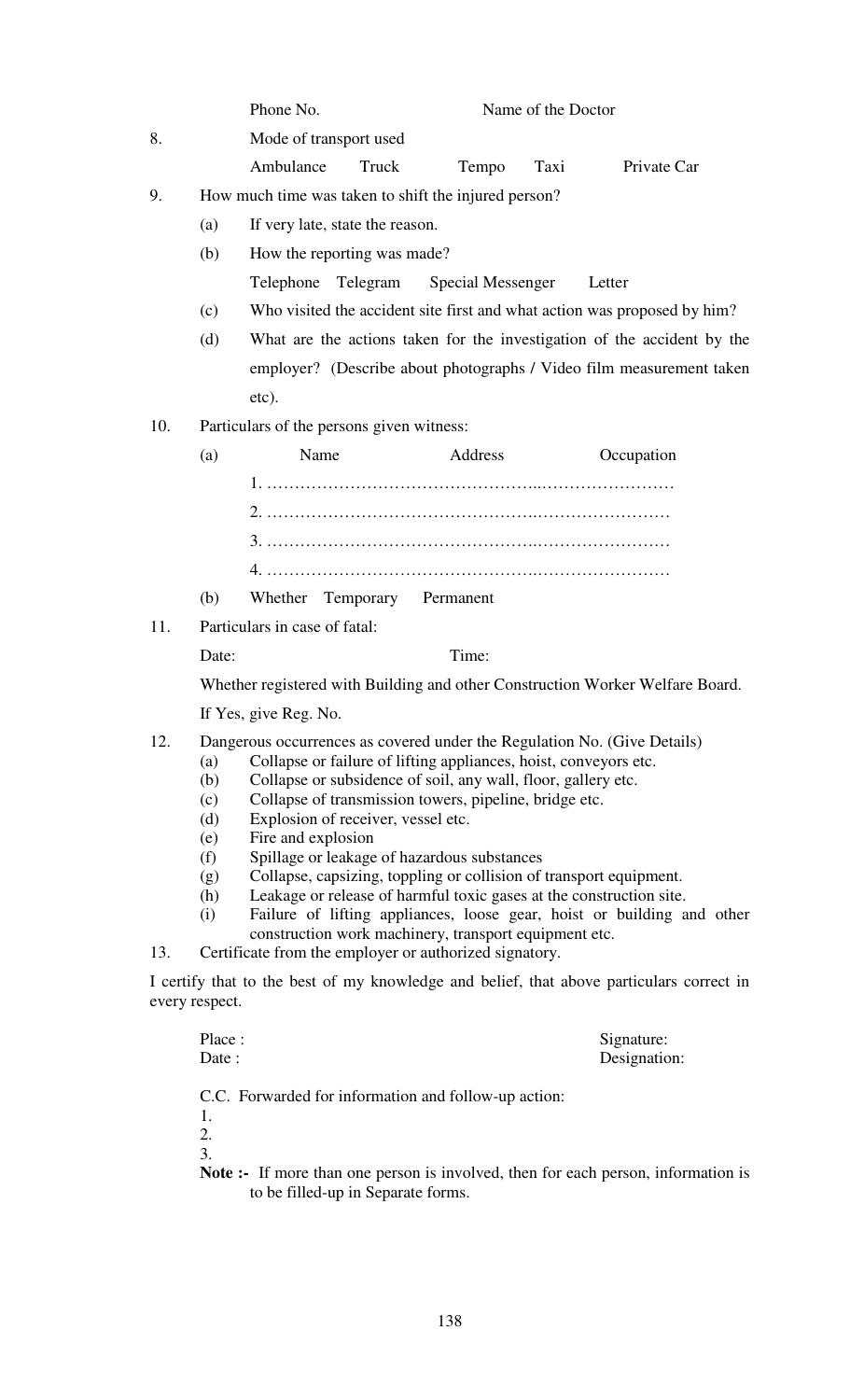## **FORM – XV(See rule 238) REGISTER OF BUILDING WORKERS EMPLOYED BY THE EMPLOYER**

Name and address of establishment where building and other construction work is to be carried on.

Name and permanent address of establishment.

Name and Location of work………………..

| Sl. | Name and | Age | Father's/      | Nature of   | Permanent    | Local   | Date of    | Signature  | Date of  | Reason   | If the building   | Remarks |
|-----|----------|-----|----------------|-------------|--------------|---------|------------|------------|----------|----------|-------------------|---------|
| No. | surname  | and | Husband'       | employment/ | Home         | Address | commence-  | or thumb   | termina  | for      | worker is/was     |         |
|     | of       | sex | s name         | designation | address of   |         | ment of    | impression | -tion of | termina- | beneficiary, the  |         |
|     | Workmen  |     |                |             | workmen      |         | employment | of         | employ   | tion     | date of           |         |
|     |          |     |                |             | (village)    |         |            | workman    | -ment    |          | registration as a |         |
|     |          |     |                |             | Taluk and    |         |            |            |          |          | beneficiary, the  |         |
|     |          |     |                |             | District     |         |            |            |          |          | registration No.  |         |
|     |          |     |                |             |              |         |            |            |          |          | and the name of   |         |
|     |          |     |                |             |              |         |            |            |          |          | Welfare Board     |         |
|     | 2        | 3   | $\overline{4}$ |             | $\mathbf{a}$ |         | 8          | 9          | 10       | 11       | 12                | 13      |
|     |          |     |                |             |              |         |            |            |          |          |                   |         |
|     |          |     |                |             |              |         |            |            |          |          |                   |         |
| 3   |          |     |                |             |              |         |            |            |          |          |                   |         |
| 4   |          |     |                |             |              |         |            |            |          |          |                   |         |
|     |          |     |                |             |              |         |            |            |          |          |                   |         |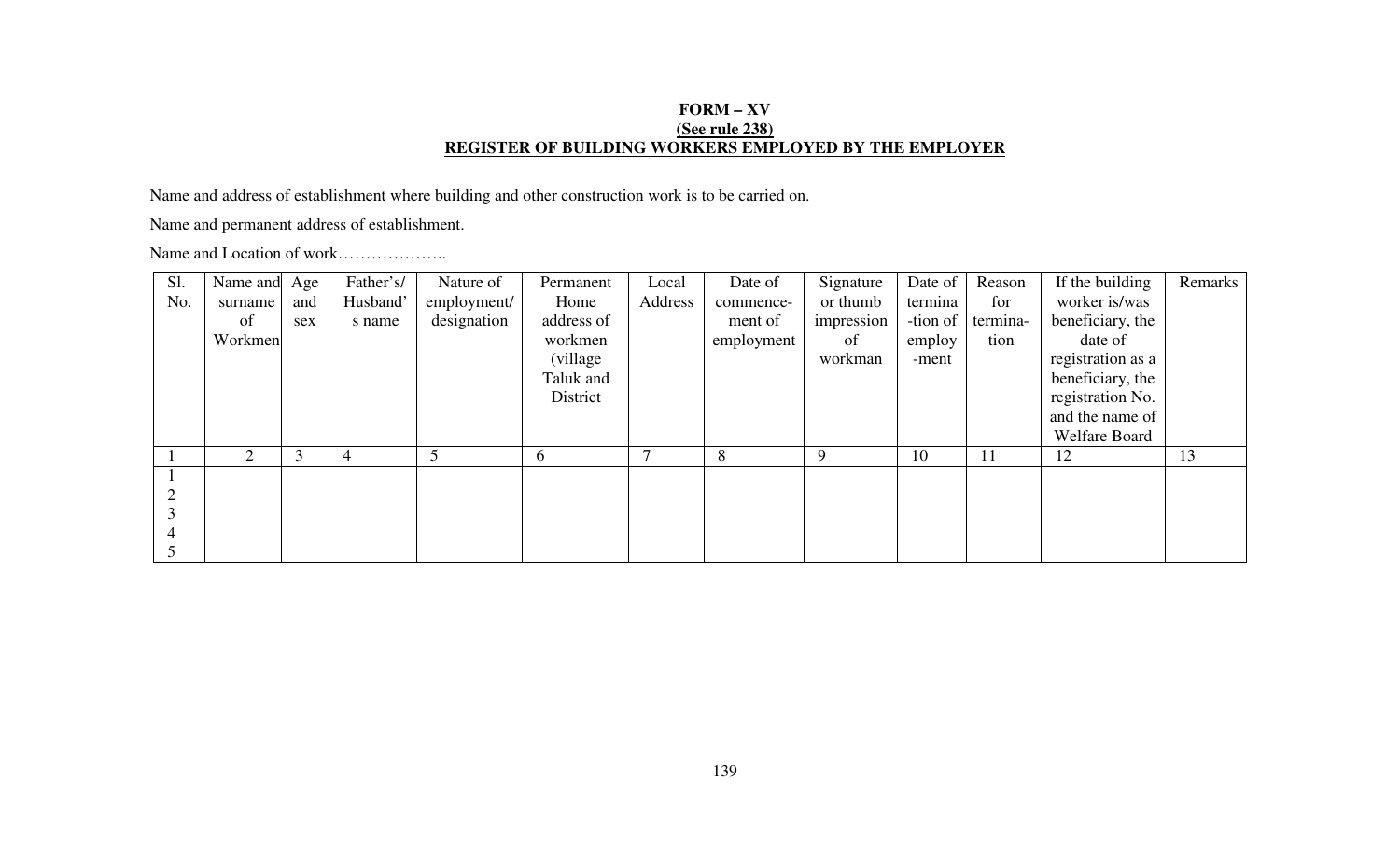## **FORM – XVI (see rule 239(1) (a)) MUSTER ROLL**

Name and permanent address of the establishment.

Nature of building or other construction work.

Name and address of establishment where building or other construction work is carried/is to be carried on.

Name and address of the employer for the month of \_\_\_\_\_\_\_\_\_\_\_\_\_\_\_\_\_\_\_\_\_\_\_\_\_\_\_\_\_\_\_

| Sl.No. | Name of the Building<br>workers | Father's/Husband's name | <b>Sex</b> | Date | Remarks |
|--------|---------------------------------|-------------------------|------------|------|---------|
|        |                                 |                         |            |      |         |
|        |                                 |                         |            |      |         |
|        |                                 |                         |            |      |         |
|        |                                 |                         |            |      |         |
|        |                                 |                         |            |      |         |
|        |                                 |                         |            |      |         |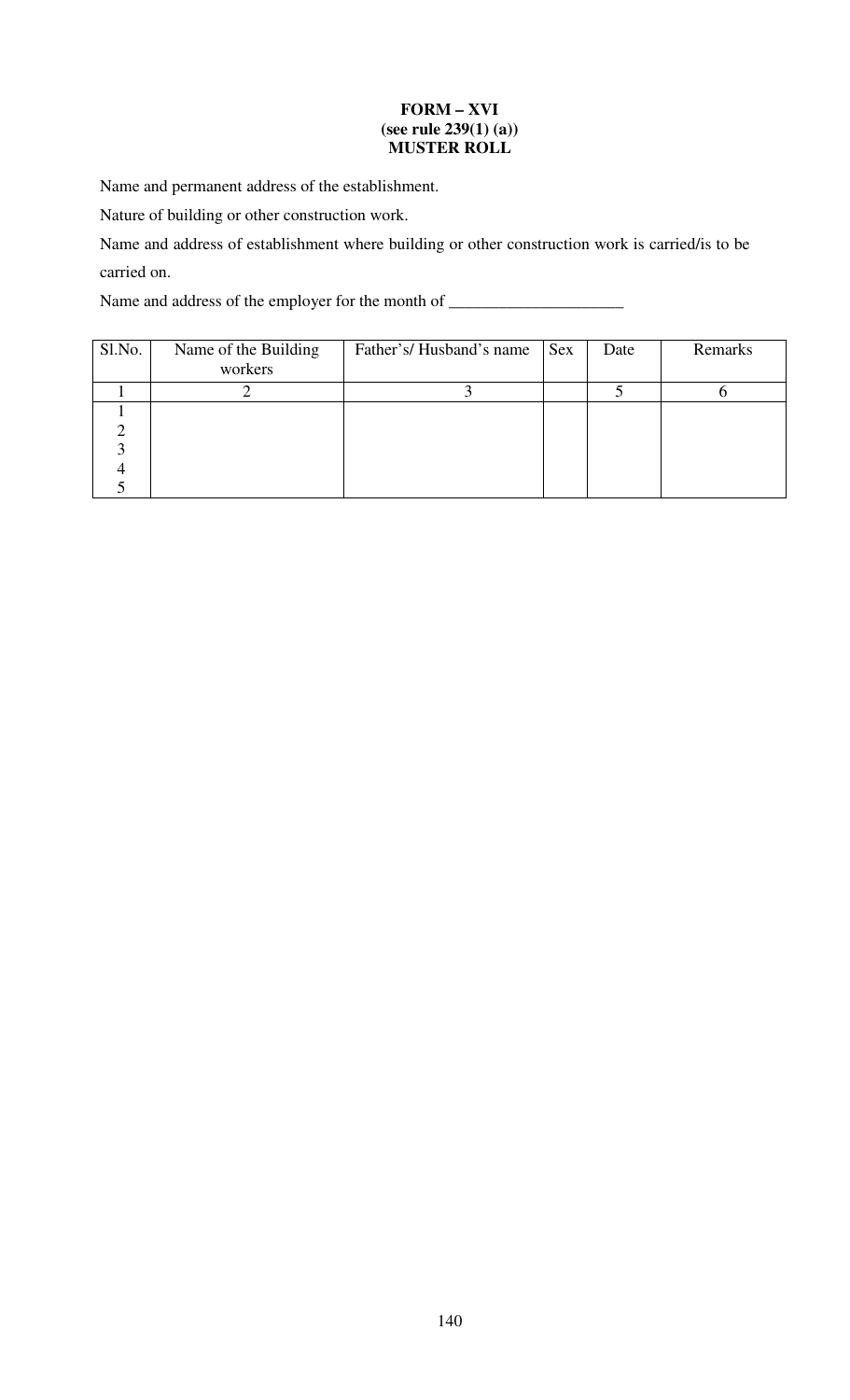## **FORM – XVII (See rule 239 (1)(a)) REGISTER OF WAGES**

Name and address of establishment where building or other construction work is carried on.

Nature of building or other construction work

Name and permanent address of the establishment ……………………………..

Name and address of employer ………………………………………………….

Wage period – Monthly

| Sl.<br>No. | Name of<br>workman | Serial<br>No. in the<br>register | Design<br>ation/<br>nature | No. of<br>days<br>worked | Units<br>of<br>work | Daily<br>rate of<br>Wages/ |                       | Amount of wages earned         |              |                                                    |       |                                          |                           |                                                    |                                 |
|------------|--------------------|----------------------------------|----------------------------|--------------------------|---------------------|----------------------------|-----------------------|--------------------------------|--------------|----------------------------------------------------|-------|------------------------------------------|---------------------------|----------------------------------------------------|---------------------------------|
|            |                    | of<br>workman                    | of work<br>done            |                          | done                | piece<br>Rate              | <b>Basic</b><br>wages | Dearn<br>ess<br>allow<br>ances | Over<br>time | Other cash<br>payments<br>(Nature of<br>payment to | Total | Deductio<br>ns, if<br>any, (indic<br>ate | Net<br>amo<br>unt<br>paid | Signature/t Initial of<br>humb<br>impression<br>of | employer<br>or his<br>represent |
|            | $\overline{2}$     | 3                                | 4                          | 5                        | 6                   | 7                          | 8                     | 9                              | 10           | be indicated)<br>11                                | 12    | Nature)<br>13                            | 14                        | workman<br>15                                      | ative<br>16                     |
|            |                    |                                  |                            |                          |                     |                            |                       |                                |              |                                                    |       |                                          |                           |                                                    |                                 |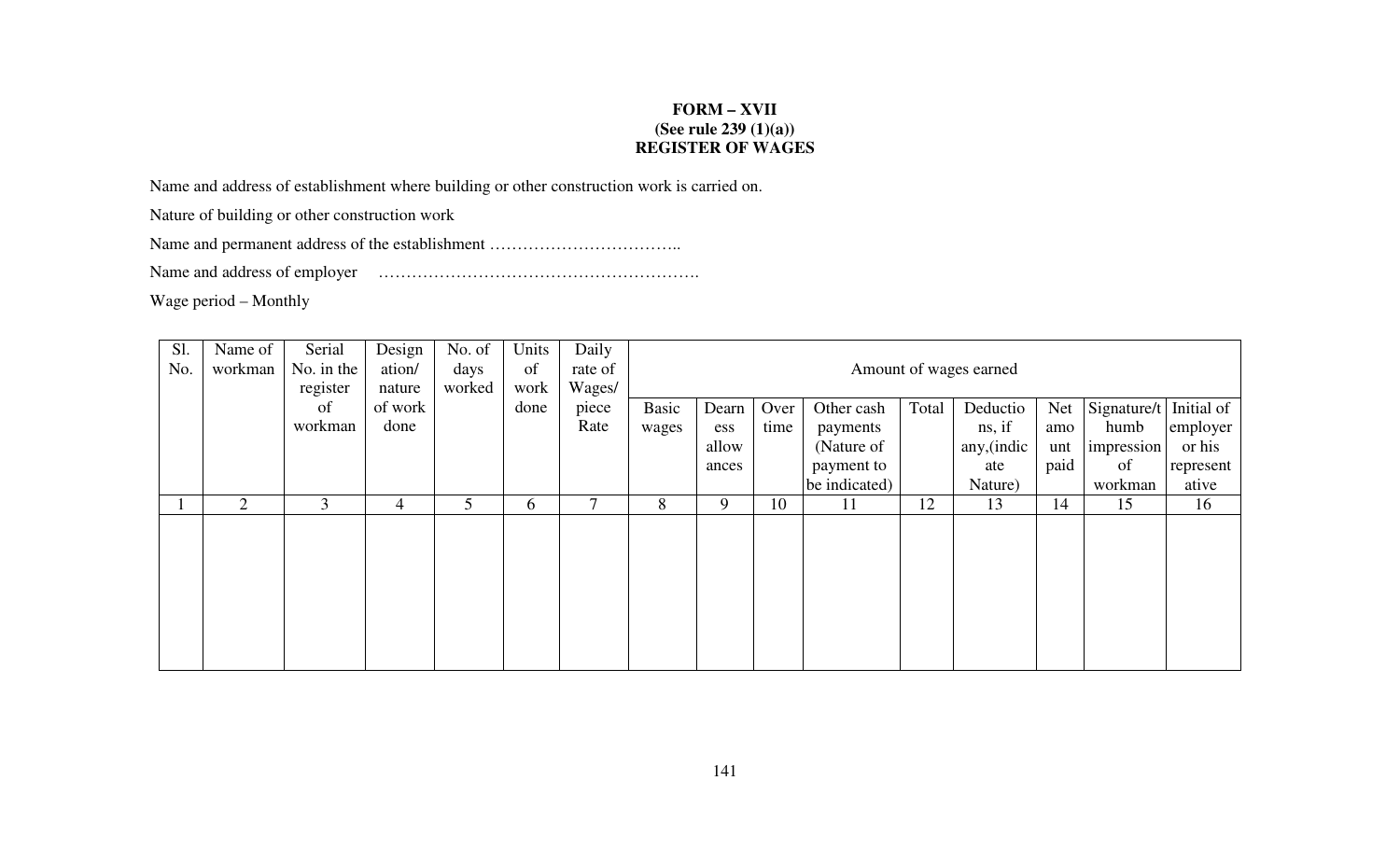## **FORM – XVIII (See rule 239 (1) (a)) FORM OF REGISTER OF WAGES-CUM-MUSTER ROLL**

Name and address of establishment where building or other construction work is carried/is to be carried on.

Nature of building or other construction work.

Name and permanent address of the establishment.

| Sl. | Sl.No. in      | Name of        | Design         | Daily   | Total    | Daily   |              |                        |      |               |       |                   |            |            |            |
|-----|----------------|----------------|----------------|---------|----------|---------|--------------|------------------------|------|---------------|-------|-------------------|------------|------------|------------|
| No. | the            | employee       | ation/         | attenda | attend   | rate of |              | Amount of wages earned |      |               |       |                   |            |            |            |
|     | register       |                | nature         | nce/    | ance/    | Wages/  |              |                        |      |               |       |                   |            |            |            |
|     | of             |                | of work        | units   | units    | piece   | <b>Basic</b> | Dearn                  | Over | Other cash    | Total | Deductions,       | <b>Net</b> | Signature/ | Initial of |
|     | building       |                | done           | worked  | of       | Rate    | wages        | ess                    | time | payments      |       | if any,           | amo        | thumb      | employer   |
|     | workers        |                |                |         | work     |         |              | allow                  |      | (Nature of    |       | <i>(indicate)</i> | unt        | impression | or his     |
|     |                |                |                |         | done     |         |              | ances                  |      | payment to    |       | Nature)           | paid       | of         | represent  |
|     |                |                |                |         |          |         |              |                        |      | be indicated) |       |                   |            | workman    | ative      |
|     | $\overline{2}$ | $\mathfrak{Z}$ | $\overline{4}$ | 5       | $\sigma$ |         | 8            | 9                      | 10   | 11            | 12    | 13                | 14         | 15         | 16         |
|     |                |                |                |         |          |         |              |                        |      |               |       |                   |            |            |            |
|     |                |                |                |         |          |         |              |                        |      |               |       |                   |            |            |            |
|     |                |                |                |         |          |         |              |                        |      |               |       |                   |            |            |            |
|     |                |                |                |         |          |         |              |                        |      |               |       |                   |            |            |            |
|     |                |                |                |         |          |         |              |                        |      |               |       |                   |            |            |            |
|     |                |                |                |         |          |         |              |                        |      |               |       |                   |            |            |            |
|     |                |                |                |         |          |         |              |                        |      |               |       |                   |            |            |            |
|     |                |                |                |         |          |         |              |                        |      |               |       |                   |            |            |            |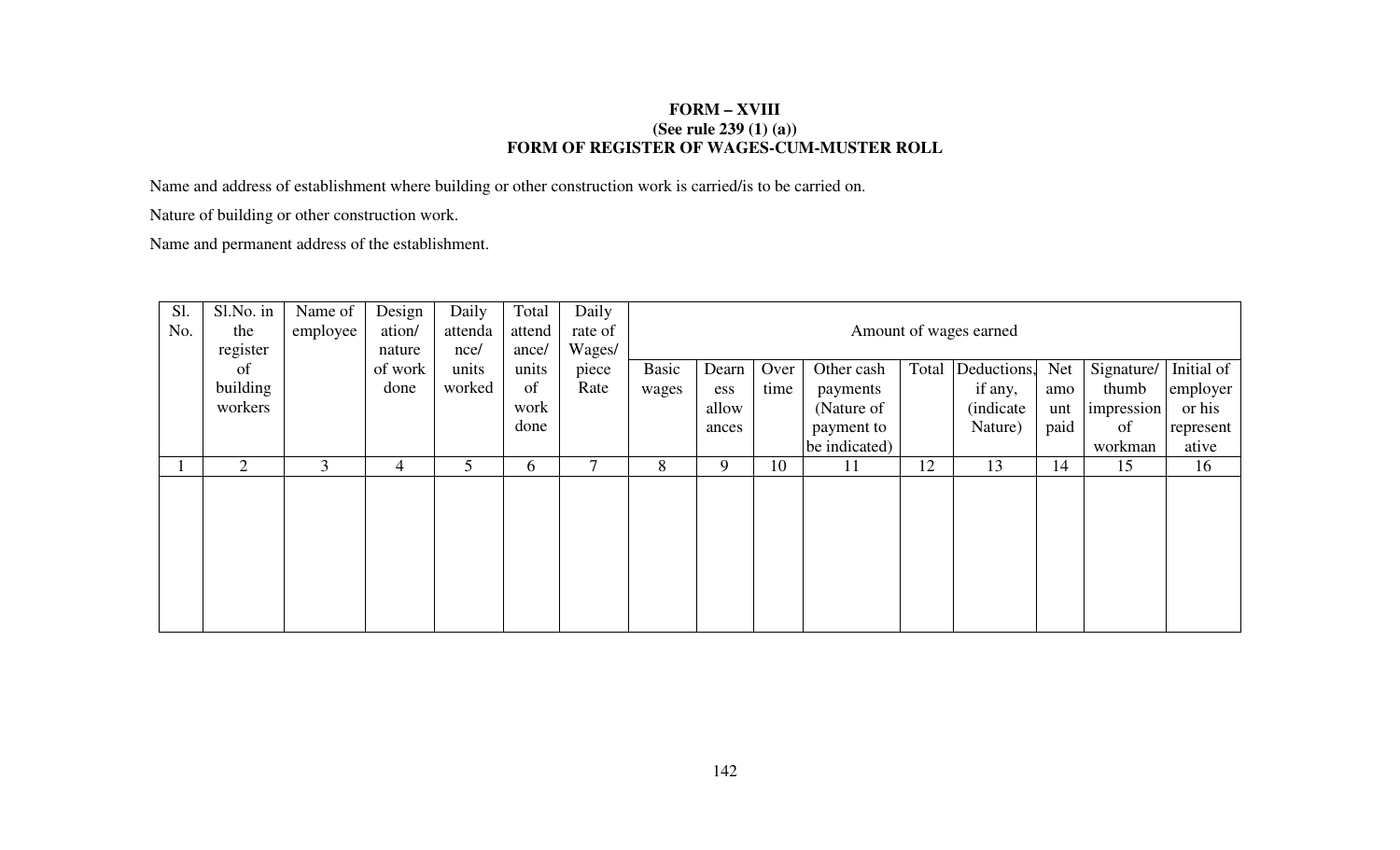## **FORM – XIX (see rule 239(1)(b)) REGISTER OF DEDUCTION FOR DAMAGE OR LOSS**

Name and address of establishment where building or other construction work is carried/is to be carried on.

Nature of building or other construction work

Name and permanent address of the establishment

Name and permanent address of Employer.

| S1. | Name    | Fathers/Husbands | Designation/ | Particulars | Date        | Whether   | Name of person  | Amount    | No.     |             |                  |
|-----|---------|------------------|--------------|-------------|-------------|-----------|-----------------|-----------|---------|-------------|------------------|
| No. | of work | name             | nature of    | of damage   | of          | building  | in whose        | ΟÌ        | of      |             |                  |
|     |         |                  | employment   | or loss     | damag       | worker    | presence        | deduction | install |             | Date of recovery |
|     |         |                  |              |             | e or        | showed    | building        | imposed   | ments   |             |                  |
|     |         |                  |              |             | <b>loss</b> | cause     | worker's        |           |         | First       | Last             |
|     |         |                  |              |             |             | against   | explanation was |           |         | Installment | Installment      |
|     |         |                  |              |             |             | deduction | heard           |           |         |             |                  |
|     |         |                  |              |             |             |           |                 |           |         |             |                  |
|     |         |                  |              |             |             |           |                 |           | 10      |             |                  |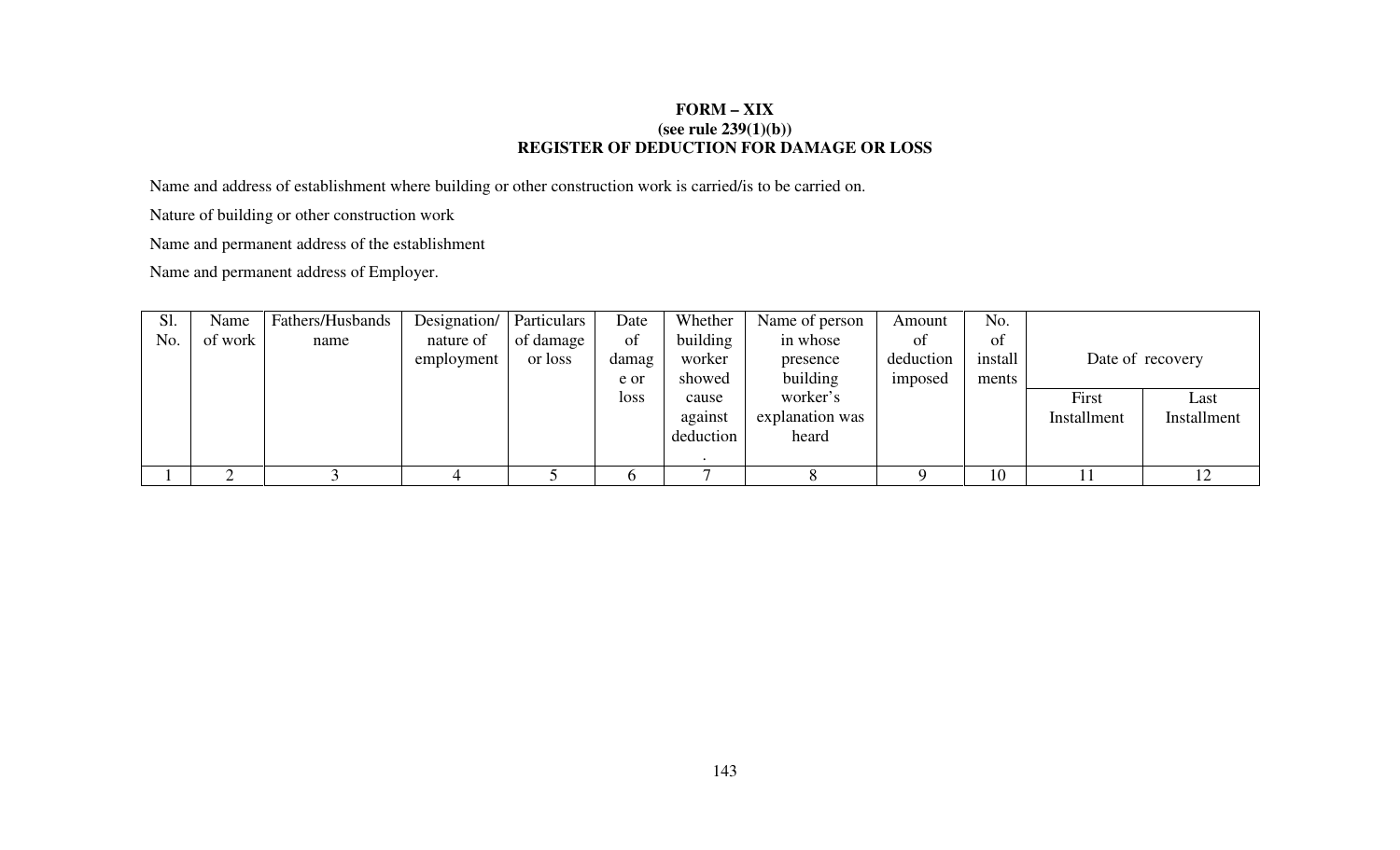## **FORM – XX (see rule 239 (1)(b)) REGISTER OF FINES**

Name and address of establishment where building or other construction work is carried/is to be carried on.

Nature of building or other construction work

Name and permanent address of the establishment

Name and permanent address of Employer.

| Sl. | Name of  |        | Father's Designation | Act/omissio | date of | Whether      | Name of person  | Wage        | Amount of | Date of    | Remarks |
|-----|----------|--------|----------------------|-------------|---------|--------------|-----------------|-------------|-----------|------------|---------|
| No. | building | /Husba | nature of            | n for which | offence | building     | in whose        | periods and | the fine  | which fine |         |
|     | worker   | nd's   | employment           | fine        |         | worker       | presence        | wages       | imposed   | released   |         |
|     |          | name   |                      | imposed     |         | showed cause | building        | payable     |           |            |         |
|     |          |        |                      |             |         | against fine | workers         |             |           |            |         |
|     |          |        |                      |             |         |              | explanation was |             |           |            |         |
|     |          |        |                      |             |         |              | heard           |             |           |            |         |
|     |          |        |                      |             |         |              |                 |             | 10        |            |         |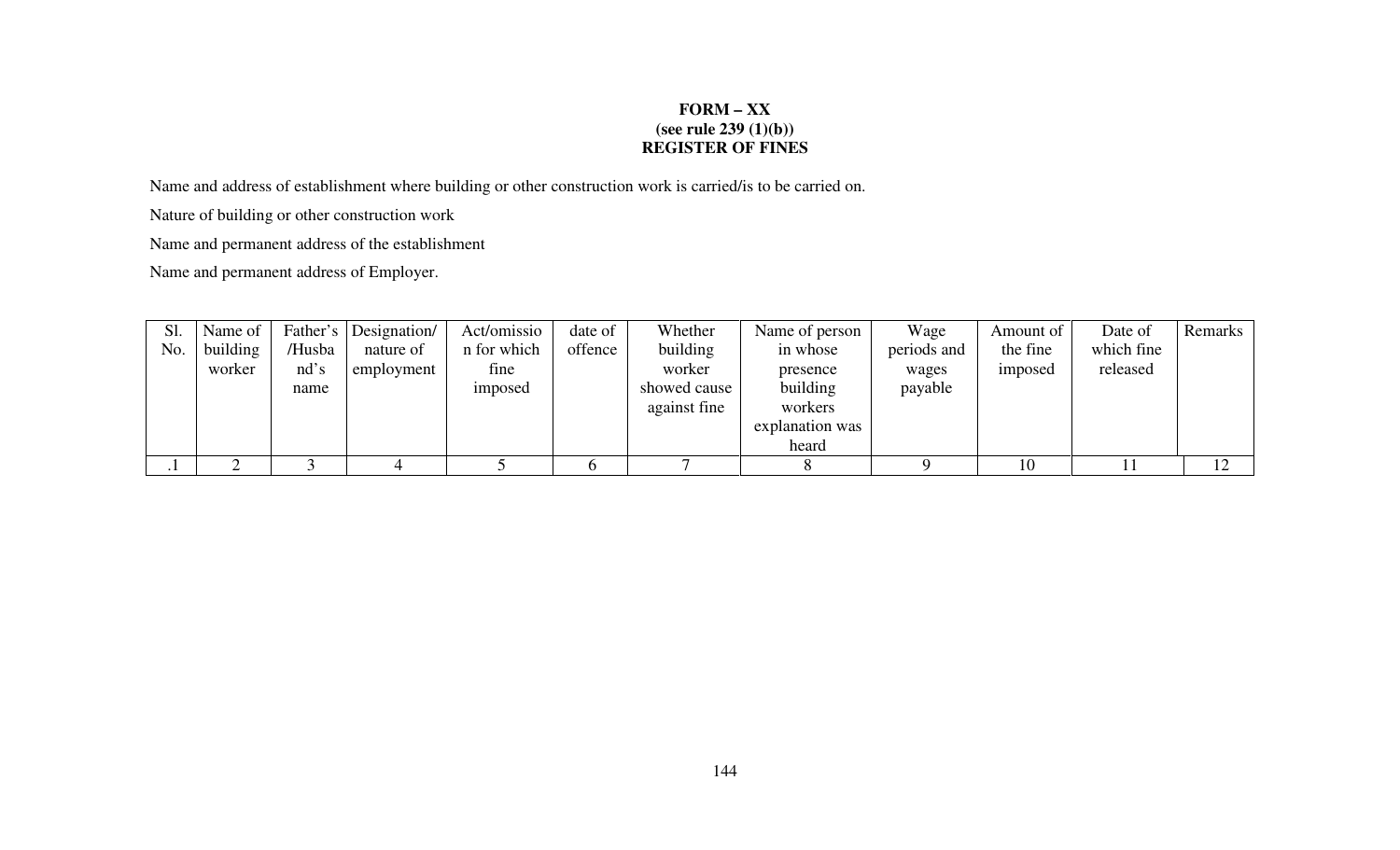## **FORM – XXI (See rule 239 (1)(b)) REGISTER OF ADVANCES**

Name and address of establishment where building or other construction work is carried/is to be carried on.

Nature of building or other construction work

Name and permanent address of the establishment

Name and permanent address of Employer.

| Sl. | Name | Fathers/Husbands | Nature of    | Wage period | Date and  | Purpose(s) | No. of       | Date $\&$    | Date of     | Remarks |
|-----|------|------------------|--------------|-------------|-----------|------------|--------------|--------------|-------------|---------|
| No. |      | name             | employment   | and wages   | amount of | for which  | installments | amount of    | which last  |         |
|     |      |                  | /designation | payable     | advance   | advance    | by which     | each         | installment |         |
|     |      |                  |              |             | given     | given      | advance to   | installments | was repaid  |         |
|     |      |                  |              |             |           |            | be repaid    | repaid       |             |         |
|     |      |                  |              |             |           |            | 8.           |              | 10          | 11      |
|     |      |                  |              |             |           |            |              |              |             |         |
|     |      |                  |              |             |           |            |              |              |             |         |
|     |      |                  |              |             |           |            |              |              |             |         |
|     |      |                  |              |             |           |            |              |              |             |         |
|     |      |                  |              |             |           |            |              |              |             |         |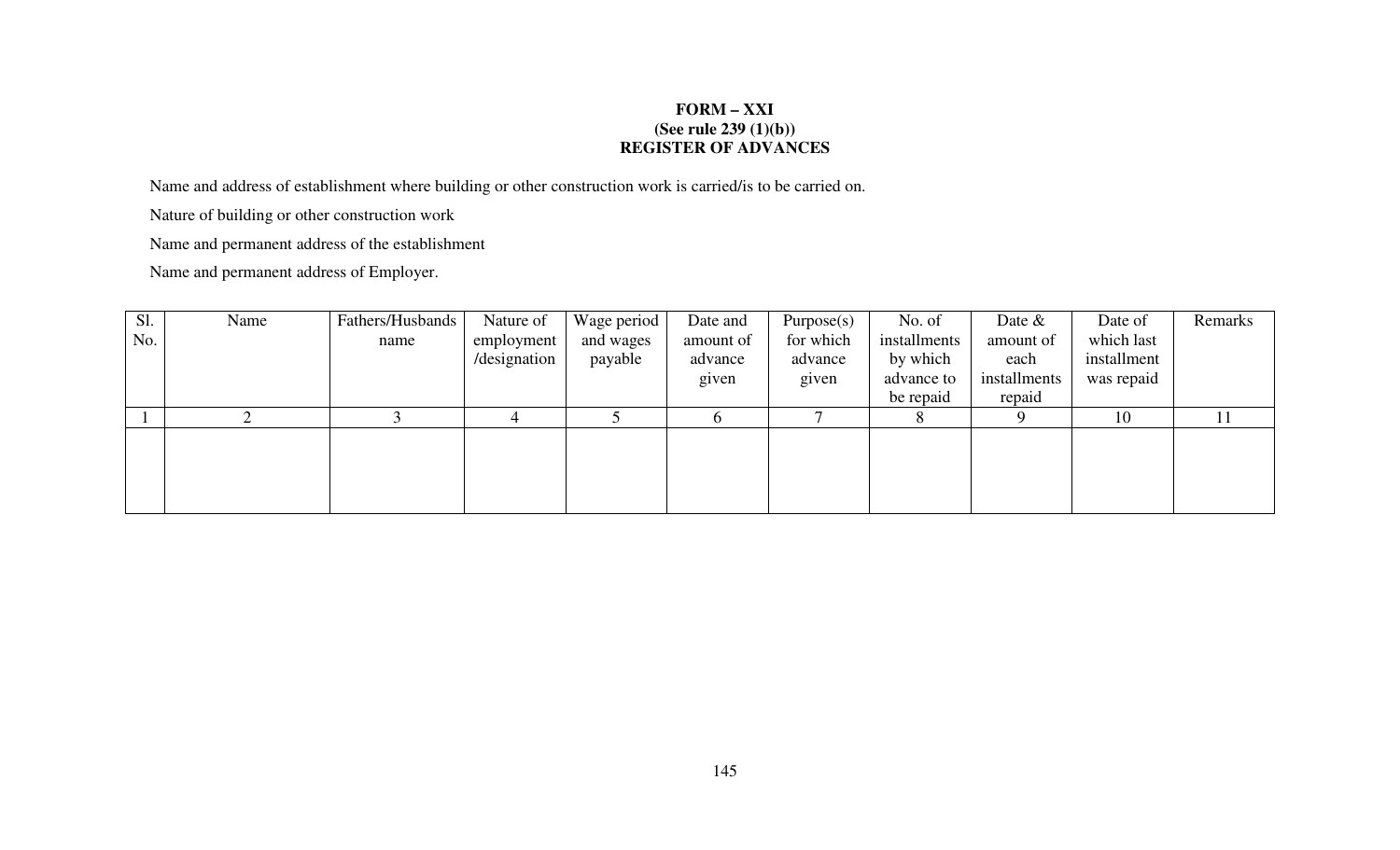# **FORM –XXII (see rule 239(1)(c)) REGISTER OF OVERTIME**

Name and address of employer

Name and address of establishment where building or other construction work is carried/is to be carried on.

Name and permanent address of the establishment.

| Sl. | Name of the      | Father's/ | Sex | Designation/ | Date of which | Total overtime | Normal   | Overtime | Overtime | Date on which  | Remarks |
|-----|------------------|-----------|-----|--------------|---------------|----------------|----------|----------|----------|----------------|---------|
| No. | Building workers | Husband's |     | Nature of    | overtime      | worked or      | rates of | rate of  | earnings | overtime wages |         |
|     |                  | name      |     | employment   | worked        | production in  | wages    | wages    |          | paid           |         |
|     |                  |           |     |              |               | case of price  |          |          |          |                |         |
|     |                  |           |     |              |               | rated          |          |          |          |                |         |
|     |                  |           |     |              |               |                | 8        |          | 10       |                | 12      |
|     |                  |           |     |              |               |                |          |          |          |                |         |
|     |                  |           |     |              |               |                |          |          |          |                |         |
|     |                  |           |     |              |               |                |          |          |          |                |         |
|     |                  |           |     |              |               |                |          |          |          |                |         |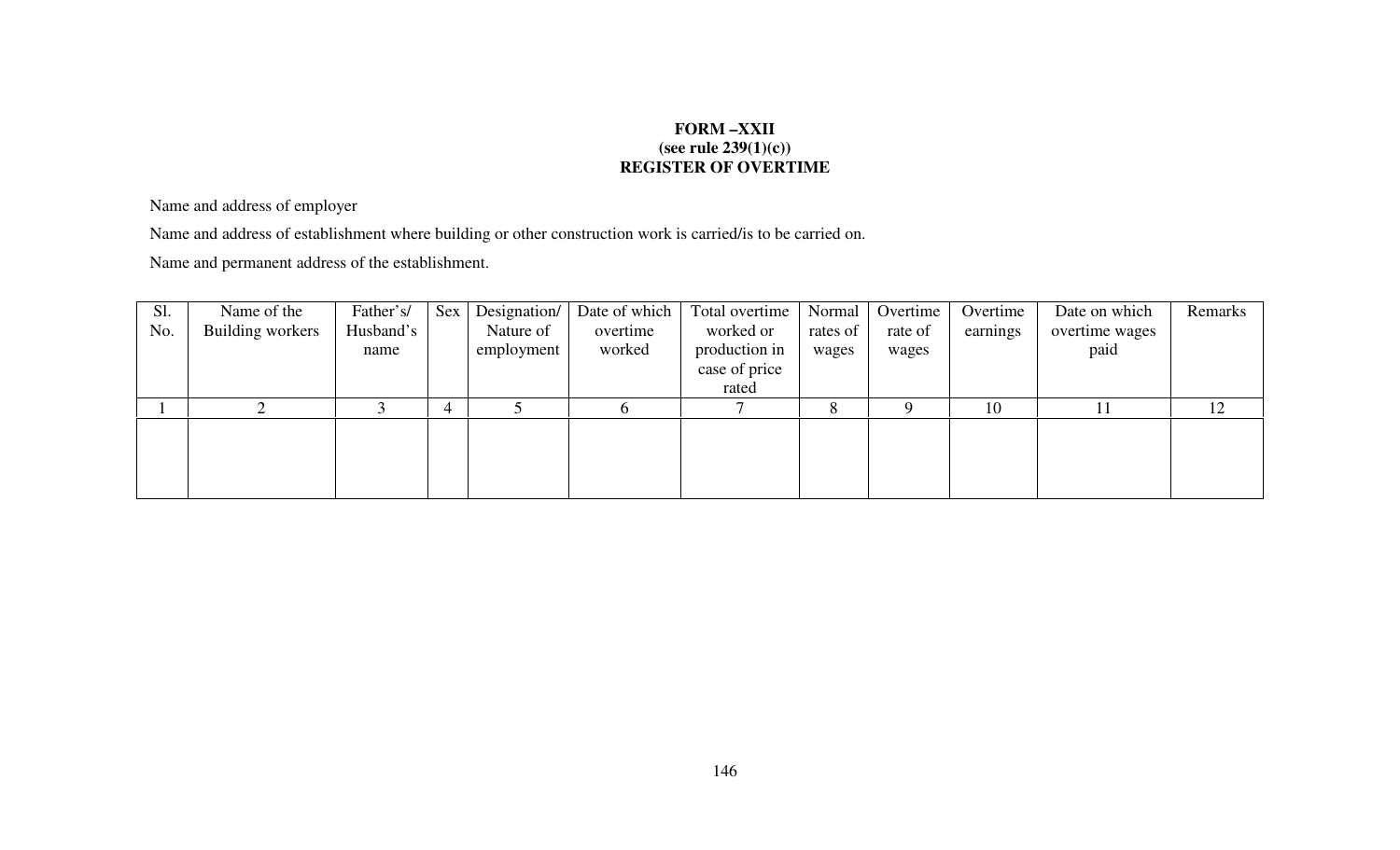## **FORM – XXIII (see rule 239(2)(a)) WAGE BOOK**

Name and address of establishment where building or other construction work is carried/is to be carried on: Nature of building or other construction work: Name and permanent address of the establishment: Name and permanent address of employer.: For the work/fortnight/month ending………………………………………………………. 1. Number of days worked………………………………………………………….. 2. Number of units worked in case of piece rate workers……………………………. 3. Rate of daily/monthly wages/piece rate…………………………………………… 4. Amount of overtime wages……………………………………………………….. 5. Gross wages payable………………………………………………………………. 6. Deductions, if any, on account of the following : (a) Fines (b) Damage or loss (c) Loans and advances (d) Subscription towards Provident fund. (e) Subscription towards the building workers Welfare Fund. (f) Any other deductions eg. Subscriptions to corporation society or account of loans from cooperative society/housing loan, or contribution to any relief fund as per provision of clause (p) of sub-section (2) of section 7 of the Payment of Wages Act, or for payment of any premium of Life insurance Corporation

7. Net amount of wages paid……………………………………………………….

**Initials of the employer or his representative.**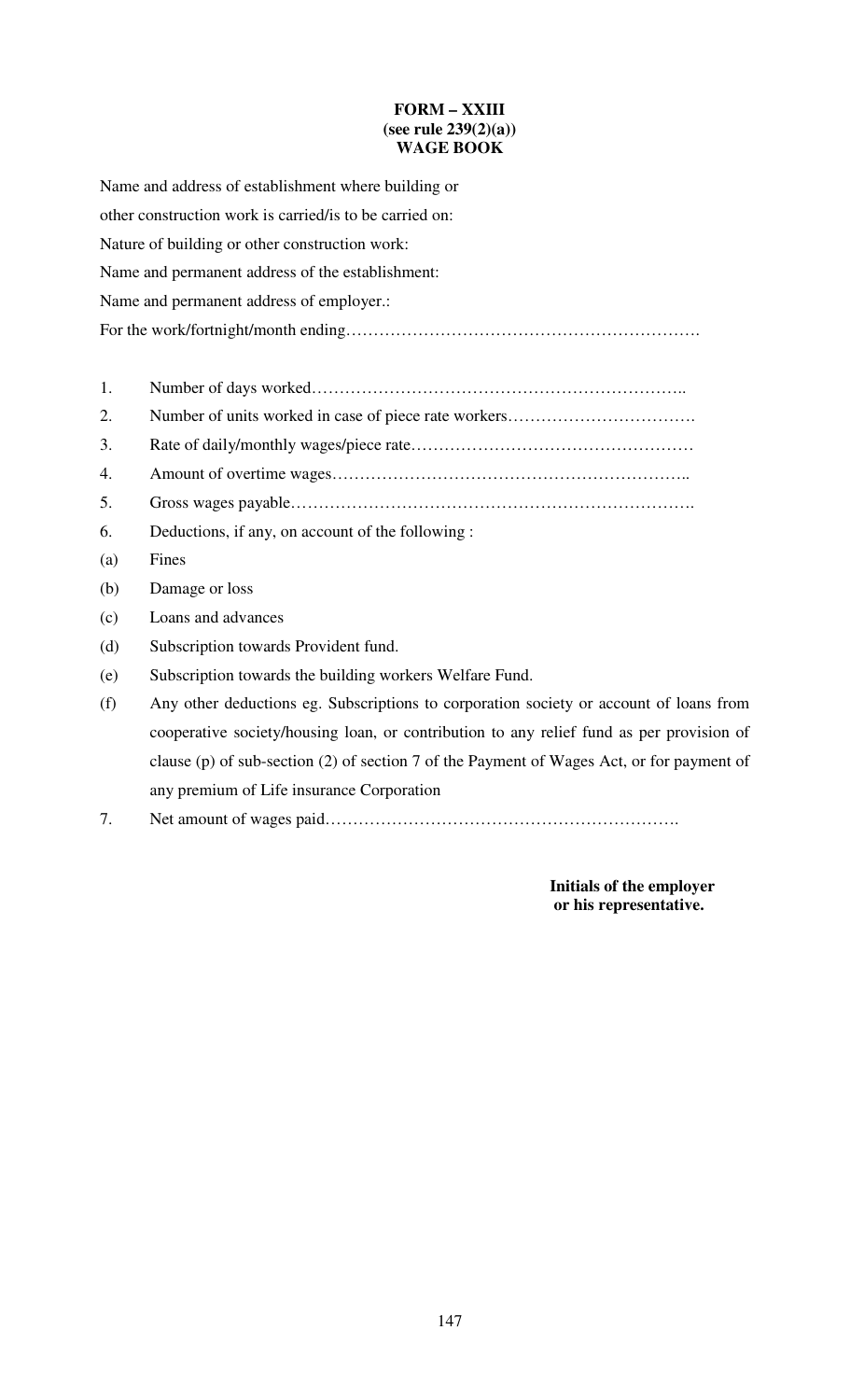#### **FORM- XXIV ( See rule 239 (2) (b) ) SERVICE CERTIFICATE**

Name and permanent address of the establishment.

Nature and location of the work.

Name and address/location where the building

or other construction work carried on/to be carried on.

Nature and location of work : …………………………………..

Name and address of the workmen : …………………………………...

Age or Date of Birth : …………………………………...

Identification Marks : ……………………………………

Father's/Husband's Name : …………………………………….

| SI.            | Total      |   | <b>Natur</b> | Rate of       | If the       | Reasons/grounds | Remarks |
|----------------|------------|---|--------------|---------------|--------------|-----------------|---------|
| N <sub>o</sub> | period for |   | e of         | wages(with    | building     | on which the    |         |
|                | which      |   | work         | particulars   | worker was   | employment      |         |
|                | employed   |   | done         | of unit in    | a            | terminated      |         |
|                |            |   |              | case of piece | beneficiary, |                 |         |
|                | Tо<br>From |   |              | work)         | his          |                 |         |
|                |            |   |              |               | registration |                 |         |
|                |            |   |              |               | No. date and |                 |         |
|                |            |   |              |               | the name of  |                 |         |
|                |            |   |              |               | the Board    |                 |         |
|                | 2          | 3 | 4            | 5             | 6            | 7               | 8       |
|                |            |   |              |               |              |                 |         |
|                |            |   |              |               |              |                 |         |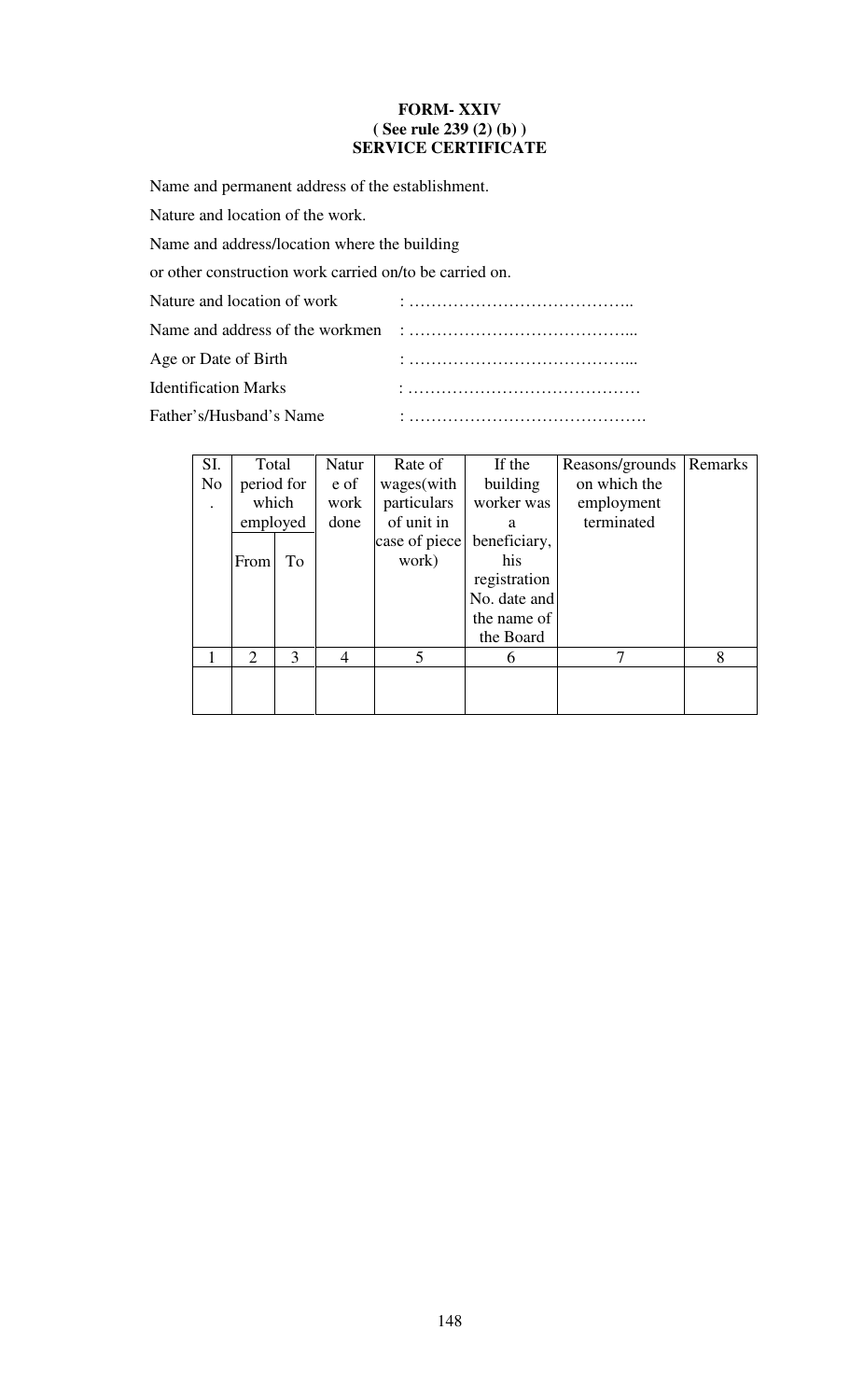### **Form-XXV (See rule 240) ANNUAL RETURN OF EMPLOYER TO BE SENT TO REGISTERING OFFICER**

Year ending  $31<sup>st</sup>$  December…………

- 1. Full name and full address of the establishment of the building and other construction work (place, Post office, District).
- 2. Name and permanent address of the establishment.
- 3. Name and address of the Employer.
- 4. Nature of building and other construction work carried on.
- 5. Full name of the manager or person responsible for supervision and control of the establishment.
- 6. Number of building workers ordinarily employed.
- 7. Total number of days during the year on which building workers were employed.
- 8. Total number of man-days worked by building workers during the year.
- 9. Maximum number of building workers employed on any day during the year.<br>10. The number of accidents that took place during the year as under :
- The number of accidents that took place during the year as under :
	- (a) The total number of accidents,
		- (b) The total number of accidents resulting in disablement of building workers for less than 48 hours, the number of building workers involved and the number of man-days lost.
		- (c) The number of accidents resulting in disablement of building workers beyond 48 hours but not resulting in any permanent, partial or permanent total disablement, the number of building workers involved, and the number of man-days lost account of such accidents.
		- (d) The number of accidents resulting in permanent partial or total disablement, the number of building workers involved and the number of man days lost on account of such accidents.
		- (e) The number of accidents resulting in deaths of building workers and the number of resultant deaths.

The Chief Inspectors or Inspectors appointed by the State Government under the Act shall direct the owner of establishments registered under this Act, to send the copies of Annual returns submitted by the employed of registered establishment in respect of the concerned State Government or appropriate Government to the Chief Inspector or Inspectors by virtue of provisions of.

The Chief Inspector of Inspectors appointed under this Act by the State Govt. shall direct the owners of such establishment as are registered under this Act by registering officers appointed by the concerned State Govt. to send copies of the Annual returns to the Chief Inspector by virtue of provisions of section 60 of the Act.

11. Change, if any, in the management of the establishment, its location, or any other particulars furnished to the Registering officer in the application for Registration indicating also the dates.

Employer

Place………….. Date…………...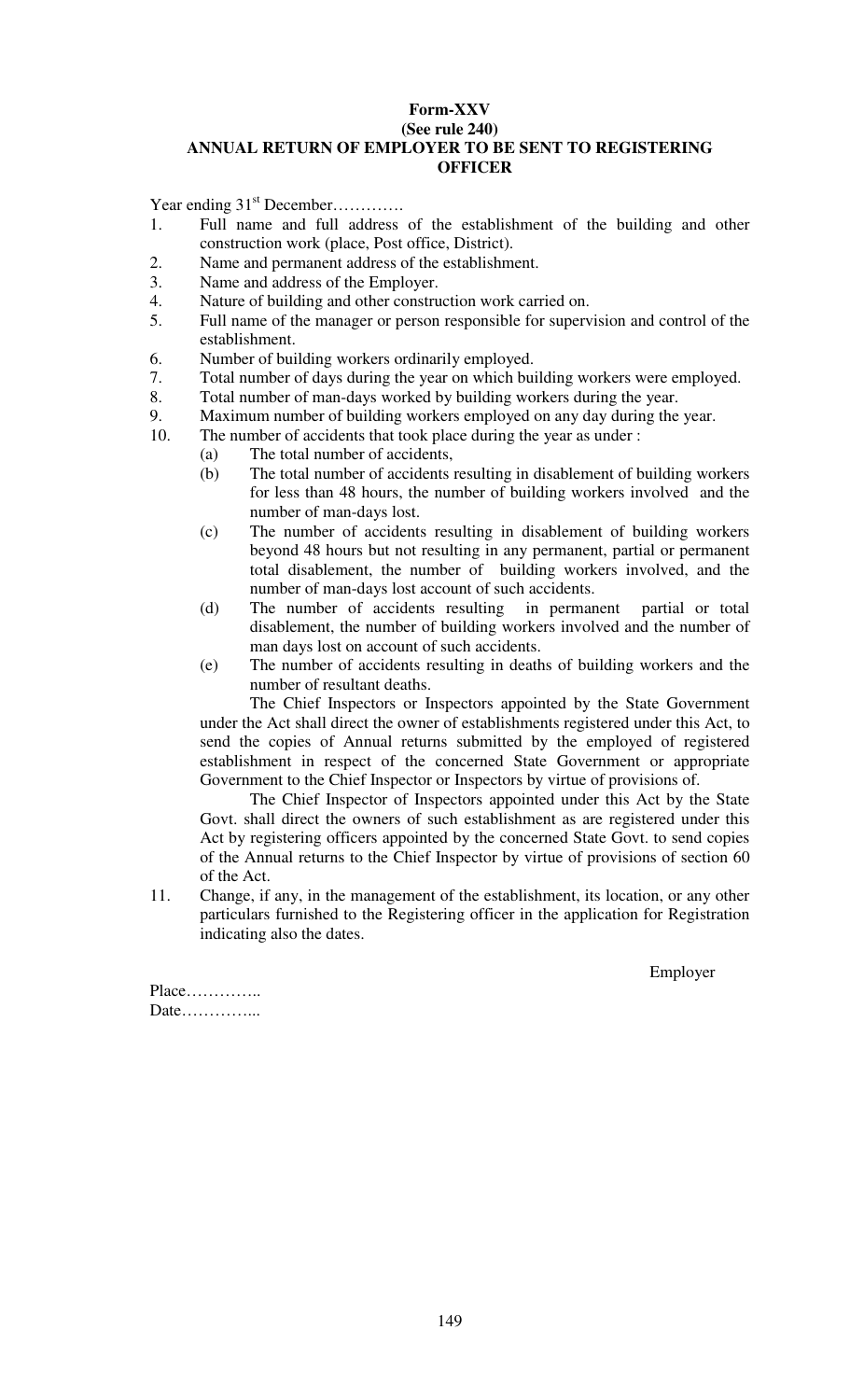#### **FORM – XXVI (See rule 74 (a)) REGISTER OF PERIODICAL TEST-EXAMINATION OF LIFTING APPLIANCE AND GEARS ETC.**

#### **PART I**

Initial and periodical load test of lifting appliances and their annual thorough examination.

"Thorough examination" means a visual examination, supplemented, if necessary, by other means such as a hammer test, carried out as carefully as the conditions permit, in order to arrive at a reliable conclusion as to the safety of the parts examined, and if necessary, for such examination parts of the lifting appliances and gear shall be dismantled.

## $(A)$

#### **INITIAL AND PERIODICAL LOAD TEST OF LIFTING APPLIANCE**

| Situation and  | No. of         |                | I certify that on the date on which be | Remarks       |
|----------------|----------------|----------------|----------------------------------------|---------------|
| description of | certificate of |                | signed I have appended by signature    | (to be signed |
| lifting        | test and       |                | the lifting appliance shown in column  | and dated)    |
| appliances     | examination of |                | (1) was tested and no defects          |               |
| tested with    | competent      |                | affecting its safe working condition   |               |
| distinguishing | person         |                | were found other than those shown in   |               |
| number of      |                |                | column $(5)$                           |               |
| marks, if any  |                |                |                                        |               |
|                |                | Date and       | Date and                               |               |
|                |                | Signature with | Signature with                         |               |
|                |                | seal           | seal                                   |               |
|                |                |                |                                        |               |
|                | $\mathcal{D}$  | 3              | $\overline{4}$                         | 5             |

#### (B) ANNUAL THOROUGH EXAMINATION

I certify that on the date to which I have appended my signature, the lifting appliances shown in column (1) was thoroughly examined and no defects affecting its safe working condition were found other than those shown in column (12).

| Date and  | Date and  | Date and  | Date and  | Date and  | Date and  | Remarks    |
|-----------|-----------|-----------|-----------|-----------|-----------|------------|
| signature | signature | signature | signature | signature | signature | (to be)    |
| with seal | with seal | with seal | with seal | with seal | with seal | signed and |
|           |           |           |           |           |           | dated)     |
|           |           |           |           | 10        |           |            |
|           |           |           |           |           |           |            |
|           |           |           |           |           |           |            |
|           |           |           |           |           |           |            |

Note :-If all lifting appliances are thoroughly examined on the same date it will be sufficient to enter in column  $(1)$  " All lifting appliances ". If not, the parts which have been thoroughly examined on the dates must be clearly indicated.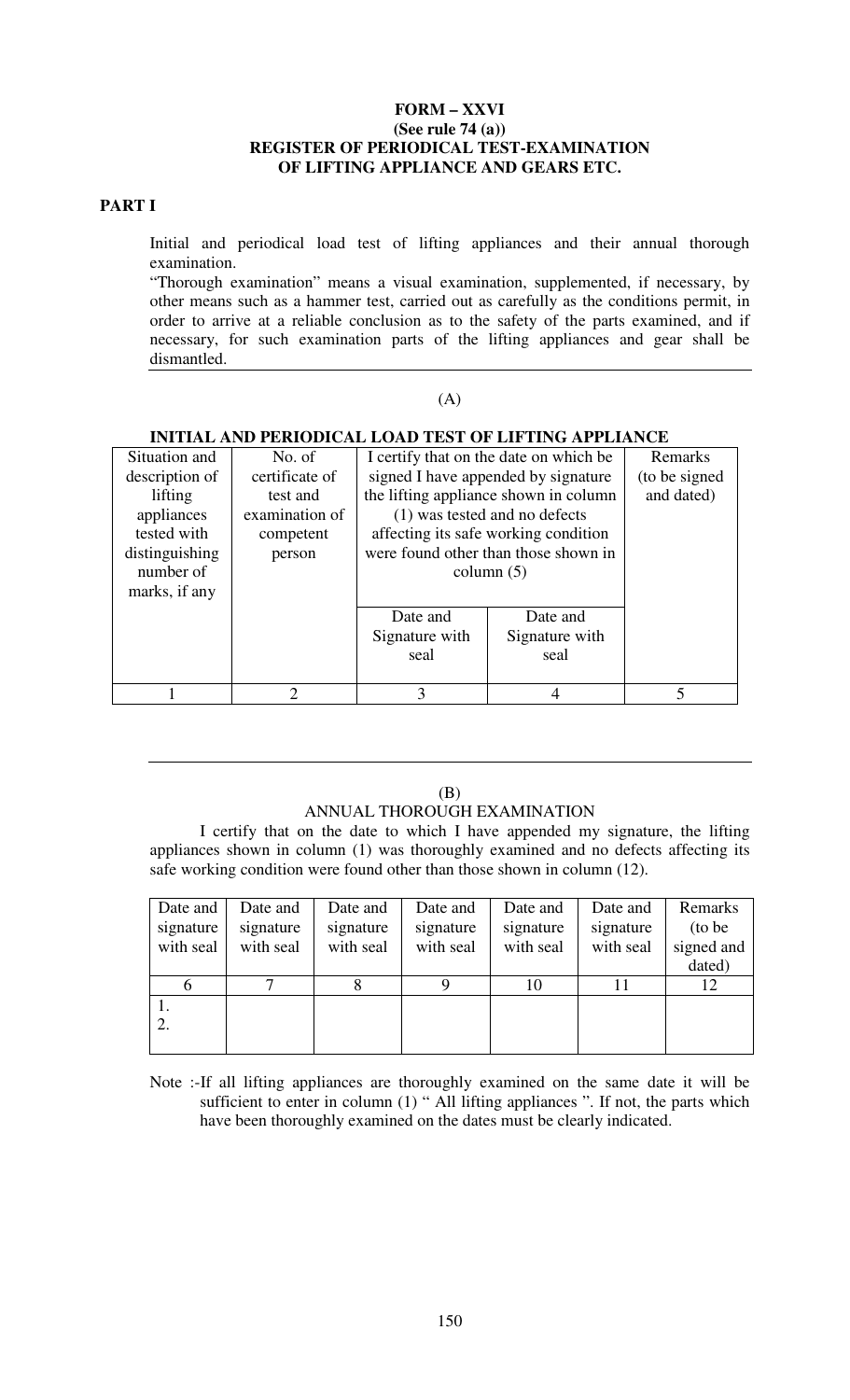# **PART- II**

### INITIAL AND PERIODICAL LOAD TEST OF LOOSE GEARS AND ANNUAL THOROUGH EXAMINATION

#### **List of loose gears:**

The following classes of loose gears namely:-

- 1. Chains made of malleable cast iron;
- 2. Plate link chains;
- 3. Chains, rings, hooks, shackles, and swivels made of steel;
- 4. Pitched chains;<br>5. Rings, hooks,
- 5. Rings, hooks, shackles and swivels permanently attached to pitched chains. pulley blocks, container, spreaders, trays, slings, baskets, etc and any other similar gears;
- 6. Hooks and swivels having screw-threaded parts or ball bearing or other case- hardened parts; and
- 7. Bordeaux connections.

## **INITIAL TEST AND PERIODICAL, LOAD TEST OF LOOSE GEARS**

| <b>Distinguishing</b> | Description                 | No. of         | I certify that on the date to which |           |  |
|-----------------------|-----------------------------|----------------|-------------------------------------|-----------|--|
| No. or marks          | of loose gear               | certificate of | I have appended my signature the    |           |  |
|                       | tested and                  | test and       | loose gears shown in column (1)     |           |  |
|                       | examined                    | examination of | and (2) were tested and no          |           |  |
|                       |                             | competent      | defects affecting its safe working  |           |  |
|                       |                             | person         | condition were found other than     |           |  |
|                       |                             |                | those shown in column $(6)$         |           |  |
|                       |                             |                | Date and                            | Date and  |  |
|                       |                             |                | signature with                      | signature |  |
|                       |                             |                | seal                                | with seal |  |
|                       | $\mathcal{D}_{\mathcal{L}}$ | 3              | $\overline{4}$                      | 5         |  |
|                       |                             |                |                                     |           |  |
| 2.                    |                             |                |                                     |           |  |
| 3.                    |                             |                |                                     |           |  |
| 4.                    |                             |                |                                     |           |  |
| 5.                    |                             |                |                                     |           |  |

| Annual thorough examination of loose gears |                                                                      |                                                                  |                |                |  |  |  |  |  |
|--------------------------------------------|----------------------------------------------------------------------|------------------------------------------------------------------|----------------|----------------|--|--|--|--|--|
| Remarks                                    |                                                                      | I certify that on the date to which be signed I have appended my |                |                |  |  |  |  |  |
| (to be signed and                          | signature loose gear shown in column $(1)$ and $(2)$ were thoroughly |                                                                  |                |                |  |  |  |  |  |
| dated)                                     | examined by me and no defects affecting its safe working condition   |                                                                  |                |                |  |  |  |  |  |
|                                            |                                                                      | other than those shown in column (10)                            |                |                |  |  |  |  |  |
|                                            |                                                                      |                                                                  |                |                |  |  |  |  |  |
|                                            | Date and                                                             | Date and                                                         | Date and       | Remarks        |  |  |  |  |  |
|                                            | signature with                                                       | signature with                                                   | signature with | (to be signed) |  |  |  |  |  |
|                                            | seal                                                                 | seal                                                             | seal           | and dated)     |  |  |  |  |  |
| 6                                          |                                                                      | 8                                                                | 9              | 10             |  |  |  |  |  |
| 1.                                         |                                                                      |                                                                  |                |                |  |  |  |  |  |
| 2.                                         |                                                                      |                                                                  |                |                |  |  |  |  |  |
| 3.                                         |                                                                      |                                                                  |                |                |  |  |  |  |  |
| 4.                                         |                                                                      |                                                                  |                |                |  |  |  |  |  |
| 5.                                         |                                                                      |                                                                  |                |                |  |  |  |  |  |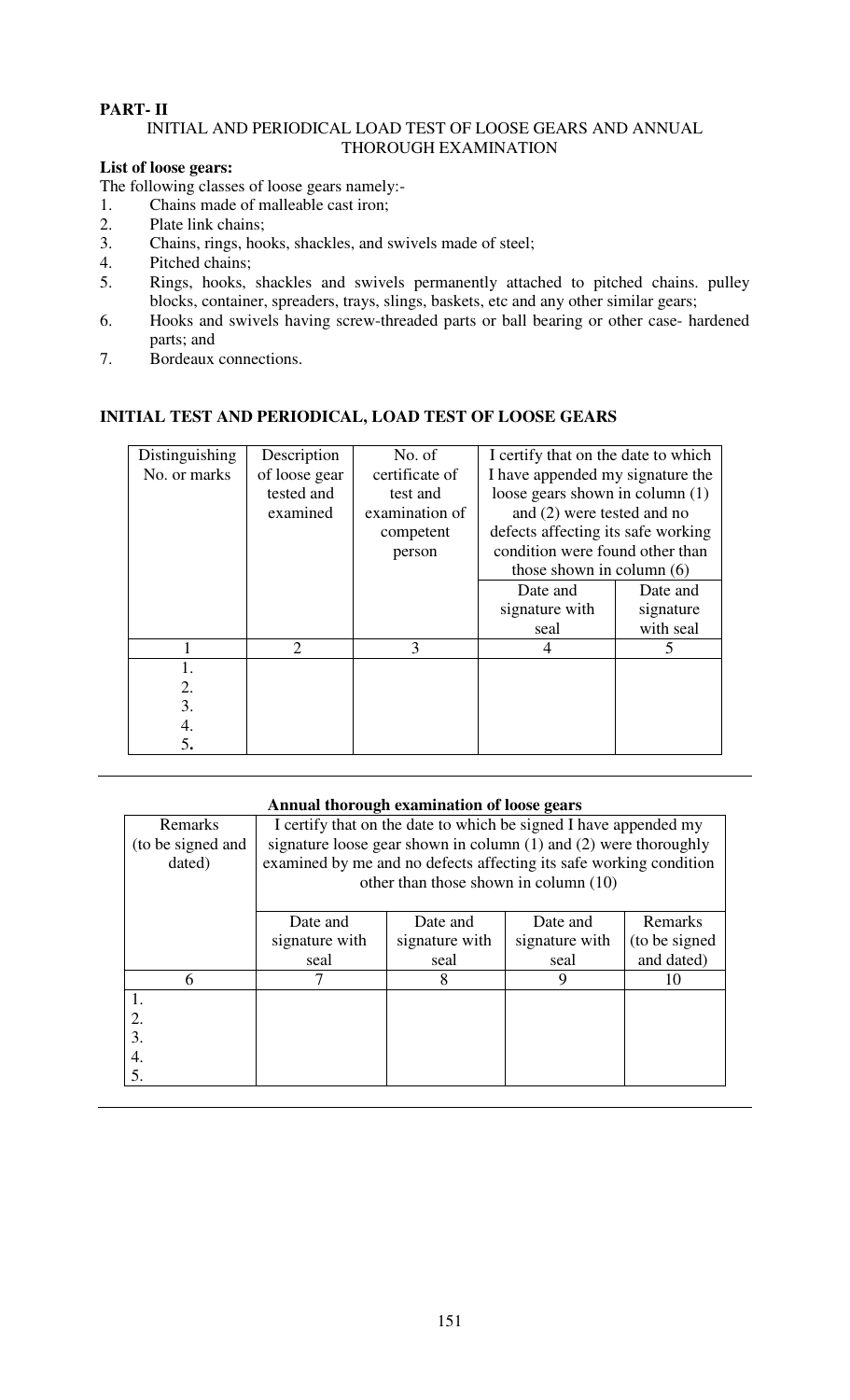#### **PART – III ANNEALING OF CHAINS, RINGS, HOOKS, SHACKLES AND SWIVELS (OTHER THAN THOSE EXEMPTED) (SEE PART- III)**

| 12.5mm and smaller chains, rings, I If used with lifting appliance driven by power, |                                                                                 |  |  |  |  |  |  |  |
|-------------------------------------------------------------------------------------|---------------------------------------------------------------------------------|--|--|--|--|--|--|--|
|                                                                                     | hooks, shackles and swivels in must be annealed once at least in every six      |  |  |  |  |  |  |  |
|                                                                                     | general use, other chains, rings, months. If used solely with lifting appliance |  |  |  |  |  |  |  |
|                                                                                     | hooks, shackles and swivels in worked by hand must be annealed once at least    |  |  |  |  |  |  |  |
| general use                                                                         | in every twelve months. If used with lifting                                    |  |  |  |  |  |  |  |
|                                                                                     | appliance driven by power must be annealed                                      |  |  |  |  |  |  |  |
|                                                                                     | once at least in every twelve months. If used                                   |  |  |  |  |  |  |  |
|                                                                                     | solely with lifting appliance worked by hand                                    |  |  |  |  |  |  |  |
|                                                                                     | must be annealed once at least in every two                                     |  |  |  |  |  |  |  |
|                                                                                     | years.                                                                          |  |  |  |  |  |  |  |
|                                                                                     |                                                                                 |  |  |  |  |  |  |  |

Note :- It is recommended though not required by rules that annealing should be carried out in a suitably constructed furnace heated to temperature between 1100 degree to 1300 degree Fahrenheit or 600 degree and 700 degree Centigrade, for a period between 30 and 60 minutes.

| <b>Distinguishing</b> | Description | No. of        |                                  | I certify that on the date to |           | Remarks |
|-----------------------|-------------|---------------|----------------------------------|-------------------------------|-----------|---------|
| No. or marks          | of gear     | certificate   |                                  | which I have appended my      |           | (be)    |
|                       | Annealed    | of test and   | signature, the gear described in |                               |           | signed  |
|                       |             | examination   |                                  | column $(1)$ and $(2)$ was    |           |         |
|                       |             |               | effectually annealed under my    |                               |           | dated)  |
|                       |             |               | supervision, that after being so |                               |           |         |
|                       |             |               | annealed every articles was      |                               |           |         |
|                       |             |               | carefully inspected and no       |                               |           |         |
|                       |             |               | defects affecting its safe       |                               |           |         |
|                       |             |               |                                  | working condition other than  |           |         |
|                       |             |               |                                  | those shown in column $(7)$   |           |         |
|                       |             |               | Date and                         | Date and                      | Date and  |         |
|                       |             |               | signature                        | signature                     | signature |         |
|                       |             |               | with seal                        | with seal                     | with seal |         |
|                       | 2           | $\mathcal{R}$ |                                  |                               | 6         |         |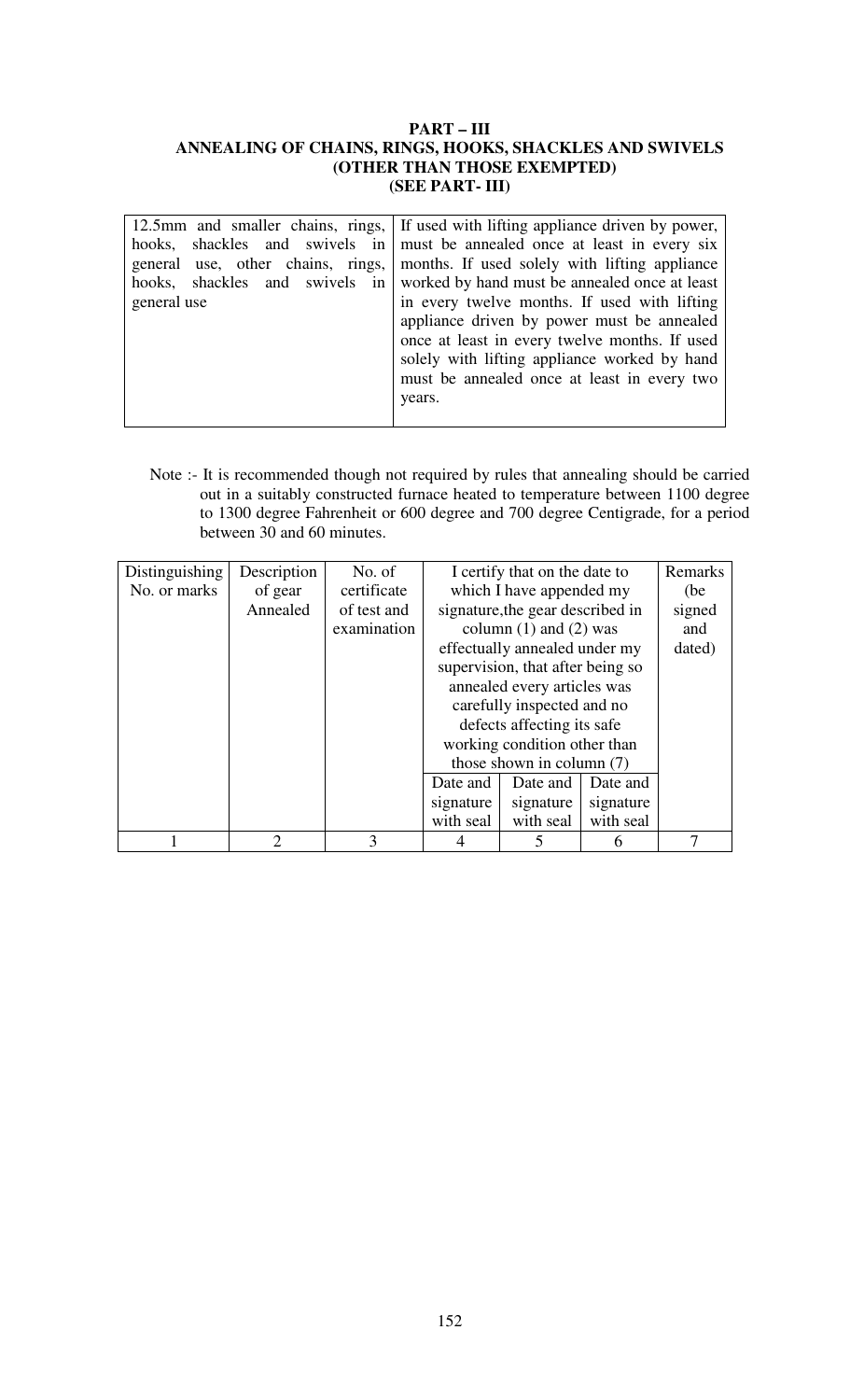#### **FORM XXVII**  [See rule 265] APPLICATION FOR REGISTERATION AS A BENEFICIARY

| $\mathbf{1}$ | (a) Name of the building worker                                                                   |                |         |
|--------------|---------------------------------------------------------------------------------------------------|----------------|---------|
|              | (b) Father's Name/ Husband's Name                                                                 |                | Photogi |
|              | (c) Date of birth/age<br>(Attested copies of certificate<br>Showing proof of age to be enclosed): |                |         |
|              | (d) Permanent address                                                                             | $\ddot{\cdot}$ |         |
|              | (e) Present address                                                                               | $\ddot{\cdot}$ |         |
|              | (f) Marital status: Married/Unmarried/Widow/Widower                                               |                |         |
| 2.           | Name, address, Registration No<br>of the establishment where the<br>applicant is working          | $\ddot{\cdot}$ |         |
| 3.           | Date of appointment in the<br>Establishment                                                       |                |         |
| 4.           | Nature of job/employment                                                                          |                |         |
| 5.           | PF/ESI No., if any                                                                                | $\ddot{\cdot}$ |         |
| 6.           | Particulars of documents regarding<br>Submission of Registration fees                             | $\ddot{\cdot}$ |         |
| 7.           | Rate of subscription                                                                              | $\ddot{\cdot}$ |         |
| 8.           | Name of Bank and Branch, where<br>subscription is to be paid                                      | $\ddot{\cdot}$ |         |

The above facts are true to the best of my knowledge and information.

 $\mathcal{L}_\text{max}$  , which is a set of the set of the set of the set of the set of the set of the set of the set of the set of the set of the set of the set of the set of the set of the set of the set of the set of the set of Signature of the Applicant

Place:

Date:

**Certified that the above applicant is /was engaged by me as a building worker since……….**

………………………. Signature of the Employer With Seal &Stamp

153

raph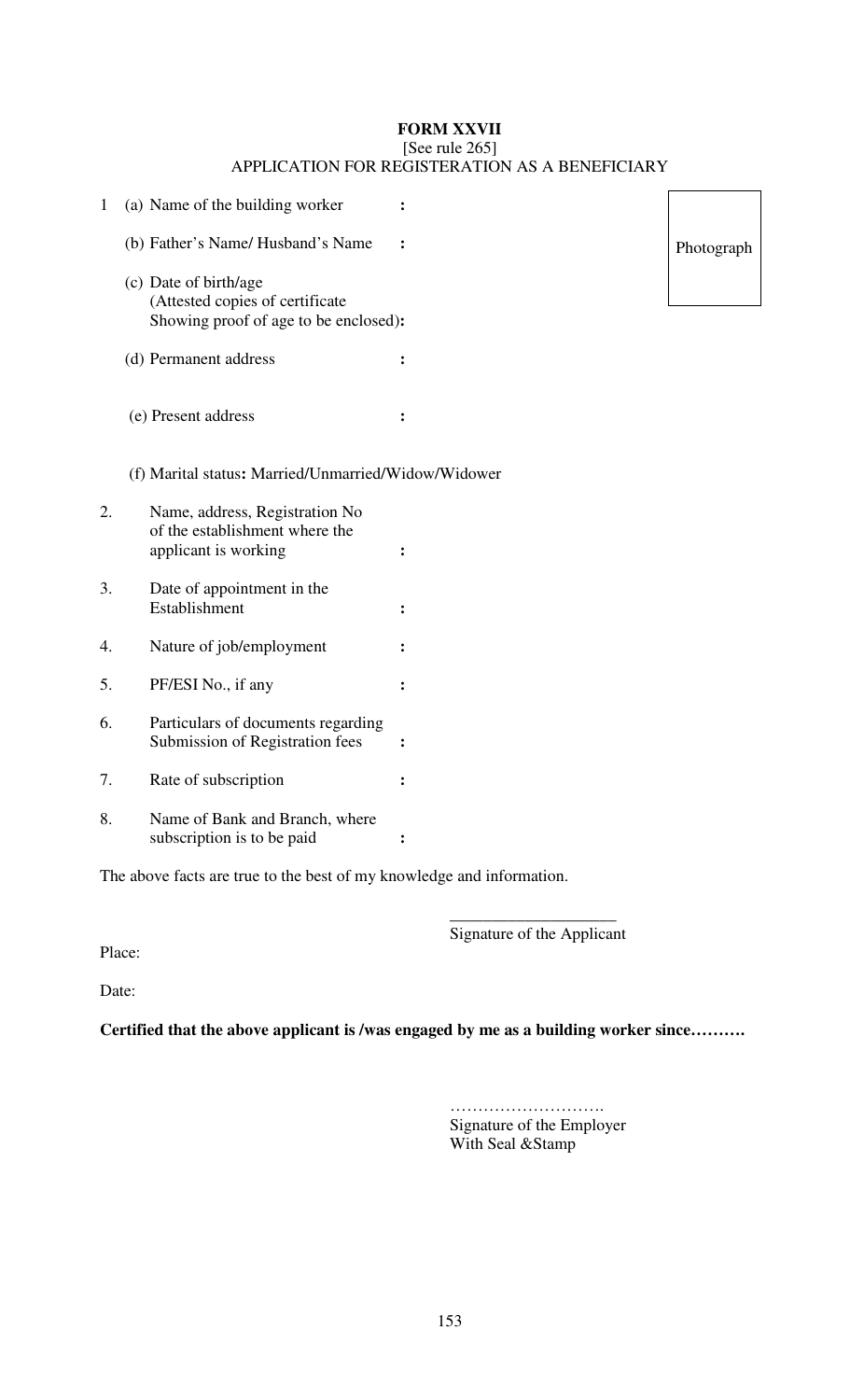## **FORM XXVIII**

#### [See rule 266(1)] IDENTITY CARD OF THE BENEFICIARY

\_\_\_\_\_\_\_\_\_\_\_\_\_\_\_\_\_\_\_

Sl. No…………………..

- 1. (a) Name of the building worker:
	- (b) Father's/ Husband's Name:
	- (c) Permanent Address:
	- (d) Present Address:
	- (e) Date of birth:
- 2. Name, address and Registration No. of the establishment where the beneficiary is working:
- 3. Nature of job/employment:
- 4. (a) Registration No.
	- (b) Date of Registration:
- 5. Signature of the worker registered as Beneficiary:

 Signature of Beneficiary Registering Officer

Date:

Place:

**PHOTO**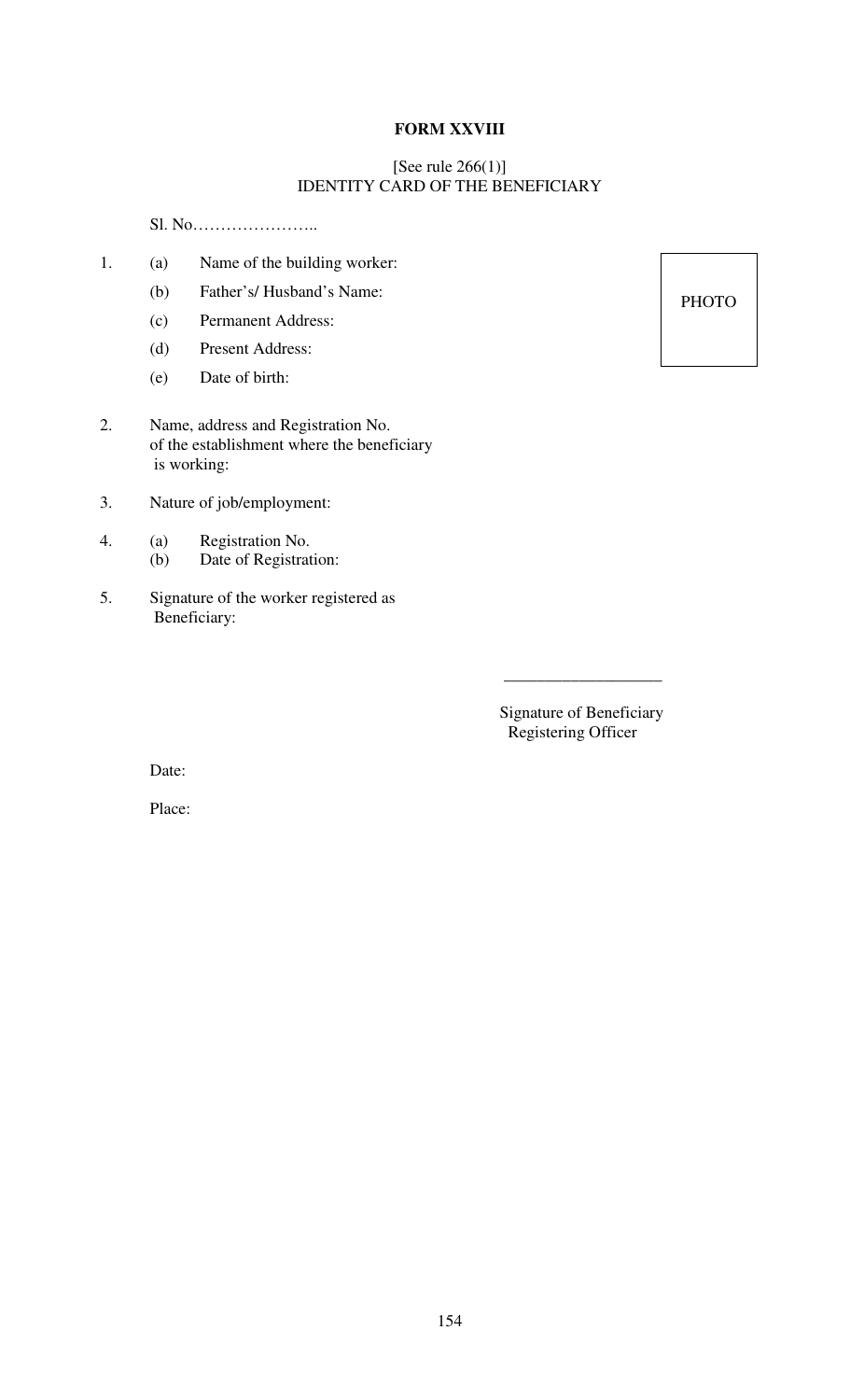# **FORM XXIX**

#### [See rule 266(1)] Register of Identity Cards District…………..

|         |                         |                 | $\left(4\right)$ |                     | (6)            |
|---------|-------------------------|-----------------|------------------|---------------------|----------------|
| Sl. No. | <b>Name and address</b> | No. of          | Date of          | <b>Signature of</b> | <b>Remarks</b> |
|         | of the workmen          | <b>Identity</b> | issue            | <b>Beneficiary</b>  |                |
|         | registered as           | card            |                  | <b>Registering</b>  |                |
|         | beneficiary             | issued          |                  | <b>Officer</b>      |                |
|         |                         |                 |                  |                     |                |
|         |                         |                 |                  |                     |                |
|         |                         |                 |                  |                     |                |
|         |                         |                 |                  |                     |                |
|         |                         |                 |                  |                     |                |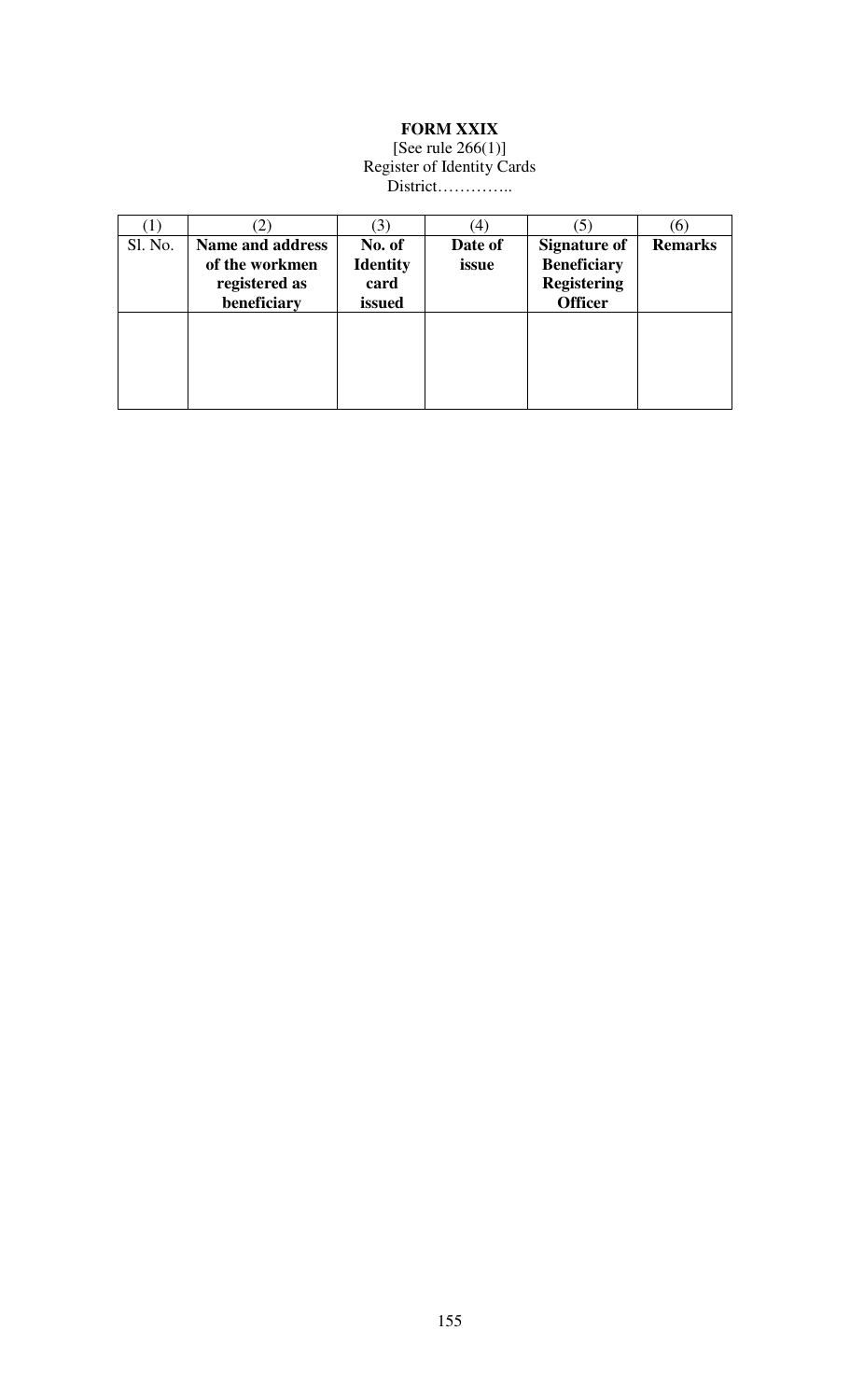## **FORM XXX**

# **[See rule 266(3)]**

## **Register of Building Workers registered as Beneficiaries by the West Bengal Building and Other Construction Worker's Welfare Board.**

**District:……………**

| (1)            | (2)       | (3)      | (4)       | (5)       | (6)     | (7)               | (8)           | (9)          | (10)          | (11)        | (12)             |
|----------------|-----------|----------|-----------|-----------|---------|-------------------|---------------|--------------|---------------|-------------|------------------|
| Sl.            | Full Name | Date     | Father's/ | Permanent | Present | Name,             | Nature of     | Beneficiary  | Identity card | Name of the | Space for fixing |
| N <sub>0</sub> | of the    | of birth | Husband's | Address   | Address | Registration      | work in which | Registration | No. issued    | nominee     | photography      |
|                | Workmen   | $&$ sex  | Name      |           |         | No.& address of   | engaged       | No.          |               |             |                  |
|                |           |          |           |           |         | the establishment |               |              |               |             |                  |
|                |           |          |           |           |         | where engaged     |               |              |               |             |                  |
|                |           |          |           |           |         |                   |               |              |               |             |                  |
|                |           |          |           |           |         |                   |               |              |               |             |                  |
|                |           |          |           |           |         |                   |               |              |               |             |                  |
|                |           |          |           |           |         |                   |               |              |               |             |                  |
|                |           |          |           |           |         |                   |               |              |               |             |                  |
|                |           |          |           |           |         |                   |               |              |               |             |                  |
|                |           |          |           |           |         |                   |               |              |               |             |                  |
|                |           |          |           |           |         |                   |               |              |               |             |                  |
|                |           |          |           |           |         |                   |               |              |               |             |                  |
|                |           |          |           |           |         |                   |               |              |               |             |                  |
|                |           |          |           |           |         |                   |               |              |               |             |                  |
|                |           |          |           |           |         |                   |               |              |               |             |                  |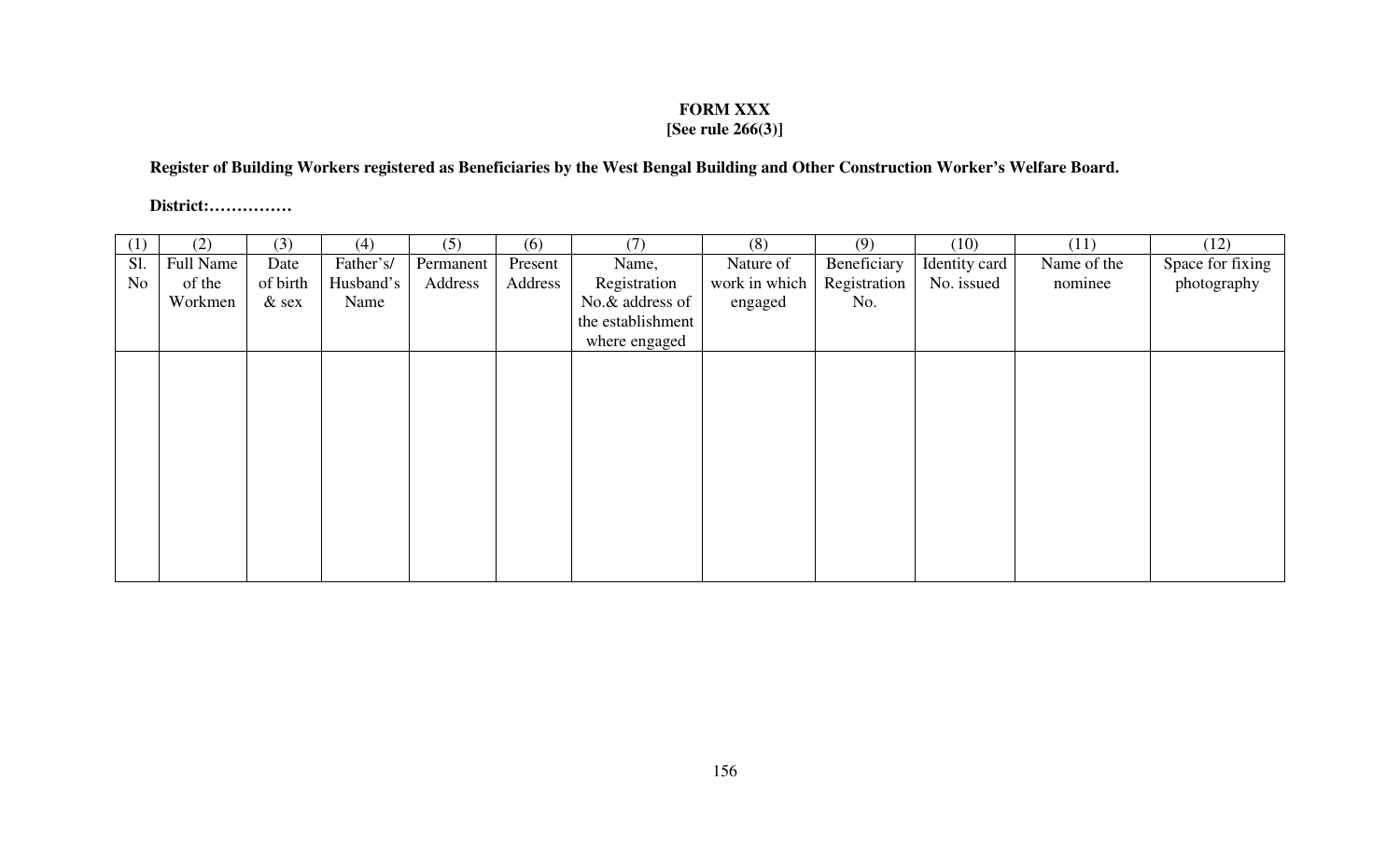### **FORM XXXI [See rule 266(4)] Nomination Form**

 **I nominate the following person/ persons as rightful dependants, to receive all the dues from the Sikkim Building and Other Construction Worker's Welfare Board on my behalf and in the event of my death as rightful heirs to receive all benefits due to me.** 

|                                                    | 2                                | 3                 |                                             |
|----------------------------------------------------|----------------------------------|-------------------|---------------------------------------------|
| Name and address<br>of Nominee/<br><b>Nominees</b> | Relationship with<br>the workers | Age of Nominee(s) | Amount of share<br>given to each<br>nominee |
|                                                    |                                  |                   |                                             |

 **Place:** 

**Date**: Name, Address & Beneficiary Registration No. of the worker.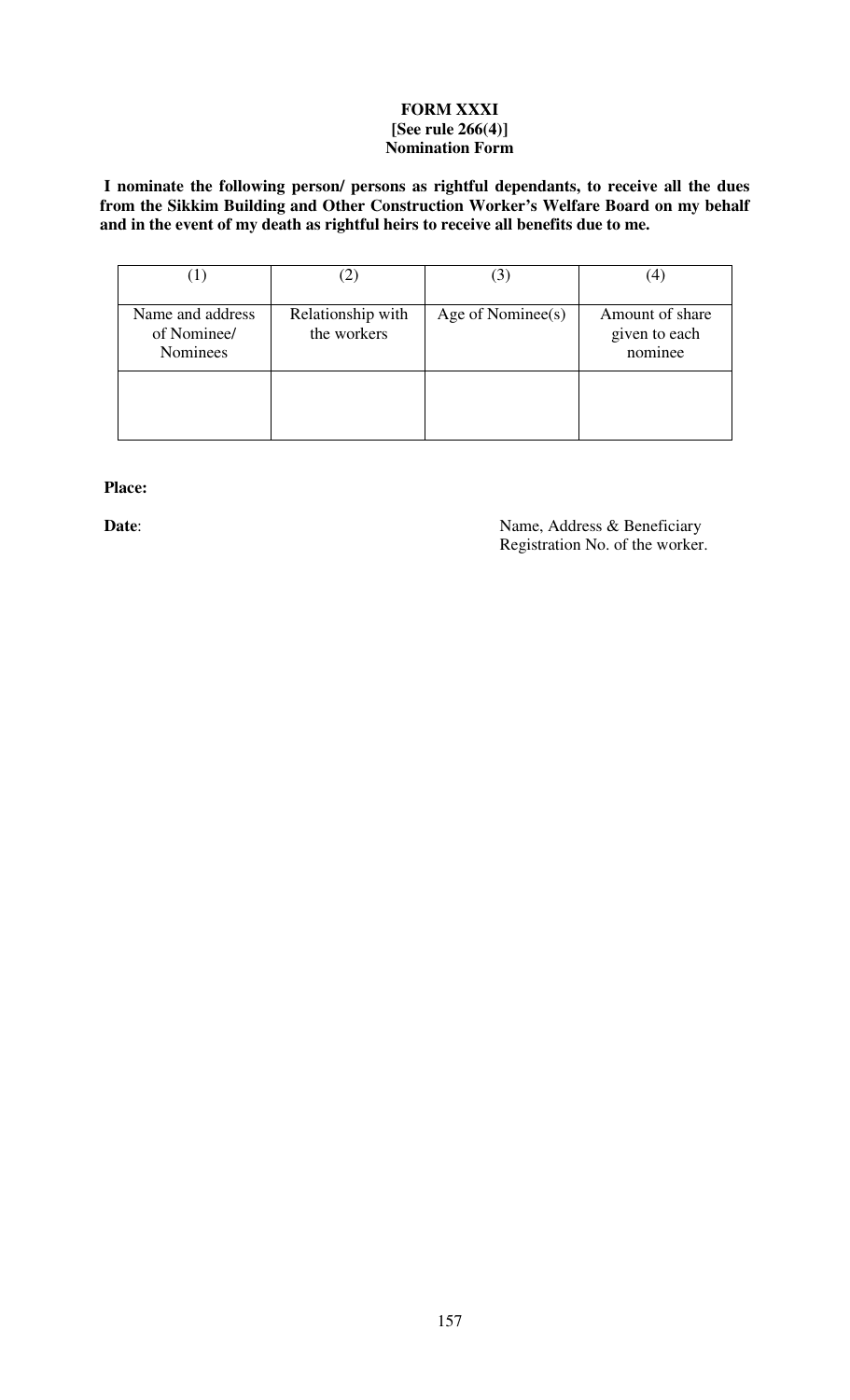## **FORM XXXII**  [**See rule 268 (2)]**

# **Return for the month of …………………………….. regarding the details of workers**

Name and address of the Establishment:

|        |                   |                | $\overline{4}$ |               |
|--------|-------------------|----------------|----------------|---------------|
| Sl. No | No. of workers as | No. and Names  | No. 7 names of | No. of        |
|        | on the close of   | of workers who | workers to be  | workers as on |
|        | previous month    | left service   | registered     | the close of  |
|        |                   | during this    |                | current month |
|        |                   | month          |                |               |

Place:

Date;

(Office Seal)

Signature and Name of the Employer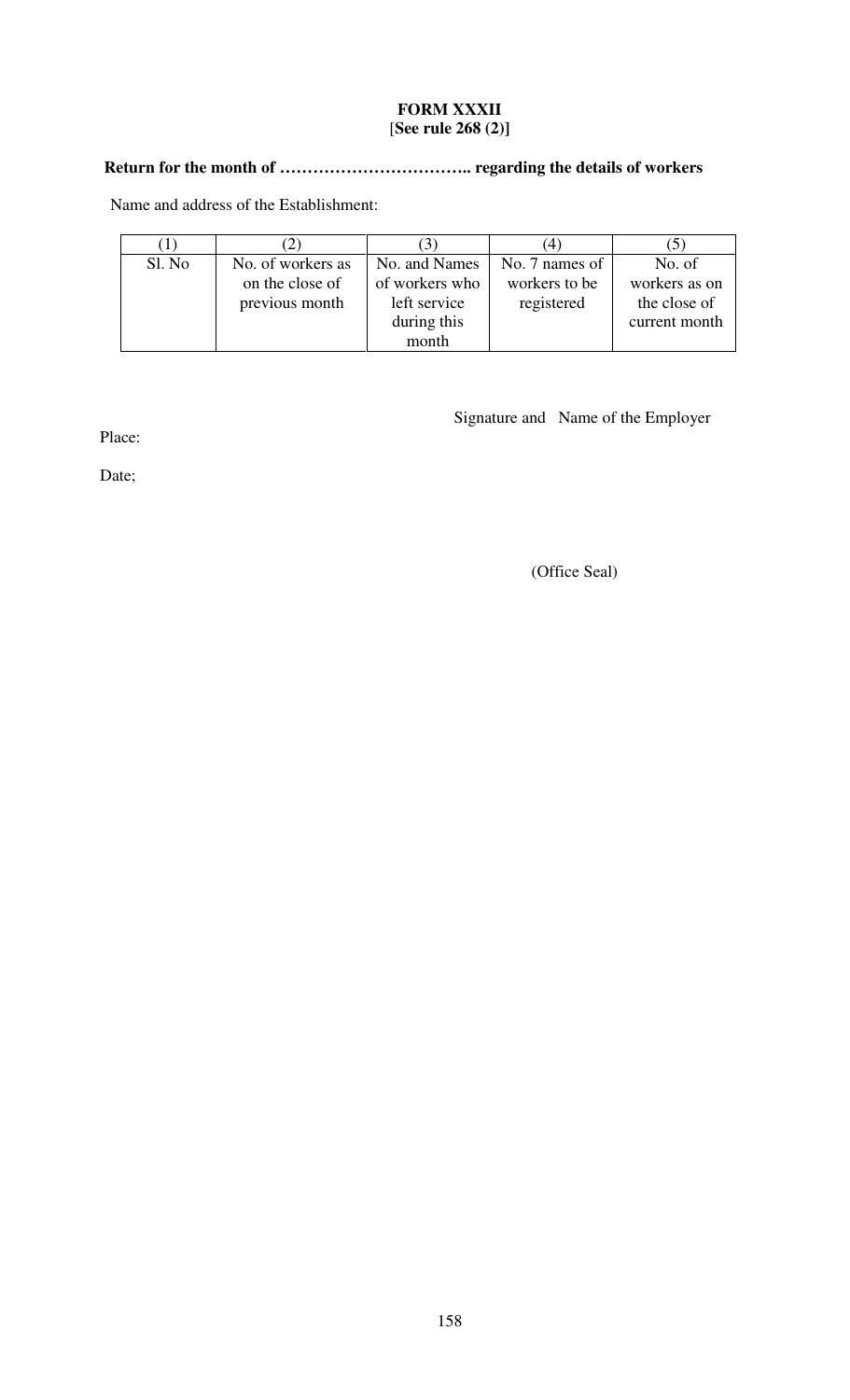#### **FORM XXXIII [See rule 268(3)] Particulars of Establishment**

| 1. | Name of the Establishment                               |  |
|----|---------------------------------------------------------|--|
| 2. | Nature of establishment whether company/                |  |
|    | Partnership firm/sole proprietorship                    |  |
| 3. | Names of the Partners/ Directors/ Proprietor            |  |
| 4. | Name of Managing partner/ Managing Director/            |  |
|    | person who is in ultimate control of the establishment: |  |
| 5. | Details of branches                                     |  |
| 6. | Details of occupiers                                    |  |

# **Place:**

 **Date: Signature, Name and Designation of the Employer**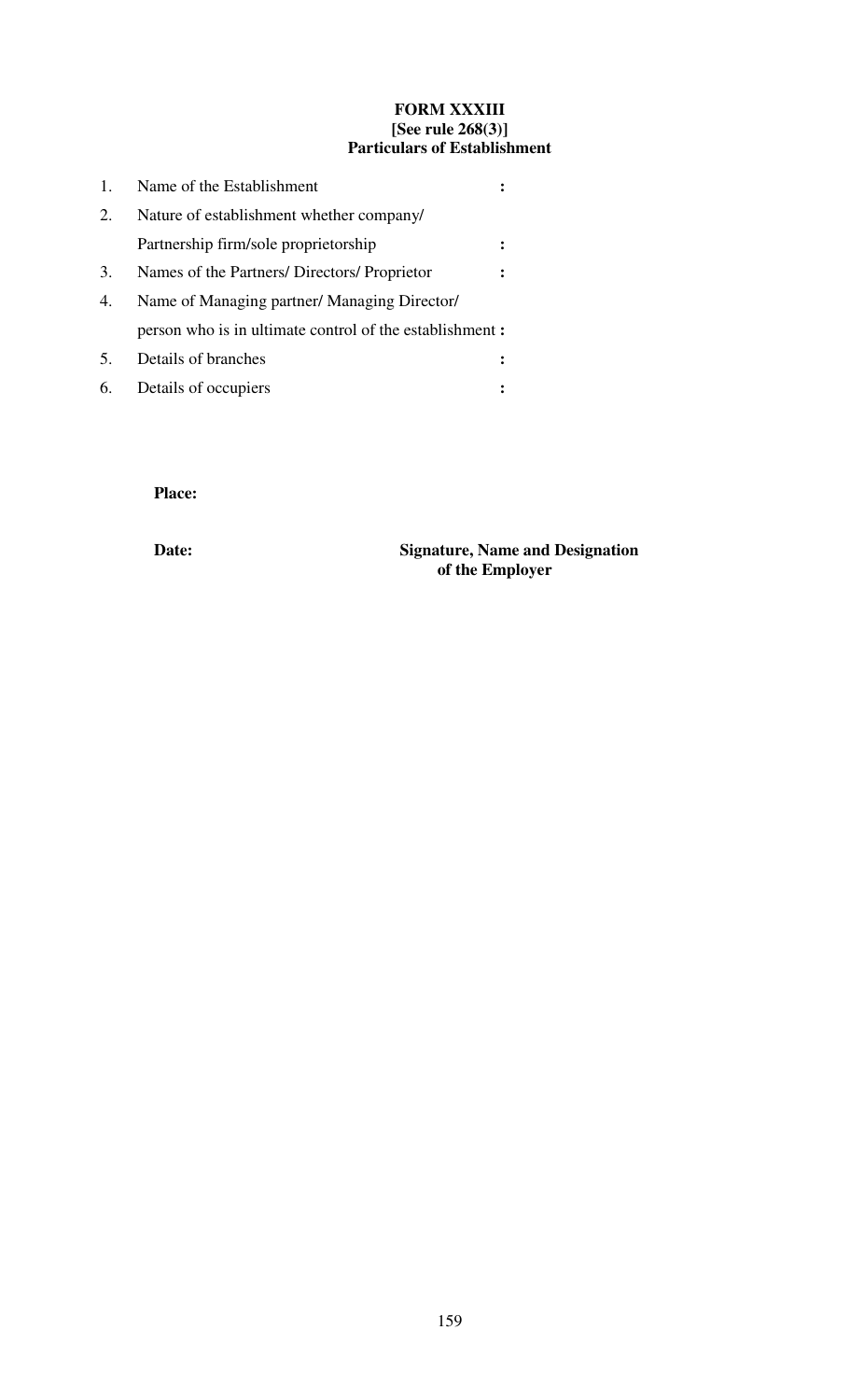## **FORM XXXIV [See rule 270]**

# **Application for Assistance in case of Accidents**

| 1.  | Name and address of applicant                                                                 |  |
|-----|-----------------------------------------------------------------------------------------------|--|
| 2.  | Age and Date of birth                                                                         |  |
| 3.  | Registration No.                                                                              |  |
| 4.  | Date of payment of first subscription amount,                                                 |  |
| 5.  | Date of payment of last subscription,                                                         |  |
| 6.  | Total amount of subscription                                                                  |  |
| 7.  | Details regarding accident                                                                    |  |
| 8.  | Nature of disability due to accident                                                          |  |
| 9.  | Whether treated in Government Hospital?<br>If so, date of admission and date of discharge.    |  |
| 10. | Place of treatment, in case he is not treated in<br>Government Hospital & period of treatment |  |
| 11. | Whether the applicant was in plaster?<br>If so, for how many days?                            |  |
| 12. | Details of documents submitted                                                                |  |
| 13. | Financial assistance applied for                                                              |  |
| 14. | Details of financial assistance received from the<br>Board, if any, before                    |  |

The above facts are true to the best of my knowledge and information.

Place:

Date: Signature and Name of applicant.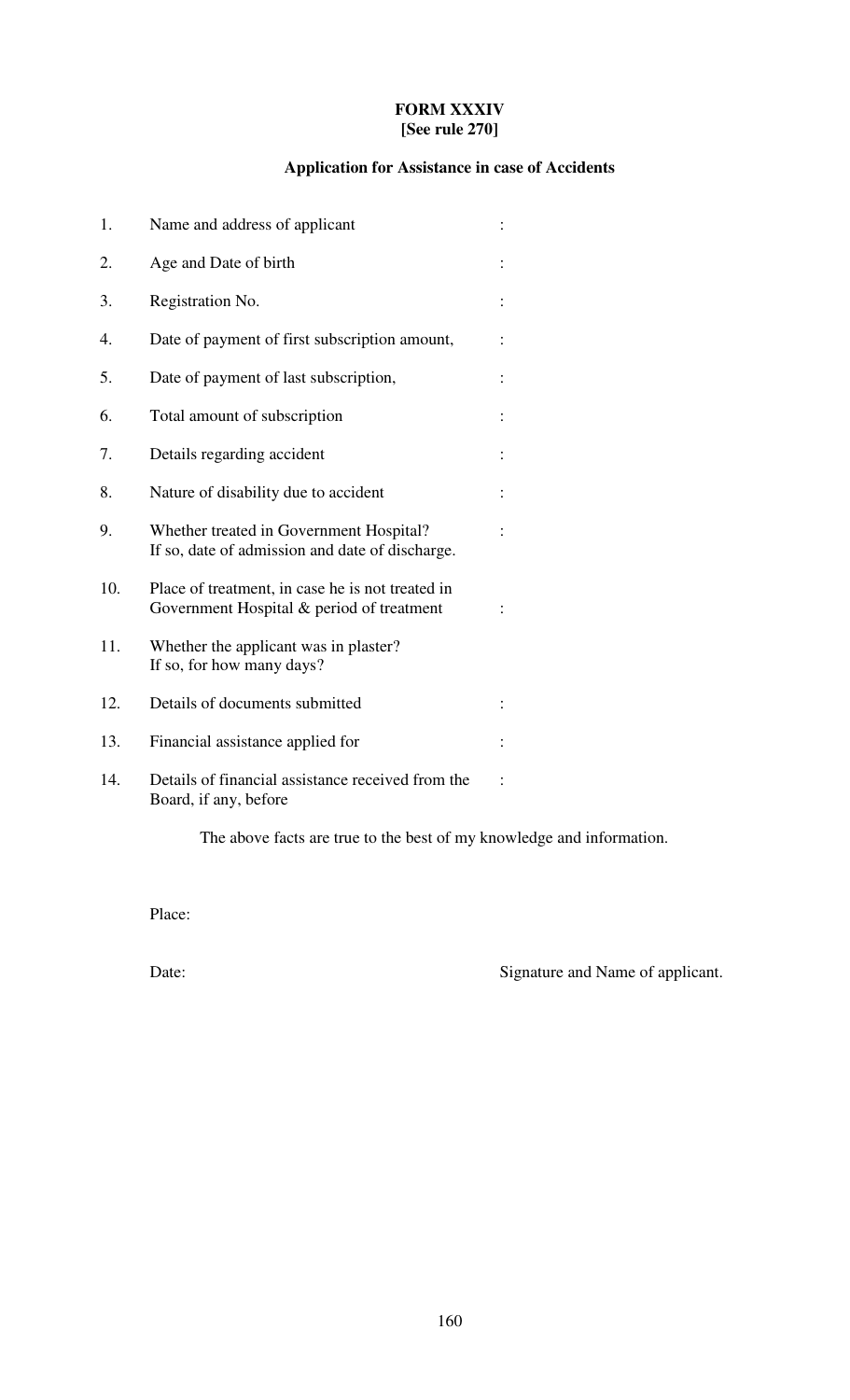## **FORM XXXV [See rule 271(2)] Application for Death Benefits**

| 1. | Name and address of applicant  |  |
|----|--------------------------------|--|
| 2. | Relationship with worker       |  |
| 3. | Name and address of the worker |  |
| 4. | Registration No.               |  |
| 5. | Age and Date of Birth          |  |
| 6. | Worker whether married         |  |
| 7. | Nature of Death (give details) |  |
| 8. | Details of documents submitted |  |
| 9. | Amount of financial assistance |  |

The above details are true to my knowledge and information.

Place:

Date: Signature and Name of applicant.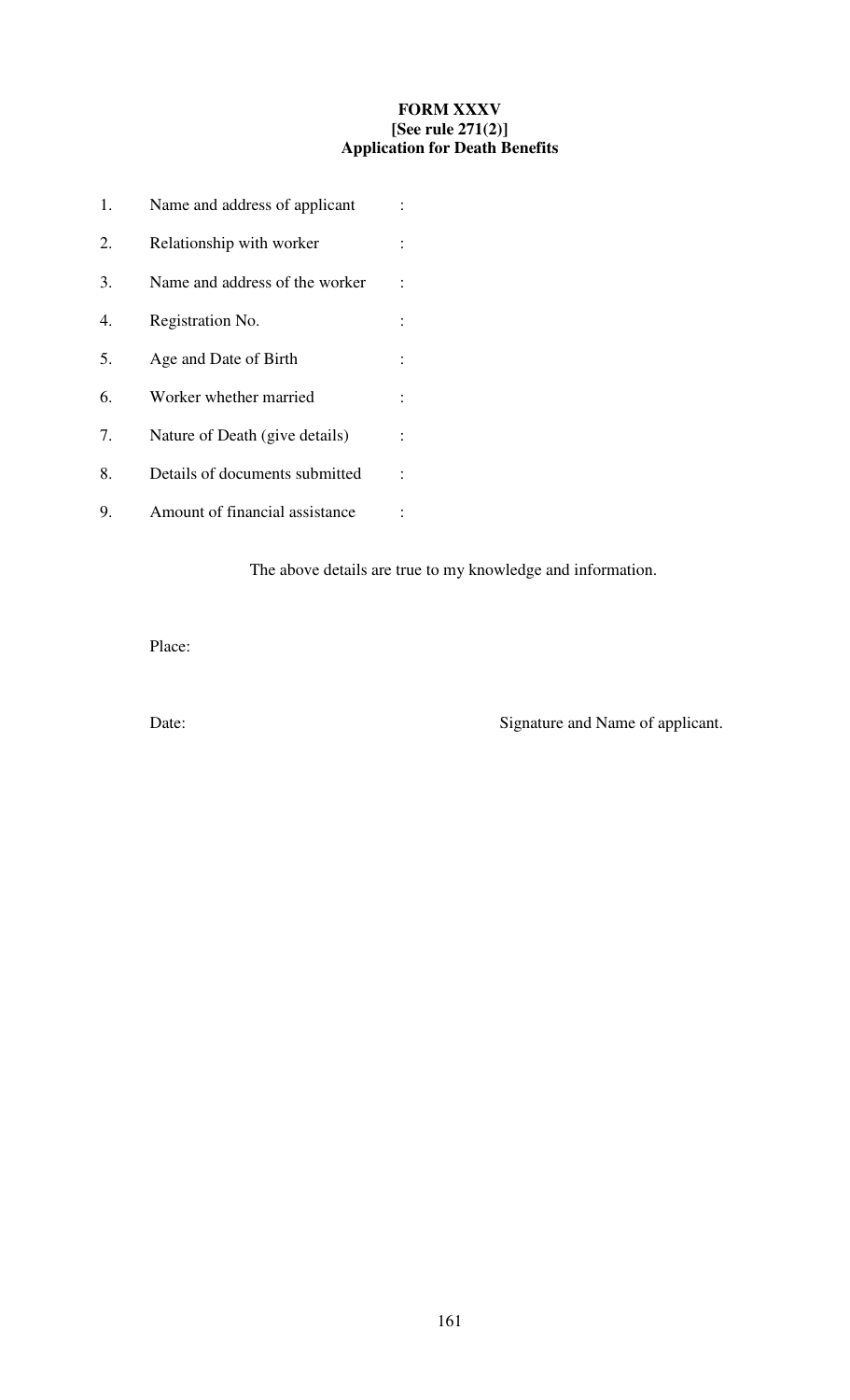## **FORM XXXVI [See rule 271(5)]**

# **Application of Death Benefits**

| 1.                                    | Date of receipt of application      |  |
|---------------------------------------|-------------------------------------|--|
| 2.                                    | Name & Registration No. of worker : |  |
| 3.                                    | Period of remittance                |  |
| 4.                                    | Date of death                       |  |
| 5.                                    | Order No. & Date                    |  |
| 6.                                    | Name & address of nominee with      |  |
|                                       | relationship to member              |  |
| $7_{\scriptscriptstyle{\ddot{\sim}}}$ | <b>Amount of Death Benefit</b>      |  |
| 8.                                    | Refund of amount                    |  |
| 9.                                    | Total                               |  |

Signature of sanctioning authority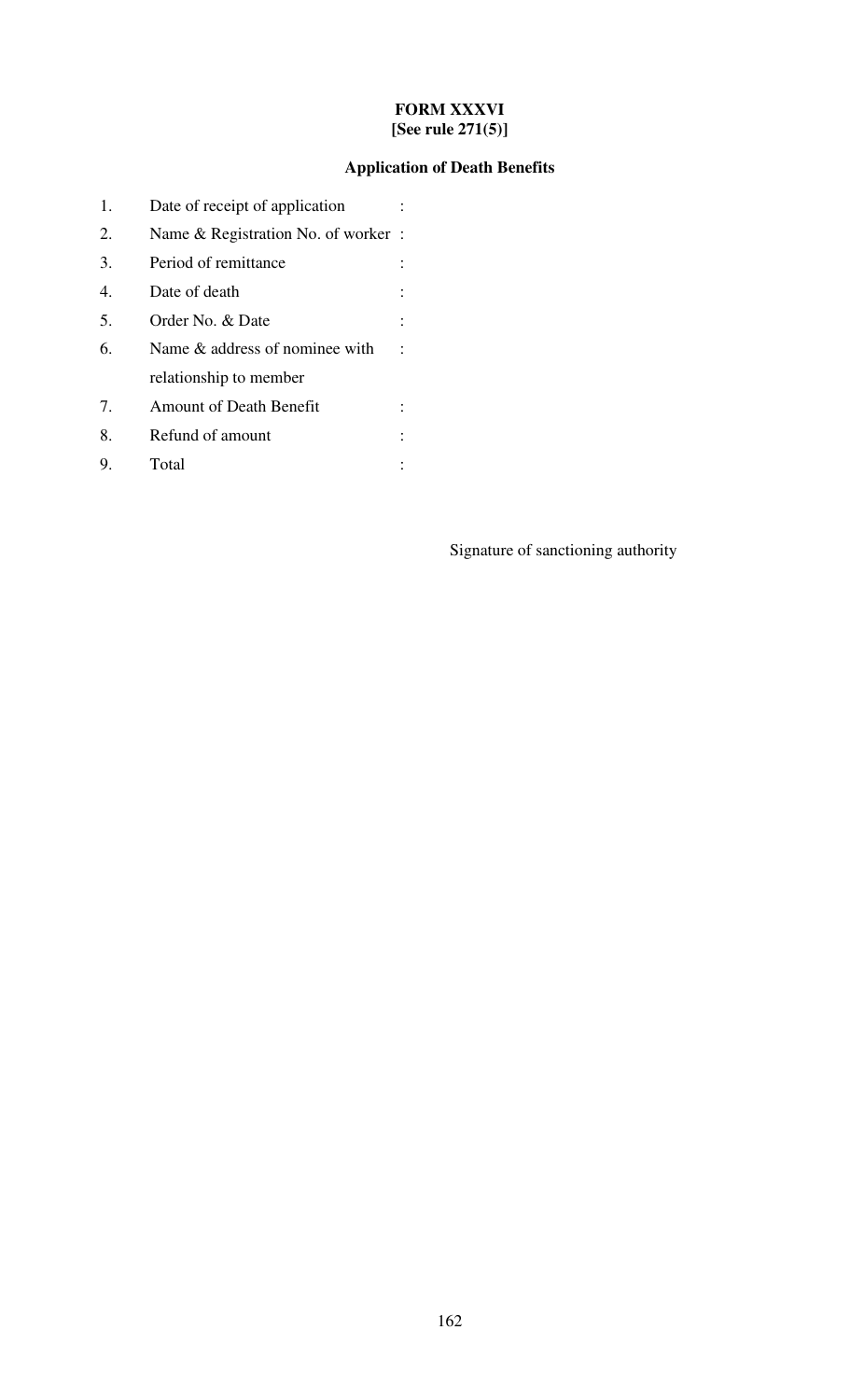## **FORM XXXVII [See rule 272 (2) (a)] Application for Pension**

| 1. | Name and address of applicant                                                    |  |
|----|----------------------------------------------------------------------------------|--|
| 2. | Registration No.                                                                 |  |
| 3. | Date of completion of 60 years                                                   |  |
| 4. | Date of payment of $1st$ subscription<br>Amount and Name of Bank                 |  |
| 5. | Default if any and reasons thereof                                               |  |
| 6. | Date of payment of last subscription<br>Amount, date and name of Bank            |  |
| 7. | List of documents:<br>(a) Identity Card<br>(b) Pass Book<br>(c) Chalans          |  |
| 8. | Address to which pension is to be sent                                           |  |
| 9. | Any other information (Details of Benefit,<br>If any, from other welfare Boards) |  |

The facts mentioned above are true fto my knowledge and information.

Place:

Date: Signature and Name of applicant.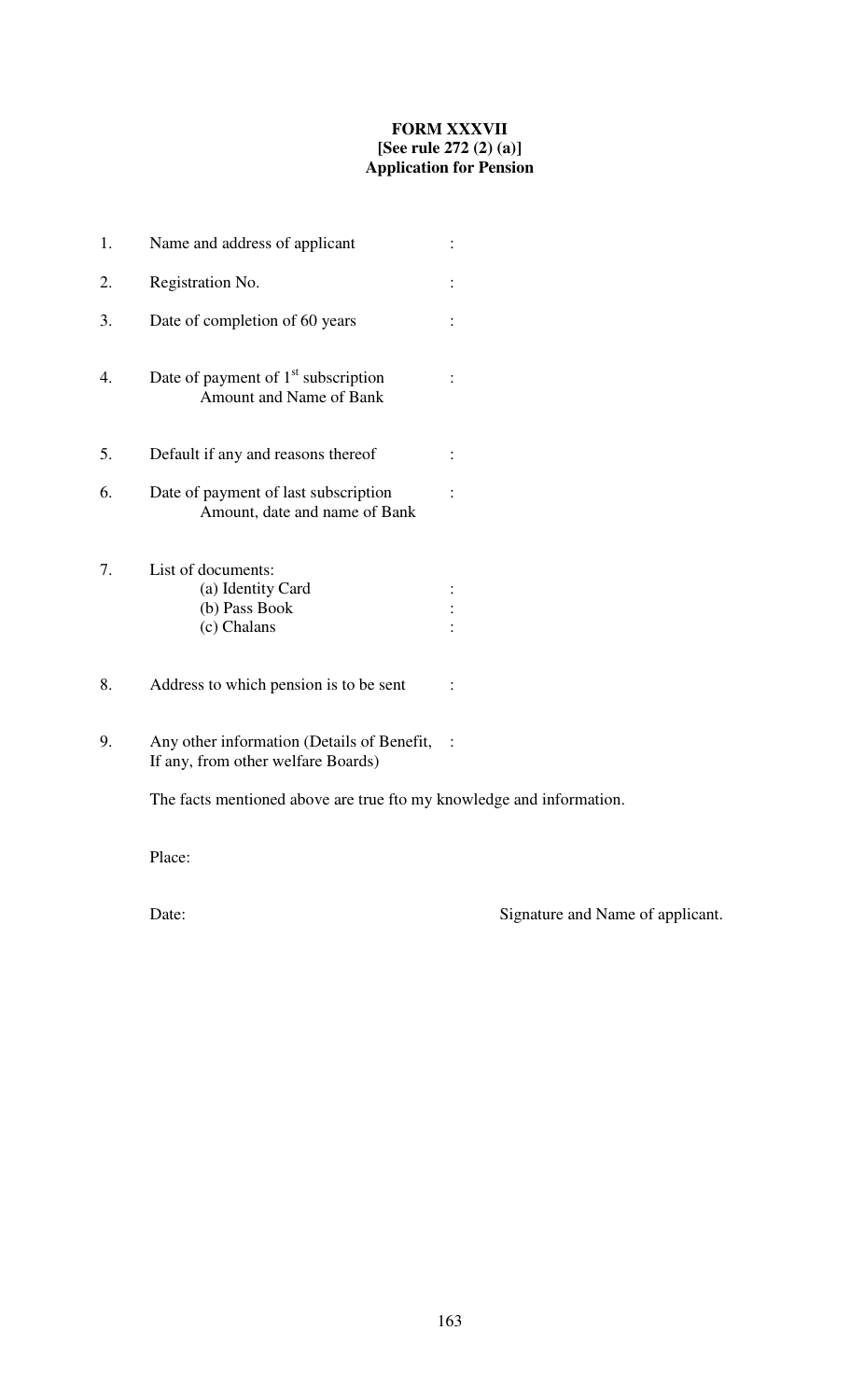## **FORM XXXVIII [See rule 272 (6)] Register of Payment of Pension**

| P.P. | Name and address of the   | Date of Birth | Date of            | Total | No. and     |
|------|---------------------------|---------------|--------------------|-------|-------------|
| O.   | pensioner with Membership | Date of entry | retirement Service |       | Date of     |
| No.  | No. n the Registration    | in the scheme |                    |       | order of    |
|      |                           |               |                    |       | sanctioning |
|      |                           |               |                    |       | authority   |
|      |                           |               |                    |       |             |

| Date of      | <b>Monthly Rate</b> | Dated initials of    | <b>Remarks</b>           |
|--------------|---------------------|----------------------|--------------------------|
| Commencement | of pension          | Secy./any authorized | Order on cancellation of |
| of Pension   | (Rs.)               | officer              | Pension etc. may be      |
|              |                     |                      | noted here with reason   |
|              |                     |                      | and date of effect under |
|              |                     |                      | initials of Secy./any    |
|              |                     |                      | authorized officer       |
|              |                     |                      |                          |

|            | Details of Pension Paid |                                         |                                                                |                                                                                             |
|------------|-------------------------|-----------------------------------------|----------------------------------------------------------------|---------------------------------------------------------------------------------------------|
| Month/Year | Amount of<br>Pension    | Date of sending of<br>MoneyOrder/Cheque | Dated initials<br>οf<br>Secretary/any<br>authorized<br>officer | Remarks<br>(details of<br>undelivered<br>money<br>order/cheque<br>etc. may be<br>noted here |
|            |                         | 13                                      |                                                                | 15                                                                                          |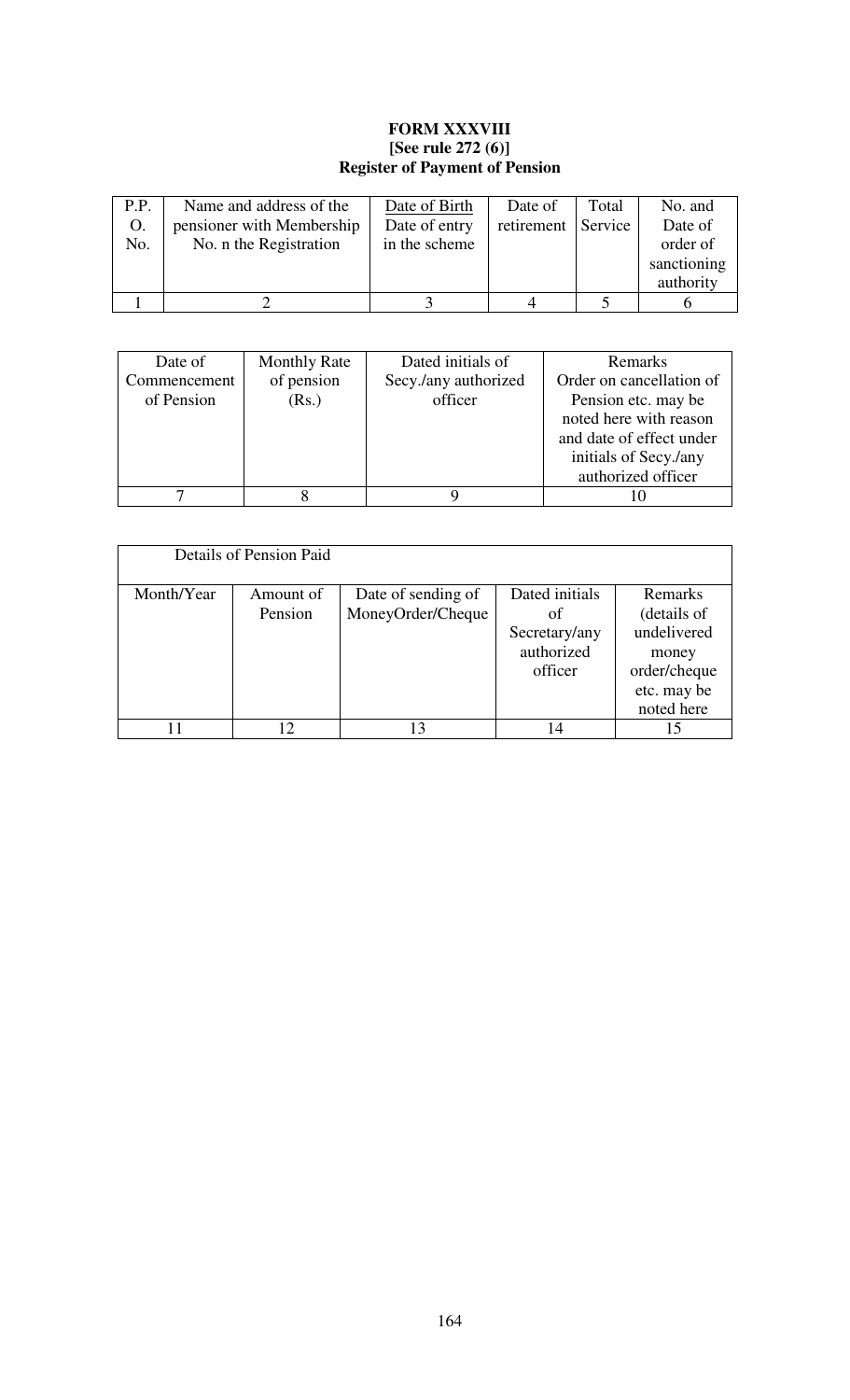#### **FORM XXXIX [See rule 273 (1)] Application for HBA (for New Construction/Purchase of House)**

| 1.                     | (a)<br>(b)     | Name of the applicant<br><b>Permanent Address</b>                         |  |
|------------------------|----------------|---------------------------------------------------------------------------|--|
|                        | (c)            | <b>Present Address</b>                                                    |  |
| 2.                     | Date of Birth  |                                                                           |  |
| 3.<br>$\overline{4}$ . | (a)            | Date of retirement<br><b>Registration Number</b>                          |  |
|                        | (b)            | Date of Registration                                                      |  |
|                        | (c)            | Date of remittance                                                        |  |
|                        | (d)            | Date of first remittance                                                  |  |
|                        | (e)            | Date of last remittance                                                   |  |
|                        | (f)            | Total amount remitted                                                     |  |
|                        | (g)            | Whether the membership has ever                                           |  |
|                        |                | Been revived, if so details                                               |  |
|                        | (h)            | Details of revival                                                        |  |
| 5.                     |                | Purpose of advance (for new construction/<br>purchase of house)           |  |
| 6.                     | (give details) | Whether the applicant has a house of his own:                             |  |
| 7.                     |                | Amount of advance required                                                |  |
| 8.                     | (a)            | Details of land property<br>Panchayat/Town                                |  |
|                        | (b)            | Village                                                                   |  |
|                        | (c)            | Taluk                                                                     |  |
|                        | (d)            | District                                                                  |  |
|                        | (e)            | Area                                                                      |  |
|                        | (f)            | Survey No.                                                                |  |
|                        |                |                                                                           |  |
|                        | (g)            | Valuation of the property                                                 |  |
| 9.                     |                | Whether the applicant has received<br>Any other loan for HB, give details |  |

- 10. Estimate for construction/purchase of House:
- 11. Details of the amount raised apart (from the loan: Previously from this Board

# **DECLARATION**

I hereby declare that the above statements are true and correct to the best of my knowledge and belief.

Place: Signature:

Date : Name:

Details of documents as prescribed by the Board to be enclose.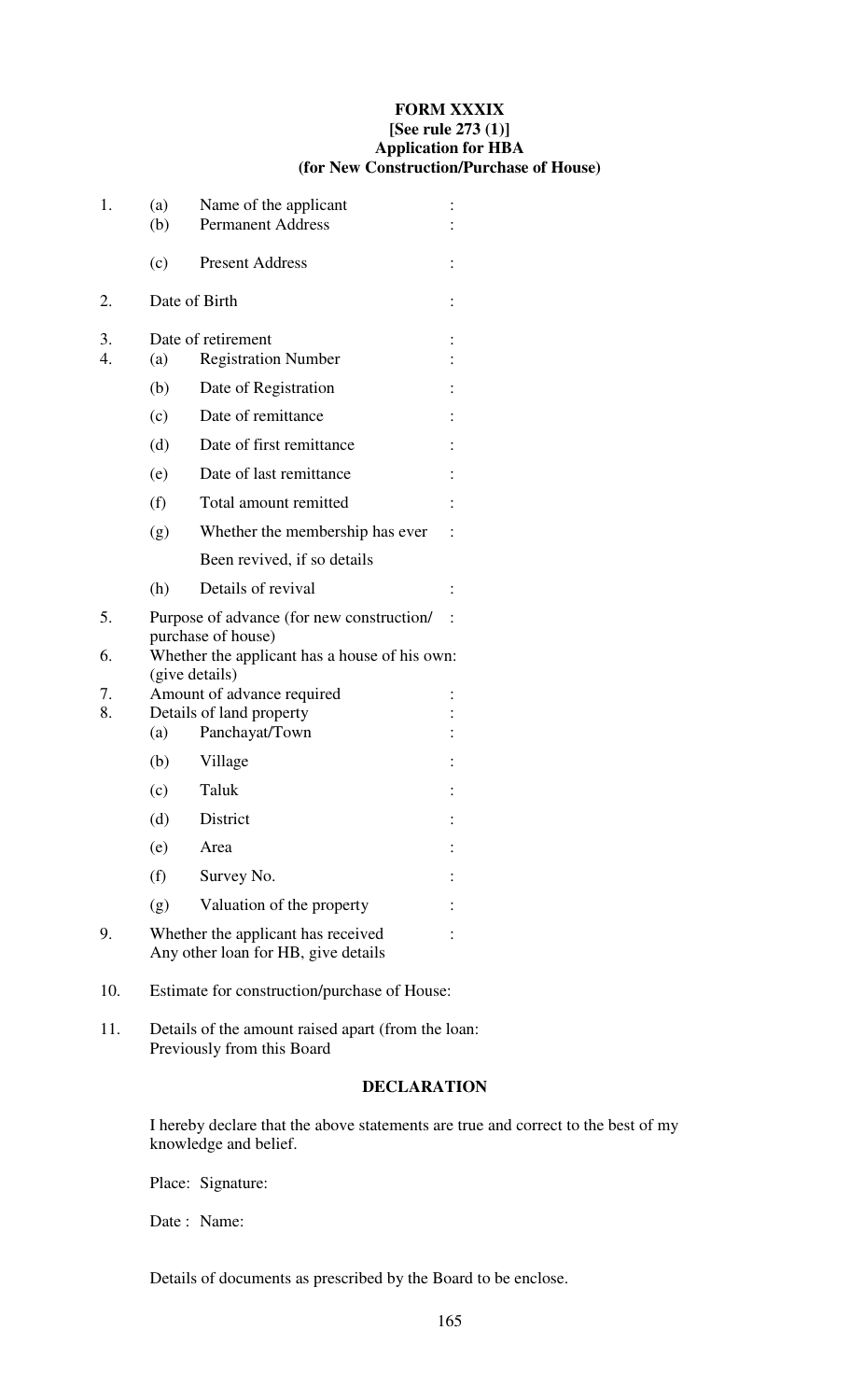## **FORM XL [See rule 276] Application for HBA Application for Cash Benefit towards Medical Expenses for Treatment of Major Ailments of Beneficiary or his dependant**

| 1.  | Name and address of applicant                             |  |
|-----|-----------------------------------------------------------|--|
| 2.  | Age and date of birth                                     |  |
| 3.  | Registration No.                                          |  |
| 4.  | (a) Date of payment of $1st$ subscription                 |  |
|     | (b) Amount and Name of Bank indication Branch             |  |
| 5.  | (a) Date of payment of last subscription                  |  |
|     | (b) Amount and Name of Bank indication Branch             |  |
| 6.  | Total amount remitted                                     |  |
| 7.  | Name of the patient, his relationship                     |  |
|     | With the Beneficiary                                      |  |
| 8.  | Details regarding disease/surgery                         |  |
| 9.  | Period of treatment                                       |  |
| 10. | (a) Place of treatment                                    |  |
|     | (b) If treated as inpatient in Government                 |  |
|     | Hospital-Date of admission and Date of discharge          |  |
| 11. | List of documents submitted                               |  |
| 12. | Amount of benefit received, if any before in this regard: |  |

The facts mentioned above are true to my knowledge and information

Place:

Date : Signature and Name of the applicant